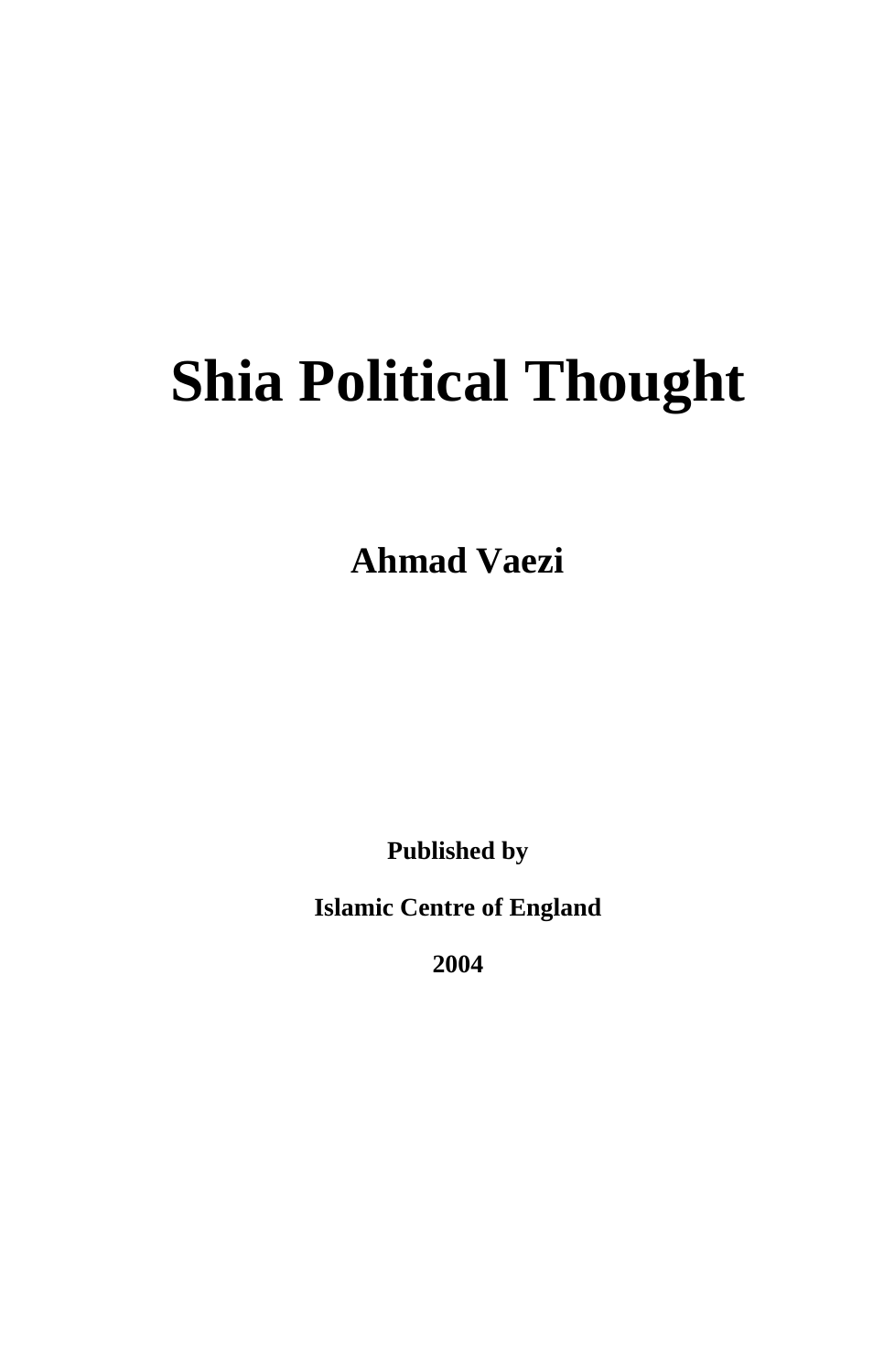#### **Shia Political Thought**

First published in the UK by Islamic Centre of England 140 Maida Vale, London W9 1QB, UK Tel: 020-7604 5500 Fax: 020-7604 4898 Email: ic-el@ic-el.org Homepage: www.ic-el.org ISBN: 1-904934-01-3

Copyright © 2004 Islamic Centre of England All rights reserved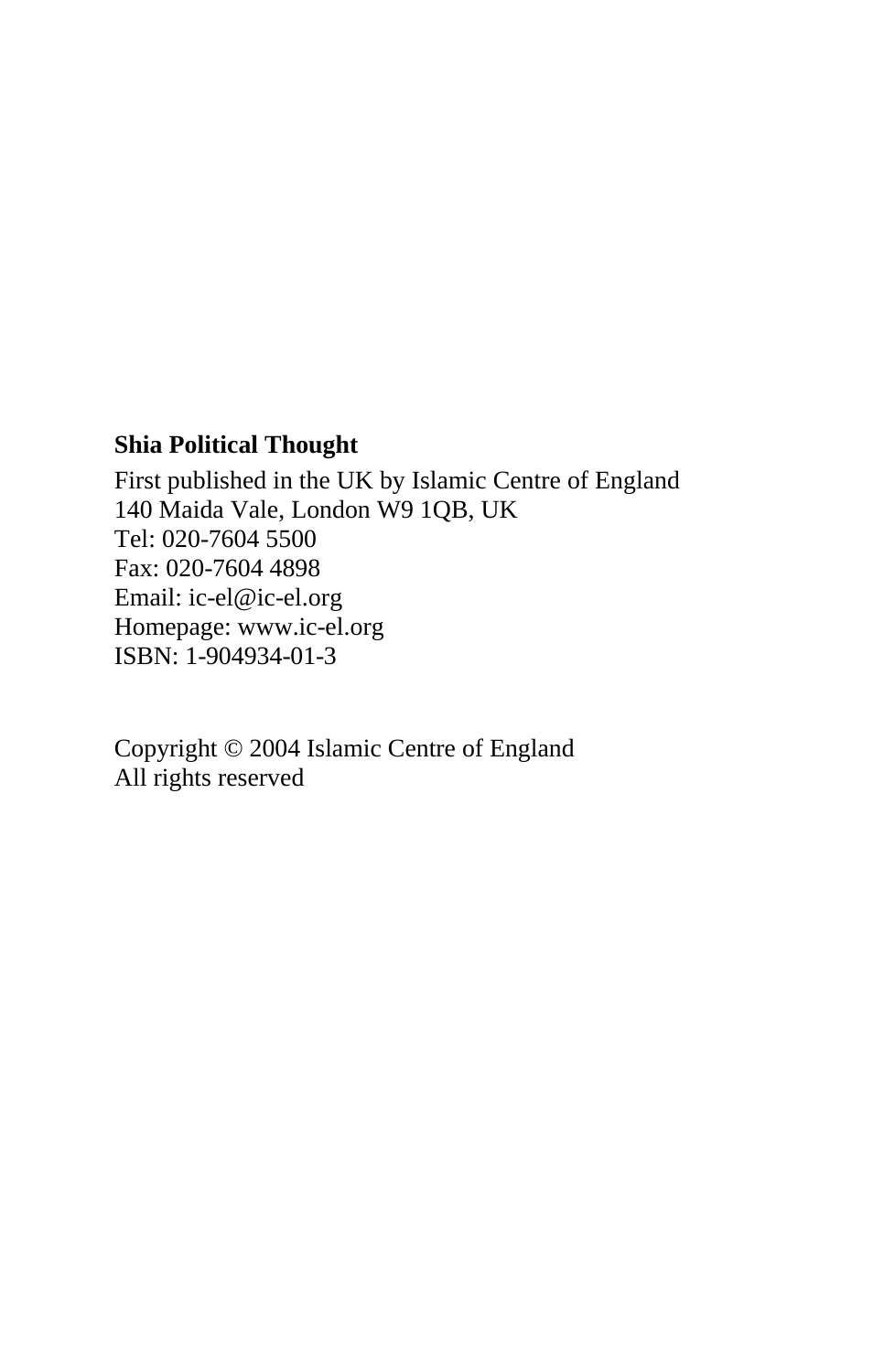### **CONTENTS**

| <b>Introduction</b>                            | 6  |
|------------------------------------------------|----|
| <b>Chapter One - Islam and Politics</b>        | 10 |
| What is a "Religious Government"?              | 10 |
| Rejection of Islamic Government                | 13 |
| The First Argument                             | 16 |
| Second Argument                                | 21 |
| Third Argument                                 | 25 |
| <b>Categorizing Social Alterations</b>         | 27 |
| Flexibility of the Islamic Legal System        | 30 |
| Rational Management versus Juristic Management | 33 |
| Objectives of an Islamic State                 | 36 |
| Implementation of the Shari'a                  | 36 |
| To Enjoin the Good and Forbid the Evil         | 38 |
| Spheres of Islamic Political Thought           | 48 |
| i) Political Theology                          | 49 |
| ii) Political Philosophy                       | 49 |
| iii) Political Ethics                          | 50 |
| iv) Political Jurisprudence                    | 50 |
| <b>Chapter Two - What is Wilayat al-Faqih?</b> | 53 |
| The Concept of Imamate                         | 54 |
| Imam as "Wali"                                 | 56 |
| The Theory of Caliphate                        | 60 |
| The Meaning of Wilayat al-Faqih                | 66 |
| 1. Wilayat al-Qaraba                           | 66 |
| 2. Wilayat al-Qada'                            | 67 |
| 3. Wilayat al-Hakim                            | 67 |
| 4. Wilayat al-Mutlaqa (The Absolute Authority) | 67 |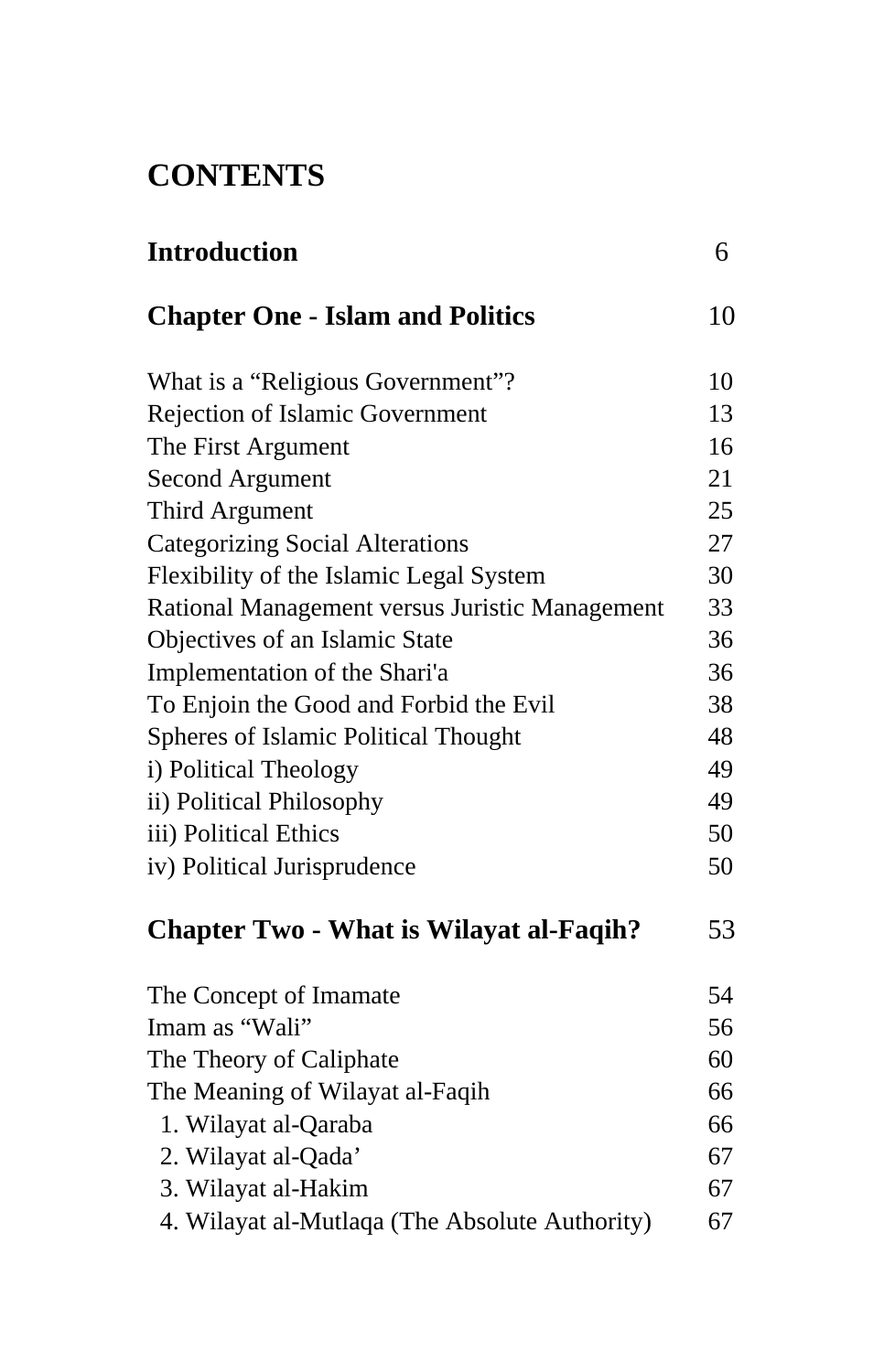| 5. Wilayat al-Usuba                                   | 67  |
|-------------------------------------------------------|-----|
| i) Making a Decree (Al-Ifta)                          | 68  |
| ii) To Judge (Al-Qada)                                | 69  |
| Hisbiya Affairs (Al-Umur al-Hisbiya)                  | 69  |
| 1 - Political - Devotional (Ibady) Orders and Prayers | 71  |
| 2 - Legal Punishment (Hudud)                          | 72  |
| 3 - Islamic Taxes                                     | 72  |
| 4 - Jihad (Holy War) and Defense                      | 72  |
| Some Misconceptions                                   | 74  |
| The Historical Background                             | 78  |
| Multiplicity in Wilayat                               | 86  |
| The Dominion of the Wali al-Faqih                     | 88  |
| Al-Wilayat al-Mutlaqa                                 | 92  |
| i) Divine Laws (Al-Hukm as-Shari')                    | 93  |
| ii) The Judge's Command (Al-Hukm al-Qadi)             | 94  |
| iii) Governmental Orders (Al-Hukm al-Wilai)           | 94  |
| iv) Al-Hukm al-Awaly and al-Hukm al-Sanavy            | 95  |
| Wilayat al-Faqih and other Ideas of Guardianship      | 99  |
| <b>Chapter Three - Why Wilayat al-Faqih?</b>          | 103 |
| Traditional Evidences for Wilayat al-Faqih            | 104 |
| A Signet Letter (Tuqih) from the Absent Imam          | 104 |
| Maqbula of Umar ibn Hanzala                           | 107 |
| The Tradition of Abu Khadija                          | 109 |
| The Second Tradition: Saduqs' Morsala.                | 113 |
| The Third Tradition:                                  |     |
| The Fuqaha are the Trustees of the Prophets           | 114 |
| The Fourth Tradition: The Ulema are the Rulers        | 114 |
| The Fifth Tradition: Imam Hussain's Sermon            | 115 |
| The Sixth Hadith:                                     |     |
| The Fuqaha are the Fortress of Islam                  | 116 |
| Wilayat al-Amma as Hisbah                             | 116 |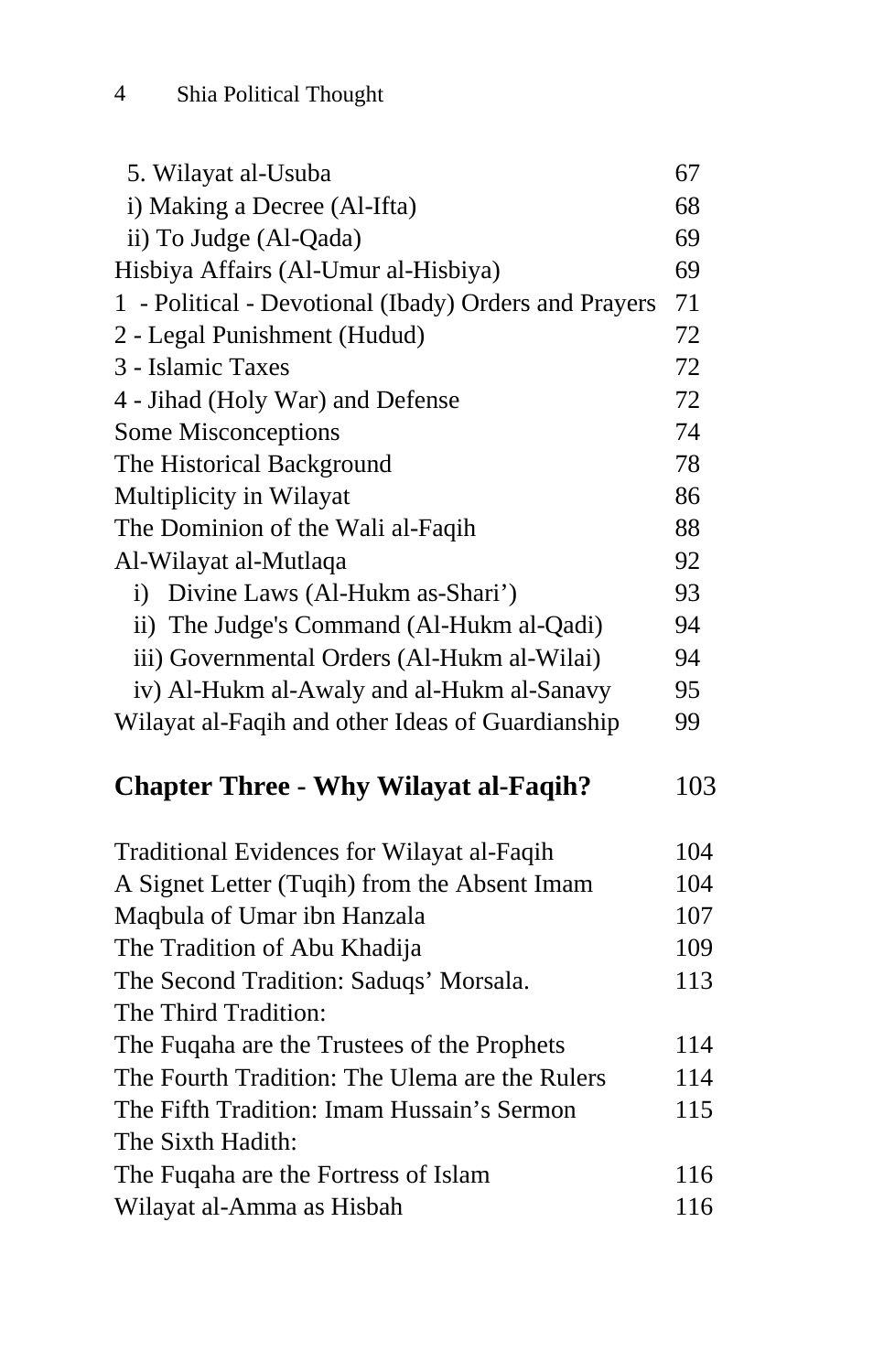| The Rational Argument                               | 119 |
|-----------------------------------------------------|-----|
| The Characteristics of Wali al-Faqih and            |     |
| the Problem of 'A'lamiya'                           | 123 |
| Ijtihad (Proficiency in Islamic Jurisprudence)      | 123 |
| Justice                                             | 125 |
| Prudence, Trustworthiness, Administrative           |     |
| Facilities and Courage                              | 126 |
| Knowledge                                           | 126 |
| The External Justification.                         | 129 |
| Criticism of Guardianship                           | 137 |
| <b>Chapter Four - Islam and Democracy</b>           | 143 |
| What is Democracy?                                  | 146 |
| Democracy and Liberalism                            | 151 |
| <b>Benefits of Democracy</b>                        | 153 |
| Foundations of Democracy                            | 155 |
| <b>Intrinsic Equality</b>                           | 157 |
| Priority of the Will of the Majority over Rightness | 159 |
| <b>Personal Autonomy</b>                            | 163 |
| Limited Democracy versus Pure Democracy             | 168 |
| What is the Conception of a 'Religious Democracy'?  | 170 |
| Smoothing the Path to Religious Democracy           | 173 |
| Religious Democracy and its Critics                 | 182 |
| Religious Democracy is Paradoxical                  | 182 |
| <b>Usurpation of God's Sovereignty</b>              | 185 |
| The Problem of Legal Equality                       | 194 |
| Reconciling Islam and Liberal Democracy             | 196 |
| <b>Final Word</b>                                   | 209 |
| <b>Bibliography</b>                                 | 212 |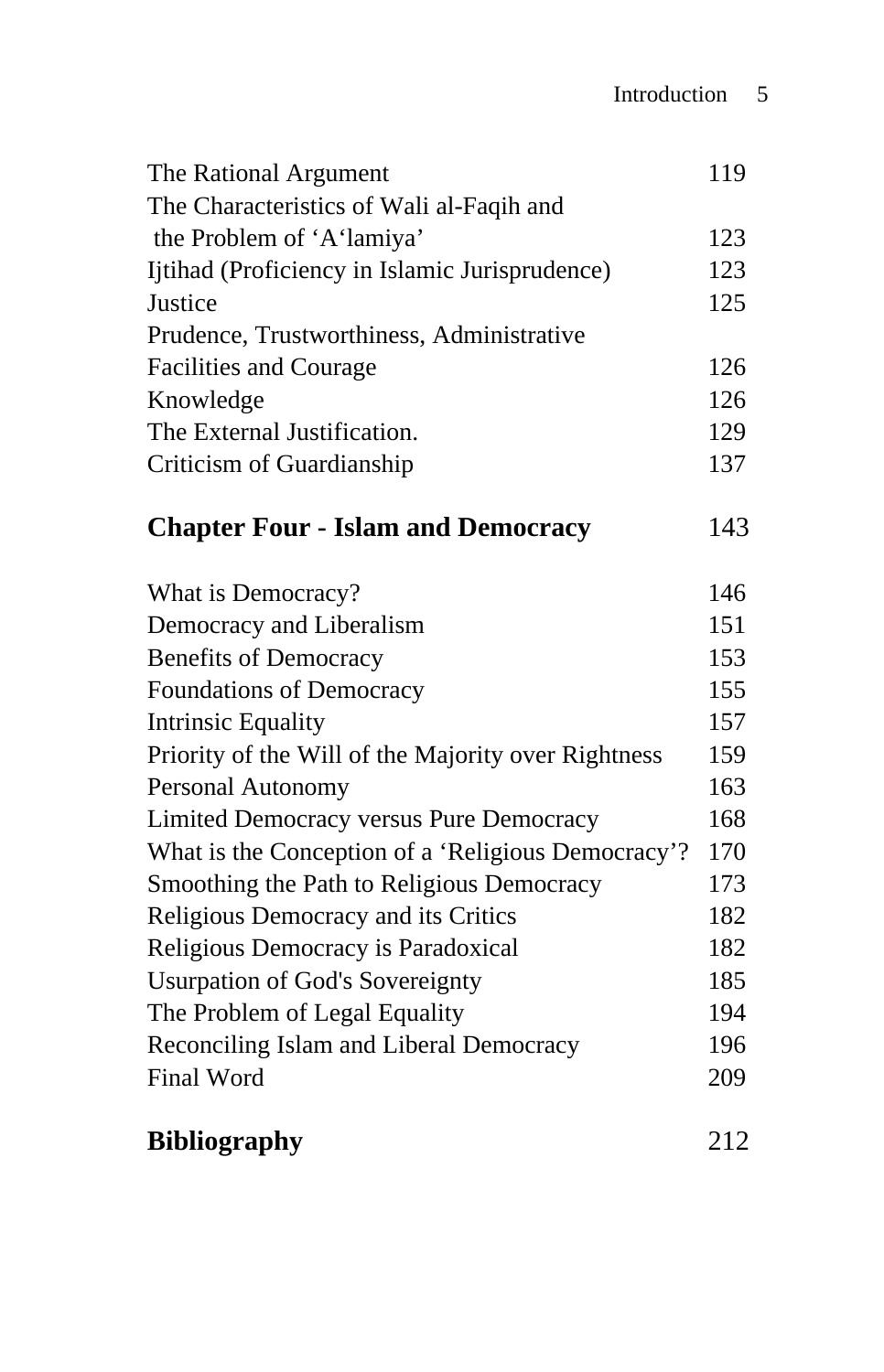# **Introduction**

Contemporary discourse concerning the political role and application of Islam is deeply influenced by the west, as it is largely considered as either a positive or negative reaction to the western way of life. Confronted by the emerging technical and military superiority, economic achievements and apparent affluence of western society, Muslims have been forced to address the challenge of modernity and the various dimensions that accompany it. As a result, the need to review and redefine the Islamic position has become necessary, a discussion which has established two main streams of political thought amongst Muslim scholars and intellectuals.

Firstly, there are those who advocate a "liberal" interpretation of Islam and strive to demonstrate its compatibility with the underlying values of modernism and, more precisely, the western political system. Supporters of this stream see their interests and objectives in secular terms; many adopt ideologies such as nationalism, pan-Arabism, socialism and Marxism, frequently disconnecting themselves from classical Islamic political thought.

The second stream of thought, often categorised as revivalism or fundamentalism, embody an extreme reaction to the spread of western ideas throughout the Muslim world. Its followers totally reject parliamentary liberalism, amongst other western ideologies, and advocate the comprehensive adoption of the sources of divine revelation as a means to end the West's hegemony, whilst overcoming present difficulties faced by Muslim societies.

The reflexive nature of these two streams offers little beyond a positive or negative reaction to modernism and the western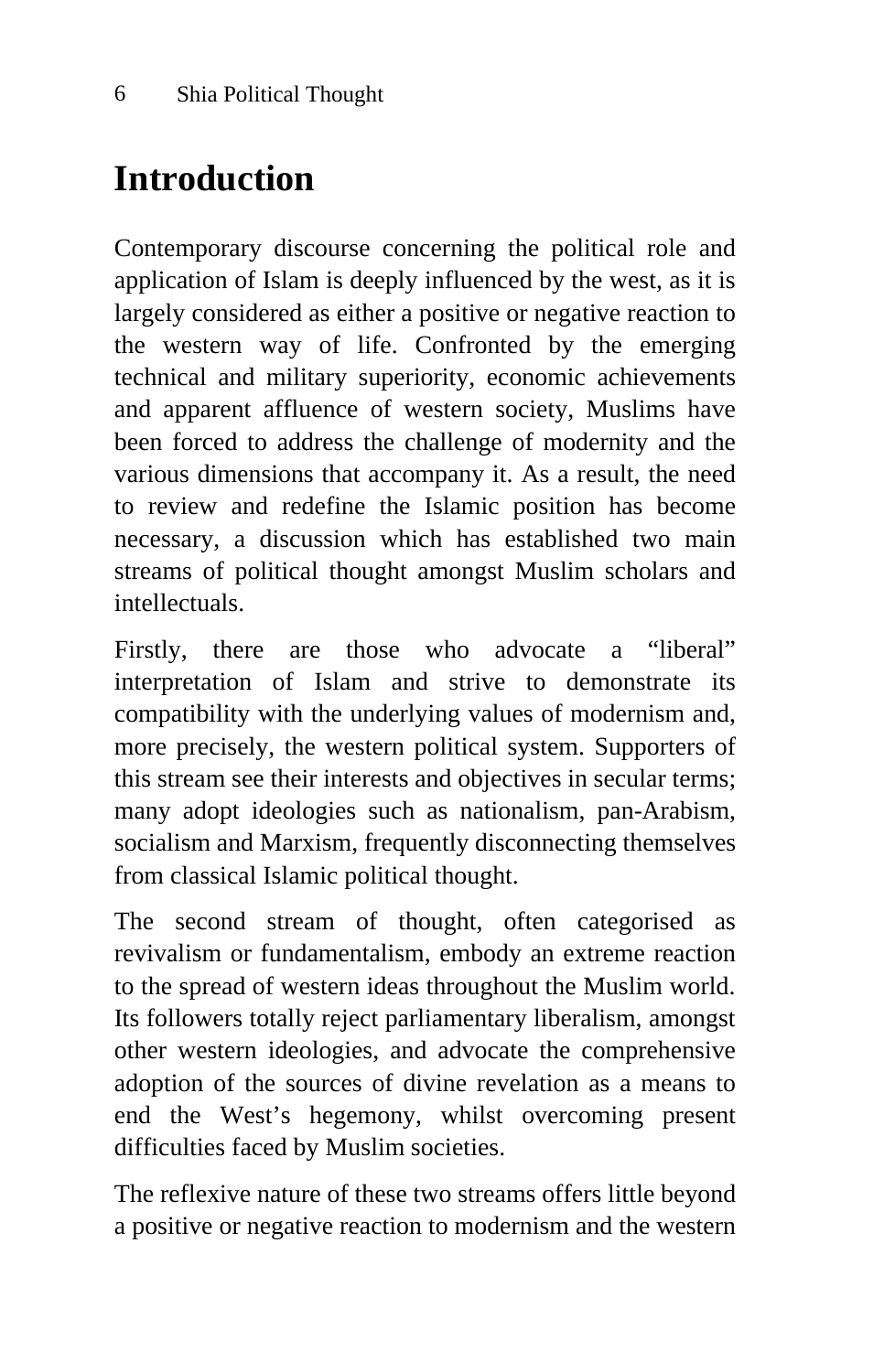way of life (specifically in the political field). Followers of the former adopt a secular approach; providing an optimistic analysis of western political values, either endorsing them or assuming them as Islamic concepts. In short, this attitude provides no potential for the development or evolution of Islamic political heritage. On the other hand, despite strong aspirations to establish a pure Islamic society and government, revivalism and fundamentalism fail to provide a complete or unambiguous model for this ideal society. Many revivalists have attempted to reform the political theory of traditional Sunni jurist's (i.e. the theory of *Khilafah* or Caliphate) whilst other, more excessive versions of fundamentalism (such as the Taliban movement) present an aggressive, oppressive and backward image of the Islamic model.

Born amidst shallow and ultimately reactionary Islamic political ideologies, the theory of "Wilayat al-Faqih" constituted an entirely new direction and mode of thinking. This conception of Islamic governance, formally embodied in the constitution of the Islamic Republic of Iran, is distinguished by its close connection to Shia political doctrine and the successful amalgamation of shari'a and democracy. It composes the authority of an Islamic legal system, the political guardianship of a just and capable Mujtahid (jurist) and the democratic role of the people in the distribution of political power. Within the framework of the traditional Shi'a doctrine of Imamat, this political doctrine reconciles the authority of religion and the authority of the people.

There are many misunderstandings concerning the theory of Wilayat al-faqih, its historical background and political justification, the role of people and what separates it from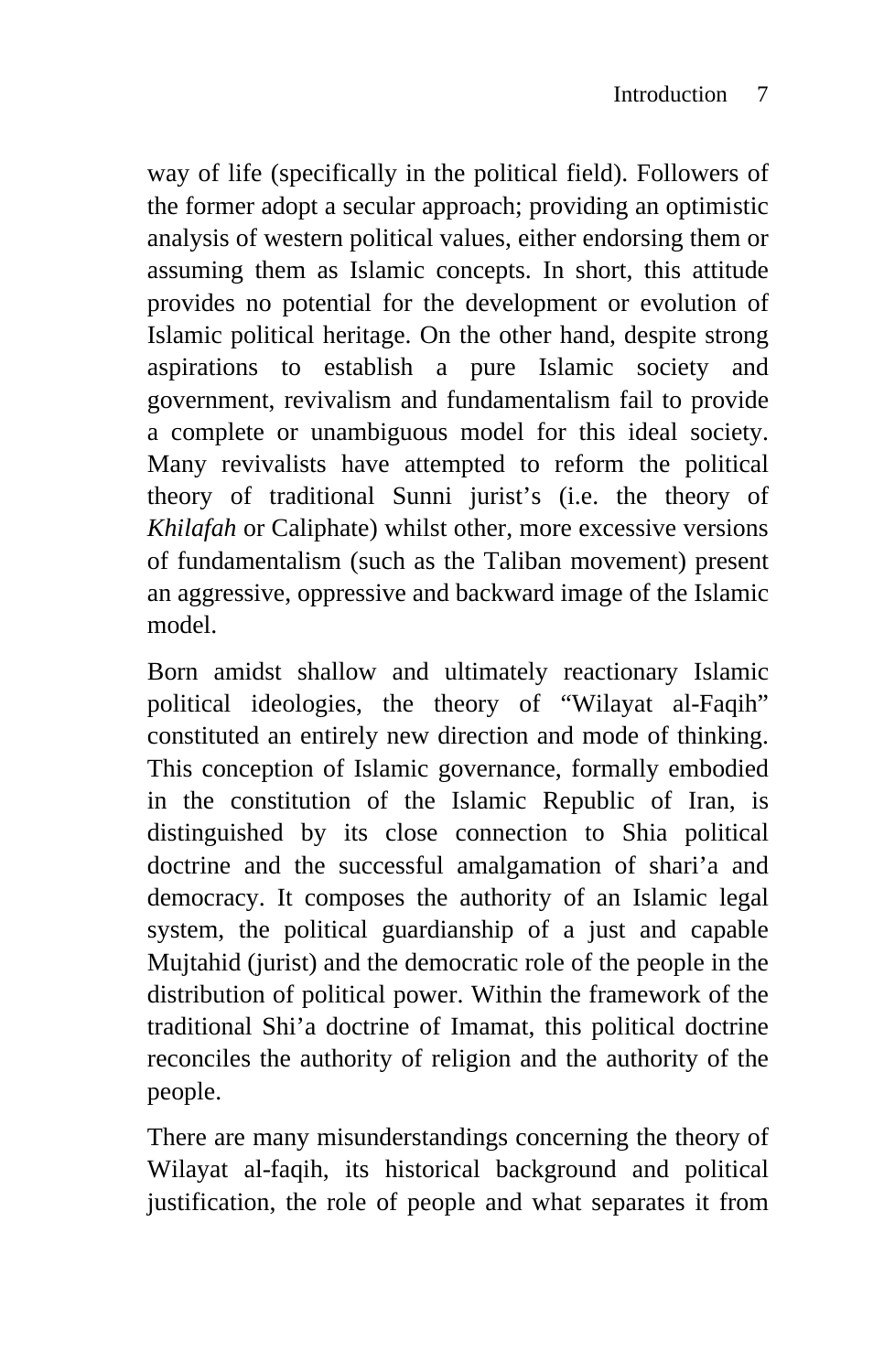other Islamic political theories (such as that of the Caliphate). The primary function of this book is to clarify these different dimensions and dispel any ambiguities surrounding this version of the Islamic state.

The wilayat al-faqih (guardianship of the scholars) is a religious model of government. It is therefore essential to discuss why we are in need of a 'religious state' and to take full account of the implications and justifications of this model in the contemporary world. Chapter one addresses the definition of a 'religious government' and explores the relationship between Islam and politics. It also assesses the principal arguments presented by various Muslim thinkers, particularly those who are opposed to the concept of an Islamic government.

Chapter two intends to clarify the doctrine of wilayat alfaqih, its historical background, what distinguishes it from other political theories, and its connection to the traditional religious authority of the Islamic jurists (Marja'a Taqleed), to whom ordinary Shia refer to and whose decrees they follow on religious affairs. All scholars and jurists accept that the Marja'a has a duty to act as vicegerent on behalf of the absent, infallible Imam. However, it is the scope of authority in this vicegerency that is contentious. The second chapter aims to expound and develop this discussion, thereby explicating the role of a jurist in the model of wilayat al-faqih.

As a political theory of state, wilayat al-faqih maintains the collective vicegerency of the faqih adil (a just or trustworthy jurist), which is the maximum scope of his authority. The third chapter will discuss the justifications of this theory and expound some of the traditional evidence provided by highranking jurists who support the doctrine of wilayat al-faqih.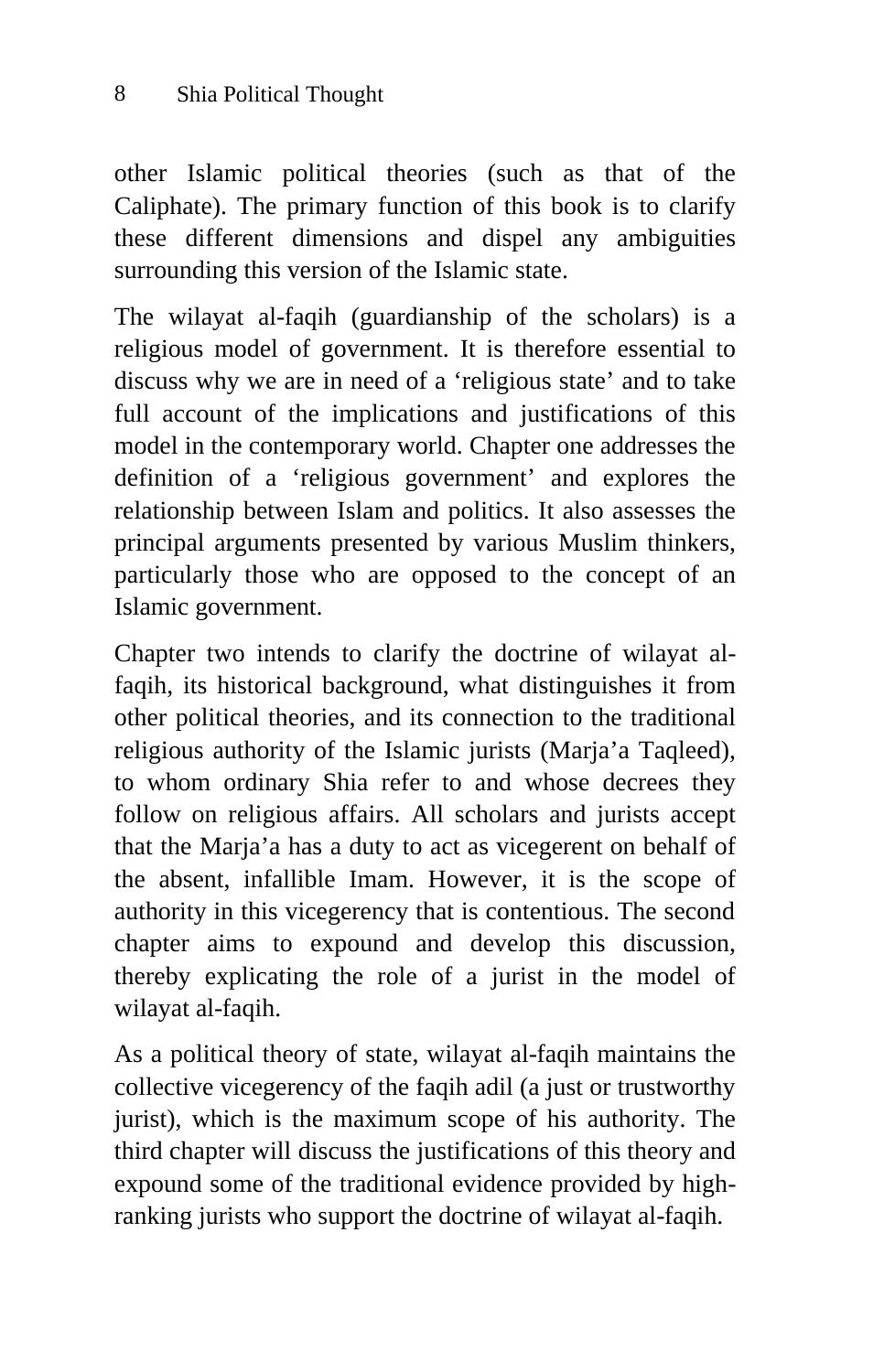Liberal democracy remains the prevalent political theory of our time. The final chapter of this book will deal with the dichotomy that arises between the concept of Islamic democracy, embodied in the theory of wilayat al-faqih, and the liberal interpretation of the democratic system, which exists in the majority of western countries today.

It is my hope that these four chapters will provide the reader with a comprehensive outline of Shia political thought in general, and the modern incarnation of this political thought, which is embodied in the constitution of the Islamic Republic of Iran, in particular.

At the end I would like to thank Dr: Seyyed Muhammad Marandi who encouraged me for writing the book and kindly undertook the final editing. I am grateful to Eskandar Khalili for typing and editing the manuscript of chapters three and four. Thanks also to Yasmin Merchant and Jondab who typed chapters one and two. I am grateful to all my friends and colleagues in Islamic center of England especially Shaikh Muhsen Araki and Shaikh Hamid Hadji Haidar for encouragement and offering helpful advice.

Ahmad Vaezi Cambridge University February 2004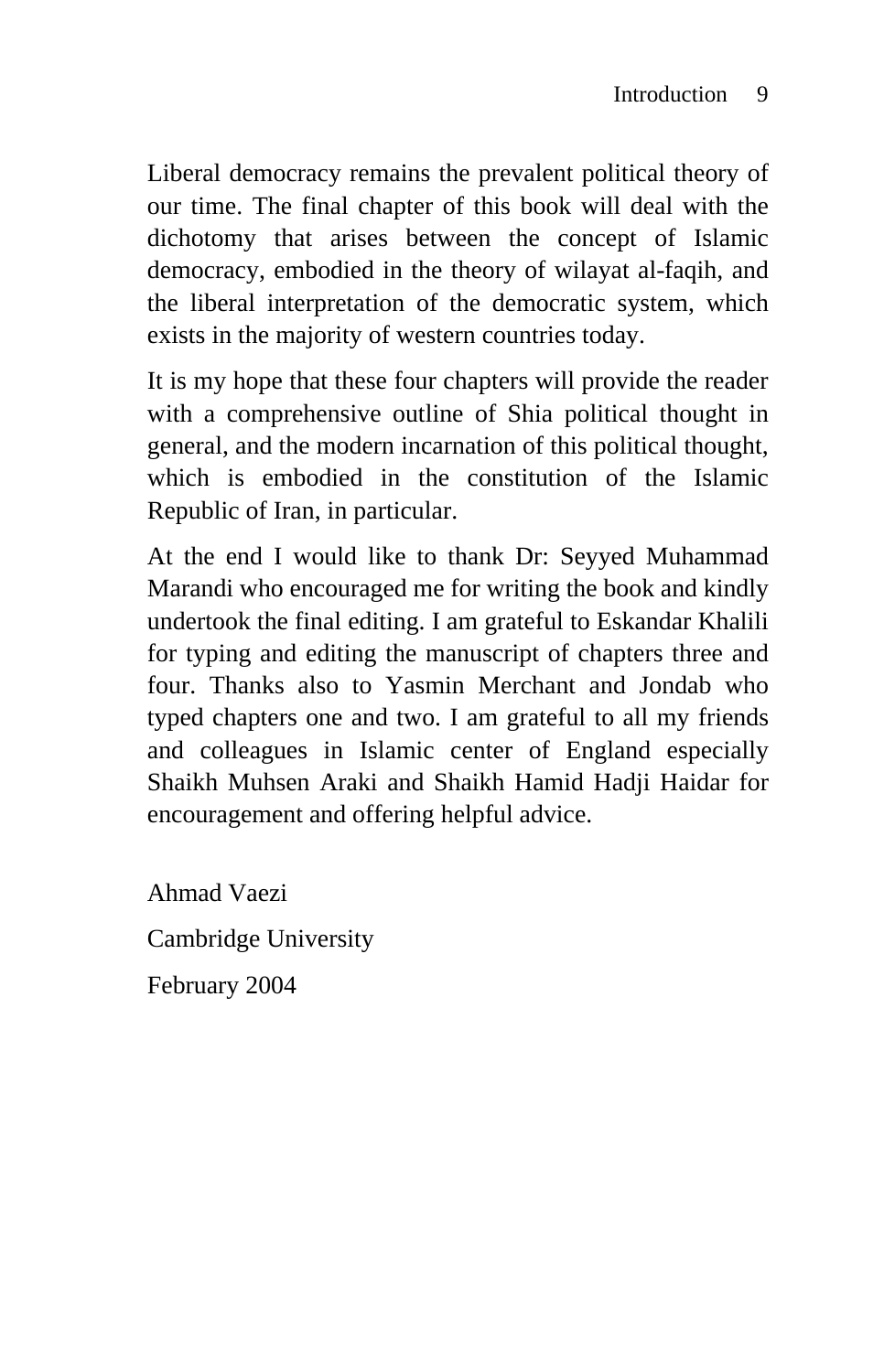## **Chapter One**

#### **Islam and Politics**

l

#### **What is a "Religious Government"?**

The influence of religion upon politics is not a phenomenon that is confined solely to the Islamic world. However, it is impossible for any political theorist to ignore the role of Islam in the public lives of Muslims. Its considerable impact upon the politics of Muslim nations can be attributed to the strong inclination of the population towards it, and thus the powerful voice that it is given by them. Leaman writes:

*One of the comments which writers on Islamic Political Philosophy often make is that it is irremediably conservative. Even the so-called modernizers have in mind some sort of theocracy, a state in which religion plays a leading role.<sup>1</sup>*

It is obvious that any legal system requires a government to adopt it and the apparatus of a state to implement and enforce it. Therefore, Islamic Law (shari'a) is also in need of a state for its sanction and application. However, the key concern then becomes whether or not all theories shaped in the history of Islamic political thought are actually seeking the establishment of an "Islamic state". The two aforementioned factors; that Islam is a vital and necessary aspect of a Muslim's culture, and that the shari'a requires

<sup>&</sup>lt;sup>1</sup> Oliver Leaman, *A Brief Introduction to Islamic Philosophy*, Polity Press, 1999, p. 134.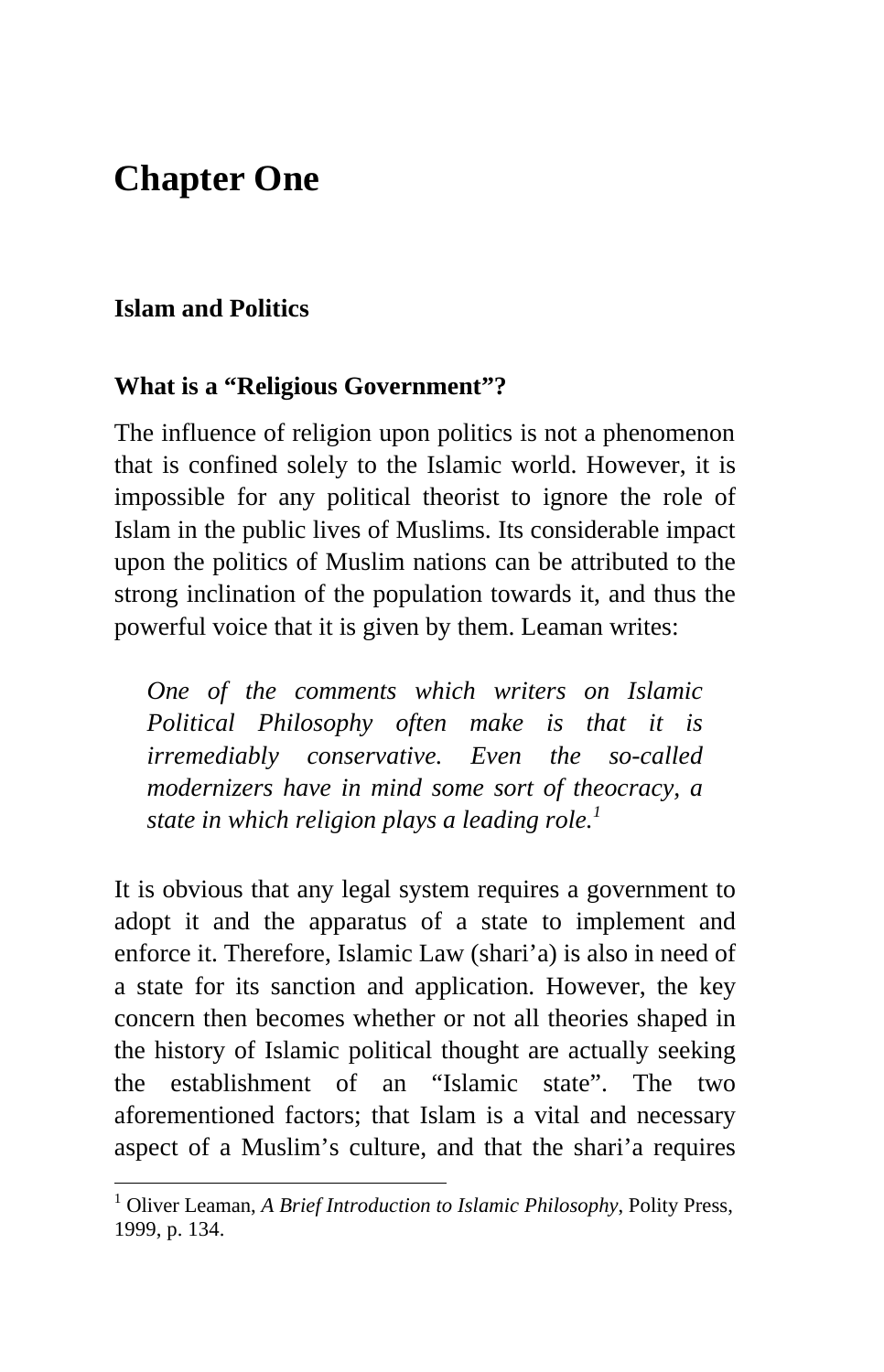political power and authority in order to be implemented, might bring one to the conclusion that all political systems in the Islamic world were historically religious governments.

Although there are obvious difficulties associated with finding a precise and agreed definition of a "religious government", it is essential to distinguish between various levels of state commitment to a specific religion. The minimal degree of dedication would be that a government did not prevent its people from undertaking their religious rituals and practices. On the other hand, a maximized relationship between religion and politics requires the total commitment and adherence of a state to the contents of a specific religion. Obviously, many varying degrees of religious authority could be supposed between these two extremes.

Official definitions of a "religious state" focus on a series of prescribed characteristics and functions embodied by this model of political system. These may be related to individual characteristics, such as a governor necessarily belonging to a specific religion or social class, similar to the governments of European states throughout the Middle Ages. One might also define a religious government according to its partial or prejudicial favour towards a particular religion. Consequently, a religious state uses its military, political and economic power to promote and strengthen the position and followers of that specific faith.

This draws our attention to a few, specific aspects of a religious government. However, it fails to adequately introduce what most contemporary Islamic political movements and doctrines have in mind when they apply the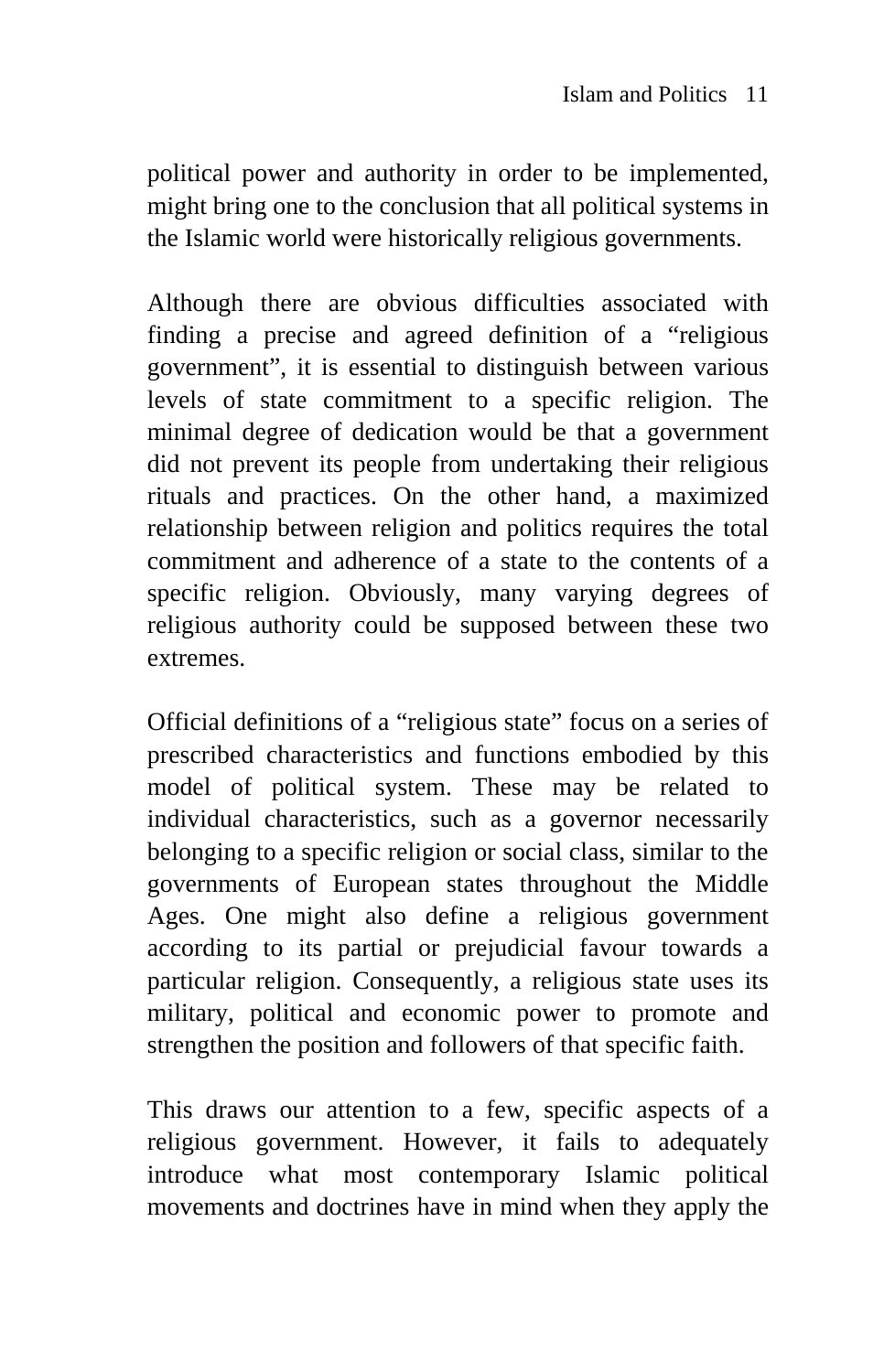term "Islamic State", which is perhaps most effectively described as the maximum realization of a religious state.

An Islamic government's primary aim is to establish a truly Islamic society. Islam does not consider society to be merely a collection of individuals. Rather, it deems that society also consists of their social relationships and the social order in which these individuals exist. These are perhaps the most definitive factors of a society, as different societies are categorized as being just or unjust, developed or undeveloped and complex or plain, according to their social formations and their systems of rights and duties. Financial sources, social advantages and the structure of the prevailing political system, are all part of the complex web of social relationships that contribute to the makeup of society. Therefore, an Islamic society, by definition, is an ideal society in which social order is established and regulated according to underlying Islamic values, teachings and rulings.

An Islamic government is one that accepts and admits the absolute authority of Islam. It seeks to establish an Islamic social order according to the contents of Islam, implementing the shari'a, while attempting to direct its political decisions and public functions according to the aims and values of Islam.

This understanding of an Islamic state obviously faces criticism, especially from those who adopt more secular political ideologies. The following pages will assess some of the contentious aspects surrounding this theory of Islamic governance.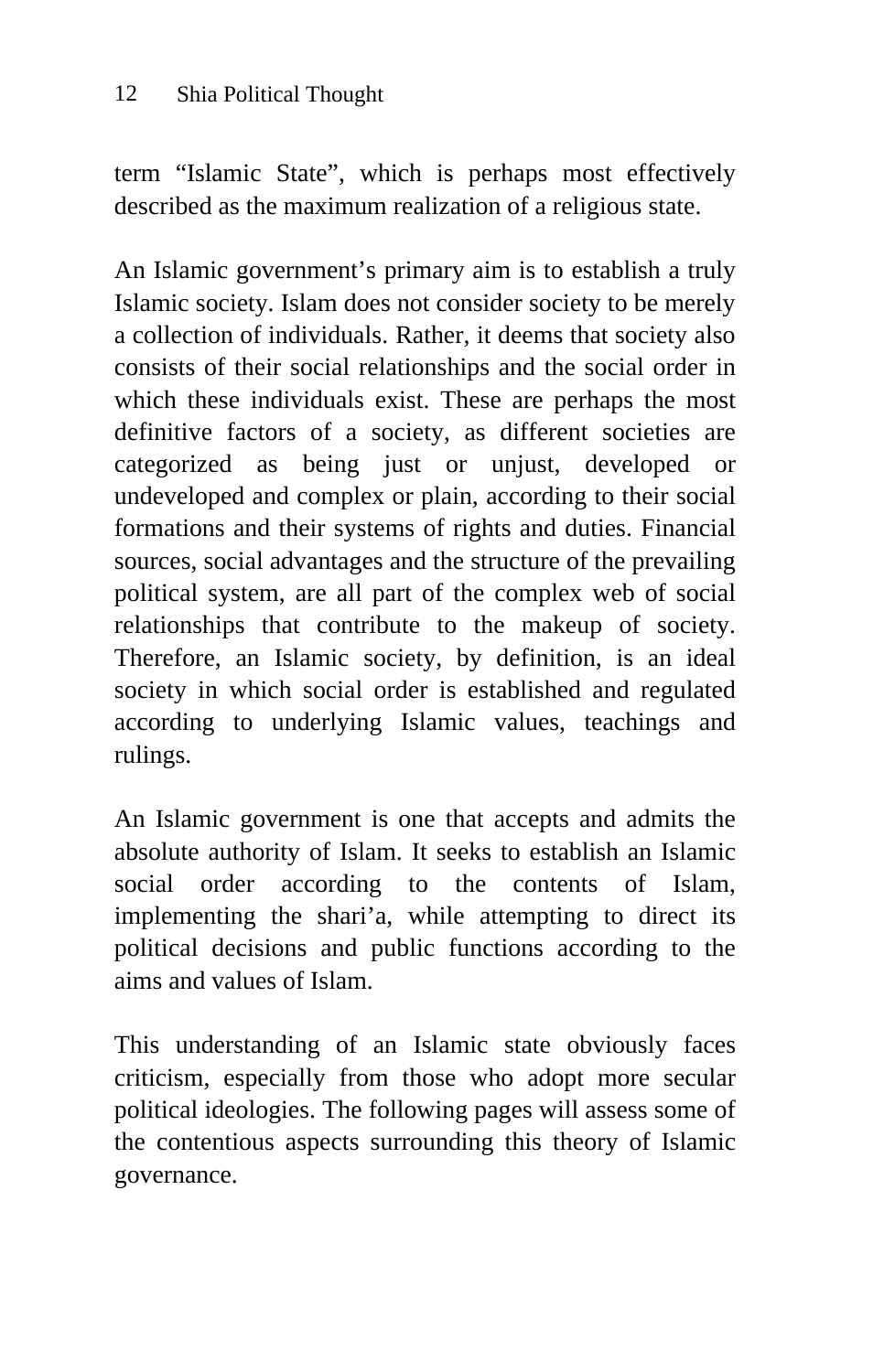#### **Rejection of Islamic Government**

Opponents of Islamic governance can be divided into two major categories: The first of these are the supporters of secularism, who contend that religion must be completely separate from worldly affairs. In their eyes, the concept of a religious state is backward and outdated. They maintain that this model of political system must be confined to a time when human beings lacked the knowledge or experience to organize their social order and were in need of religion to arrange their legal, economic and cultural relationships. However, secularism is not a doctrine that merely addresses the relationship between religion and politics. Essentially, it is a radical approach to the role of religion and revelation in shaping human knowledge. Secular rationality maintains that the human intellect is capable of forming its own knowledge independent of revelation. According to this, reason in itself is self-sufficient and autonomous. Hence, mankind is capable of constructing natural and human sciences as well as philosophy, law and ethics without the aid of God or religion.

Secular thinking, therefore, leaves very little scope for religion. According to secularist thought, every instance in which the human intellect is capable of gaining knowledge exists as part of the exclusive realm of the human being, without any need for faith or revelation. Such reasoning constrains the role of religion to regulating the individual relationship between man and his creator, while isolating it from the social and political order. This is because social relationships form part of "human" affairs and not "divine" affairs; they are "extra-religious" as opposed to "intrareligious". Law, economy and political decisions as well as the formations of our social structures and systems of rights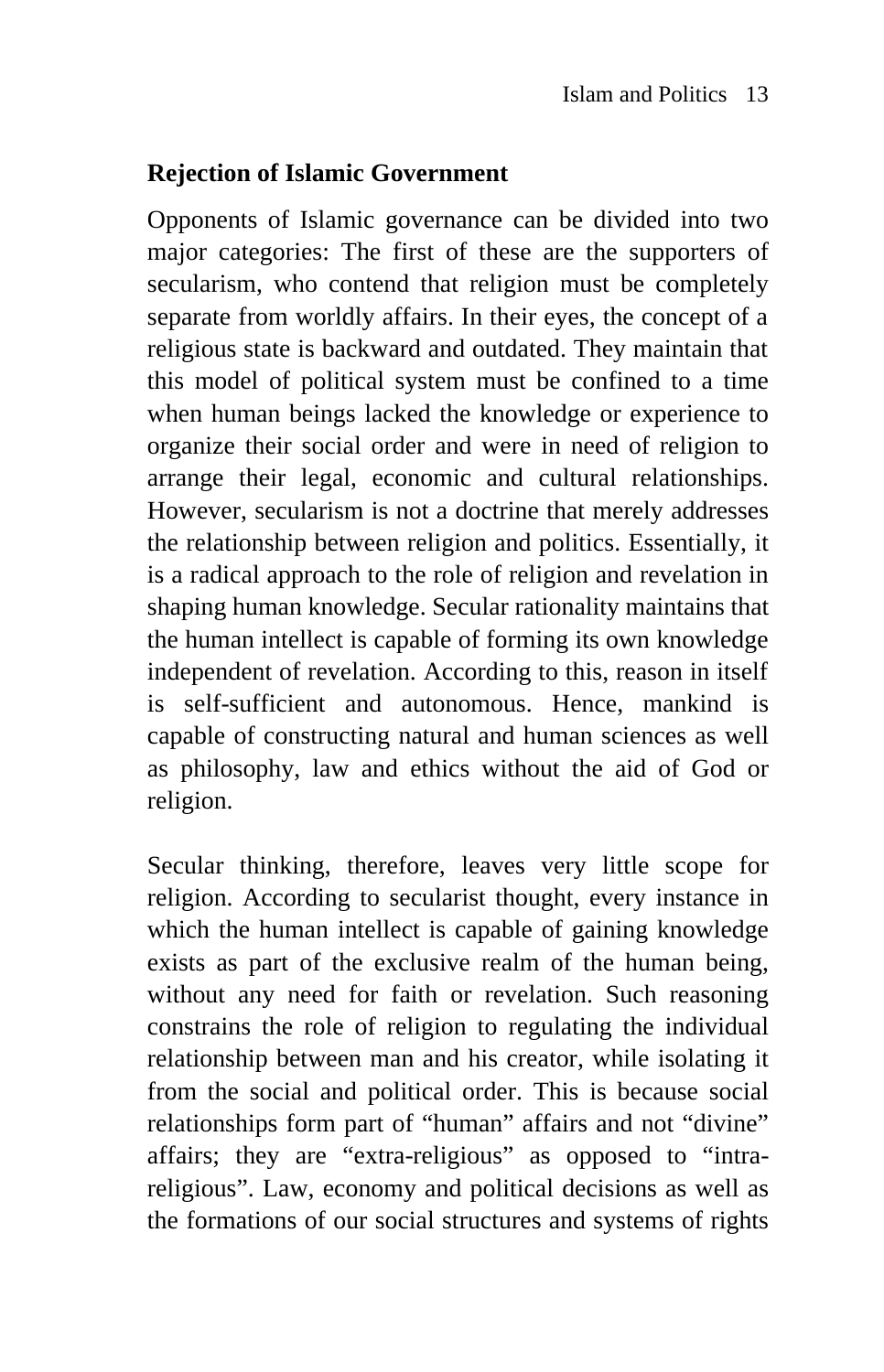and duties are all considered as merely dealing with the relationship between man and man, not man and God. Therefore, religion in these cases must delegate everything to human reasoning and science.

This concise overview of secular thinking illustrates that the reduction of secularism to a political doctrine, which purely insists on the separation of faith from politics, is incorrect. The isolation of religion from politics is but one of the many accomplishments of secular rationality. Advocates of this view insist on the disengagement of religion, not only from politics, but also from ethics, art, law, philosophy and the sciences. Consequently, they advocate not only a secular state, but secular laws, a secular culture, a secular science and so on.

Whereas the first approach delegates a limited scope for religion, the second group of opponents have no argument with those who believe it cannot be restricted to merely having a limited, fixed or previously determined capacity. In principle, they agree that no one has the right to confine the contents and the implementation of Islam to private life, or more precisely, to the individual relationship between man and God. The central concern of the second group, however, is that although Islam embodies certain values and ideas, it is not composed of both spirituality and politics. Thus it has not specified any particular form of government and Muslims are free to support any regime they desire.

So the fundamental distinction that arises between these two groups is that, while secularists argue that religion and politics must remain separate, the second faction contend that Islam does not in any way oblige it's followers to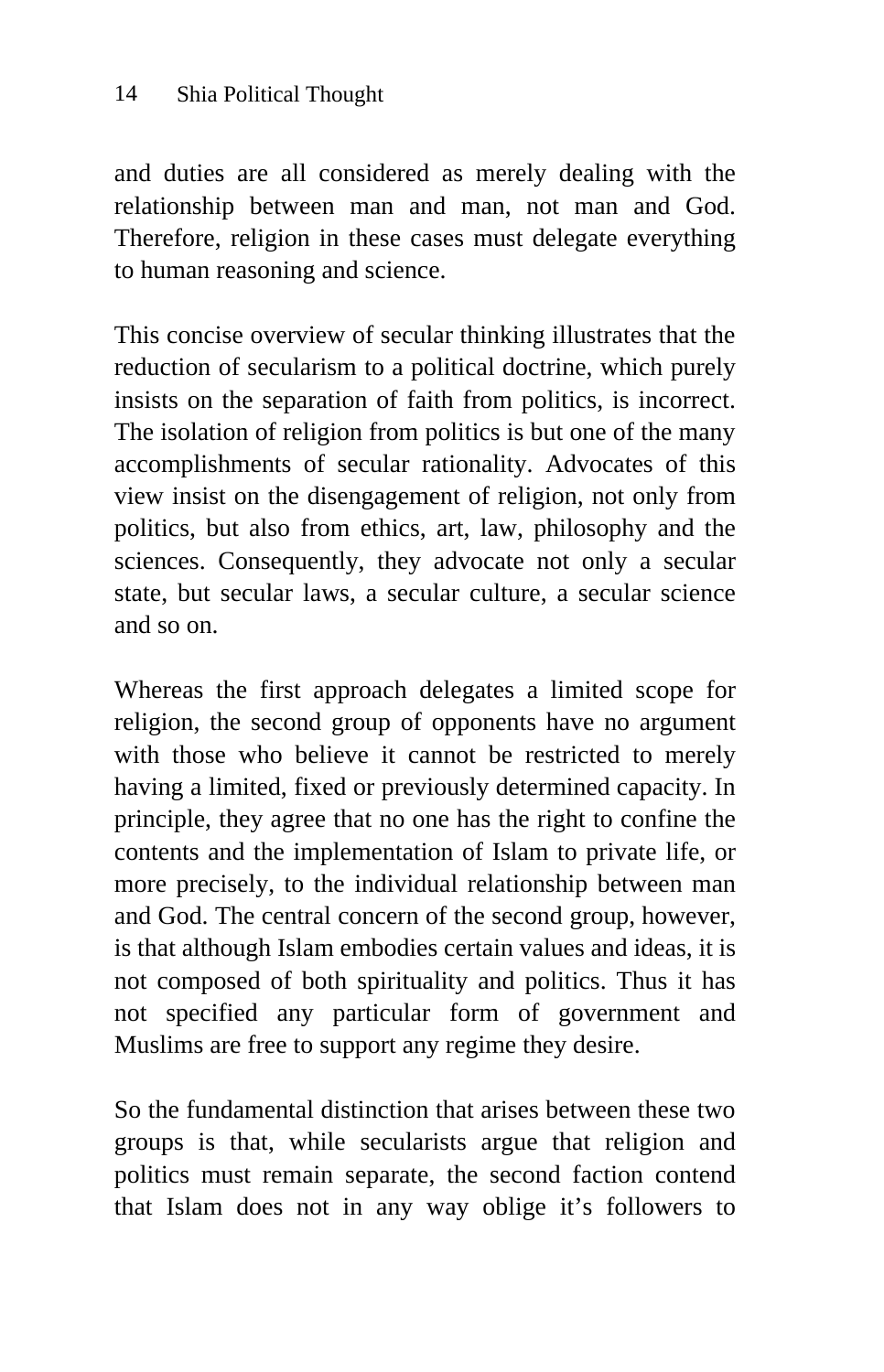establish it in the political realm. They attempt to demonstrate that Islam has no connection to politics by concentrating on the Holy Qur'an and early Islamic history, arguing that it is a purely spiritual doctrine, as opposed to a spiritual and political one. Secularists, on the other hand, focus on the demands of modernity, the inability of religion to conduct and organize the contemporary world, and its failure to overcome the complications presented by modernism. Therefore, it is crucial to clarify whether or not Islam compelled its followers to establish an Islamic government, and whether or not Islam is indeed capable of regulating modern society.

No credible Muslim thinker advocates the segregation of religion from worldly affairs, as the secular tradition would insist, reducing it to little more than a personal relationship between man and God. In fact, very few Islamic intellectuals appeal to secular rationality other than to insist on the separation of religion from socio-political relationships (i.e. restricting the scope of religion and extending the role of reasoning in public life). Although these thinkers do not explicitly call themselves secular, their attitudes towards the issue of Islam and politics obviously have common characteristics with those of secularists.

Having introduced the two main critical attitudes towards Islamic government, the following pages will examine the central arguments presented by adherents to these two schools of thought, beginning with the reasons provided that reject any original connection between Islam and politics.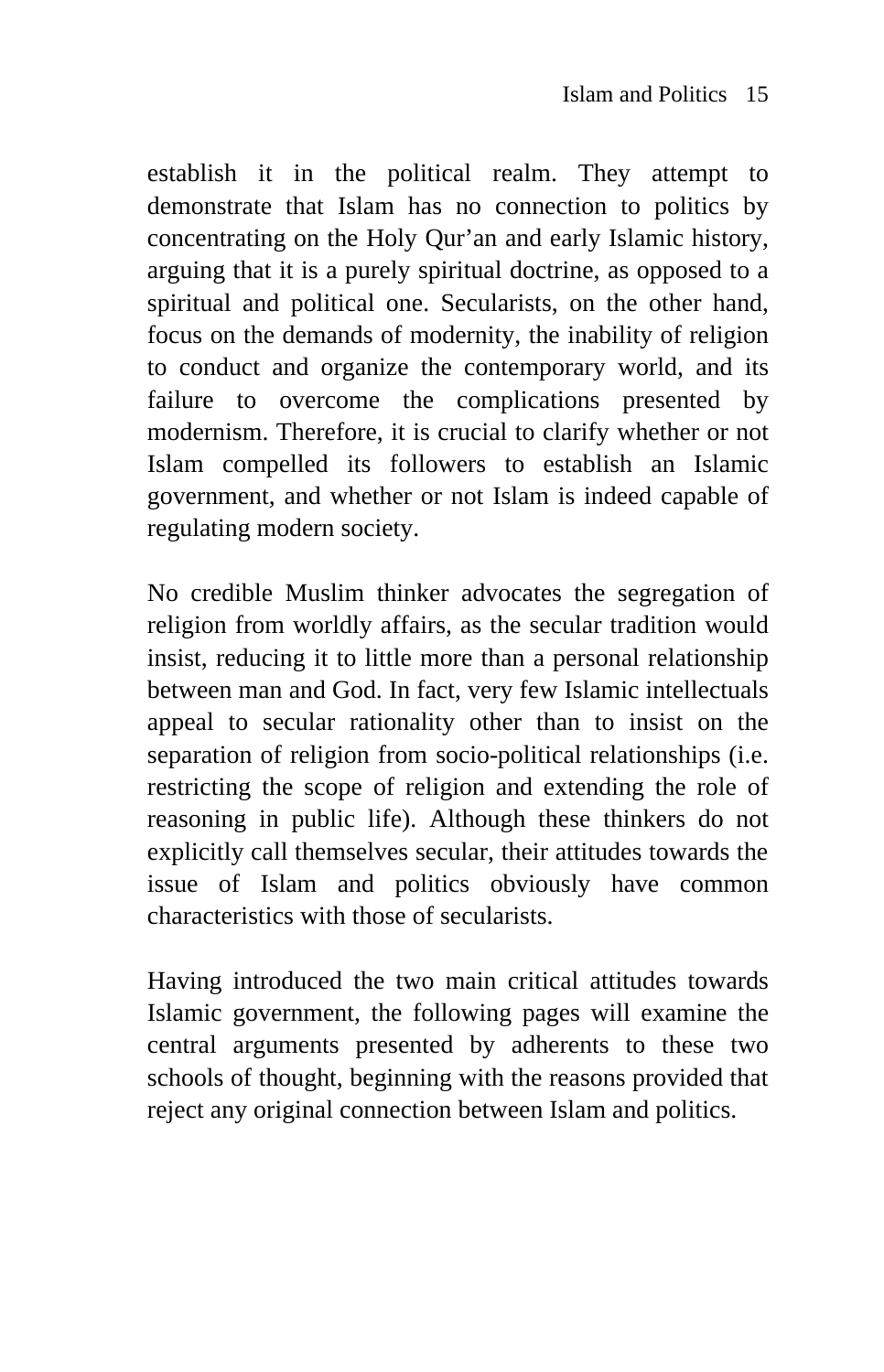#### **The First Argument**

l

In his famous book "Islam and the Foundations of Government" (Al-Islam wa Usul al-Hukm) Shaykh Ali Abd al-Raziq<sup>2</sup> (1888-1966) sought to justify the separation of religion and political authority on the basis of religious evidences. He argued that the Prophet Muhammad (pbuh) did not intend to establish a political state in Madina and that Islam did not support the rise of any particular social system.

This assertion totally contradicted the traditional belief, which held that the Hijrah (migration to Madina in 622) marked the beginning of the Prophet's political activity and the realization of Islamic governance. Abd al-Raziq argued that the Prophet was the bearer of a religious message; he did not have a government, nor did he seek to establish a kingdom in the political sense or anything synonymous with it. Rather, his authority was sacred, derived from God so that he could deliver the divine revelation. According to Abd al-Raziq, this did not entail political leadership; it was the mandate of a Prophet and not of a Sultan.

To justify his view, Abd al-Raziq refers to several verses of the Qur'an. He believes that according to these, the Prophet Muhammad (pbuh) was only a messenger, commissioned to deliver God's revelation to the people and nothing else.

 $2$  Born in Egypt, a disciple of Shaykh Abduh, Abd al-Raziq studied at Oxford University and was a senior member of al-Azhar University, an authorative centre of Sunni learning. His short, but controversial book caused many debates in religious and political circles. Al-Azhar immediately condemned Abd al-Raziq's work; he was thrown out of the university and dismissed from his position as a religious judge.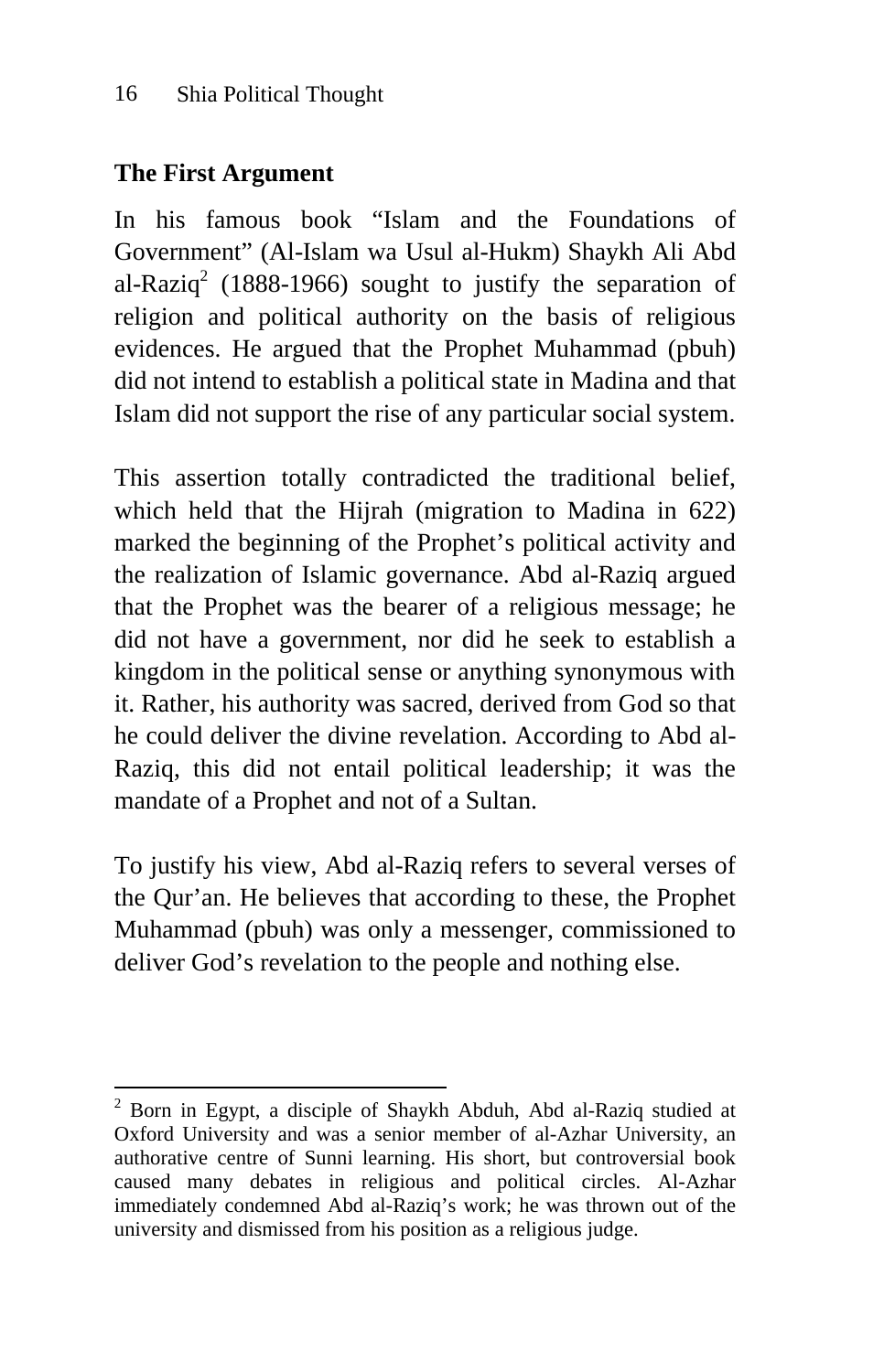*We have sent you only to give good news and to warn.*  [Chapter 17, Verse 105]

*The duty of the messenger is to convey the message clearly.* [Chapter 27, Verse 54]

*Yet we have sent you only to give good tidings and to warn.* [Chapter 25, Verse 56]

*Tell him: I am only a warner.* [Chapter 27,Verse 92]

Abd al-Raziq argues that if the Prophet Muhammad (pbuh) had other roles, such as that of a political leader, then the Qur'an would clearly have announced them.<sup>3</sup> In order to justify his position, he argues that every state requires a political structure that contains specific institutions and administrations, but that Muhammad's leadership was devoid of these necessary elements of government. In fact, according to this point of view, political authority only appeared in the Islamic community following the demise of the Messenger of God. Consequently, striving for the establishment of a government is not considered part of Islamic teachings.<sup>4</sup>

However, contrary to Abd al-Raziq's opinion, there is a mass of historical evidence that clearly demonstrates the Prophet's role as both a political and religious leader. In fact, many western thinkers, such as Anthony Black, agree that the Prophet's objective was not merely to establish a new identity by replacing old tribal customs. According to these

<sup>3</sup> *Islam wa Usul al-Hukm*, Cairo 1925, p. 73.

<sup>4</sup> *Ibid*., pp. 62-64.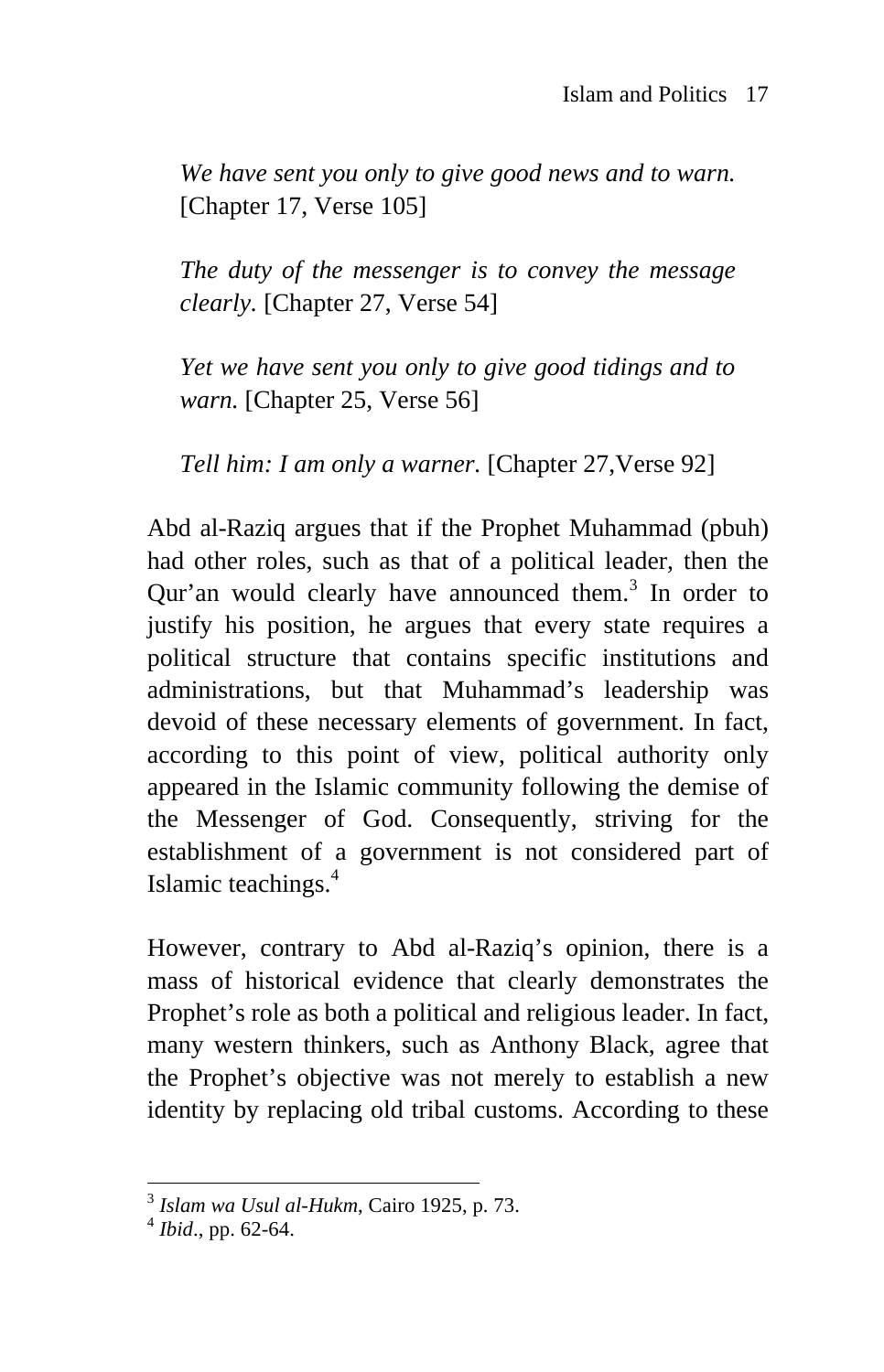thinkers, he addressed political power as well as spiritual and cultural authority. Black writes:

*His purpose was to construct out of tribal confederacies a new people driven by his own sense of moral mission. Judaism had preached an allembracing (ethnic) law, While Christianity had preached spiritual (universal) brotherhood. But, neither seriously addressed the problem of military power and political authority; both had accepted life under alien, pagan rule. Muhammad preached spiritual brotherhood, plus an all-embracing law, and universal political control to be achieved.<sup>5</sup>*

The activities of the Prophet Muhammad following the Hijrah brought about revolutionary changes to the Arabian Peninsula. These cannot simply be interpreted as the ordinary behavior of a religious leader. Included here are concise examples of his political deeds, which could not have been issued without political authority.

He assembled a number of hostile tribes and forged them into a new community (ummah). This is essentially a political endeavor, which is embodied in what Montgomery Watt refers to as the "Constitution of Medina", a document that outlines the nature of the state that the Prophet was intending to establish. The charter incorporates articles concerning the rights and duties of the various tribes and social groupings that formed this new society, including

<sup>5</sup> Anthony Black, *The History of Islamic Political Thought*, Edinburgh University Press, 2001, p. 10.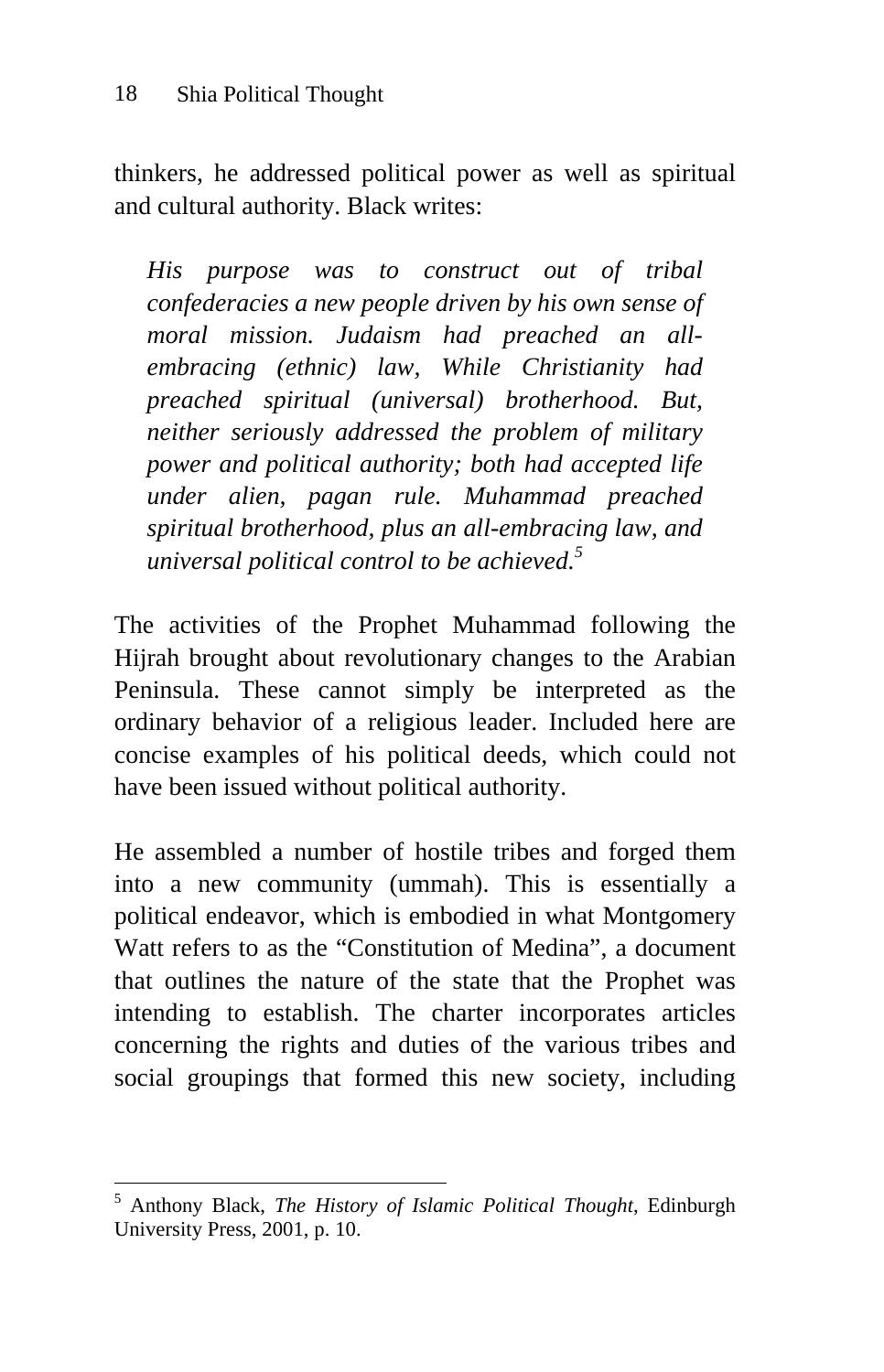their obligations regarding one another, criminal events and the rights of non-Muslim members of this community.<sup>6</sup>

He delegated both religious and political responsibilities to his companions. Some, such as Amr ibn Hazm, were sent to lead the prayers and teach the people about the Qur'an. Whilst others, such as Abu Musa al-Ashari and Saed ibn Aas, were dispatched as representatives to collect taxes (zakat), arbitrate disputes and punish criminals as well as to educate people about Islam. Sometimes, the Prophet would assign companions to exclusively governmental capacities, such as when he sent Abu Sufyan to gather taxes in Najran, while Amr ibn Hazm remained his religious representative in that region. $7$ 

The Prophet (pbuh) was a general, a diplomat and a judge. He led the army, entered into treaties and agreements with various tribes, and passed judgment in criminal cases. Issues such war, diplomatic relations and legal arbitration are all obviously included in political authority and have no connection to a specifically spiritual mandate.

Furthermore, it is unreasonable to compare the structures of a modern state and the Prophet's authority in Madina in order to determine whether he established a political state. Dr. Senhoury, for example, argues that the political order established in Madina adequately met the demands of a simple tribal community, thus there was no need to establish

<sup>6</sup> Montgomery Watt, *Islamic Political Thought*, p. 5.

<sup>7</sup> Tabary, *Tareekh al-Rasul wa al-Malik* (History of Messengers and Kings), volume 3, p. 318.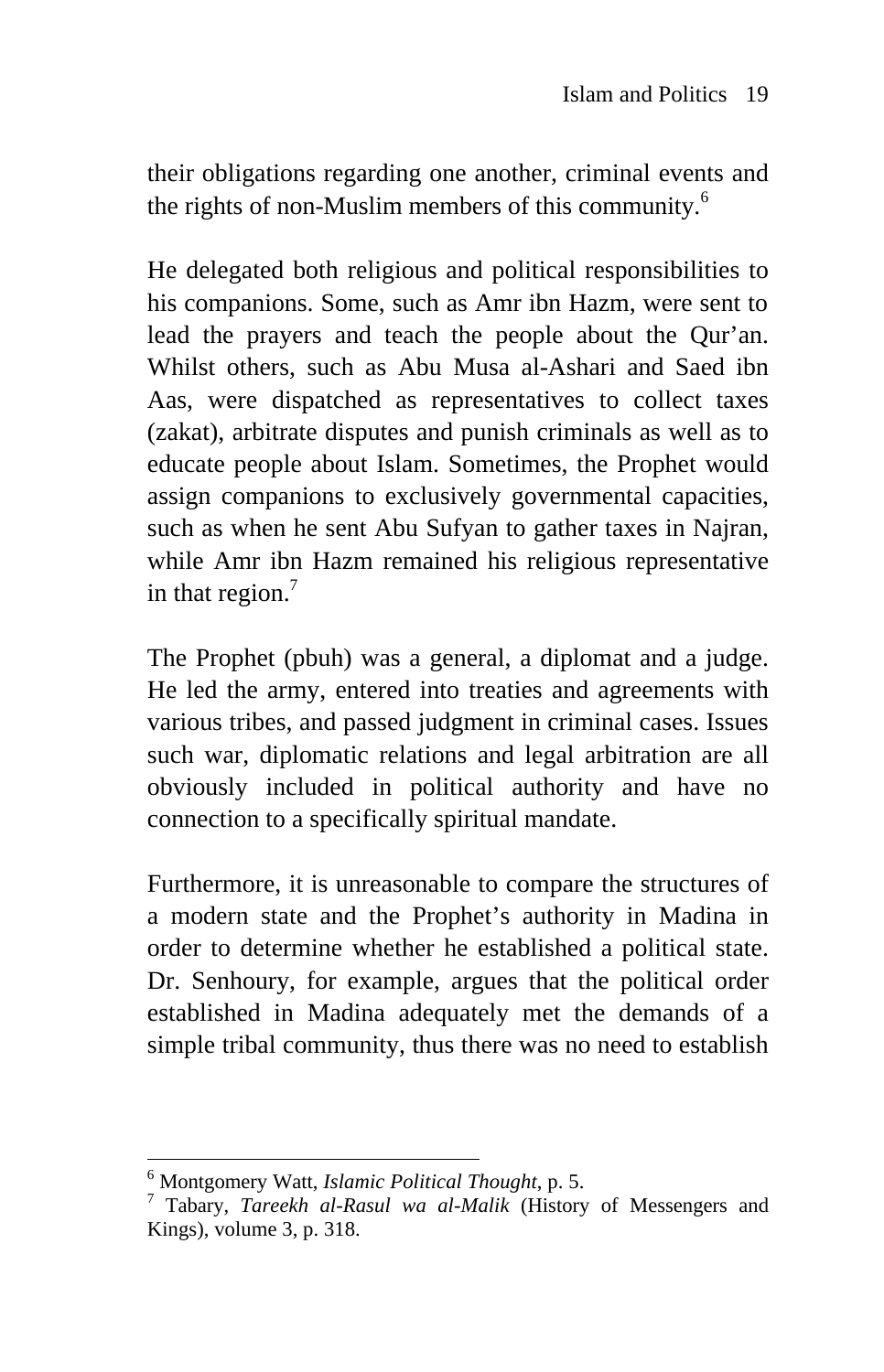a complex social order when the Prophet's political system was appropriate to the requirements of his age and society.<sup>8</sup>

Some thinkers, such as Abid al-Jaberi, contend that because the word "dawlat" (state) was not adopted as a political term until the beginning of the Abbasid-era, the political concept of an Islamic state did not exist either. According to Al-Jaberi, the Prophet (pbuh) established an "ummah" as opposed to a state. However, although it may be true that the term dawlat was not prevalent in Arab vocabulary at the time of the Prophet, it is not the name that constitutes a state. Rather, it is the nature of the authority that establishes an Islamic government, thus it is irrelevant whether the term "state" was adopted or not.

Although Abd al-Raziq refers to several verses of the Qur'an in order to justify his opinion, which is that the Prophet (pbuh) had no role beside that of a messenger, the verses that he submits as evidence do not confine the character of the Prophet to a single attribute. A clear distinction must be made between a relative restriction and an absolute or definite restriction. The latter confines the character of a subject to one feature, whilst the former refers to a restriction in a limited scope of attributes. For example, someone supposes that x is both a writer and a poet. You correct his opinion by telling him that 'x is only a writer'. However, this does not mean that x has no other qualities apart from being a writer, because your statement restricts his character in relation to only two attributes.

 8 Ahmed Abd al-Razig al-Senhoury, *Fiqh ul-Khilafah wa Tataworeha* (The Jurisprudence of Caliphate and Development), Cairo, 2 nd Edition, 1993, p. 82.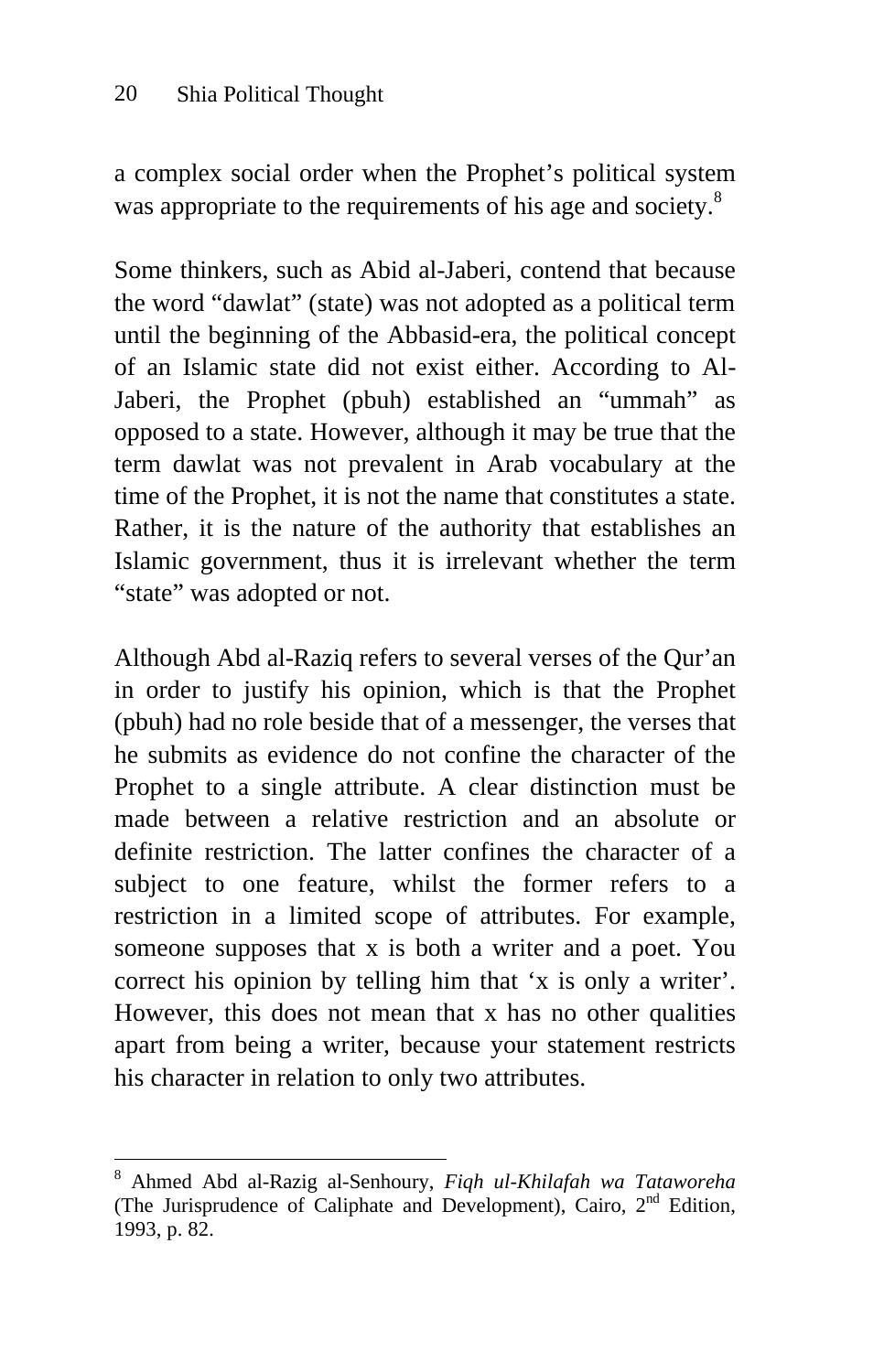All the verses to which Abd al-Raziq refers fall into the first category, which is that of relative restriction. They are merely emphasizing that the Prophet has no responsibility towards those who disbelieve in his call. Certainly, the Prophet as a human being has many other qualities and duties. Therefore, emphasis upon one issue within a specific context does not nullify the possibility of other tasks or characteristics. Take, for example, following verses:

*O Prophet, urge the believers to war.* [Chapter 8, Verse 65]

*And judge (rule) between them by what Allah has revealed, and do not follow their low desires.* [Chapter 5, Verse 49]

*Your Wali is none but Allah and his Messenger.* [Chapter 5, Verse 55]

*And We did not send a messenger except that he should be obeyed….* [Chapter 4, Verse 64]

#### **Second Argument**

Aside from those who subscribe to a view similar to that of Abd al-Raziq, other opponents of the Islamic state accept that the Prophet did, in fact, establish a political order following his migration to Madina. However, they also maintain that this does not constitute an intrinsic connection between Islam and politics. The emergence of the Prophet's authority in Madina is considered as little more than a historical event; a specific situation in which the social and political circumstances necessitated this endeavor, rather than a religious duty that was included in divine revelation.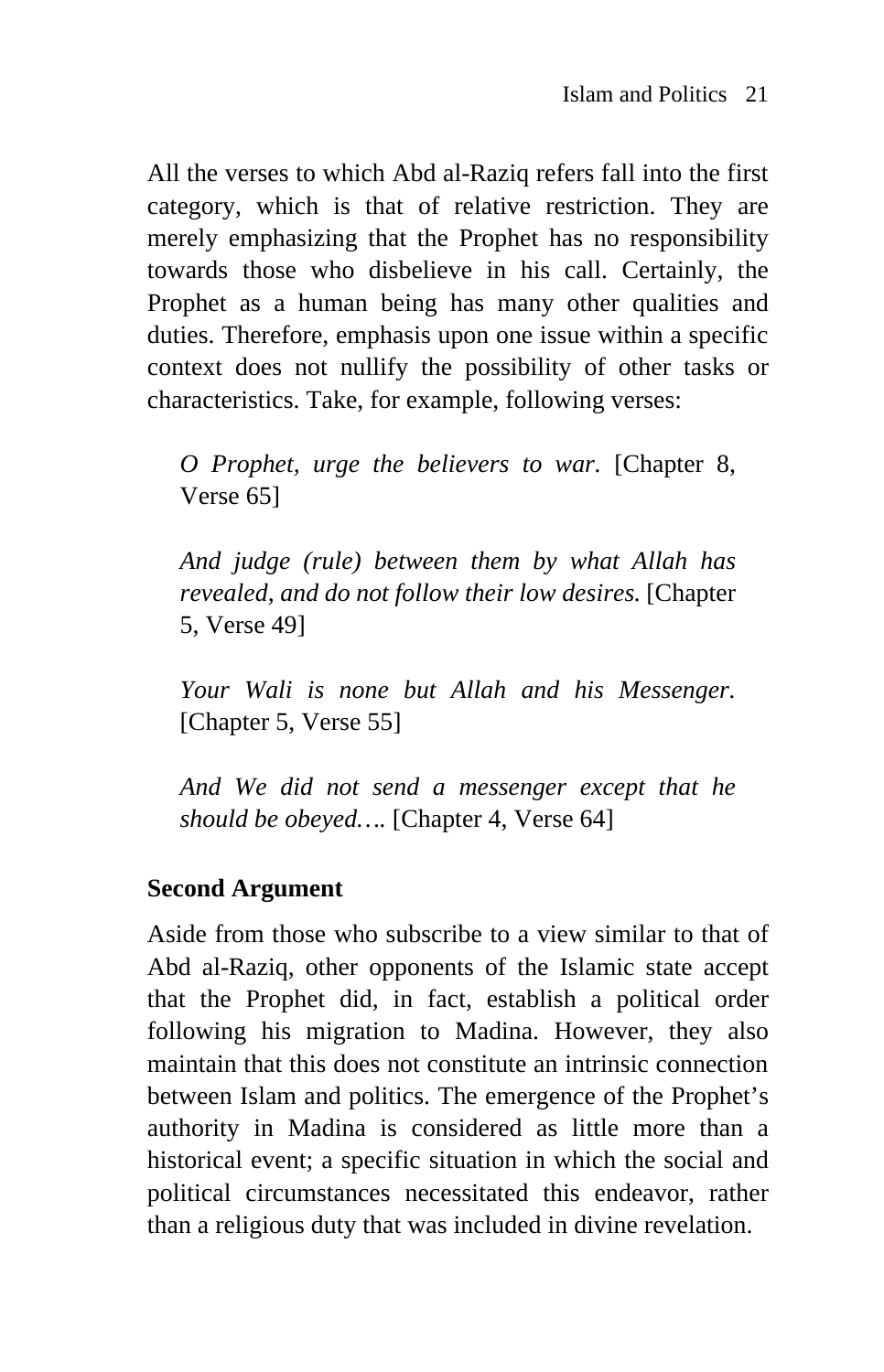Dr. Haery seems to adopt a similar opinion in the following passage, in which he emphasizes that the Prophet's government was formed upon the consensus of the people and then later endorsed by God. He writes:

*Some previous Prophets, especially the Prophet of Islam, besides the exalted position of Prophethood had undertaken governing people and committing political affairs. We have to know that since people compelled them with no anticipate inclination, these political authorities and special circumstances forced them to accept, the Political authority cannot be taken into account as part of God's revelation.<sup>9</sup>*

To support this point of view regarding the Prophet's authority, Haery refers to the following verse of the Qur'an:

*Certainly Allah was well pleased with the believers when they swore allegiance to you under the tree.* [Chapter 48, Verse 18]

He, and others who adopt a comparable opinion, insist that although God endorsed the pledge of allegiance (bay'a) given to the Prophet, His approval is not enough to make the establishment of political authority an Islamic objective.<sup>10</sup> However, the relationship between Islam and politics and the historical events precluding the creation of an Islamic social order are two entirely separate and distinct topics. Studying the latter requires a precise analysis of the historical, social and cultural context in that era. Whereas the former

 9 Mehdi Haery Yazdi, *Hekmat wa Hokumat*, London: Shadi Publication, 1995, p. 143.

<sup>10</sup> *Ibid.*, p. 152.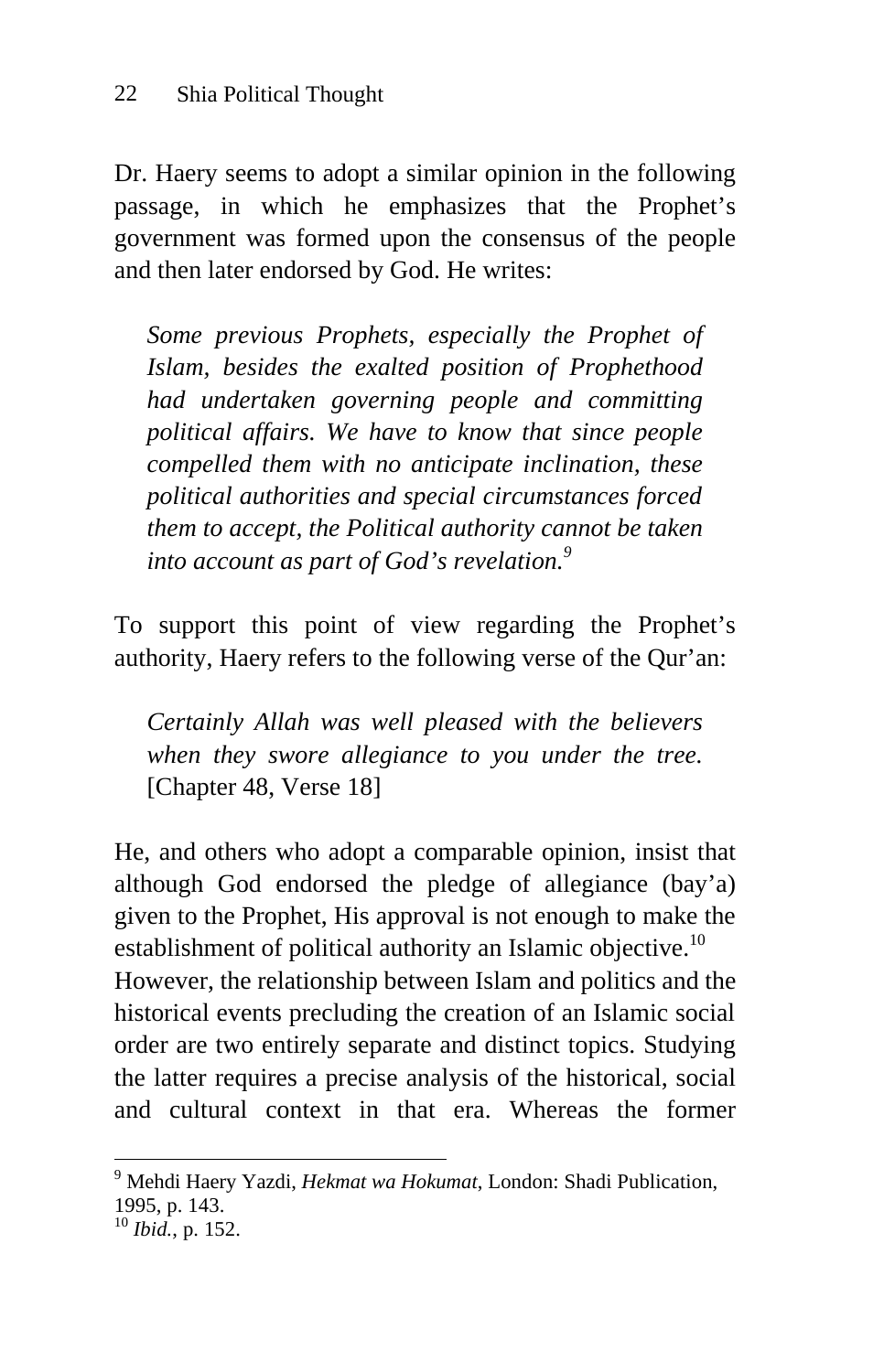necessitates a comprehensive evaluation of the Islamic ideology to determine whether or not it encompasses a political dimension and if it has the potential to be practically applied. Thus, the correlation of historical stages and circumstances to the process of forming a government is entirely separable from our present debate, which concerns the Islamic political system. Hence, many contemporary Muslim scholars, such as Muhammad Ammareh, who is an advocate of the Islamic state, come to the following conclusion:

*Even though the generous Qur'an did not explicitly [make it] incumbent upon Muslims to form a religious government [it obliged them] with some duties [that] would be impossible to fulfill without the establishment of an Islamic State. <sup>11</sup>*

Both Dr. Haery and Muhammad Ammareh maintain that the pledge of allegiance (bay'a) given by the tribal representatives of Madina to the Prophet, during the year prior to his emigration from Mecca, was the keystone of his government. However, this theory, which introduces the allegiance (bay'a) of the people as the root of the Prophet's political authority, confronts two difficulties. The first is that the contract of bay'a was a prevailing custom amongst the Arabs, which occurred for a variety of reasons; the pledge of bay'a to a political leader or tribal chief was only one of these. Accordingly, it is essential that we assess the content of these pledges used to support the arguments of Dr Haery and Muhammad Ammareh.

<sup>11</sup> Muhammad Amareh, *Al-Elmaniya wa Nehzatona*, Cairo: Dar al-Shorugh, 1986, p. 35.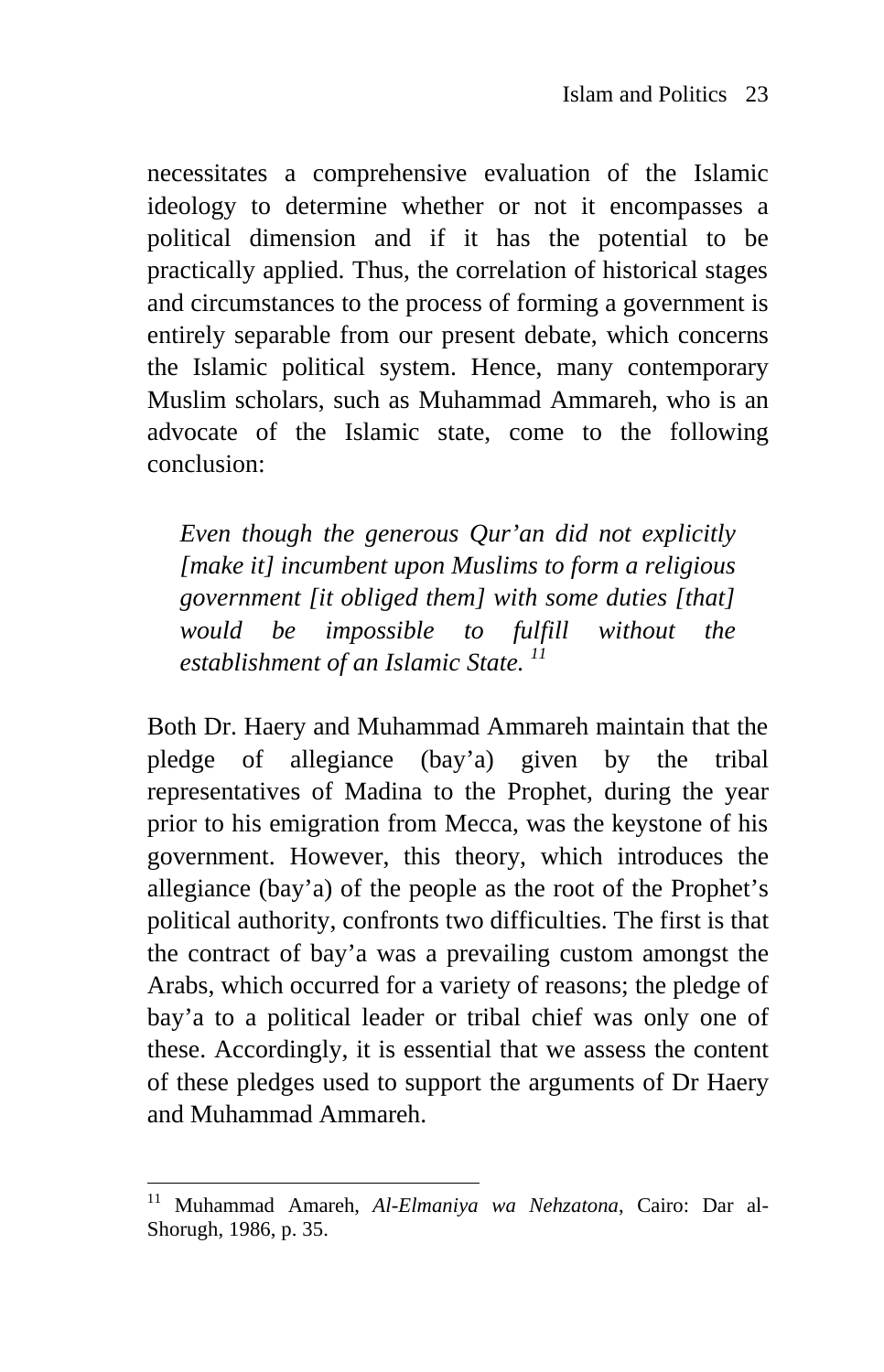The pledge mentioned in Chapter 18 of the Qur'an, known as "Bay'a rezwan", occurred at Hudaybiyah, near Mecca, in the sixth year after Hijrah. The Prophet Muhammad (pbuh) and a number of his followers were en-route to perform the pilgrimage to Mecca, when Meccan polytheists who wished to prevent them from entering the city confronted them. Under these dangerous circumstances, a number of believers pledged allegiance to the Prophet so as to reassure him that they would remain by his side and protect him from the enemies of Islam. This pledge was merely a reaffirmation of their loyalty in a difficult situation, rather than the acknowledgement of the Prophet's political authority. Furthermore, it took place five years after the establishment of the Islamic state in Madina, thus it seems strange to consider this event the original root of his government.

What is often referred to as the second pledge of allegiance known as "bay'a al-Aqabeh" also has no connection to the nomination of a ruler. Comparing it to the negotiations that took place at Saqifa, prior to the appointment of Abu Bakr, explicitly demonstrates that the pledge of al-Aqabeh was not a recognition of the Prophet's political authority. The negotiations at Saqifa were concerned with leadership following the death of Muhammad (pbuh). Hence, the bay'a at Saqifa merely served as an election, whereas the pledge of al-Aqabeh was regarding the protection and safety of the Prophet; the representatives of Madina promised to resist the polytheists and protect the Prophet as they would their own families.

The second difficulty confronted by the supporters of this argument, arises from several verses of the Holy Qur'an which delegate and approve the guardianship (wilayat) of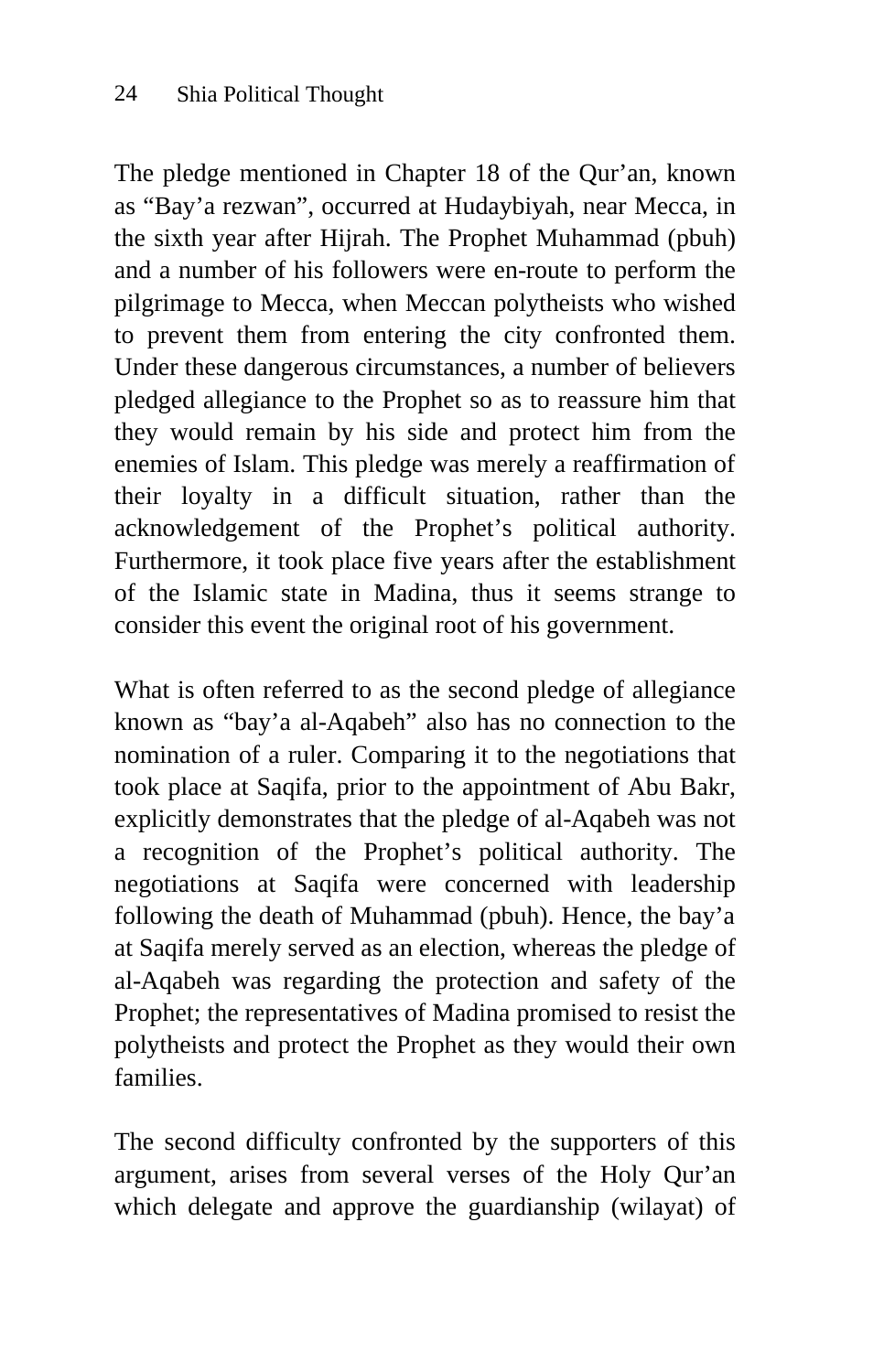the Prophet over the believers, with no reference to any anticipated acceptance from the people; therefore indicating that his authority is indeed divine. These verses shall be discussed in greater detail later, but for now we shall mention a few:

*The Prophet has a greater claim on the faithful that they have on themselves.* [Chapter 33, Verse 6]

*Only Allah is your guardian (Wali) and His Apostle.* [Chapter 5, Verse 55]

#### **Third Argument**

Another prevailing argument, employed by secularists to undermine the theory of a religious government focuses on the ambitions of those who support an Islamic state (i.e. the establishment of an ideal social order according to Islam and the application of the shari'a to all facets of society). Secularists, who adopt this line of reasoning, contend that a religious social order is an incompatible thesis because it is confronted by an inherent difficulty known as "the problem of accommodation". To justify this argument, they rely on two premises:

Social, economic and cultural relationships undergo constant change and development: There is a significant difference between our contemporary lifestyles and the lifestyles of previous generations in areas such as transportation, commerce, education and so on. Thus social formation is essentially variable and no one can expect a society to remain stable for a prolonged period of time.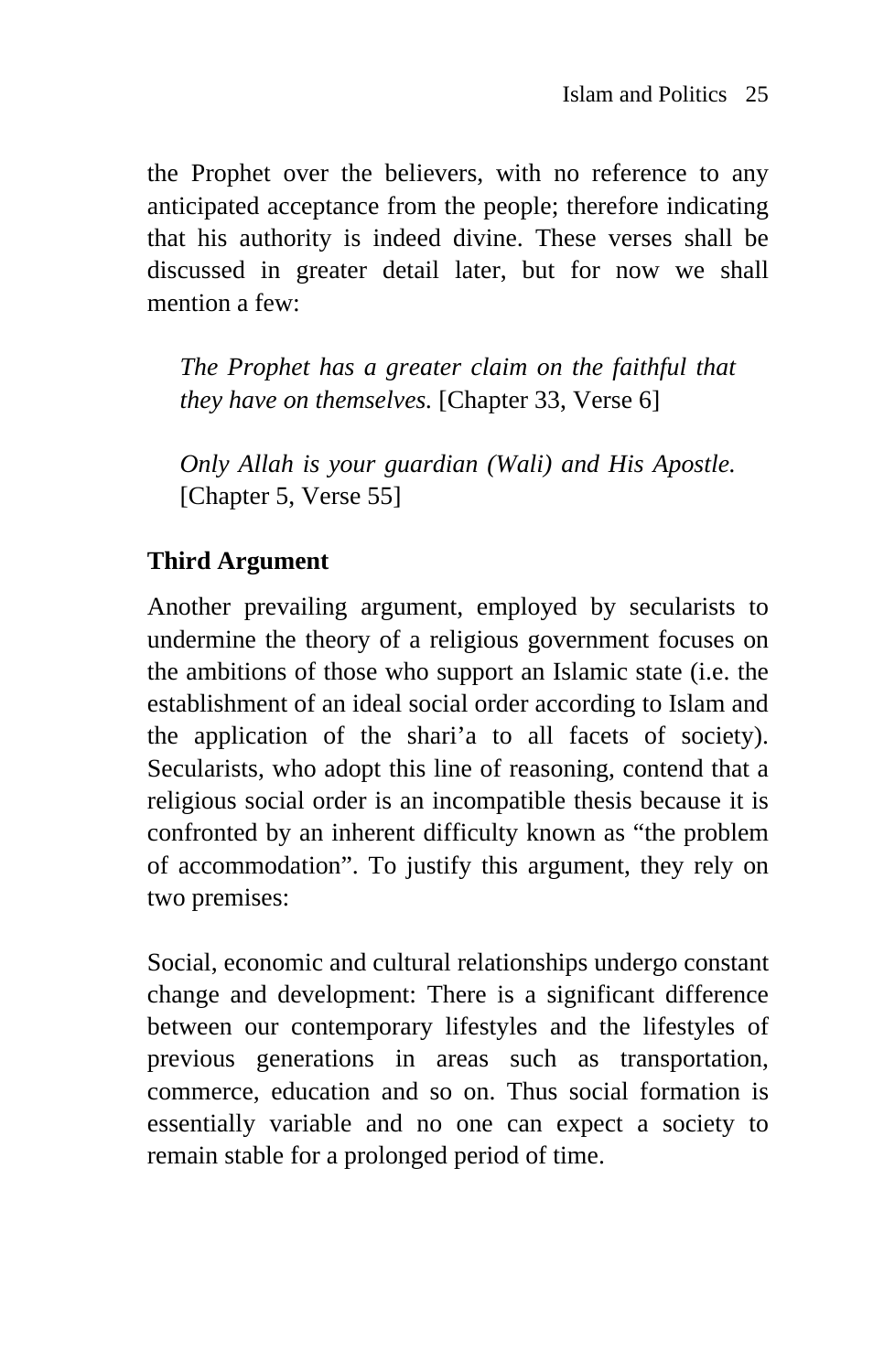Religion is fixed, unchanging and stable: Every religion is confined to a specific period of history; as it was founded upon the demands, circumstances and problems of a particular age. Religion is an event that happened in a determined time and place, which cannot be repeated. Consequently, the message of every religion is inflexible and has no capacity for adaptation to new situations.

Thus, a secularist would argue that because religion is a fixed and unchanging set of ideas, it is entirely incapable of accommodating changes to social relationships, which are in turn fundamentally unfixed and variable. It is entirely reasonable to admit that religion is able to form a social order, which is influenced by its conventions and ethics, but only at a time when social circumstances would permit such an influence. For example, in the time when Islam emerged, it was able to adequately meet the demands of the historical period. Thus, Islam succeeded in establishing a civilization during that era. However, it seems paradoxical to suppose that Islam is capable of effectively shaping social order under any circumstances and at any time. The core of this reasoning is that social associations and relationships are fluid and open to regular changes; no one is able to prevent these social alterations and thereby narrow them to a fixed religious form and structure. In summary, secularists assert that although shari'a has within it the competence and capability to deal with social formations similar to those existing at the time when Islam appeared, there are serious obstacles for the application of shari'a to contemporary social configurations.

Such an assessment is based on the presupposition that the conception of a religious state leaves no room for adaptation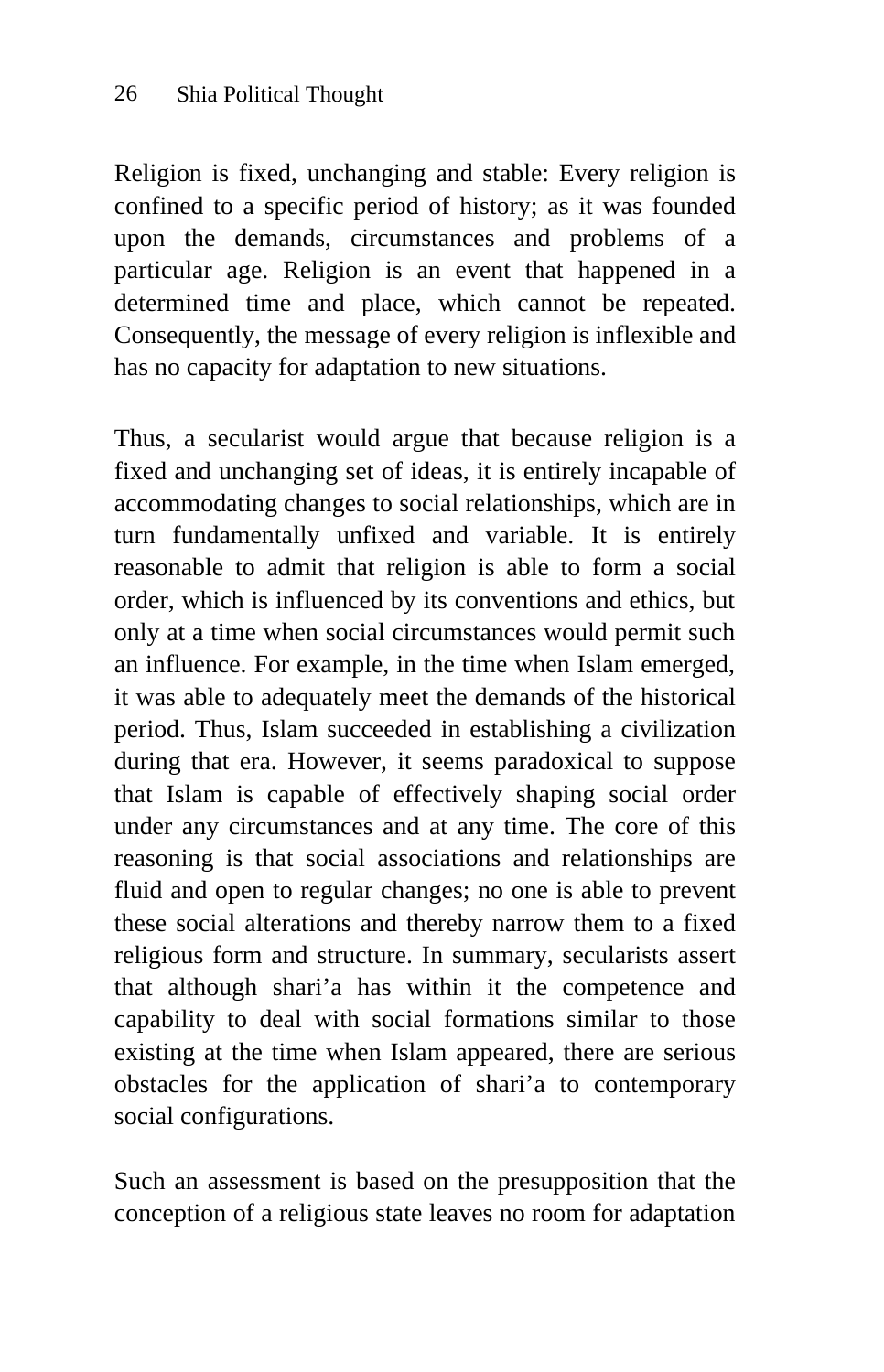or the endorsement of social changes. Therefore, the response to this argument will discuss three significant points;

- An evaluation of this interpretation of social changes.
- Aspects of the Islamic legal system, which have been overlooked by secularists who subscribe to this opinion, that render it both dynamic and flexible.
- A clarification of what is meant by the accommodation of shari'a and the precise definition of the establishment of "Islamic social order"

#### **Categorizing Social Alterations**

No one can dispute the fluidity and variable nature of social relationships. Changes occur both radically over a short period of time, and gradually over a more prolonged period. They have numerous dimensions and affect various aspects of human life. As far as the present discussion is concerned, which is the role of religion in a well ordered society; the legal and moral dimensions are the most important ones that should be considered.

From a legal perspective, every social order and its assorted characteristics confront many questions. An efficient legal system must be able to overcome these problems and introduce a competent framework, which is able to respond to new developments that are the result of social alterations. In order to practically implement a religion that encompasses social interactions, it becomes crucial to institute a dynamic legal structure that is able to organize their juridical aspects. Because the aim of a religious state is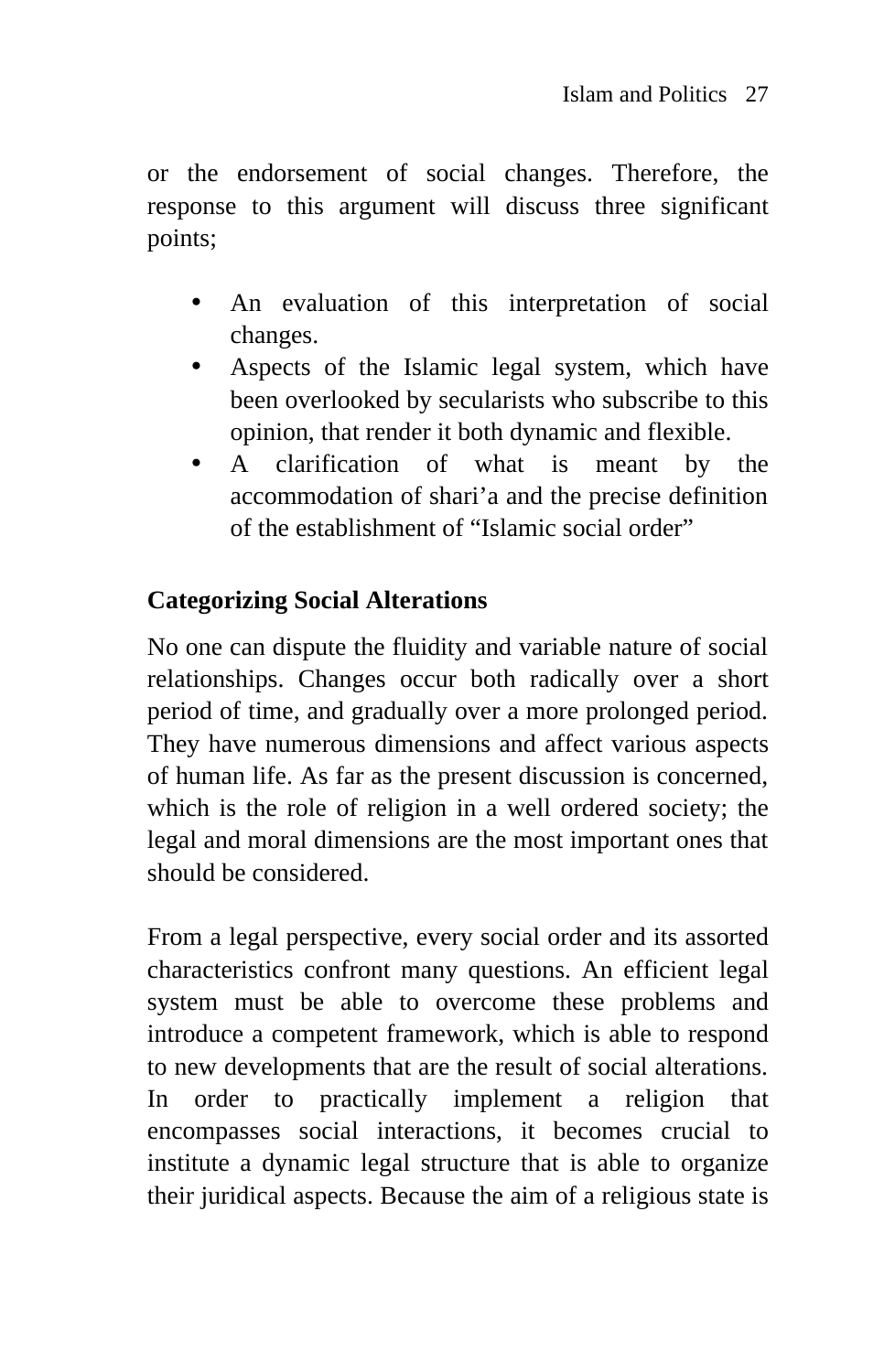to harmonize social order according to a religious legal system, it is therefore essential to understand the nature of the legal aspect of social alterations.

Establishing a truly Islamic society and regulating social relationships according to the Islamic ideology cannot, however, be confined to merely the legal aspects of this transformation. The moral and cultural outcomes of such a revolution are fundamental as well. An Islamic government must maximize the role of moral virtues, Islamic values and true humanity in social relationships. Advocates of the Islamic state believe that religious aims and values, stemming from moral virtues and true humanity, can lead human society towards a higher level of existence. However, the argument that denies the possibility of harmonizing social order according to Islamic laws and values usually attempts to reduce the discussion to a purely legal one, attempting to illustrate that the Islamic legal system is incapable of accommodating social changes.

Those who subscribe to this argument presuppose that social alterations result in entirely new legal problems that have no previous precedent. Hence, they argue that a religious legal system, because of its unchanging nature, cannot deal with the problems that it will be frequently confronted by.

Social changes ultimately give rise to two areas of legal discourse. The first stems from an entirely new social phenomenon, of which there is no previous record. Every legal system must define its position with regard to these. For instance, the invention of computers and the development of information technology require fresh legislation. Another example is transplantation, a new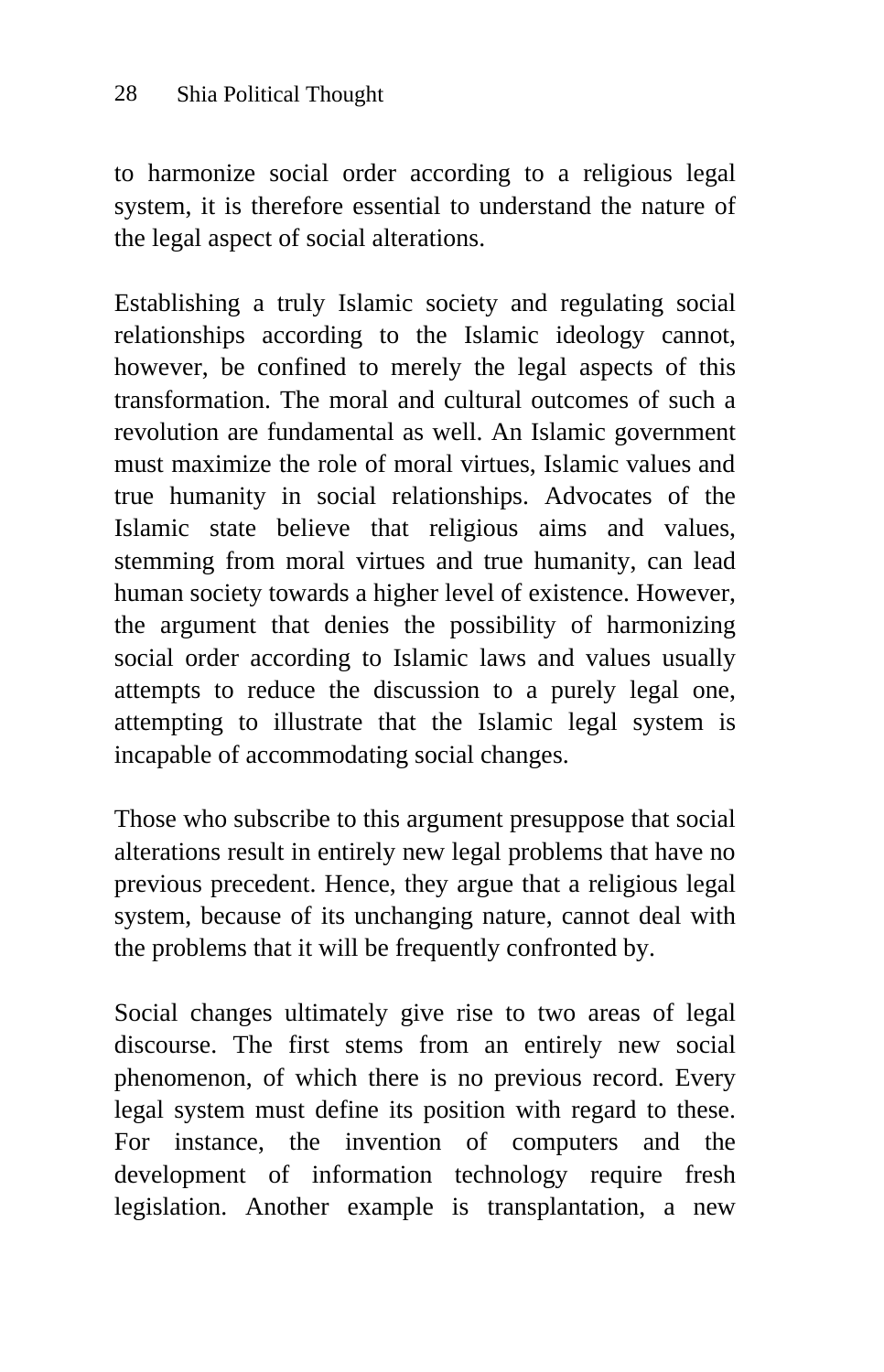technique in medicine that requires jurists to clarify the legal aspect of this new medical ability, such as the laws regarding the exchange of natural organs between human beings. The significant factor with this first group, is that they require more than merely the application of old and current laws to new situations, rather, they require a set of absolutely new laws and up-to-date legislation.

Secondly, there are those social transformations that, despite the fact they are new, have emerged from pre-existing relationships and associations, consequently these social phenomena are new in form and not in content. Accordingly, they do not require totally new legislation or a fresh set of laws; jurists could and would categorize them according to previous legal precedents. For instance, previously there existed only a few types of companies, whereas at present there are many forms of commercial relationships. However, these are not new legal phenomena. They are distinguished from previous kinds of companies essentially in form, because they are merely new structural designs.

In short, with regard to analyzing social alterations, we must adopt the following conclusion. From a juridical perspective, social changes cannot be restricted to a single definition. Generally speaking, two streams of social transformation can be identified in this regard. On the one hand, there are the cases of completely new legal phenomena that are without previous record, while on the other there are those that possess obvious connections or similarities to previous and familiar elements within the existing legal framework, though they may have each adopted a partially, or entirely new form.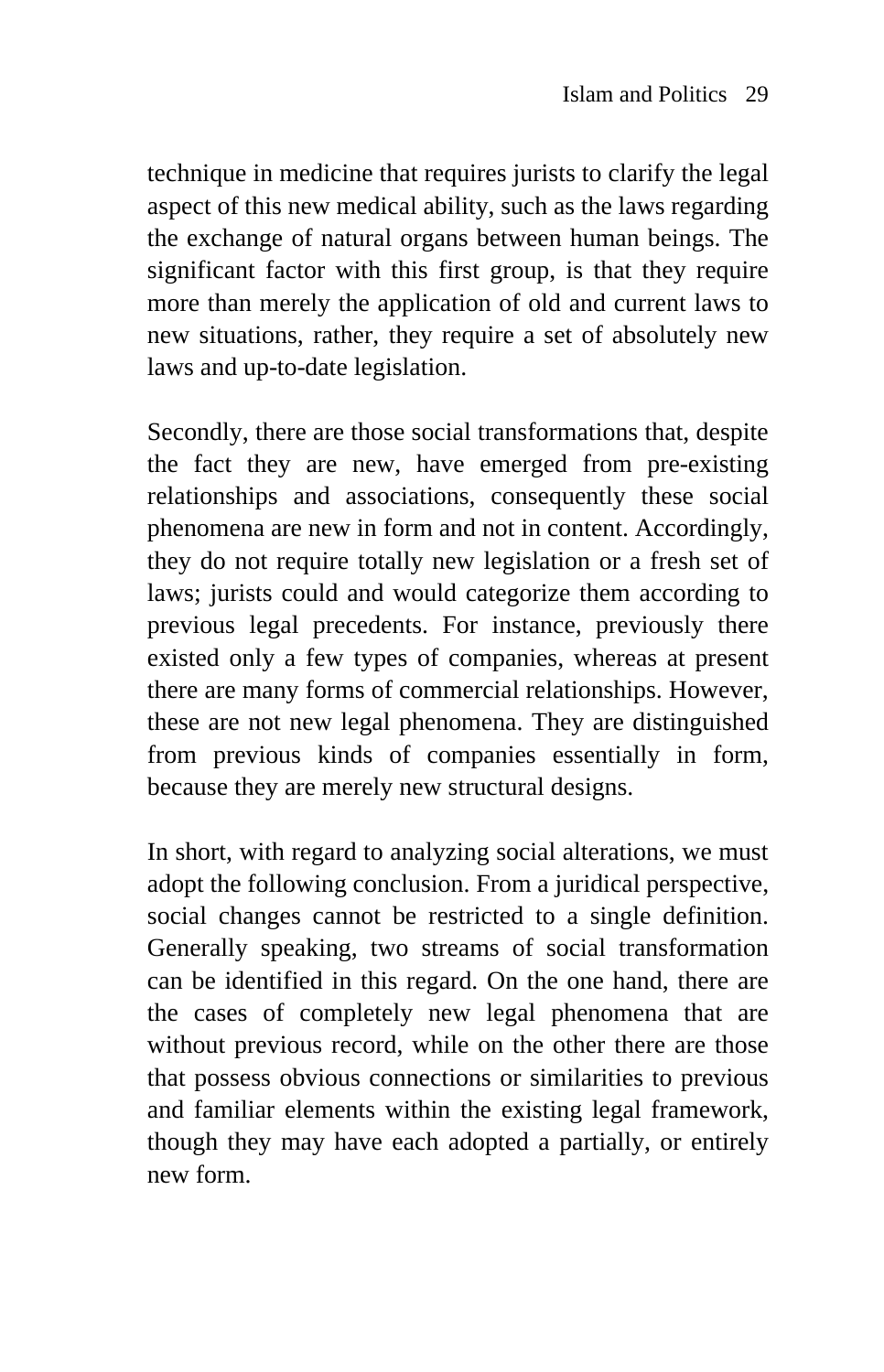#### **Flexibility of the Islamic Legal System**

The precise criticism introduced by this argument against the concept of an "Islamic state", when we are confined to the juridical aspect, is that the Islamic legal system is incapable of coping with social transformations. Hence, because it is inflexible and unable to meet the juridical requirements of new circumstances, it cannot possibly satisfy the legal demands of human society.

In order to efficiently cope with the various societal relationships it will inevitably encounter, every legal system prerequires the existence of flexible elements in its methodology and basic foundations. Although the Islamic legal system does not contain these factors, it is essential that we realize that it has aspects that provide it with the capacity to meet and fulfill all the juridical requirements presented by the two aforementioned categories of social change.

The Islamic legal system is fully equipped to deal with the first category of social changes. Even though the historical advent of Islam occurred during a specific time and in a specific place, it is quite reasonable to extrapolate a universal, ahistorical and timeless legal framework for different aspects of social relationships. Many legal aspects of social alterations can, in fact, remain stable in spite of their formal changes. This enables Islamic law (shari'a) to form a general juridical framework for the various categories of social associations. In reference to different sections of Islamic law, there exist a selection of unchanging, absolute and general rules that, at any time and place, all Muslims are obliged to respect; they are required to harmonize their public and private relationships with these rules. For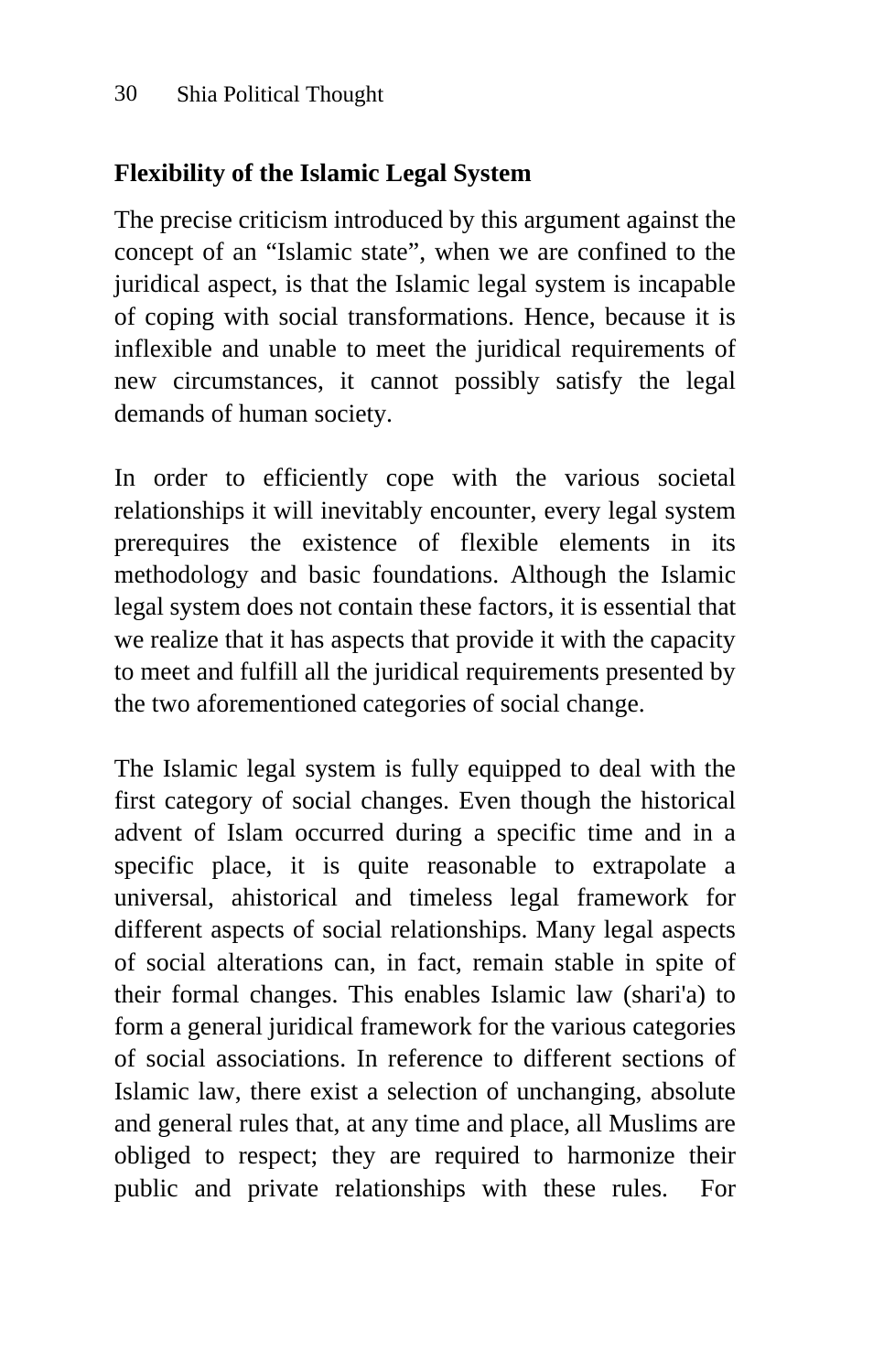example, in commercial affairs there are some general rules as follows:

It is incumbent upon believers to fulfill their contracts and obligations:

*O you who believe! Fulfill the obligations.* [Chapter 5, Verse 1]

Some types of contracts and commercial agreements are prohibited because they include unlawful profit such as usury:

*Allah has allowed trading and forbidden usury.* [Chapter 2, Verse 275]

Lawful commercial and financial contracts and covenants must fulfill some general conditions such as mutual consent without coercion and must not be subject to false methods of attaining wealth, for example, gambling:

*O you who believe! Do not devour your property among yourselves falsely, except that it be trading by your mutual consent.* [Chapter 4, Verse 29]

These examples of obligations, prohibitions and conditions concerning one aspect of social life, even though they do not embrace all the Islamic edicts in this field, help us to confront developing models of contracts. New forms of contracts, whether they are altered versions of familiar and prevailing models or entirely original ideas without previous record, can be categorized as either lawful or unlawful according to these three principals and so on. For instance,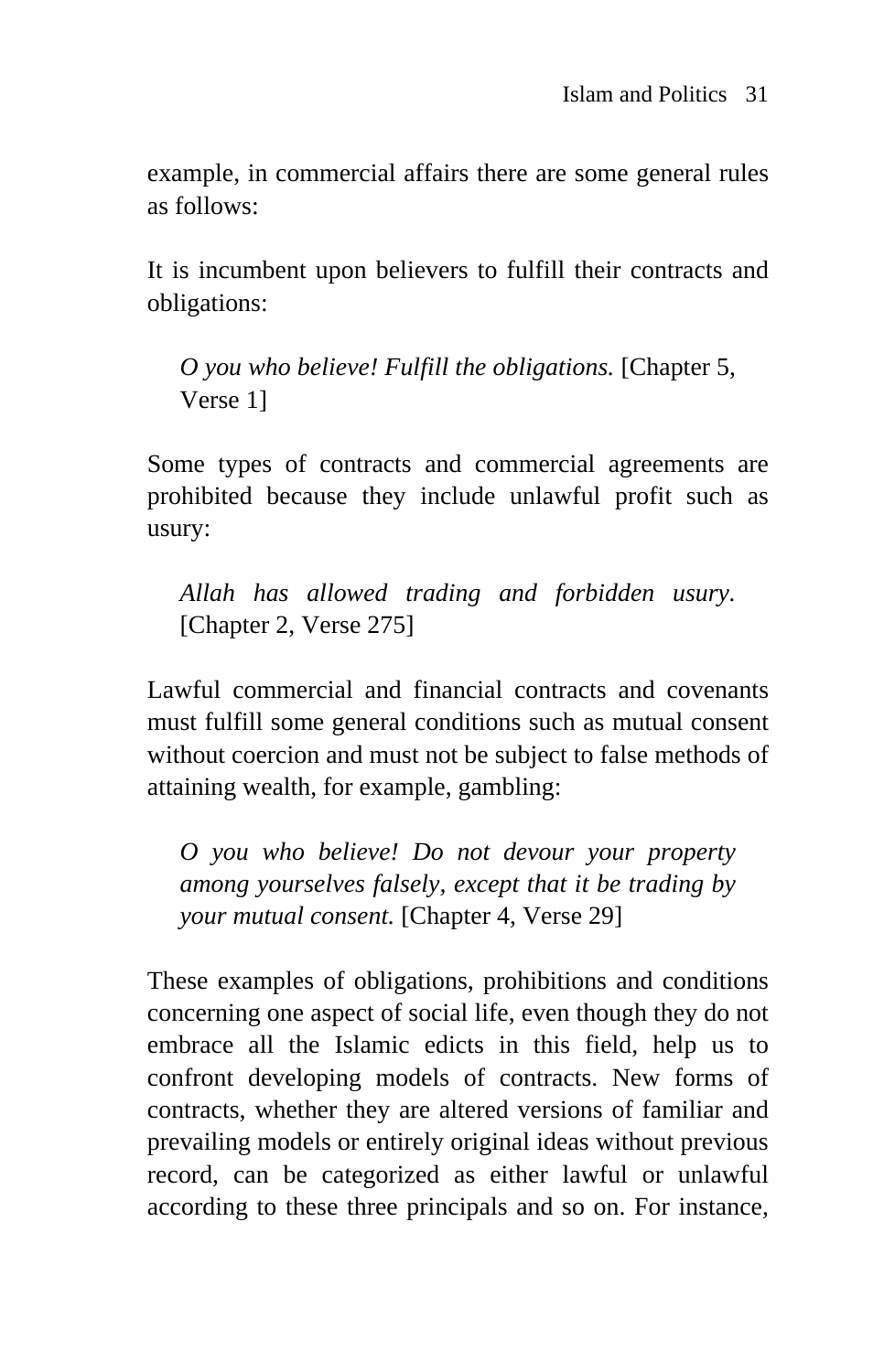"insurance" is an example of an entirely new contract, while purchasing books via an online bookstore is merely a new method of trading which, although formally different, is a continuation of a particular category of business. When all these new forms of contracts adopt and fulfill the framework that has been drawn by shari'a, they are considered lawful.

The other important aspect concerning the flexibility of Islamic law emerges when we take into consideration the role of covenant and promise in this context. Some verses of the Qur'an order Muslims to fulfill their promises when they enter into a covenant or agreement:

*And fulfill the promise, surely every promise shall be questioned about.* [Chapter 17, Verse 34]

This Islamic principle enables an Islamic state to enter into international conventions, in order to make use of their advantages, even though some of these conventions are concerned with completely new forms of social relationships, such as maritime laws or laws governing airlines and international trade, of which there is no previous record in the shari'a.

The doctrine of "Ijtihad", which is the deduction of laws through reference to Islamic sources, enables a qualified Jurist (faqih) to deduce responses to both old and new questions. Every qualified faqih is free to issue new decrees with regards to subjects that have no previous record amongst other Imami jurists; thereby providing the Islamic legal system with a high degree of flexibility, which enables it to confront new situations and circumstances. This potential is reinforced in view of jurists who subscribe to a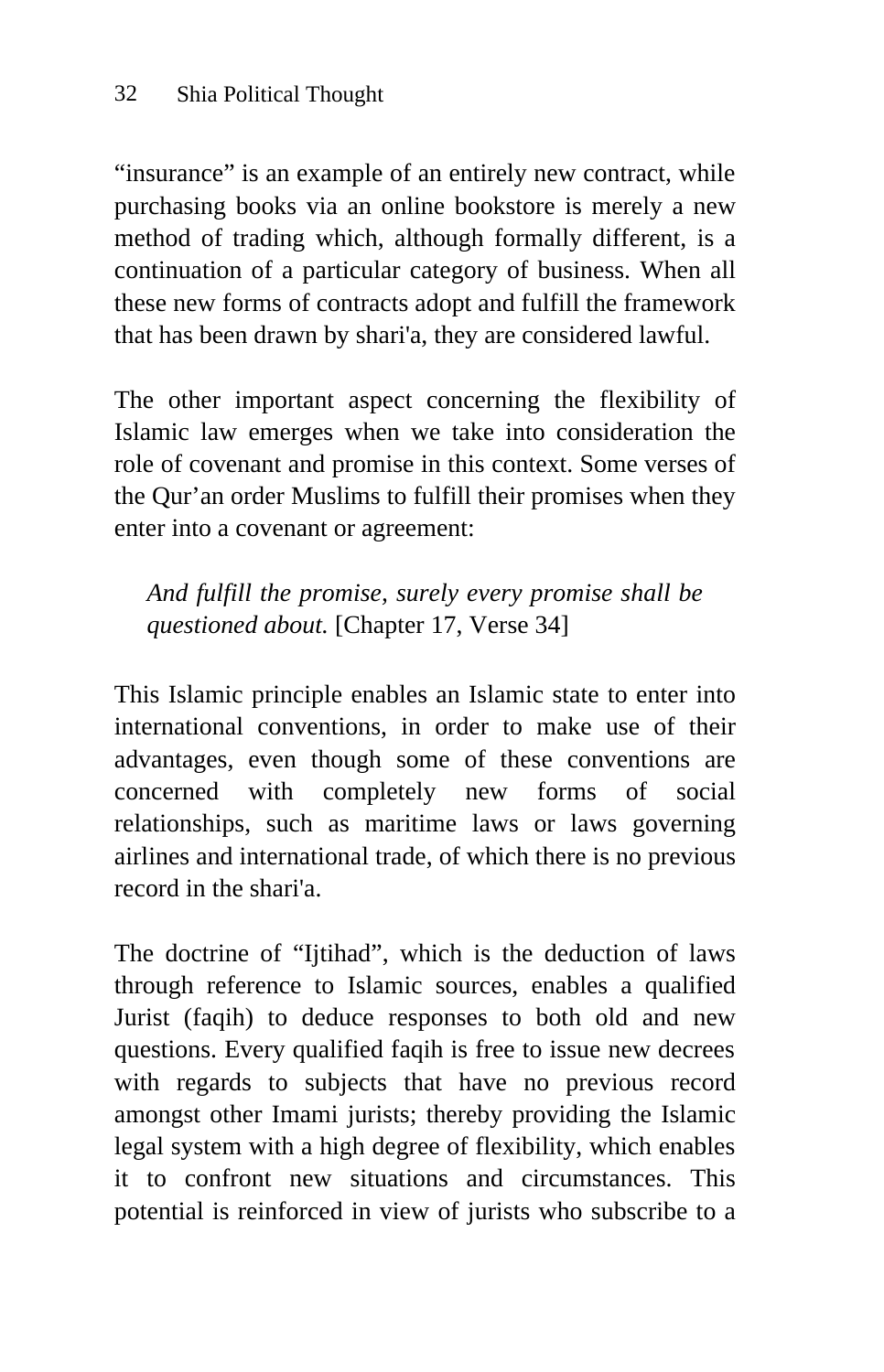doctrine that advocates the absolute guardianship of the well-qualified faqih (wilayat-a-mutlaqih). This doctrine insists that the trustworthy jurist, who is responsible for Muslim society, has the right to legislate according to specific conditions. This subject will be discussed further in the next chapter.

#### **Rational Management versus Juristic Management**

Misconceptions surrounding the implementation of shari'a and the role of fiqh (Islamic jurisprudence) in governing a state and it's society, have given rise to two opposing groups, who erroneously come to the conclusion that the Islamic method of governance is completely incompatible with "rational management", which prevails in most modern states. This group is divided into two categories; the first of which insists that Muslims in the modern world must submit to the organization of their economic, political, social and cultural affairs through rational and technical management. In this model of regulation, the human intellect, technology and the sciences have authority, while religion remains separate from worldly affairs. Therefore all public decisions and the organizing of the fundamental structures of society are fulfilled according to the rational form of authority.

The second group, however, advocates the total authority of religion and attempts to organize social affairs by presenting absolute "juristic management". This model of management, according to them, ignores the role of humanistic sources of knowledge and instead insists that the solution to all problems must emanate solely from Islamic jurisprudence (fiqh). In other words, this school of thought endeavors to replace rationality and reference to scientific means, with religion and purely juristic solutions.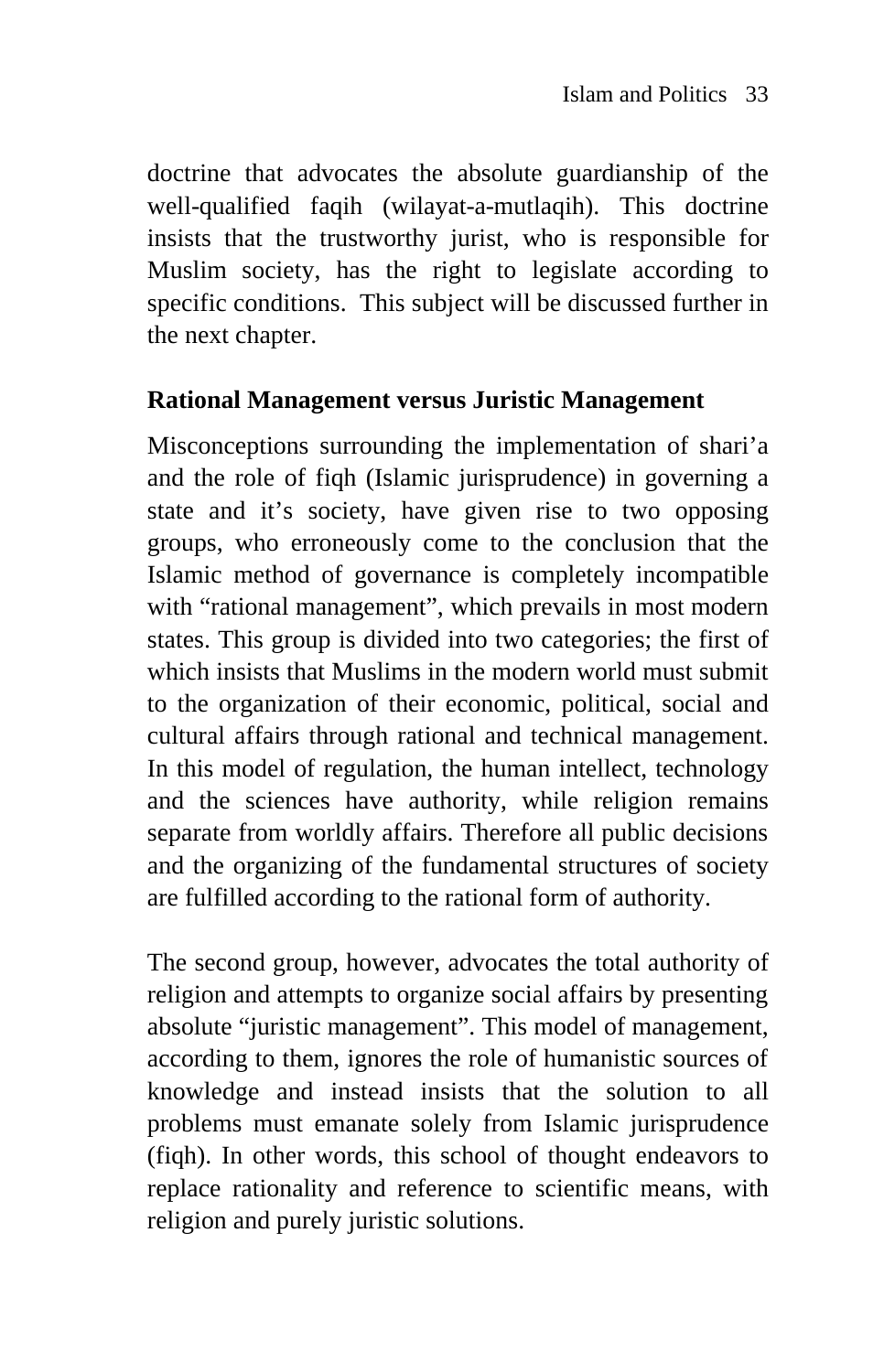It was indicated previously that this misleading interpretation for the role of Islamic jurisprudence with regards to social management and the making of political or economic decisions, arises from a misunderstanding of the term "religious state" and "religious social order". This misconception of a religious society and state grants a foothold to the critics who wish to portray the Islamic state as backward and ignorant of the demands of the contemporary world and who depict Islam as a system that denies human knowledge, rationality and progress.

Adopting the Islamic ideology and applying its laws and aims in order to harmonize different aspects of life is one thing, and ignorance of human knowledge and rationality is another. Drawing such a sharp and distinctive line between juridical and rational management is purely fictitious, as it overlooks any possible cooperation between these two methods, while incorrectly assuming that a religious state's model of government does not overlap with that of a nonreligious state's in any way, shape or form (When in fact all states are burdened with similar responsibilities). Consequently, this third model would enjoy the advantages of both methods of management and combine rationality with respect to the ultimate authority of religion. The unusual, and irrationally narrow distinction between the two models of management, fails to provide any definite reason to suppose that the integration of religious authority and rationality is either impossible or incompatible. According to the history of Islamic thought, the Shia and Mutazali schools have always believed in rationalism. They endorse the role of the human intellect as a significant source of religious knowledge alongside Islamic evidence (Qur'an and hadith).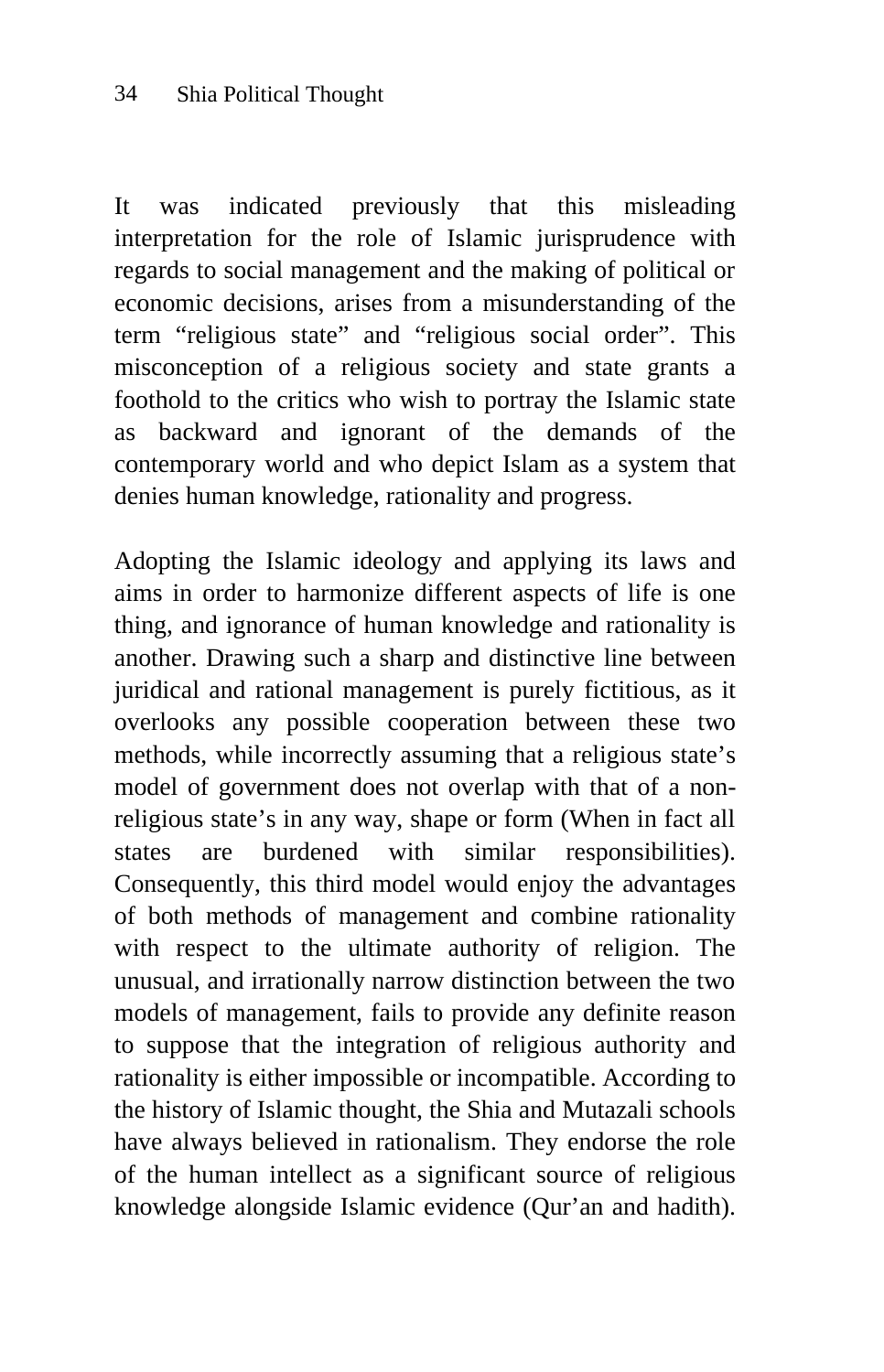Rationality is included with Islamic sources and reasoning is taken into account as a part of religious knowledge.

It is necessary to emphasize that organizing social relationships, in its full scope, involves many facets. These include legislation, politics and policymaking as well as industrial-economic planning, social services and education. It is incorrect to suppose that, under an Islamic government, these functions and tasks would be undertaken exclusively by jurists and that all types of social, economic and cultural difficulties would be resolvable by jurisprudence. In fact, the fundamental distinction between an Islamic state and a secular one should be based on the acceptance or denial of the authority of Islam in social affairs, rather than the denial of rationality and scientific knowledge. An Islamic authority would address the needs of a society according to the criteria laid down by Islam; the extent to which jurisprudence and shari'a influence this depends on the depth to which Islam has defined the subject matter. For instance, the role of shari'a is greater in legislation than in policy making or international politics. The various elements of an Islamic government must harmonize and adapt their functions, policies and decisions to the contents of Islam, though they are able to employ their reasoning and scientific knowledge wherever it is required.

In conclusion, the allegation that Islam is somehow unable to cope with social progress or changes to various aspects of human existence is false. Islam cannot be confined to a specific time or set of circumstances, as it has within it the capacity to guide humanity towards happiness at all times. However, Islam's ability to adapt to the demands of various social formations and situations should not be taken to mean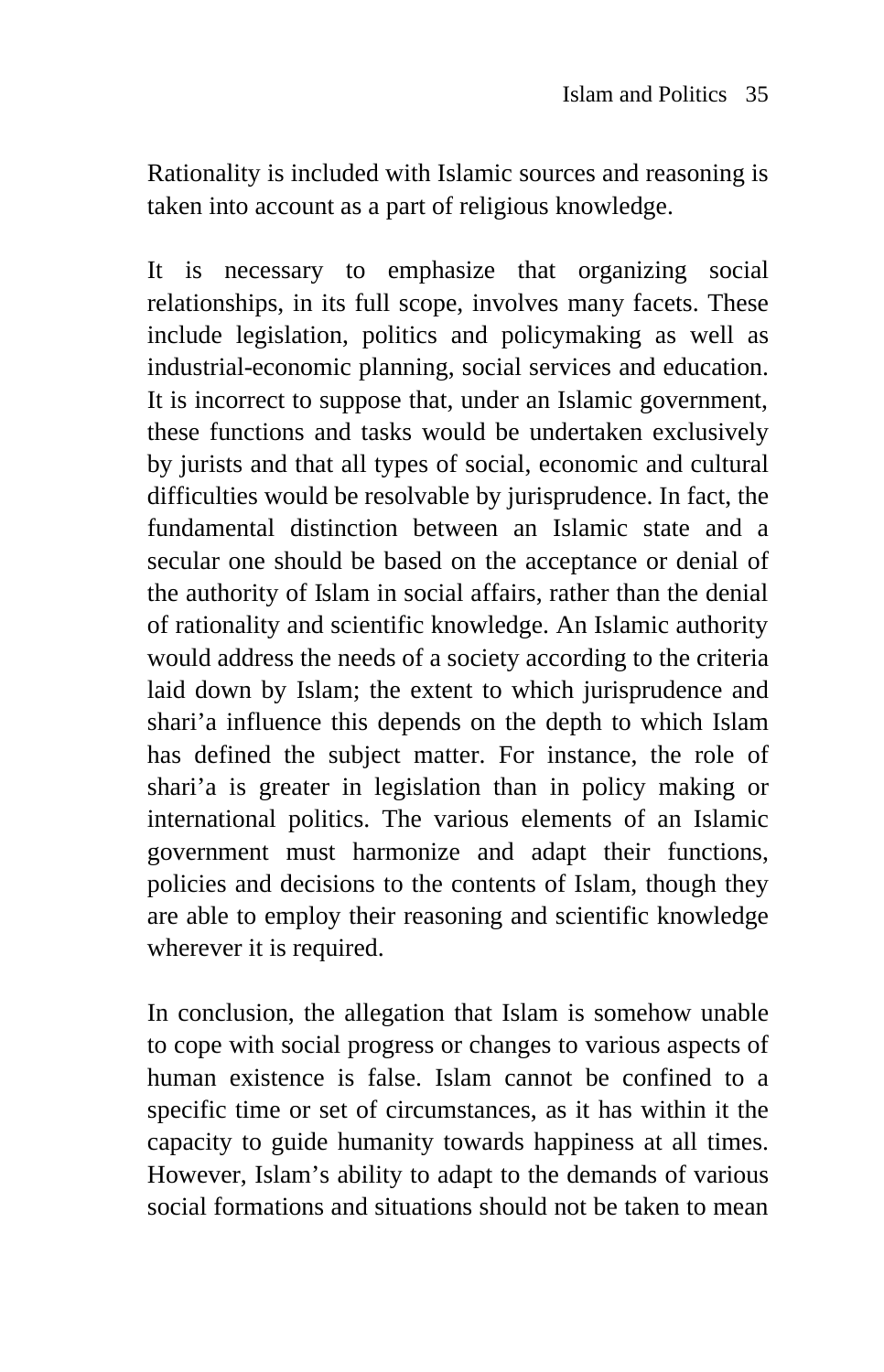that Islam has a passive attitude towards alternative lifestyles. It is illogical to assume that every kind of cultural, social or economic relationship can be universally endorsed by Islam, for it has timeless rules, values and objectives that disagree with certain types of associations and lifestyles. This approach is not the product of essential links to a specific model of social formation or a particular social order. Rather, it is an active and dynamic attitude that emerges from a set of unchanging rules and principals that are not restricted to a specific age or generation.

#### **Objectives of an Islamic State**

Ideological aims and functions are an essential part of any political system, as they serve to distinguish and separate it from alternative doctrines. Objectives such as creating a welfare state and extending education or promoting prosperity and defending a nation's borders are not specific to any one model of political system. In fact, almost all political theories commonly emphasize upon these targets. Therefore, it is necessary that we define the unique objectives of a religious government and discuss how they set it apart from other political systems.

#### **Implementation of the Shari'a**

The application of Islamic laws and rulings is a fundamental aspect of the religious state. A government that neglects the shari'a cannot be considered a legitimate Islamic authority; as such a notion is paradoxical and ultimately selfcontradicting. The Holy Qur'an obliges the believers to implement, protect and respect Islamic laws in all spheres of their public and private lives. For example, take the following verses: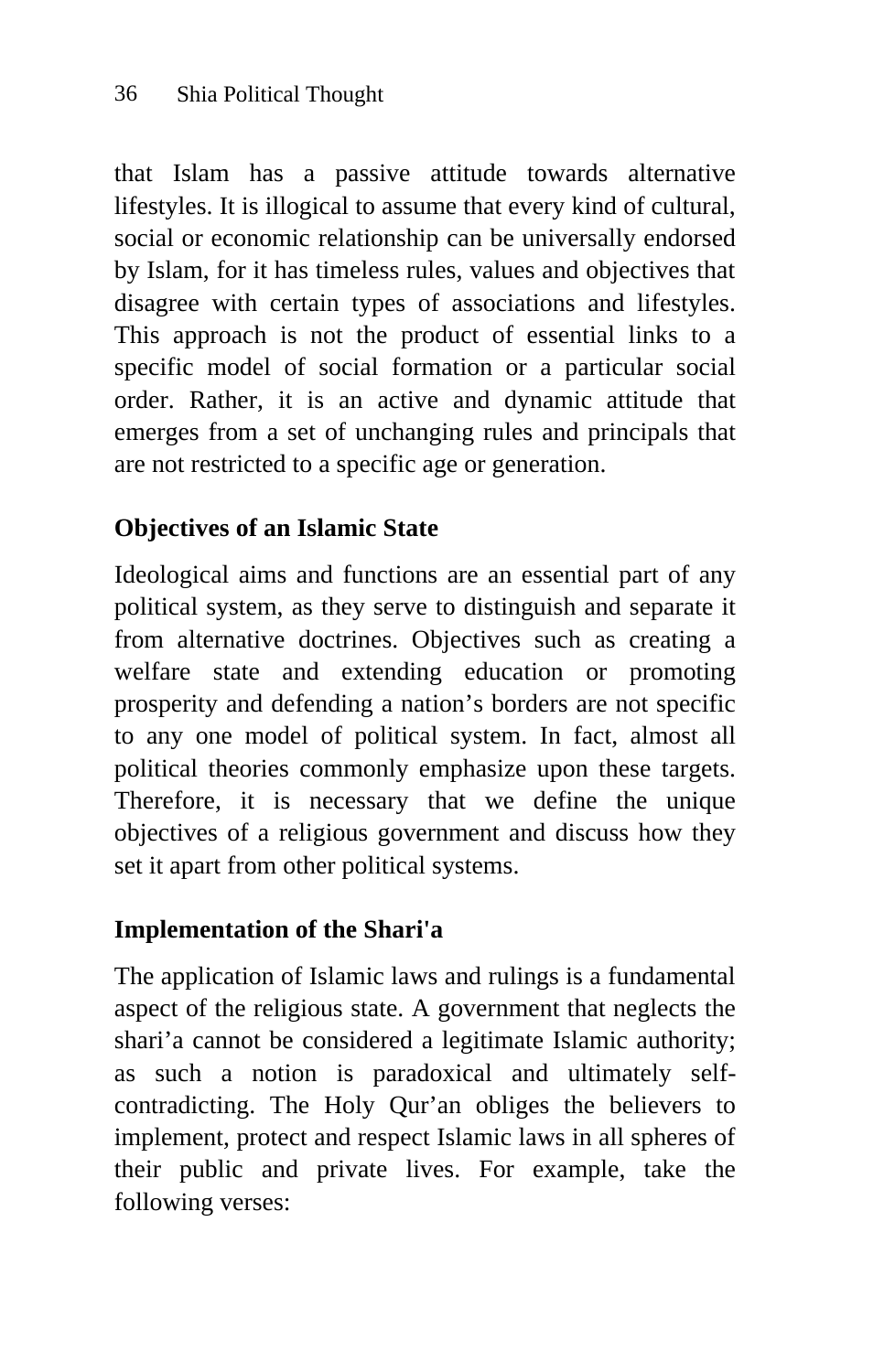*And we have revealed to you the Book with the Truth, verifying what is before it of the book and a guardian over it, therefore, judge between them by what Allah revealed.* [Chapter 5, Verse 48]

*And whoever does not judge by what Allah has revealed, they are the unbelievers.* [Chapter 5, Verse 44]

*Allah raised prophets as bearers of good news and warners, and He revealed with them the book with truth, that it might judge between people in that in which they differed.* [Chapter 2, Verses 2 & 3]

*These are the limits of Allah, so do no exceed them, and whoever exceeds the limits of Allah, these it is that are the unjust.* [Chapter 2, Verse 229]

*And if you differ in anything amongst yourselves, refer it to Allah and His messenger.* [Chapter 4, Verse 59]

For the government and citizens of the Islamic state to fulfill this duty, it becomes essential for the state's laws to be consistent with the shari'a and it's ruling system to be founded upon the principals of Islamic jurisprudence (fiqh). As pointed out, many modern Muslim intellectuals have criticized this jurisprudential conception, insisting that shari'a must be separated from governance, public affairs and the shaping of the system of human rights and duties that regulate society. They maintain that these should be governed according to human sciences, rationality and an extra-religious conception of human rights, rather than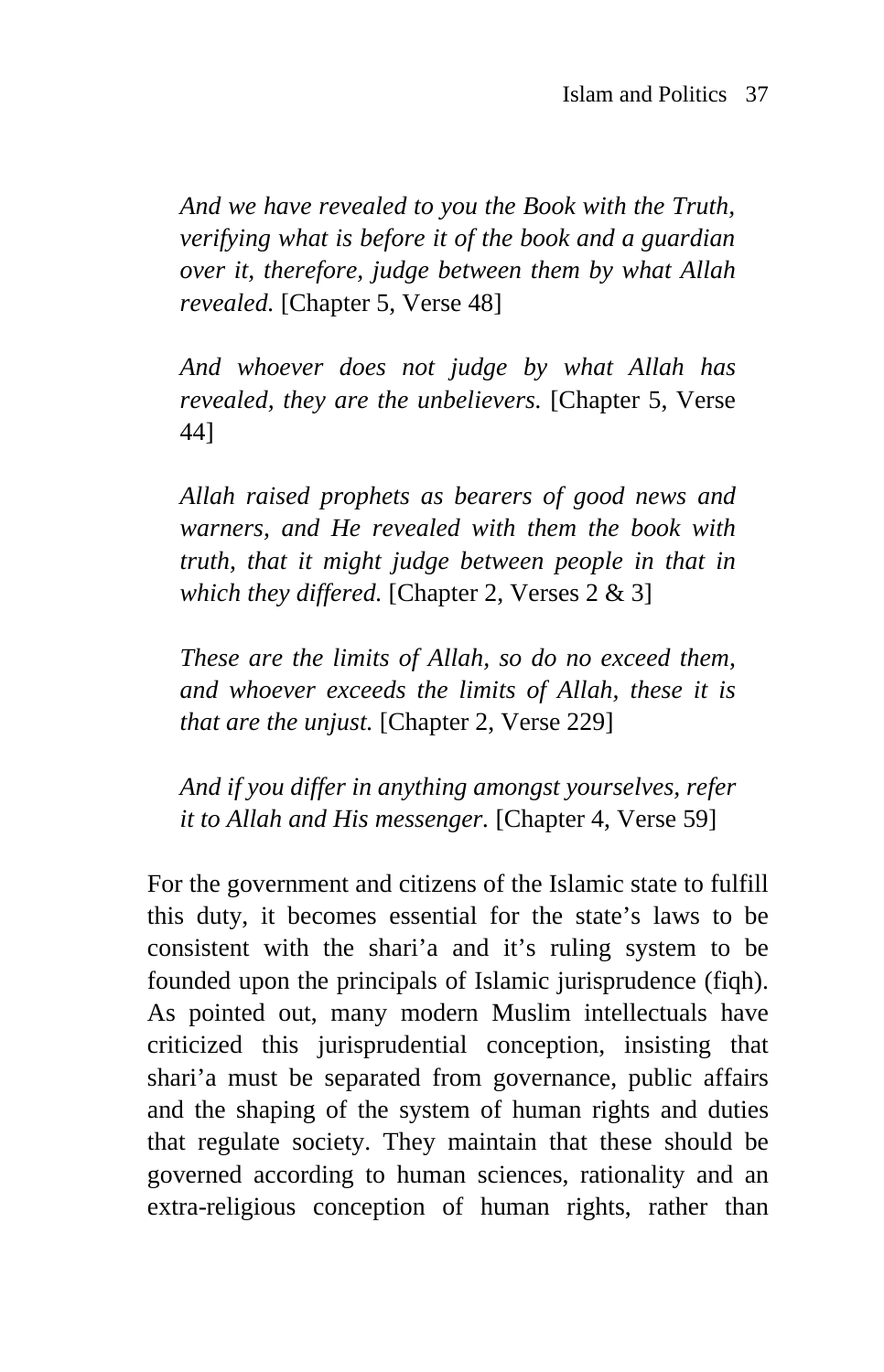through Islamic jurisprudence. This ultimately secular approach belittles the importance of the shari'a and its practical necessity in an Islamic state. This approach shall be further assessed in the final chapter when considering the arguments of those who seek to reconcile Islam with liberal democracy.

## **To Enjoin the Good and Forbid the Evil**

Islam has made it incumbent upon believing men and women to establish a healthy society, which is purified of corruption and wrongdoing and conducts itself correctly and avoids injustice. This duty is embodied in the principal of "al-amr' bi'l maruf' wal-nahi an al-munkar" (Enjoining the good and forbidding the evil) that is mentioned in the following verses of the Qur'an:

*And from among you there should be a party who invite to good and enjoin what is right and forbid the wrong and these it is that shall be successful.* [Chapter 3, Verse 104]

*And (as for) the believing men and the believing women, they are guardians of each other; they enjoin good and forbid evil.* [Chapter 9, Verse 71]

Calling people to what is right and preventing injustice is the joint responsibility of the state and its citizens. An Islamic government cannot remain neutral concerning the moralreligious conditions of society. Also, as well as being accountable for affairs such as security, welfare and social order, the government is also charged with maintaining human virtues, common good, morality and religious commitment. Unlike most contemporary political theories,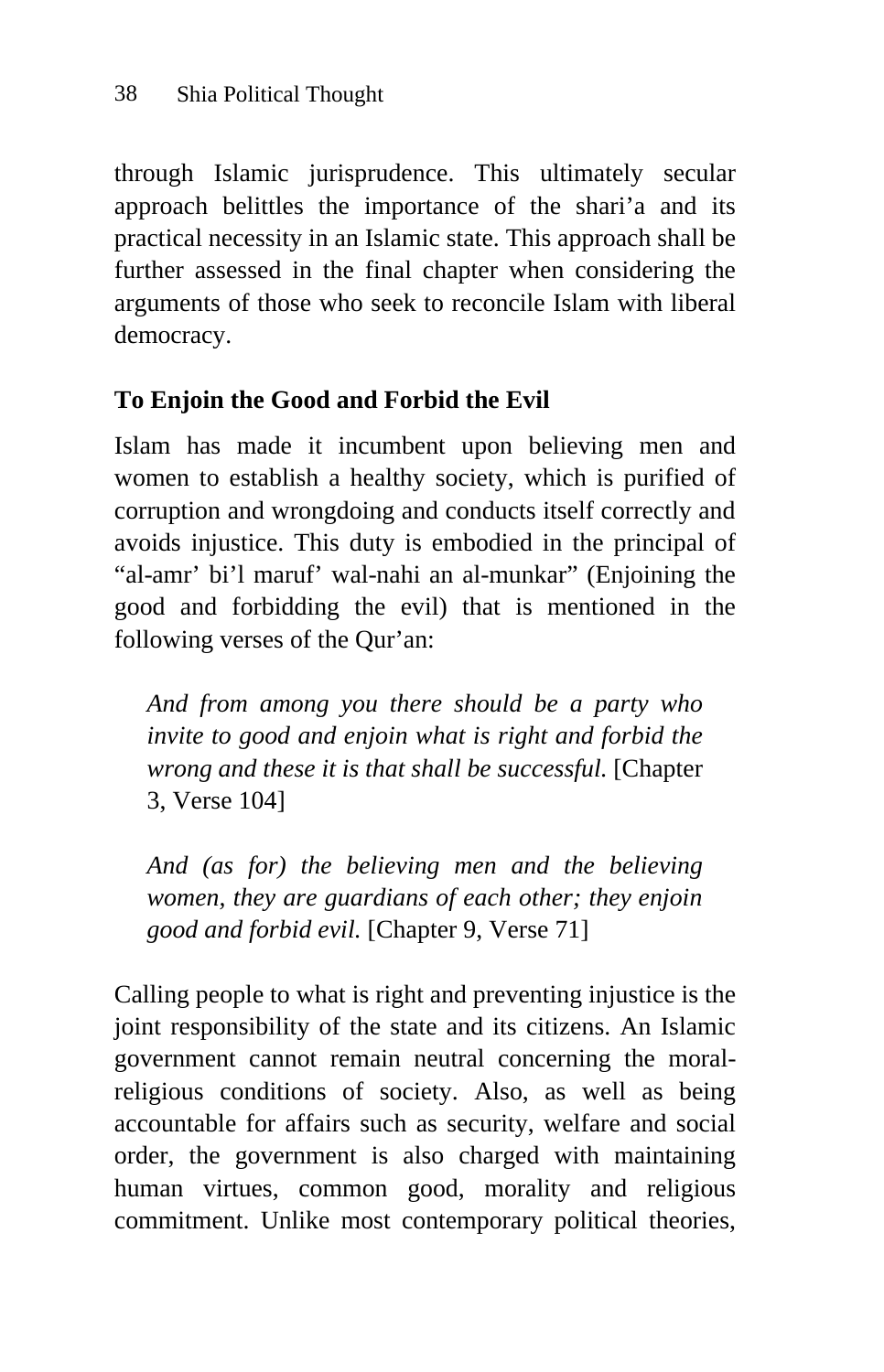especially those formed upon the traditions of liberalism, Islam does not support the concept of a 'limited state'. According to this liberal approach, the authority of a government is limited by the scope and framework defined by liberalism and it's interpretation of human rights and social justice, which are connected to the underlying values of liberal doctrine. Consequently, the government is rendered unable to adopt a partial position with regards to morality, religion or ethics. Whether someone is moral or immoral, religious or irreligious, these are regarded as individual matters that the individual is able to choose as he pleases. Only if the individual break the law or violates the rights of others is the liberal government allowed to interfere in their affairs.

However, it must be pointed out that the duty of a religious government, regarding the moral-religious position of society, does not allow Muslim rulers or citizens to impose Islamic beliefs and values upon others. Religious tolerance is a significant characteristic of the Islamic ideology; a fact to which history testifies. For example, the Jews and Christians of the Spanish Peninsula enjoyed the same rights, security and prosperity afforded to all citizens of the Islamic state, as did many other ethnic and religious minorities throughout the domain of Islam at that time.

The nature of a religious government's responsibility regarding the moral condition of society is concerned primarily with decision-making, legislation and government policy. An Islamic state is obliged to maximize the opportunities to promote spirituality, moral values and individual virtues, while providing the people with a stable environment in which to attain a comfortable, safe and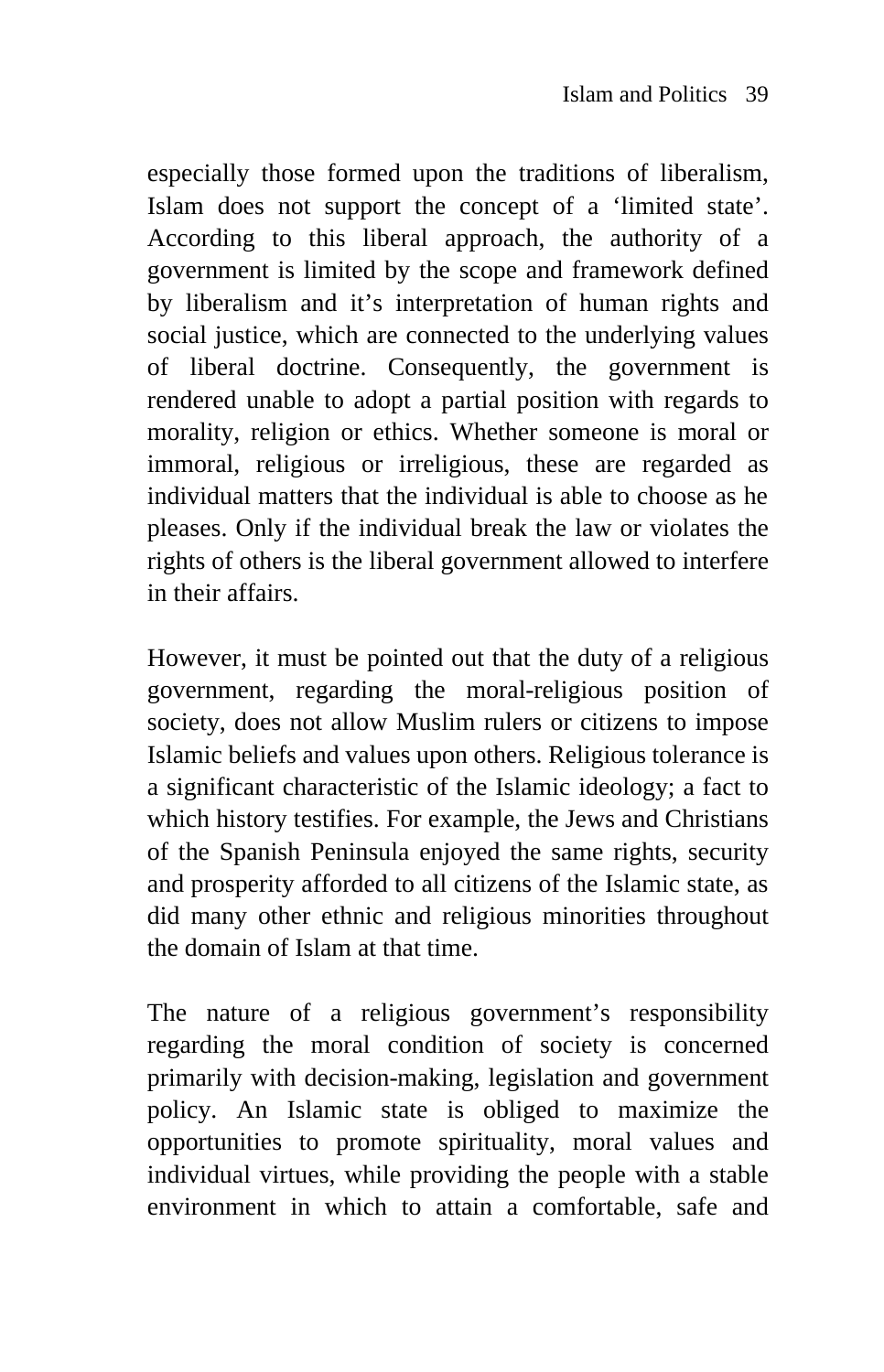fruitful existence. Essentially, its role is to maintain a healthy social atmosphere. People are free to adopt their own beliefs and opinions, but in public they must respect and abide by Islamic laws. For instance, it is not the duty of an Islamic government to monitor the private lives of it's people to discover whether or not they drink alcohol, but no one is allowed to publicly consume the substance, as this would damage the social environment, and it is the responsibility of an Islamic authority to protect society from corruption and immorality.

From the Islamic view the problem of happiness and wickedness eventually rests on the choice made by the individual. Almighty God says:

*Surely we have shown him the way; he may be thankful or unthankful.* [Chapter 76, Verse 3]

*That is because those who disbelieve follow falsehood, and those who believe follow the truth from their Lord.* [Chapter 47, Verse 3]

Therefore an individual is allowed to adopt his or her personal wishes and ideas in private, but these cannot be allowed to infringe upon the moral health and stability of society. Nothing must prevent the government and believers from striving to create desirable social circumstances, or promoting Islamic values in order to remove the obstacles in the path of a truly correct and fulfilling lifestyle.

Modern political doctrines tend to emphasize human rights, rather than human goods. For them, it would be more desirable and practical if we concentrated on defining the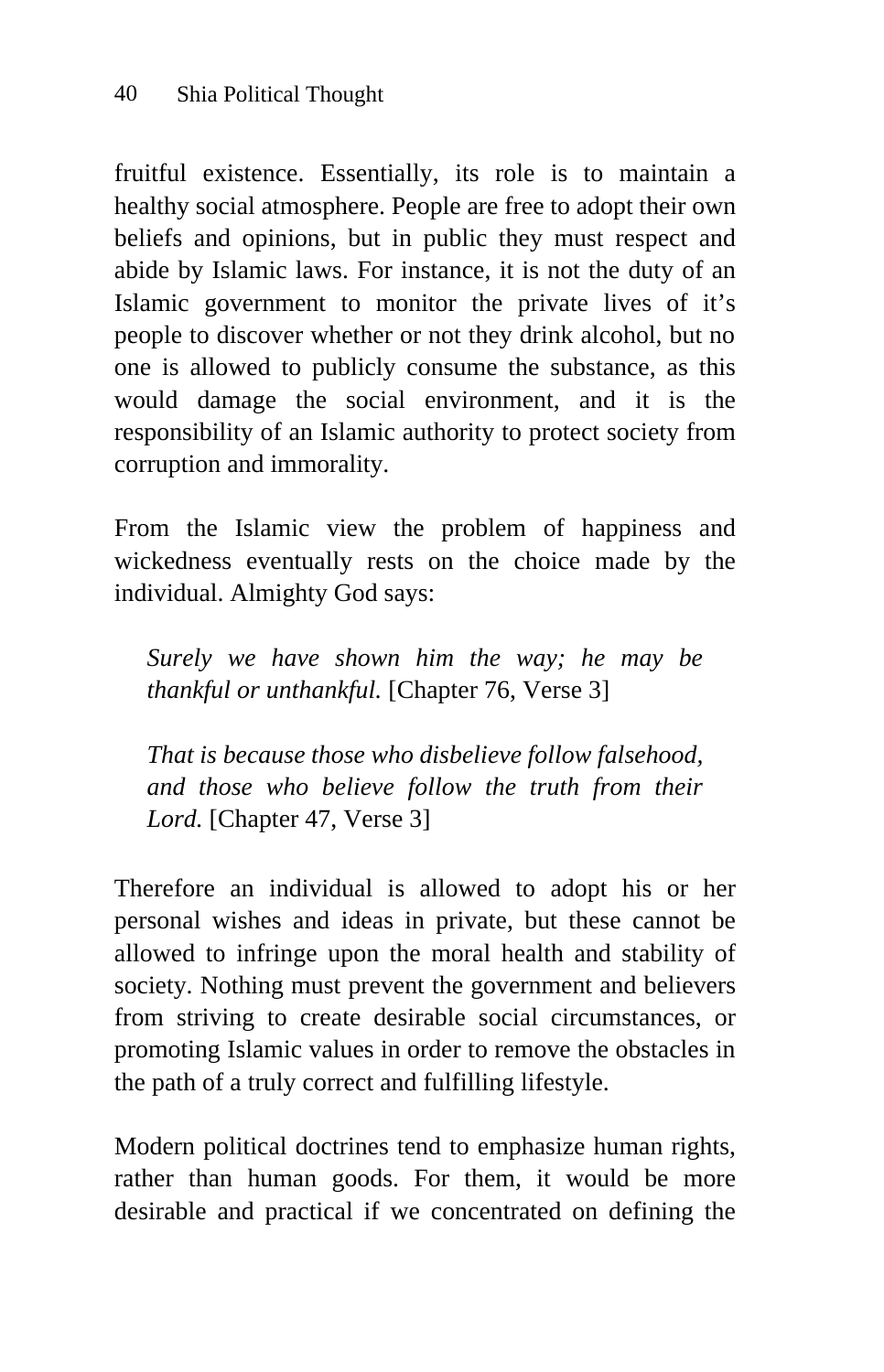mutual duties of the rulers and the ruled according to the rights of human beings. This is because other concepts such as happiness, virtue and social good are often ambiguous, subjective and controversial. For example, there is a strong tradition in political thought that amongst the members of any polity there is a common good and the function of the government is to determine and actualize this. However, adversaries argue that there are a number of significant difficulties regarding the idea of a "common good". Modernist political thinkers usually ask "what is a common good? and how are we to know what it is?" Robert Dahl says:

*Every attempt I have seen to prescribe the common good is either too limited to be generally accepted or too general to be very relevant and helpful. <sup>12</sup>*

The Islamic doctrine approaches this problem of "common good" by extending it beyond the boundaries of a community. Not only do the members of a community have a common good but also all human beings have a common good. Islam believes that human beings share common inclinations and needs, which they are able to fulfill correctly through their own actions with the aid of a desirable, just and true Islamic government.

## **To Protect True Freedom of Human Beings**

l

Liberty is arguably one of the most important underlying values upon which contemporary western political thought is founded. Although there are contending analyses regarding the nature of freedom amongst western thinkers, liberals

<sup>&</sup>lt;sup>12</sup> Robert Dahl, *Democracy and its Critics*, Yale University Press, 1989, p. 283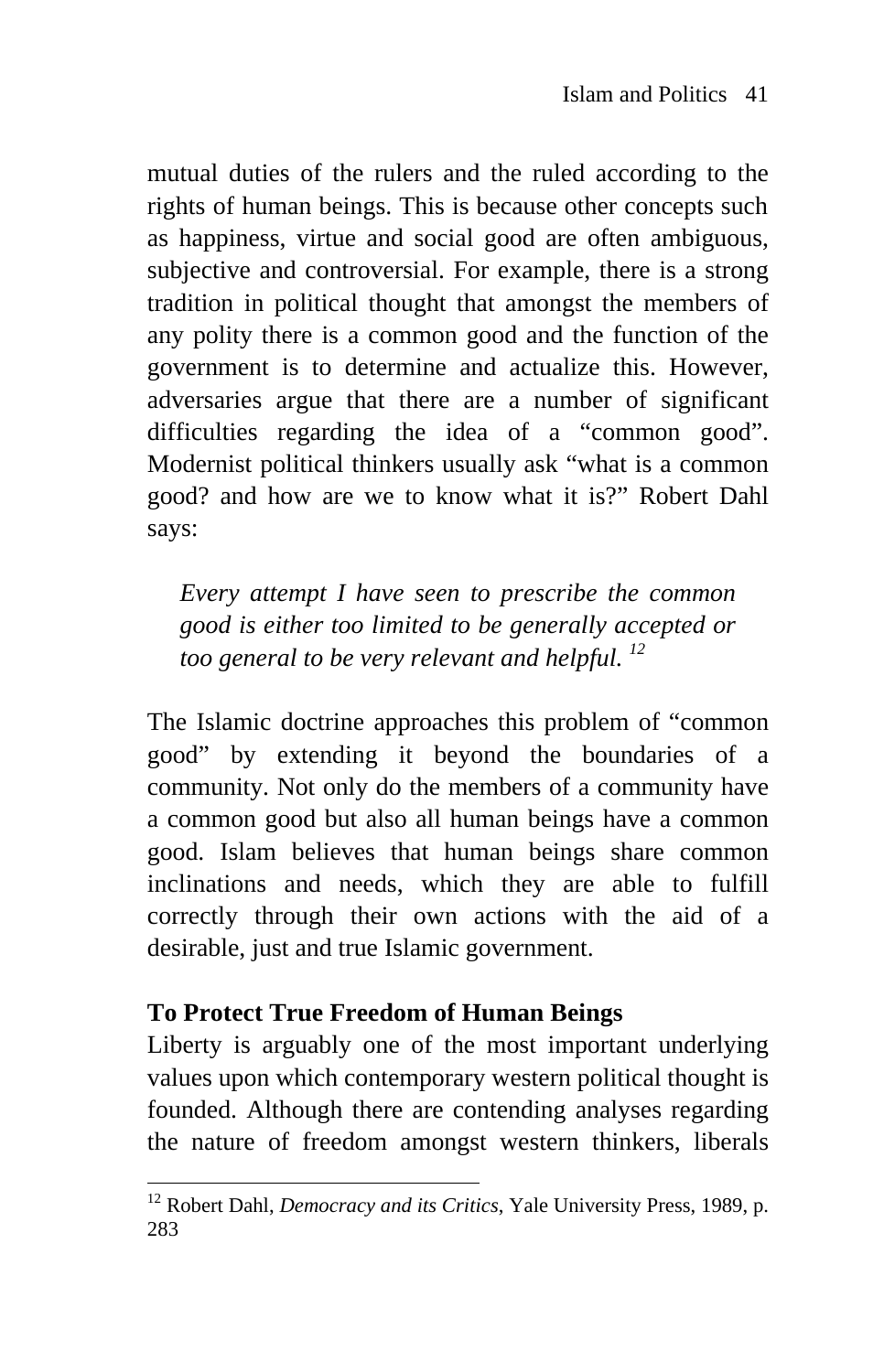l

traditionally recognize individual freedom as the most fundamental human value and they define and evaluate all other values according to their relationship with it.<sup>13</sup> Because most people, especially in the west, adopt a liberal conception of liberty, they often have reservations about whether a truly religious government can promote the freedom of its subjects. At a glance, it may seem strange to suppose that Islam, with its binding nature and limitations, could act as an effective safeguard of human freedom. But before proceeding with this discussion, it is appropriate to explore and assess the liberal theory of freedom.

Also known as the negative view of liberty, the liberal conception of freedom has come to be understood as the absence of coercion. This definition of freedom emanates from the works of thinkers such as Hobbes and Bentham, who envisaged it merely as the absence of external, physical or legal impediments. However, this theory fails to acknowledge less immediate or obvious obstacles to freedom, such as lack of awareness, false consciousness, repression or other inner factors of this kind. In fact, it insists that to speak of such inner factors as relevant to the issue of freedom, is to abuse words. The only clear meaning that can be given to this perception of freedom is the absence of external obstacles<sup>14</sup>

<sup>&</sup>lt;sup>13</sup> For instance Immanuel Kant in 'Theory and practice' defines justice as 'the restriction of each individual's freedom so that it harmonizes with the freedom of everyone else'. For him justice is more than a condition in which external freedom is guaranteed to all, it is a condition of maximum liberty for all.

Allen Rosen, *Kant's Theory of Justice*, Cornell University Press, 1993, pp.  $\frac{9-11}{14}$ .

<sup>14</sup> Charles Taylor, "What's Wrong with Negative Liberty?" in *Contemporary Political Philosophy*, Robert E. Goodin (ed), Blackwell, 1997, p. 418.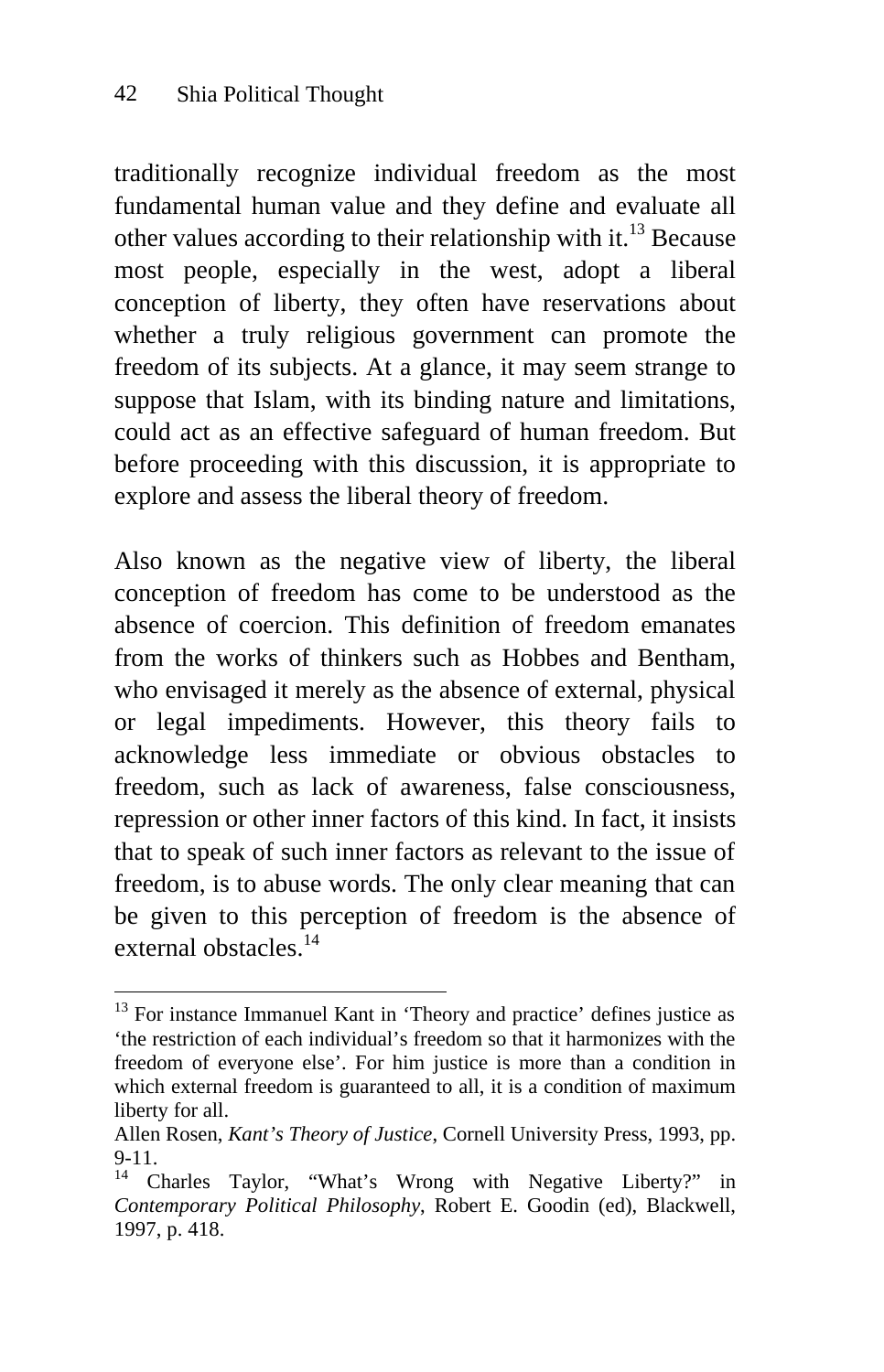Alternatively, the positive view of liberty asserts that freedom involves the realization of some specific capacities, abilities and powers. And it implies that if these are not realized, then the individual is not truly free, even if he or she is not subject to external coercion. Whereas negative freedom is best described as 'freedom from' (compulsion), positive freedom can be termed as 'freedom to', meaning that an individual must be free to realize his capabilities. Therefore, it is necessary for positive freedom to adopt a theory concerning human nature and a set of ideas about human needs and abilities.<sup>15</sup>

Taylor maintains that the positive perception of freedom concerns the exercising of control of ones life:

*Doctrines of positive freedom are concerned with a view of freedom which involves essentially the exercising of control over one's lives; one is free only to the extent that one has effectively determined oneself and the shape of ones life. The concept of freedom here is an exercise-concept.<sup>16</sup>*

According to the Islamic conception of human nature, we are subject to various desires and capacities. Those who follow merely their natural instincts will remain in the prison of their low desires, unable to realize their potential. But those who exercise control over themselves and strive for self-purification, rather than merely obeying their impulses, are truly free. The Qur'an says:

<sup>15</sup> Rymond Plant, *Modern Political Thought*, Blackwell, 1991, p. 222-3.

<sup>16</sup> Charles Taylor, *Contemporary Political Philosophy*, Blackwell, 1997, p. 419.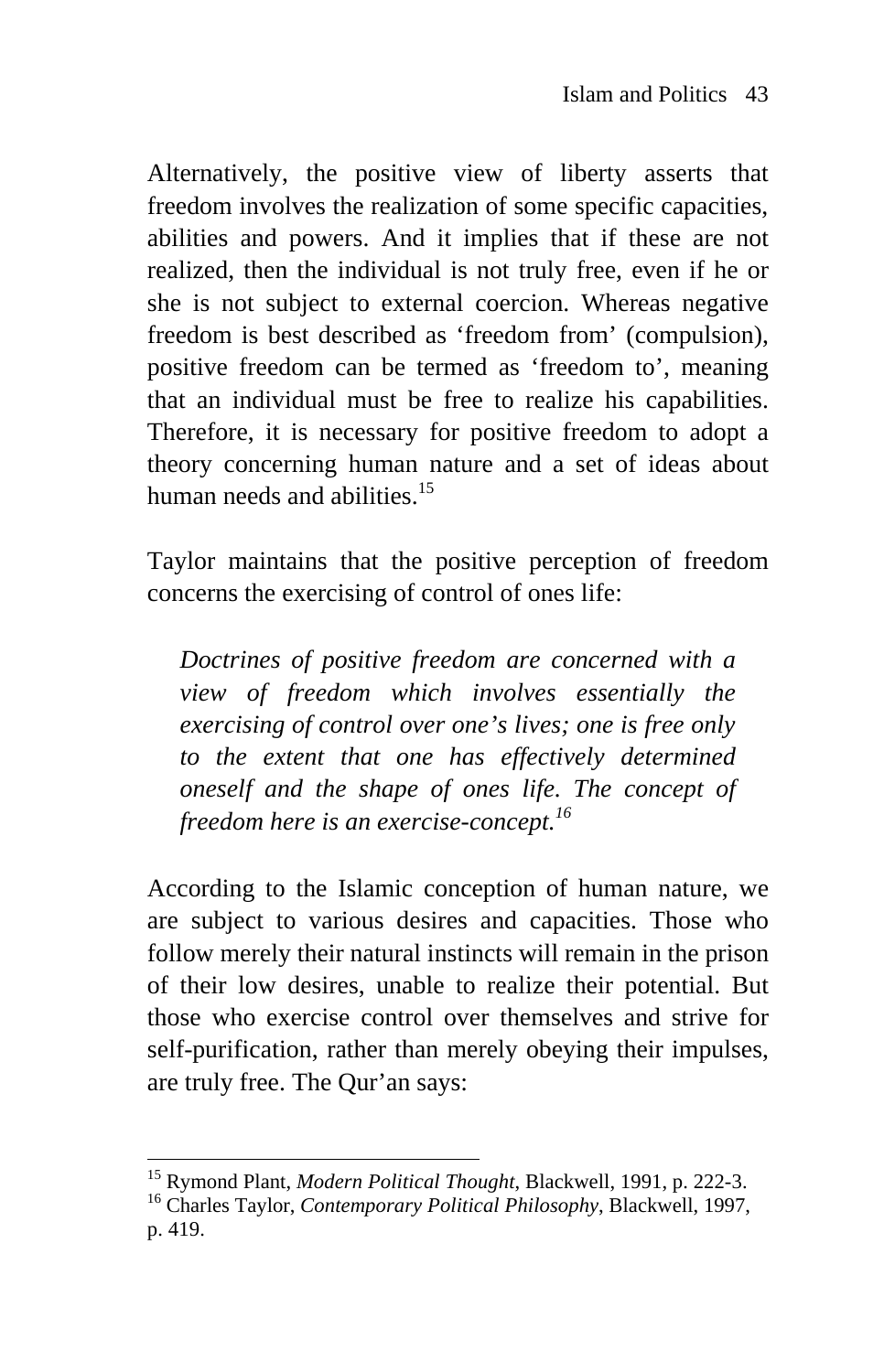*Have you considered the one who takes his low desires as his Master; Allah has made him err having knowledge and has set a seal upon his ear, his heart and placed a covering upon his eyes. Who can then guide him after Allah? Will you not then be mindful?* [Chapter 45, Verse 23]

*Then know that they only follow their low desires, and who is more erring than he who follows his low desires without any guidance from Allah? Surely Allah does not guide the unjust people.* [Chapter 28, Verse 50]

From this perspective, namely the positive interpretation of freedom, Islam should be recognized as a perfect form of guidance from Allah and a divine means to achieve true human freedom. The Qur'an says:

*Those who follow the Apostle Prophet, the ummi, whom they find written down with them in the Taurat [Torah] and the Injeel [Gospel], (who) enjoins them good and forbids them evil, and makes things lawful to them the good things and makes unlawful to them impure things, and removes from their burden and the shackles which were upon them, so (as for) those who believe in him and honor him and help him, and follows the light which has been sent down with him, there is it that are the successful*. [Chapter 7, Verse 157]

This verse among many others like it, state that the revelation received by the Prophet was sent as guidance to all mankind. That Islam is able to free human beings from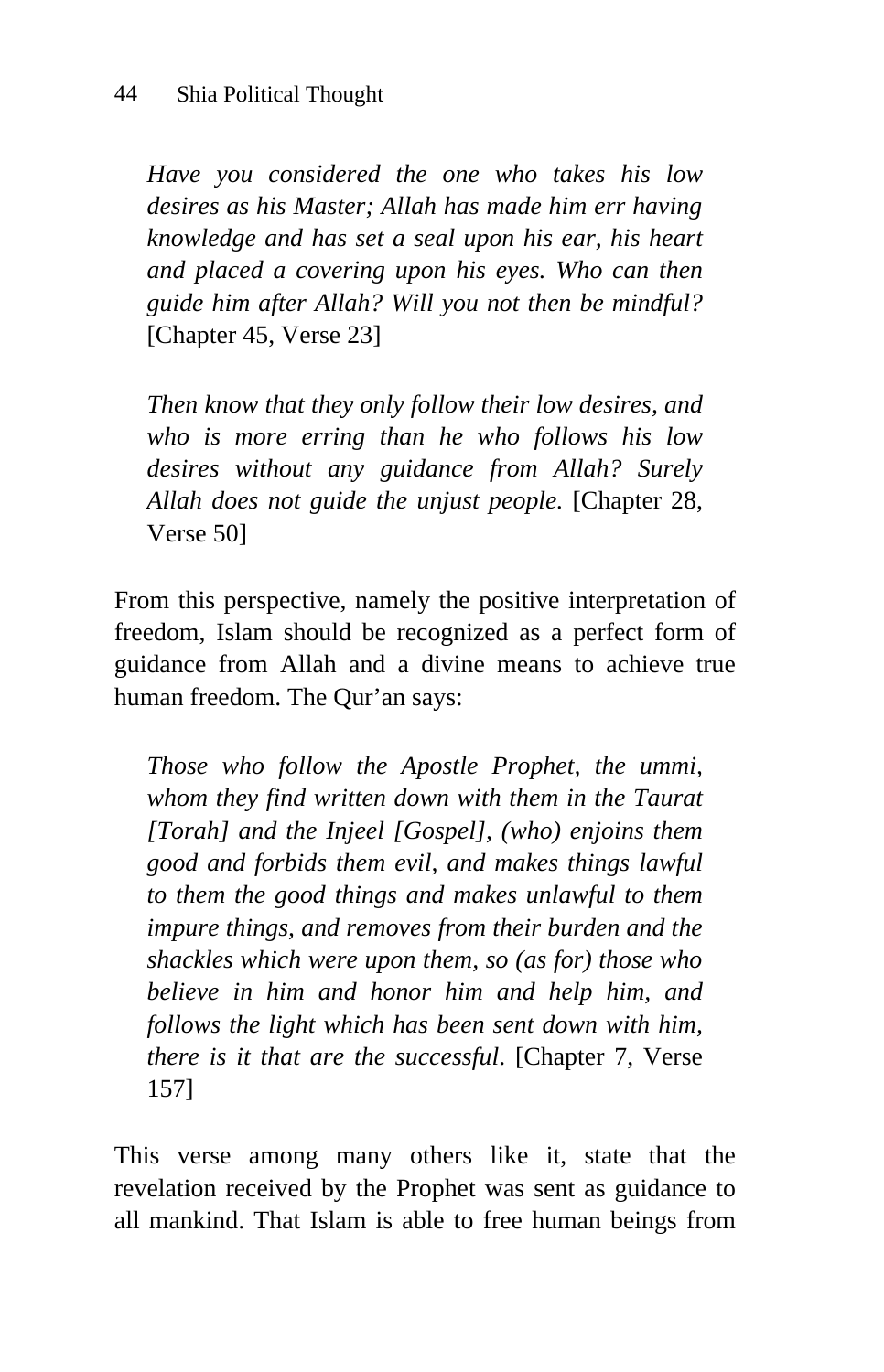the shackles placed upon them by their low desires, to raise them from a state of ignorance (concerning God and the hereafter) and to elevate them to a position of enlightenment and progress. By submitting oneself to the divine revelation and teachings of the Prophet, the individual is making an obvious commitment to worship and obey God, to control oneself and to accept certain limitations. In other words, Islam is a religion; a way of life that encompasses both spiritual and worldly aspects, thus obliging its followers to follow a specific lifestyle. This disagrees with the liberal 'negative' conception of human liberty, because it establishes boundaries and limitations upon freewill. But according to the Islamic point of view, these limitations help them to attain true freedom embodied in spiritual life and nearness to Allah.

In conclusion, one of the key objectives of an Islamic state is to prepare a desirable social condition, so that people are able to realize their full capacities, and thus free themselves from burdens. This self-realization means that people can promote their individual virtues and prepare themselves for the ultimate salvation.

Establishing a just society and respecting human equality Justice (Adl) and Equality (Qest) are two of the most important aspects of the Islamic ideology. There are many verses of the Qur'an that oblige the believers to treat people equally and to deal with them justly.

*Certainly we sent our apostles with clear arguments, and sent down with them the book and the balance that men may conduct themselves with equity.* [Chapter 57, Verse 25]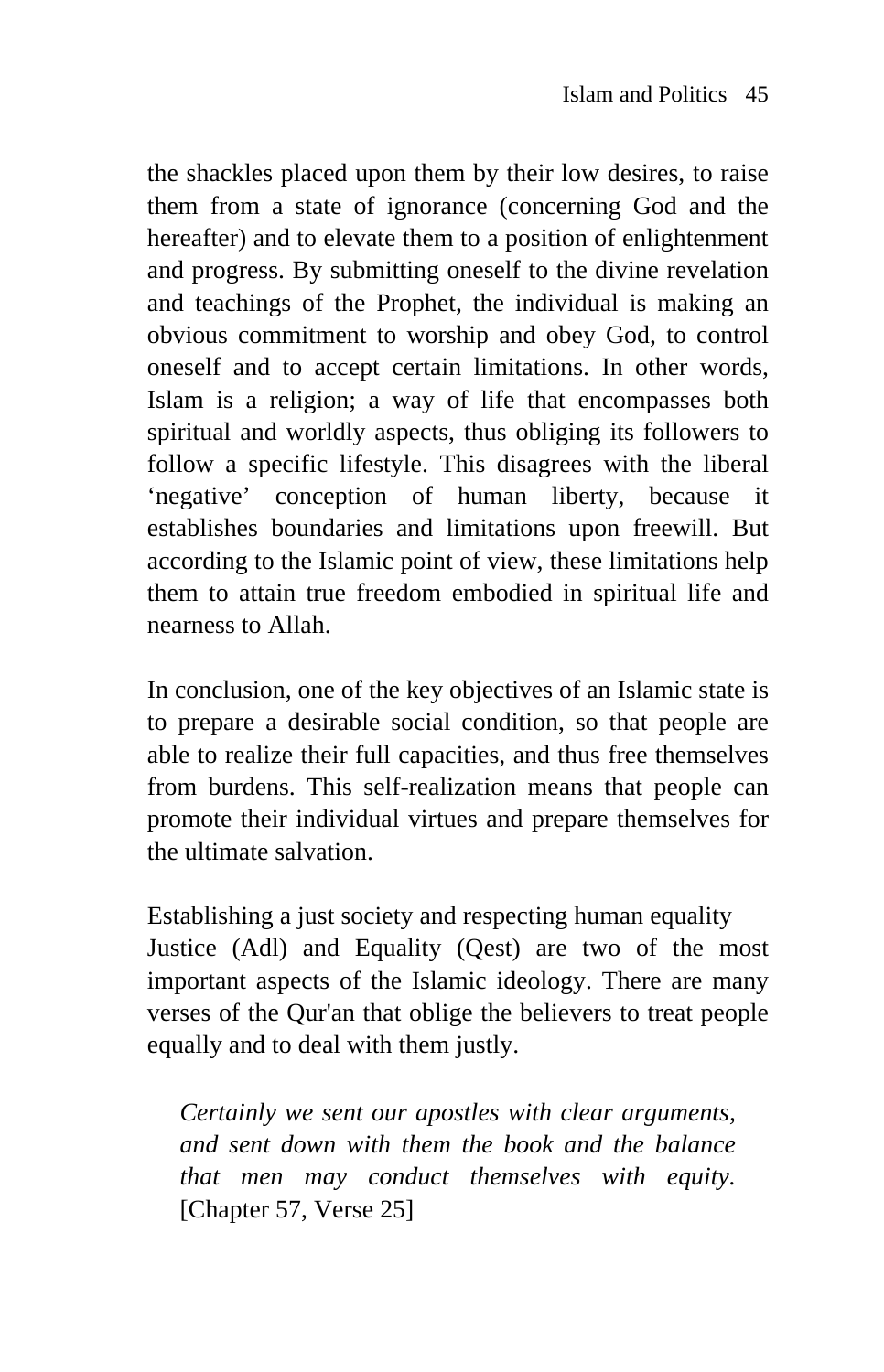*Surely Allah commands you to make over trusts to their owners and that when you judge rule between people you judge with justice.* [Chapter 4, Verse 58]

*O you who believe, be maintainers of justice, bearers of witness of Allah's sake, though it may be against your own-selves or your parents or near relatives, if he be rich or poor, Allah is nearer to them in compassion; therefore, do not follow low desires, lest you deviate; and if your swerve or turn aside, then surely Allah is aware of what you do.* [Chapter 4, Verse 135]

These concepts of justice and equality encompass many different aspects of individual and public affairs. With specific regard to politics, they require the government to ensure that all people are granted an equal entitlement to citizenship, protection, the rights granted by Islam, and the benefits that accompany it, regardless of their ethnicity, beliefs or talents.

However, the establishment of a society upon justice and equality does not require 'legal equality'. Meaning that it does not need to adopt a legal system that endorses universal and indiscriminate rights and duties for all members of that society. In fact, in its most precise definition, legal equality is clearly impractical. All contemporary legal systems adopt legal inequalities within their structures of rights and duties. In politics for example, no democratic state allows children to vote, while in economics the salary of a qualified expert is greater than that of a labourer. Equally so, the Islamic legal system, which was revealed as divine law, includes legal inequalities. These arise in cases such as that of inheritance,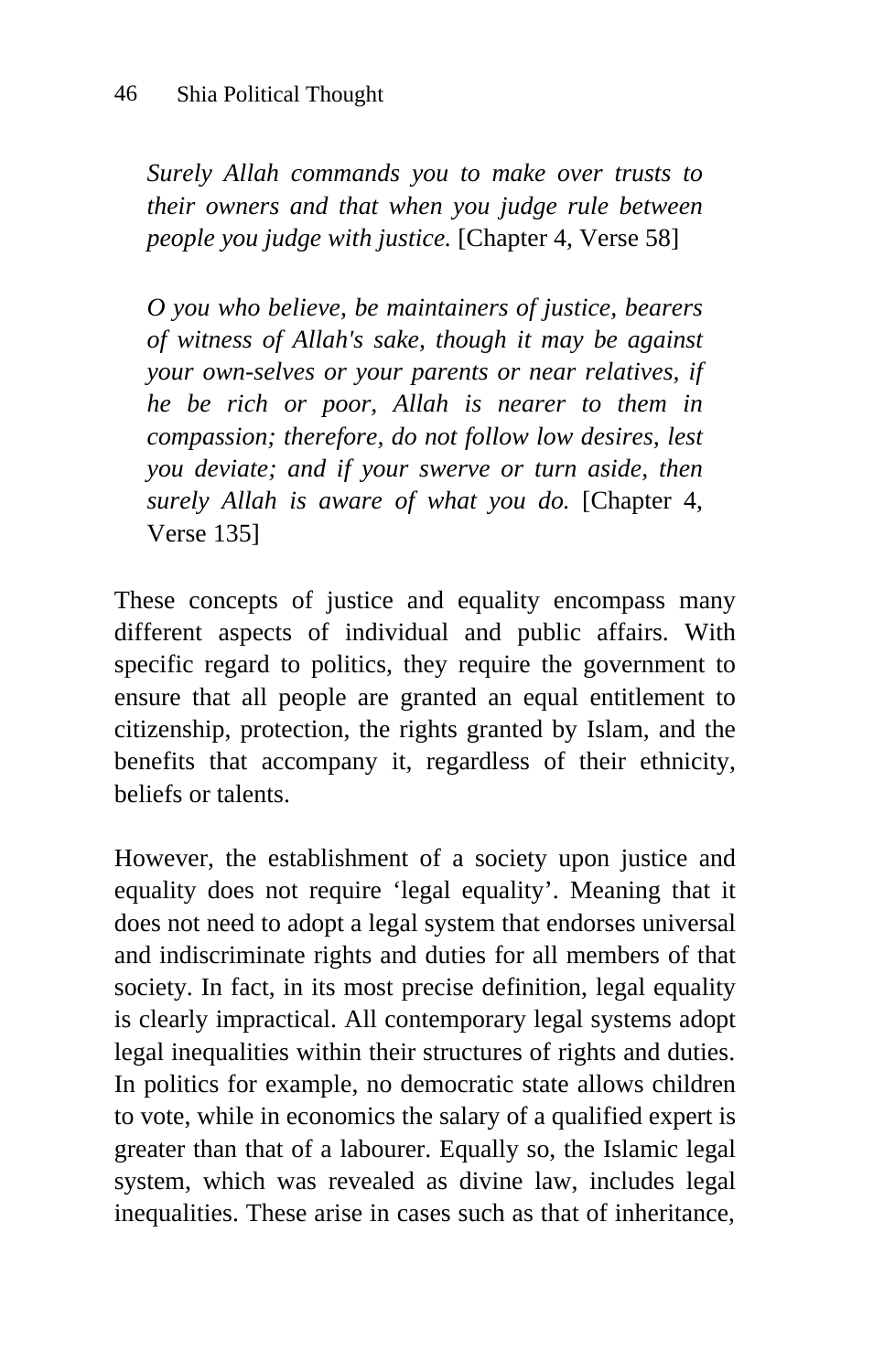where the share of a woman is less than that of a man. Therefore, social justice and fair governance cannot be defined as merely overlooking all categories of inequality. Instead, Islamic social justice is realized by the correct and complete implementation of the Islamic laws (shari'a) and values without exception.

Thus an Islamic state is distinguished by the objectives stated above, which have been laid down by the Qur'an and Islamic traditions. Other objectives include the eradication of tyranny, the promotion of tolerance and peaceful coexistence with non-Muslims in Islamic territory, the dissemination of knowledge amongst the people and the creation of a welfare society in order to decrease the economic divide between the rich and the poor. Finally, it is also essential that the Islamic government should be led by a just and well-qualified leader, so that it may realize it's fundamental aims. This is emphasized in the following tradition of Imam Rida (peace be upon him):

*Some of the reasons behind appointments of lawful amirs (holders of authority) by God and making their obedience obligatory are as follows: Firstly, people would feel duty bound to follow certain rulers that would rescue them from corruption. It is not possible to follow such rulers unless power is entrusted on a trustee ruler. Secondly, prosperity of nations depends on the existence of rulers who try to solve their temporal and spiritual problems. God, the Wise, never leaves His creatures without a guide. The third reason is that, in the absence of a right leader and guide, the*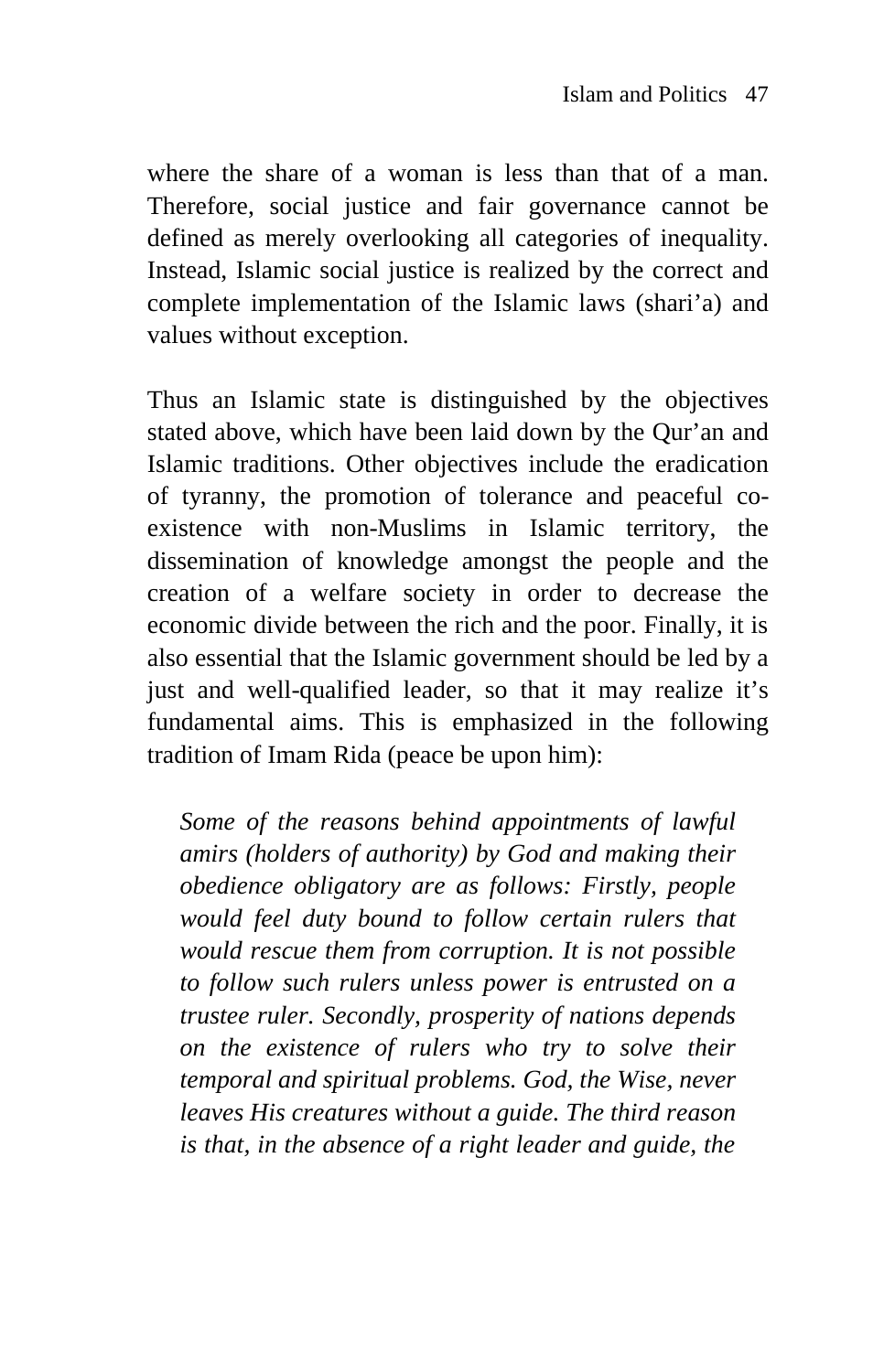*religious commandments and orders would be ruined.<sup>17</sup>* 

#### **Spheres of Islamic Political Thought**

At present, there is a significantly broad scope for political debates. Many scholars and intellectuals examine various spheres of political thought such as political philosophy, political ideology, political science and political systems. Thinkers who explore the relationship between Islam and politics are usually interested by what sort of political knowledge Islam provides, whether or not Islam supports political philosophy or advocates a specific political ideology and whether or not Islamic sources support a particular form of political system.

Historically, Islamic political thought has been concerned with leadership; the means of appointing a political authority and the qualities that a ruler must possess. One might suppose that Islam has restricted the discussion to a particular area of debate, and that it therefore overlooks many serious political concerns. However, it is necessary for us to distinguish between the political heritage of Muslim thinkers and what is provided by the contents of Islam. The political heritage of Muslims is embodied in the works of a selection of prominent Shia and Sunni jurists, philosophers and theologians, whose disciplines can be placed into four major categories: "political theology", "political philosophy", "political jurisprudence" and "political ethics". It is essential that we briefly review these aspects of Islamic

<sup>17</sup> Muhammad ibn Ali ibn Babwayh (al-shaykh al-Saduq), *Ellal al-Shariah*, Qom: Maktiba Davari, p. 253.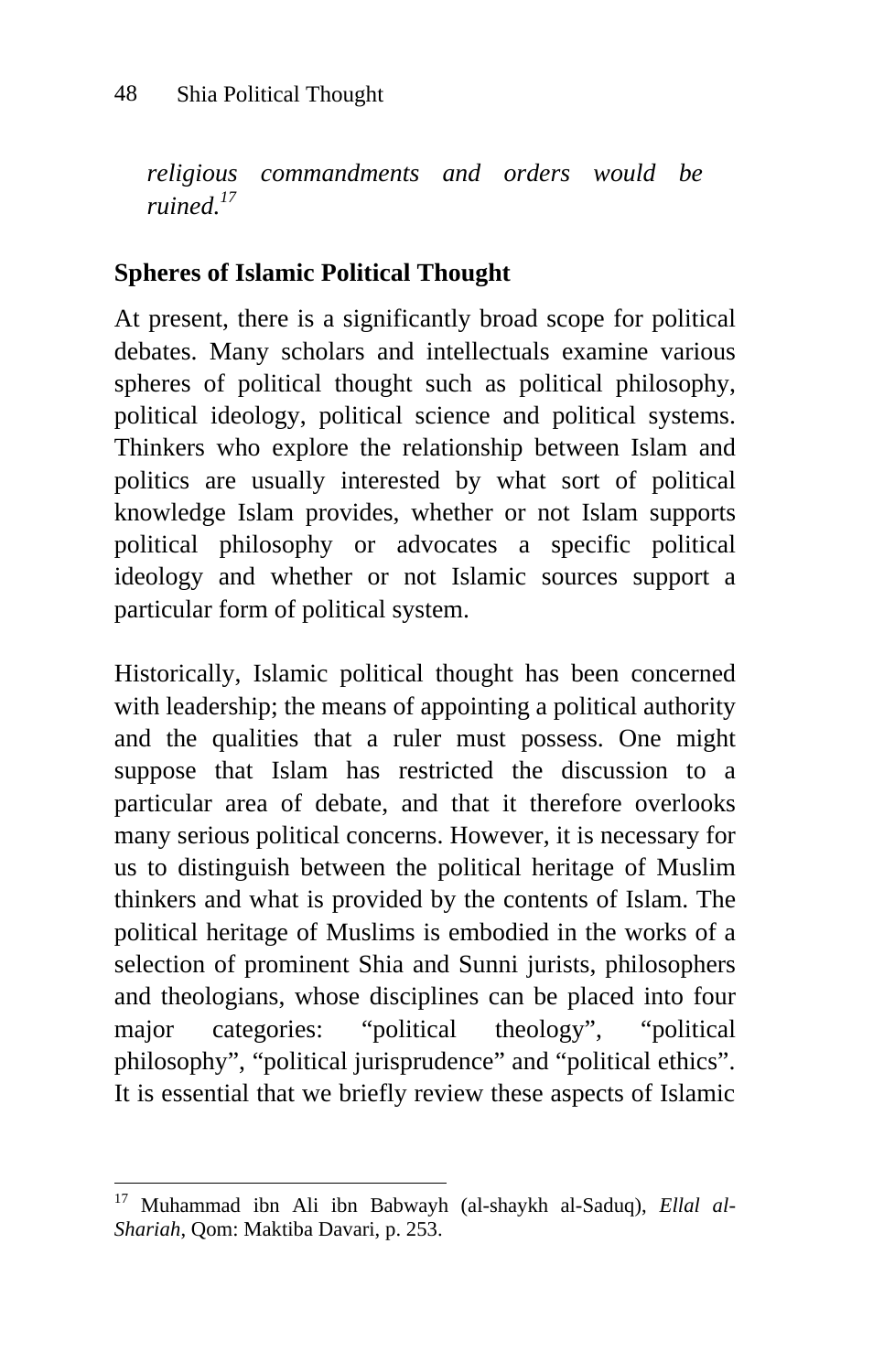political thought in order to clarify the perspective and nature of the discussions in the following chapters.

## **i) Political Theology**

The nature of Islamic political debates has been deeply influenced by a long history of theological (kalam) disagreement between Shia and Sunni scholars. Shia political thought, the original and oldest Islamic political theory, is essentially theological because its primary concern is leadership; the characteristics of the rightful leader and the correct method of identifying and appointing him. The Shia school of thought does not restrict these issues to a solely political or juridical (fiqh) discussion, rather they are considered a fundamental component of the Islamic ideology. Imamate is the focal point of this aspect of political thought and many books have been written by an assortment of thinkers from different sects on this topic.

## **ii) Political Philosophy**

Political philosophy refers to a set of political consequences that are inferred from fundamental metaphysical-moral issues. The political writings of Al-Farabi are a typical example of Islamic achievements in this field. By definition, political philosophy should remain independent of any particular religious system or set of beliefs, as it is based upon metaphysical and rational foundations. However, Islamic political philosophers have formed deeply rational grounds for many Islamic doctrines before applying these as religious-philosophical premises in their political philosophy.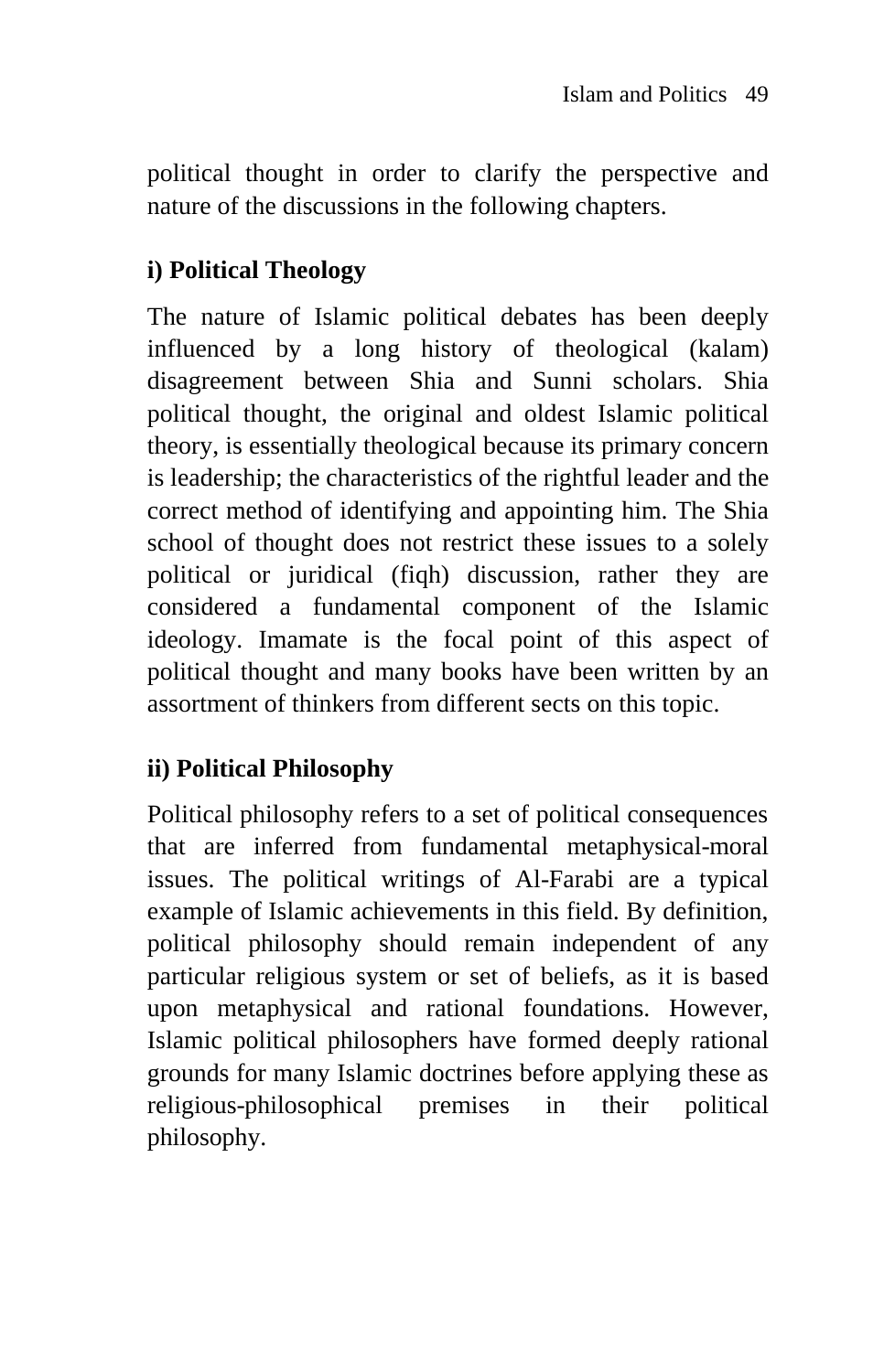To deny the validity of Islamic political philosophy is to ignore the philosophical and ideological aspects of political issues. Many philosophical problems in politics have a close relationship with religion. And there are many Islamic teachings that offer, either directly or indirectly, suitable answers to some essential questions in political philosophy.

## **iii) Political Ethics**

Political ethics (or the morals of politics) refers to a series of writings from Muslim scholars, who have attempted to advise and guide rulers to a successful and just method of government. These prescriptions were usually accompanied by stories of previous kings and rulers. They were collections of Islamic teachings, Greek philosophy and some elements of Persian literature. Examples of these include "Siyasat Nameh" (Book of Government) of Nidham al-Mulk (1020-1092), and "Nasihat al-Mulk" (Advice to King) of Ghazzali (1058-1111).

## **iv) Political Jurisprudence**

Muslim jurists (fuqaha) adopted the method of political jurisprudence (or "fiqh ul-siyasi") to explicate and define the Islamic political system and juridical aspects of political affairs. They discussed the duties of rulers over their subjects, the means for appointing and the grounds for dismissing of political leaders, the personal qualities that an Imam or Deputy (caliph) should possess, and the relationship between different elements of the government to one another. Political jurisprudence overlaps political theology in several areas, such as the discussion concerning leadership. However, political jurisprudence is distinguished by its methodology and the large scope of its subject matter.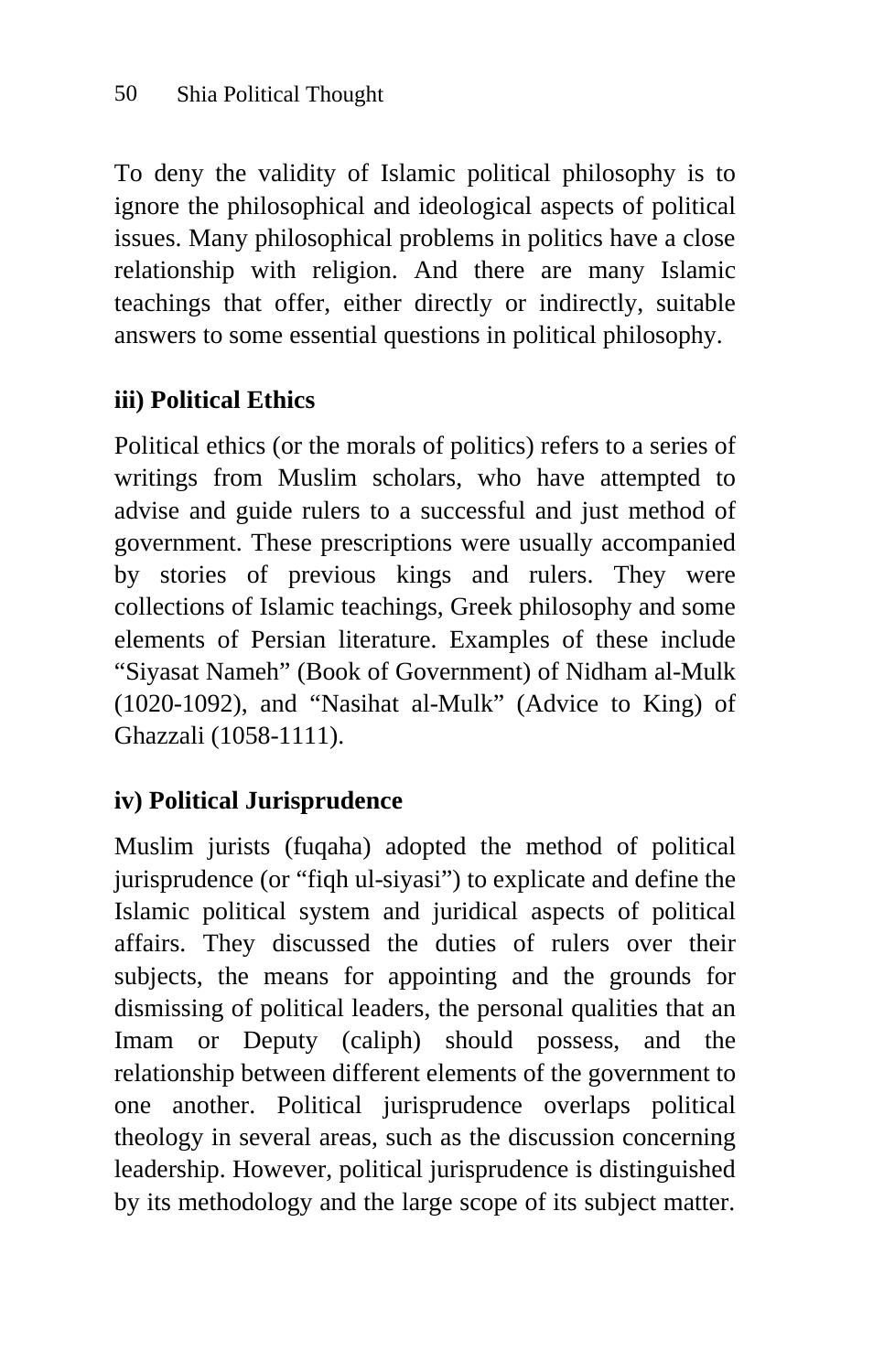"Al-ahkam as-sultaniyya", written by the jurist Al-Mawardi between 1045 and 1058, is a good example of this facet of Islamic political heritage.

The assumption that Islam has a political ideology implies that it is impossible for one of these disciplines of political thought to illuminate its dimensions in isolation from the others. Ideology, as a political term, refers to a collection of ideas and instructions that are capable of directing political action. Every political ideology includes ultimate aims and offers a particular form of political regime that emphasizes upon specific norms, values and rights in order to draw a framework for all political affairs. In summary, a political ideology is a set of ideas that is considered as a decisive solution for the political aspects of human life. It attempts to adjust and arrange political relationships according to determined ideas and directives. Every political ideology ultimately relies upon political philosophy, because it must express its position according to fundamental politicalphilosophical issues, namely questions concerning human nature, the concept of justice, freedom and it's limitation and the relationship between liberty and equality and so on.

From this brief exploration of political ideology, it becomes clear how extensive the dimensions of a comprehensive political theory might be. Thus, any explanation of Islamic political ideology must develop all four aspects of Islamic political heritage; especially regarding political philosophy and jurisprudence.

However, it is not the intention of this book to explicate the entire Islamic political system, including the wide disputes and disagreements amongst the various Islamic sects and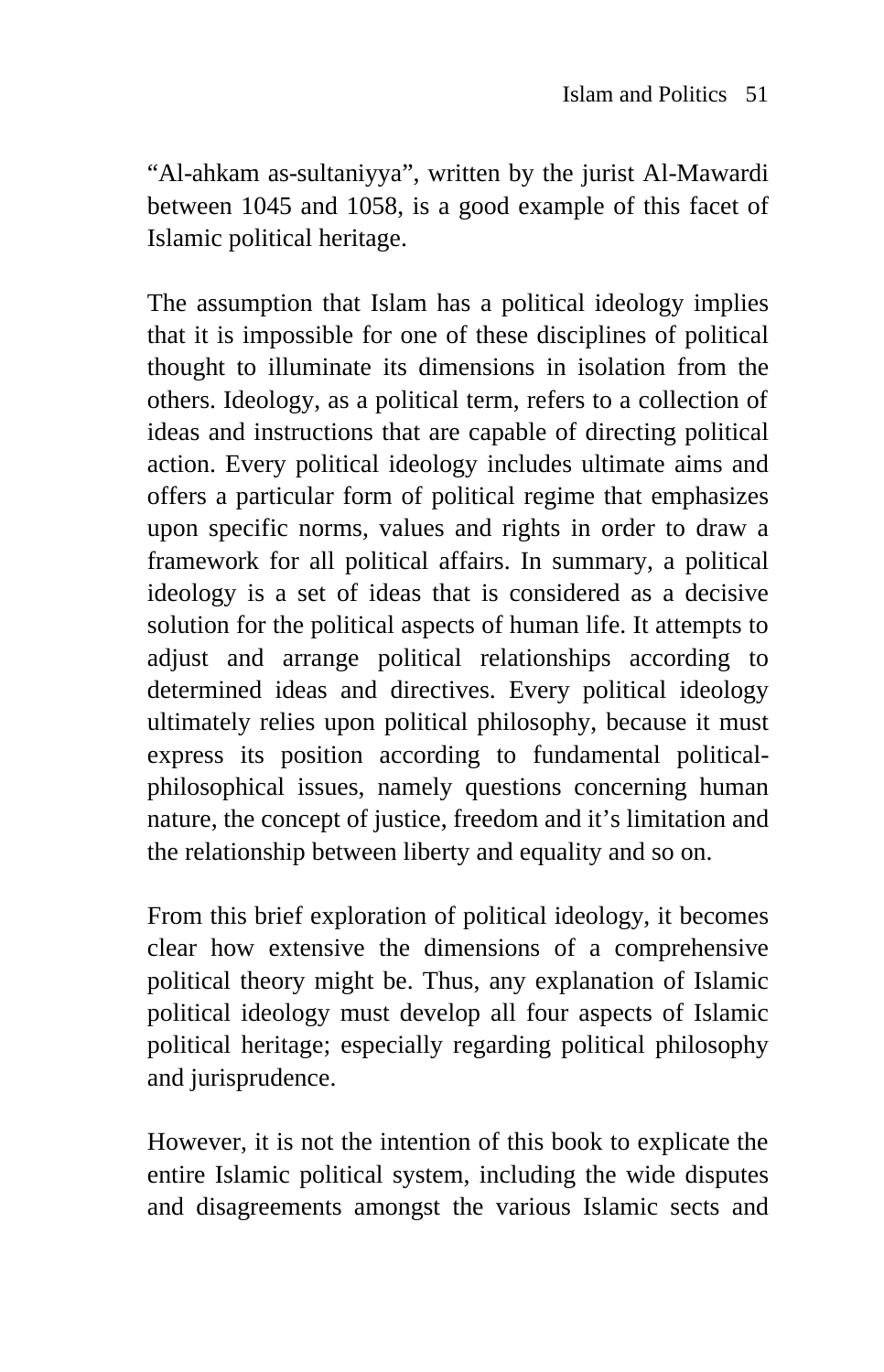movements. The focus of the following pages will be on Imami political theory, which is known as the doctrine of Imamate in the age of the present, infallible Imam, and as "wilayat al-faqih" in the age of the absent Imam. Although, in order to keep this book concise, the political ideology shall not be discussed in great depth, the most important aspects of it will be clarified. The content and debate of the next chapters will be a composition of theological, philosophical and mostly Islamic juridical (fiqh) discussions.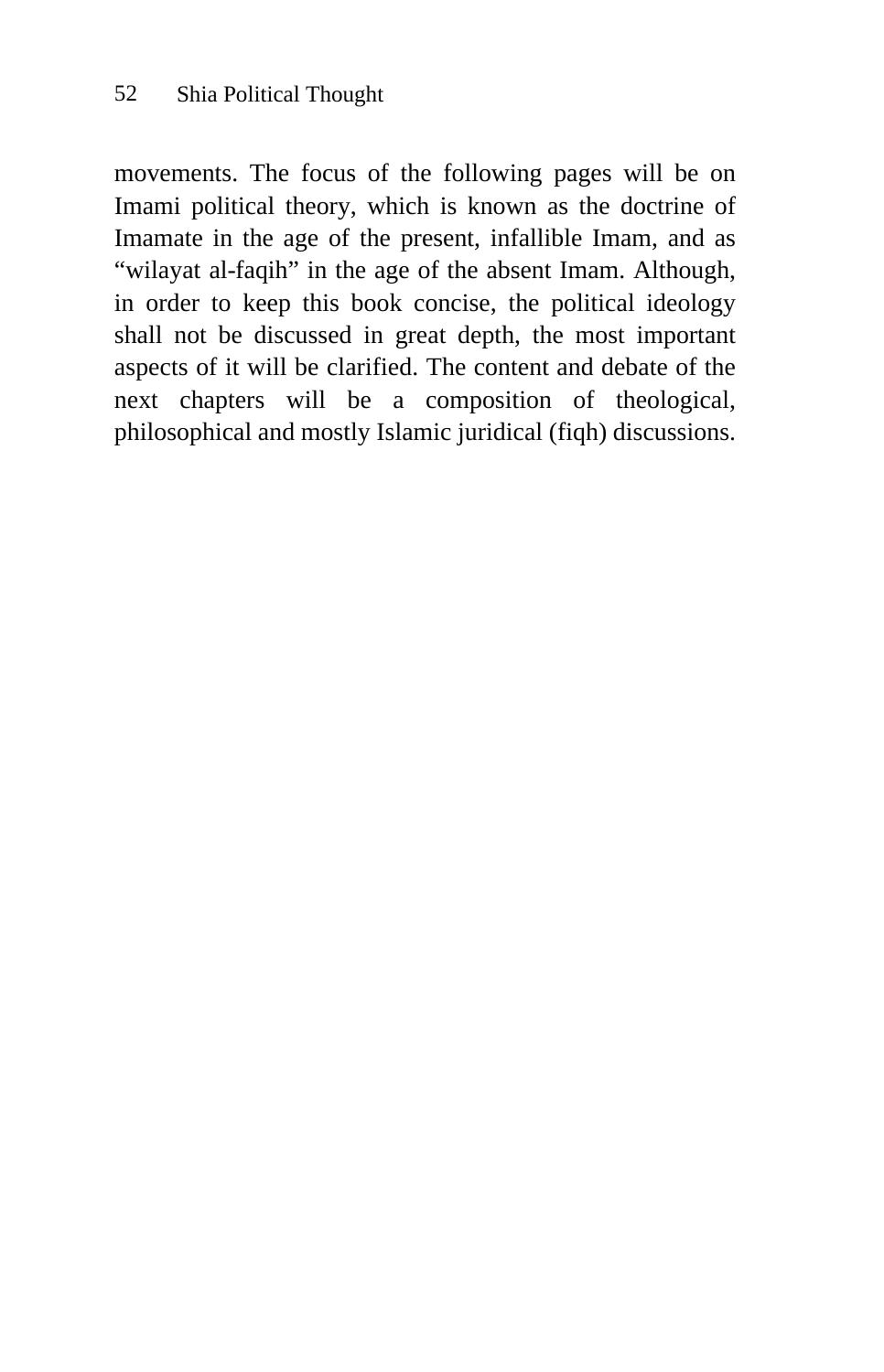# **Chapter Two**

#### **What is Wilayat al-Faqih?**

The doctrine of wilayat al-faqih forms the central axis of contemporary Shia political thought. It advocates a guardianship-based political system, which relies upon a just and capable jurist (faqih) to assume the leadership of the government in the absence of an infallible Imam. However, although the guardianship of a high-ranking religious scholar is universally accepted amongst all Shia theories of governance, any disagreement is focused on the details such as the role of the jurist and the scope of his authority.

Because the theory of wilayat al-faqih has emerged from Imamate - which constitutes a cornerstone of Shi'ism – it is necessary to understand this political doctrine within the context of this concept of leadership. By comparing it to the tradition political theory of Sunni jurists – the doctrine of caliphate – and characterizing it's major features, we will be able to better understand and appreciate the doctrine of wilayat al-faqih.

In order to overcome the ambiguities surrounding the relationship between wilayat al-faqih and the position of an Islamic jurist as a source of guidance and imitation (Marja'a e-taqleed), it is necessary to discuss the various dimensions of guardianship in the absence of the infallible Imam. Also in order to respond to those who suppose that this doctrine is an entirely new thesis, which has only recently appeared in Shia jurisprudence, and argue that it opposes the traditional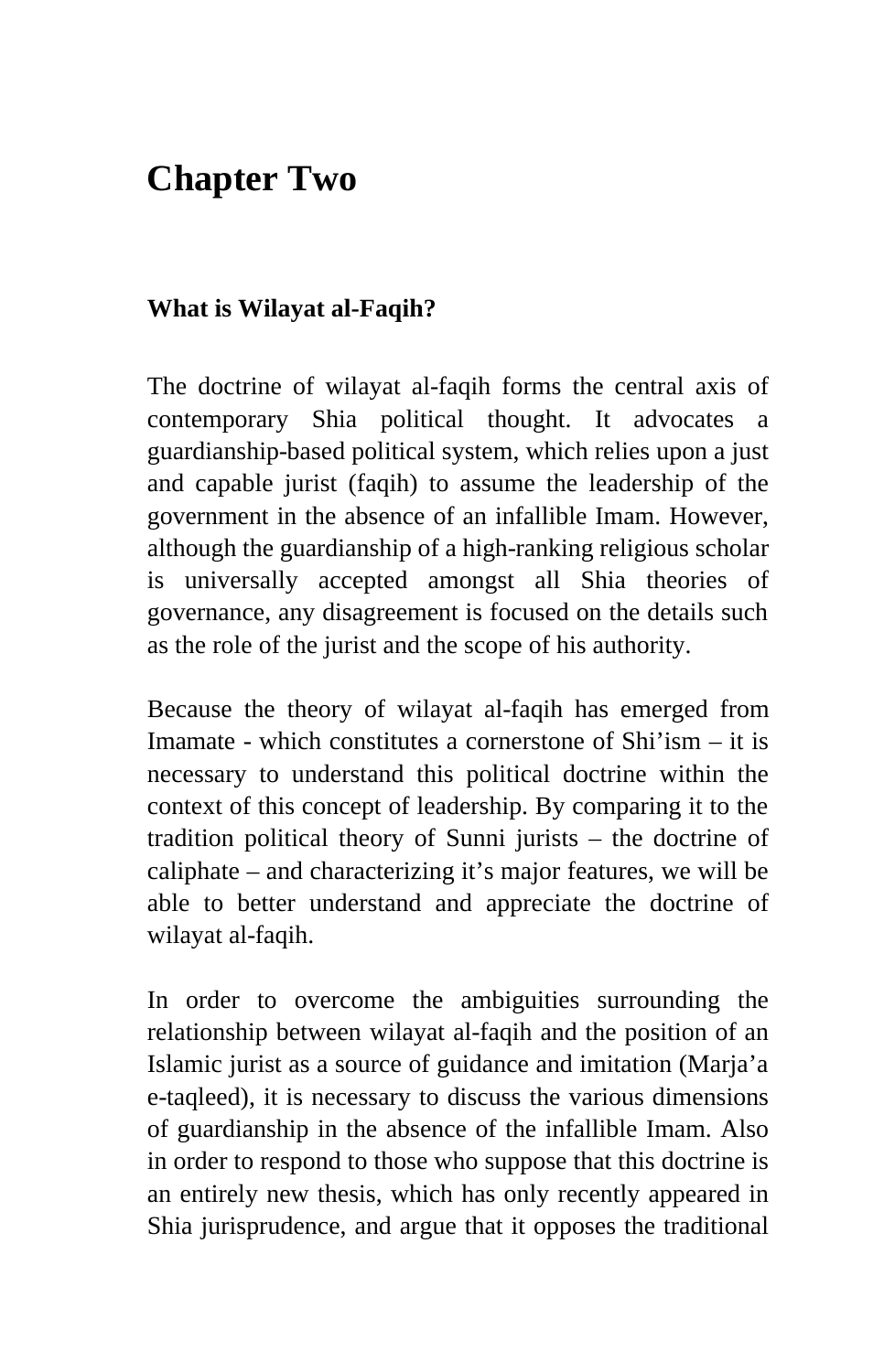position of scholars and jurists, it is vital to briefly explain the historical background of wilayat al-faqih amongst the Imami Shia School of Islamic thought.

### **The Concept of Imamate**

l

The political status of the Imams is an essential component of Imami Shi'ism. They are considered to be the true successors of the most noble Prophet Muhammad (pbuh), and those who subscribe to this Islamic perspective believe that any successor must be appointed by Allah, through his Prophet. However, there are those who attempt to reduce Imamism to a merely political attitude, a party that supports Imam Ali (pbuh) and his family as the sole legitimate successor to the Holy Prophet. Hence many Sunni scholars define Shi'ism as follows:

*Shia are those who especially follow Ali and maintain his leadership and succession of the Prophet by his appointment (nass) and testament openly (publicly) or privately, and also believe that Ali's authority (awla) never goes out of his descendants.<sup>1</sup>*

But the political authority of the Imams does not imply that their role and status are restricted to governance or leadership. For their followers, the Imams represent the highest level of piety and they embody the same qualities as exemplified by the most noble Messenger of God. As Anthony Black describes them:

<sup>1</sup> Abdul-Karim Shahrestany, *Al-Melal wal-Nehal*, Cairo, 1956, volume 1, p. 131.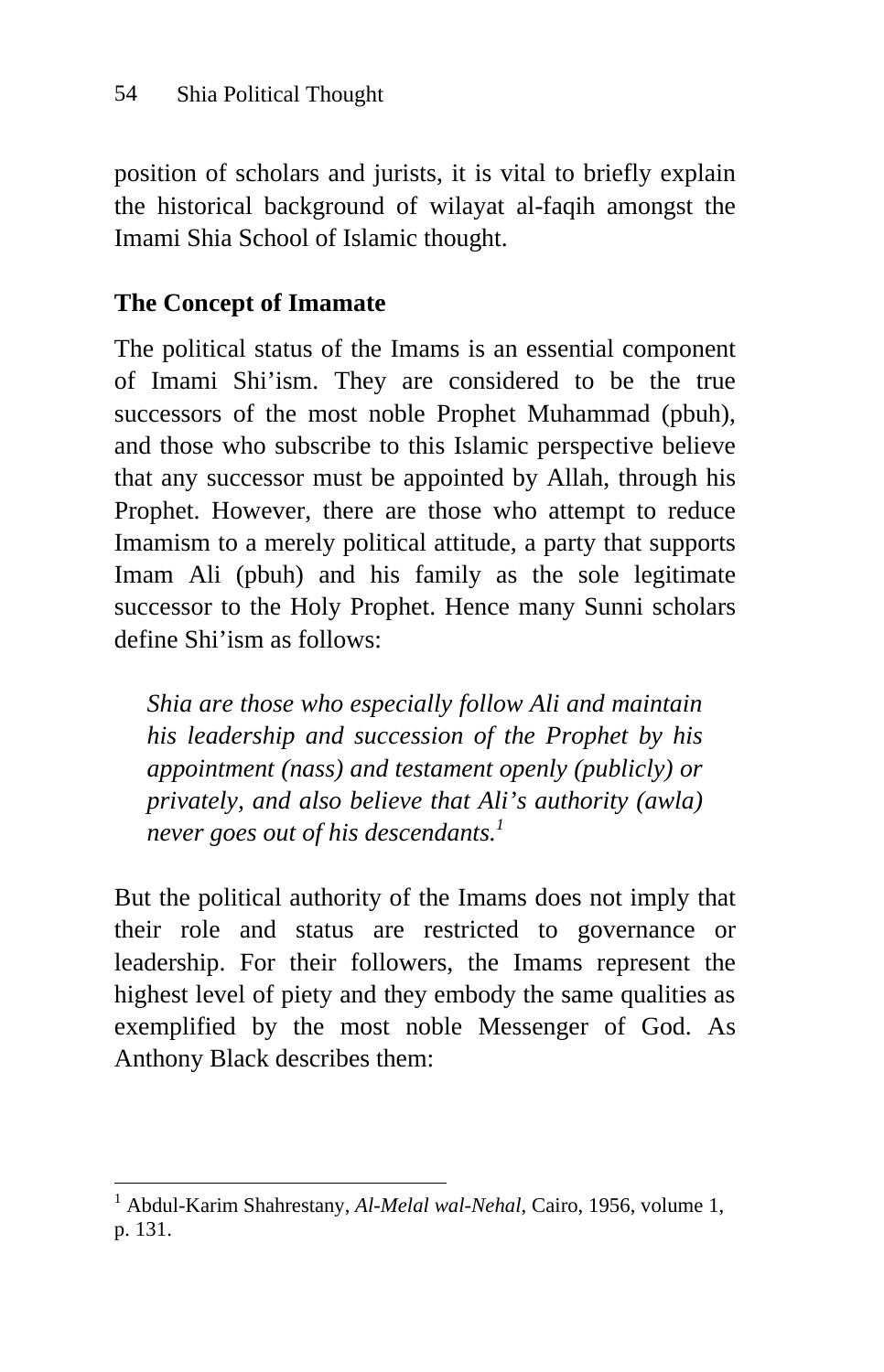*The twelve Imams themselves, and above all the present twelfth or hidden Imam, were held to be necessary to the constitution of the Universe and of true religion. The Imam is God's proof (Hujjah: guarantee), he is the pillar of the Universe, the 'gate' through whom God is approached. Knowledge of revelation depends upon him.<sup>2</sup>*

Some of the qualities attributed to the Imams, such as "proof of God" (Hujjah) and "the guardian" (Wali), which are discussed later, refer to their great authority and are essential to understanding Shia political thought. Ayatollah Khomeini described "proof of God" as follows:

*A 'proof of God' is one whom God has designated to conduct affairs, all his deeds, actions, and sayings constitute a proof for the Muslims. If someone commits an offence, will be made to the 'proof' for adducing evidence and formulating the charge. If the 'proof' commands you to perform a certain act, to implement the penal provisions of the law in a certain way, or to spend the income derived from booty, zakat, and sadaqa in a certain manner and if you fail to obey him in any of these respects, then God Almighty will advance a 'proof' against you on the day of Judgment.<sup>3</sup>*

The Imams are considered to be the successors of the Prophet (pbuh) and the rightful recipients of his authority. This is not because they are from his family; rather, it is

 2 Antony Black, *The History of Islamic Political Thought*, p. 41.

<sup>3</sup> Ruhollah Khomeini, *Islam and Revolution*, Hamid Algar (tr), Berkeley: Mizan Press, 1981, p. 86.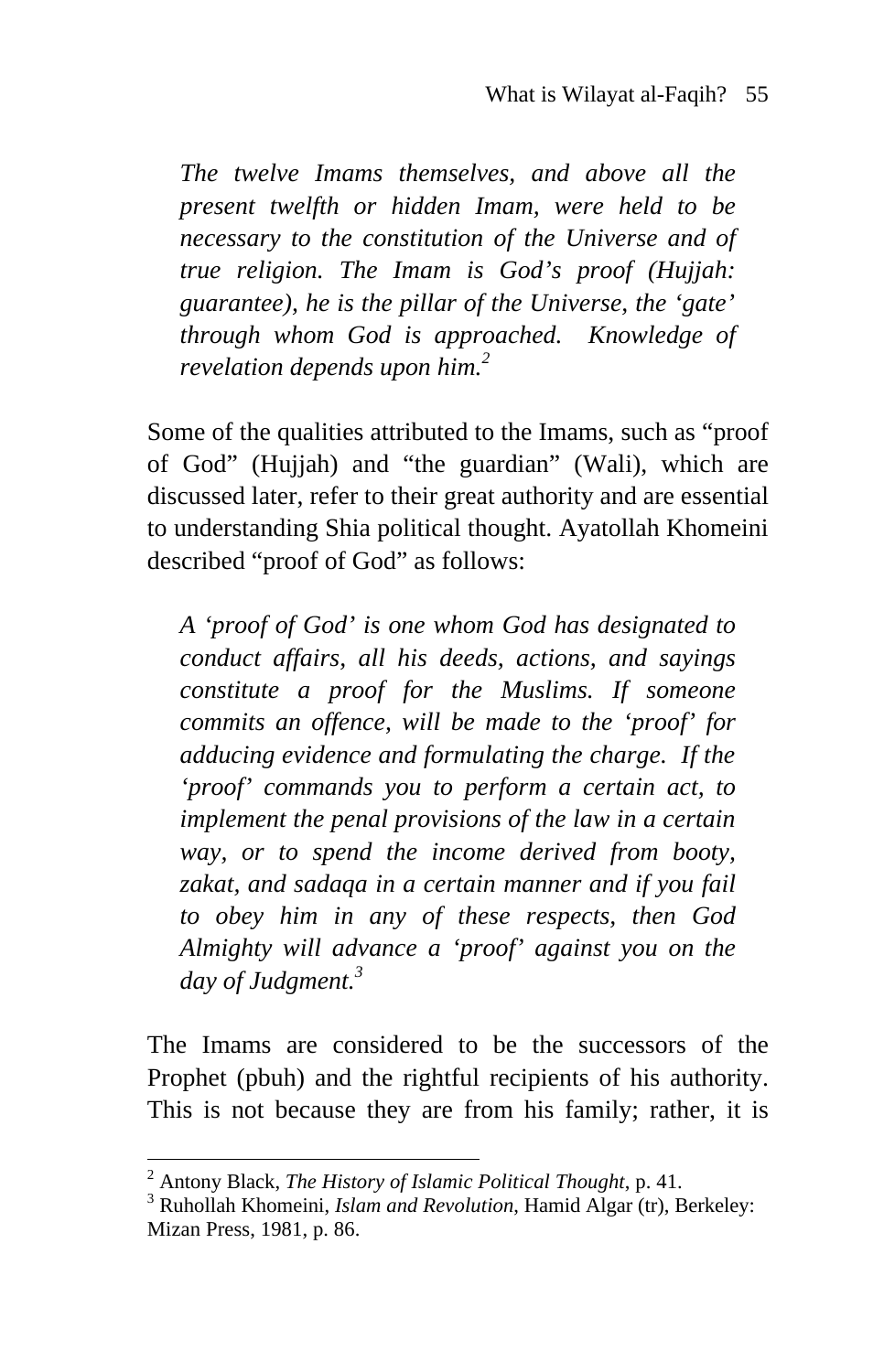because they are pious, obedient to Allah and embody characteristics that are pre-required for this level of religious-political leadership. Equally so, they are not appointed by any popular consensus; Imamate is instituted by divine installation (nasb); only Allah truly knows who possesses the qualities required to fulfill this duty, therefore only He is capable of appointing them. Shia considers Imamate, like Prophethood, to be a fundamental belief, and obedience to the authority of their Imam a religious obligation. Other than receiving divine revelation, which is specifically for the prophets, the Imams have all the qualities, duties and authority of the Prophet (pbuh). Political and religious guidance emanate from them and they are guardians over the believers. This is a manifestation of Allah's guardianship over human beings.

In addition to this, the concept of guardianship is another crucial element of Shia political doctrine.

#### **Imam as "Wali"**

In many verses of the Qur'an, God introduces himself as "Guardian of the Believers" (Wali ul-Mumineen):

*Allah is the Guardian of the believers.* [Chapter 3, Verse 68]

*Allah is the Guardian of those who believe.* [Chapter 2, Verse 257]

*Allah suffices as a Guardian.* [Chapter 4, Verse 45]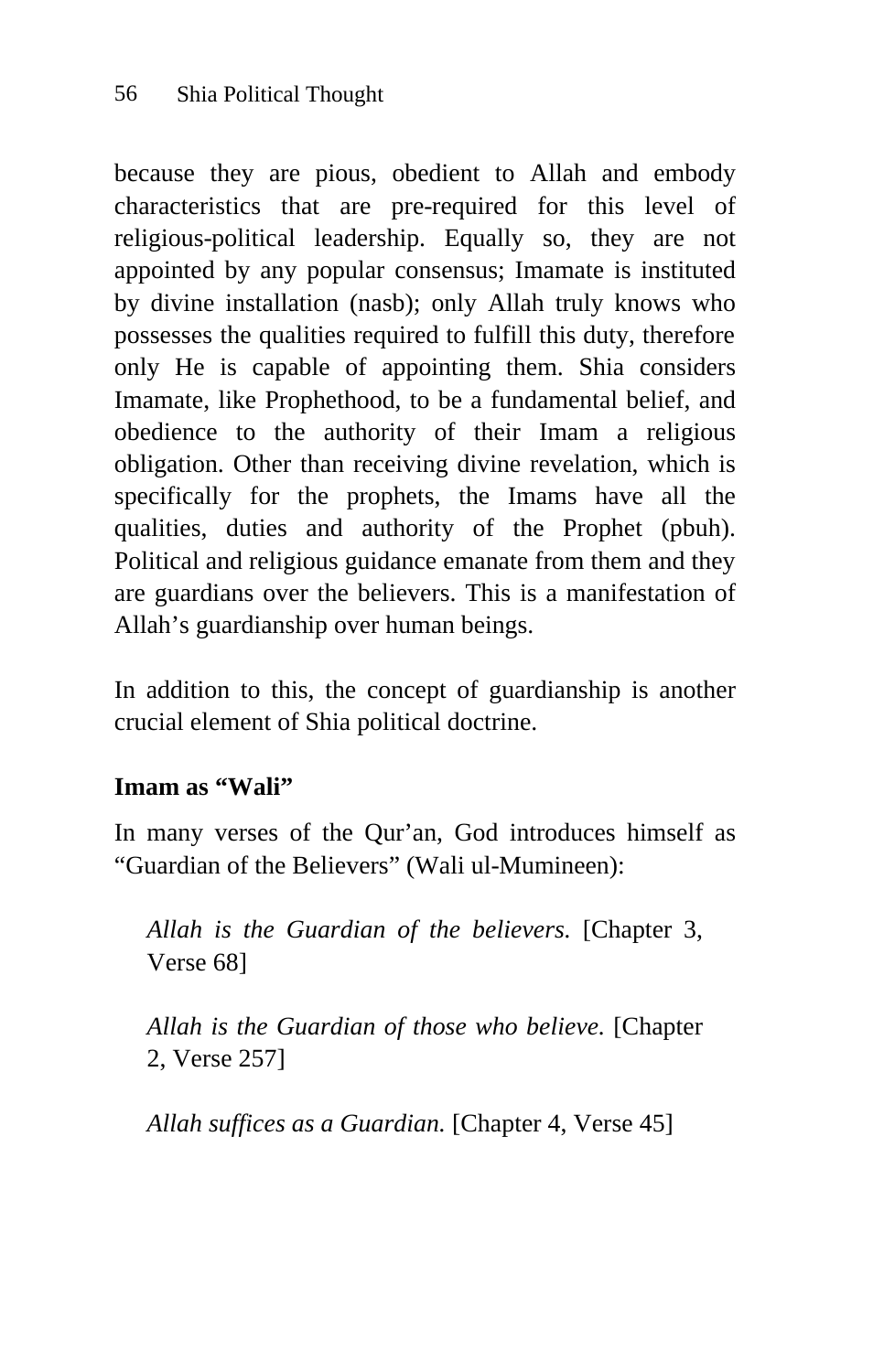And according to several verses of the Qur'an, this guardianship has been delegated to the Prophet, so his authority is rooted in the aforementioned Divine authority:

*Only Allah is your Guardian (Wali) and His Apostle.* [Chapter 5, Verse 55]

*The Prophet has a greater claim on the faithful than they have on themselves.* [Chapter 33, Verse 6]

Verses such as these illustrate that the authority and guardianship of the Prophet was originally established and legitimized by Allah's appointment. Following this interpretation, the followers of the Imams provide a large number of traditions and historical evidence that confirm the delegation of the Imams, by Allah, through the Prophet (the doctrine of appointment) as "guardians of the believers" (Wali ul-Mumineen). Although the consequences of this doctrine will be considered over the following pages, at this point it would be helpful to discuss the meaning of the terms "Wali" and "Wilayat" and their usage, especially with regards to jurisprudence (fiqh).

Arabic lexicographers have mentioned several meanings for the word "Wali", such as:

- 1. Friend
- 2. Supporter
- 3. Devoted
- 4. Protector.

There are a series of words derived from the root of "Wali", for instance "Wilayat", "Mawla" and "Mawala Alayh". By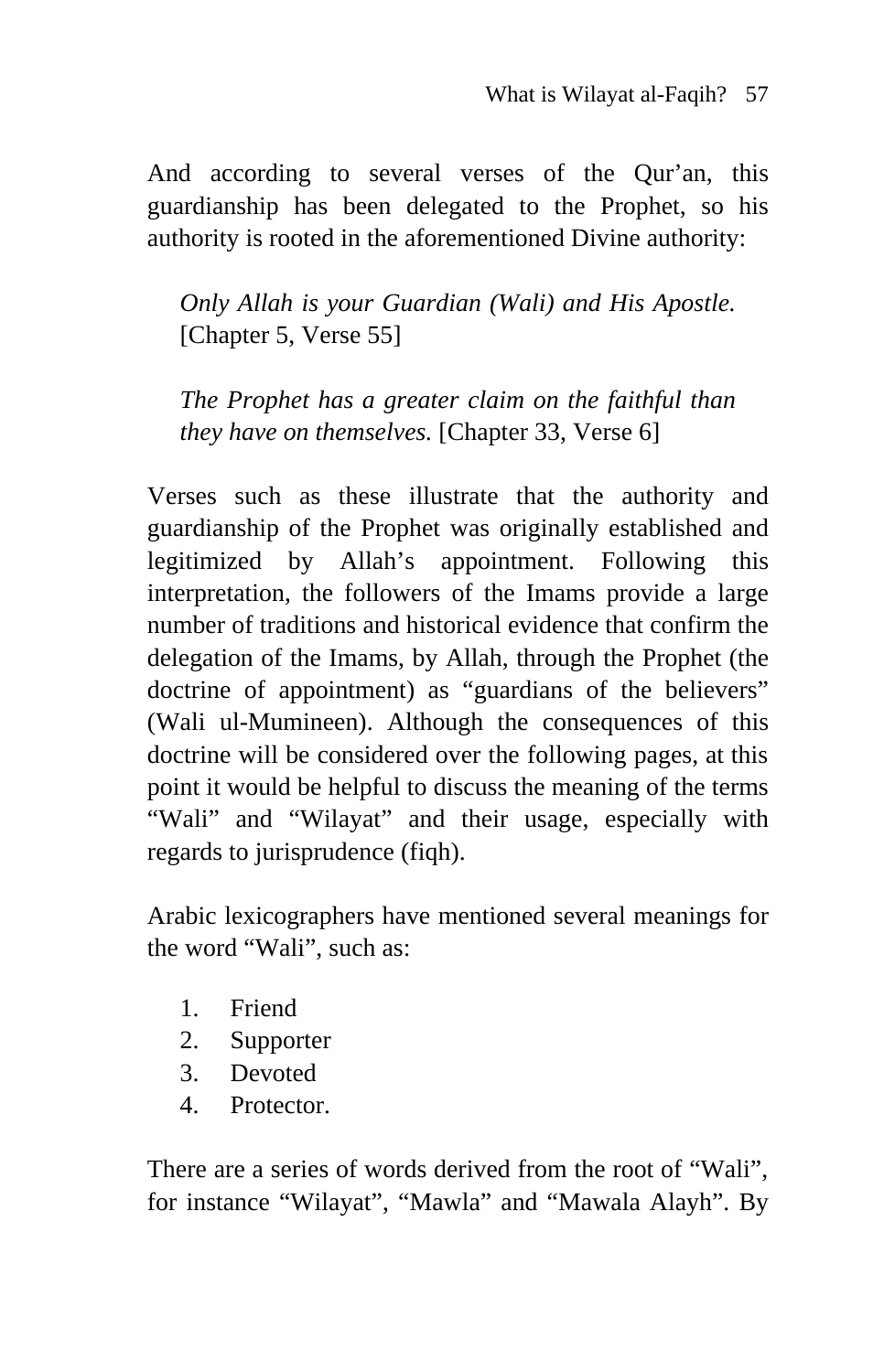considering the context to which these are applied, it becomes apparent that they apply to the situation that someone's affairs have been taken charge of by someone else. Therefore, whoever takes charge of these affairs is the latter's Wali, and consequently it is often applied to governance as well.<sup>4</sup>

When the term "Wilayat" is attributed to the Imams, it carries the implications of "mastership", "sovereignty" and "lordship". This is to indicate the authority of the Imam over the believers, who are subject to his guardianship. Imami theologians refer to the Qur'an (especially Chapter 5, Verse 55) and prophetic traditions to support the exclusive authority (wilayat) of the Imams.

The absolute authority and guardianship of Allah (wilayat al-mutlaqih) forms a central pillar of Imami political thought, which maintains that whoever wishes to exercise this authority must be appointed by Him. It is this idea that distinguishes Imamism from all other political theories and even other sects of Shi'ism; because although all schools of Shia thought agree that the Imam is subject to divine appointment through the Prophet, only Imamism tries to sustain this approach under circumstances when the infallible Imam is absent. In this doctrine, it is Allah alone who holds the absolute authority and He has explicitly appointed the Prophet and a number of believers (his family,

<sup>4</sup> Lewis writes:

<sup>&#</sup>x27;vali and vilayat are the Turkish pronunciation of the active participle and verbal noun of the Arabic root w-l-y, 'to be near' and hence 'to take charge of'; they mean respectively, governor, and governorship or province'.

Bernard Lewis, *The Political Language of Islam*, The University of Chicago Press, 1988, no. 22, p. 123.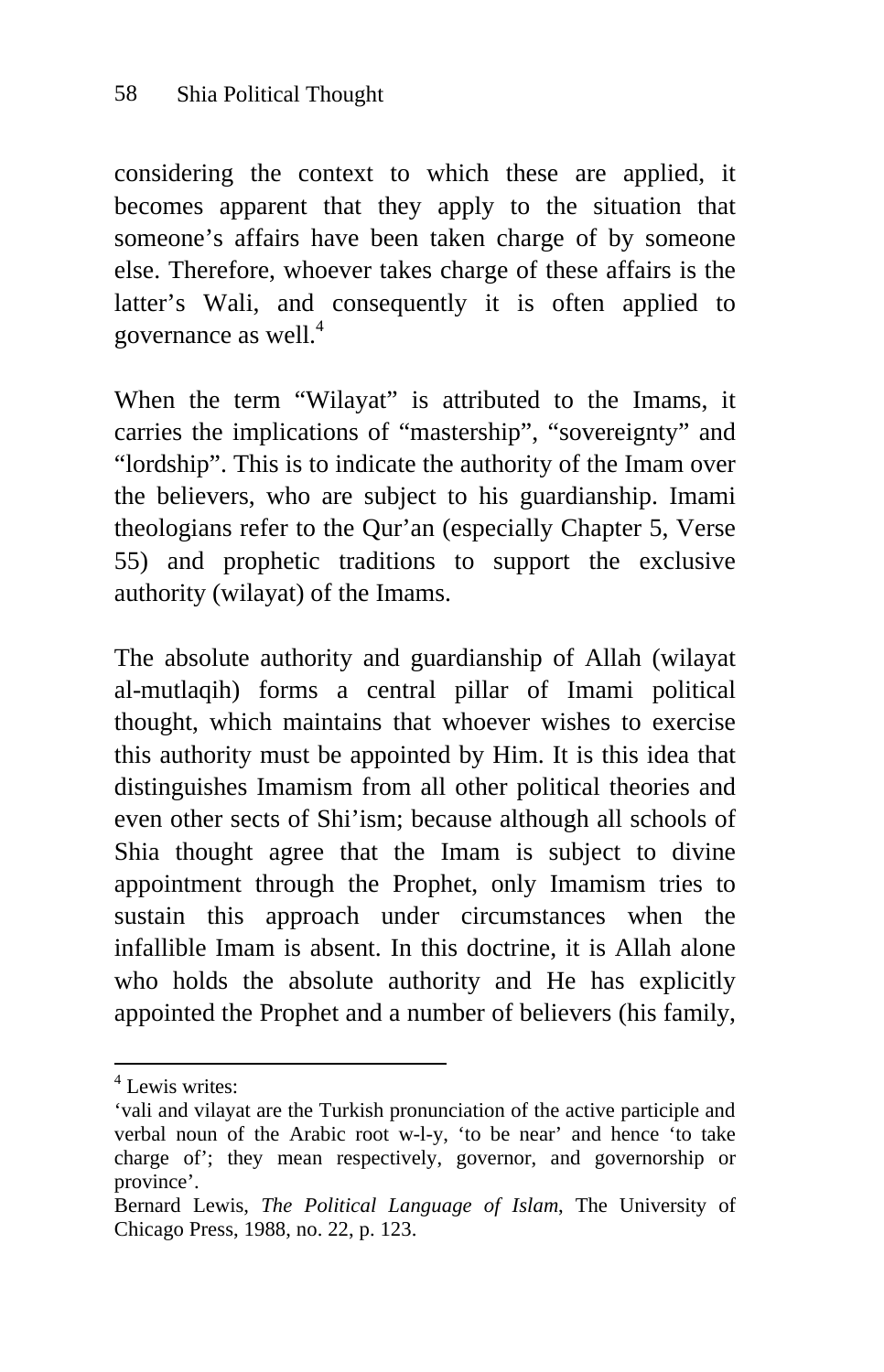i.e. the Ahlul-Bayt) as guardians (Wali), who are entrusted with authority over the Muslims.

*Only God is your Wali and His Apostle and those who believe. Who perform prayer and pay alms while they bow.* [Al-Qur'an, Chapter 5, Verse 55]

The last phrase, "those who believe", according to Shia commentators refers to the Imams, whose wilayat was instituted through their appointment by the Prophet.<sup>5</sup>

However, what truly distinguishes the Imami political doctrine from all other forms of Shia political thought emerges from the Imami concept of leadership during the period of greater occultation; in which the Twelfth Imam is absent. The Imami creed adopts a system of vicegerency, whereby the authority (wilayat) is entrusted to the just and capable scholar (faqih e-adil), who acts as a deputy to the absent Imam. Thus, the guardianship of a jurist is legitimized and his authority is related to the original and absolute authority of Allah. A clear distinction must be drawn, however, between the authority of Imamate and the guardianship of the scholars. The Imams, whose authority is established upon their explicit designation by the Prophet, delegate and entrust a degree of their authority to those who possess specific qualities (such as justice and jurisprudence in the case of the fuqaha). So whereas the Imams were specifically appointed as guardians of legitimate authority, the jurists (fuqaha) are not explicitly selected by name, but

<sup>&</sup>lt;sup>5</sup> For more information about the verse and some debates that have arisen by the verse among Shi'a and Sunni scholars refer to:

Abdul Husayn Sharafud-Din, *Al-Muraja'at*, Yasin T. al-Jibouri (tr), World Ahlul Bayt Islamic League (WABIL), pp. 173-180.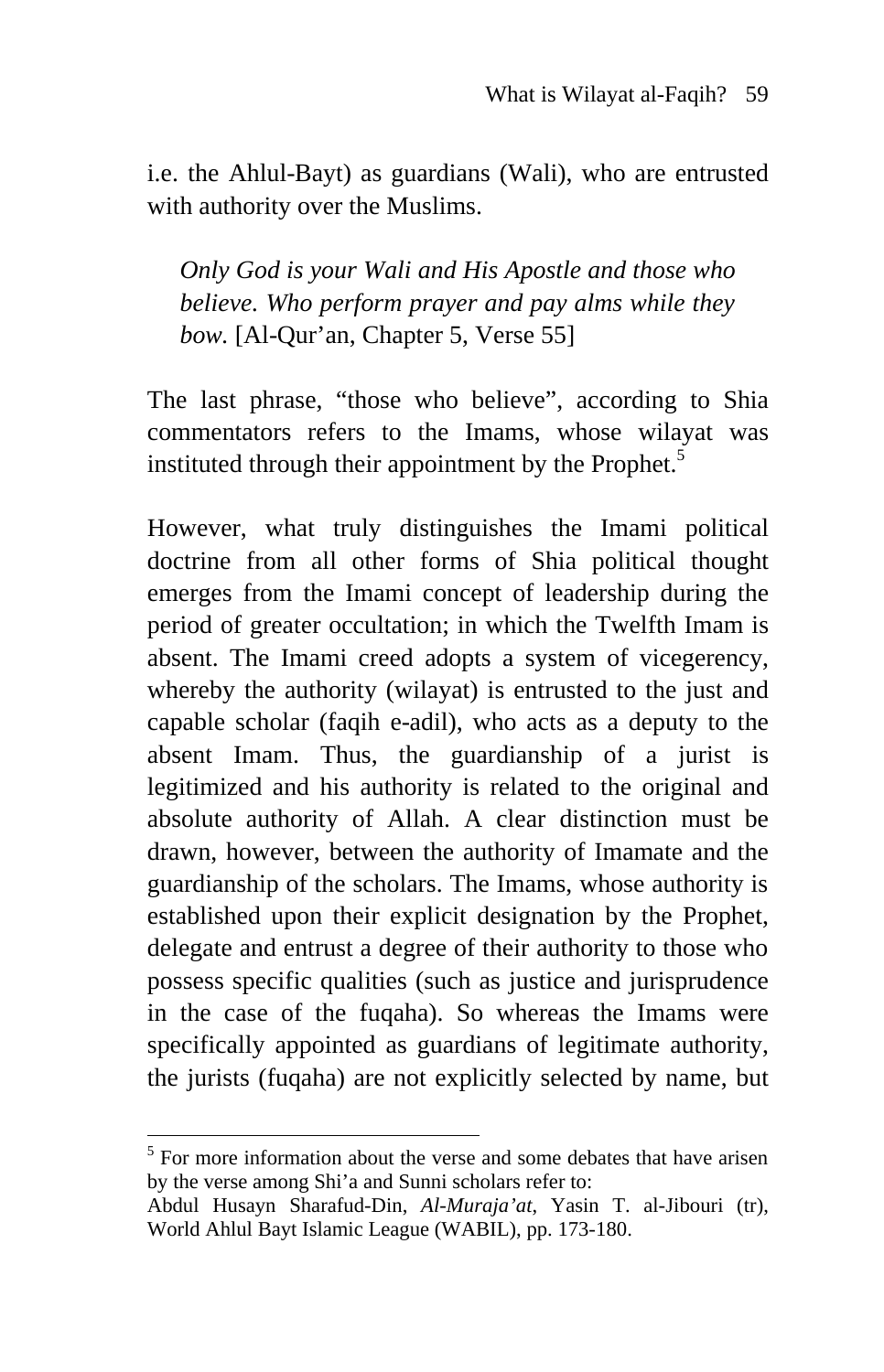rather implicitly chosen as those who possess the correct qualities for leadership.

The scope of a jurist 's authority and the realm of his vicegerency constitute the most essential, while simultaneously controversial element of Imami political thought. However, before entering this crucial debate, it is important to distinguish Imami political doctrine from the political system advocated by the traditional Sunni Jurists, which is the doctrine of Caliphate.

### **The Theory of Caliphate**

Despite the common disagreement amongst their schools of jurisprudence, Sunni jurists have traditionally advocated a specific theory of state known as Caliphate; a doctrine that, both as a political theory and significant historic reality, dominated the Islamic community for a considerable amount of time. In the interests of the present discussion, it is necessary to differentiate between the theory of Caliphate and the doctrine of Imamism.

Caliph essentially means successor, or one who assumes a position previously held by another. However, this word is not confined to the context of political authority, so a caliph may not simply be the successor of a previous governor, but also someone who is definitely appointed as a deputy and entrusted with authority by the person who appoints him, somewhat synonymous with 'deputy' or 'vicegerent'.<sup>6</sup>

Historically, the early Muslims are said to have applied the title of Khalifa to the first four rulers after the Prophet

 6 Montgomery Watt, *Islamic Political Thought*, pp. 32-33.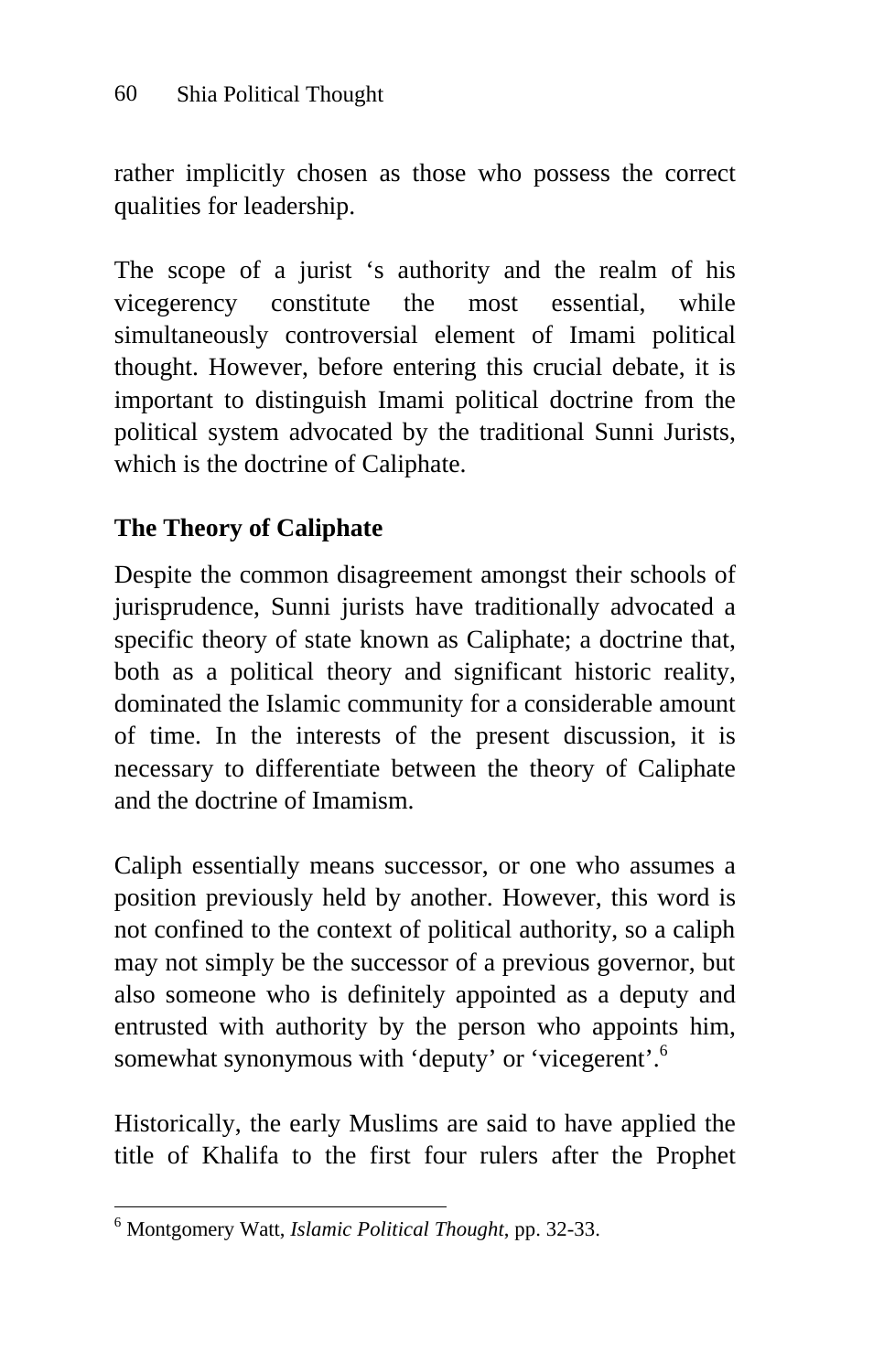(Pbuh). In it's most basic meaning, the Khalifa is one who exercises governance in place of the Prophet. Abu-Bakr was once approached by a man, who asked him "Are you the deputy of the messenger of Allah?" to which Abu-Bakr replied, "No." The man asked, "So who are you"? Abu-Bakr answered, "I am the successor of the Prophet."<sup>7</sup> Montgomery Watt writes:

*Since Abu-Bakr was not appointed by the Prophet except to deputize for him in leading the public prayers, the phrase "Khalifa of the messenger of God" cannot have meant 'deputy'. The primary meaning must have been merely 'successor'.<sup>8</sup>*

Although many rulers of the Ummayid dynasty attempted to attach a divine status to the title of successor (Caliph), Sunni Jurists generally consider the Caliph to be a legitimate ruler who governs and directs the state and it's society. His appointment is dependant upon specific qualities that the ruler must possess, however there is no universal agreement as to what these characteristics must be.

This source of disagreement initiated the first political divergence amongst the Muslims, which precipitated, sustained and continues to sustain a theological debate with focuses on legitimate leadership following the death of the Prophet (pbuh). However, the theory of Caliphate was not enshrined until the reign of the Abbasids, when it was devised and formulated by Sunni Jurists. Black writes:

<sup>7</sup> Ibn Assir, *Al-Nehaya*, Volume 1, p. 315.

<sup>8</sup> Montgomery Watt, *Islamic Political Thought*, p. 33.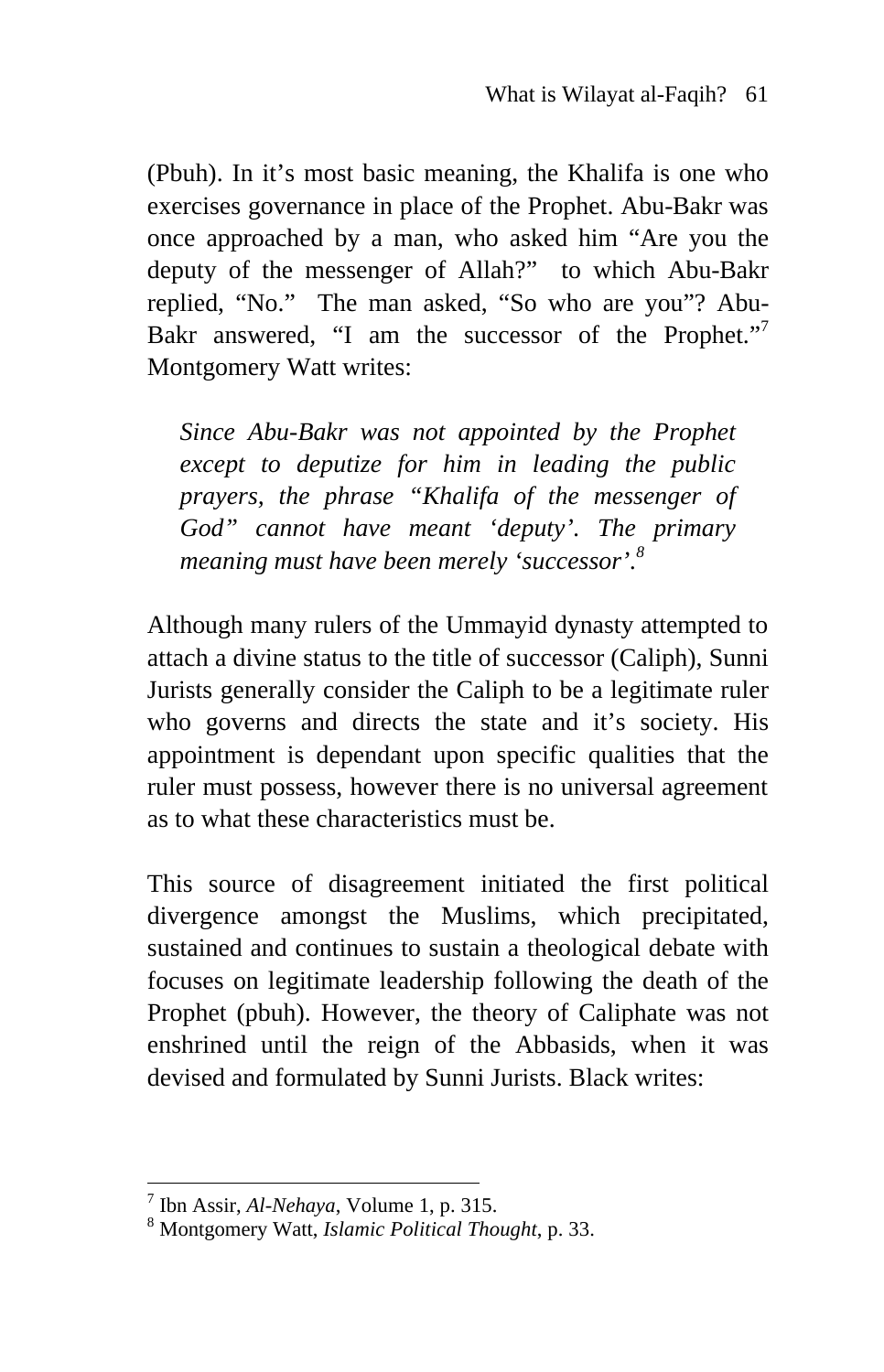*An articulate community, traditionalist political theory was finally formulated in the first half of the eleventh century. Its doctrine of the vicegerency met the requirements of the emerging religious community by radically scaling down expectations placed on the deputy, while retaining the legitimacy of the 'Abbasids as leaders of the Muslims. The first four rightly guided (Rashidun) deputies were now placed in a special category. The immediate motive was to safeguard the 'Abbasids Caliphate against alternatives, Shia Imamism or Isma'ilism. 9*

The first, and most significant Sunni Jurist who attempted to systemize the doctrine of Caliphate within an Islamic juridical framework was Abu'l Hasan Al-Mawardi (Basra 979 – Baghdad 1058). He was a Shafi'i judge in Nishapur, and later became the chief Justice of Baghdad. In his famous book "al-ahkam as-sultaniyya" (the laws of governance), al-Mawardi attempts to legitimize the authority of the Abbasid government, while striving to justify the use of coercion as an implement of governance. He argued that a caliph is divinely entrusted with authority in political, as well as religious affairs.<sup>10</sup>

He writes:

*God …ordained for the people a leader through whom he provided for the vicegerency of the Prophet and through whom he protected the religious association; and he entrusted government to him, so that the management of affairs should proceed (on the basis of) right religion…The leadership became the*

l 9 Antony Black, *The History of Islamic Political Thought*, p. 84. <sup>10</sup> *Ibid*., p. 87.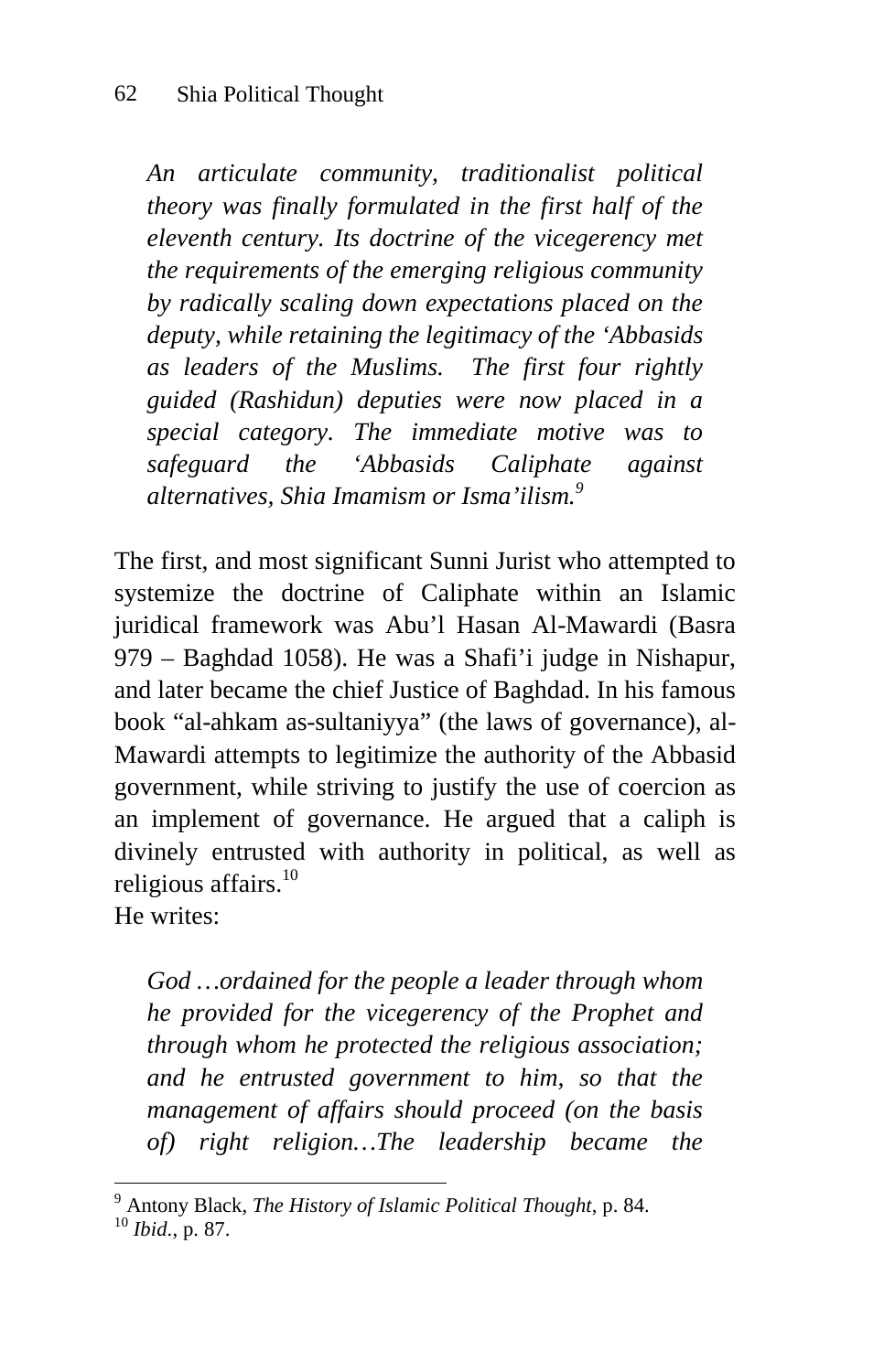*principle upon which the bases of the religious association were established, by which the well-being of the people was regulated.<sup>11</sup>*

When examining this perspective, it is important to realize that the traditional advocates of Caliphate are often inspired and influenced by the Ash'ari School of Islamic thought. This particular doctrine emphasizes divine predestination (taqdir) and the will of God as a unique agent in the world. Naturally, the fundamental principle of this doctrine brings them to the conclusion that one person, solely by the will of Allah, will succeed to gain political authority.

Abu'l-Fadl Bayhaqi (995-1077) writes:

*Know that the Lord most high has given one power to the Prophets and another power to Kings, and he has made it incumbent upon the people of the earth that they should submit themselves to the two powers and should acknowledge the true way laid down by God.<sup>12</sup>* 

Al-Ghazzali in his Advice to kings says:

*God has singled out two groups of men and given them preference over others: one group is the Prophets and the other is kings. Prophets he sends to His servants to lead them to Him and Kings to restrain them from (aggression against) each other.<sup>13</sup>*

 $11$  The paragraph is translated in:

Ann K. S Lambton, *State and Government in Medieval Islam*, Oxford University Press, 1981, p. 85.

<sup>12</sup> Bernard Lewis, *The Political Language of Islam*, p. 134.

<sup>13</sup> Antony Black, *The History of Islamic Political Thought*, p. 94.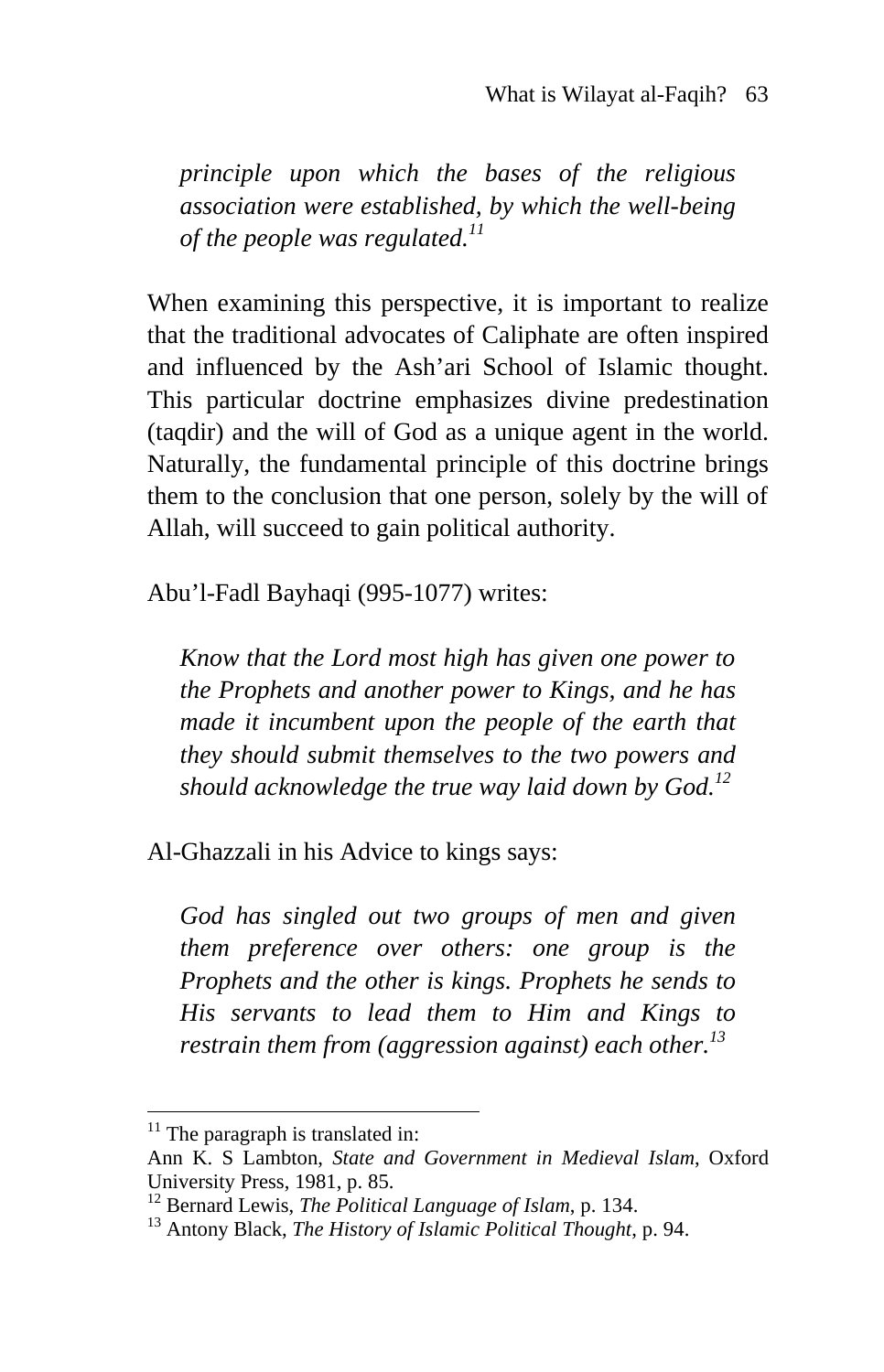This outlook, which assumes that the authority of a Caliph includes everything and that they are naturally predestined according to the eternal will of God, is naturally compatible with the opinion currently adopted by contemporary Sunni Jurists, who argue that Allah and the Prophet did not appoint a particular person or persons as rulers over the Muslims. After all, the logical consequence of this concept of predestination and unique divine agency is that it doesn't matter who governs or how he obtains authority, for in any case and circumstance it would be subject to the will of God. This is the first distinction between Shi'a political thought and the doctrine of Caliphate. For Imamites the legitimate authority must be designated - directly or indirectly - by God.

The second distinction that must be made, however, concerns the method of appointing a Caliph. Imami political theory maintains that there is only one legitimate means to designate authority; divine installation. Even the guardianship of just and capable jurists (faqih adil) is established upon this basis; they are the vicegerents of the absent Imam, whose divine leadership is established by explicit designation, and who implicitly entrusted them with the guardianship of his followers. All of this authority, of course, is bestowed by Almighty God who has absolute authority and guardianship over all of creation.

In rejecting the explicit appointment of a successor to the Prophet, Sunni Jurists maintain that there are several means by which a caliph may be elected, which means there is no unique way to legitimize political power. Instead, they accept the appointment of the first four caliphs following the Prophet's death as a religious source to sanction political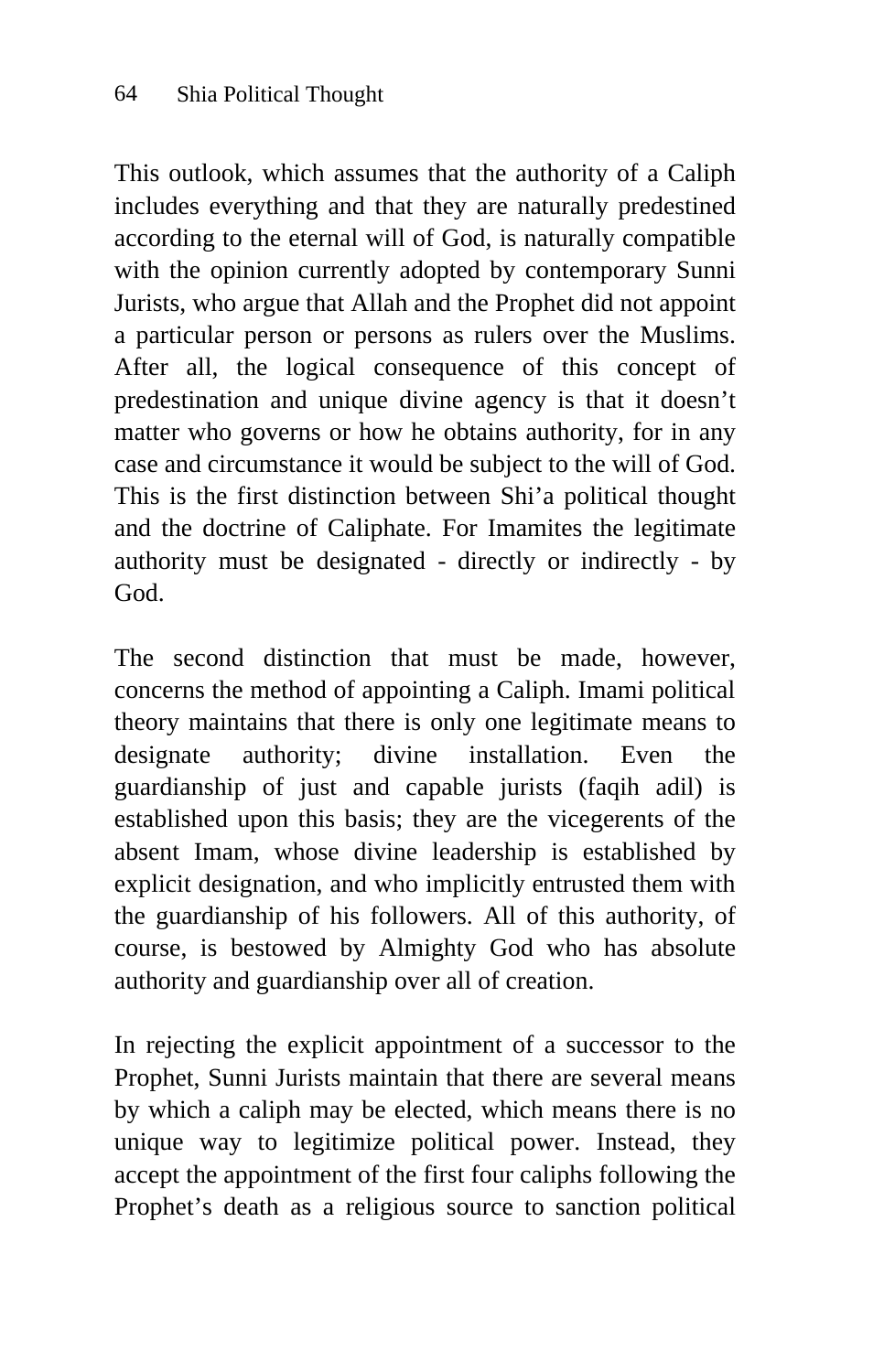authority. Consequently, according to Sunni interpretations, a caliph may be elected either by a few of the elites (e.g. some outstanding companions of the Prophet), by the explicit designation of his predecessor, or by an appointed council (shura).

The fact that many of the contemporary political positions of that time had been secured by coercion and military power, created a serious obstacle for the theory of caliphate and many Sunni scholars attempted to find a means to justify these authorities. For example, Al-Mawardi attempted to legitimize the authority of de facto rulers by designating them as government ministers (wazir) and commanders (amir), whom the caliph had to recognize. $^{14}$ 

Finally, the third distinction arises, which is concerned with the qualities that a leader must possess. According to the doctrine of Shi'ism, an Imam is not merely a political leader; rather he is also a religious leader who undertakes the exposition of divine sciences. Like the Prophet, he must embody the highest moral and intellectual qualities, such as immunity from sin and infallible knowledge. However, there is a wide-ranging disagreement amongst Sunni scholars regarding the characteristics of a caliph. Commonly, they do not believe that a candidate must be sinless, or enjoy infallible knowledge. In some cases, justice and fairness are not considered necessary, and obedience is required of even an unjust or oppressive tyrant. Al-Ghazzali says:

*An evil doing and barbarous Sultan, so long as he is supported by military force (shawka) so that he can only be deposed with difficulty, and that the attempt to* 

<sup>14</sup> Antony Black, *The History of Islamic Political Thought*, p.88.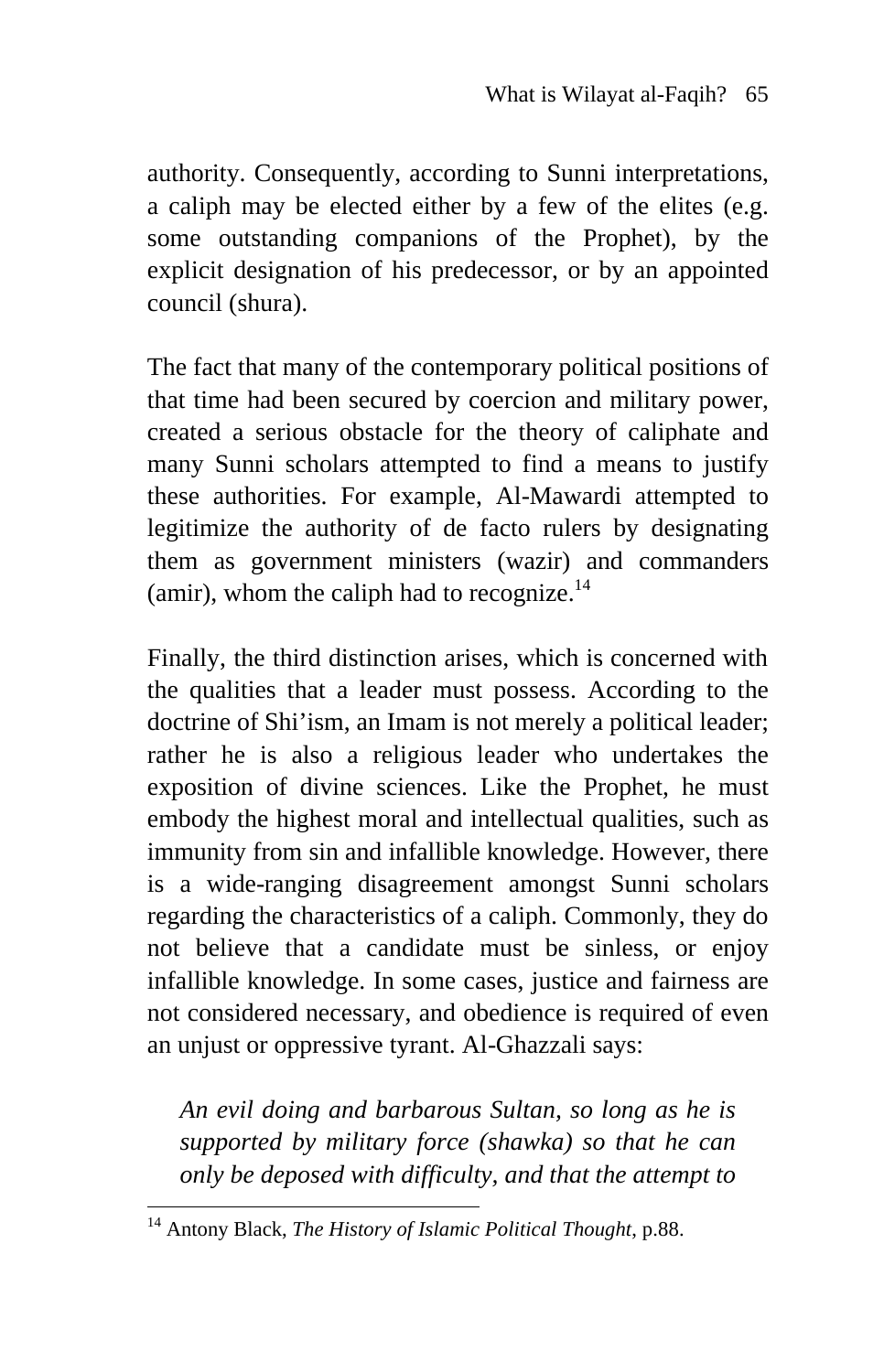*depose him would create unendurable civil strife, must necessarily be left in possession, and obedience must be rendered to him.<sup>15</sup>*

A general and significant feature of Sunni political thinking is that there is no procedure for the people to depose an unjust ruler. Rather, the grounds on which he may be removed are considerably reduced. For instance, Al-Baghdadi (d. 1037) said that allegiance (bay'a) might only be revoked on grounds of heresy, incapacitation, imprisonment or serious injustice; although the latter is not accepted as a cause for disobedience by most Sunni scholars $16$ 

Although Imami political theory does not require a wali alfaqih to be sinless or infallible, it does mention characteristics such as justice, fairness and expertise in jurisprudence as necessary qualities. This is because the jurists (fuqaha) are not only moral and legal experts they are also representatives of the hidden Imam.

#### **The Meaning of Wilayat al-Faqih**

The words "wali" and "wilayat" have the same root (w-l-y). From it's primary meaning of "to be near or close to someone or something", is derived the general meanings "to be in charge", "to govern" and "to exercise authority". In Islamic juristic (fiqh) terminology, the term "wilayat" has several usages. Some of these are as follow:

#### **1. Wilayat al-Qaraba**

l <sup>15</sup> *Ibid*., p. 104.

<sup>16</sup> *Ibid*., p. 85.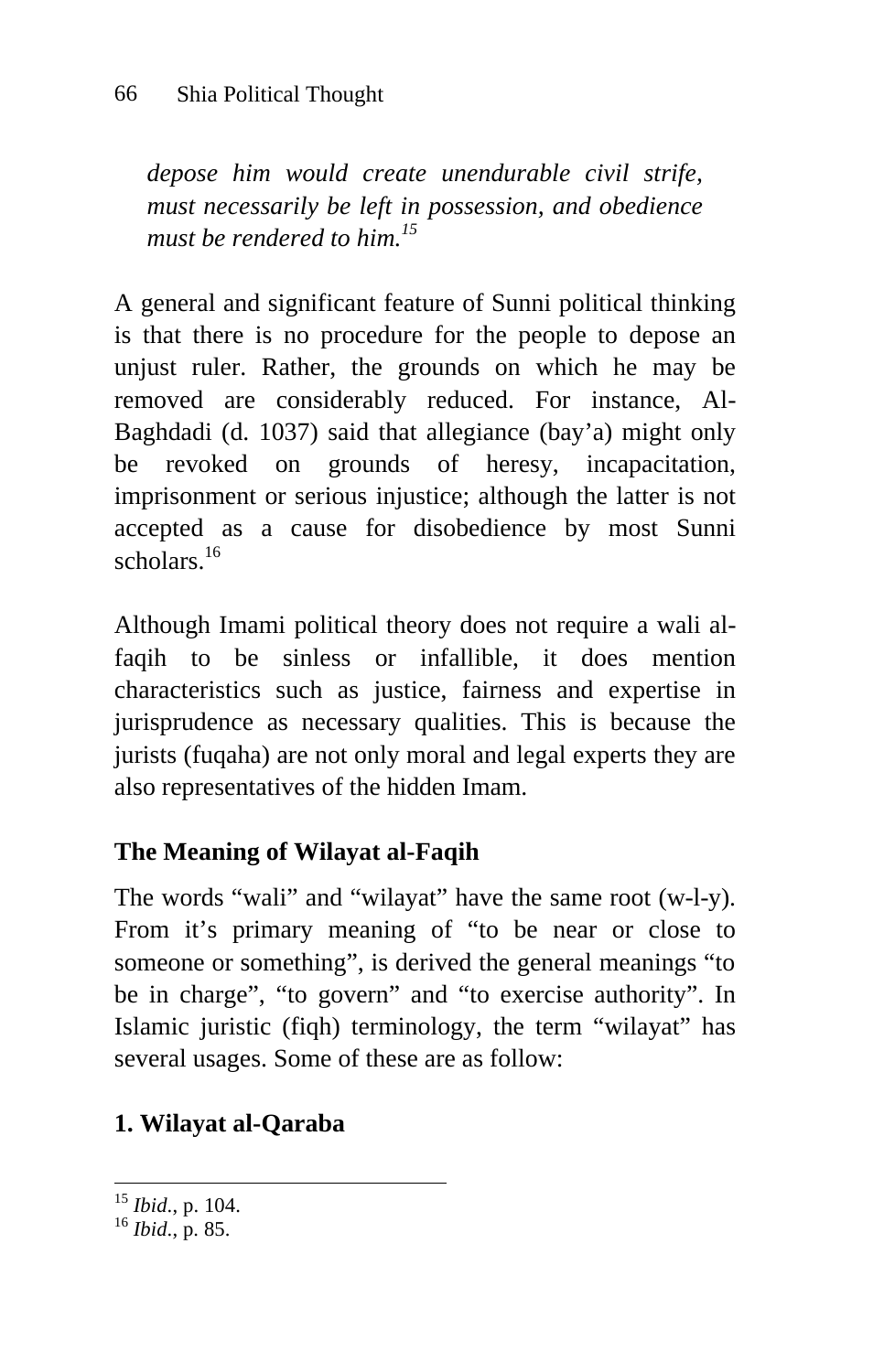This type of authority (*Wilayat*) is given to a father or paternal grandfather over minors and those who are insane (even after the age of adolescence). This authority to act as a guardian is based on relationship.

## **2. Wilayat al-Qada'**

According to Imami Jurisprudence, the infallible Imam originally possessed the sole authority to judge amongst the people based upon God's law and revelation. At this time, however, a just and capable faqih may undertake this responsibility with the Imam's permission.

## **3. Wilayat al-Hakim**

In this case, authority is given to a regular administrator of justice (hakim), to supervise the interests of a person who is unable to take care of his own affairs; such as a fool or an insane person. Whoever does not have a guardian (wali), jurists say: al-hakim is the guardian of those who have no guardian.

## **4. Wilayat al-Mutlaqa (The Absolute Authority)**

According to textual evidences, such as verse 6 of Chapter 33 of the Qur'an, Imami scholars believe that the Prophet and Imams have divine authority over the people. The verse states that the Prophet has more rights over the believers than they have over themselves; thus his discretionary authority is effective amongst the people. This same authority, according to Shia beliefs, is also bestowed upon the Imams.

#### **5. Wilayat al-Usuba**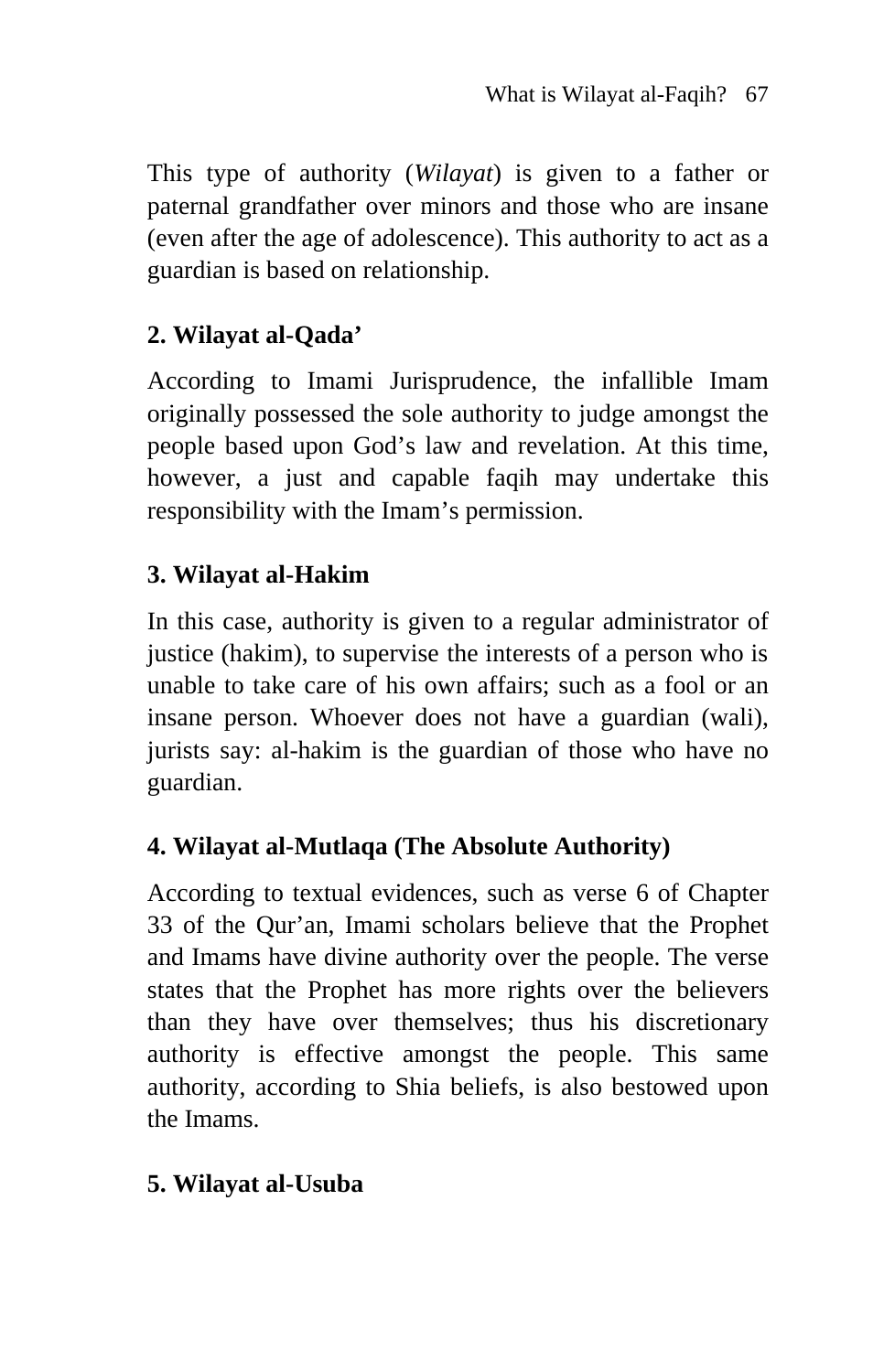According to Sunni jurists, this authority is connected to inheritance; it encompasses a class of inheritors. This category of wilayat is not accepted by Imami scholars.

According to Imami doctrine, absolute authority (wilayat al-Mutlaqa al-Elahiya) remains with the Absent Imam, even during his greater occultation. Therefore, in order to exercise authority, every just and capable faqih requires the sanction of the Imam, who is in turn designated by God as the possessor of absolute authority and guardianship.

Although all Imami scholars generally agree upon the doctrine of Vicegerency (Niyabat) that emphasizes the role of capable jurists as deputies of the Absent Imam, who are entrusted with a degree of his authority. However, the crucial issue is the scope and extent of this vicegerency and in which affairs the jurists have authority.

In order to clarify the dimensions of this discussion, it is necessary to examine the traditional roles and functions that qualified jurists undertake as deputies of the Imam.

## **i) Making a Decree (Al-Ifta)**

With regards to guidance in rulings and religious duties, it is necessary for those who lack sufficient knowledge of Islamic law and the legal system (shari'a) to refer to the opinions of a jurist (faqih). The jurist who issues legal and juridical decrees is known as a "Marja'a taqleed", and the term meaning to follow or imitate their opinion is "taqleed".

There is no disagreement amongst scholars regarding the application of this function by a well-qualified jurist. After all when a person has questions on a particular topic, it is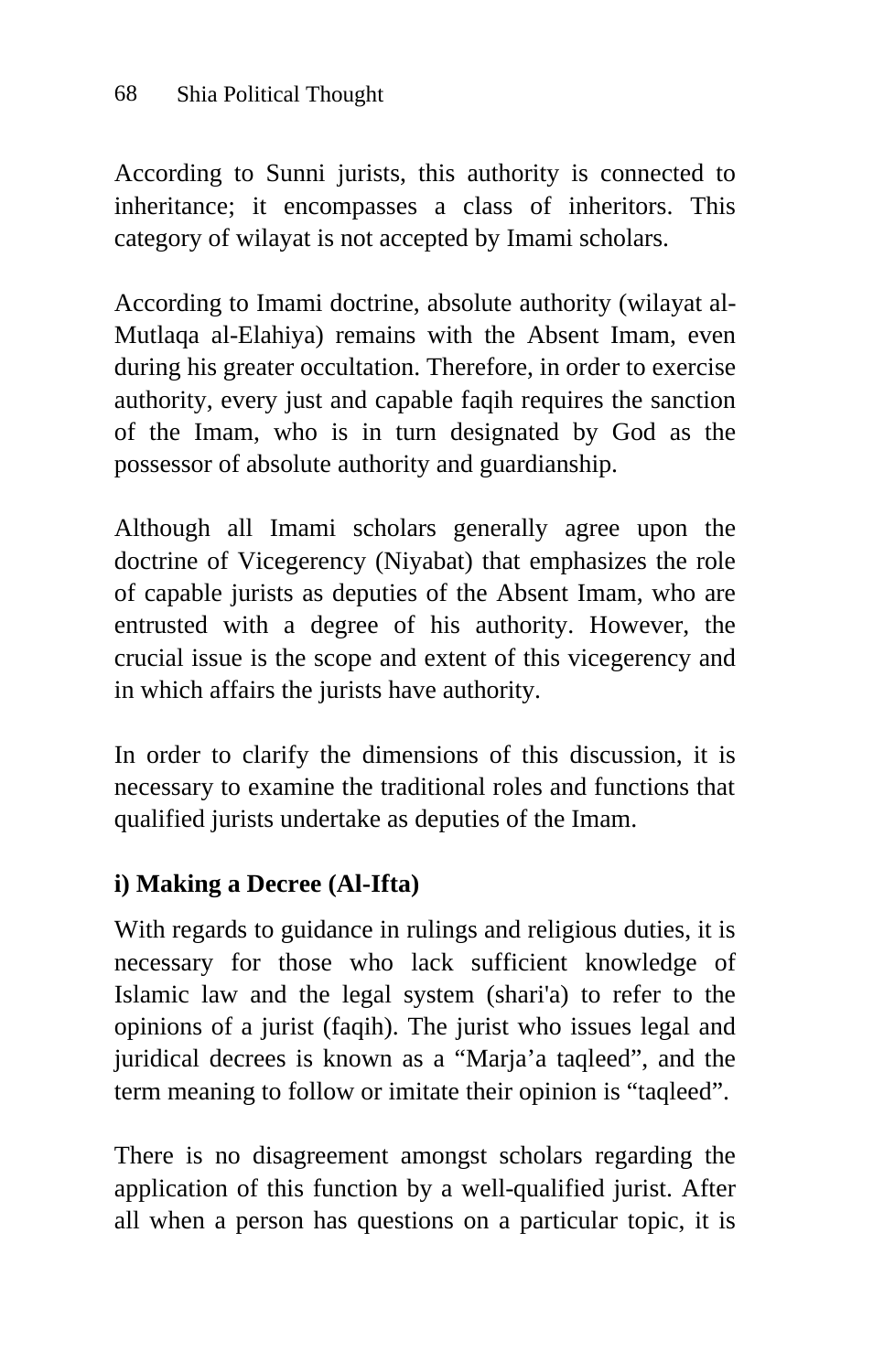only natural for them to refer these to an expert in this field, not only in the sphere of religion, but in all aspects of life. For this reason, although the jurist must possess certain qualities to assume this role, there is no need for the express permission of an Imam. In other words this function should not be mentioned as an example of the Imam 's authority and a type of wilayat.

## **ii) To Judge (Al-Qada)**

It is legally established that a just faqih is able to mediate disputes and judge in legal cases. Imamis believe that this function (wilayat al-qada or al-hukuma) is encompassed within the Imam's divine authority. Hence, only those who have his permission may assume this role. Imam as-Sadiq (pbuh) referred to the administration of justice (hukuma) as a constitutional right and duty of the Imam:

*Beware of the Hukuma (administration of justice). Indeed, al-Hukuma belongs to the Imam who is knowledgeable in matters of judicial decisions (qada) and who is the just one (al-adil) among the Muslims, like the Prophet or his legatee.<sup>17</sup>*

Imami jurists commonly agree that this responsibility (wilayat al-qada) is entrusted to the just faqih as a deputy of the Imam.

## **Hisbiya Affairs (Al-Umur al-Hisbiya)**

The Prophet (pbuh) said:

l <sup>17</sup> Abdulaziz Sachedina, *The Just Ruler*, Oxford University Press, 1988, p. 129.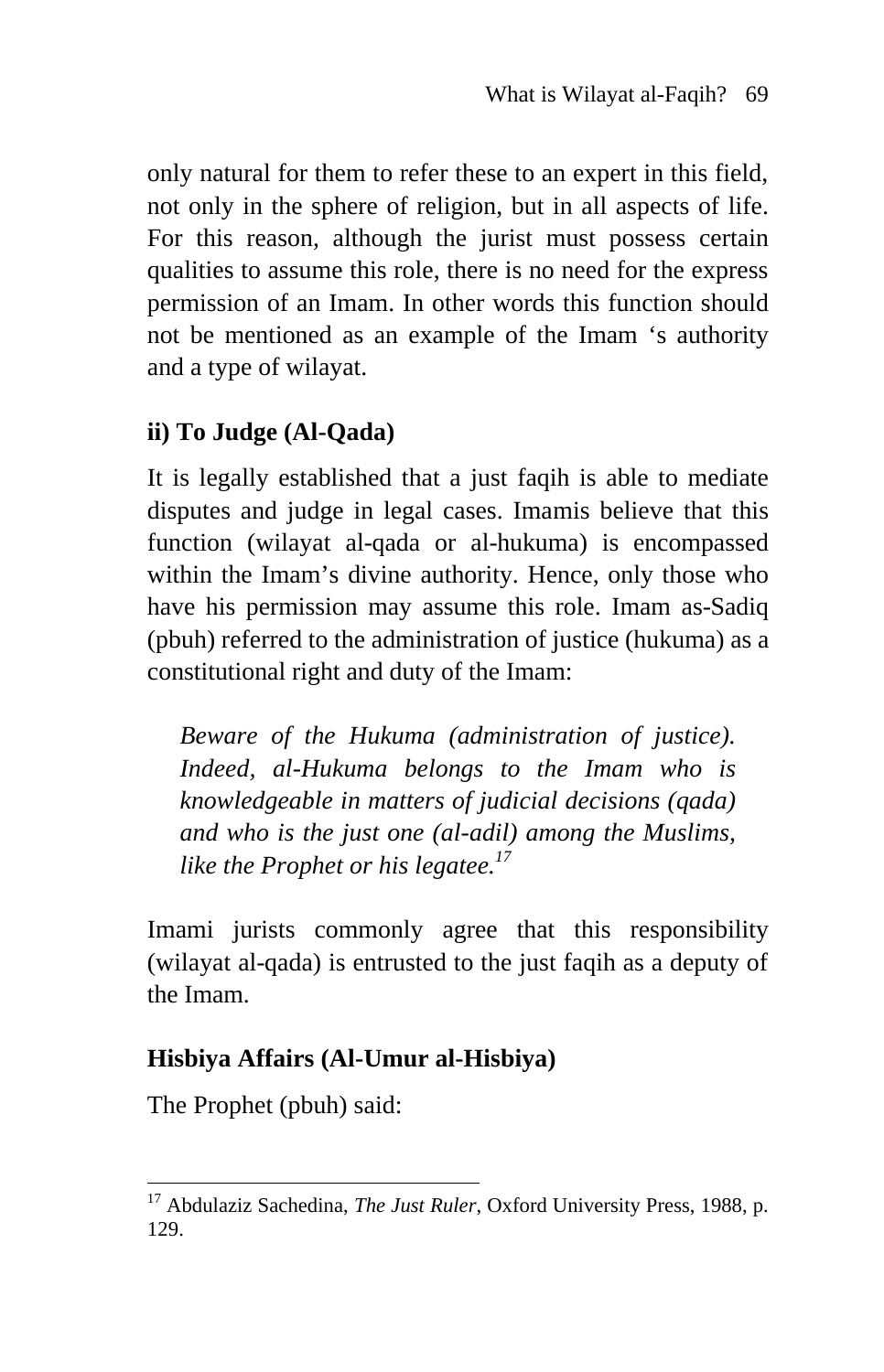*The sultan is the wali of the one who does not have a wali.<sup>18</sup>*

According to this hadith, the sultan is the guardian (wali) of those who need a guardian to for a particular reason. For example, when the father of a minor or an insane person dies. Imami jurists extend this role to a set of affairs that require an authorized guardian to oversee them; these are known as al-umur al-hisbiya, and include religious endowments, inheritance and funerals (as well as those mentioned above). Although all Imami jurists accept the legality and necessity of this role, they disagree as to whether or not he is appointed by the shari'a or because he is naturally the best suited for the role. Some maintain that there is no expressed permission stemming from Islamic traditions to justify the authority of a jurist in such cases (hisbah). However, though the shari'a is silent, this does not mean that issues of hisbah do not need to be attended to. And a faqih who has knowledge of the shari'a and is just and pious, logically has priority over all others in these cases.

These three functions only form a fraction of the Imam's authority; in the history of Imami Shi'ism, marja'aiyya (authorative reference) has largely been restricted to these central roles (especially the first). However, the religious authority and duties of an Imam as a guardian (wali) extend far beyond the three functions mentioned above. Those who believe in universal vicegerency (wilayat al-amma) maintain that the role of the faqih is not restricted to merely a few religious duties, but rather he has the same authority as the Imam. He has the right and duty to lead the Shia community

<sup>18</sup> Muhammad Baqer Majlesi, *Behar al-Anwar* (110 volumes), Tehran, 1985, Kitab al-Elm, Chapter 1, Hadith 29.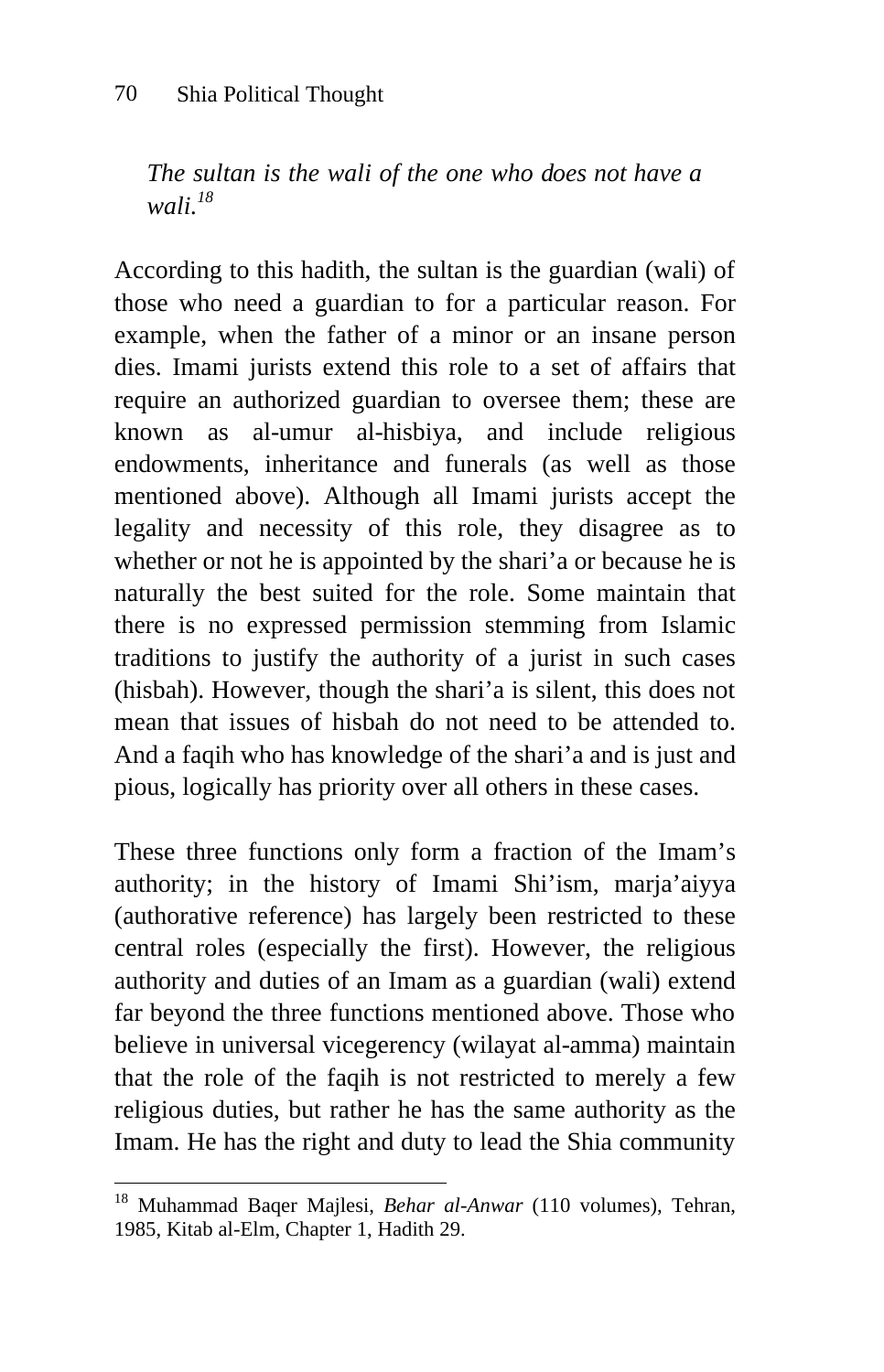and undertake the full function and responsibilities of an infallible Imam.

In addition to the administration of justice (wilayat al-qada) and 'hisbah', the Imam also has the right to exercise governmental, juridical and economic duties. The political nature of these duties consequently implies that the Imam is the leader and ruler of Muslim society (wilayat al-siyasiyya). Those who advocate wilayat al-amma extend the scope of the faqih's authority to the following duties:

#### **1- Political- Devotional (Ibady) Orders and Prayers**

Imami fuqaha emphasize that performing certain religious ceremonies, such as leading the prayers of Eid al-Adha and Eid al-Fitr, in addition to the prayer of Jum'ah (Friday), can only be lead by an Imam or one who has been designated by Him. This view presupposes that leading the prayers is a political-religious position and a function of the true Imam. For instance, Shaykh al-Mufid $19$  says:

*It is well established that every imperfect being needs someone who can discipline him so that he will refrain from evil acts…He should also be the one who will protect Islamic territory and will assemble the people in order to convene the Jum'ah and the Eid prayers. 20*

<sup>&</sup>lt;sup>19</sup> Muhammad ibn Muhammad ibn al-Nu'man, known as Mufid is one of the greatest Imami faqih and theologian. He was born in Dujal, some sixty miles from Baghdad, in the year 949 or 950AD. His basic and elementary training and studies was under his father. He went to Baghdad at the age of twelve. Among his books in fiqh is al-Muqni'a, on which Tusi wrote a commentary-Tahdhib al-Ahkam (one of the four major books of Imami Shi'ism).

<sup>20</sup> Shaykh Al-Mufid, *Al-Ershad*, Tehran, 1972, p. 674.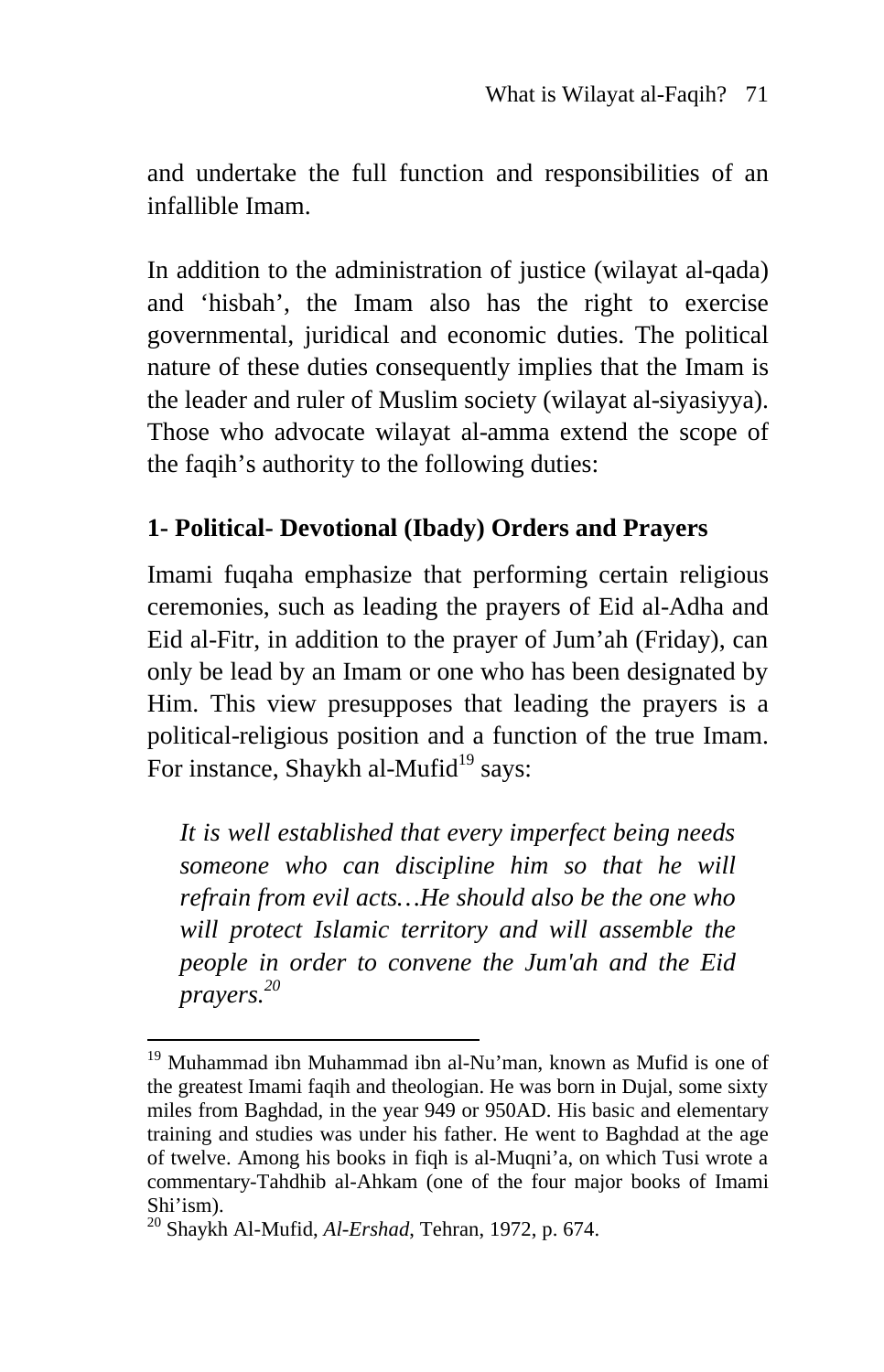In addition, the formal affirmation of the new moon for religiously important occasions (e.g. Shawal for Eid al-Fitr), requires the endorsement of a just and capable Imam (Imam adil).

### **2-Legal Punishment (Hudud)**

It is established in Islamic traditions that the application of legal punishment (hudud) requires the sanction of an Imam. Considering that some categories of legal punishment involve pain, injury or death, whoever is entrusted with this duty, must have the legitimate authority to deal with these issues. The administration of justice and application of legal punishment obviously require political authority, otherwise they are impossible to enforce both legitimately and consistently. Functions that involve the administration of justice, such as determining compensation (diyat), dividing inheritance and affairs such as retaliation (qisas), also belong to the Imam.

#### **3 - Islamic Taxes**

The collection and distribution of taxes is one of the most important functions of any government, therefore those who have the right to fulfill this duty also have political authority (wilayat al-siyasiyya). Sunni jurists generally maintain that a sultan (deputy), who has political power, can receive taxes such as zakat. Imami fuqaha, on the other hand, believe that the Imam has the sole entitlement to receive Islamic taxes (zakat, sadaqa, kharaj) and decide how they should be spent.

#### **4 - Jihad (Holy War) and Defense**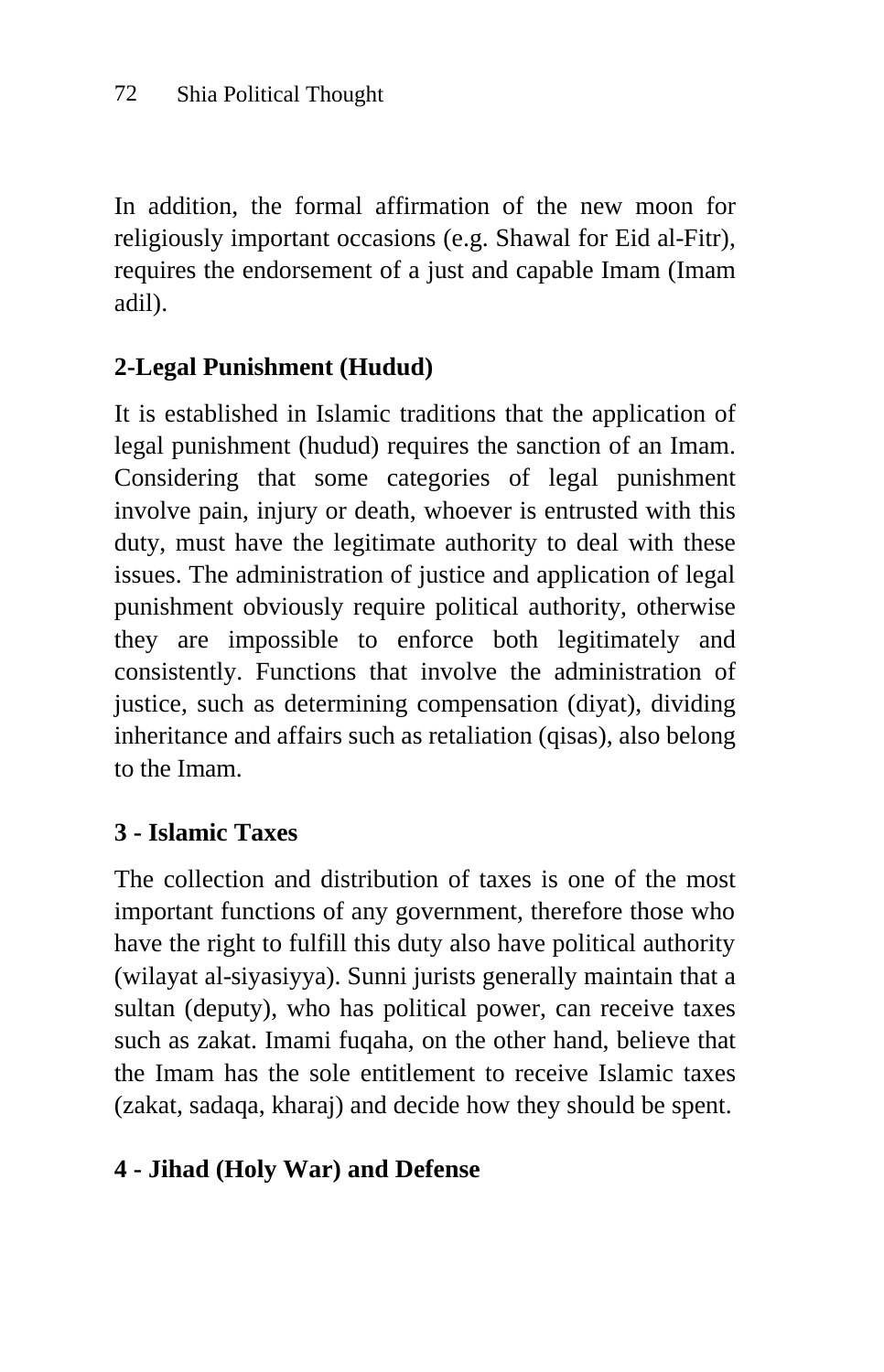Unlike a number of Sunni jurists, who consider fighting unbelievers for the expansion of the Islamic state as a form of "Jihad". The scope of Jihad is not so broad amongst Imami jurists who, in order to prevent the abuse of this concept by corrupt political authorities, insist that the permission of the Imam is a necessary condition for Jihad. Shaykh Tusi says:

*It is imperative that the Imam should be the one to commence Jihad against unbelievers (kuffar).<sup>21</sup>*

Sachedina explains why there is no justification for Jihad without permission of the Imam in the Imami point of view:

*The original purpose of Jihad, then according to the Imami, was not preserved under the Caliphate. What had caused the Jihad to drift away from the Qur'anic purpose was the coming to power of unjust and unrighteous authority claiming to undertake Jihad in the name of God. Of the two main purposes of Jihad, namely to call upon the people to respond to God's guidance, and to protect the basic welfare of the community, the first purpose, according to all the Imami Jurists, required the presence of the just Imam or the person deputized by such an authority. This was to guarantee that Jihad against unbelievers was undertaken strictly for the cause of God.<sup>22</sup>*

These four categories of authority and function introduce an essential issue in determining the scope of a vicegerent 's

<sup>21</sup> Muhammad ibn Hassan Tusi, *Al-Mabsut fi Fiqh al-Imamiya*, Tehran, 1958, Volume 2, p. 9.

<sup>22</sup> Abdulaziz Sachedina, *The Just Ruler*, p. 110.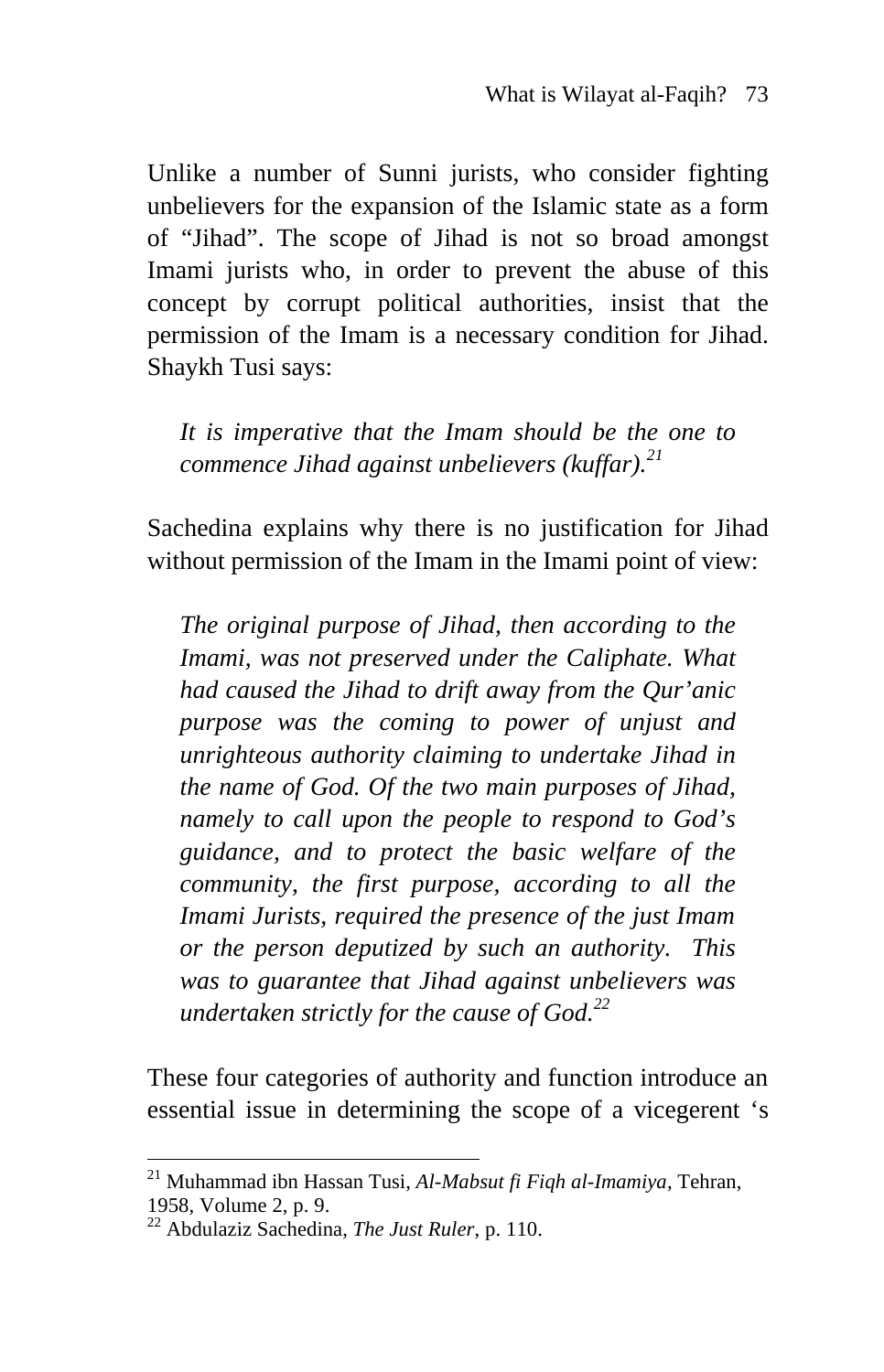authority. If an Imam has delegated his authority and duties entirely to a just and capable jurist (faqih) as his deputy during the period of greater occultation, the guardianship (wilayat) of fuqaha would be universal (amma). Universal guardianship implies that the Islamic society is in need of a wali to lead and organize it's affairs, regardless of whether an infallible Imam is present or not.

Wilayat al-faqih can be defined as an authority entrusted to learned fuqaha so that they may direct and advise the Muslim ummah in the absence of an infallible Imam. This authority is derived from the Imam, who is al-Hujjah (the proof of God), therefore it is incumbent to obey their commands as the only legitimate authority. However, there remains some ambiguity surrounding the scope of the authority (wilayat) that has been delegated to the fuqaha.

The concept of wilayat encompasses many degrees of authority. The highest form of authority (wilayat) bestowed upon the faqih is the universal type (wilayat al-amma), whereas the most basic form is embodied in the authority to undertake 'hisbah' and 'qada' (the administration of justice). Some people make the mistake of assuming that wilayat alfaqih refers only to the universal authority, when in fact it refers to the total scope of the scholar's vicegerency in the absence of an infallible Imam.

# **Some Misconceptions**

At this point, it is necessary to address two common misconceptions surrounding wilayat al-faqih. Many people erroneously assume that it is something new and in essence distinguishable from the traditional status of marja'aiyya. This misunderstanding is caused by a lack of attention to the definitions of and the relationship between 'wilayat' and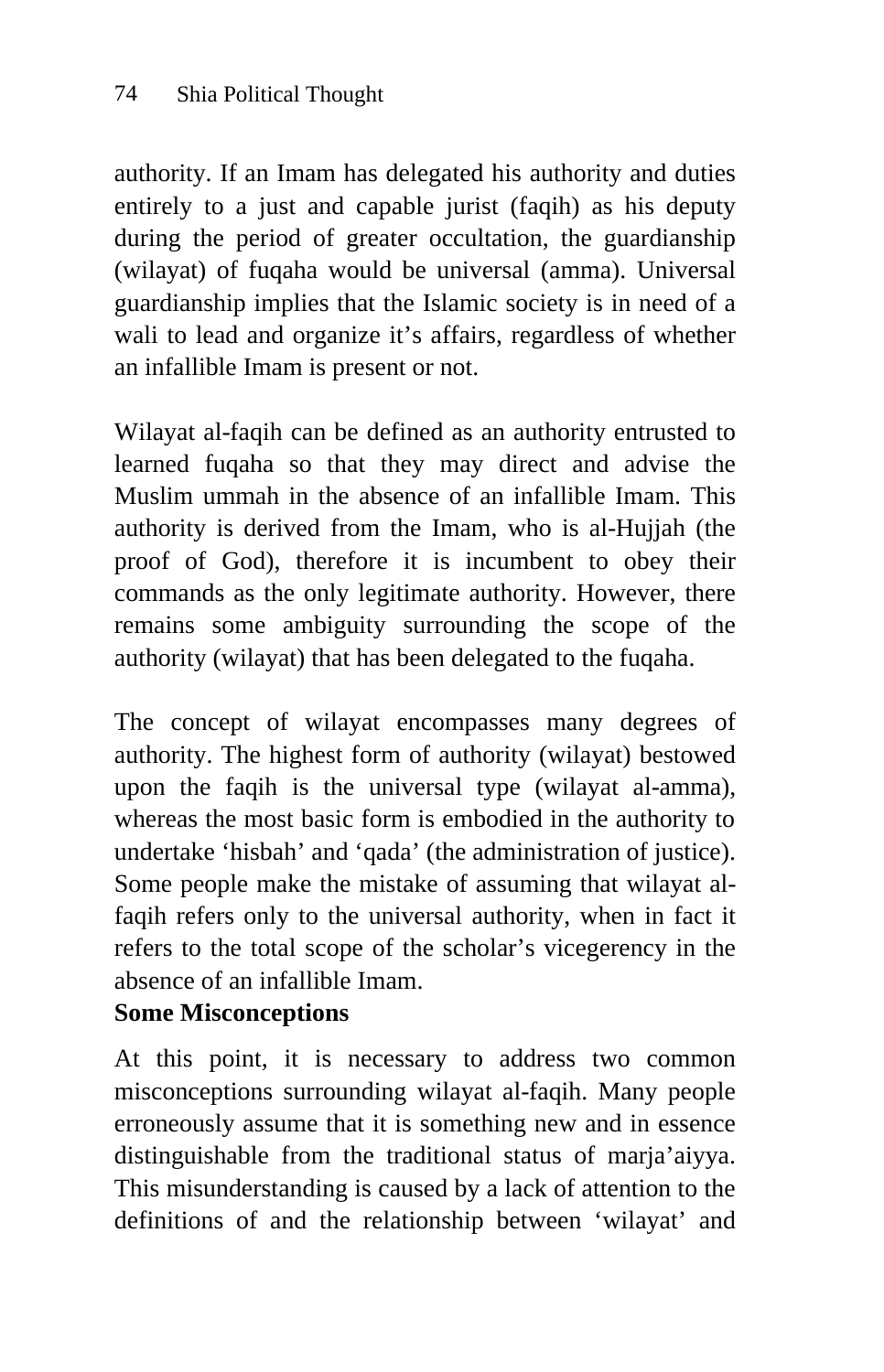'marja'aiyya' and the distinction between 'fatwa' and 'hukm' (the commands of faqih as wali)

The role of a marja'a taqleed is widely considered to be solely a juridical authority to whom the Muslim community may refer to in the case of religious questions and commandments concerning the practical side of Islam (fiqhi questions). However, this definition is not comprehensive; it concentrates exclusively on one of the legitimized functions of a jurist, while overlooking the others. As we mentioned previously, the faqih has at least three significant functions; as an expert in Islamic law and jurisprudence, he is entitled to undertake 'ifta'. However, as an appointed deputy of the Imam, he has the authority (wilayat) to exercise 'hisbah' and 'qada'. Accordingly, every faqih is entitled to issue a decree (fatwa) and, at the same time, to be appointed as 'wali' to undertake specific functions. When the jurist administers justice or acts as a legal guardian to a 'mawla alayh' (someone who is without a legal guardian) he is known as a 'wali' or 'hakim al-shar' and when he is referred to in religious (fiqh) issues, he is usually called 'marja'a taqleed'. A necessary distinction must be made between a 'fatwa' (decree) issued by a faqih in his capacity as a religious authority (marja'a) and a 'hukm' (order) issued by him as a wali and 'hakim' (guardian or ruler).

A 'fatwa' is classified as a decree issued by the jurist based on his deductions from Islamic sources. He attempts to determine the position of the shari'a and divine commandments with regards to a specific issue, in which his opinion will be adopted by those who submit to his religious authority (muqalid). On the other hand, a 'hukm' is an order issued by a wali regarding a particular set of circumstances,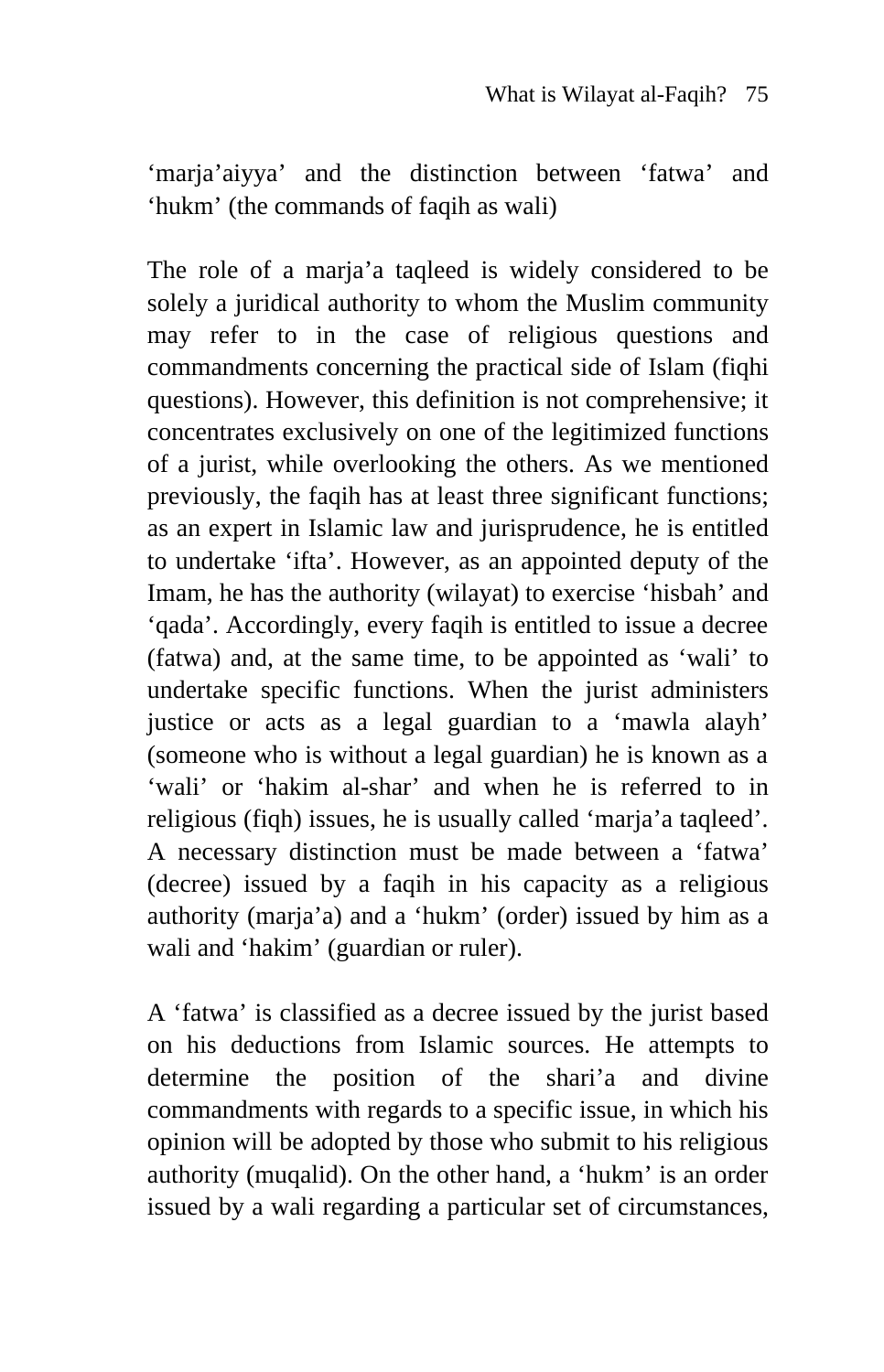the Islamic legal system and interests of the Muslims. Therefore, it is not merely due to his deduction from a religious source, though he must respect the shari'a when issuing a hukm. The hukm is intended to effectively organize and resolve difficulties within Muslim society.

Another key issue concerns the relationship between the first function of the faqih, which is ifta, and the other duties that are subject to his wilayat (guardianship). Theoretically, these two elements seem independent and entirely separable from one another, but can they really be disassociated?

Suppose that there were one hundred just and capable scholars, who fulfilled the qualities required to assume the role of wali and marja'a. It is not obligatory upon all of them as an 'individual duty' (wajib al-ainy) to assume responsibility for all three functions of a faqih? The answer is negative. Performing these functions is a 'sufficient necessary' (wajib al-kefai), which means that if a number of them were to undertake these three duties, then the others would no longer be obliged to issue a 'fatwa', to judge or to act as a guardian (if the others are meeting the requirements of the community). In conclusion, although ever faqih potentially could become marja'a and wali, only a few of them will effectively assume these functions.

At its highest degree, the universal vicegerency of the jurist (wilayat al-amma) also encompasses political authority (wilayat al-siyasiyya). Some adversaries of the doctrine maintain that the meaning of 'wilayat' (guardianship) in Imami jurisprudence is essentially incompatible with political authority. They argue that, according to the Islamic legal system, 'guardianship' requires the existence of a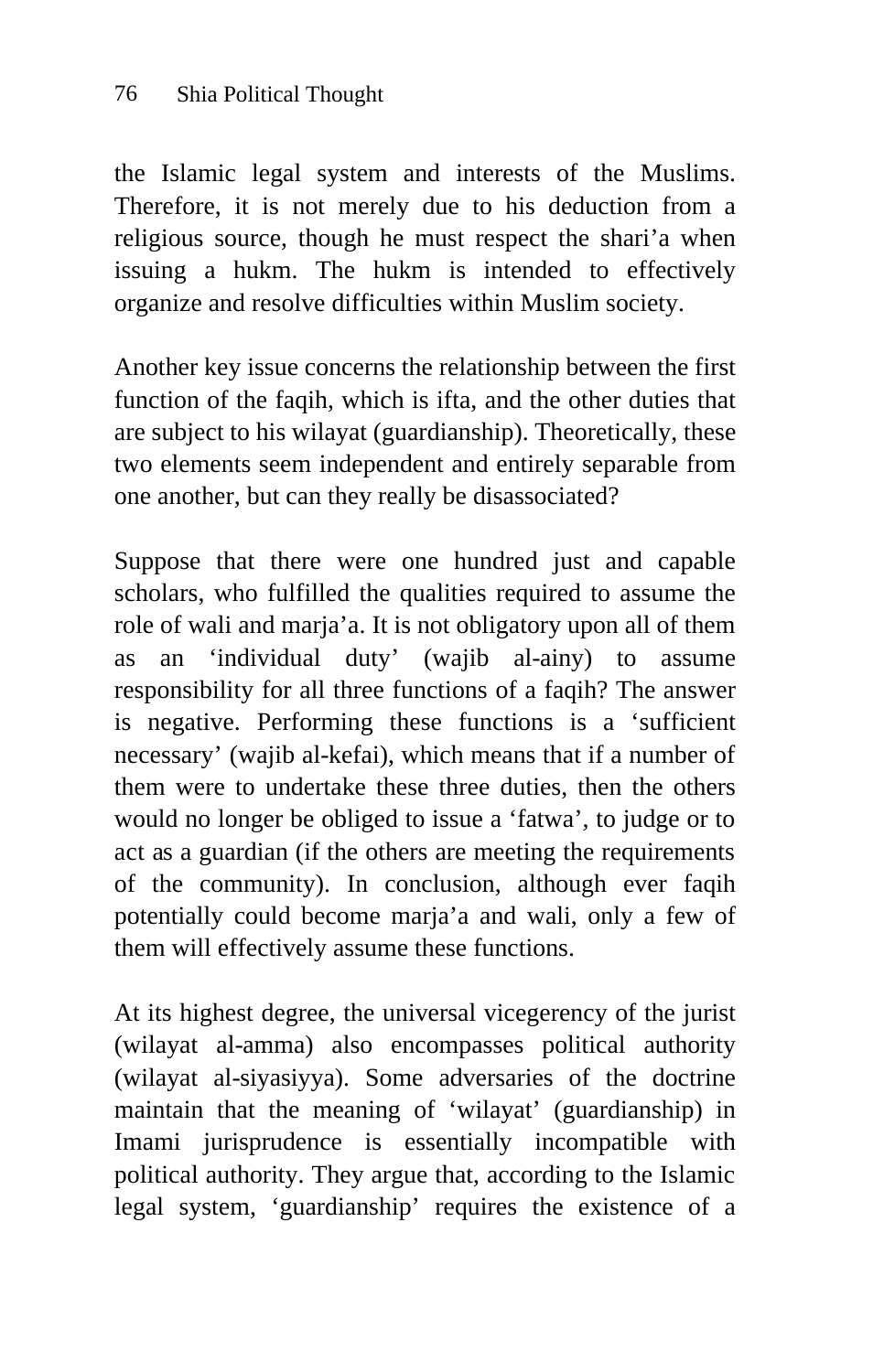'mawla alayh' (one who is need of a guardian), which in definition refers to those who are impotent in their affairs, whereas political authority cannot presuppose that the subjects of a government fall into this category. Therefore the guardianship of a faqih is limited in scope and has no connection to political authority. $^{23}$ 

The term 'wilayat' is used in two cases in the Qur'an and Islamic traditions; firstly there are circumstances when a 'mawla alayh' is unable to discharge his or her own affairs (in cases of insanity, incapacity or immaturity) – this is umur al-hisbah. The second involves the authority of the Imam to administer justice (wilayat al-qada) and collect taxes. However this case does not presume any disability on behalf of the 'mawla alayh'. Although people are generally able to manage their own private affairs, there remain matters in every society that require the existence of a reliable, credible and just authority to undertake and supervise them. The Qur'an introduces Allah, the Prophet and (according to the Shia perspective) the Imams as guardians (wali) over the believers. Clearly these verses consider the believers (mawla alayh) in need of divine guidance and leadership, and not as impotents who need supervision in all of their personal affairs.

The authority and guardianship of the faqih is a social duty, which is delegated to them. Consequently it neither gives them an increased status in humanity, nor decreases the status of people who admit the guardianship of a just and capable faqih. Imam Khomeini says:

*By authority we mean governance, the administration of the country and the implementation of the sacred*

<sup>23</sup> Mehdi Haery Yazdi, *Hekmat wa Hokumat*, p. 177.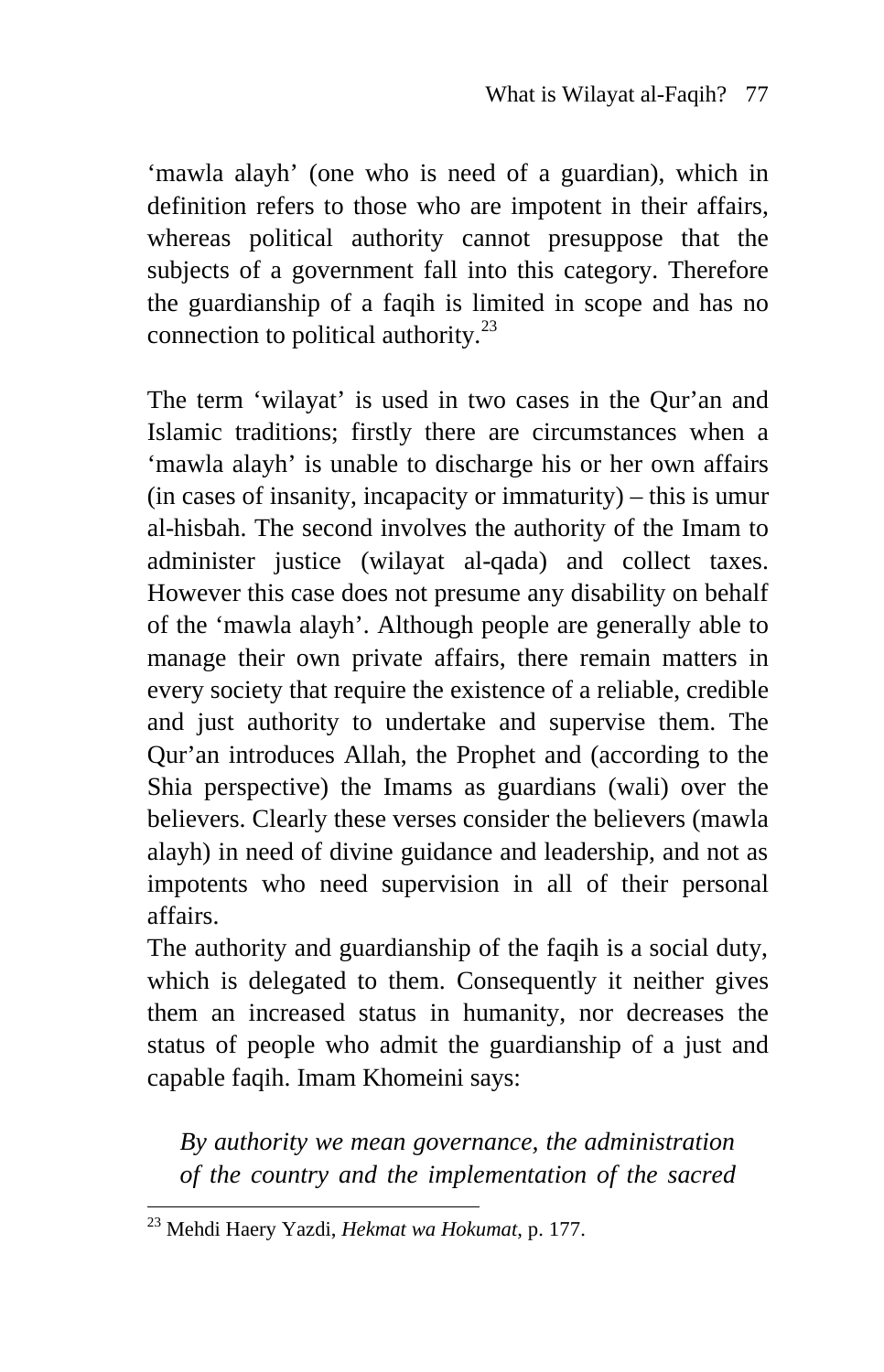*laws of the shari'a. This constitutes a serious and difficult duty but does not earn anyone an extraordinary status or raise him above the level of common humanity. In other words, authority here has the meaning of a government, administration and execution of law, contrary to what many people believe, it is not a privilege but a grave responsibility.<sup>24</sup>*

## **The Historical Background**

Universal guardianship (wilayat al-amma) is undoubtedly the most fundamental element of Imami political doctrine in the era of occultation (ghaibat). Therefore, it is essential to understand what position the most learned Imami jurists have historically adopted regarding this concept. Moreover, it is often speciously conceived that wilayat al-amma is a new development in Islamic thought, which has no origins amongst the early Imami jurists. However, a brief survey of its historical background in Imami jurisprudence reveals not only the weakness of this supposition, but it also illustrates that wilayat al-amma is a concept widely endorsed by many outstanding jurists.

When examining a historical account of scientific studies, it is easy to overlook two important points. Firstly, we often assume that our predecessors approached a problem from the same perspective and with the same clarity as we do. However, this expectation is rarely validated with regards to debates on subjects such as politics, which encompass various dimensions that each constitutes an area of specialized research (such as philosophy and ideology).

<sup>24</sup> *Islam and Revolution*, pp. 62-63.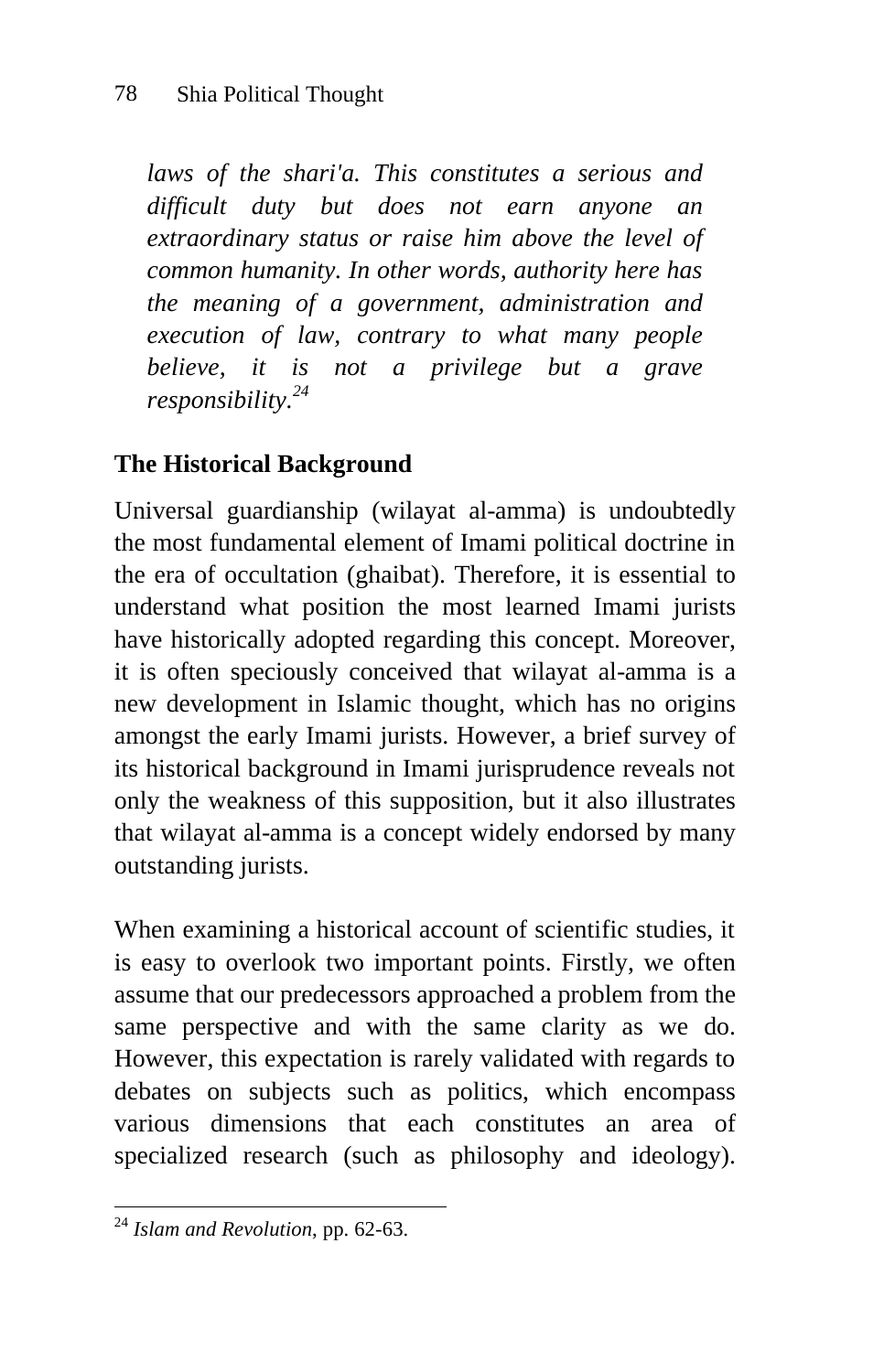Therefore it is hardly correct to suppose that political thinkers in the past necessarily followed the same problem or methodology as contemporary intellectuals. Secondly, although scholars today are freely able to write and express their own ideas, this often leads us to mistakenly expect that the social and political climate was the same for previous scholars, who in fact lived under illegitimate and often oppressive governments. They were thus often forced to practice precautionary dissimulation (taqiyyah) and were unable to explicitly state their opinions.

There are two strands of thought amongst the supporters of wilayat al-amma. There are those who explicitly and directly insist that the vicegerency of a faqih is universal. While on the other hand, some scholars maintain that a learned jurist may be entrusted to undertake a number of duties in addition to the primary three of ifta, qada and hisbah.

The latter of these two opinions usually occurs in the early period of Shia jurisprudence. Until the emergence of the Safawid dynasty in Iran, the Shia community existed as a minority, without political power. Hence, the universal authority of a faqih, ruling and political jurisprudence had very little bearing on the circumstances of the Shia, which is why the fuqaha devoted less attention to discussing matters of political theory and the duties of a ruler.

When taking into account the opinions of these learned scholars, it is important to recognize that they not only state their personal opinion (ijtihad) concerning the scope a jurist's guardianship, but also maintain that this opinion is in accordance with the general consensus (ijmaa) of the Imami fuqaha. This reinforces the assumption that jurists who were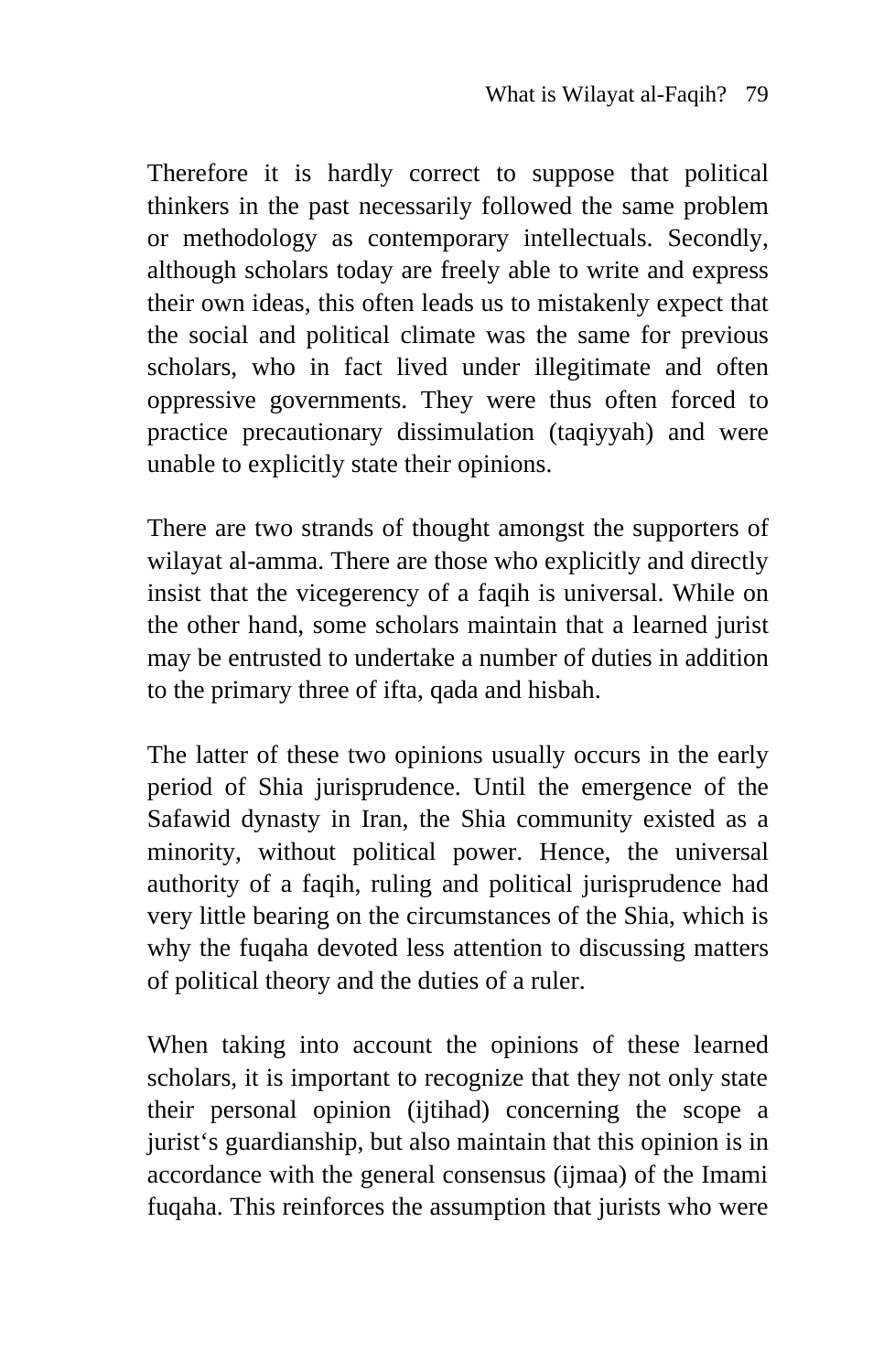l

historically silent regarding political issues, such as governance and universal authority, remained so due to the social and political circumstances of the time (taqiyyah).

Regarding the first school of thought regarding wilayat alamma, one of the most important Imami jurists, al-Muhaqqiq al-Karaki $^{25}$  says:

*Imami fuqaha have consensus on the point that the fully qualified faqih, known as a mujtahid, is the deputy (nayib) of the infallible ones (peace be upon them) in all the affairs attendant upon the deputyship. Hence, it is obligatory to refer to him in litigation and accept his verdict. If necessary, he can sell the property of the party who refuses to pay what he is due...rather, if it were not for the wilayat al-amma many of the Shia community's affairs and needs would remain undone.<sup>26</sup>*

 $^{25}$  Ali ibn Abd al-A'l who is better known as Muhaqqiq al-Karaki or even the second Muhaqqiq-researcher- (after Helli who is famous as the first Muhaqqiq in fiqh) died in 937/1530. He was originally from Jabal Amel, south Lebanon. He like the first and the second shahid (martyr) completed his studies in Sham and Iraq and different centers of Sunni learning before coming to Iran during the reign of the Safavid denasty (Shah Tahmasb). In this period of Iran's history the authority of Imami scholars had been increased and Karaki had a great status in administration of justice. He established a great seminary (Hawza) in Qazvin and Isfahan consequently Iran once again became center of Imami jurisprudence. One of his famous books in fiqh is 'Jame ul-Maqasid' which is a commentary on the book of Allama al Helli-Qawaid.

<sup>&</sup>lt;sup>26</sup> The articles (al-Rasayel) of Mhaqqiq al-Karaki, edited by Muhammad al-Hassun, the first collection (Al-Ressala fi al-Salat ul-Jom'a), Qom, 1409AH, pp, 142, 143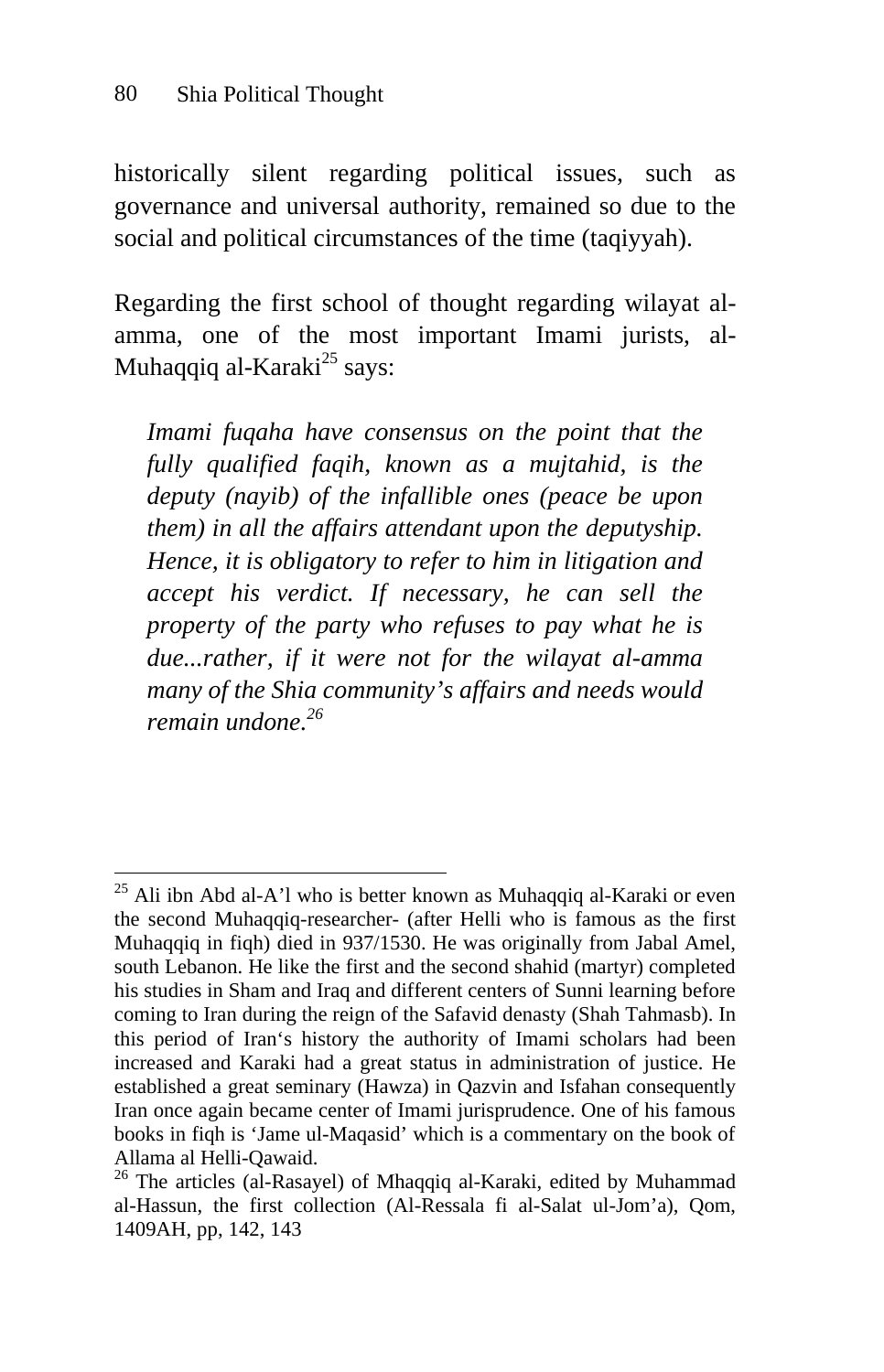Shaykh Muhammad Hassan<sup>27</sup>. The author of an encyclopedic work in Imami fiqh, 'Jawahir al-Kalam' writes:

*…carrying out Islamic sentences and implementing religious injunctions is obligatory at the era of occultation. Being the deputy of the Imam (Pbuh) in many cases rests with the fuqaha. The faqih's social status is the same as the Imam. There is no difference between him and the Imam (Pbuh) in this respect. [The verdict of] Our fuqaha on this issue [is] unanimous; in their works they frequently underscore the idea of referring to a guardian/governor (hukm) who is the agent and representative of the Absent Imam. If the fuqaha are not to have the general vicegerency, all the affairs of the Shia will remain unattended. Those who surprisingly raise objections about the wilayat al-amma of the faqih, then seem to be ignorant of jurisprudence and the words of the infallible ones; they have not pondered these words* and their meanings<sup>28</sup>.

Hajj Aqa Reza Hamedani<sup>29</sup> also maintains that wilayat alamma is a unanimous concept amongst Shia jurists:

 $27$  He was of Arab descent and died in 1849. Shaikh Muhammad spent thirty years to complete his great work (al-Jawahir) which the last print of the book in Iran includes forty three volumes. It is a commentary on the book of Muhaqqiq al-Helli (al-Sharay').

<sup>28</sup> Muhammad Hassan, *Jawahir al-Kalam*, Tehran: Dar al-Kotob al-Islamiya, 1398AH, Volume 21, pp. 396-397.

Died in 1904 the author of some significant books in Imami jurisprudence such as 'Mesbah al-faqih'.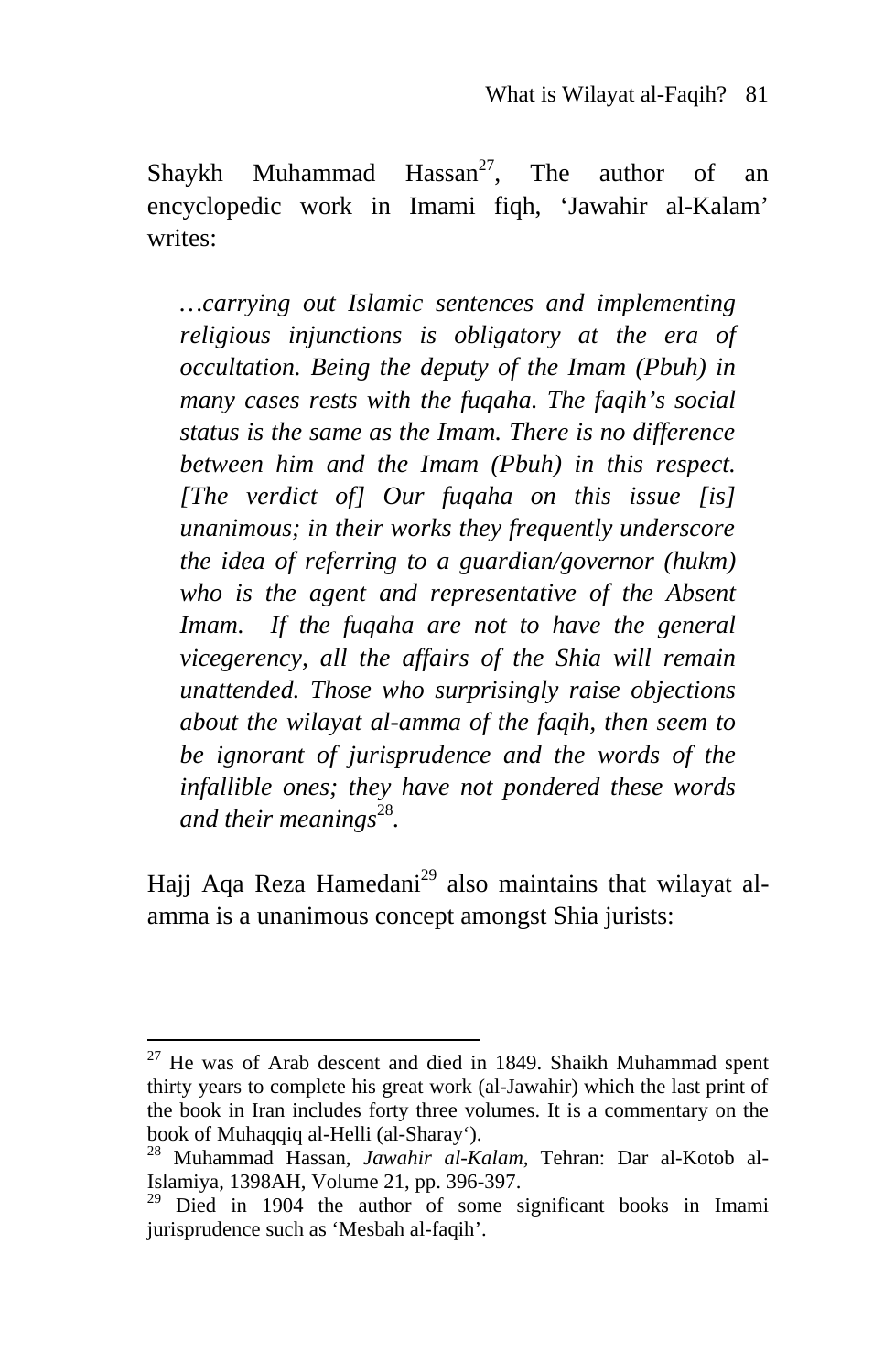*In any case, there is no doubt that the fuqaha of integrity (Jame al-Sharayeti), who have all the perfect, necessary qualities to undertake the vicegerency are the deputy of the Imam of the time in such matters. Our fuqaha have testified to this in their works. Their statements indicate that they regard the vicegerency of faqih in all matters as indisputable so much so that some of them have taken consensus (Ijmaa) to be the pivotal proof of the faqih's general guardianship (neyabat al-amma).<sup>30</sup>*

As we discussed earlier, many jurists attribute duties to the faqih that require him to be entrusted with universal authority. The evidences regarding the appointment of a faqih as a deputy of them Imam cover many chapters of fiqh, the explanation of which would require many pages. However, in the interests of our discussion, we will examine only a few of them here. Shaykh al-Mufid (334-413 A.H) asserts that the application of legal punishment (hudud) is one of the key functions of a faqih:

*It is the duty of the ruler of Islam (Sultan al-Islam) who is appointed by Almighty God to implement hudud. Sultan al-Islam is the infallible Imams from Muhammad's (Pbuh) family or the rulers and governors (Hukm) who are designated by them. They have entrusted this duty to the fuqaha where possible.<sup>31</sup>*

<sup>30</sup> Hajj Aqa Reza Hamedani, *Mesbah al-Faqih*, The Chapter of Khums, Volume 14, p. 291.

<sup>31</sup> Muhammad ibn Nu'man (al-Mofid), *Al-Moqni'a*, p. 810.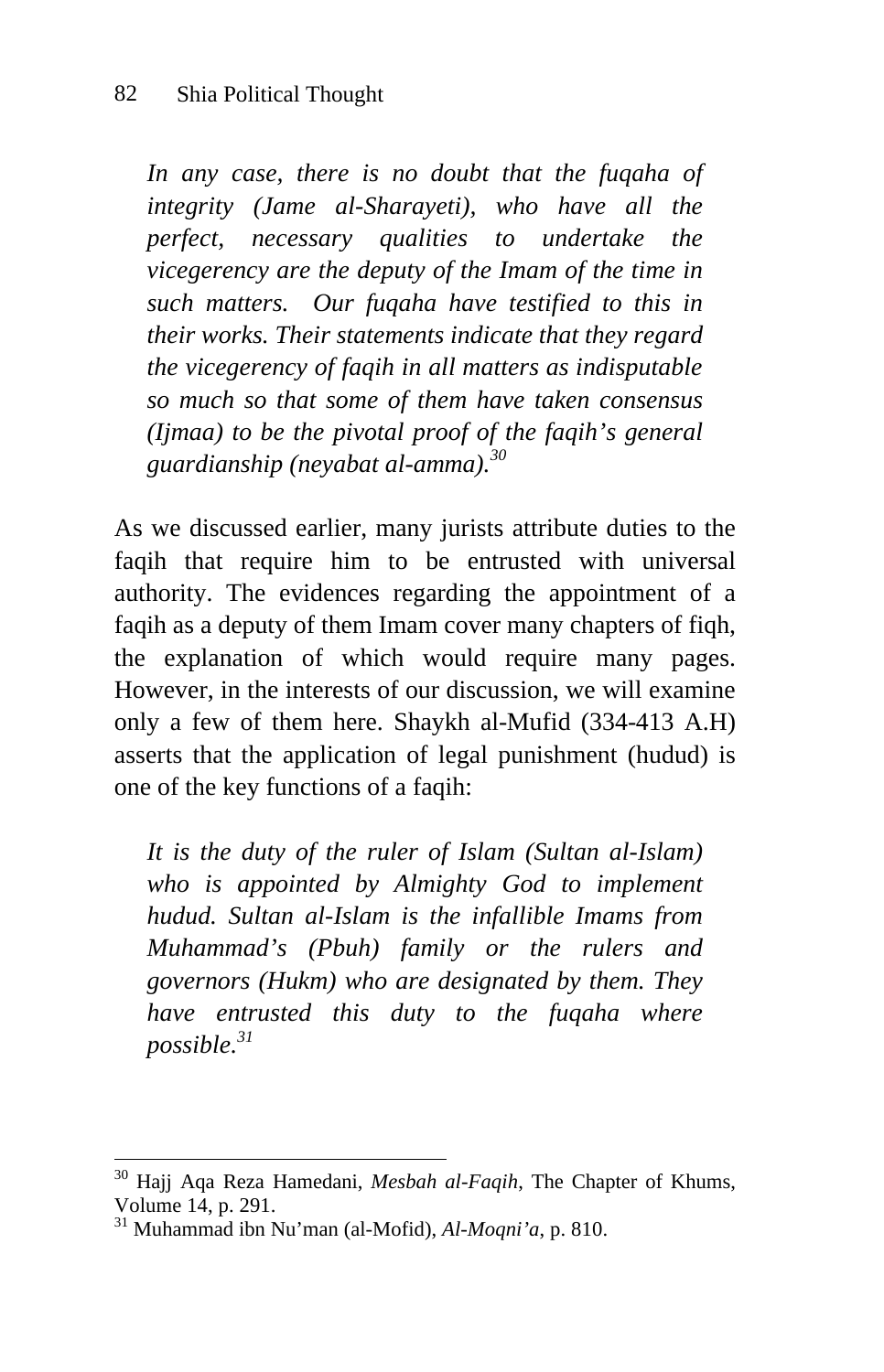Early Imami jurists applied titles such as 'sultan al-Islam', 'hukm' and 'wali' to the Imams. Many of these, such as sultan al-Islam, originally belong to the infallibles (Prophet and Imams) and so seldom apply to others. However, the majority of them also refer to those who are the appointed deputies of the Imam as well. For instance, Fakhr al-Muhaqqiqeen $32$  says:

*The meaning of 'hakim' here is the just ruler (al-Sultan al-adil) or his deputy. When there is no access to the Sultan or his particular deputy, it is the role of a well-qualified faqih…so when the author (Allamah Hilli) says "when there is no hakim" he means by 'hakim' all these three [above].<sup>33</sup>*

Muhaqqiq al-Karaki also endorses the above interpretations of 'hakim'. He writes:

*Al-hakim refers to an infallible Imam or his particular deputy. In the era of occultation, the Imam's general deputy (al-nayb al-amm) is the well qualified jurist…It should be noted that when the fuqaha use the term (hakim) unconditionally, it exclusively refers to a well qualified faqih. 34*

It is important to remember that 'judge' is not synonymous with 'hakim'. This is because the application and enforcement of legal punishments, in the view of Imami scholars, is delegated to the governor (hakim) and not the

 $32$  He is Muhammad the son of Allama Helli. His famous book on figh is 'Eidhah al-Fawaid' which is a commentary of his father 's book (al-Qawaid). He died in 771AH.

Fakhr al-Muhaqqiqeen, *Eidhah al-Fawaid*, Volume 2, p.624.

<sup>34</sup> *Al-Jami ul-Maqasid*, Volume 11, Kitab ul-wasaya, pp. 266-267.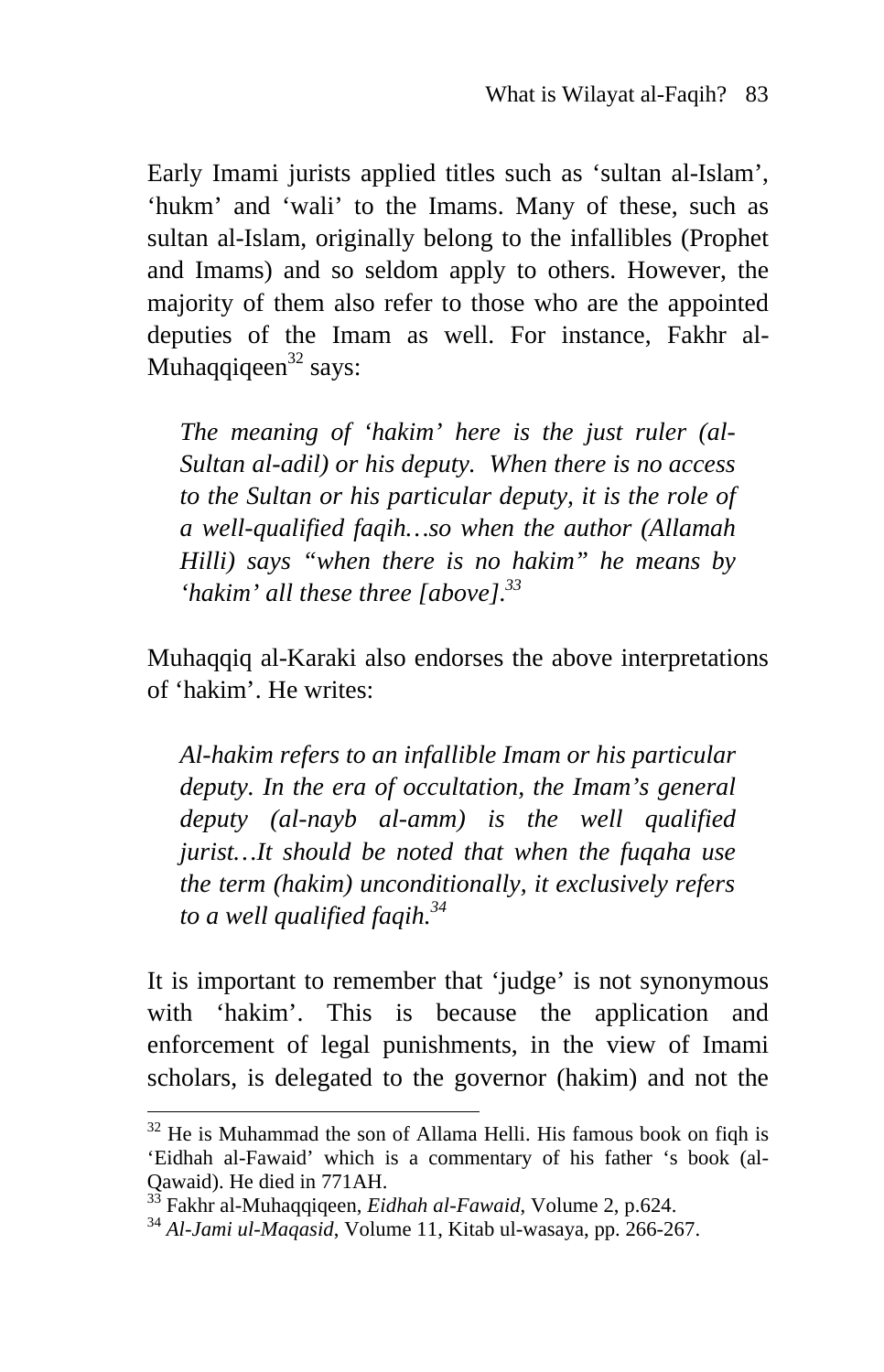judge (qada). Hafs ibn Qiyas asked Imam as-Sadiq (pbuh): "Who is in charge of punishment, the ruler or a judge?" To which the Imam replied: "The application of hudud is due to he whom has hukm (who governs)".<sup>35</sup>

This distinction clearly indicates that the application of legal punishments (hudud) requires full political authority; which in turn necessitates universal guardianship (wilayat alamma). A view that is supported by many Imami jurists, such as al-Karaki:

*The reliable well qualified Jurist who can issue legal decisions is designated by the Imam. Accordingly his rulings are effective and it is obligatory to assist him in the administration of al-Hudud and al-qada, among the people. It is not proper to say that the Jurist is designated for administration of Justice and for giving legal decisions only, and that the Jum'ah prayer is a matter outside the scope of these two responsibilities. Such an opinion is extremely weak because the jurist has been appointed as al-hakim, by the Imams, which is well documented in the traditions.<sup>36</sup>*

As we discussed, the Jum'ah prayer is a political function, which, in the view of the Imami jurists, belongs to the Imam. Therefore, every Imami jurist who believes that the fuqaha are able to fulfill this function during the period of occultation (ghaibat), would also have admit to the validity of wilayat al-amma.

<sup>35</sup> Shaikh Hur al-A'meli, Muhammad ibn Hassan, *Wasael al-Shi'a*, Qom: Ahl ul-Bait Institution, 1412 AH, Volume18, p. 220.

<sup>36</sup> *The Just Ruler*, p. 196.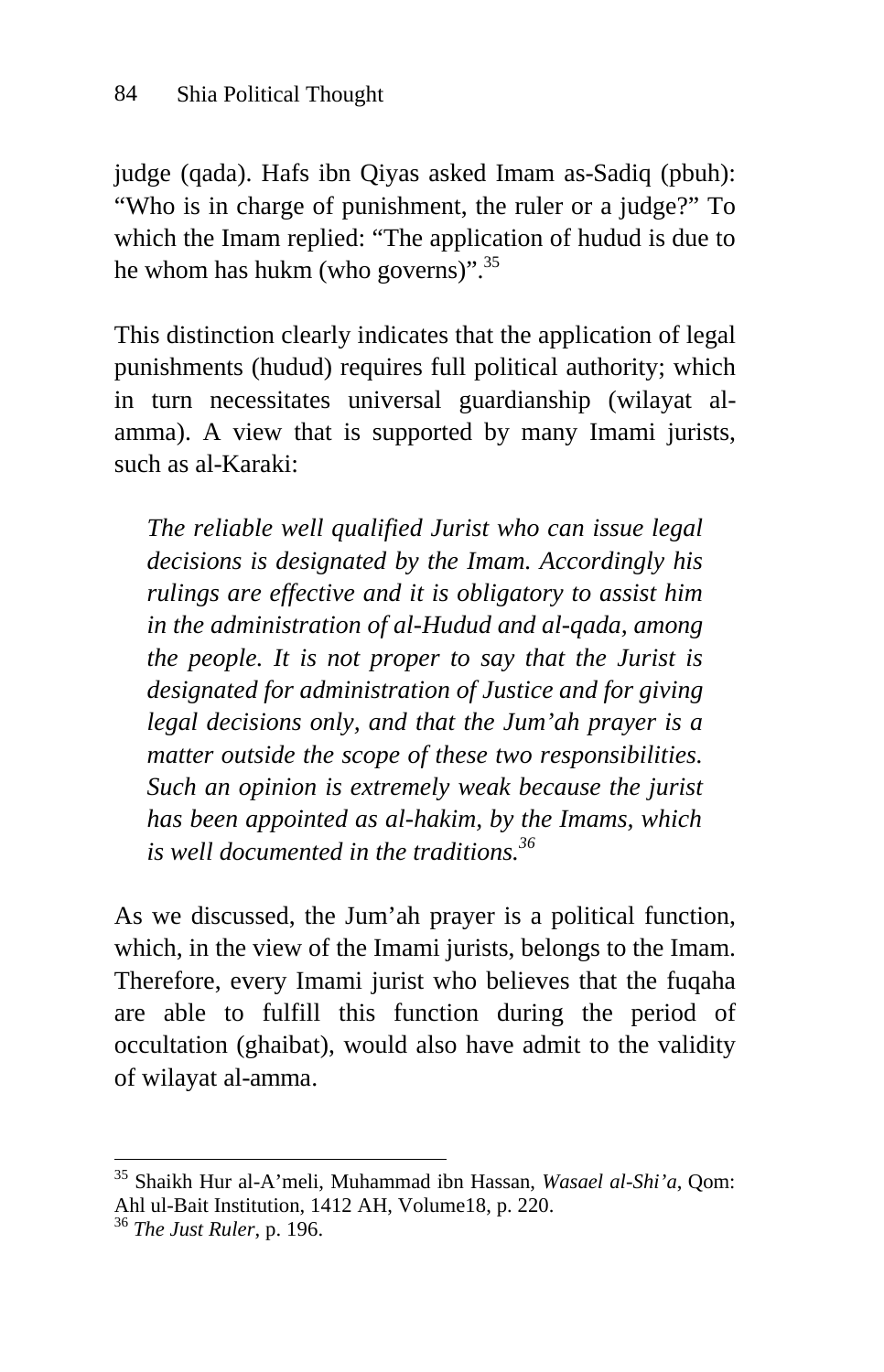Moreover, if the authority of the faqih is not confined to the role of legal arbitration and guardianship, then the Imami mujtahid may say that the fuqaha have the authority to collect Islamic taxes, which is an obvious indication of universal authority. The first shaheed (martyr) $37$  says:

*It is said that it is obligatory to give 'zakat' to the jurist during the occultation if he asks for it himself or through his agents because he is the deputy of the Imam, just as the collector of the taxes is. Rather, however, it is more appropriate to state that his vicegerency on behalf of the Imam is applicable in all those matters in which the Imam himself has authority; whereas the collector is the agent of the Imam only in a particular function.<sup>38</sup>*

The second shaheed<sup>39</sup> also believes that the Islamic taxes (zakat) should be delivered to the Imam, or to the trusted Jurist during occultation. He later explains why the zakat should be given to the faqih:

*One must bear in mind that he (the faqih) is appointed in the interest of the public, and if he were to be*

<sup>&</sup>lt;sup>37</sup> He is Muhammad ibn Makki who was born in south Lebanon-Jabal Amil- in 734AH. Fakhr ul-Mohaqqeqin was one of his teachers. He was martyred as a result of a fatwa issued by a Maliki jurist, supported by Shafei, in the year 786.He has written some significant books in fiqh such as 'Luma'h', 'Durrus', 'Dhikra' and 'Bayan'.

<sup>&</sup>lt;sup>38</sup> Translated in 'The Just Ruler' from *Jawaher al- Kalam*, Volume 15, p. 422.

 $39$  Shaikh Zain ul-Din is one of greatest Shi'a jurists. He was born in 911 AH and was expert in Sunni jurisprudence as well. One of his important works is a commentary on the first Shaheed's work (Luma'h) and it is a strange coincidence that the author and the commentator both were executed and martyred.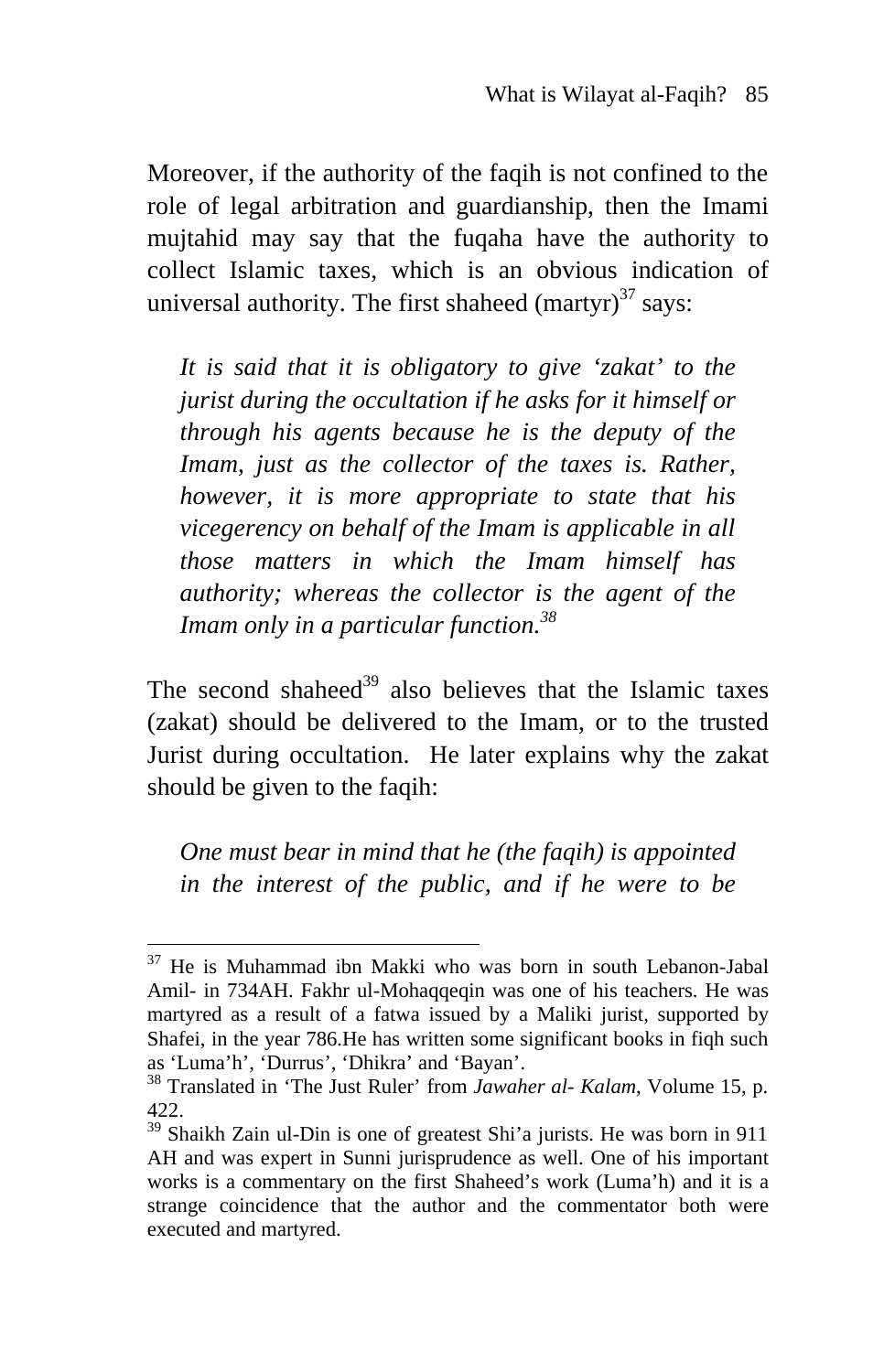*dishonest there would occur harm to those who were entitled to receive the zakat. <sup>40</sup>*

In concluding the historical background of wilayat al-amma, it is necessary to re-emphasize that this doctrine is widely supported by later Imami jurists. Who, explicitly and more clearly than their predecessors, support the universal authority of a faqih. A number of these jurists, and their works, are as follows:

- Mullah Ahmad al-Naraqi, in his work Awaid al-Ayyam, chapter 'Wilayat al-fuqaha', Page 529.
- Sayyid Mirfattah al-Maraqi in al-Anavin Page.355. Al-Bahr al-Ulum in Bolqatol al-faqih, Volume 3, Page.231.
- Shaykh Abd al-Allah Mamaqani in Risala al-Anam fi hukm e-amwal al-Imam, Page 14.
- Mirza al-Nayyini in 'Al-Makaseb wa al-Bai', edited by Shaykh Muhammad Amali, Volume 1, Page 336.
- Sayyid Muhammad Hussain Borujerdi in al-Badr al-Zahir fi salat al-Jum'a, Page 71.
- Sayyid Muhammad Reza Gulpaayigani in 'al-Hedaya ela man Lahu al-Wilayat, Page 46.

# **Multiplicity in Wilayat**

Although according to Imami political doctrine, authority (wilayat) is bestowed upon a deputy (wali) by the infallible Imam, there is an important distinction between the specific designation of a deputy and the 'general' designation of a number of deputies. While there was an explicit nomination

l <sup>40</sup> *Ibid.*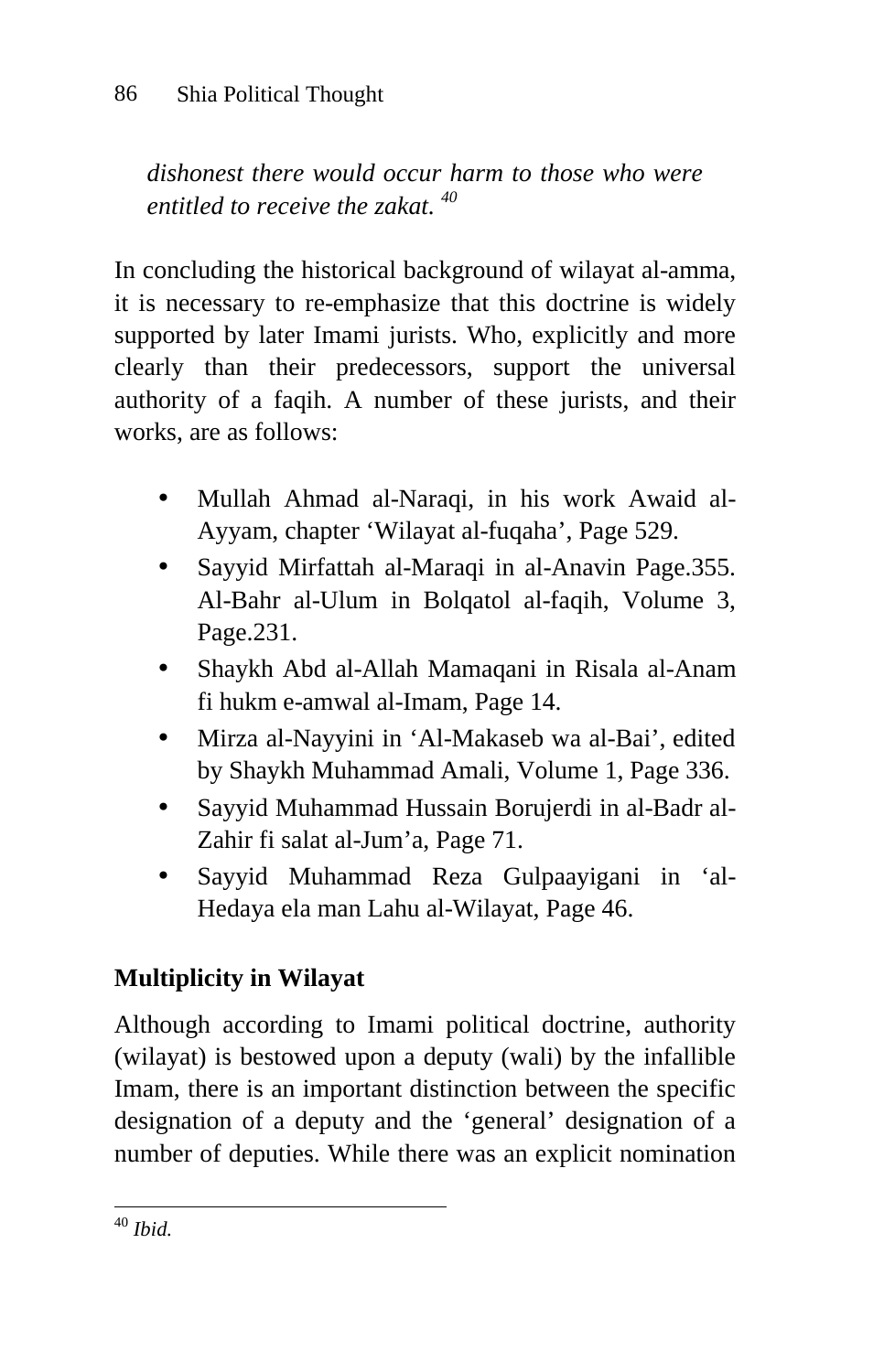for each of the Imams to undertake leadership, and for the vicegerency of the four deputies during the minor absence, the guardianship of the jurists during the greater absence is a 'general' designation. This means that no faqih is exclusively appointed as 'wali' and deputy; all Imami jurists who are just and qualified in fiqh (ijtihad) have the right to exercise the Imam's authority as his deputies. Accordingly, universal authority has been entrusted to many jurists in every age and generation. Inevitably, this multiplicity means that the Imami theory of leadership could be confronted by the problem of disturbances and conflict, as polarization between various sources of decision-making naturally results in differences and chaos. In the context of the present discussion, it is important to assess how the universal theory of guardianship might address such issues.

In most cases, multiplicity does not present any serious problem regarding the functions of the fuqaha. It is unrealistic to insist that all cases of 'hisbah' need to be undertaken by a single jurist. Likewise, there is no reason to expect uniformity in 'Marja'aiyya' and the administration of justice. The fundamental difficulty arising from multiplicity, however, is that of political authority and leadership (wilayat al-siyasiyya).

The best way to approach this concern is to consider the status of the fuqaha who are entitled to political authority. Wilayat al-faqih defines the criteria required of a ruler, and maintains that anyone who fulfils these qualities has the right to govern. In principal, authority (wilayat) does not demand any extra conditions. However, to be practically applied such authority requires suitable political circumstances and the recognition of the people. According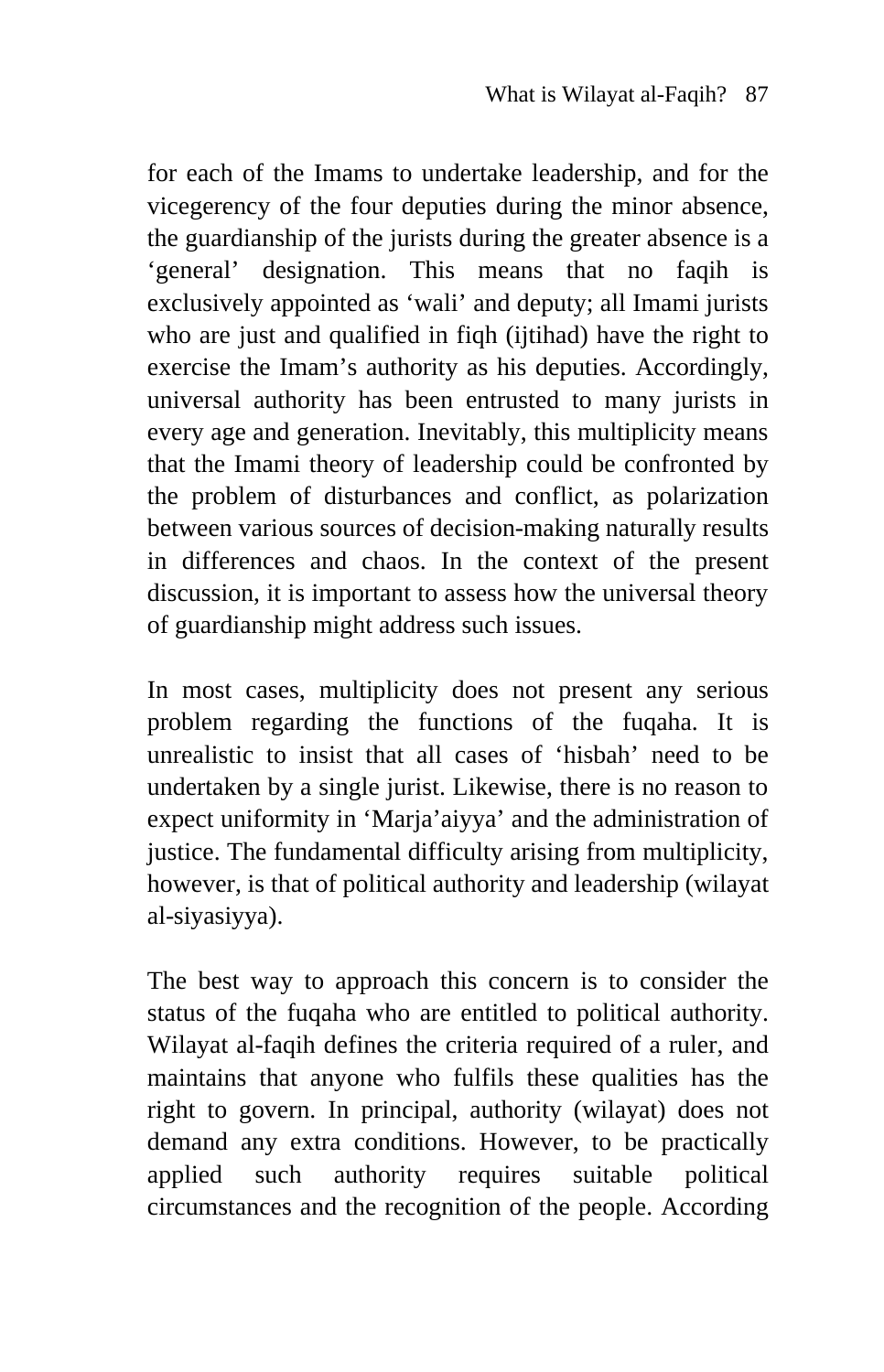to Imami doctrine, if Muslims appoint a just and capable jurist as their leader, then other fuqaha are obliged to support him and obey his orders, so long as he fulfils the qualities of wilayat. This situation is comparable to the relationship between judges; when one is responsible for a specific case, though other judges are entitled in principal to perform the same role, they have no right to interfere in his judgment. Shia traditions discuss the appointment of the fuqaha as deputies of the Imam, but they do not endorse or design a particular method to acknowledge or elect one or more jurists who possess the wilayat. Article 107 of the constitution of the Islamic Republic of Iran, suggests the following process:

*The task of appointing the leader shall be vested with the experts elected by the people. The experts will review and consult among themselves concerning all the religious men possessing the qualifications specified in Article 5 and 109. In the event they find one of them better versed in Islamic regulations or in political and social issues or possessing general popularity…they shall elect him as the leader.*

#### **The Dominion of the Wali al-Faqih**

When considering that wilayat al-faqih represents the keystone of Imami political doctrine in the Era of Greater Occultation, it is essential that we assess the scope and domain of its authority. For our present subject, we must take into account the power of other religious authorities amongst the Imamis; the marja'ai. Does the wali al-faqih have authority (wilayat) only over those who accept him as their marja'a, or those who imitate marja'ai that support the idea of wilayat al-amma?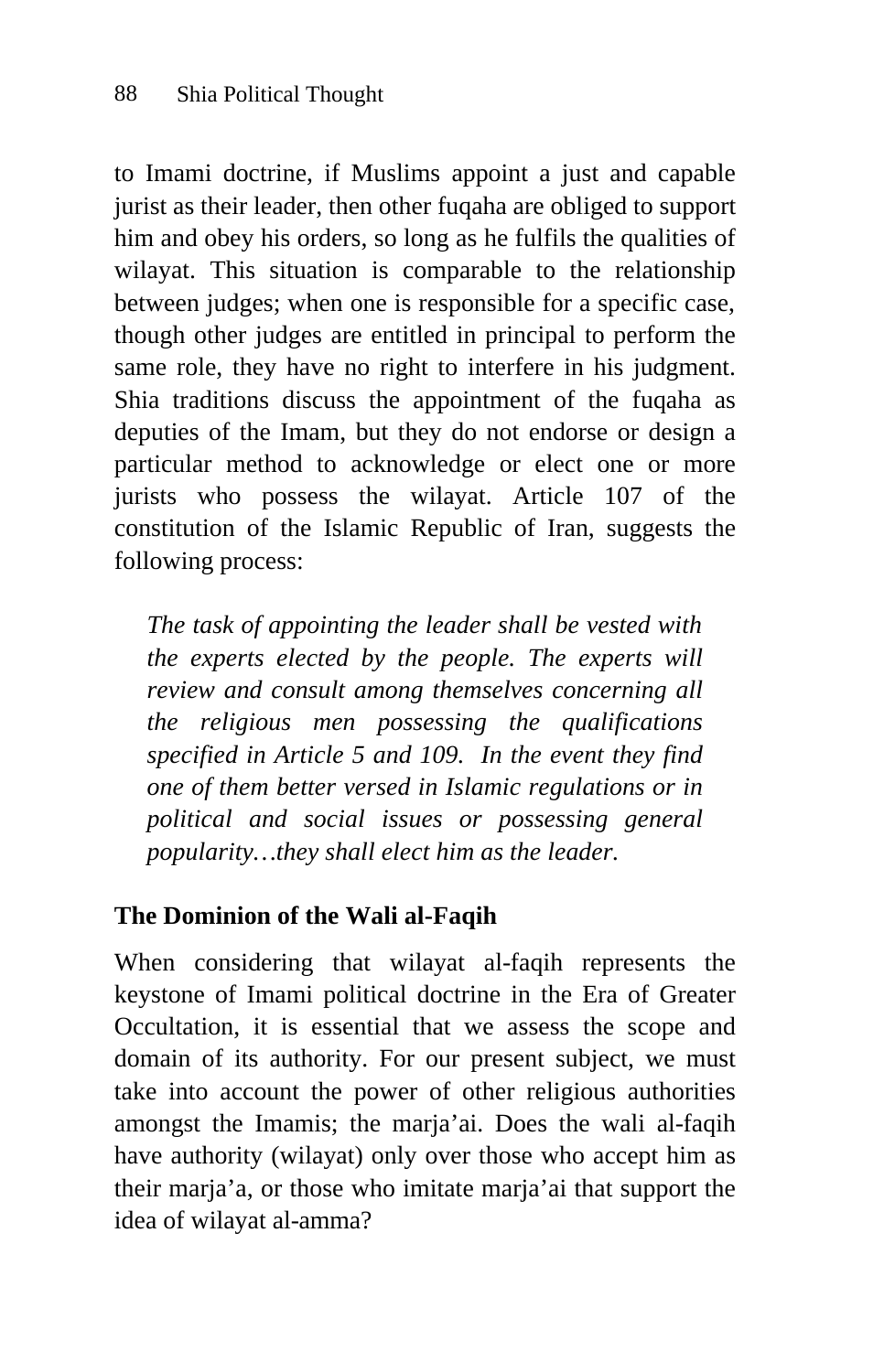Aside from the relationship between the wali al-faqih as a political leader and other fuqaha as marja'ai, it is also important to gauge the authority of the wali al-faqih regarding the shari'a. Is he only able to issue orders within the framework of the Islamic legal system, or is he fully authorized to make decisions even if they contradict the shari'a? In other words, is his license as a ruler defined by the shari'a, or is his authority above the shari'a and therefore absolute?

We can structure our analysis around two significant aspects; the people's respect for his orders, and his respect for the Islamic legal system (shari'a). However, before proceeding with this discussion, we should review two important points.

Firstly, unlike Imamate, which is considered as a fundamental aspect of belief (aqueeda) in Shi'ism, wilayat al-faqih is a juridical (fiqh) subject matter. What distinguishes a fiqhi discussion from a theological (kalam) one, is that while the latter concerns issues of belief (disagreement upon which would render an individuals belief imperfect), the former is legal and thus subject to divergence of opinion even amongst the scholars of a particular Islamic sect (as disagreement in these issues does not invalidate belief). Hence, there can be disagreement on the universal authority of the jurist, as a juridical (fiqh) discussion and such disputes are not concerned with faith (iman).

Secondly, a necessary distinction must be made between a fatwa (religious decree) and hukm (order). As previously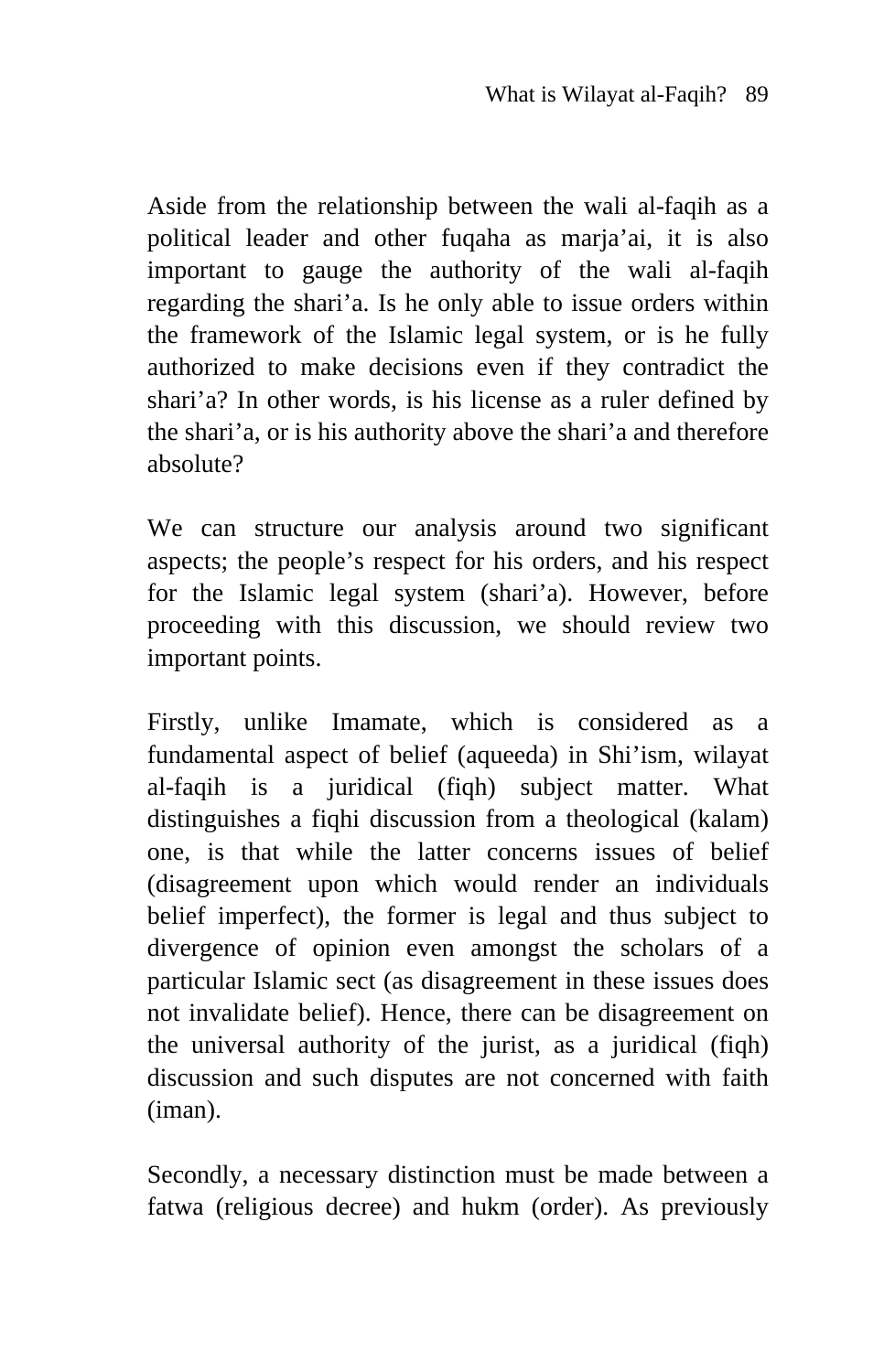stated, a decree, deduced from Islamic sources and issued by a qualified faqih – fatwa – is valid and reliable for those who refer to him as their marja'a taqleed (religious authority), thus it is binding upon them to obey his fatwa. However, those who refer to other scholars as religious authorities are not obliged to observe this ruling. But an order (hukm) issued by the wali al-faqih is binding upon all Muslims, not merely his followers, regardless of how far his political authority might reach. Therefore, a command issued by a jurist as wali al-qada in the administration of justice is obligatory for everyone, even other fuqaha, because the just and capable jurist is appointed as hakim (wali). This opinion is supported by a tradition from Imam as-Sadiq (pbuh), in which Umar ibn Hanzala transmits that the Imam prohibited his followers (Shia) to recourse to a tyrannical or illegitimate authority (taghut) to resolve their affairs. Instead they are obliged to refer to one who relates the traditions of the Ahlul-Bayt and knows what is lawful and prohibited (i.e. a faqih). Imam as-Sadiq (pbuh) said:

*I have appointed him a hakim over you. If such a person orders (judges) according to our ruling and the person concerned does not accept it, then he has shown contempt for the ruling of God and rejects us; and he who rejects us, actually rejects Allah and such a person is close to association [Shirk] with Allah.<sup>41</sup>*

In this tradition, Imam as-Sadiq (pbuh) addresses the role of a just faqih (hakim) who has been entrusted with authority by the infallible Imam. According to this hadith, the people are not allowed to recourse to an illegitimate or oppressive

<sup>41</sup> Muhammad ibn Hassan al-Tusi, *Tahzib al-Ahkam*, Kitab ul-Qad'a, Volume 6, p. 218, Hadith 514.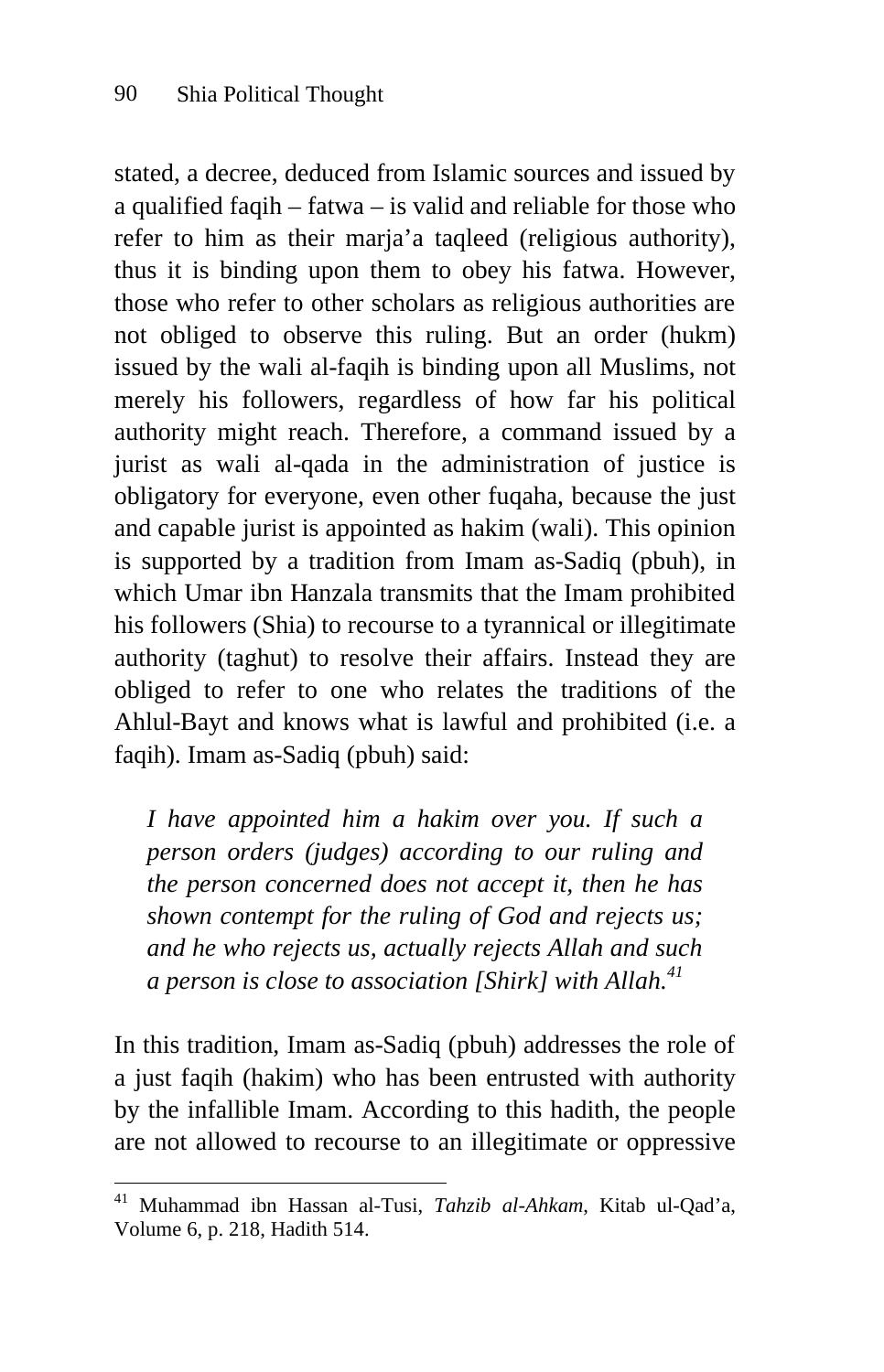authority for the resolution of their problems. Instead they are required to refer to the wali (hakim) and obey his decisions, regardless of whether or not he is their marja'a taqleed.

Such as solution, however, hardly seems convincing for those who do not accept wilayat al-amma. One might argue that the wali al-faqih issues commands (hukm) based upon his own opinion (fatwa) that the authority of the jurist is universal (wilayat al-amma), while according to the view of another marja'a the scope of a jurists authority is limited and he is not designated to undertake political affairs. According to this view, the tradition of Umar ibn Hanzala and others do not include these kinds of orders.

However, this reasoning presents obvious problems that extend far beyond the governmental orders (hukm) of a jurist. For instance, when administering justice (wilayat alqada) a faqih issues an order according to his own religious decree (fatwa), however there is no excuse for people to disregard or disobey his command on the grounds that he is not their marja'a. This is because the authority to judge (alqada) and the authority to issue decrees (al-ifta) are independent of one another, thus the role of the judge cannot be infringed by the edict of a marja'a (as the marja'a is not the judge of that legal case). Furthermore, although the opponents of wilayat al-amma maintain that the designation of the faqih as the Imam's deputy does not extend to political authority (wilayat al-siyasiyya), this surely cannot imply that if the people elect a just and capable faqih as their leader, instead of an unjust person, that his leadership is some how illegitimate and people are free to disobey. We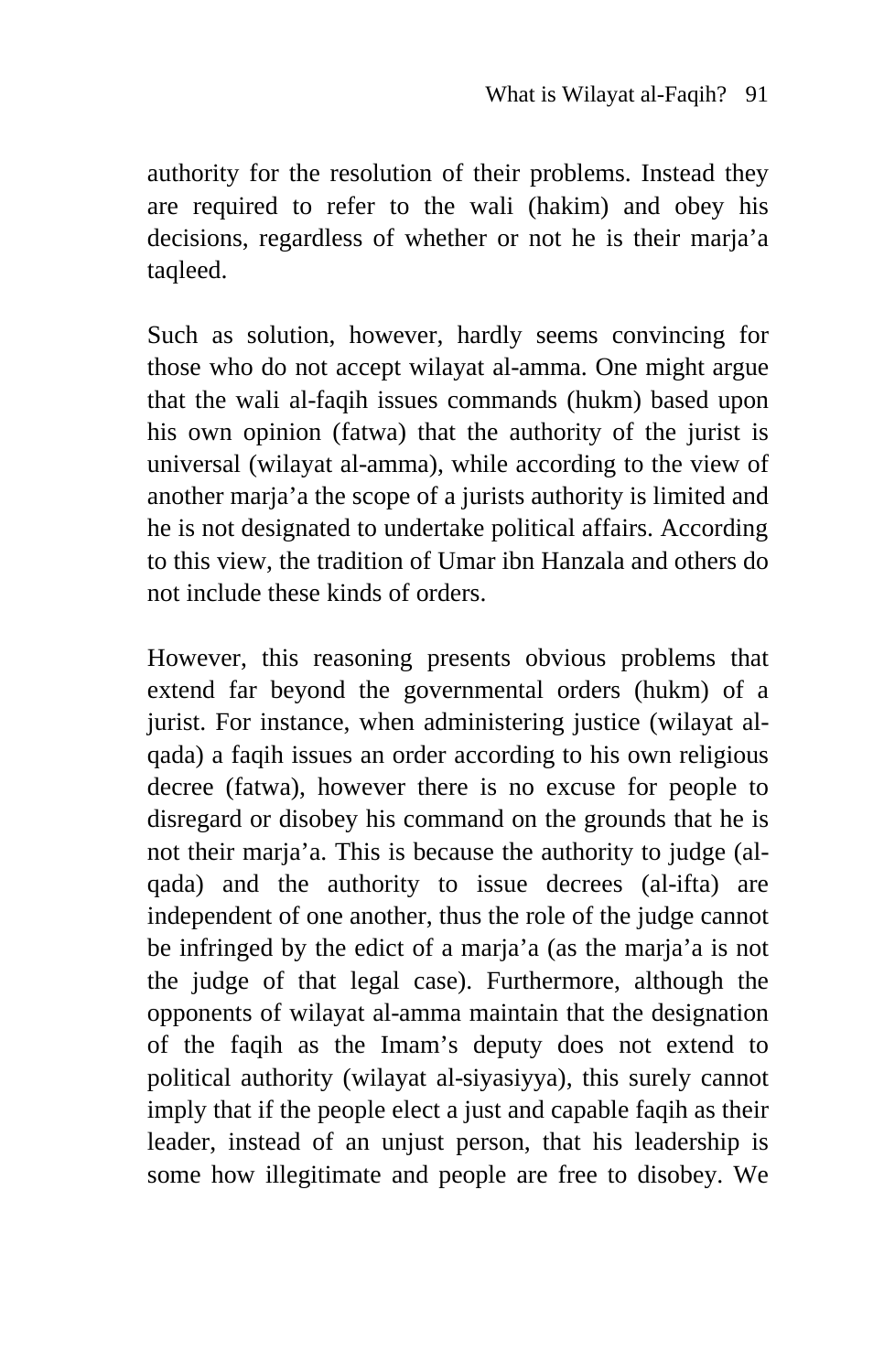will return to this point in the next chapter when examining the authority of a faqih endorsed by 'hisbah'.

We noted earlier that the debate surrounding the authority of the wali al-faqih has two significant aspects. The second of these – the relationship between the faqih's commands and shari'a – is a very new discussion in Imami political jurisprudence, whereas the first aspect has been discussed by many fuqaha. Imam Khomeini was perhaps the first Imami faqih who explicitly and publicly discussed the connection between governmental orders (ahkam al-hukmati) and Islamic laws (ahkam al-shari'). He firmly advocated the absolute authority of the faqih (wilayat al-mutlaqa) and it is essential that we briefly clarify the definition of this term to avoid any misconceptions.

# **Al-Wilayat al-Mutlaqa**

When one first encounters the idea that a jurist has an unlimited and absolute scope of authority (wilayat almutlaqa) in issuing governmental orders, it is easy to dismiss the model of political regime as "absolutism", which is defined in the Oxford political dictionary as follows:

*Originally (1733) a theological concept referring to God's total power to decide about salvation. Extended to politics indicating a regime in which the ruler might legitimately decide anything. Usually applied to monarchical regimes of the early modern period.<sup>42</sup>*

l <sup>42</sup> Iain McLean, *The Concise Oxford Dictionary of Politics*, Oxford University Press, 1996, p. 1.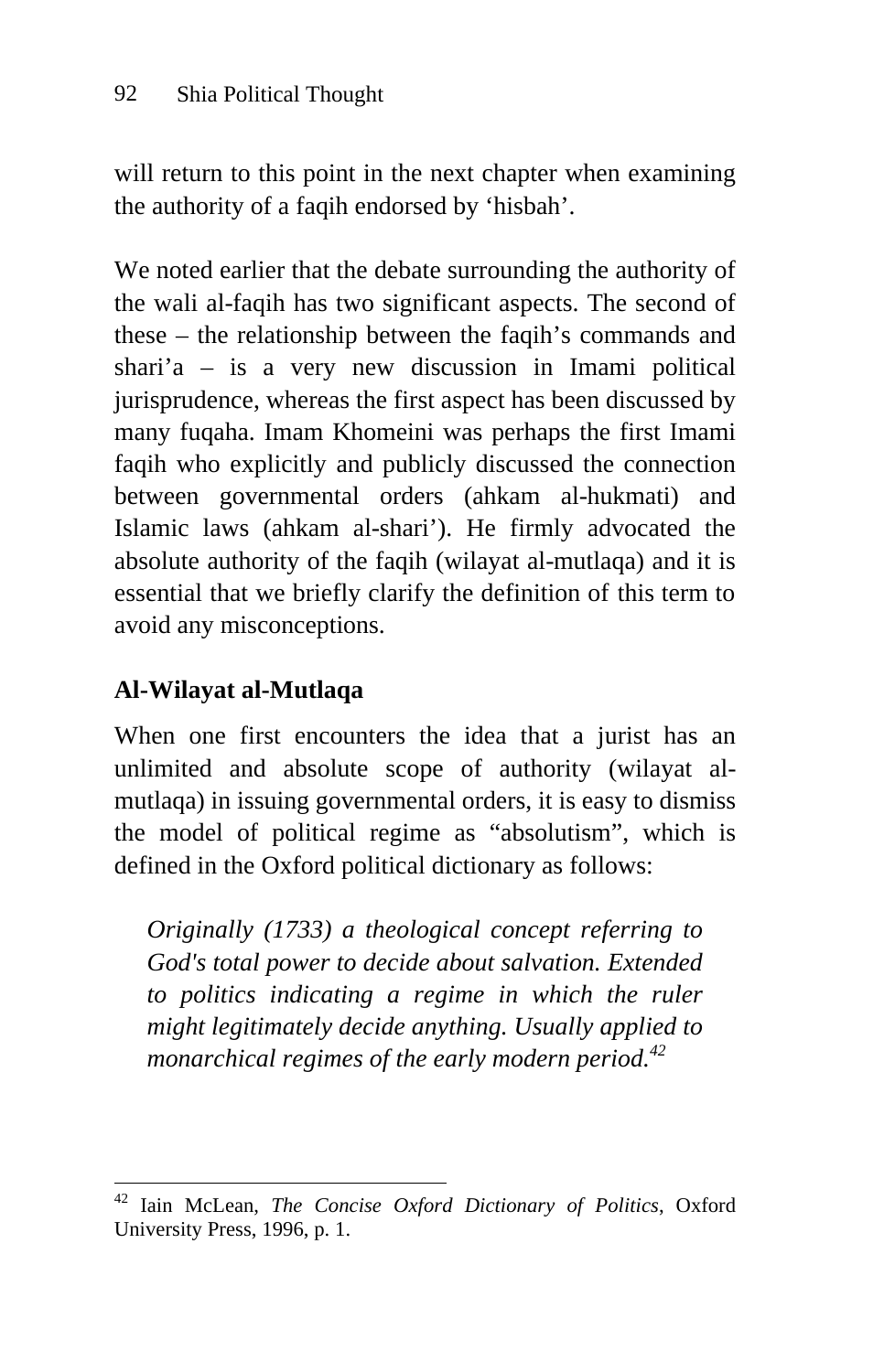This misinterpretation often leads to the false assumption that there are no controls, restrictions or limitations upon the powers of the faqih; his authority is unquestionable and he can exert himself without regard to the demands of the shari'a or the interests of his people. He has no duty to respect the various kinds criteria and standards for his governance. This is similar to a dictatorial model of government, which is an absolute rule unrestricted by law, constitution or other political, religious or moral factors within the society and state. Clearly this interpretation of absolute authority is not correct even when considering the Prophet (pbuh) and the Infallible Imams. A faqih as wali must meet certain criteria, one of which is justice. The above conception of wilayat al-mutlaqa obviously contradicts the idea of justice and such a person has no legitimate authority (wilayat) over believers. The precise and correct understanding of 'wilayat al-mutlaqa' has a close relationship to discussion about the nature and various kinds of 'command' (hukm) in Imami Jurisprudence, especially the faqih's injunction as wali (al-hukm al-hukmati) and its position among commands of shari'a.

# **i) Divine Laws (Al-Hukm as-Shari')**

This refers to a set of rules and commands legislated by God and expressed to people through the Prophet Muhammad and his successors. Hukm al-Shari' is usually divided by Muslim Jurists into two divisions. The first part is called 'alahkam al-taklifi' which is the laws of duty and in turn divides into five divisions (obligation, prohibition, desirability, undesirability and permissibility or 'mubah'). The second part is called 'al-ahkam al-waz'i' which establishes specific relationships and situations (waz') that are subject to particular divine laws. For instance, marriage,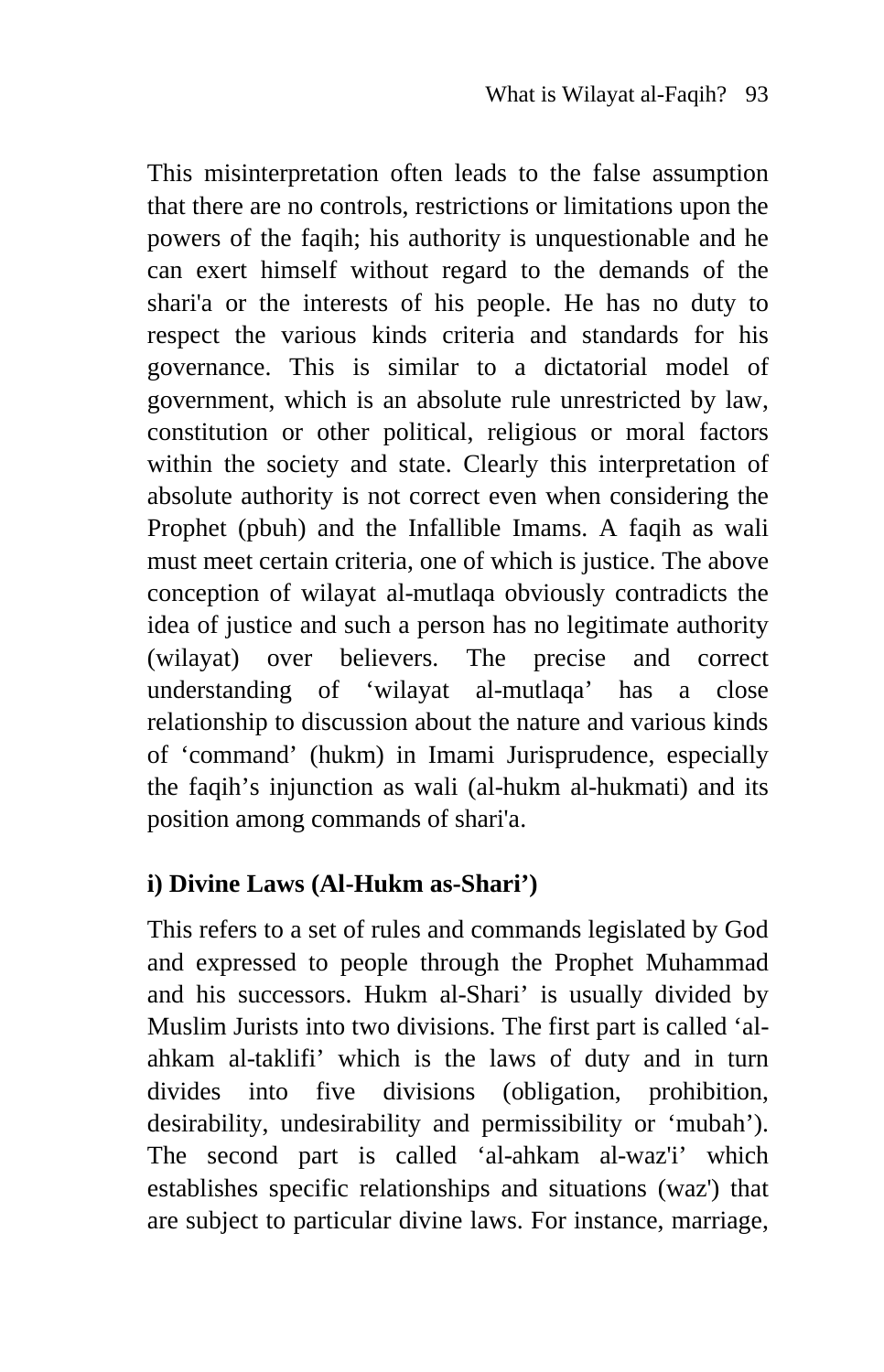ownership, purity and uncleanness are all situations that the Islamic legal system endorses and defines in particular matters and circumstances - usually al-hukm al-waz'i is subject to particular laws of duty. Divine laws also are called the first order laws (al-ahkam al-awaliya) because deeds and things by themselves - with no regard to temporal and unexpected accidents - are subjects to these laws and legislation of Islam.

## **ii) The Judge's Command (Al-Hukm al-Qadi)**

Even though the legal decision of Judge (faqih) is issued with consideration of the shari'a and decrees of Islam, it is not a component of the shari'a. The judge's role is merely the execution (tanfidh) and application of Islamic law to juridical cases. In administration of justice, the faqih as Judge does not deduce Islamic laws rather he attempts to apply the most appropriate laws to the situation.

#### **iii) Governmental Orders (Al-Hukm al-Wilai)**

Supporters of universal authority (wilayat al-amma) do not restrict the orders (hukm) of the faqih to merely the administration of justice. As a hakim, the jurist may issue orders and it is incumbent upon all Muslims, even other fuqaha, to obey them. These include his edicts concerning the beginning of Ramadhan or the application of legal penalties (hudud). The best examples of orders that fall into this category are the governmental commands that the faqih may issue as the political leader of a society. The wali alfaqih may issue orders regarding situations that he recognizes as affecting the interests of Islam, Muslims and Islamic laws and values. A situation may arise in which the wali al-faqih can issue an order based on the interest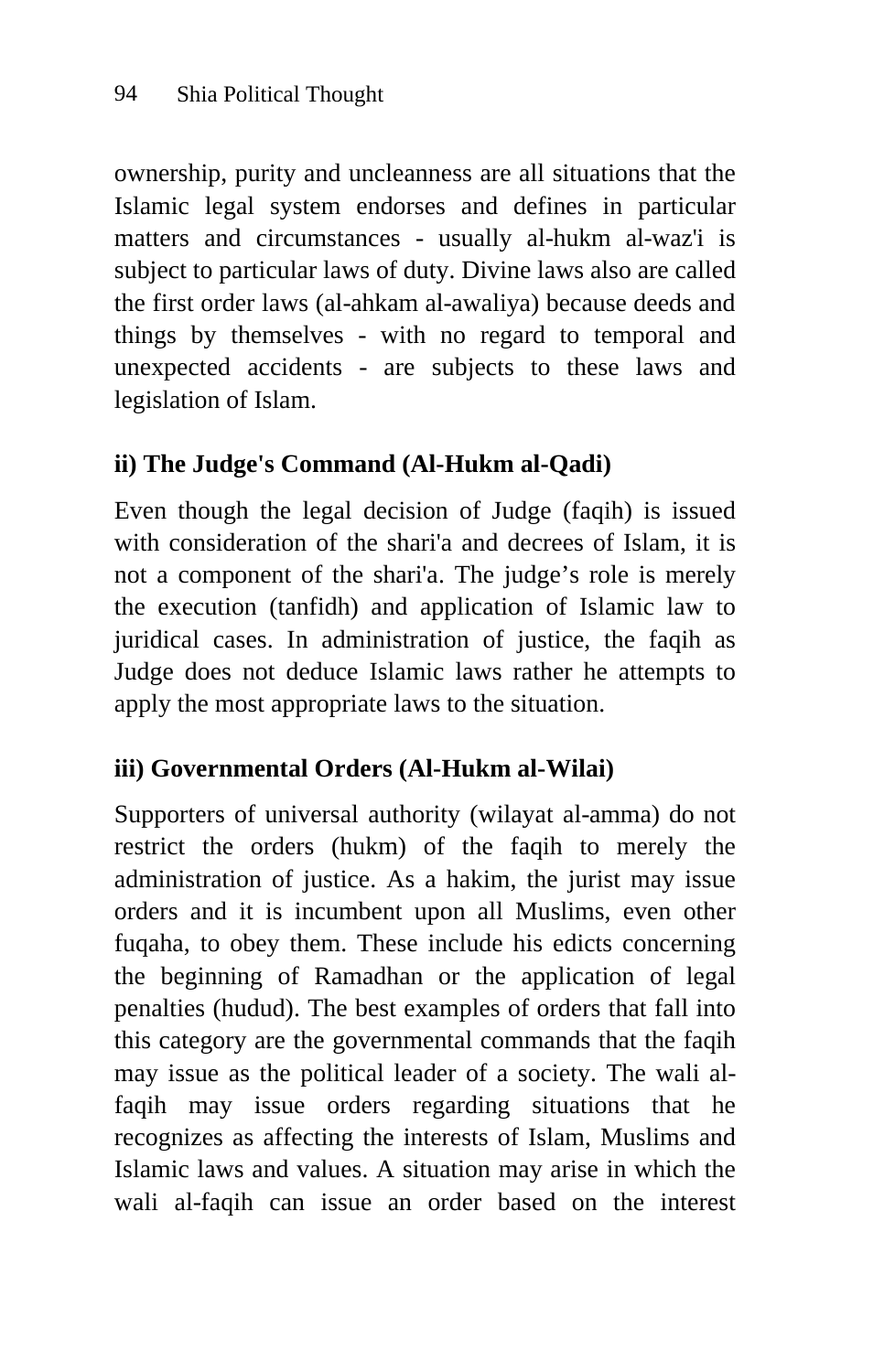(maslahat) of the people, even though in principal the action would not otherwise be compulsory in shari'a.

Two crucial questions arise regarding these orders. The first concerns the nature of the order; whether the governmental command is categorized as the 'first order' of the shari'a, or as the 'second order' (al-akham as-sanavy). The second question concerns the scope of such orders. A faqih may issue an obligatory or prohibitive order regarding matters that are considered permissible (mubah) and for which there is no prior obligation (for doing or not doing it) in Islamic law. However, a dispute arises about whether or not the faqih may issue orders that disregard the commands of the shari'a. Since the answer to the latter of these questions emerges from the former, it is necessary to explain what we mean by 'second order' commands (akham as-sanavy).

# **iv) Al-Hukm al-Awaly and al-Hukm al-Sanavy**

The actions that we commit according to our free will are subject to one of the following categories in shari'a, namely obligation (wajib), prohibition (haraam), desirability (mustahab), undesirability (makruh) and simple permissibility (mubah). These 'first order' laws (al-ahkam al-awaly) are determined by the law giver (hakim) upon considering the essence and natural status of deeds and things. However, in exceptional situations and under circumstances in which people should not or cannot respect previous legislations, new rulings must be issued. These temporal laws are legislated according to the demands made by exceptional situations, and are called laws of 'the second order' (al-ahkam al-sanavy). They are secondary and temporal because people must revert to obeying the first order laws as soon as the exceptional circumstances return to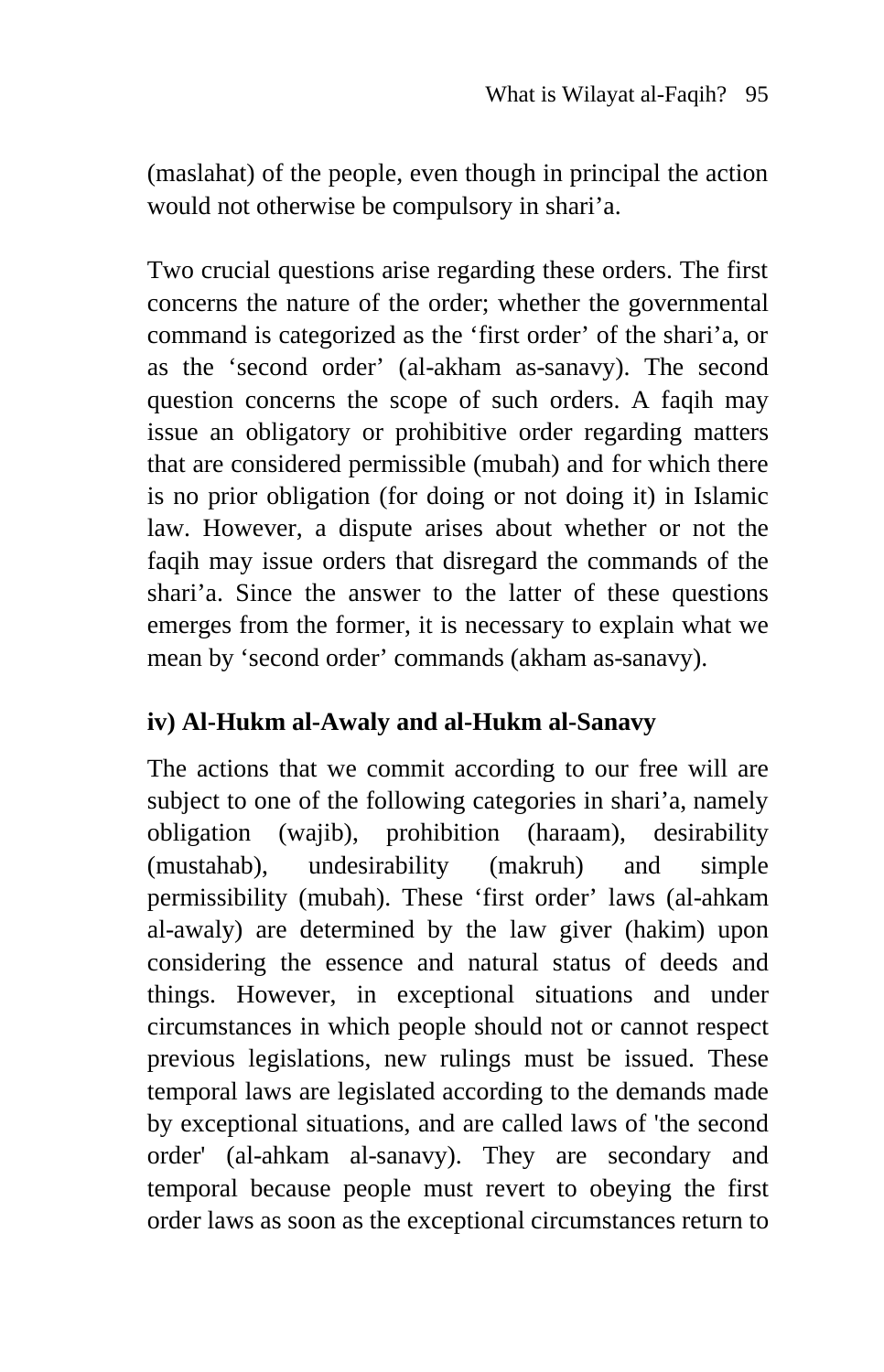normal. For instance, according to shari'a it is not permissible for Muslims to eat "carrion" (dead animals) or the meat of animals not ritually slaughtered. It is a first order command, but in a dire situation when a person has nothing to eat at all, God permits him or her to eat such meat, this permission is a second order law. The Qur'an says:

*He has only forbidden you what dies of itself, and blood, and flesh of swine, and that over which any other (name) other than (that of) Allah has been invoked, but whoever is driven to necessity, not desiring, nor exceeding the limit, no sin shall be upon him.* [Chapter 2, Verse 173]

Fuqaha usually cite 'necessity' (ezterar), damage (zarar), distress and constriction (usr wa haraj), disorder of the Muslim's system (ekhtelal al-nidham) and compulsion (ekrah) as the major exceptional topics that demand and require second order laws, as reasons for reverting to laws of 'the second order'. The prevailing conception amongst Imami Jurists emphasizes that the governmental orders should be issued by the faqih only in one of the aforementioned exceptional situations because al-hukm alhukmati is but a second order command.

When we consider this opinion, the answer to the second question – which is the relationship between governmental order and shari'a - is very clear. In a normal situation, the faqih has no right to issue orders in opposition to obligatory (either haraam or wajib) first order laws, even if the interest (maslahat) of the Muslims demands thus. In other words, interest as such cannot justify governmental orders when they are on the contrary with Islamic obligatory laws.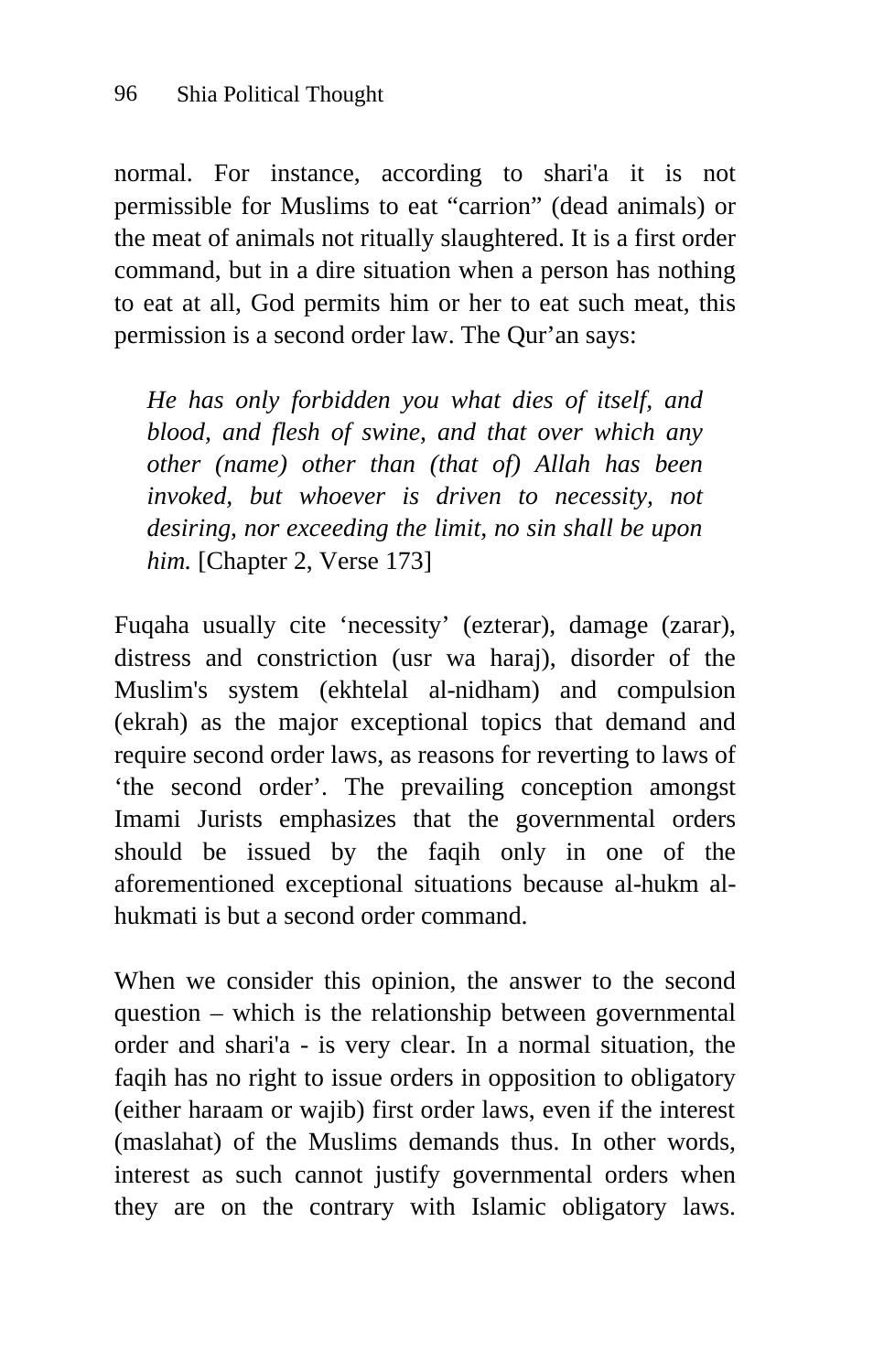However, situations in which the interest (maslahat) becomes so serious that ignorance of it could cause significant damage, distress and constriction or disorder, would allow the Wali al-faqih to issue these orders.

Ayatollah Khomeini, in a revolutionary view, stated that although the implementation of shari'a is very important, it is not the ultimate goal. Islamic laws (shari'a) serve as a means to achieve the primary aim embodied in the protection of Islam and the extension of Justice. For him the Islamic State is not merely one part of Islam amongst others, but it is Islam itself. Consequently the significance of Islamic laws is overshadowed by the significance of protecting the Islamic system and the interest (maslahat) of Islam. He expressed the view during his lectures in Iraq - the seminary of Najaf years before the Islamic Revolution in Iran.

After the Islamic Revolution in Iran he explored this view more explicitly. In his famous letter to Ayatollah Khamenei (the current wali al-faqih), he insists that the authority of the Prophet and Imams to govern is not only a first order divine law but also it has priority over others such as praying, fasting, Hajj and so on. He writes:

*The government or the absolute guardianship (alwilayat al-mutlaqa) that is delegated to the noblest messenger of Allah is the most important divine laws and has priority over all other ordinances of the law. If the powers of the government restricted to the framework of ordinances of the law then the delegation of the authority to the Prophet would be a senseless phenomenon. I have to say that government is a branch of the Prophet's absolute Wilayat and one*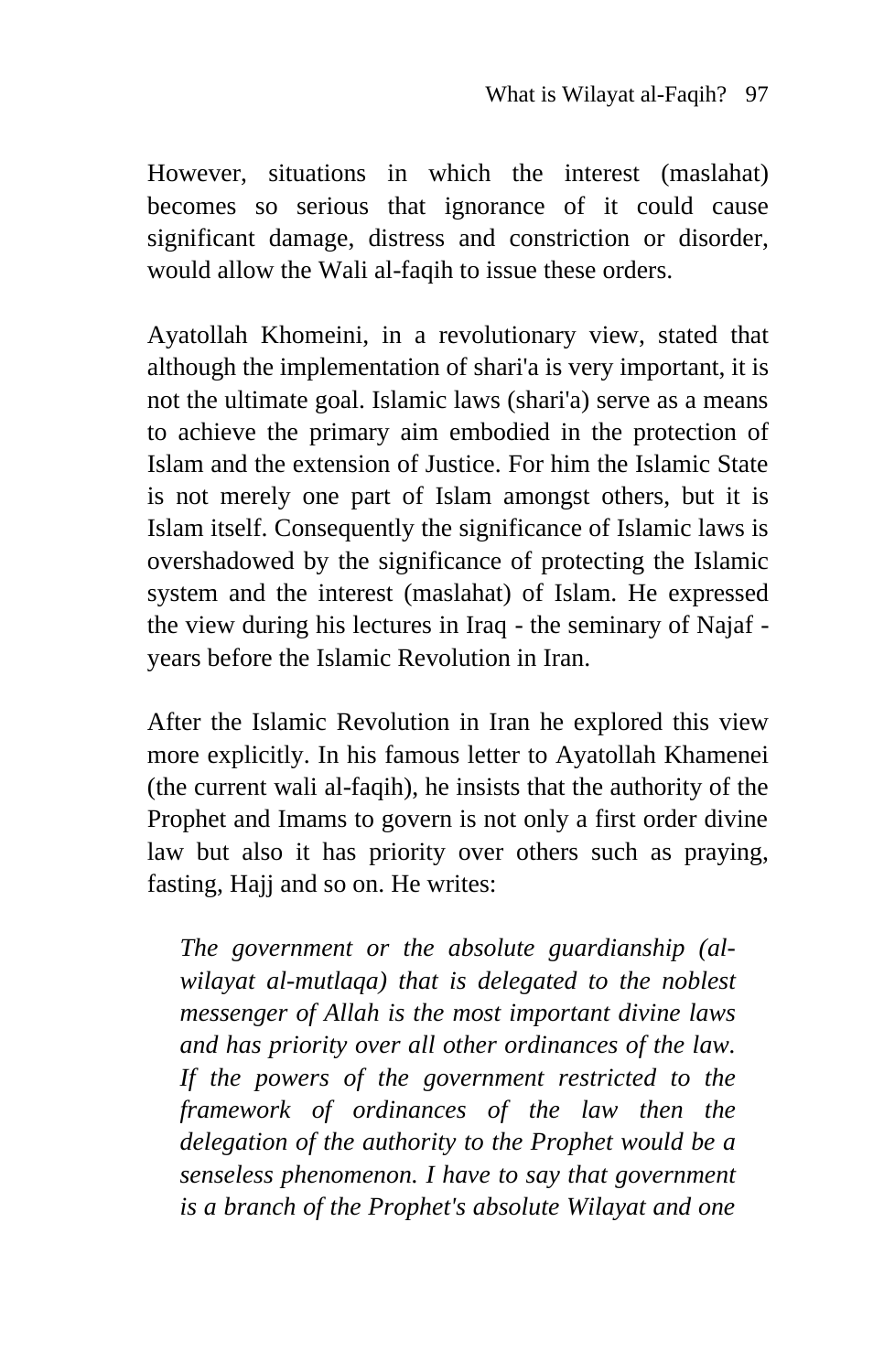*of the primary (first order) rules of Islam that has priority over all ordinances of the law even praying, fasting and Hajj...The Islamic State could prevent implementation of everything - devotional and nondevotional - that so long as it seems against Islam's interests.<sup>43</sup>*

Unlike conditional authority (wilayat al-muqayada) that restricts the right of the faqih for issuing governmental orders solely in permissibility cases (mubahat), wilayat almutlaqa, by definition, is a juridical view concerning the dominion of the just faqih to issue governmental orders even if it is in opposition with some obligatory Islamic laws.

As has become clear from the current discussion, the meaning of wilayat al-mutlaqa is totally different from 'absolutism' and the establishment of a totalitarian and dictatorial government. Some qualifications and conditions are essential for the wali al-faqih such as justice, piety and the necessary socio-political perspicacity. So, if he fails to meet one of them, he will be dismissed. In the constitution of Islamic Republic of Iran a group of experts elected by people supervise and control the leader. This constitution in article 111 says:

*Whenever the leader becomes incapable of fulfilling his constitutional duties, or loses one of the qualifications mentioned in Article 5 and 109, or it becomes known that he did not possess some of the qualifications initially, he will be dismissed. The*

<sup>43</sup> *Sahife' Noor* (letters and lectures of Ayatollah Khomeini), Volume 20, p. 170.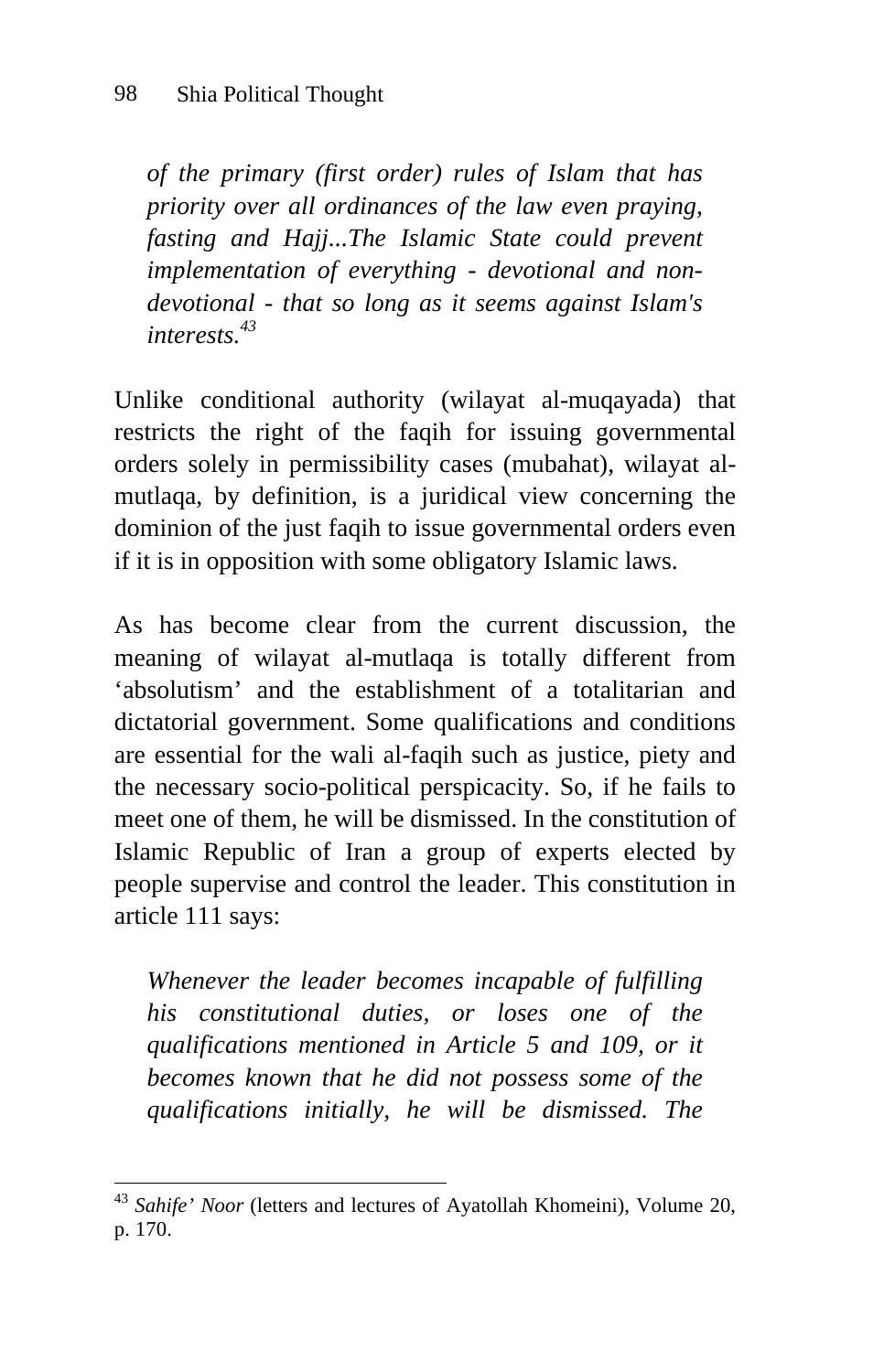*authority of determination in this matter with the experts specified in Article 108.*

As I indicated before, in Imami Political Jurisprudence 'wilayat al-mutlaqa' is a new term. Imami fuqaha usually use other terms such as 'wilayat al-amma' and 'neyabat al-Amma' to refer to the authority of faqih. Imam Khomeini applied the term publicly, then in 1990 it was enshrined in the constitution of Islamic Iran. Article 57 says:

*The power of government in the Islamic Republic are vested in the legislature, the judiciary, and the executive powers, functioning under the supervision of the absolute religious leader and the leadership of the ummah.*

# **Wilayat al-Faqih and other Ideas of Guardianship**

Perhaps Plato was the first political theorist who presented a comprehensive guardianship model of government. In the 'Republic', he states that political knowledge is a supreme art that aims to realize the good of the community. Attaining that knowledge requires serious training. Thus, men and women must be carefully selected and rigorously trained in order to achieve excellence in the art and science of politics. This serious training renders a few of them a class of 'true philosophers'<sup>44</sup>, who deserve to rule the society. Therefore,

<sup>44</sup> Grube maintains that Plato does not mean by 'philosopher king' the professional sense that at present the word 'philosopher' purport, he says: 'Plato does not mean that the world should be ruled by pale metaphysicians from the remoteness of their studies, he is maintaining that a statesman needs to be a thinker, a lover of truth, beauty and the Good, with a highly developed sense of values'.

Plato, *Plato's Republic*, G.M.A. Grube (tr), Indianapolis, 1974, n 13, p.133.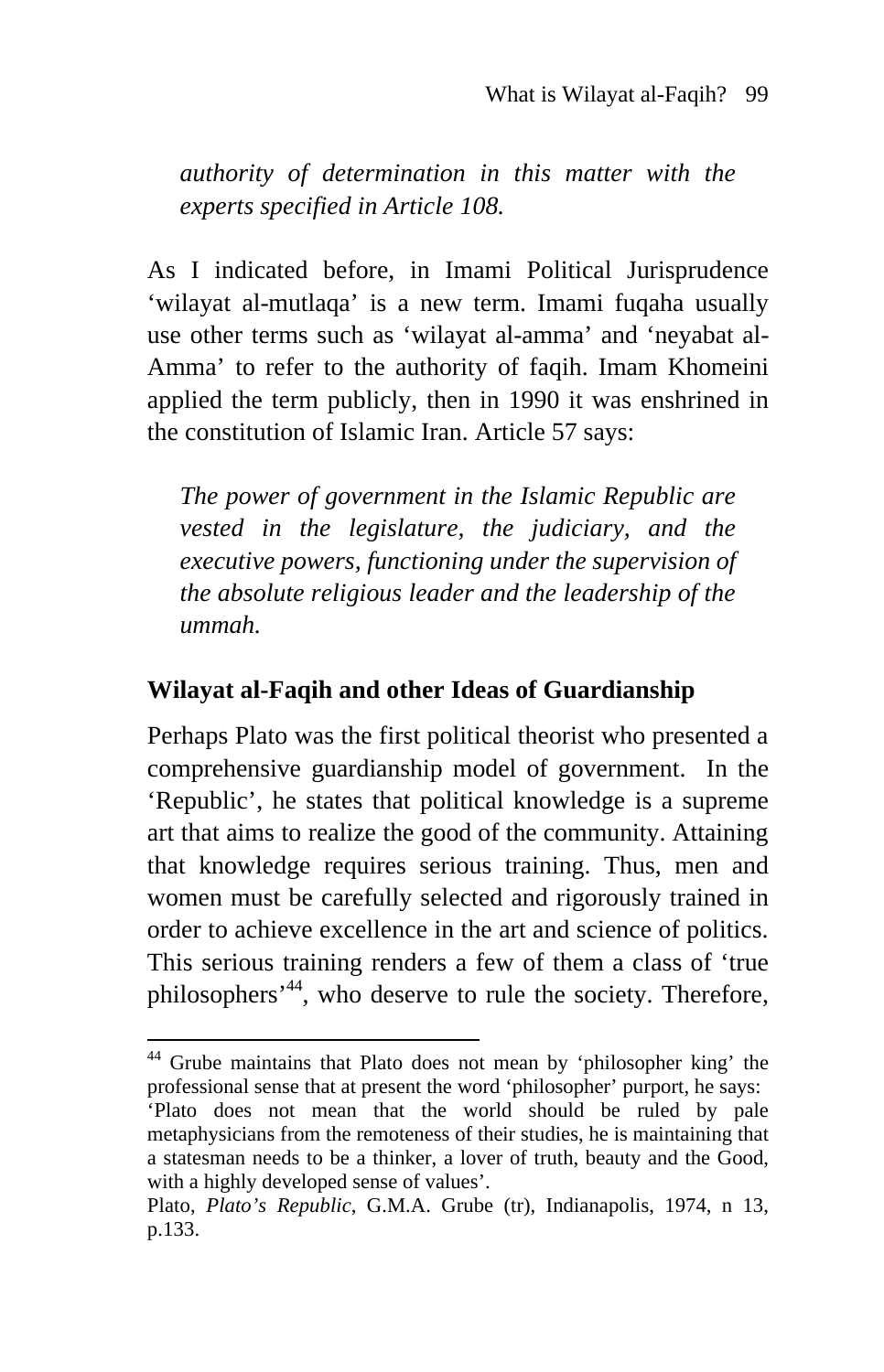the ideal Republic will come into existence if a class of guardians (Philosopher Kings) rules over it.

In the history of political thought, various interpretations of the guardianship model of the State have been suggested, Marxist-Leninism and all the political ideologies which believe in an organized group of revolutionaries, a vanguard, who possess the sufficient knowledge and commitment to overcome capitalism and to lead the working class to establish a socialist and non-class society are samples of the guardianship political theory.

Obviously, Shia political doctrine should be categorized as a guardianship model of government because it believes that only those who have specific qualifications (infallible ones or their deputies) have a right to govern the community. For Imamism the problem of leadership is not the question of people's elections. People have to accept and believe in divinely designated leadership just like the Prophecy in order for it to be practical. Since the fuqaha are generally designated as guardians, the role of the people within the period of occultation increases. They have a duty to acknowledge their governor among the fuqaha directly or through a selected group of fuqaha. Nevertheless, this participation of people does not render wilayat al-faqih a purely democratic and non-guardianship theory of State. Robert Dahl is quite right when he states that:

*No single interpretation can do justice to the variations among the many different visions of guardianship.<sup>45</sup>*

<sup>45</sup> Robert Dahl, *Democracy and its Critics*, Yale University Press, 1989, p. 55.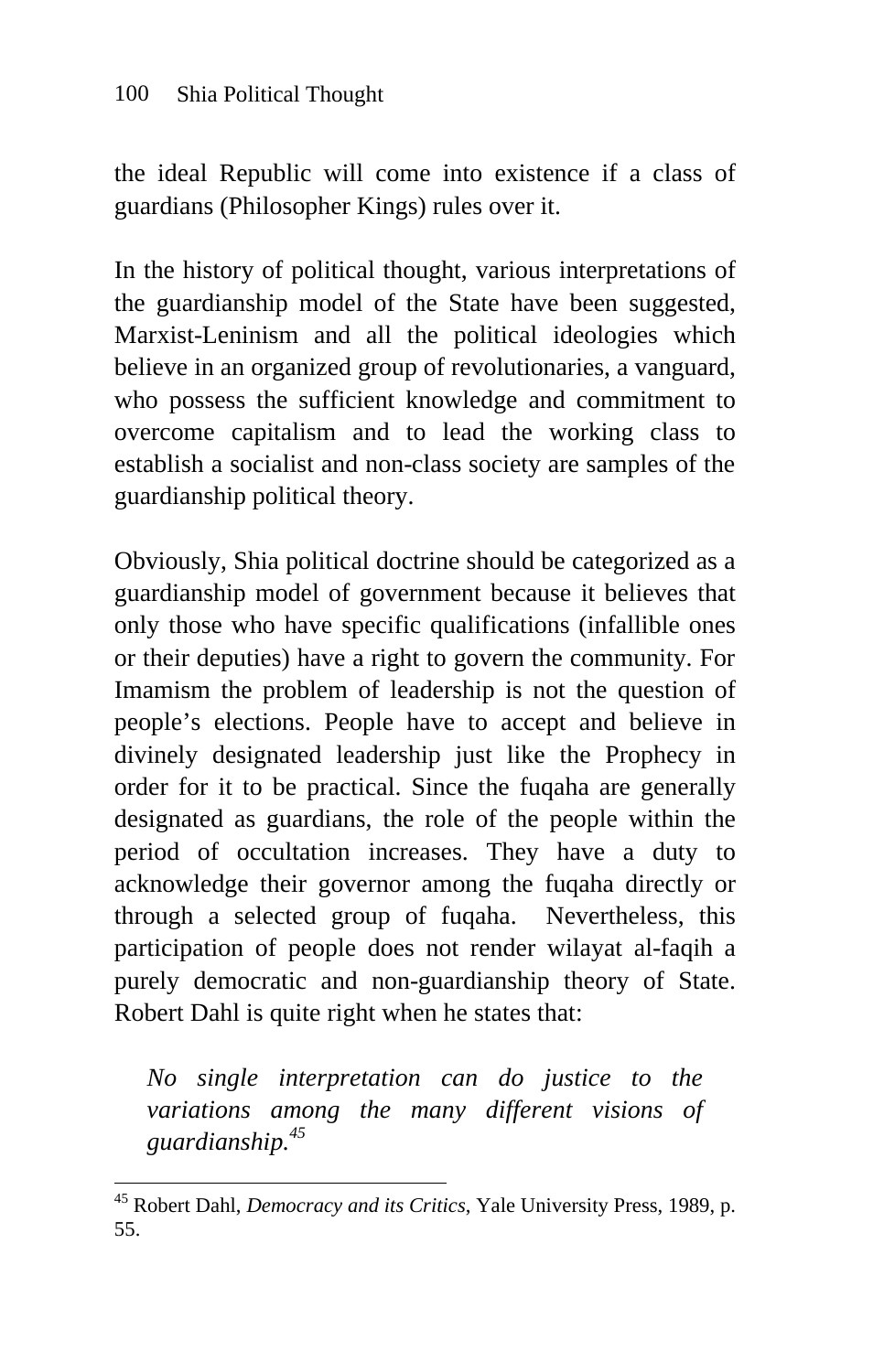However, what he mentions at the beginning of his discussion could be recognized as the central point of the vision of guardianship:

*The assumption by democrats that ordinary people are qualified, they, (advocates of guardianship) say ought to be replaced by the opposing proposition that rulership should be entrusted to a minority of persons who are specially qualified to govern by reason of their superior knowledge and virtue.<sup>46</sup>*

Indeed, the theory of 'wilayat al-faqih', which is in embodied in the Islamic Republic of Iran, as the first actual experience of Shia political ideology, is mixed between guardianship and democracy. While the authority of the faqih and the supervision of Islamic laws and values over all political and social functions of the government emphasise the guardianship dimension of this political system, the approval of representative democracy and the participation of people in electing members of the Assembly of Experts (who choose and can remove the wilayat al-faqih'), parliament, president and many parts and local councils, show the democratic aspect of this political ideology. Article 56 of the constitution emphasizes people's sovereignty:

*Absolute sovereignty over the word and man belongs to God, and it is He who has made man master of his own social destiny. No one can deprive man of this Divine right, nor subordinate it to the vested interests of a particular individual or group. The people are to* 

<sup>46</sup> *Ibid.*, p. 52.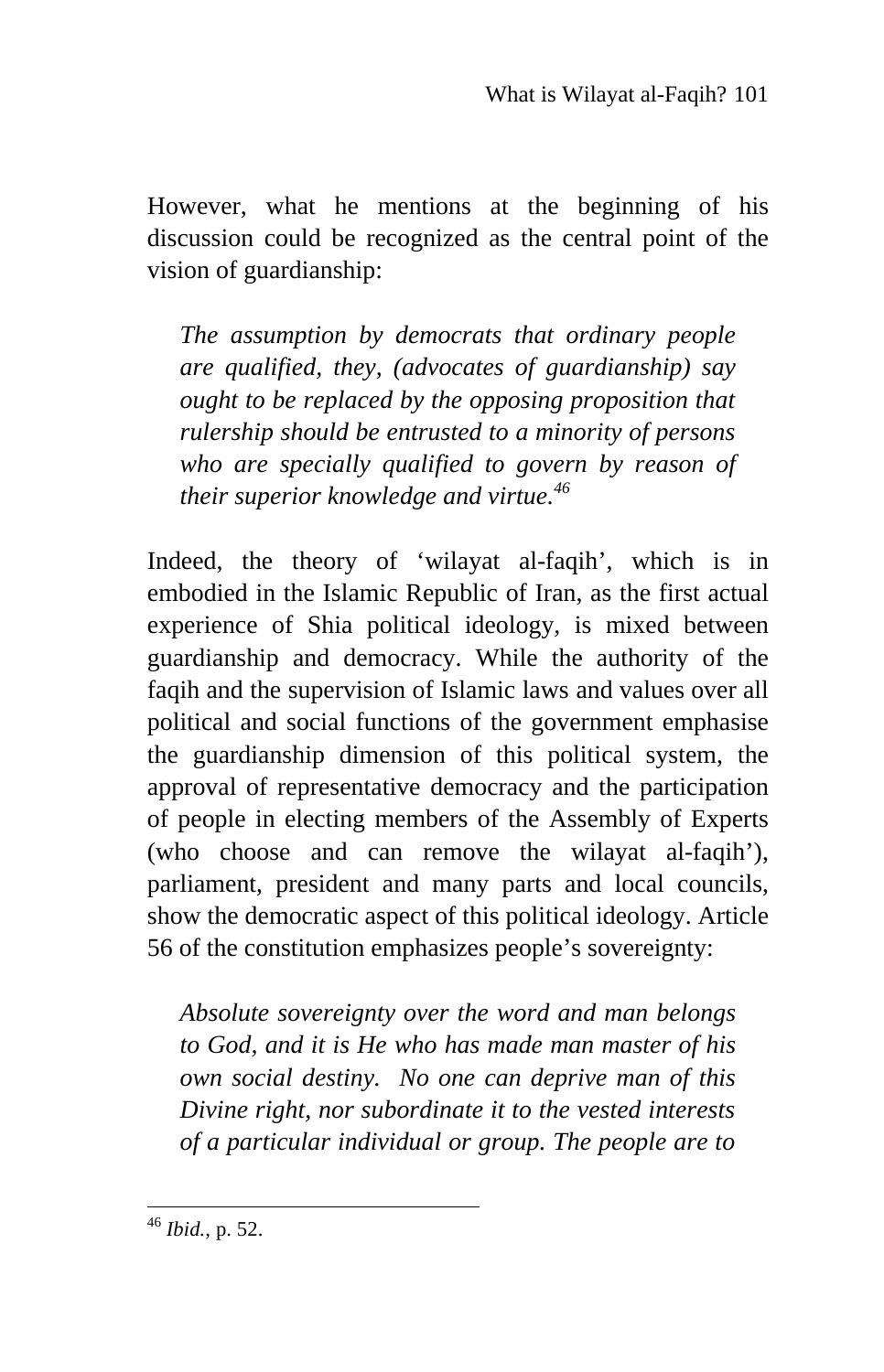*exercise this Divine right in the manner specified in the following Article.*

This chapter aimed to clarify the conception of wilayat alfaqih and its historical background amongst Imami jurists. The next chapter will concentrate on the problem of justification and examine how the advocates of this political theory legitimize it.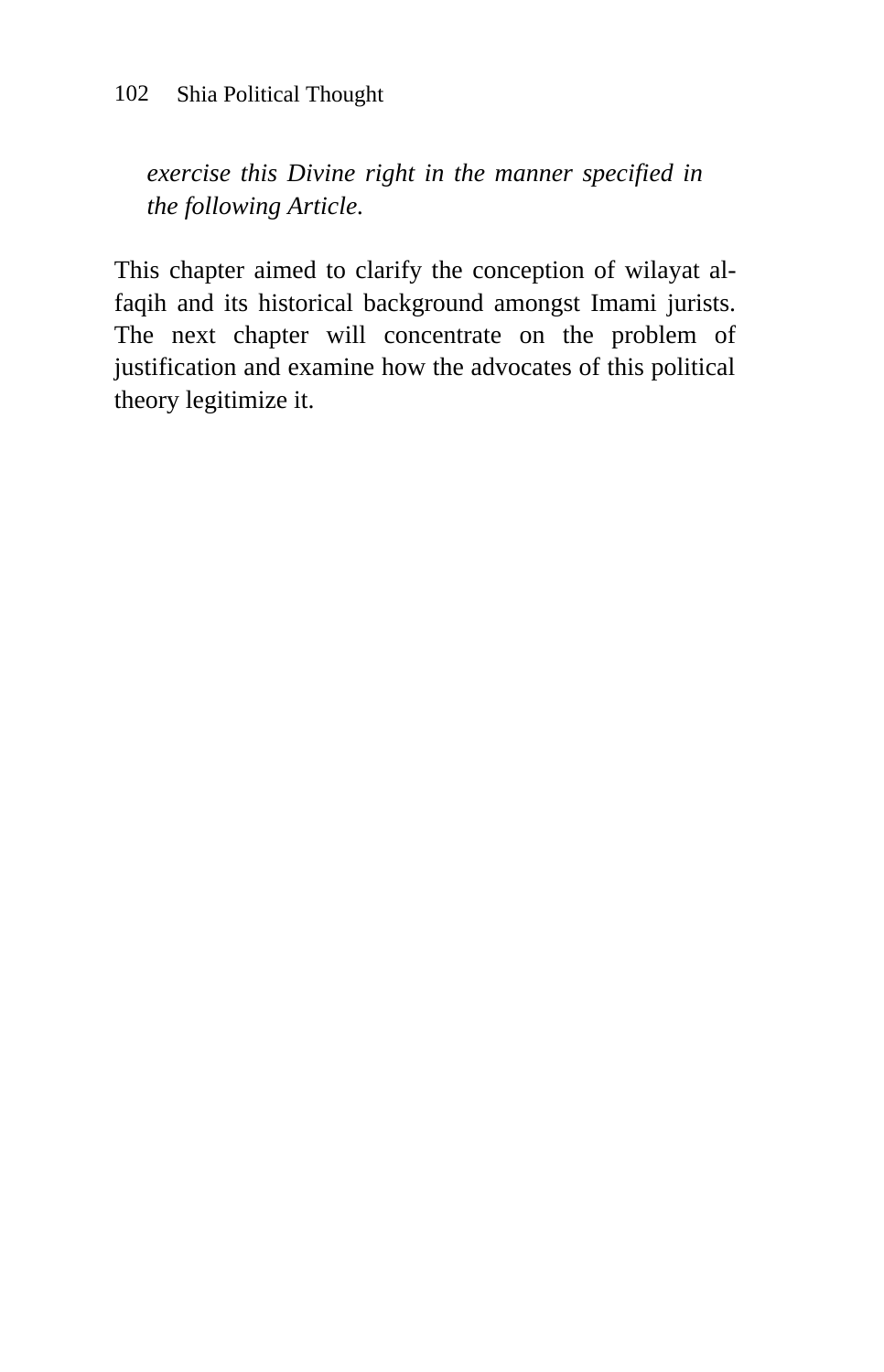# **Chapter Three**

#### **Why Wilayat al-Faqih?**

In the previous chapter, we encountered the absolute priority of God as a fundamental component of Imami political doctrine. After all, it is He who has accorded the Holy Prophet and the Imams (peace be upon them) the authority to lead and govern the Islamic society (ummah), and 'wilayat al-faqih' is an extension of this authority. However, while the wilayat of the Imams has traditionally been verified according to Islamic theology (kalam), the guardianship of the jurists (wilayat al-faqih) is almost exclusively discussed within the sphere of jurisprudence (fiqh). Hence the universal authority of the faqih (wilayat alamma) must be substantiated according to ijtihad (juridical reasoning). This method shall be referred to as an "internal justification" as it is intended to convince those who already accept the basic principals of the Shia creed. On the other hand, wilayat al-faqih, as a political model of guardianship, must be able to justify itself amongst other political ideologies; especially the democratic theories that essentially criticize any guardianship form of state. This approach is what we shall refer to as the "external justification" for the theory of wilayat al-faqih, and we shall return to it later.

The internal justification relies primarily on religious traditions narrated from the Holy Prophet and Imams, although some jurists also refer to rational arguments as well. Consequently, from the basis of Islamic jurisprudence,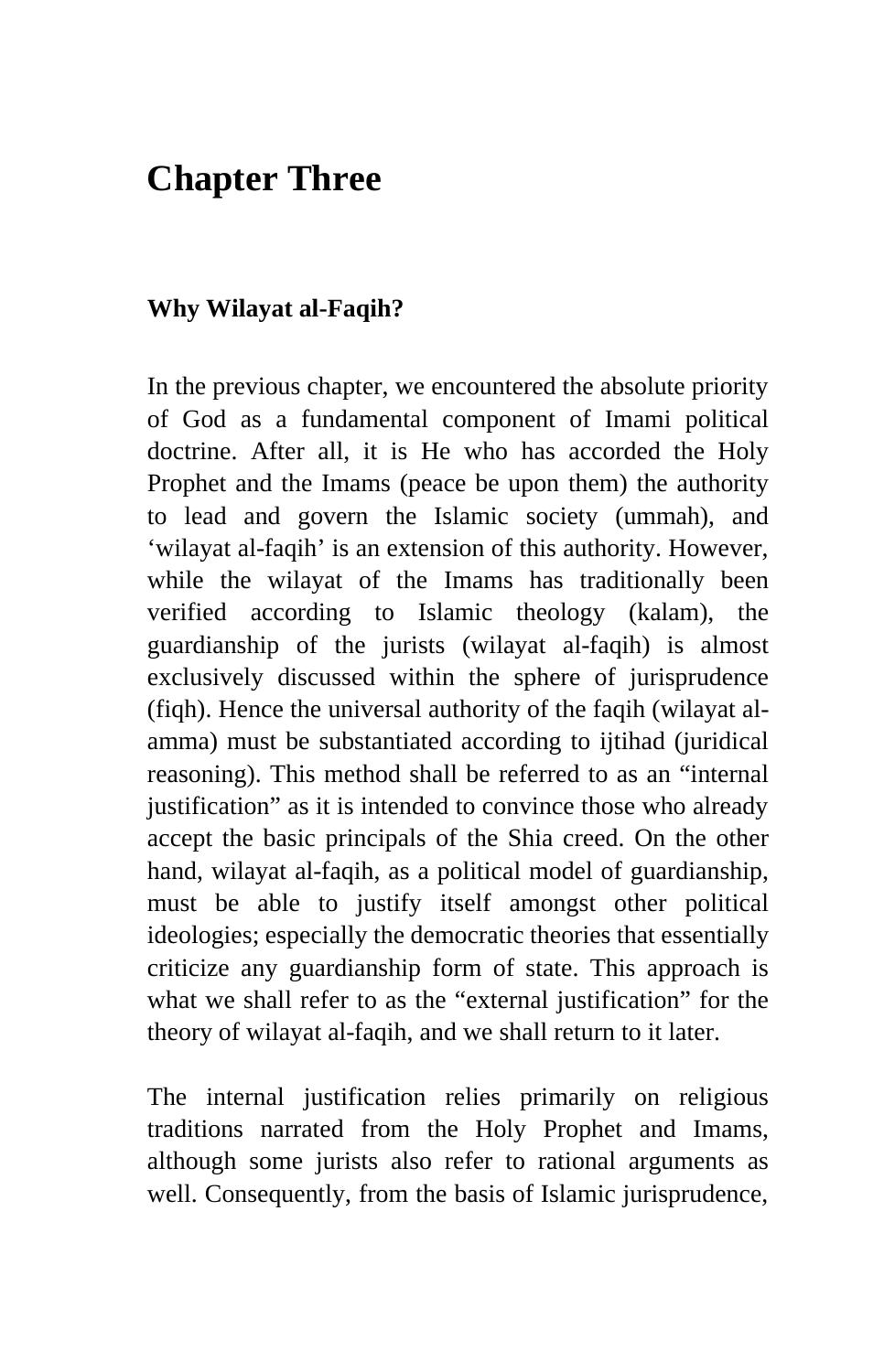l

the authority of the faqih may be established according to sunnah (traditions) and reason (daleel al-aql).

#### **Traditional Evidences for Wilayat al-Faqih**

Imami jurists usually refer to a set of reports from the Prophet Muhammad and the Imams to establish wilayat alamma for the fuqaha. We shall examine a few of them here.

## **A Signet Letter (Tuqih)**<sup>1</sup>  **from the Absent Imam**

One of the most reliable traditions adduced by scholars<sup>2</sup> for the purpose of this discussion is a report from the twelfth and absent Imam (May God hasten his reappearance). Shaykh al-Sadiq transmits in his book 'Ikmal al-Deen wa itmam an-Ni'ma' that Ishaq ibn Yaqub wrote a letter to the absent Imam asking him about some concerns that he had. The Imam's deputy (Muhammad ibn Uthman al-Umari) conveyed the letter to him. The Imam replied:

*As for events that may occur (al-hawadith al-waqi'a) [when you may need guidance] refer to the transmitters (ruwat) of our teachings who are my hujjah (proof) to you and I am the proof of God (Hujjatullah) to you all.<sup>3</sup>*

<sup>&</sup>lt;sup>1</sup> Tuqih as a word means seal and signature and in Islamic historical books and in the history of Hadith the term applies to the letters issued by Imams especially letters and decrees of the absent Imam declared through his four particular deputies. 2 For example, Shaikh Muhammad Hassan in *Jawaher al-Kalam*, Volume

<sup>15,</sup> p. 422, Shaikh Morteza Ansari in *al-Aada wa al-Shahadat*, p. 46, Shaikh Morteza Haeri in *Salat al-Jum'a*, p. 154, Kashif al-Qeta in *al-Ferdus al-A'la,* p. 54.

<sup>3</sup> Shaikh al-Saduq, *Ikmal al-Din*, Ali Akbar al-Qafari (ed), Qom, 1405AH, Volume 2, Chapter 45, p. 483.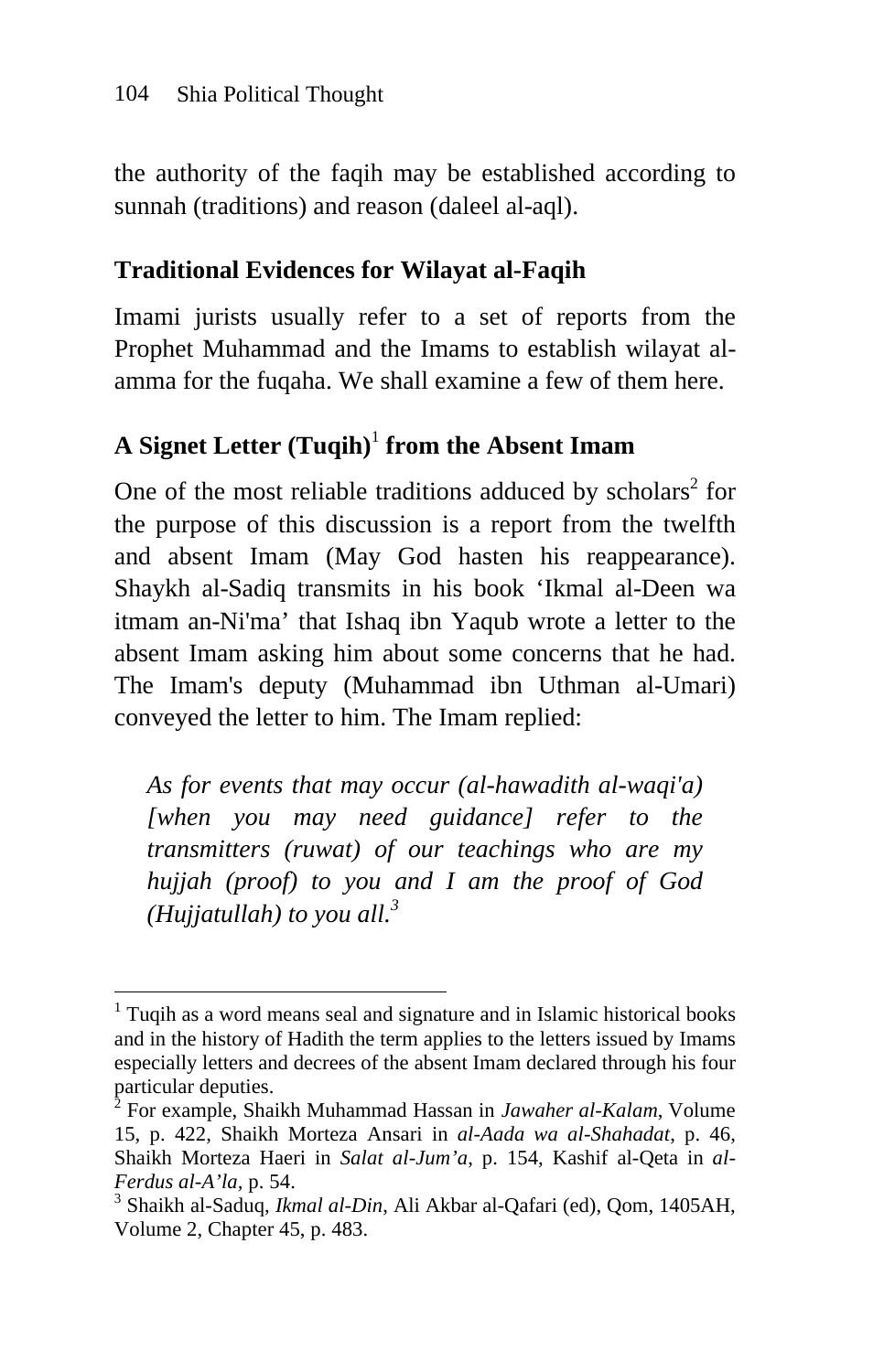Shaykh al-Tusi also transmits the narration in the book 'al-Qayba<sup>,4</sup> and other collections of Imami ahadith report the tradition from the books mentioned above.

Advocates of wilayat al-faqih often refer to the second part of the tradition, namely, "they are my proof to you, and I am the proof of God to you all" to establish the authority of the fuqaha. However, some scholars (such as Imam Khomeini) maintain that the first part of the hadith may also be used to establish the authority of the faqih. The first section of this narration encourages people to ask those who relate the traditions of the Imams (peace be upon them) about any new occurrences that they encounter. It is highly unlikely that Ishaq ibn Yaqub asked the Imam about what was to be done regarding religious questions; even ordinary Shia would know that in these cases of fiqh (jurisprudence) one should refer to the fuqaha (jurists). In fact, according to some narrations, people would recourse to the students of an Imam during his lifetime. Therefore, Ishaq must have been referring to something other than this by his question about 'al-hawadith al-waqi'a', Imam Khomeini says:

*What is meant by hawadith al-waqi'a is rather the newly arising problems that affect the people and Muslims. The question Ishaq ibn Yaqub was implicitly posing was this: now that we no longer have access to you, what should we do with respect to social problems? What is our duty?<sup>5</sup>*

It is necessary to establish what the Imam meant by 'ruwat' (narrators), when he commands his followers to refer to the

<sup>4</sup> Muhammad ibn Hassan al-Tusi, *Kitab al-Qayba*, Qom, 1411AH, p. 290.

<sup>5</sup> Imam Khomeini, *Islam and Revolution*, p. 85.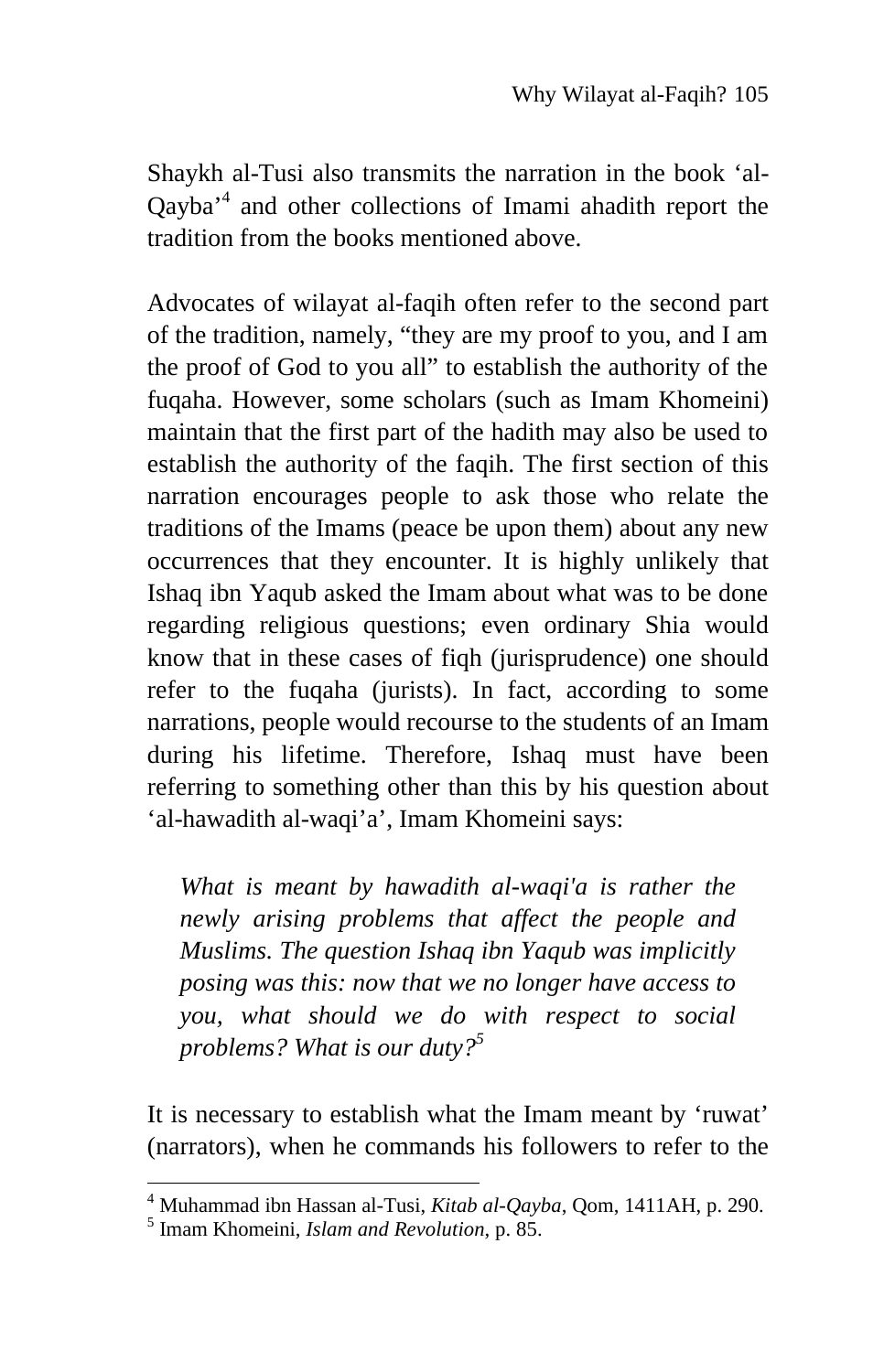narrators of traditions with respect to these new circumstances. After all, it is self evident that people who merely transmit traditions and narrate what they have seen and heard, without a comprehensive understanding of the science of ahadith or jurisprudence, are not qualified to undertake this duty. Therefore the Imam must have been referring to the fuqaha (jurists) who are experts in the interpretation and explanation of Islamic sources.

We mentioned earlier that most Imami jurists usually refer to the second part of this tradition to establish the guardianship of the jurists. The statement makes clear that fuqaha (ruwat) act as the proof (hujjah) of the Imam in all matters in which the Imam acts as the proof of Allah. Imam Khomeini describes a 'proof of God' (or hujjah) as someone who God has designated to conduct affairs; all his deeds, actions and sayings constitute a proof for the Muslims. If the proof commands you to perform a certain act and you fail to obey him, or if despite the existence of the proof, you turn to oppressive authorities for the solution of your affairs, then God almighty will advance a proof against you on the Day of Judgment.<sup>6</sup>

In summary, being a hujjat implies the authority of one over his followers, and hence the injunctions of the holder of such a status must be complied with. Since the Imam as God's hujjat (the 'proof' that Allah will not accept any excuses for disobeying) has designated the fuqaha as his hujjah, the commands and directives of the fuqaha are as those of the Imam.

l 6 *Ibid*., p. 86.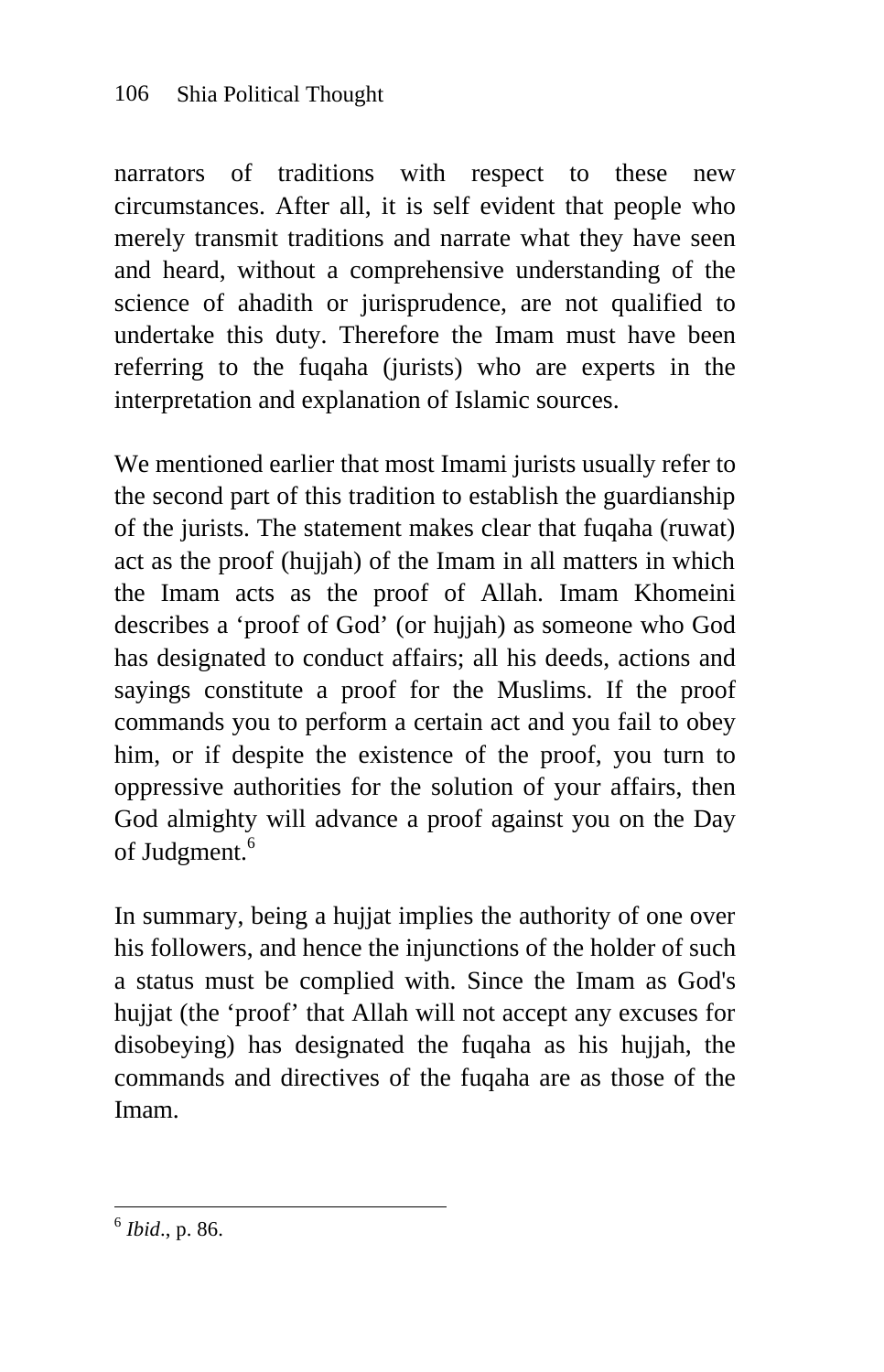With regards to its chain of transmission (sanad), the only issue that arises is the existence of Ishaq ibn Yaqub. There is no particular attestation of him found in the Imami books of biography (Ela al-Rejal). Hence the question may be raised, how can we be certain that the letter was really issued by the Imam and that Ibn Yaqub received the letter? There is a difference between reporting an ordinary transmission and the claim that one has received a special letter from the Imam in the era of the minor occultation, during which, access to him is only possible through his appointed deputy. The key point, however, is that many great Imami scholars such as Shaykh Sadiq, Shaykh Tusi and specially Shaykh Kolayni, who were alive during the era of the minor occultation (and were experts in ahadith) mention the tradition as 'tuqih' which is sufficient evidence for a valid chain of transmission  $<sup>7</sup>$ </sup>

#### **Maqbula of Umar ibn Hanzala**

l

According to the science of ahadith, the 'maqbula' is a narration that has been accepted by fuqaha as a valid tradition without examining the authenticity or weakness of its chain of transmission. In other words, even though some of those who appear as its transmitters may be weak and unreliable, some evidences that support the soundness of the text compel the fuqaha to ignore such weakness.

Umar ibn Hanzala, who was a disciple of Imam as-Sadiq (pbuh) said: $8$ 

<sup>7</sup> Seyed Kazim Haeri, *Wilayat al-Amr fi asr al-Qayba*, Qom, Majma al-Fikr al-Islami, 1415AH, pp. 123-124.

<sup>8</sup> Shaikh al-Kolayni reports the tradition in *Al-Kafi*, Kitab al-Fazl al-Elm, Chapter of Ekhtelaf al-Hadith, Volume 1, p. 67 also Al-Tusi, *Tahzib al-Ahkam* , Kitab al-Qada, Volume 6, p. 218, Hadith 514.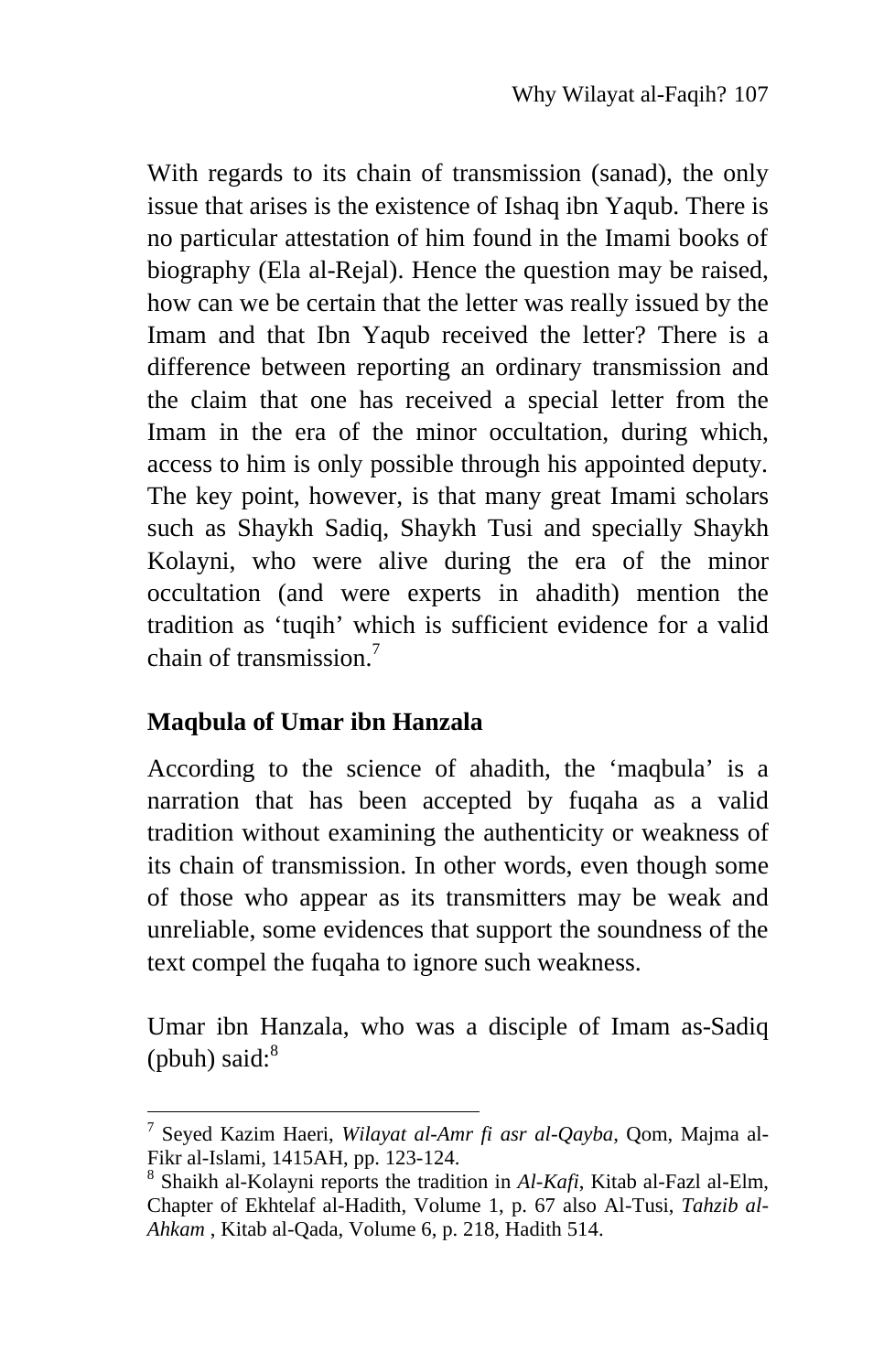*I asked Imam Sadiq whether it was permissible for two of the Shia who had a disagreement concerning a debt or an inheritance to seek the verdict of the ruler or judge. He replied: 'anyone who has recourse to taghut [i.e. The illegitimate ruling power], whatever he obtains as a result of their verdict, he will have obtained by forbidden means, even if he has a proven right to it. For he will have obtained it through the verdict and judgment of the taghut, the power that almighty God has commanded him to disbelieve in. "They wish to seek justice from illegitimate powers, even though they have been commanded to disbelieve therein".* [Al-Qur'an, Chapter 4, Verse 60]

Umar ibn Hanzala then asked what was the correct action for two the Shia to take under such circumstances. Imam Sadiq replied:

*They must seek out one of you who narrates our traditions, who is versed in what is permissible and what is forbidden, who is well acquainted with our laws and ordinances, and accept him as judge and arbiter, for I appoint him as hakim [judge].<sup>9</sup>*

No Imami jurist disputes that this tradition firmly establishes the authority of a faqih with regards to the administration of justice (wilayat al-qada). However, many leading scholars such as Mirza al-Nayini, Sayyid Mohammad Reza Gulpaayigani, Shaykh al-Ansari<sup>10</sup> and Imam Khomeini believe that the text does not confine the authority of a faqih

<sup>9</sup> Translated in *Islam and Revolution*, p. 93.

<sup>10</sup> In *Kitab al-Qada wa al-Shahadat*, p. 48.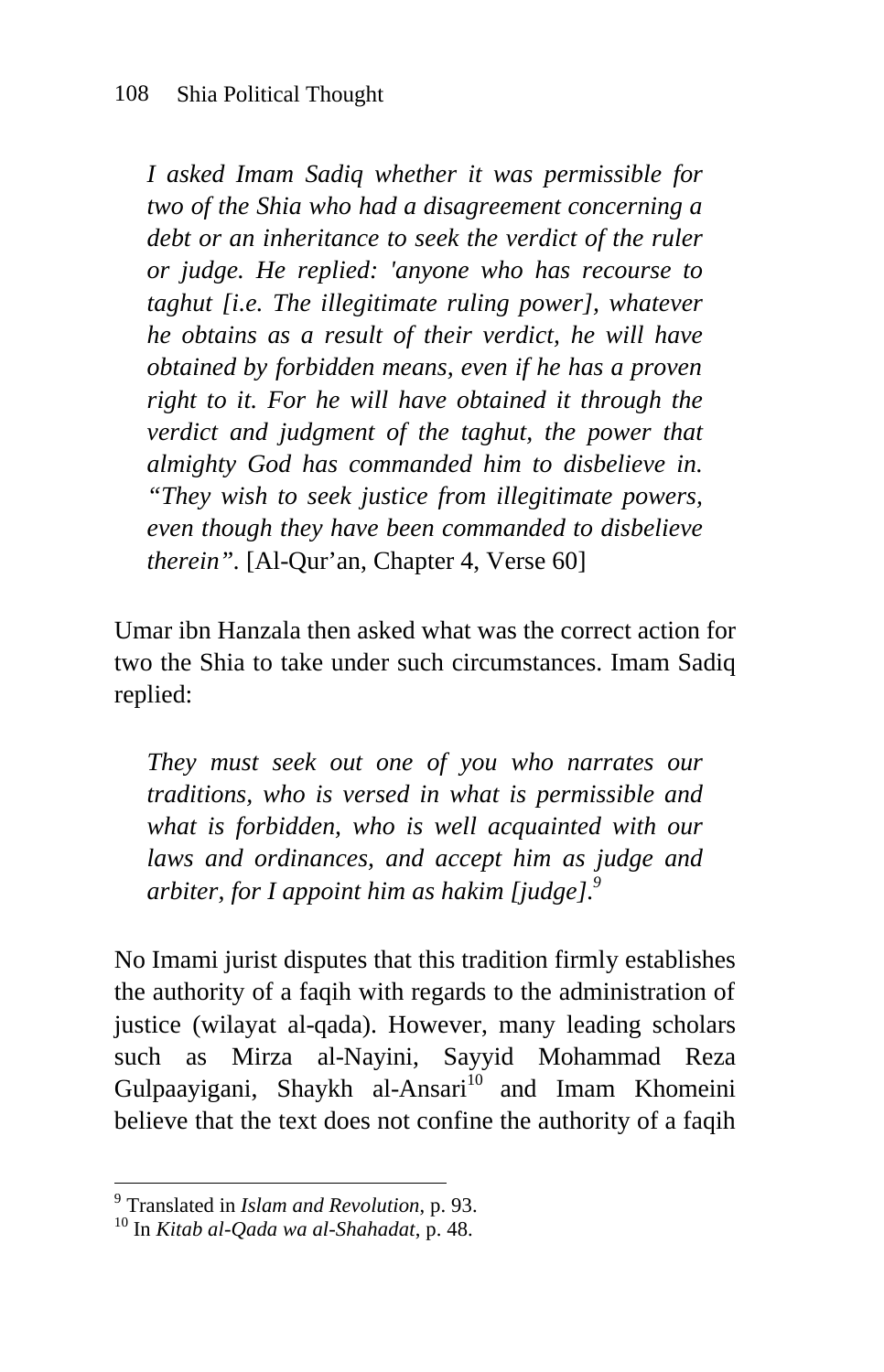to wilayat al-qada. They assert that the Imam designated the faqih as trustees of universal authority (wilayat al-amma) when he said: "I appoint him [faqih] as hakim [judge]"

However, a judge's role is not limited to merely resolving disagreements amongst the people; their conflicts and disagreements compel them to not only recourse to judges, but also to possessors of political power. The tradition of Imam Sadiq (pbuh) unconditionally prohibits any referral to illegitimate authorities (taghut) and there is no reason to assume that the Imam solely commanded his followers not to refer to judges appointed by an illegitimate government, while allowing them to recourse to the same government for the regulation of their affairs. By appointing the faqih as hakim, the Imam made it incumbent upon all Shia to refuse any kind of recourse to illegitimate authority. Hence in all aspects of disagreement it is necessary for them to refer to a faqih, whether it is in a governmental or judicial capacity.

There are no problems surrounding this hadith's chain of transmission. All of the transmitters (Muhammad ibn Yahya, Muhammad ibn al-Hussain, Muhammad ibn Isa, Safvan ibn Yahya and Dawood ibn al-Husayn) are reliable. And although there is no specific confirmation that Umar ibn Hanzala himself existed, fuqaha generally accept this and other transmissions from him.

## **The Tradition of Abu Khadija**

l

Fuqaha such as Imam Khomeini and Shaykh Muhammad  $Hassan<sup>11</sup>$  appeal to a famous transmission that was narrated by Abu Khadija (who was one of Imam Sadiq's

<sup>11</sup> In *Jawaher al-Kalam*, Volume 21, p. 395 and Volume 40, p. 17.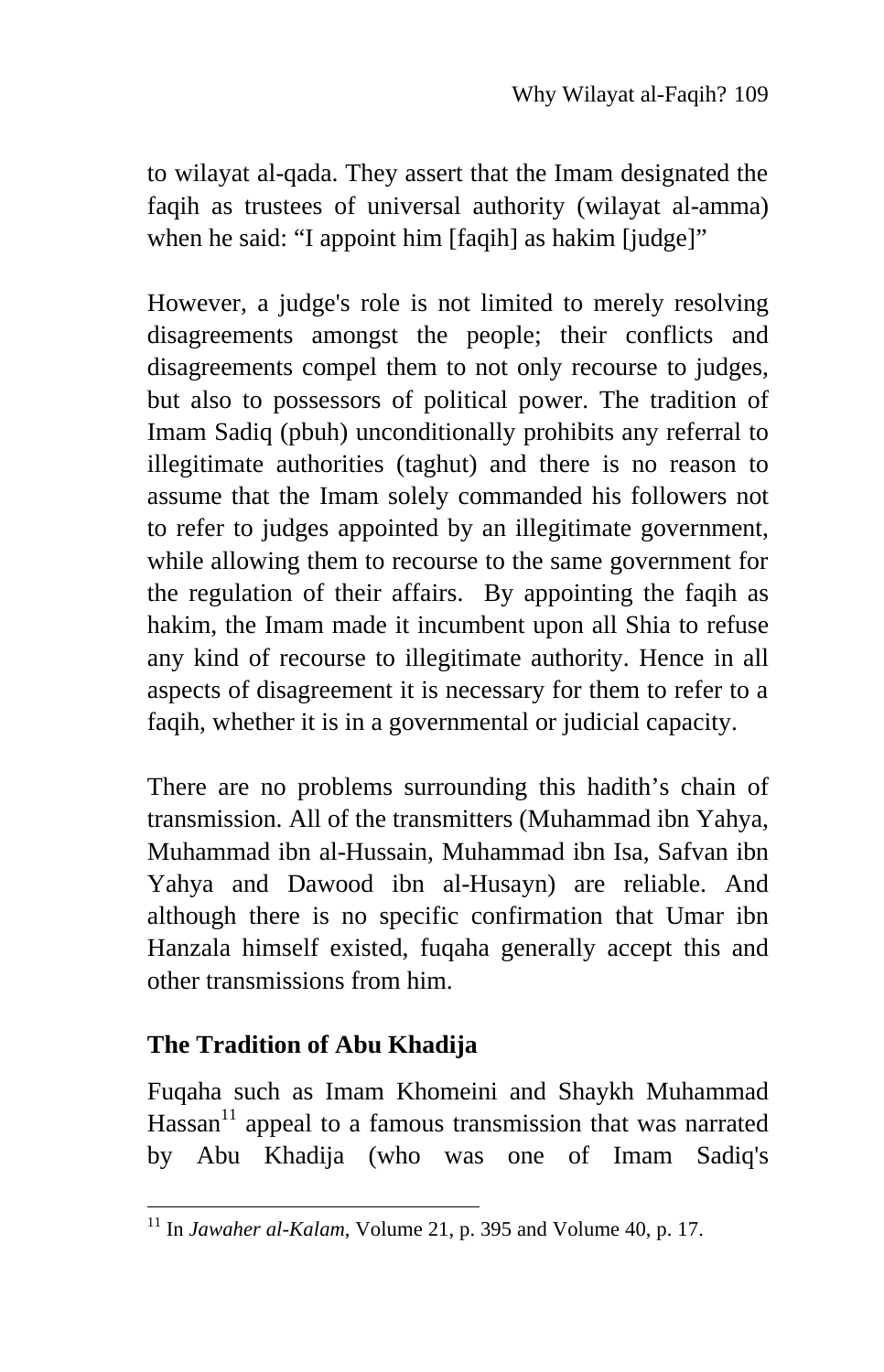companions), to argue in favor of wilayat al-amma. The tradition is mentioned by Shaykh Tusi, Shaykh Sadiq, and Shaykh Kolayni. According to them, Abu Khadija said:

*I was commanded by the Imam [Ja'far as-Sadiq (pbuh)] to convey the following message to our friends [Shia]: 'when enmity and dispute arise among you, or you disagree concerning the receipt or payment of a sum of money, be sure not to refer the matter to one of these malefactors for judgment. Designate as judge and arbiter someone amongst you who is acquainted with our junctions concerning what is permitted and what is prohibited, for I appoint such a man as judge over you. Let none of you take your complaint against another of you to the tyrannical ruling power.<sup>12</sup>*

The explanation of the argument here is similar to the previous narration. Even though the Imam says: "I appoint such a man as judge", a statement that explicitly concerns wilayat al-qada, it is essential to recognize that the final section of this transmission is not merely a repetition. Rather it is a prohibition of recourse to tyrannical authorities in matters relating to the executive. In the first instance, the Imam has commanded his followers to turn away from illegitimate judges, while in the second he has prohibited them from referring to other illegitimate powers with regard to non-judicial issues. This indicates that the appointment of a faqih is necessary in all matters of judgment and of government.

<sup>12</sup> Al-Kolayni, *Al-Foru' men al-Kafi*, Kitab al-Qada, Volume 7, p. 412; Al-Tusi, *Al-Tahzib*, Kitab al-Qada, Volume 6, p. 303; Shaikh al-Saduq, *Man la Yahzoruhu al-Faqih*, Volume 3, p. 2.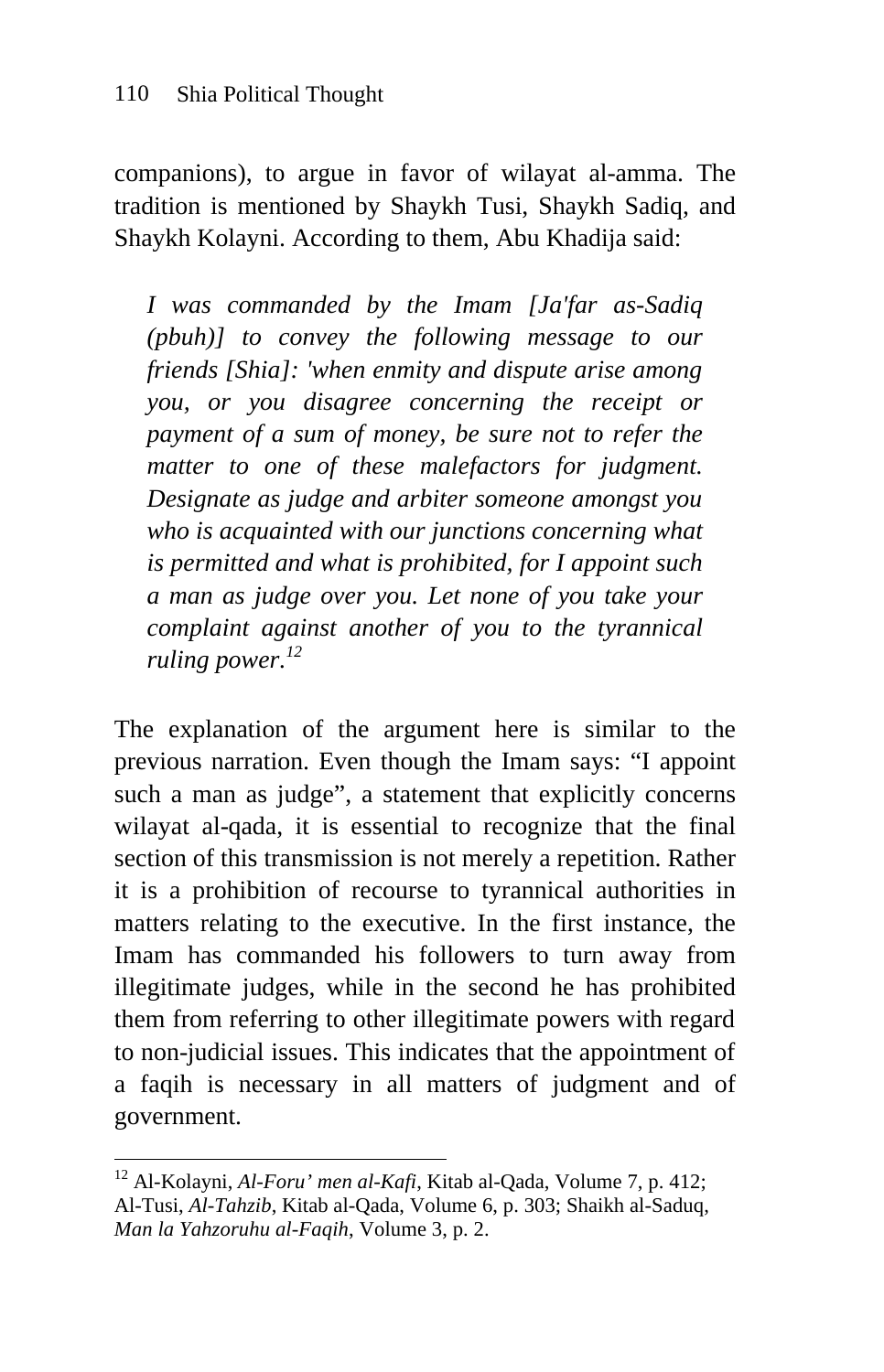Many experts in the field of biography (Elm al-Rejal) testify that Abu Khadija is a trustworthy narrator. In addition, the hadith is well known amongst the fuqaha and classified as mashureh (famous), consequently there is no problem regarding its chain of transmission.

One might suppose that the designations issued by Imam Sadiq in the previous two traditions are temporal and limited to his lifetime. This possibility is based on the assumption that his successors may have dismissed the fuqaha from authority, just as the successors of a ruler may dismiss his previous commands. However, this supposition obviously overlooks the status of Imams within Imami Shi'ism; their commands and instructions are not equitable to those of an average ruler and their orders must be obeyed both during their lifetime and after their death. Furthermore, Imam as-Sadiq referred to a verse of the Qur'an (4:60), which ordains disbelief in taghut (oppressive authority) and prohibits any recourse to illegitimate government as a ground for his designation of the fuqaha as 'hakim'. This is a strong indication that his edict is not restricted to a specific time, and that it is forever obligatory for people to turn away from tyrannical authorities.

These three traditions are considered reliable and act as solid foundations for the establishment of wilayat al-amma. Nevertheless there are some disagreements amongst Imami jurists pertaining to the transmission and interpretation of the texts. Most critics maintain that the above-mentioned traditions confirm little more than the administration of justice (wilayat al-qada) by the fuqaha.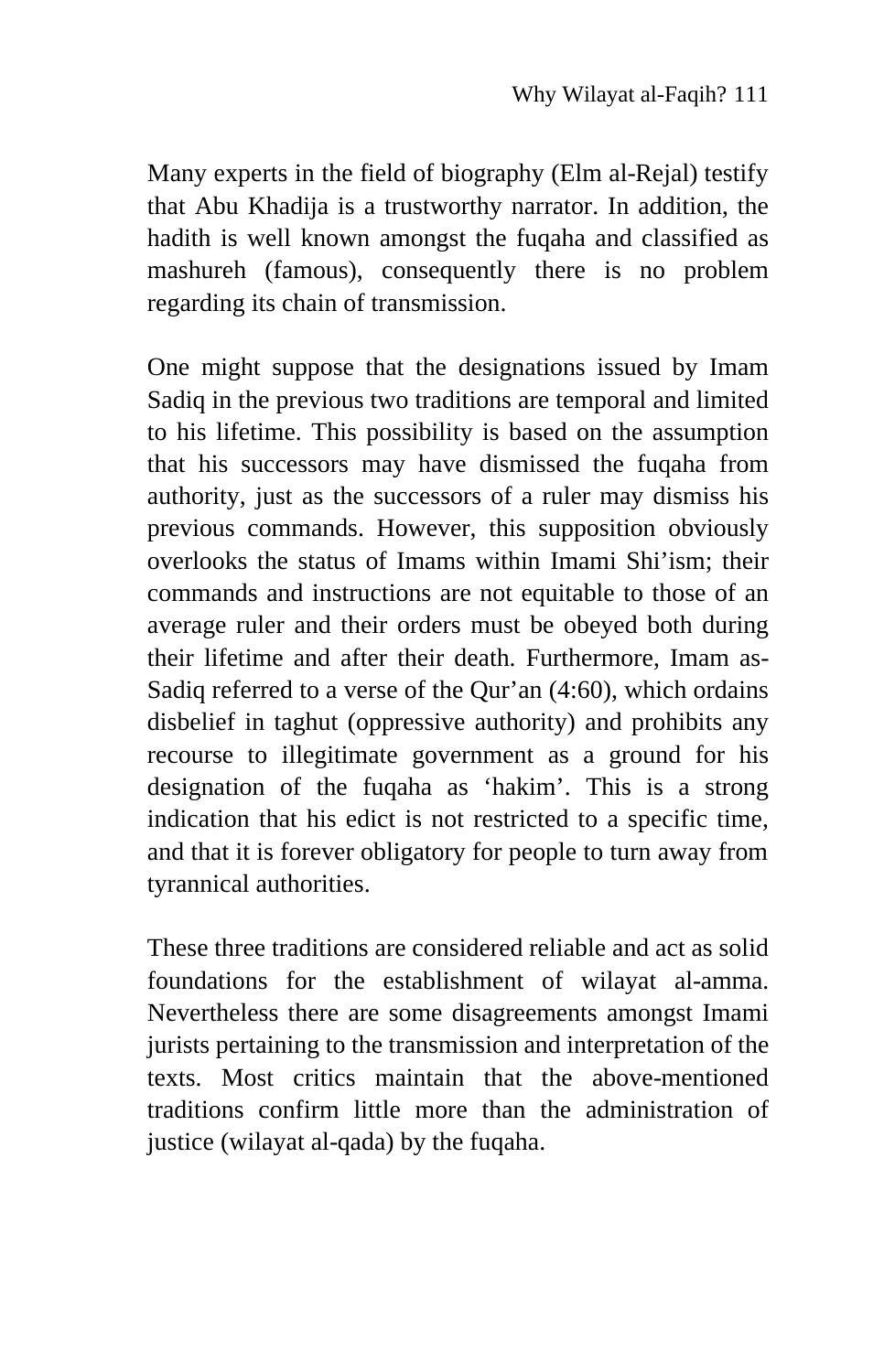Aside from the three aforementioned traditions, advocates of wilayat al-amma also appeal to a set of transmissions that, although too weak to prove the universal guardianship of the faqih by themselves, certainly reinforce and verify the doctrine.

**The First Tradition: The Sound Transmission of Qadah**  Ali bin Ibrahim, from his father, from Hamad bin Eisa from Qadah (Abd al-Allah bin Maimun) from Imam Sadiq (pbuh), who narrated the Prophet (pbuh) as saying:

*The superiority of the learned man over the mere worshipper is like that of the full moon over the stars. Truly the ulema (scholars) are the heirs of the Prophet (pbuh); the prophets bequeathed not gold (dinar) and silver (dirham) instead they bequeathed knowledge, and whoever acquires it has indeed acquired a generous portion of their legacy.<sup>13</sup>*

According to this tradition, the just and pious religious scholars (ulema) are the heirs of the Prophet; consequently, they must fulfil all the attributes and responsibilities that Allah designated for him (aside from receiving the divine revelation). Hence they are entrusted with maintaining his authority (wilayat) and the integrity of Islam. And, as has become clear from previous discussions, the Prophet has been appointed as the guardian and leader of the ummah. As the Qur'an says:

*The Prophet has higher claims over the believers than their own selves.* [Chapter 33, Verse 6]

<sup>&</sup>lt;sup>13</sup> Shaikh al-Kolayni, *Al-Kafi*, The Book of Virtue of Knowledge, Volume 1, p. 34.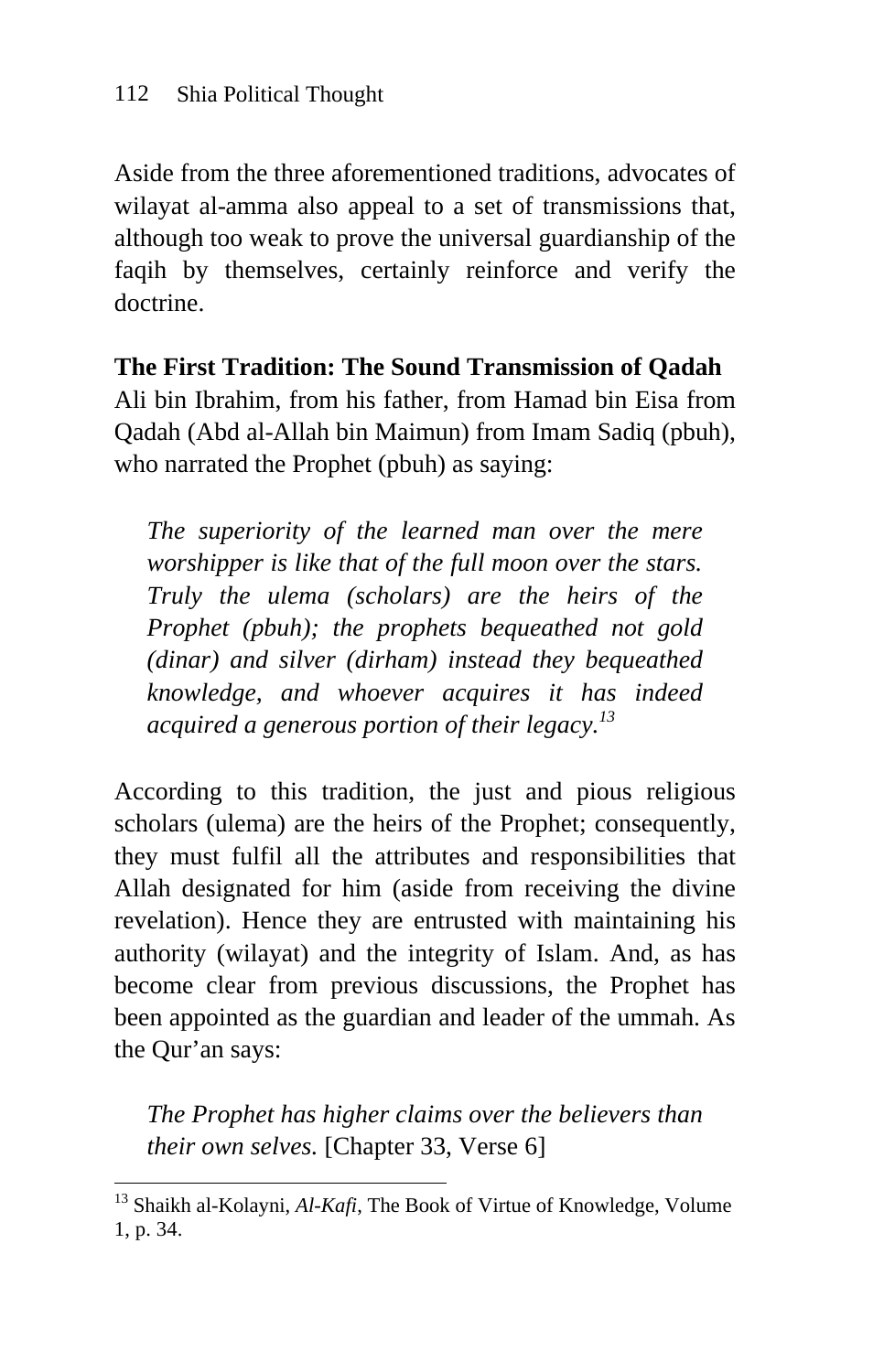So his right to rule and govern over the believers is also entrusted to the scholars.

Critics believe that the tradition discusses the knowledge rather than the status of the prophets. So the scholars are the heirs of the Prophet in the field of knowledge. The hadiths' chain of transmission is sound and the fuqaha usually accept it.

## **The Second Tradition: Saduqs' Morsala**<sup>14</sup> **.**

Shaykh Saduq in several of his many books mentions the following hadith:

*Imam Ali narrated the Prophet (pbuh) saying: "O God! Have mercy on those that succeed me" [Kholaphayi]. He repeated this twice and was then asked: "O Messenger of Allah, who are these that succeed you?" He replied: "They are those that come after me, transmit my traditions and practice and teach them to the people after me."<sup>15</sup>*

The interpretation of this tradition is similar to the previous one. Those who are successors of the Prophet (pbuh) should have his status (in all areas apart from those such as receiving divine revelation), as Imam Khomeini says:

*To be a successor means to succeed to all the functions of Prophethood. In this respect, what is*

 $14$  In the study of hadith the terminology for a transmission in which the name of the first transmitter or a number of them has not been mentioned is called 'morsal'.

<sup>15</sup> *Uyun al-Akhbar al-Reda*, volume 2, chapter, 31, p. 37 also *Ma'ani al-Akhbar*, p. 374 also *Man la Yahzurohu al-Faqih*, Volume 4, p. 420.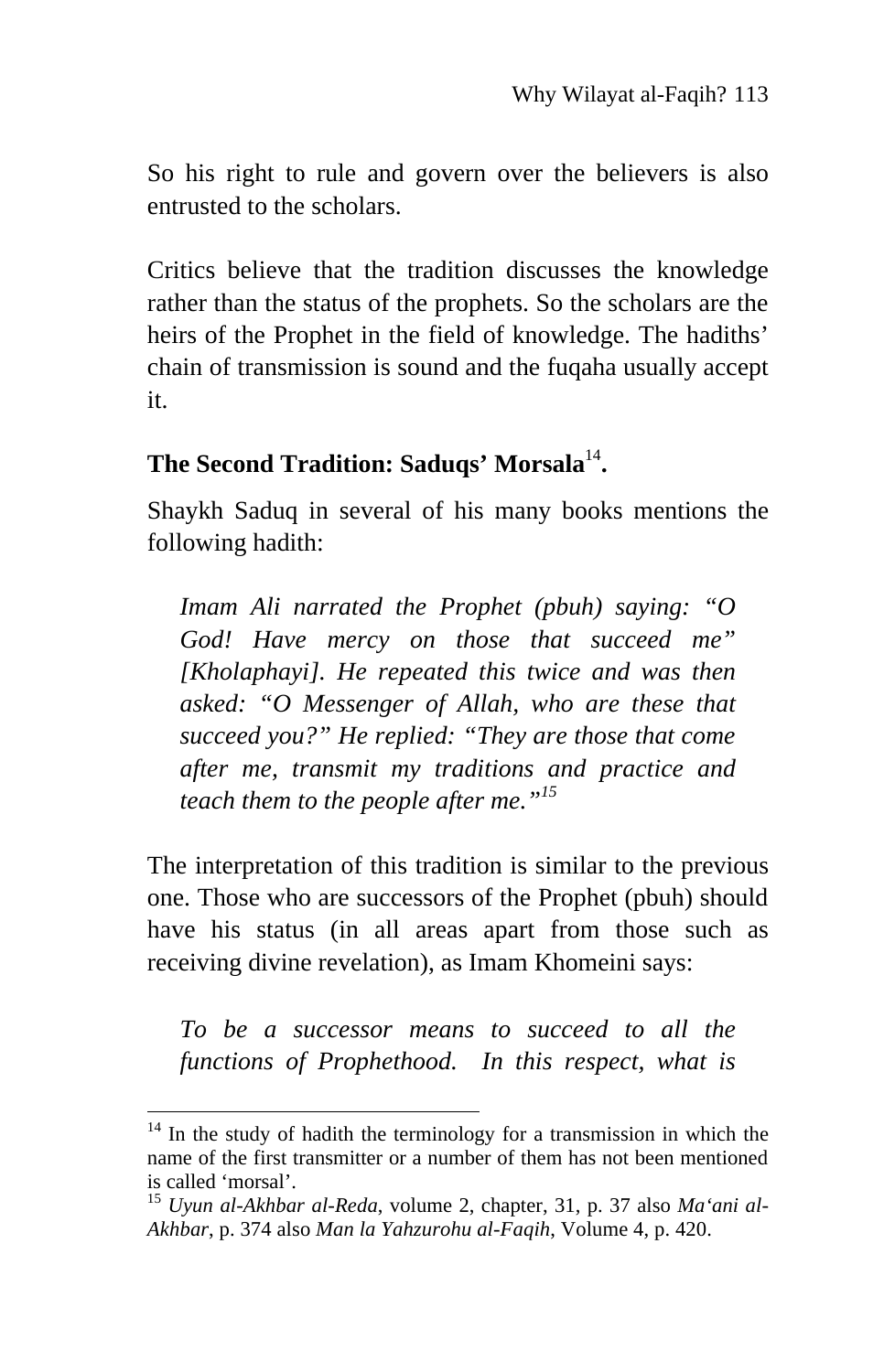*implied by the sentence, 'O God! Have mercy on my successors' is not less than what is implied by the sentence: 'Ali is my successor', since the meaning of successorship is the same in both cases.<sup>16</sup>*

# **The Third Tradition: The Fuqaha are the Trustees of the Prophets**

Shaykh Kolayni mentions the following hadith from the Prophet (pbuh):

*The fuqaha are the trustees of the Prophets, as long as they do not concern themselves with the world (dunya). The Prophet was asked: 'what is the sign with their concern to this world?' He replied: 'By seeing whether they follow Kings (sultans). If they do that, then fear for your religion'.<sup>17</sup>*

The argument is that the fuqaha are trustees of the Prophet not merely with respect to deducing Islamic laws, but with all the duties and functions of the Prophet (pbuh) and this encompasses the establishment of a religious government and a just social system.

## **The Fourth Tradition: The Ulema are the Rulers**

Amody transmits a tradition from the Commander of the faithful, Ali (pbuh):

*The ulema [scholars] are the rulers [hakim] over people.<sup>18</sup>*

<sup>16</sup> Imam Khomeini, *Islam and Revolution*, p. 72.

<sup>17</sup> Kolayni, *al-Kafi*, Volume 1, p. 46.

<sup>18</sup> Amodi, *Qorar al-Hekam*, Volume 1, p. 137, 506.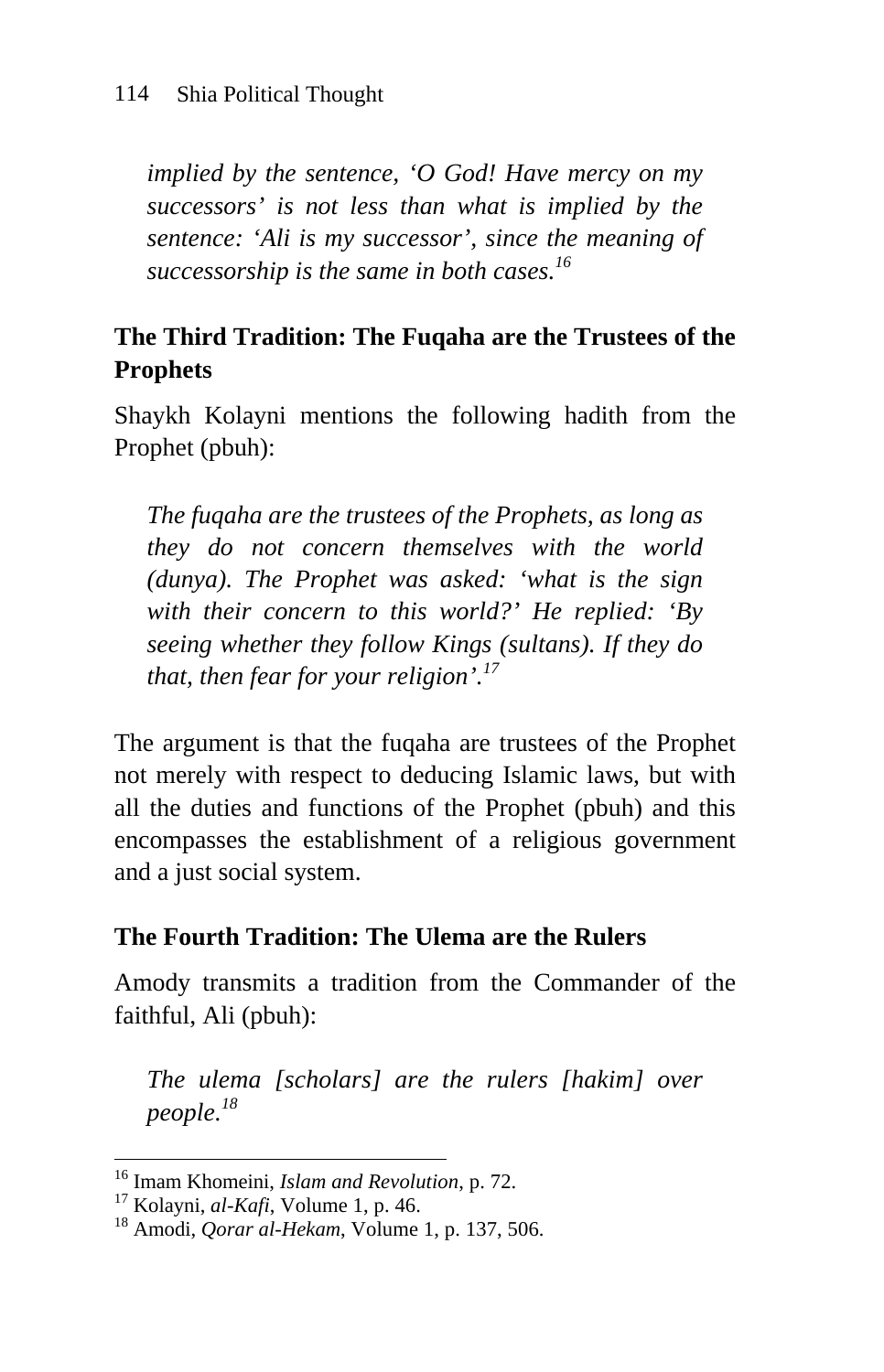The meaning of this tradition explicitly supports wilayat alamma, but the chain of transmission is weak.

#### **The Fifth Tradition: Imam Hussain's Sermon**

During a sermon about enjoining good and forbidding evil, Imam Hussein (pbuh) addressed the scholars and said:

*…The disaster that has befallen you is greater than what has befallen others, for the true rank and degree ulema has been taken away from you. The administration of the country and the issuing of orders should actually be entrusted to religious scholars (ulema) who are guardians of the rights of God and knowledgeable about Gods ordinances concerning what is permitted and what is forbidden. But your position has been usurped from you, for no other reason than you have abandoned the pivot of truth and have disagreed about the nature of the sunnah, despite the existence of clear proofs. If you were strong in the face of torturing and suffering and prepared to endure hardship for God's sake, then all proposed regulations would be brought to you for your approval and for you to issue.<sup>19</sup>*

If it were not for the weakness of its chain of transmission, the tradition would have been the most explicit verification wilayat al-amma.

<sup>19</sup> Harrani ibn Shobeh, *Tohaf al-Uqul*, Qom, 1404AH, Volume 1, p. 238.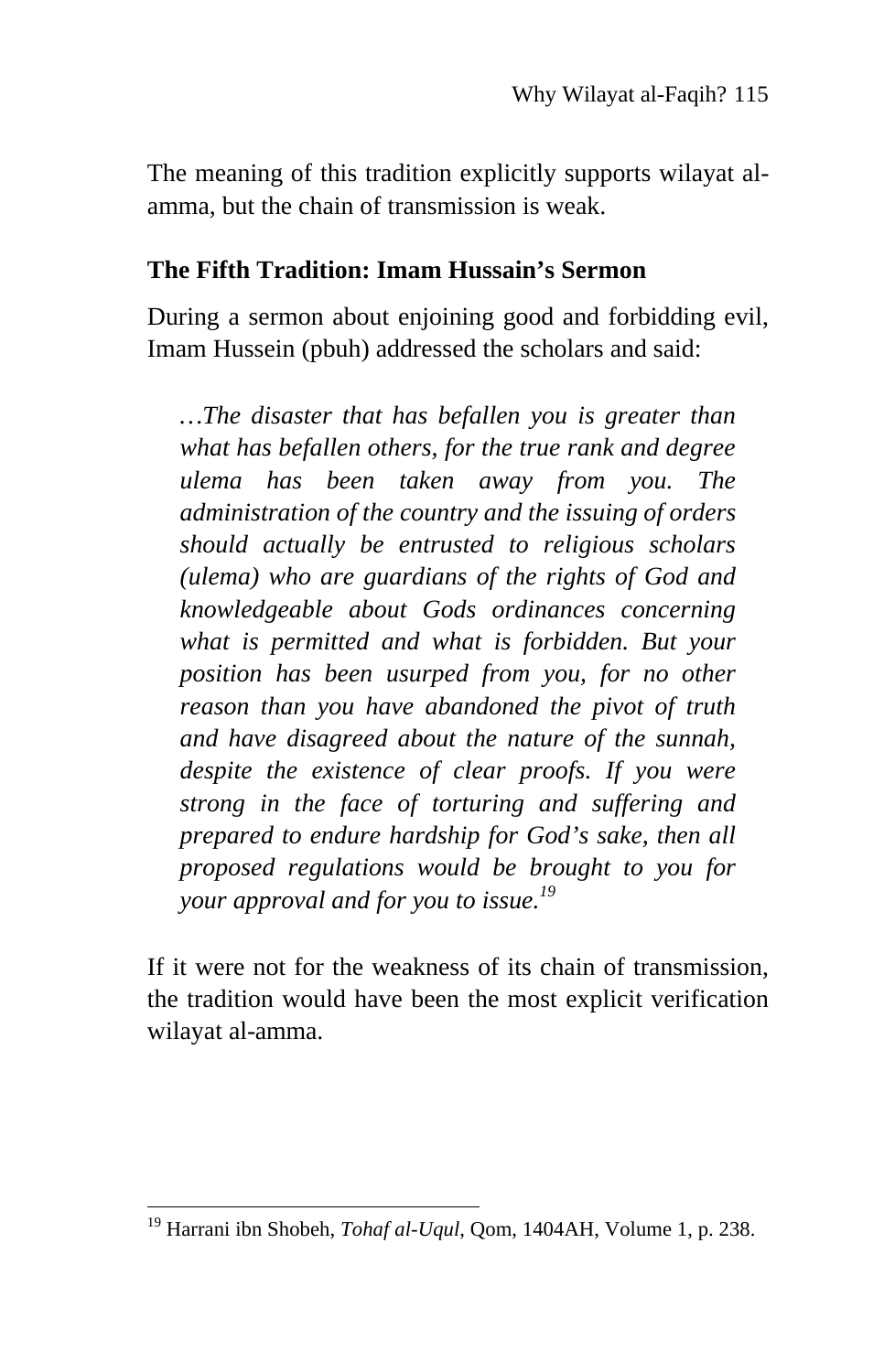## **The Sixth Hadith: The Fuqaha are the Fortress of Islam**

Shaykh Kolayni mentions the tradition from Imam Kazim (pbuh):

*Believers who are fuqaha are the fortresses of Islam, like the encircling walls that protect a city.<sup>20</sup>*

The statement, which is that the fuqaha are the fortresses of Islam, means that fuqaha have a duty to protect Islam. They must do whatever is necessary to fulfil that duty hence they need to follow the Prophet as a good example for every believer. The Qur'an says:

*Certainly there is for you in them a good example, for him who fears Allah and the last day.* [Chapter 60, Verse 6]

The Prophet (pbuh) as the fortress of Islam did not restrict himself for training and teaching to protect Islam, rather he undertook socio-political duties and functions as well, hence all the tasks entrusted to the Prophet Muhammad must also be fulfilled by the well qualified fuqaha, as a matter of duty to become the true fortresses of Islam.

## **Wilayat al-Amma as Hisbah**

By referring to textual evidences (the Qur'an and ahadith), advocates of universal authority (wilayat al-amma) intend to illustrate that well qualified fuqaha not only have priority over others to govern the believers, but are also explicitly designated as guardians (wali) of the Muslim community. However, some Imami jurists maintain that even when you

<sup>20</sup> Al-Kolayni, *Al-Kafi*, Volume 1, p. 38.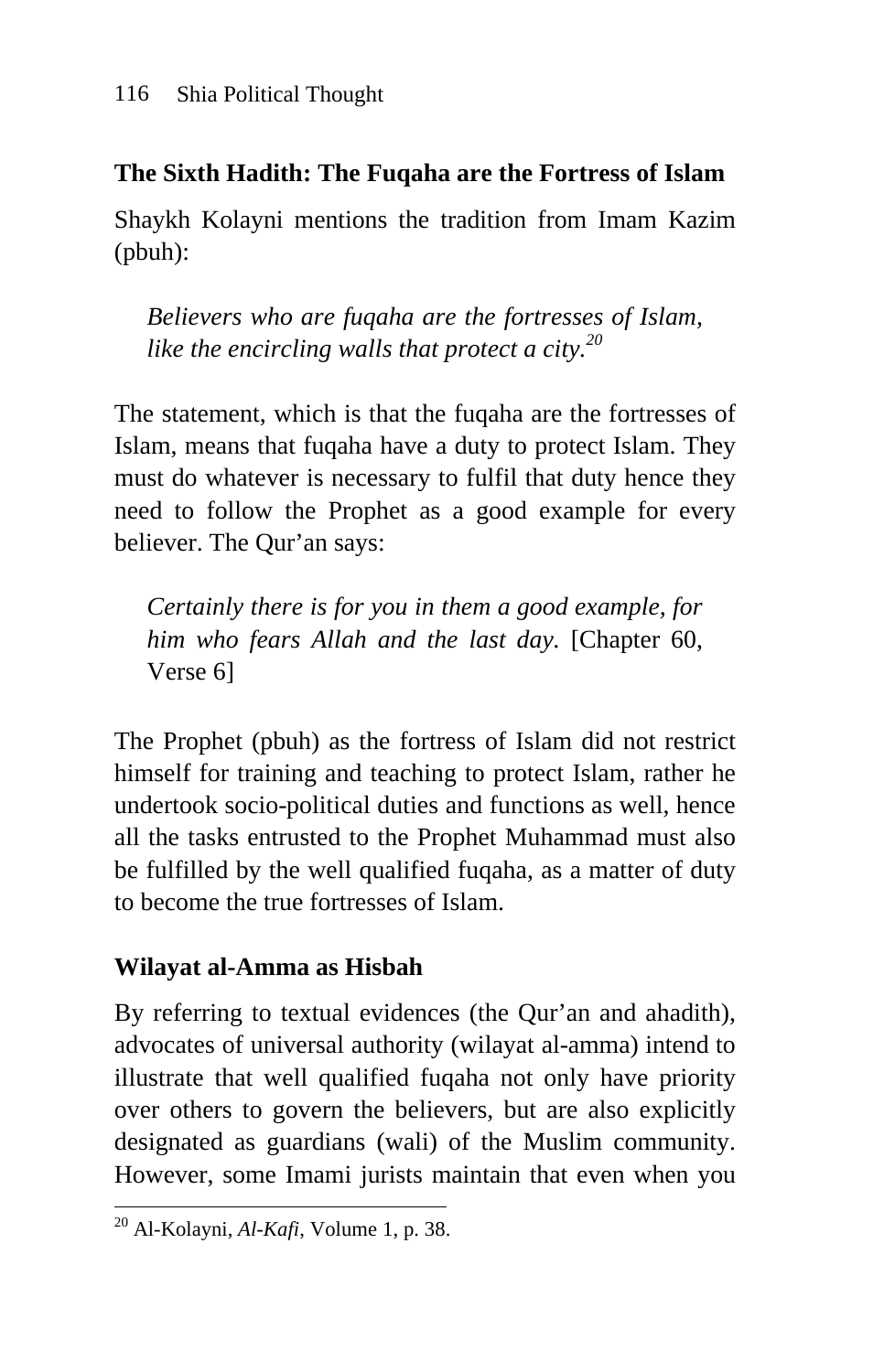overlook the traditional proofs of wilayat al-faqih, one can establish the same authority for the faqih by considering 'hisbah'. Although this method of reasoning cannot confirm the designation of the faqih as wali, it does emphasize the priority of the fuqaha to undertake these social duties and makes clear that their authority is legitimate.

'Hisbah' as a word literally means reward or spiritual wage, and it is usually applied to deeds that are done to please God and seek heavenly reward (thawab). In Islamic jurisprudence, this term refers to something that God is not willing to ignore or overlook. For instance, there are people who are minors or suffer from insanity, who are unable to discharge their own affairs and need someone to take care of them. If they have no father or grandfather, someone else should undertake their responsibilities and since these who prepare themselves to be in charge of their affairs do that for the sake of God, it is called 'hisbah'.

There is an important difference between 'hisbah' and what is referred to as sufficient necessity (wajib al-kefai). Sufficient necessity is an obligation that everyone one can fulfil, but if undertaken by a sufficient number of individuals, other people are relieved of their duty, whereas 'hisbah' should be undertaken by the faqih. If a qualified jurist is not available, then only the just believers (mumineen adil) have the right to be in charge of such affairs.

Having clarified the meaning of 'hisbah', we will now examine an argument that presupposes the extension of its denotation. People who adopt this line of reasoning argue that 'hisbah' is not restricted to its traditional examples such as in the case of minors and the insane. Rather, the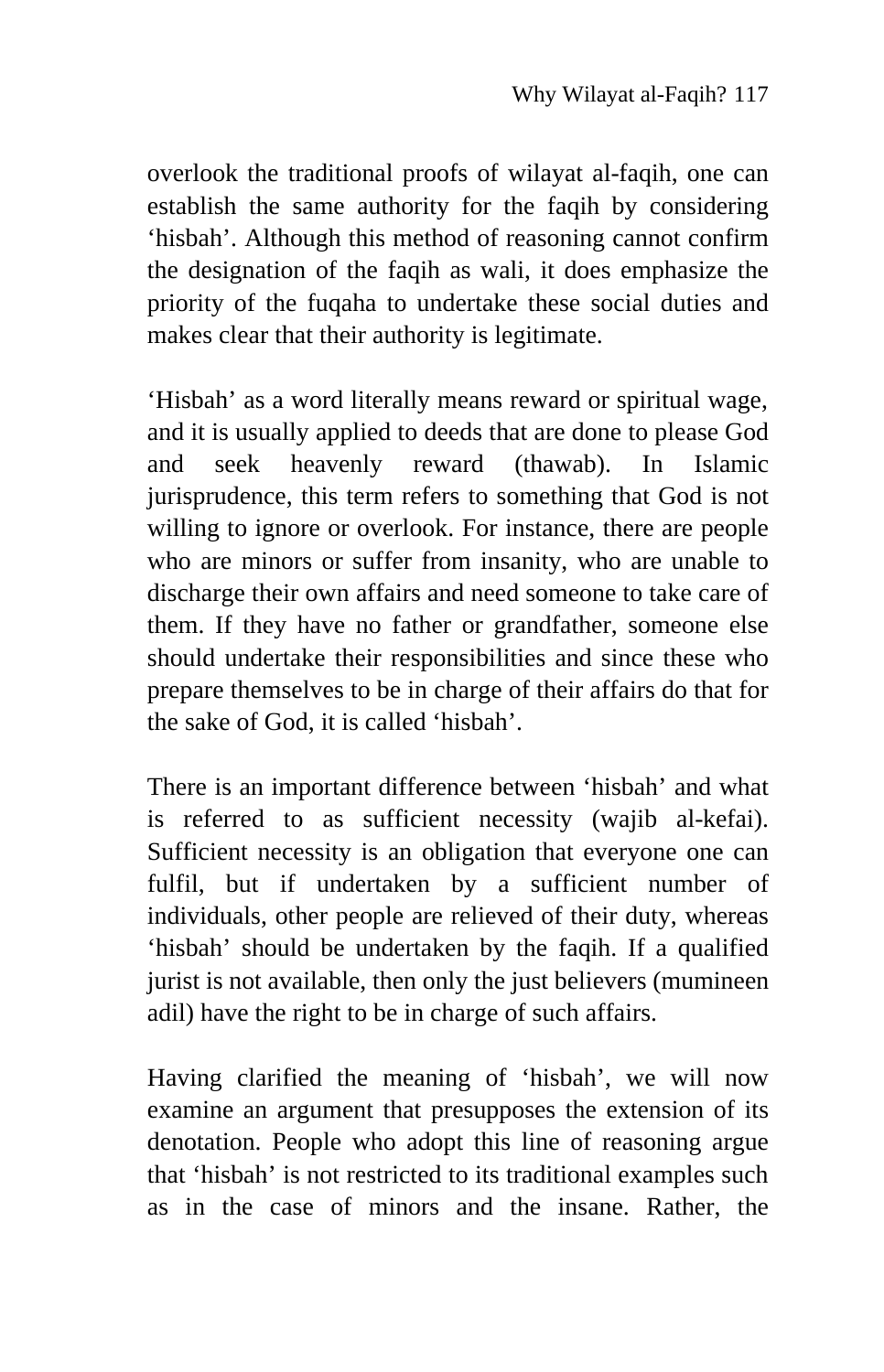philosophy and reasoning behind such a role demand its extension to social and political affairs. This argument has two major premises:

Muslims are obliged to observe the instructions and prohibitions of Islam in all areas of their personal and social lives, and some of these realistically require the authority and apparatus of a state in order to be practically implemented. Furthermore, it is impermissible for the believers to allow illegitimate and unjust rulers to govern their society, while they have the potential to manage their own affairs independently. From a juridical perspective, this premise is universally accepted.

A just faqih must undertake the duty of social and political guardianship for two reasons: either that the traditional evidences supporting wilayat al-amma are sound, or the just faqih has priority over others to undertake this duty. The reason behind this is that no one has the right to establish his authority over another unless they are qualified to undertake the duty of 'hisbah' (guardianship). And the protection of Islam and Islamic society is an instance of 'hisbah', which means God is not willing to ignore or overlook it, consequently well-qualified fuqaha have priority over ordinary people to bear this responsibility. In other words, necessarily someone has to undertake the function. We have two options; either to delegate the authority to those who have no professional knowledge about Islam or approve the authority of a just faqih. We have natural misgivings about the former when the later is feasible. Therefore, the fuqaha have a duty and a right to fulfil it. $^{21}$ 

<sup>21</sup> Seyed Kazim Haeri, *Wilayat al-Amr fi Asr al-Qayba*, p. 96.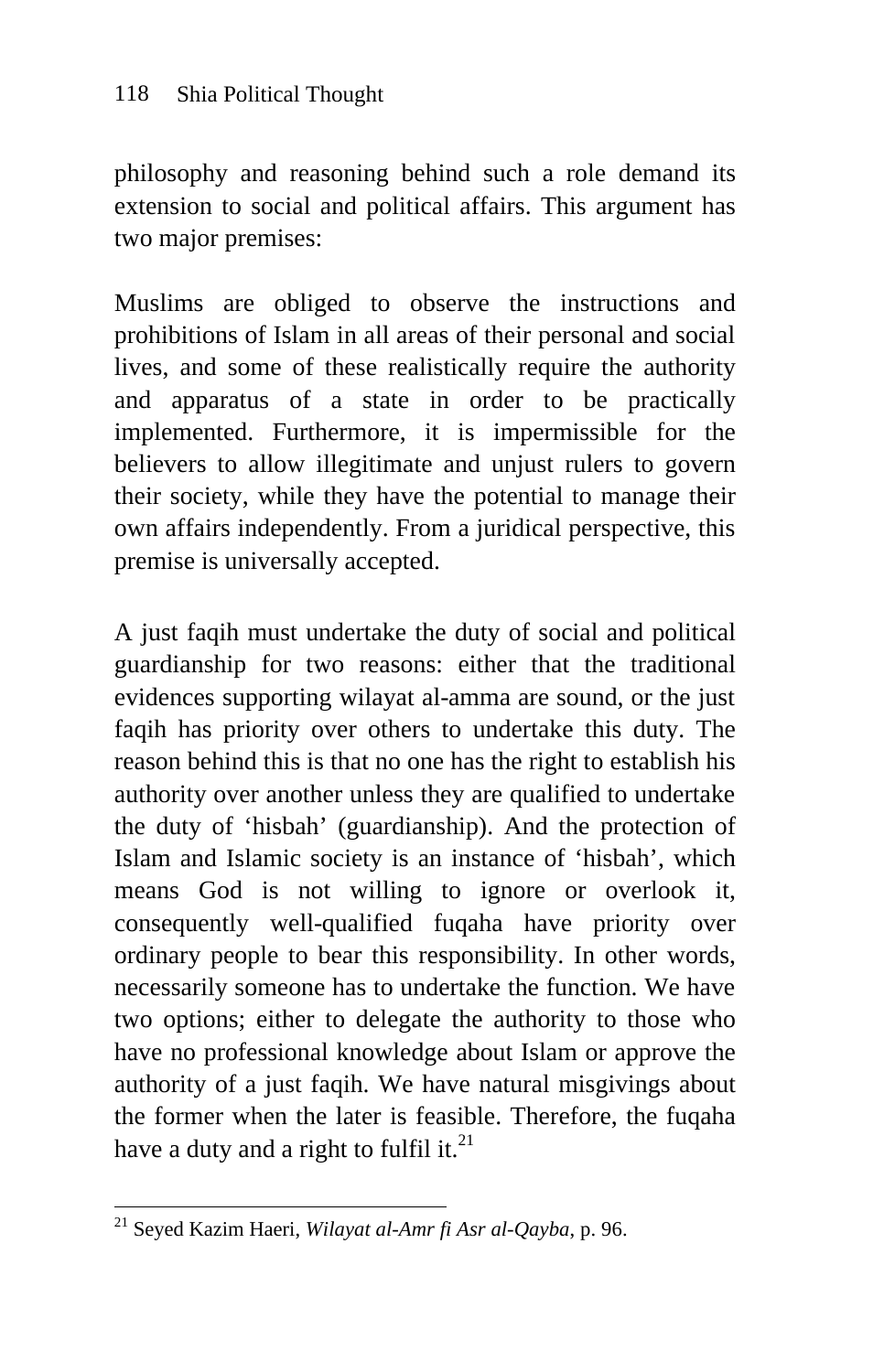Despite the traditional arguments illustrating that the fuqaha have been designated as wali, this argument merely establishes the priority of a faqih to be in charge of governmental affairs similar to other cases of hisbah.

## **The Rational Argument**

Recourse to rational argument has a long history amongst Shia scholars. Some believe that the rational theory was first adopted by the Zaydi Shia, al-Qasim ibn Ibrahim (785 - Medina 860), who argued that divinely appointed political authority is necessary due to the imperfections of human nature.<sup>22</sup> Mullah Ahmad Naraqi (d. 1829), the author of 'Avaed al-Ayyam', was the first Imami jurist who appealed to logical reasoning to support the concept of universal authority (wilayat al-amma).

This approach adopts a similar structure to those rational arguments upon which Shia scholars base the necessity of Prophethood and Imamate; that it was necessary for God to appoint some people as Prophets and Imams in order to provide divine guidance to mankind. Therefore it is only reasonable to assume that in the absence of such infallible guidance, God would entrust the responsibilities of religious and political leadership to those people best qualified to undertake it as deputies of the absent, infallible Imam.

Two strands of argument are presented as a justification of wilayat al-faqih. The first of which is an argument consisting entirely of rational premises without reference to the Qur'an or traditions, while the second is an argument established by

l <sup>22</sup> Antony Black, *The History of Islamic Political Thought*, p. 40.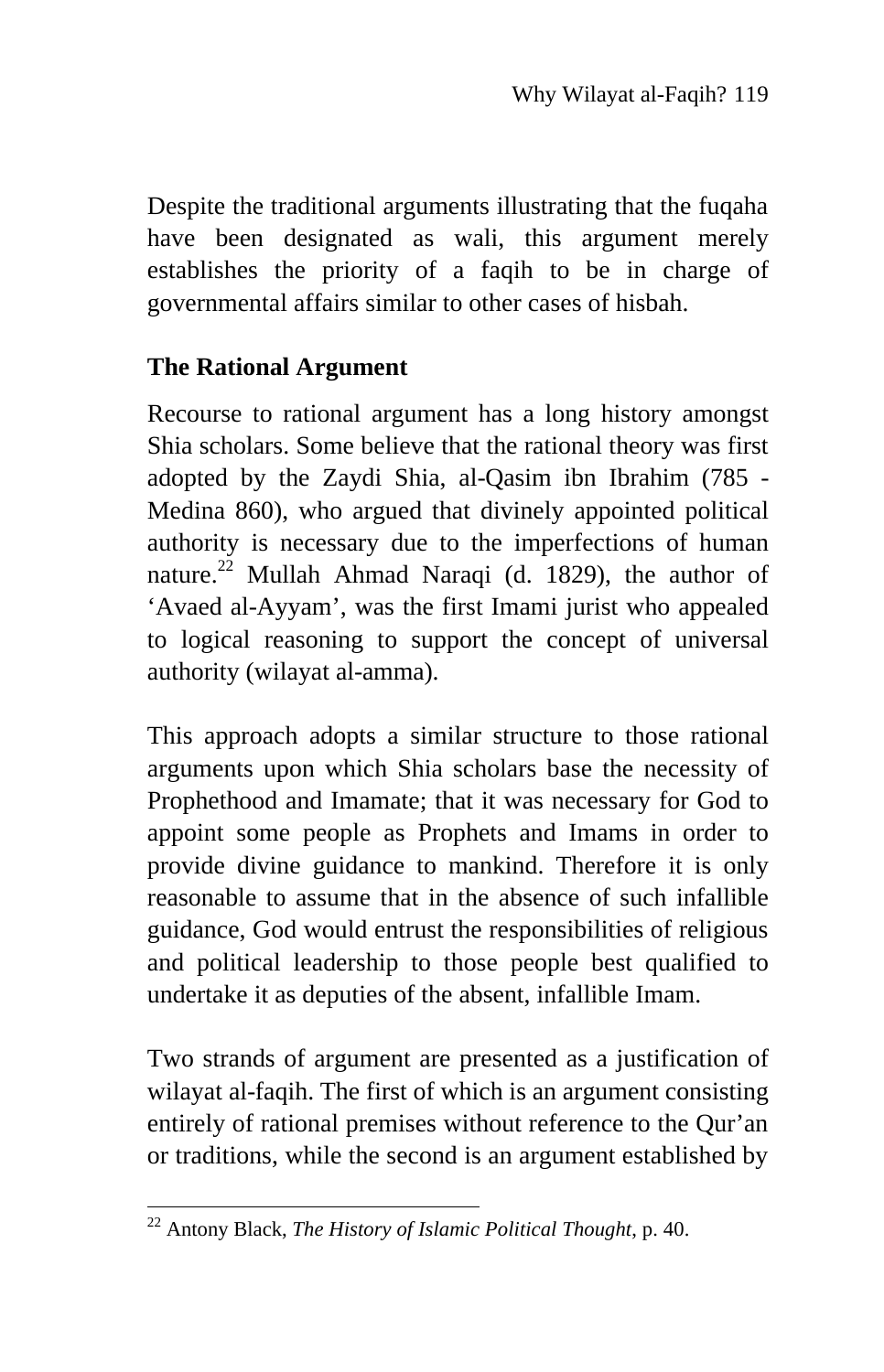a combination of reasoning and textual evidences. However, purely rational arguments are generally unable to definitively establish the prophecy or leadership of a particular person. Rational arguments must typically consist of universal, certain and necessary premises, and consequently, pure reasoning can prove the necessity of Prophethood and Imamate, although these rational arguments often encompass an explanation of qualifications that the ideal leader should have (e.g. sinless or just). Although there are many different lines of reasoning, it will suffice here to mention a few of them. In his volume concerning theology, Avecina (Ibn Sina) presents a discussion based on the necessity of a well-organised social order in order to establish the necessity of prophets. $^{23}$ Although this argument has naturally been appealed to by Muslim scholars and philosophers in order to establish and define Prophethood, the addition of some premises gives it the potential to confirm the necessity of its continuation in the vicegerency of the fuqaha. The structure of modified version of the proof is as follows:

- 1. Man is a social being and therefore necessarily needs social order to overcome many of his conflicts and affairs.
- 2. Human social life and order should be designed so that it provides individual social happiness.
- 3. A set of adequate and perfect laws and the existence of one who is capable of executing these laws and leading society are two necessary conditions for the establishment of an ideal society.

l <sup>23</sup> Ibn Sina, *Al-Shefa*, The book of Al-Elahiyat, The 10<sup>th</sup> Article, Chapter 2, p. 487.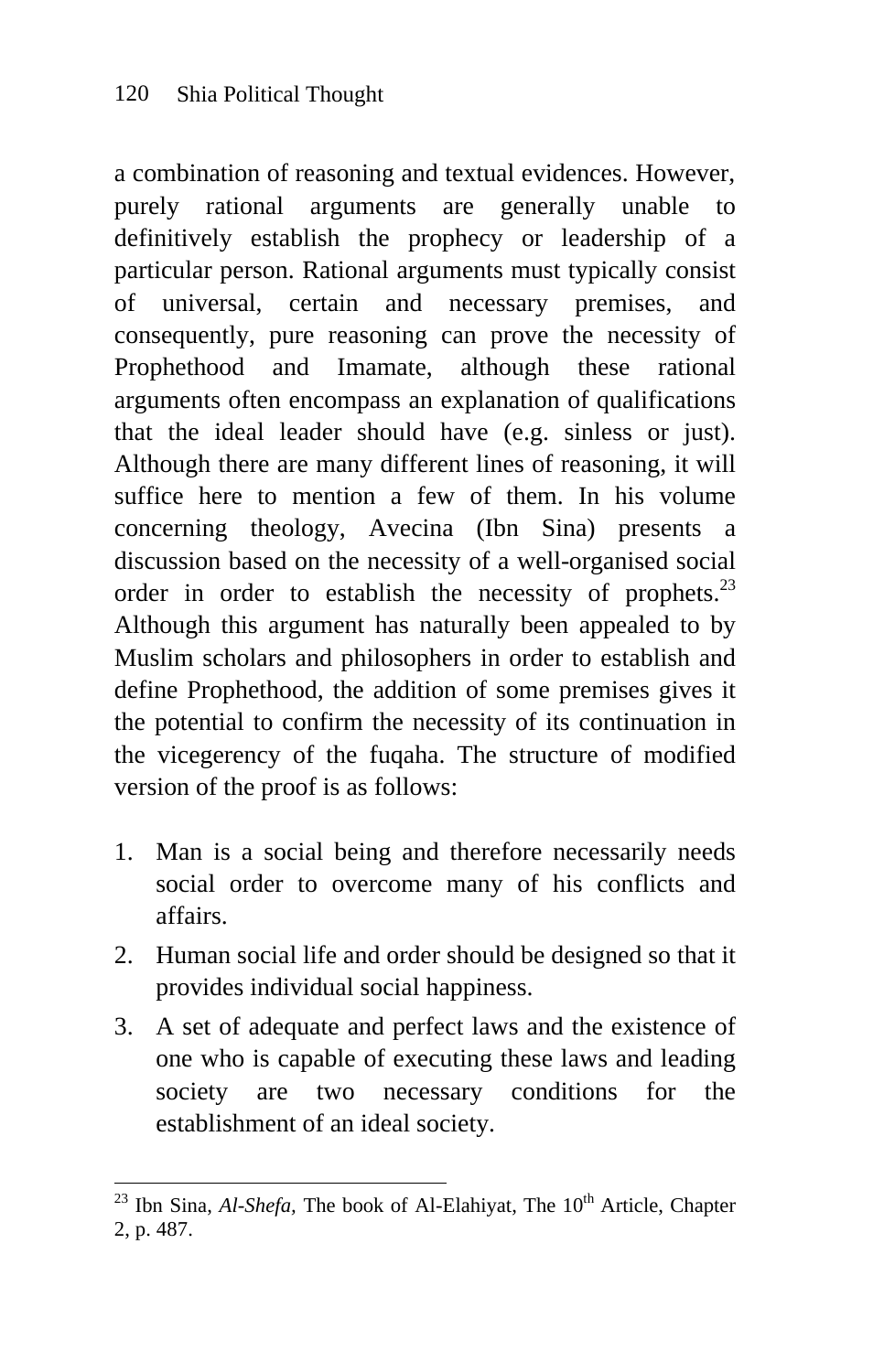- 4. It is not in the power of human beings to establish an ideal, iust, and truly well-ordered society without the aid of God and His divine laws.
- 5. To avoid any deficiency, interference or possession of God's message (revelation), the Prophets who delivers His message must be infallible.
- 6. The explanation of the contents of the perfect religion and the execution of its laws prerequisite the appointment of infallible Imams.
- 7. When there is no access to infallible Imams for attaining the above-mentioned aim (3), the leaders who are just and are expert in religious knowledge (Just faqih). $^{24}$

The first four premises prove the necessity of prophecy and that it is necessary for God to send prophets. The sixth one extends the reasoning to the question of Imamate and the necessity of an infallible Imam. And the final premise establishes the necessity of a qualified religious leader in the era of the absent Imam.

Another rational argument has been presented by Ayatollah Borujerdi who applied some historical and religious premises in his reasoning.

- 1. The leader and ruler of a society must be entrusted with the protection of social order and meet the essential needs of the people.
- 2. Islam has paid attention to those essential needs and has legislated suitable laws. The ruler (wali) of Islamic society is responsible for the execution of these laws.

<sup>24</sup> Abdullah Javadi Amoli, *Wilayat ul-Faqih*, Qom: Esra Publication, 1378AH, pp. 151-152.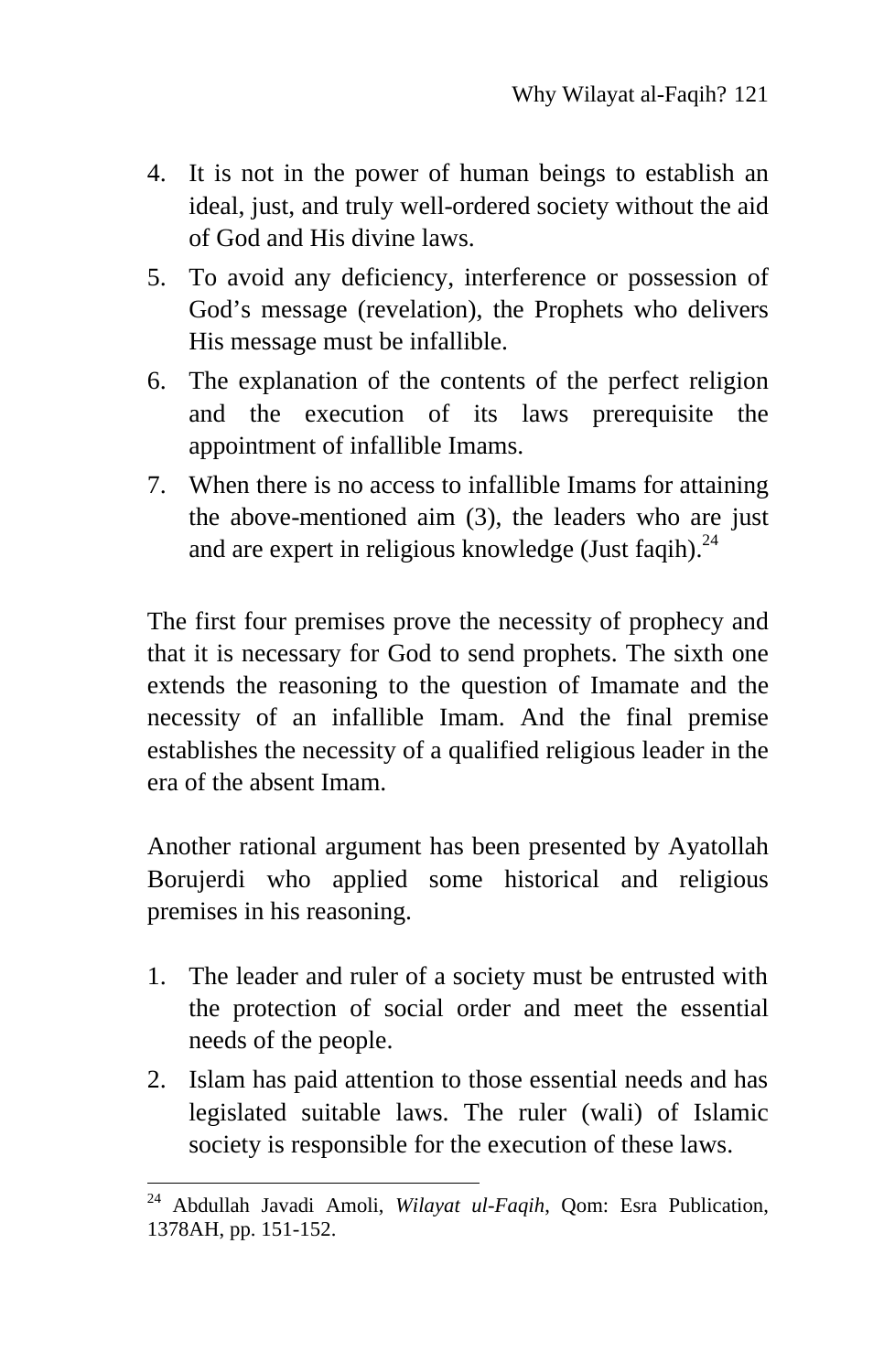- 3. Within the early period of Islam, the Prophet (pbuh) and the Imams (pbut) were the legitimate political leaders and the organisation of political and social affairs was their duty.
- 4. The need to regulate social relationships according to divine laws and values is not confined to a specific period of time. Rather it is a crucial need for every age and generation. Certainly when infallible Imams were present amongst people, they appointed reliable people as their representatives to undertake Shia social affairs and prevent their followers from recourse to tyrannical governments (taghut) for their affairs. The assumption that Imams encouraged people to avoid referring to taghut without presenting an alternative solution to their problems is illogical.

Considering the previous premise, it is also logical that just fuqaha should be appointed as their representatives and deputies in the era of greater absence because there are only three possibilities:

- A non-faqih (one who is not a just faqih) is designated as the Imam's deputy. This supposition is obviously unwise and impractical, as a person lacking the essential knowledge or qualifications would be unable to provide guidance.
- In the era of occultation, Imami have a duty to avoid any recourse to illegitimate government for their social affairs, however the Imams did not introduce any alternative point of reference. This theory is equally impractical.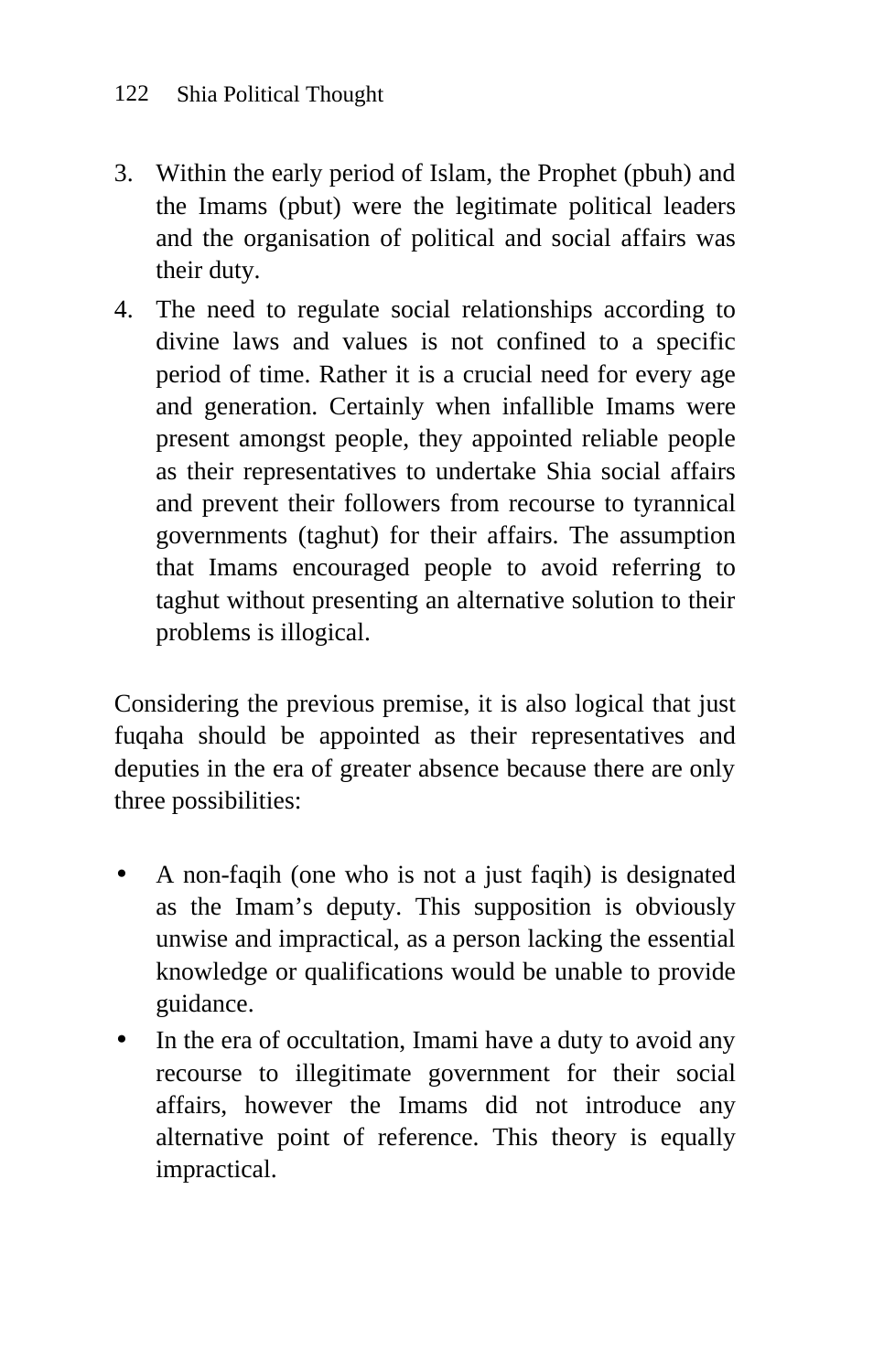The Imam has designated the just faqih as his deputy to undertake these affairs and that is what we are seeking.<sup>25</sup>

Before concluding the internal justifications of wilayat alfaqih, it is necessary for the sake of our discussion to examine what qualifications a deputy of the Imam must have. Although we have previously mentioned that only a well-qualified jurist may be considered the Imam's deputy (neyab), we have not yet discussed what qualifications he requires according to Islamic sources, i.e. Qur'an and Sunnah.

## **The Characteristics of Wali al-Faqih and the Problem of 'A'lamiya'**

When compared to other political doctrines, Imami political thought has some significant advantages. For example, when it insists that the ruler of the society must possess specific characteristics. In modern democratic systems, factors such as popularity, being telegenic and having the support of a powerful party and large corporations are the most important factors, while individual virtues and qualifications are often neglected. Shia political thought, on the other hand, makes the personal characteristics of a political leader an essential factor. Some of these are as follows.

## **Ijtihad (Proficiency in Islamic Jurisprudence)**

l

Since the implementation of Islamic laws and values in the various aspects of social life are one of the most important aims of an Islamic state, the ruler must naturally have

<sup>25</sup> Hussain Borujerdi, *Al-Badr al-Zaher fi Salat ul-Jom*'*a wal-Mosafer*, Qom, 1367AH, pp. 72-78.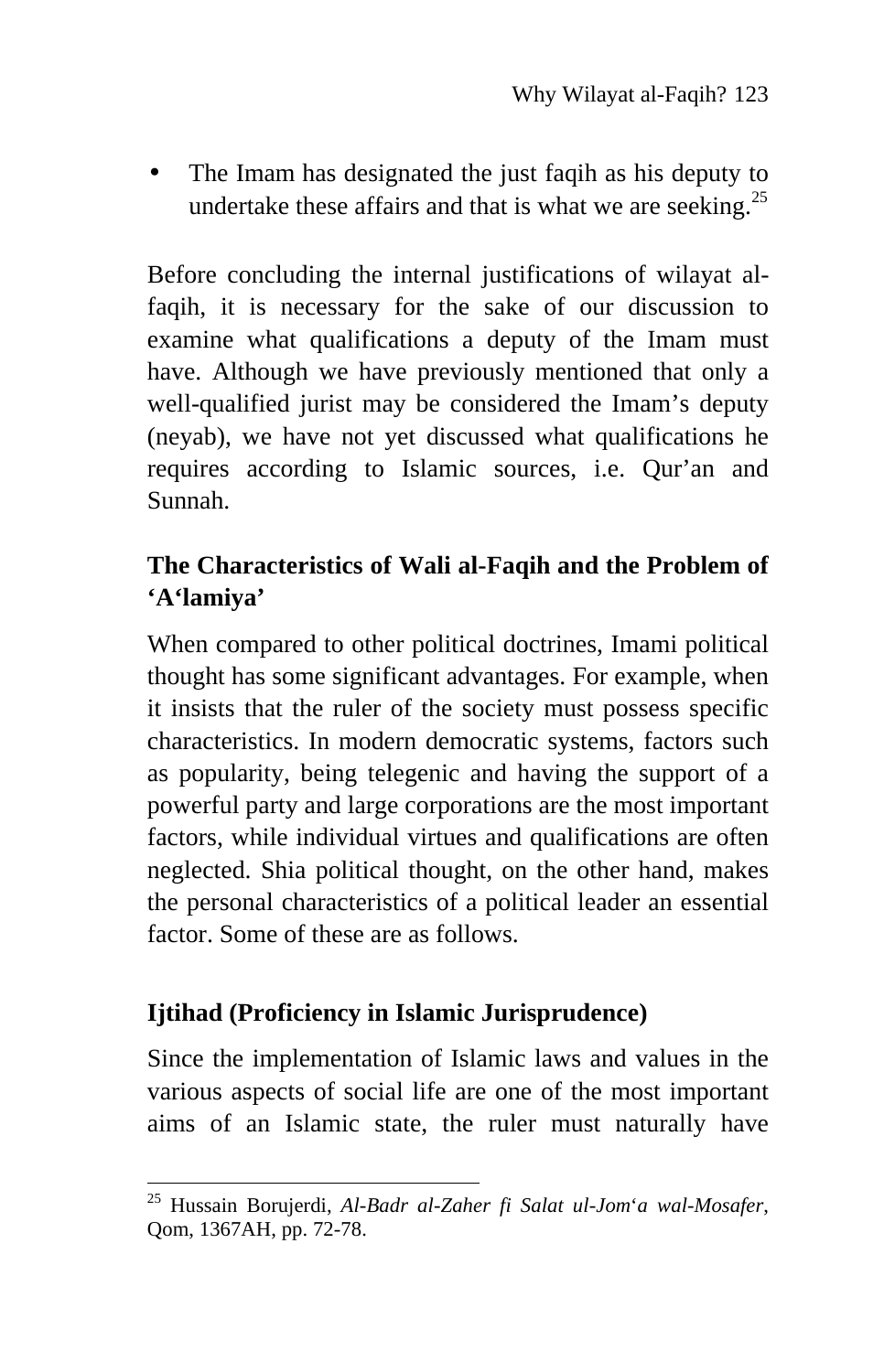expertise and knowledge in Islamic thought in order to be able to make socio-political decisions and issue orders according to the Islamic point of view. Many traditional proofs of wilayat al-amma insist that the wali (hakim) must be a faqih:

In maqbula of Umar ibn Hanzala, Imam Sadiq (pbuh) says:

*They must seek out one of you who narrates our traditions, who is versed in what is permissible and what is forbidden, who is well acquainted with our laws and ordinance, and accept him as judge and arbiter, for I appoint him as hakim.<sup>26</sup>*

In the tradition of Abu Khadija too, Imam says:

*Designate as judge and arbiter someone among you who is acquainted with our injunctions concerning what is permitted and prohibited.<sup>27</sup>*

In a signed letter the Absent Imam (may Allah hasten his reappearance) writes:

*As for events that may occur, refer to the transmitters of our teachings.<sup>28</sup>*

As we have already discussed, these titles and attributes correspond with a just and competent faqih's (mujtahid) abilities, and not those who merely transmit traditions.

<sup>26</sup> Muhammad Hassan Hor al-A'meli, *Wasael al-Shi'a*, Qom: Ahl ul-Bait Institution, 1412AH, Volume 27, p. 137.

<sup>27</sup> *Al-Kafi*, Volume 7, p. 412.

<sup>28</sup> Shaikh al-Saduq, *Ikmal al-Din*, Volume 2, p. 483.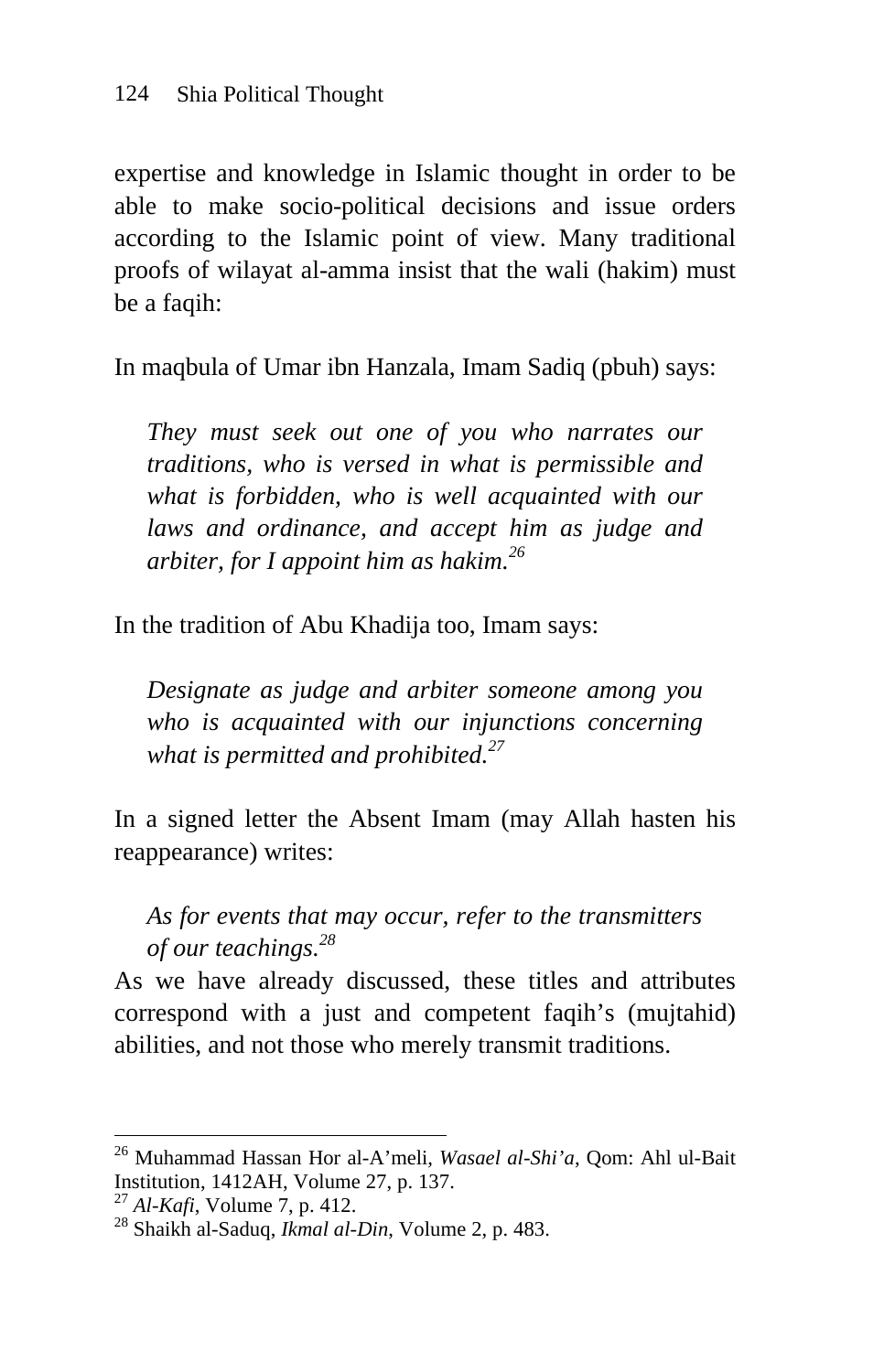## **Justice**

Justice is a quality required of all forms of authority and leadership in Imami political doctrine; judges and prayer leaders must all be considered fair and capable, and their roles are considerably less than those who rule an entire state. In addition, the Qur'an teaches Muslims to have no inclination and cooperation with unjust people and tyrannical authorities:

*And do not incline to those who are unjust, lest the fire shall touch you, and you have no guardians beside Allah, then shall you not be helped.* [Chapter 11, Verse 113]

In some verses of the Qur'an Allah Almighty invites the believers to show their disobedience to unjust people, those who commit great sins:

*And do not obey the bidding of the extravagant, (those) who make mischief in the land and do not act right.* [Chapter 26, Verses 151-152]

*Do not follow him whose heart we have made unmindful to our remembrance and he follows his low desires and his case is one in which due bounds are exceeded.* [Chapter 18, Verse 28]

Although justice has not been stipulated in the traditional proofs of wilayat al-faqih examined in the course of this subject, the Qur'an and a number of transmissions criticize unjust rulers and those who are obedient to tyrannical governors. They also maintain that a community founded on Islamic laws and teachings, cannot be run by someone who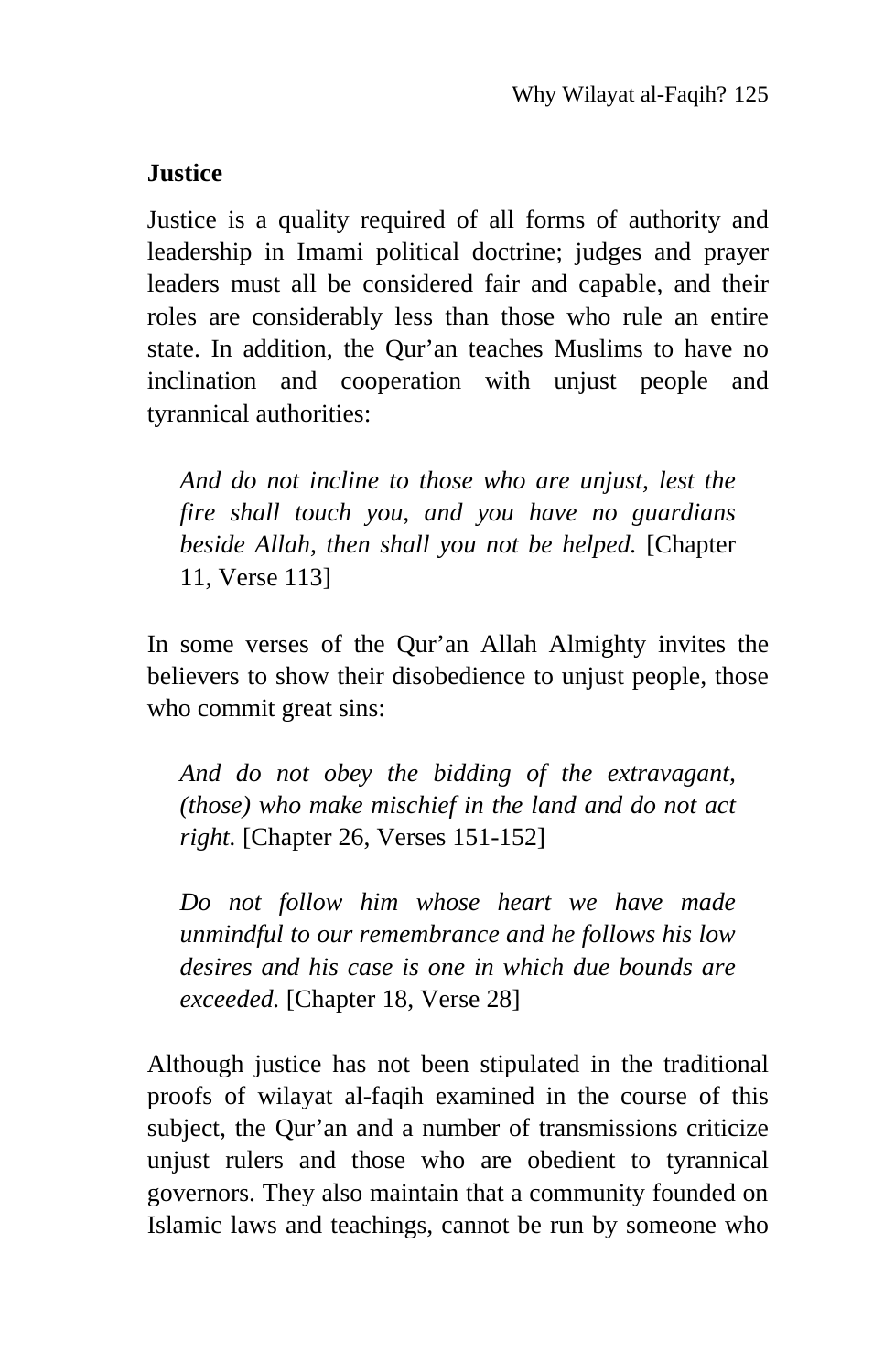does not believe in or behave in accordance to justice. To cite an example, Imam Muhammad al-Baqir (A) said to Muhammad b. Muslim:

*O Muhammad, surely the unjust rulers and those who follow them are separated from God's religion. Certainly they went astray, and led many astray.<sup>29</sup>*

# **Prudence, Trustworthiness, Administrative Facilities, and Courage**

Such qualities are obvious requirements of any appropriate political leader, thus there is no need to mention evidences regarding them.

## **Knowledge**

Many evidences stipulate that a trustee of Islamic political authority must be amongst the most knowledgeable ('alem), competent and qualified of Islamic scholars. This criterion is somewhat contentious however, as many of the traditions mentioned in it's support have weak chains of transmission.

According to the book of Solaim b. Qais, Ali (p) says:

*Does anyone deserve to be the ruler (caliph) over the ummah except one who is most knowledgeable of God's book (Qur'an) and the Prophet (pbuh)'s traditions (sunnah). Allah says in the Qur'an (10:35), "Is he then, who guides to the truth, more worthy to*

<sup>29</sup> *Al-Kafi*, Volume 1, p. 184.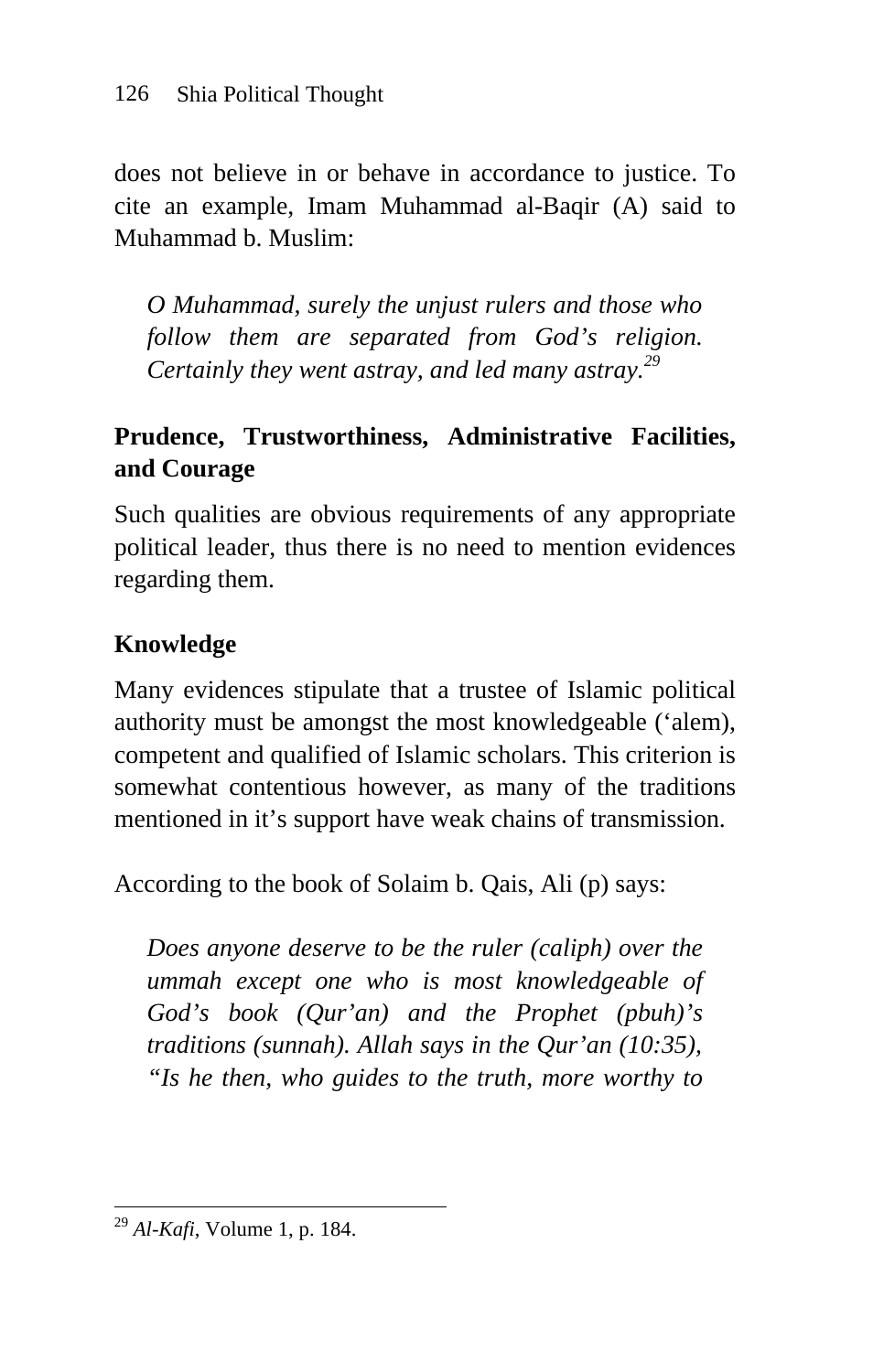*be followed, or he who himself does not go aright unless he is guided?<sup>30</sup>*

It is transmitted from the Prophet (pbuh) that he said:

*One who leads his people, while there are among them more knowledgeable than he, their sovereignty (the people's) would begin to decline forever.<sup>31</sup>*

As we mentioned in the previous chapter, a just faqih has various functions. Some of them like the administration of justice (qada) and 'hisbah' are categorized as 'wilayat', whilst others such as 'ifta' do not require a designation from the Imam. In the context of the present subject, it is essential to determine which of these functions is dependant on 'alamiyat' (being the most knowledgeable).

Reference to Imami jurists' decrees shows that those who consider 'alamiyat as a condition have merely concentrated on 'ifta'. Ayatollah Sayyid Kazim Yazdi, the author of 'al- 'urwat ul-wuthqa' writes:

*With regard to a mujtahid's functions, none of them are restricted by al-'alamiya but taqleed (ifta). The matter of his wilayat however, is not conditioned by al-'alamiya.<sup>32</sup>*

Many great Imami jurists who have commented upon this important book (al-urwat ul-wuthqa), such as Ayatollahs

<sup>30</sup> Solaim ibn Qais Al-Helali, *Kitab al-Solaim*, Tehran: Dar al-Kotob al-Islamiya, p. 118.

<sup>31</sup> Barqi, *Al-Mahasin*, Volume 1, p. 93.

<sup>32</sup> *Al-Urvat ul-Wosqa*, The Chapter of Ijtihad wal-Taqlid, Question 68.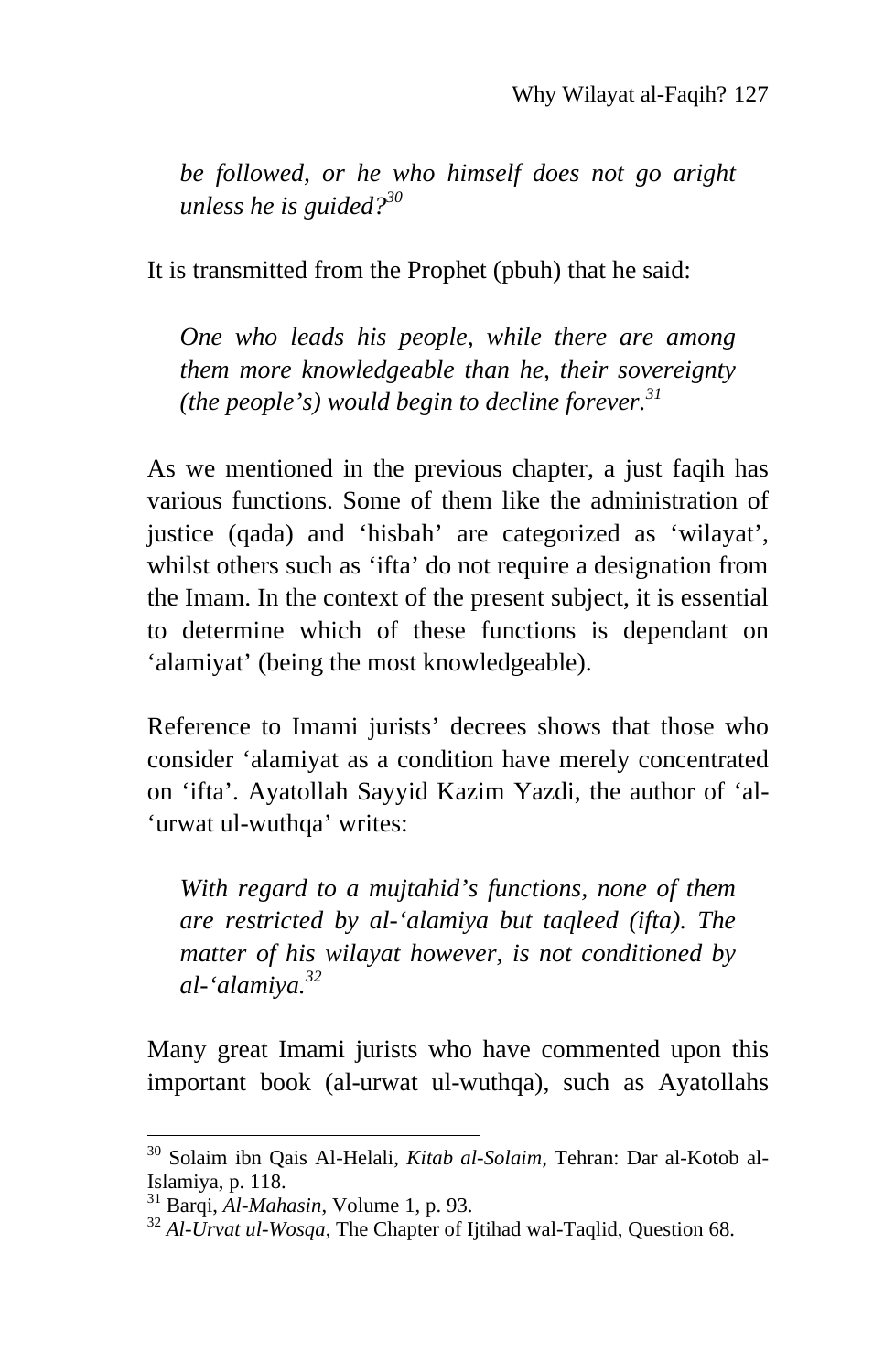Haery, Mirza al-Nayini, Aqa Ziya al-Araki, Sayyid Abul-Hassan al-Esfahani, Burujerdi, Khomeini, Khui, Milani, and Gulpaayigani, do not add any marginal notes to this decree of Yazdi, which means they agree with him that the functions of the faqih that exercises his authority (wilayat) are not conditioned by being the most knowledgeable.

Shaykh al-Ansari also maintains that 'alamiya is not necessary in the designation of a faqih as wali (hakim)'. Every just faqih has the right to undertake affairs which require justified authority (wilayat). He believes that only when fuqaha have different decrees (fatwa) the decree of the one who is most knowledgeable ('alam) has priority over others.<sup>33</sup>

Shaykh Muhammad Hassan, the author of 'Jawahir al-Kalam', also believes that the traditional proofs, which state that the fuqaha are designated as 'wali' and the deputies of the Imam, emphasize on the professional knowledge about Islam (fiqahat) and not upon the 'most knowledgeable' as the condition of a faqih's wilayat.<sup>34</sup>

Essentially with regards to some functions of the faqih such as 'qada', it seems incredible if one supposes that it is conditioned on 'alamiya because this implies on a very large scale that the Shia community has only one faqih who has legitimate authority to judge.

Finally, we have indicated that 'Ijtihad' has various aspects and therefore it is quite reasonable to assume 'X' is the most

<sup>33</sup> Shaikh al-Ansari, *Taqlid*, Published by International Congress of Shaikh al-Ansari publications, p. 67.

<sup>34</sup> *Jawahir al-Kalam*, Volume 40, pp. 44-45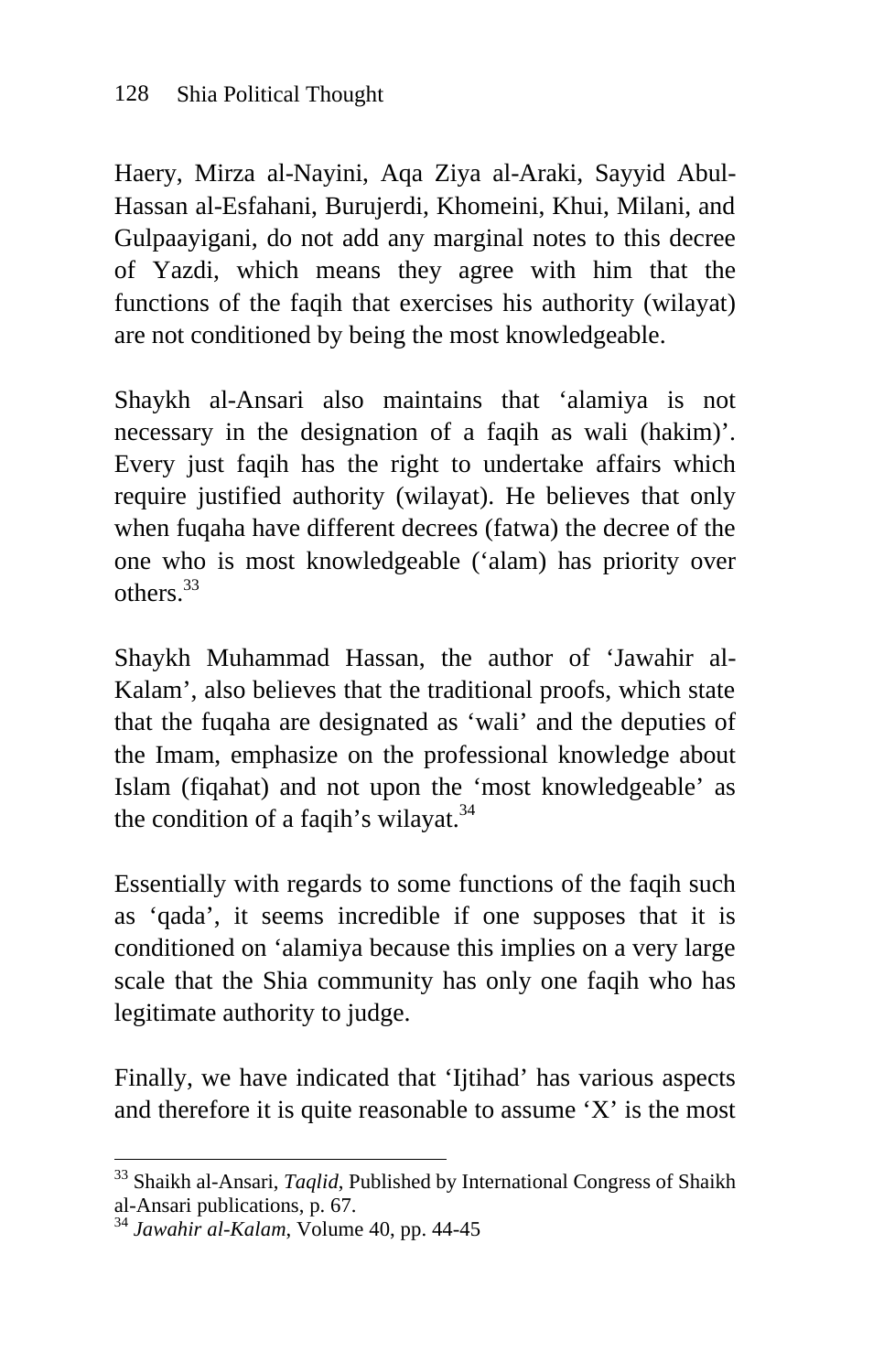knowledgeable (a'lem) in chapters of Islamic jurisprudence concerning worship (such as praying and fasting), while 'Y' is a'lem in the chapters of transactions (moamelat) and 'Z' is the most knowledgeable in the context of the administration of justice and punishment (hudud). Consequently, we have to take into account the relationship between a function that a faqih wants to undertake and the kind of knowledge that is a prerequisite to that function. There is no sufficient reason to convince us that one who is the most knowledgeable in chapters of worship would be able to perform the function of 'qada' better than a faqih who is most knowledgeable in administration of justice.

On the other hand, ijtihad and fiqahat are but one characteristic that a leader of the Islamic society should have. There is no reason to concentrate on the priority of 'a'lem' and thereby ignore other qualifications that walis (fuqaha) must possess, which might provide them with the necessary abilities and characteristics of a ruler. Certainly, in a situation wherein a few faqih are completely equal in all qualifications of leadership except ijtihad, one might claim that the authority of a'lem has priority over others, especially when he is the most knowledgeable in socialpolitical aspects of Islamic law. But it should be noted that even this is merely a 'rational preference', because as the author of Jawaher al-Kalam indicated, the traditional proofs of wilayat al-faqih are silent about alamiya as a condition of wilayat.

#### **The External Justification.**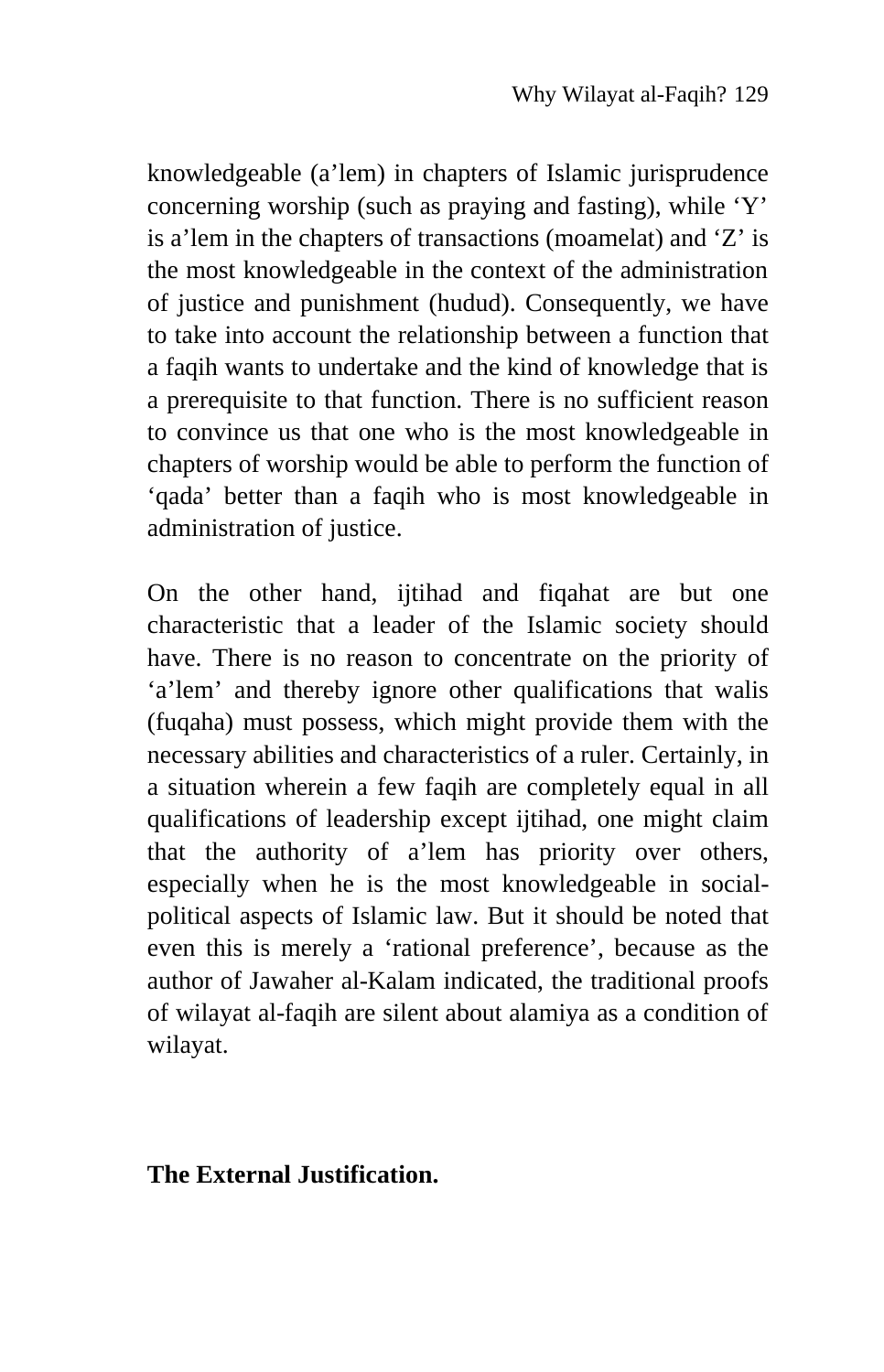Many political theories are known as 'guardianship' in spite of the profound differences they have with one another. By guardianship, we mean a political system in which the state is governed by qualified rulers (guardians). The ruler or rulers are not subject to election and do not come to office through free election. They deserve to govern the people due to their specific qualifications and abilities. Therefore, the delegation of authority in a guardianship model of state is not due to a democratic process, but rather to the qualities of a guardian. Advocates of guardianship commonly believe that the entrustment of political power to a highly qualified minority, who has exceptional expertise, guarantees the interests and good of the people. Although the followers of guardianship disagree about the qualifications the guardians must have, or about the interpretation of happiness and people's good. This is why the guardianship supported by Plato is rationally different from the Marxist Leninist interpretation of it. Plato's guardians are a minority of wellqualified philosophers, whereas the latter's are an organized group of revolutionaries.

There are many arguments to justify guardianship over democracy. Although on the other hand, guardianship in turn faces many criticisms, especially from advocates of democracy. So if we admit that 'wilayat al-faqih' is a political doctrine belonging to the guardianship model of state, it must be able to overcome its critics and eventually establish itself as a reasonable, rational and legitimate political doctrine. That is what is meant by 'external justification', which, contrary to 'internal justification', does not rely on religiously accepted reasoning.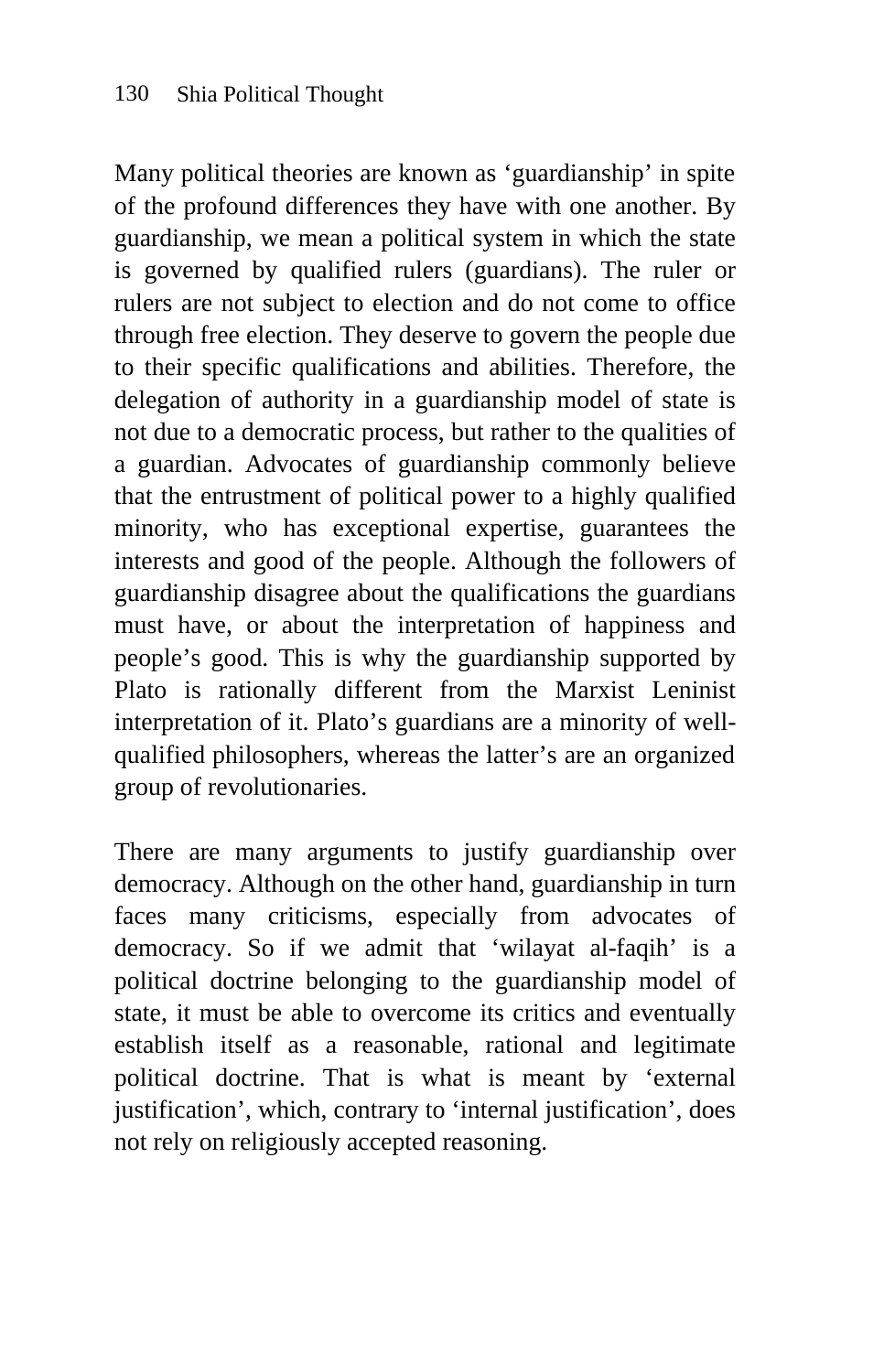First of all, we must assess why and how 'wilayat al-faqih' poses as a guardianship regime. According to this theory of state, a just, capable and pious jurist, who possesses a number of qualities, has legitimate authority to govern the society in the era of occultation (ghaibat). This obviously indicates that other kinds of experts and average people have no equal access to the highest political office and only specific experts (jurists) have the right and the opportunity to attain the highest level of political leadership. Moreover, they are not elected by people, but are instead designated by Imams as 'wali' and possessors of the authority.

On the other hand, the unique example of this political system, whose detailed blueprints are embedded in the constitution of the Islamic republic of Iran, does not adopt a pure system of guardianship. After all, it's constitution respects a limited democratic processes in that the majority of governmental institutions, even the political leadership is chosen through elections. According to article 107, a group of elected experts (a few jurists are elected by people every seven years) shall elect a well-qualified faqih as the political leader. Both the authority of shari'a (wilayat al-faqih) and the sovereignty of the people in this political regime make it a mixture of democracy and guardianship. Hence it should be categorized as a 'meritocracy', because it does not go hand in hand with all the standards of guardianship. What distinguishes this model of 'meritocracy' from guardianship is the role of the people in participating in the distribution of political power and in shaping political decisions through their representatives. However, people and their representatives are not religiously free to delegate the political authority to a non-faqih or those who have no tendency to rule, legislate and execute within the framework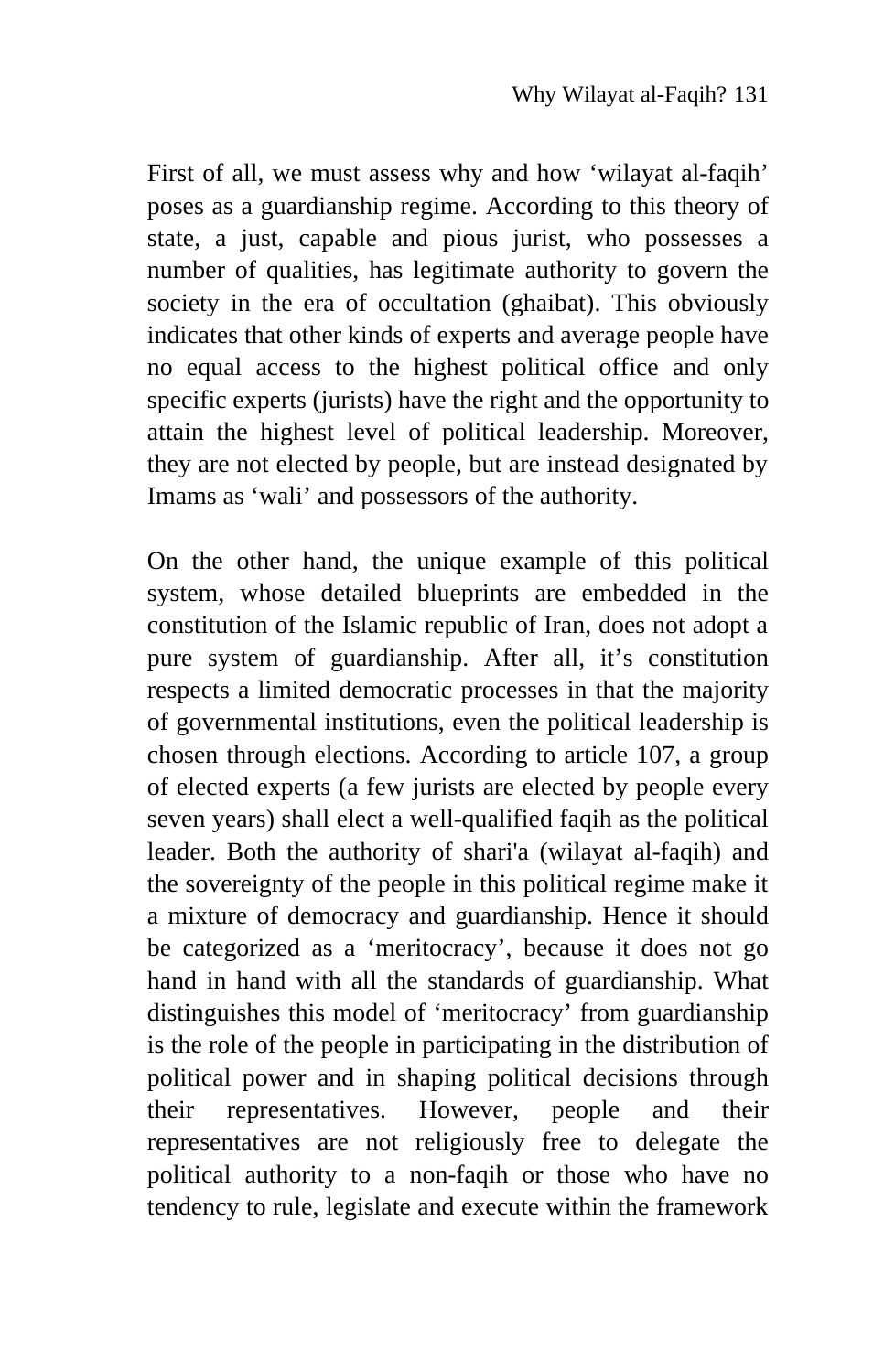of divine laws and Islamic values and teachings. Consequently, in this meritocracy, a just Imami jurist as 'wilayat al-faqih' and a group of fuqaha as the 'guardian council', supervise and control the decisions and functions of representatives and bureaucrats, who are themselves subject to the democratic process. The central discussion here concerns the relationship between 'wilayat al-faqih' and what traditionally are stated as the foundation and justification of the guardianship. We must now evaluate whether these foundations are adequate to cite as justifications of 'wilayat al-faqih' and how could this doctrine overcome the critiques of guardianship.

Some advocates of guardianship hold that ordinary people lack the necessary qualifications for ruling. They seem to lack much understanding of their own basic needs, interests and good. Many of them are unable or unwilling to do whatever may be necessary to attain deep knowledge about their own needs and good as well as the appropriate means to achieve these needs and goods. In conclusion, people have no political competence to govern themselves. Their deficiency is partly in knowledge, partly in virtue i.e. strong tendencies to seek good ends; hence they are not qualified to govern. This approach undermines the fundamental ground of democracy and supports the idea that guardians who have sufficient political competence should govern people.

Obviously, the doctrine of 'wilayat al-faqih' does not rely on the political incompetence of people to justify the priority of the faqih's authority. Neither in traditional proofs of 'wilayat al-faqih' nor in the rational ones, do Imami scholars stress on people's deficiencies. Some rational proofs of 'wilayat alfaqih' depend on the belief that it is not in the power of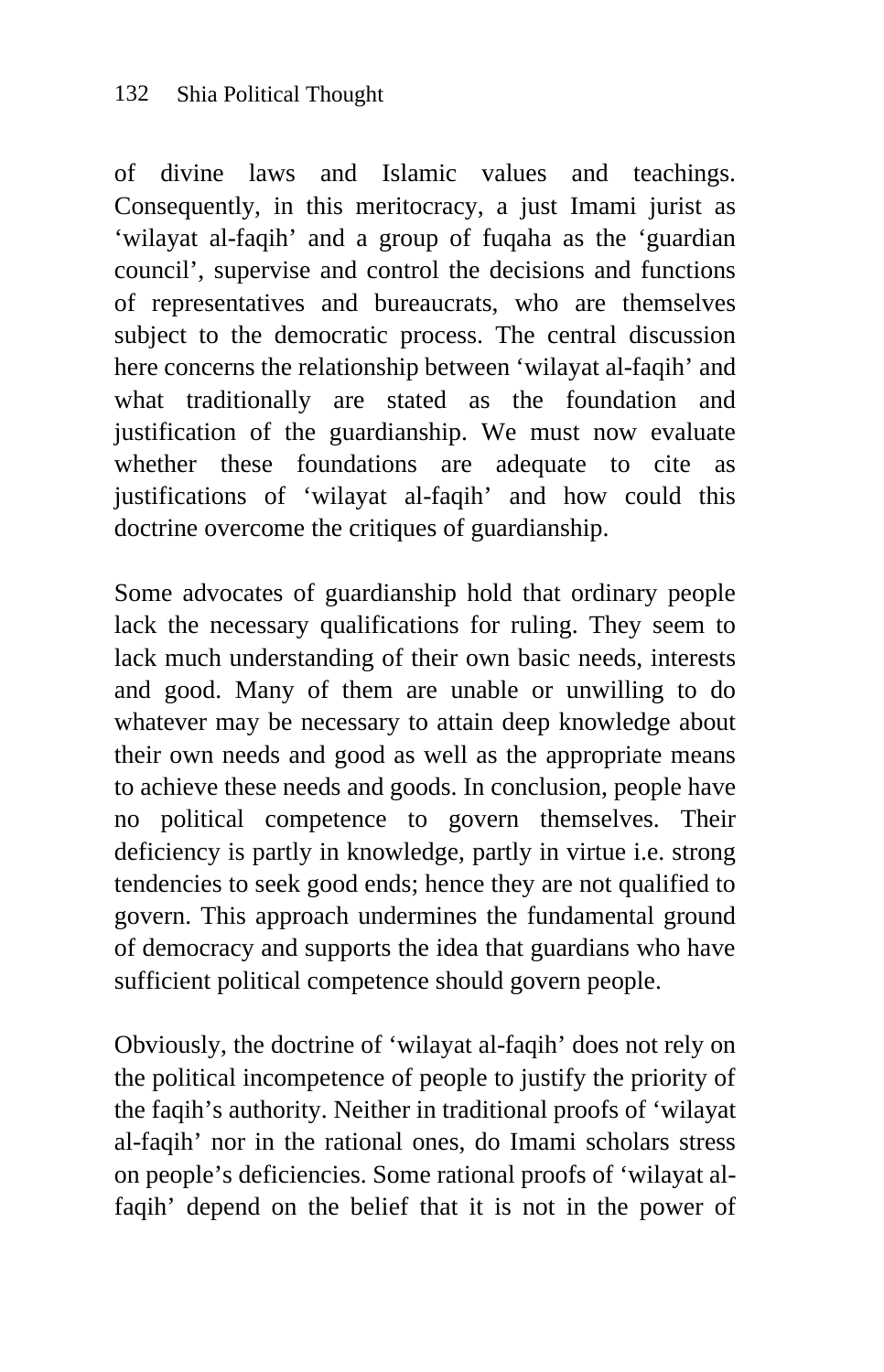human beings to establish an ideal, ordered society with no aid of God's revelation. Clearly, this premise expresses the deficiency of human beings as such, and not simply the imperfection of ordinary people, confirming the competence of a small minority as guardians. Indeed, this deficiency justifies man's need of religion, and its important role in organizing social relationships.

The second foundation mentioned as a reason for guardianship consists of a specific conception of governing. For them, ruling people is an art. Therefore, rulers must be experts of a certain type, meaning experts in the art of governing. They as guardians would be specialists whose specialization would make them superior in the art of leadership, not only in comparison with ordinary people but also with other kinds of experts such as economists, physicists, engineers and so on. Although most people are potentially capable of acquiring the qualifications needed for leadership, they lack the time to acquire them. A society needs many different types of experts. The need for acquiring different skills and then implementing them, makes it impossible for each and every person to spend the time they would need to gain the moral and instrumental competence for ruling. To suppose that a large number of people each have the capacity to acquire and use numerous specialized skills is not realistic. Consequently, in a well ordered society some persons should be rigorously trained and selected to function well as rulers (guardians). Because leadership is so crucial nothing could be of greater importance than the education of our rulers.<sup>35</sup>

l <sup>35</sup> *Democracy and its Critics*, pp. 62-63.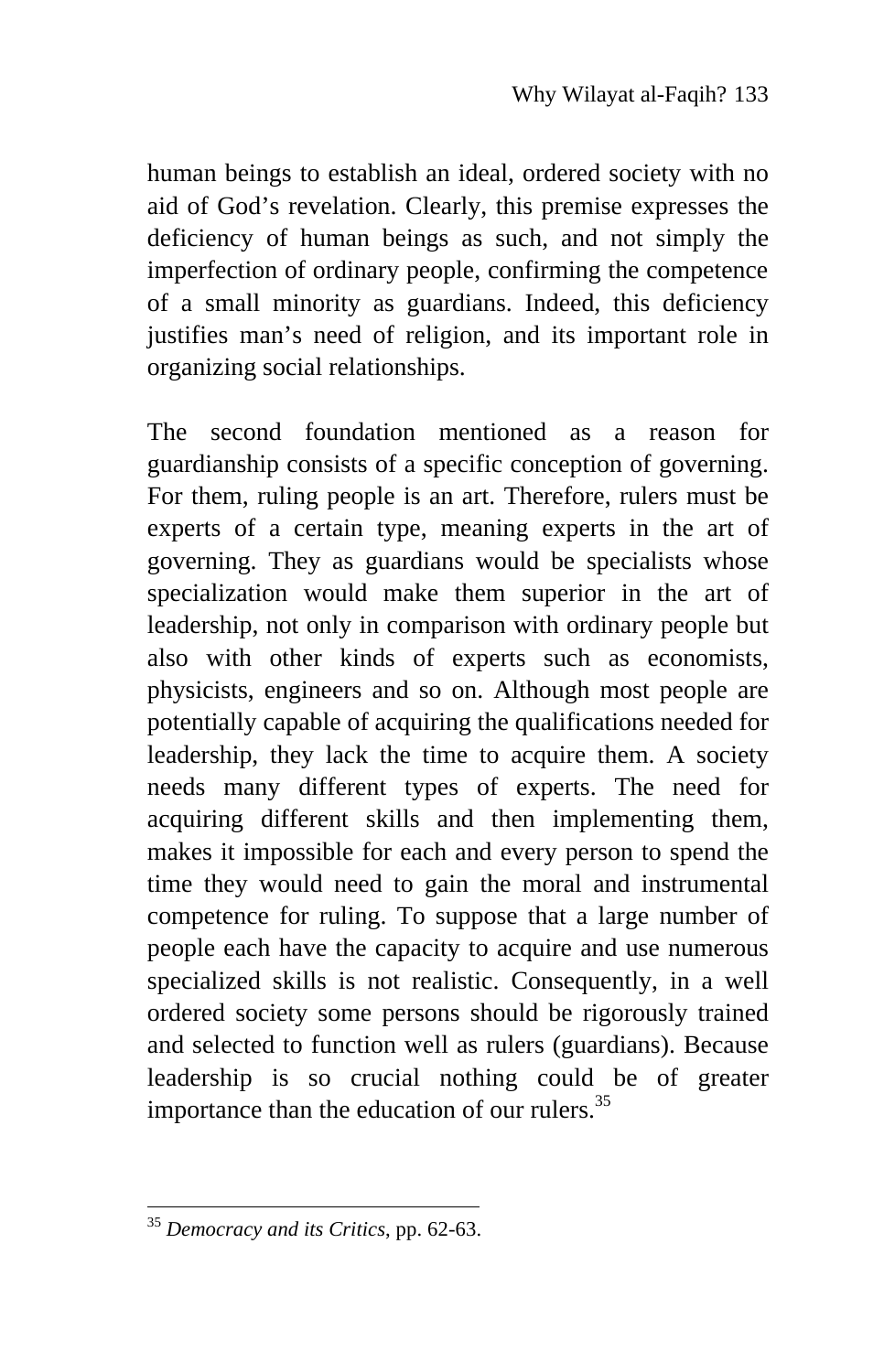Apart from the fact that many scholars have misgivings about the actual existence of the art of governing, this argument exclusively supports the Platonic version of guardianship. There is no single art or science that can provide us with the moral and technical knowledge and abilities required for being an ideal leader. Many versions of guardianship, including 'wilayat al-faqih', do not look at guardians as specialists in the art of governing. Instead, they believe that the duty of governing should delegate to a few qualified persons, because of some certain qualifications and abilities that they have. Guardians have a advantage over others in matters of leadership, such as their in depth knowledge of ideological, great commitment to the ambitions of specific party, being vanguard and leader in revolution or possession the knowledge that is necessary for shaping particular social formation.

The unique reason that justifies (apart from traditional religious reasons) the ruling of the fuqaha as guardians, pertains to their knowledge about Shari'a which must be accompanied with personal virtues and moral competence. It is true that moral competence is not confined to a small minority and that many people have the capacity to gain moral competence and become just and pious. However, what distinguishes the just fuqaha and render them the unique group who has legitimate authority to rule over the believers is their expertise in Islamic jurisprudence. The justification of the guardianship of fuqaha is owed to the fundamental role of Islamic law in the lives of Muslims. Islam obliges Muslims to adopt Islamic laws and values in both their individual as well as public lives. Consequently, one who has the ability (as a jurisprudent) that is necessary for undertaking this task must be in charge of ruling the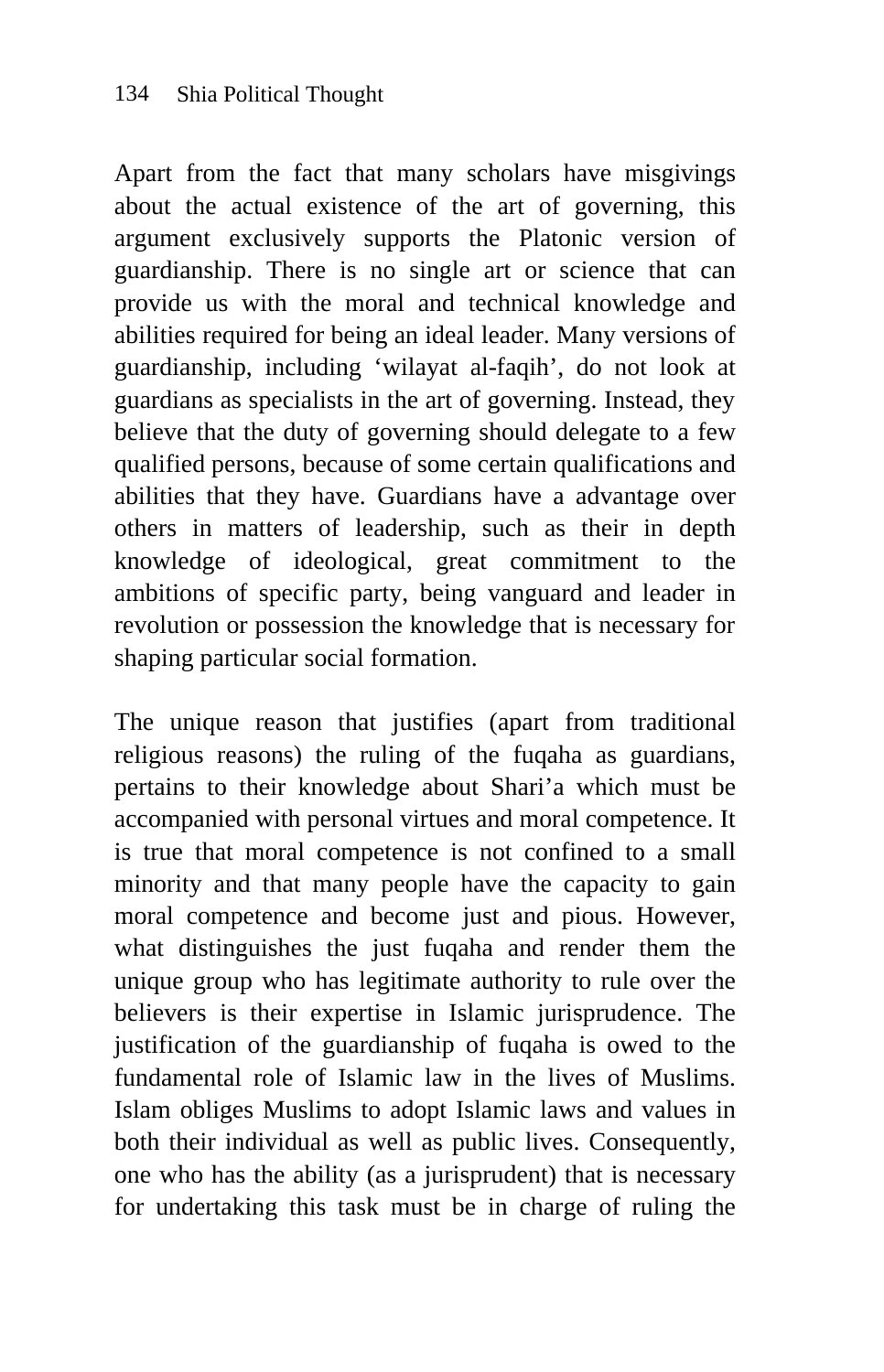people. Therefore, the question of 'wilayat al-faqih' is not a question of having a specific art. It has roots in a religious belief that sees a crucial role for shari'a in Islamic society.

The distinction between the general good and personal interests could provide the advocates of guardianship the third reason for justification. The case of guardianship sometimes rest on assumption that the composition of the general good (general interest) and how the knowledge of what composes the general good may be acquired. If the general good were only composed of individual interests and if we were to believe that everyone could pursue his personal interests without guardians, then the guardianship model of state would be unnecessary and undesirable. But if the general good and interest of society consists of something more than an aggregation of personal interests, then to achieve it will require more than this. To bring about the general good would then require an understanding of the ways in which the general good differs from a combination individual interests. If it is also true that most people are mainly concerned with their own individual interests instead of that of the general public, then the task of deciding on the general good should be entrusted to those especially trained to understand what the general good consists of. Obviously, that depends on what is meant by the general good.<sup>36</sup>

Although the followers of 'wilayat al-faqih' do not fully accept this argument, however, a modified version of it would sufficiently justify this model of guardianship. Islam as a perfect religion aims for real human happiness, hence, its laws and teachings are necessarily established for the ultimate self-realization of the human being and for gaining

<sup>36</sup> *Ibid*., pp. 70-71.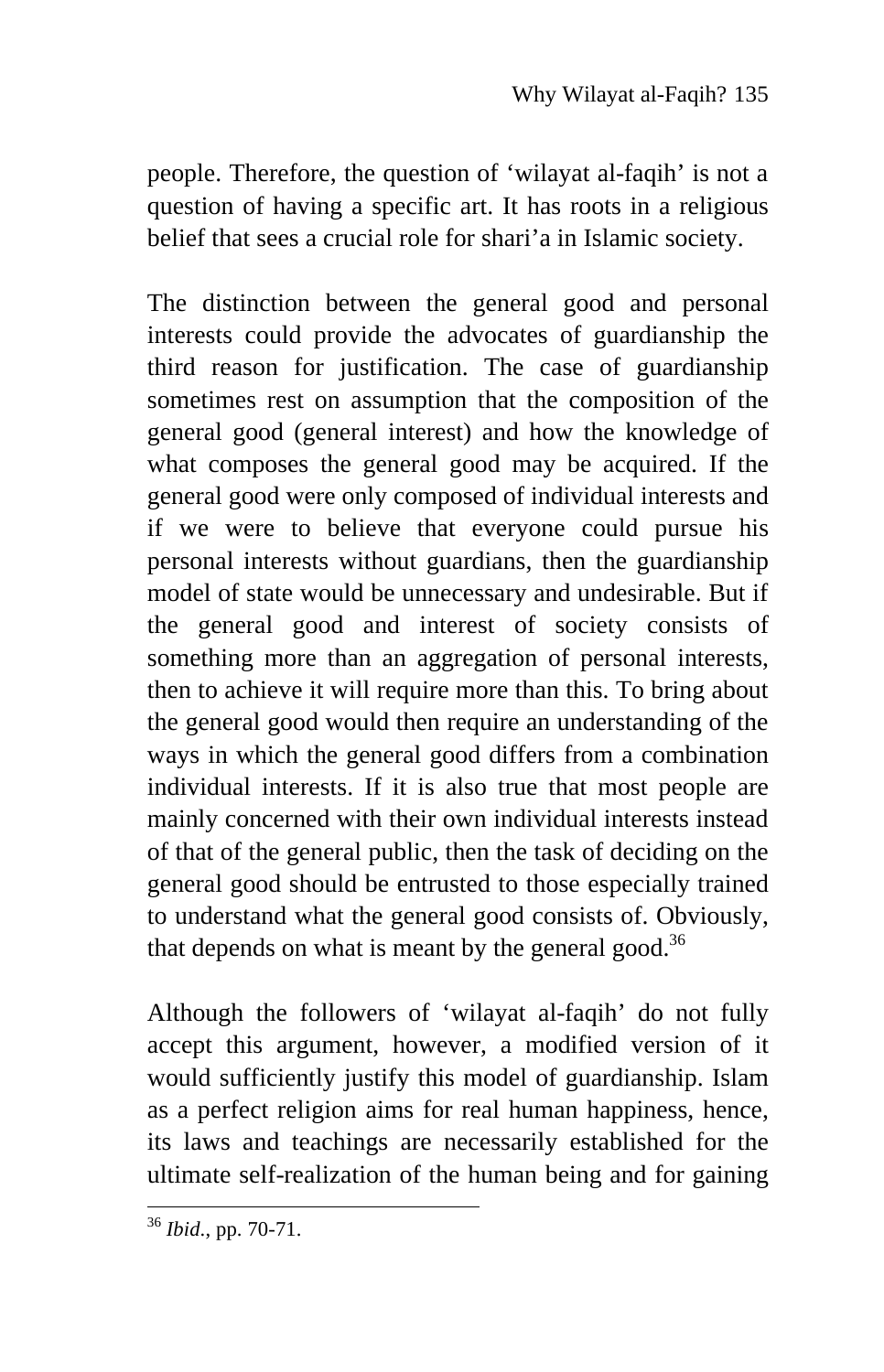true salvation. From this point of view both the good of the individual as well as the general public are harmonized with the contents of Islam. Concepts such as public interest should not be defined without considering of the crucial role played by Islam in both the public and private spheres. When one acknowledges this fact, which is especially true in a society where most people believe that Islam is the ultimate way to salvation, the following argument could be supposed as external justification for the doctrine of 'Willayat al-faqih':

- 1. General interest and public good are not merely a composition of individual interests and they must be determined through a higher source.
- 2. Within an Islamic society the real public good and interest cannot be known while neglecting Islamic laws and values. It does not mean that other kinds of expertise play no role in the process of determining public good, rather, the key point is that all political and economic decisions, various legislations as well as government orders must take Islamic teachings (especially jurisprudence) seriously and harmonize themselves with the demands of Islam.
- 3. People are mostly concerned with their own individual interests so the task of deciding the public interest, at least in cases that are specifically dealt with by Islam should not be entrusted to the ups and downs of public opinion.
- 4. Technocrats and those who are experts in the various sciences are often more concerned than average people with the good and interest of the public. However, as mentioned in the second premise, in an Islamic society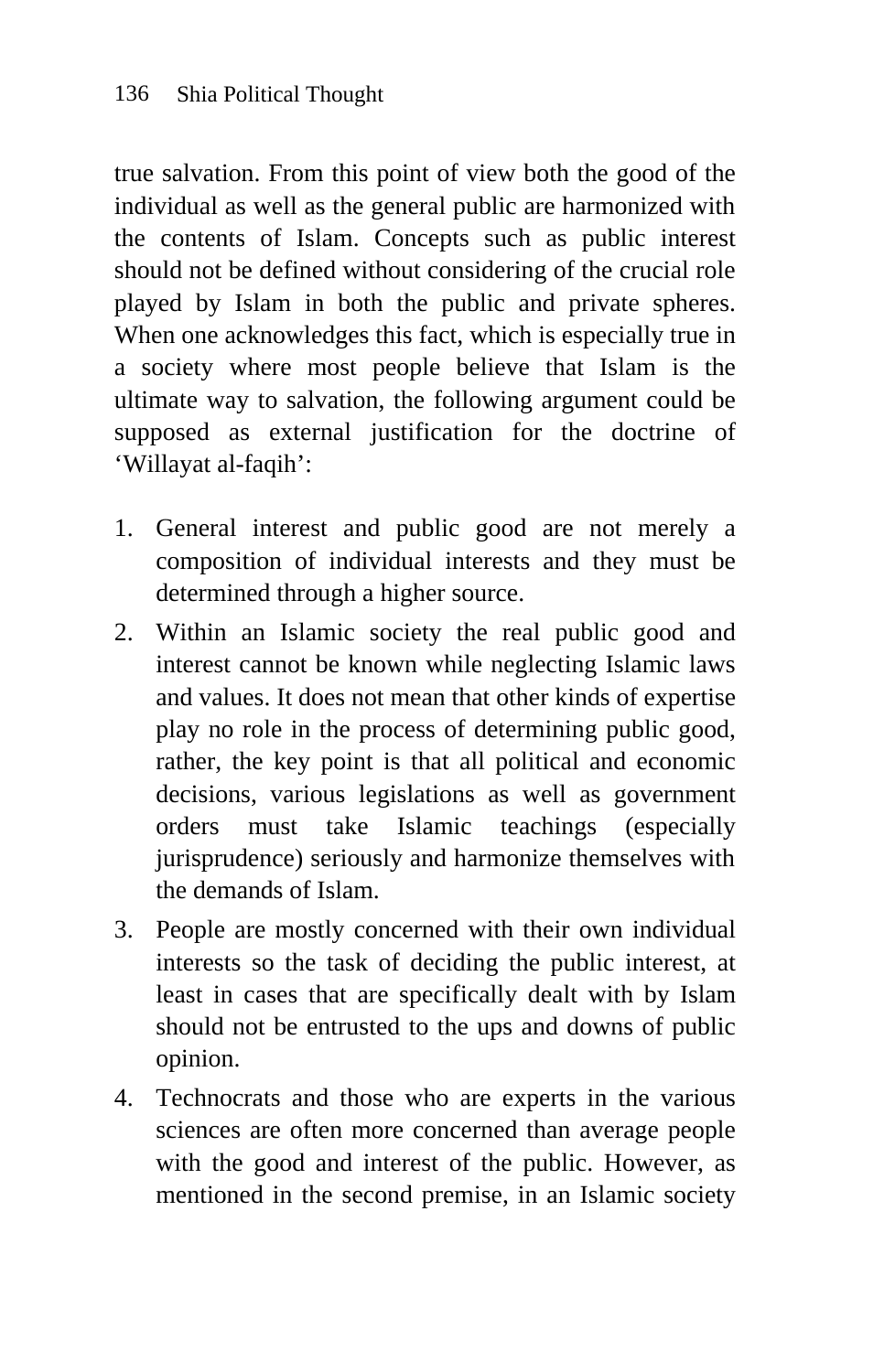technocrats as policymakers can not have a full understand of the public good, unless they are experts in Islamic thought.

Policymaking, legislation, organizing the system of rights and duties and other significant functions of government must be done under the supervision and authority of a well qualified faqih (or fuqaha) who is just, brave, honest, intelligent, knowledgeable about social and political issues, and an expert in Islamic ideology.

This external justification seems quite convincing within a specific context, that is, for those who pursue Islamic culture and support the establishment of an Islamic society. For those who do not believe in Islam, the premises of this justification (particularly the second and fourth) need further evidence.

## **Criticism of Guardianship**

Advocates of democracy usually criticize guardianship and its justifications. We have to consider briefly a few of these criticisms to assess how the connection between the doctrine of wilayat al-faqih and these critiques might be? In my view the three following criticisms are more significant than the others:

i) Adversaries of guardianship insist that the keystone of this theory that tries to justify the deserts of guardians to rule based on their knowledge is disputable. The possession of this religious knowledge is not sufficient enough to prove that political power should be entrusted to a fagih to protect and promote public welfare and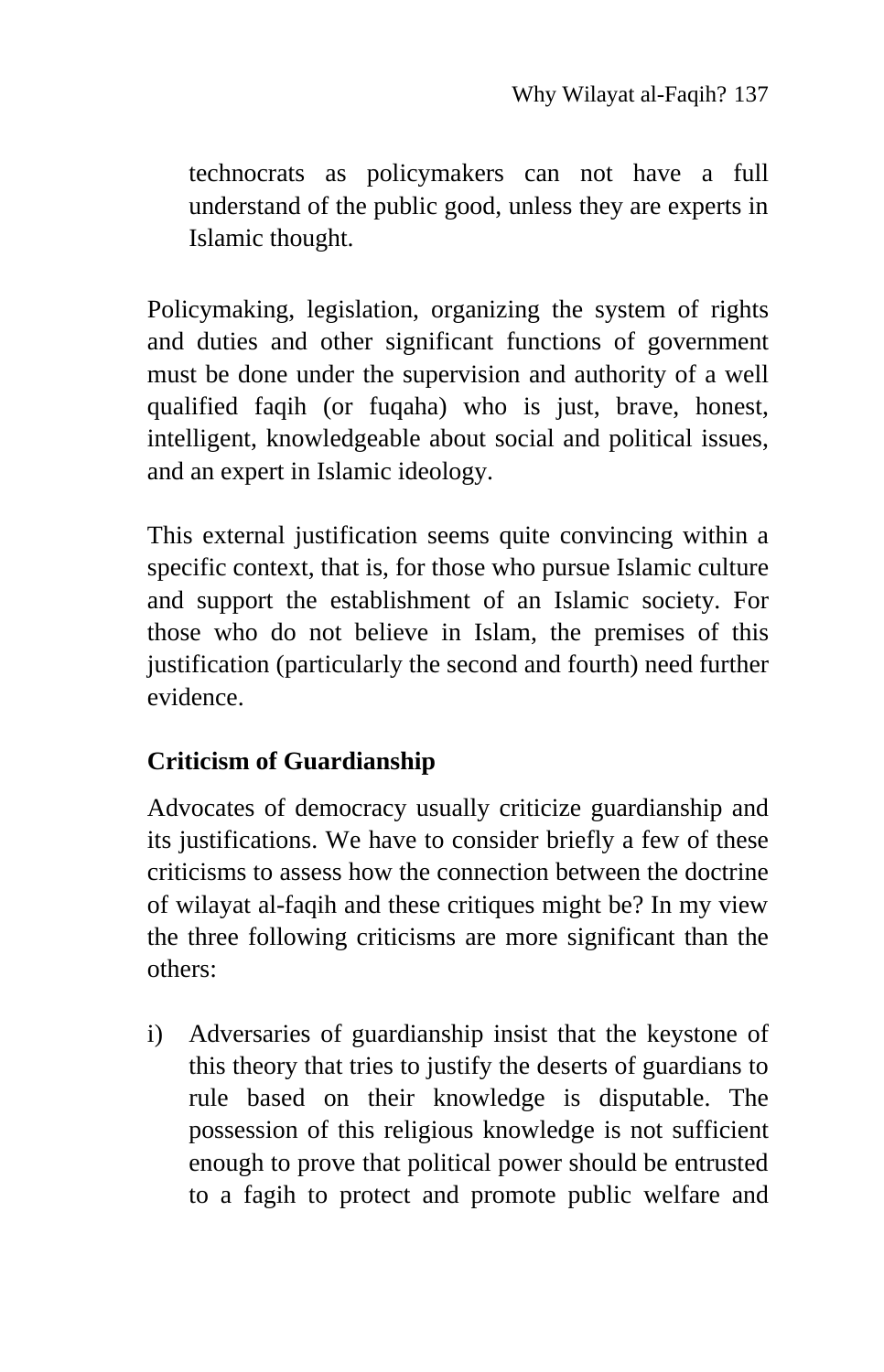prosperity. How can we know that the guardian is not seeking his own interests rather than that of the general public? Is there any system of control over them to prevent hem from abusing his authority? In the guardianship model of state, since the people do not delegate authority to the guardian, they cannot legally or constitutionally withdraw political power from the guardian. The guardians are free of popular controls.

- ii) Unlike democracy that provides people with the opportunity to engage in governing themselves and to improve their moral-political experiences, the guardianship system of rule prevents an entire population from developing their social, political and moral capacities. This is essentially because only a few people (guardians) are engaging in governing. Therefore, only a few people have the opportunity to learn how to act as morally responsible human beings. Only guardians can exercise the freedom of participating in the process of making laws, while in democratic states the whole population enjoys that freedom. Even though in many democratic states, the cooperate and political elite are far more powerful than ordinary citizens, however, they cannot be compared to guardians. These elites are not despots and people can still play a role in the distribution of political power and in making political decisions.
- iii) Guardianship is based upon the idea that there is a set of truths, objective propositions and valid knowledge that can determine public good or true social interests. The second pillar of guardianship rests on the point that only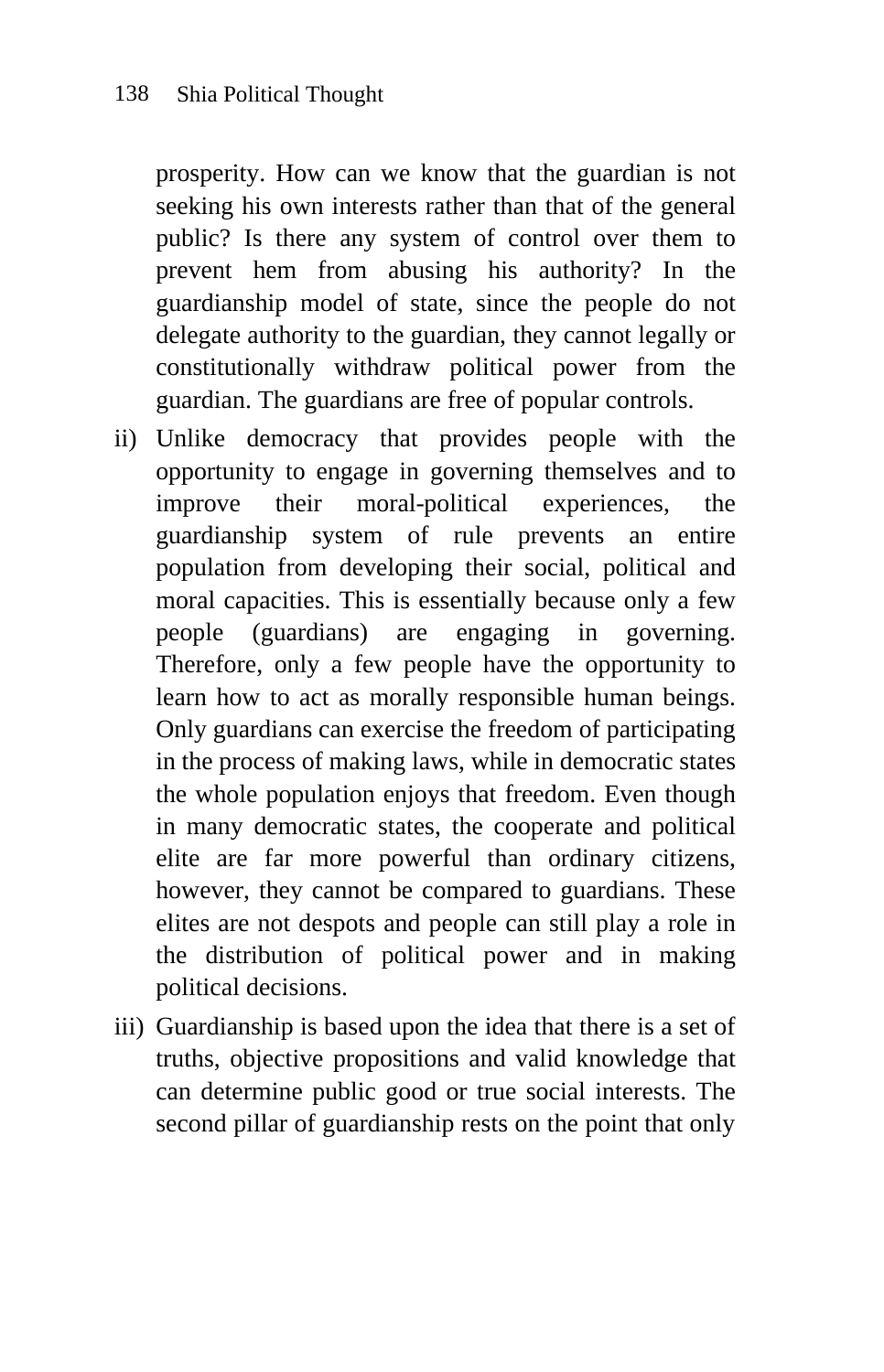those who have this knowledge<sup>37</sup> (what does public good consist of and by what means can we achieve it?) are exclusively competent to hold political authority. Some critics of guardianship criticize the first pillar of the argument. They emphasize that there is no such thing as rational, unquestionable, or objective knowledge. There are no determined truths as 'science of ruling' that can justify the authority of a few people as guardians. In addition, they believe advocates of guardianship face the problem of validation because they can not establish why their understanding of public good and social interests is objectively true. Robert Dahl writes:

*In judging the validity of statements about the general good we can and should employ reason and experience. Nonetheless, no assertion that 'the public good definitely consists of such and such' can be shown to be 'objectively true' in the same sense that many statements in mathematics, logic, or the natural sciences are understood to be objectively true.<sup>38</sup>*

<sup>38</sup> *Democracy and its Critics*, p. 71.

<sup>&</sup>lt;sup>37</sup> There is no agreement among advocates of guardianship about the nature of this knowledge therefore they disagree about the qualifications of this small minority of rulers (guardians). For instance, in the eyes of Plato this knowledge consists of a set of propositions about what is best for the community. This knowledge is based on rational certainty that ordinary people have no access to. Unlike true philosophers, ordinary people just have opinions (uncertainties) instead of knowledge (rational certainty).

From an entirely different perspective, Marxist-Leninists maintain that this knowledge consists of the laws of historical development based on 'historical materialism' as a rigorous methodological approach rooted in the belief that the structure of society and human relations in all their forms are the product of material conditions and circumstances rather than of ideas, thought or consciousness. Consequently, for them the guardians are a few revolutionaries who know the laws and material conditions that rule over these historical developments.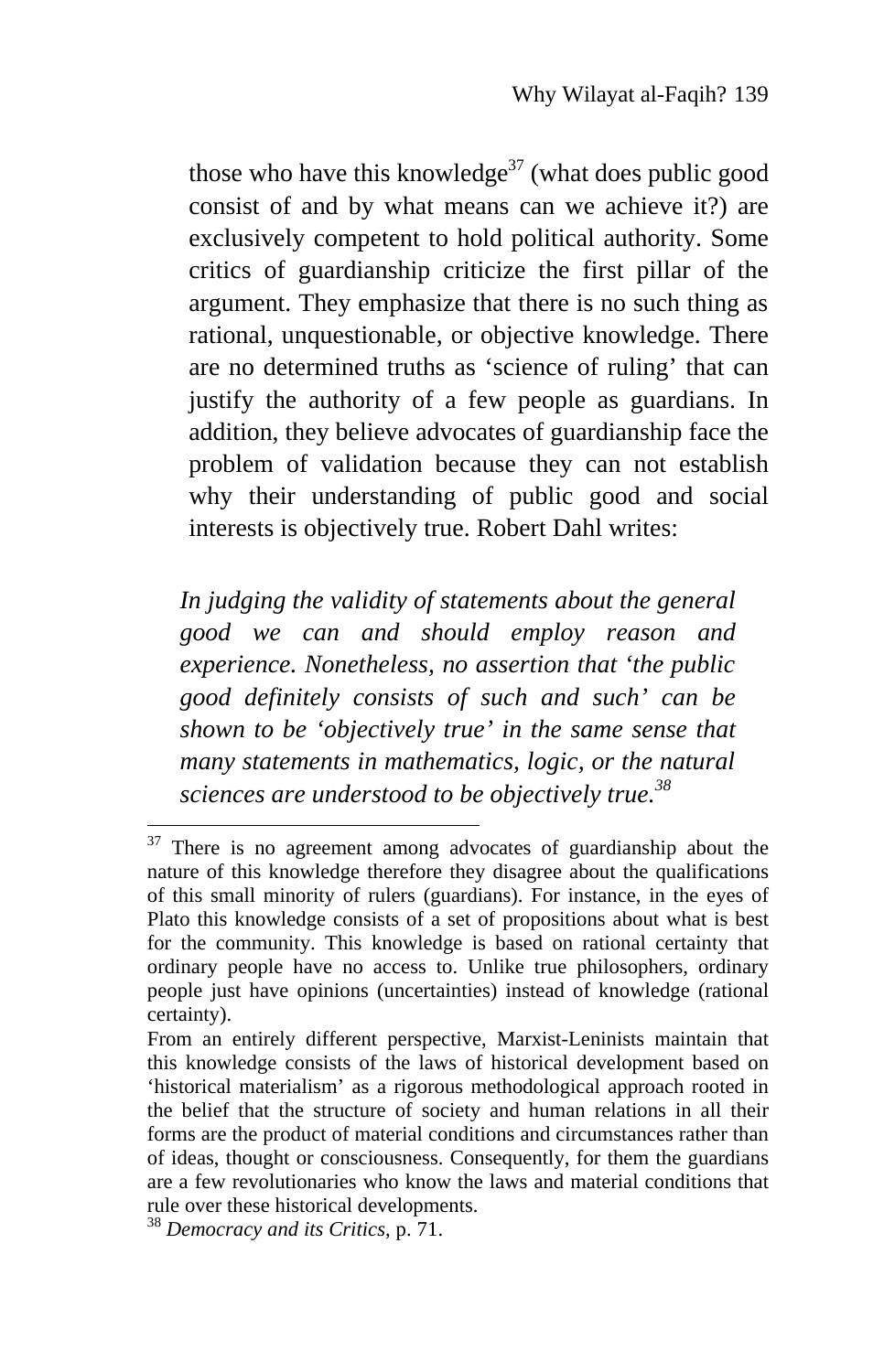To clarify the relationship between these critiques and the Imami political doctrine of wilayat al-faqih we have to keep in mind that these criticisms are targeting 'pure guardianship', a political theory that leaves no room for people in political affairs while entrusting complete political authority to non-elected minority (guardians). In the next chapter it will be explained that wilayat al-faqih is compatible with a specific version of democracy called 'religious democracy'. In any case the mixture between the authority of a just faqih who represents both the authority of Islamic jurisprudence as well as the authority of the people, renders some of these criticisms essentially irrelevant to the doctrine of wilayat al-faqih. For example the second critique mentioned above is absolutely inapplicable to the guardianship of the faqih. Moreover, according to what has been discussed in the previous chapter about the meaning of absolute authority of a just faqih, the first criticism is also irrelevant, because the guardianship of a faqih is not beyond the control of a group of elected experts who supervise and control his usage of power and authority. In addition, it is the religious responsibility of all Muslims to be not neutral about the behavior of their governors and leaders.

In the previous pages it is clear that the guardianship of the faqih is not base on the assumption that leadership is a specific art or knowledge that consists of a set of truths and skills. Therefore, the final criticism cannot undermine this version of guardianship either. Almost all Shi'a scholars believe in rationalism, hence, the problem of validation is very important in their eyes. This is true not only with regards to fundamental Islamic beliefs, but also in other aspects of Islamic thought including political thought. They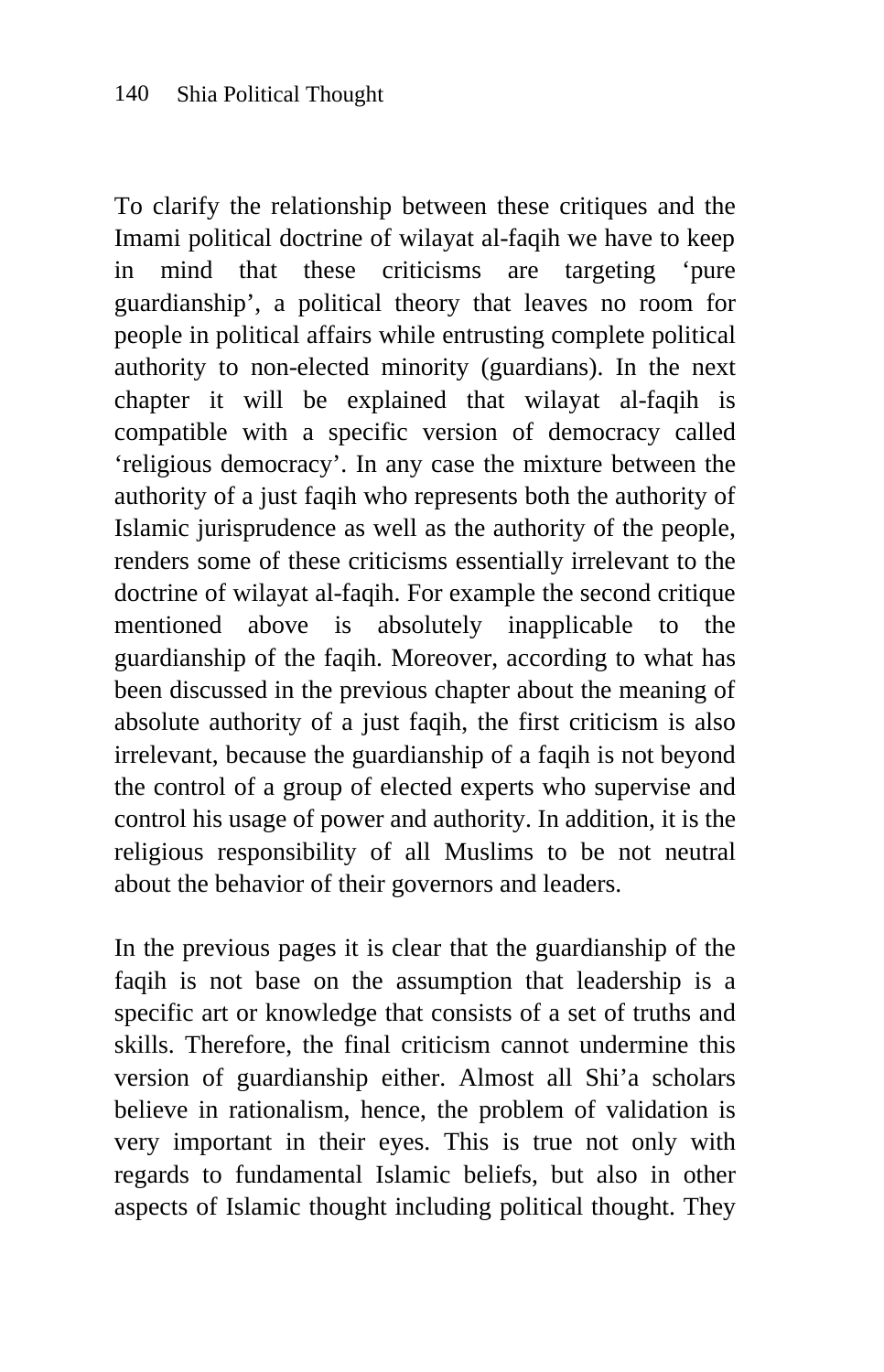attempt to justify their system of beliefs through rational arguments, as well as through traditional evidences. As a result, Shi'a political thought is based upon a set of true, valid and objective doctrines about human nature, the philosophy of life, and morality. It consists of a set of philosophical-theological statements that produce an Islamic world 's view. Indeed, this theory of state like other political theories is rested upon a comprehensive philosophy and the justification of this political thought is due to the justification of its moral-philosophical foundations as well. However, we do not believe in 'hard rationalism', which demands that all religious statements and beliefs must be verified by decisive rational proofs, exactly as with mathematics. Obviously, religious statements and beliefs should be categorized according to their own appropriate methods of justification. Islam consists of objective truths and valid statements; however, one can not prove its validation by recourse to a unique methodology (rational proofs). Unlike the fundamental doctrines of Islam (usul al-Din) that can largely be validated and justified through rational arguments, the validation of Islamic law is, to a large extent, based upon trust in the commands of God, which in turn can be established by appealing to rational proof.

The key point is that the validity of this model of guardianship (wilayat al-faqih) does not acquire its approbation from the assumption that there is an objective art or science for ruling people or a specific knowledge used for understanding public good and finding the means for achieving them. Its verification is due to the validation of Islam's moral, philosophical and theological foundations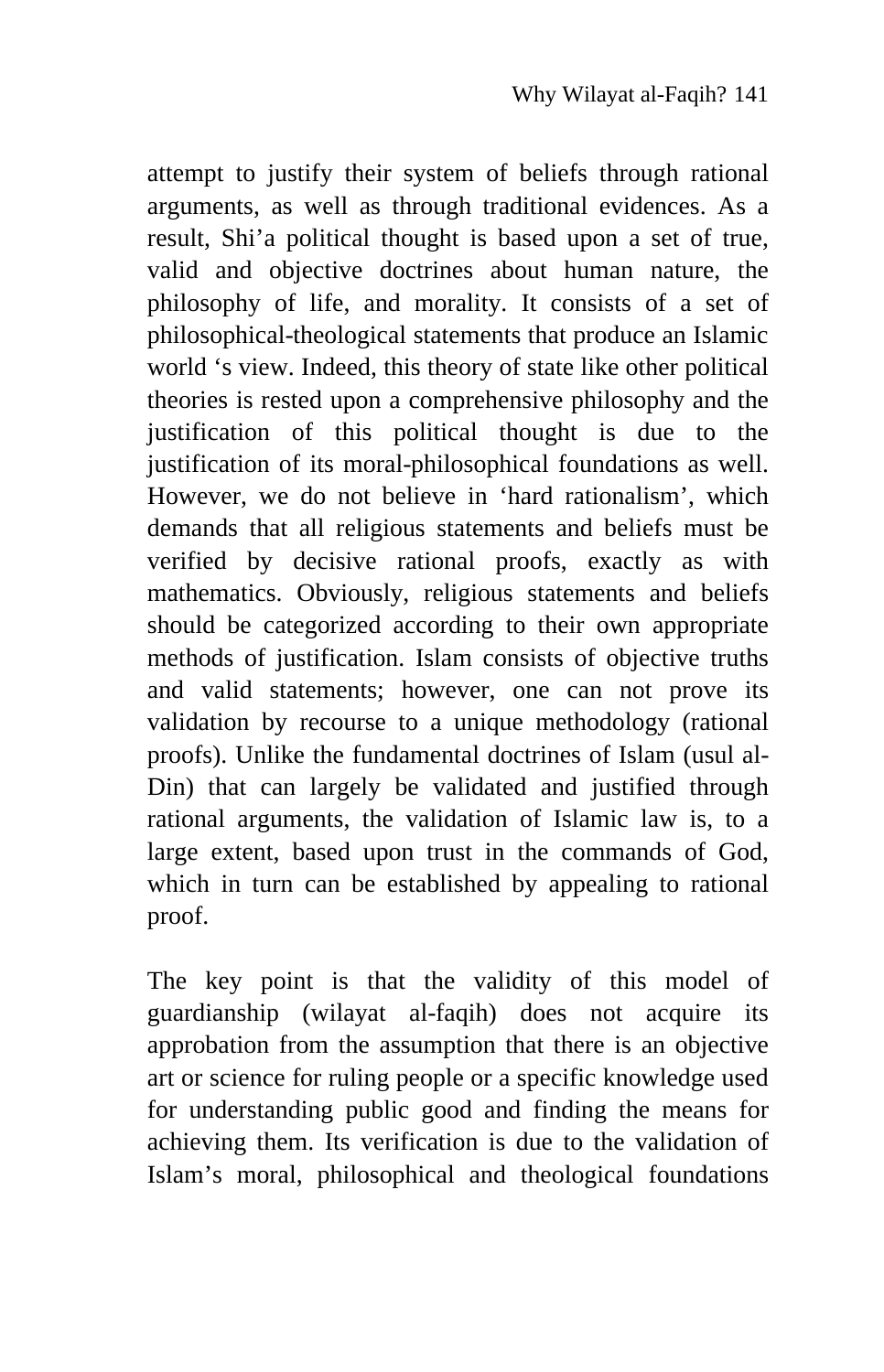including the importance of Shari'a for our ultimate happiness.

The external justification of wilayat al-faqih consists of two independent sides, the positive and the negative. Positive justification aims to justify the validation of this theory directly and through the emphasis on the necessity of the Islamic legal system and the implementation of its laws for the establishment of an ideal social and personal existence. However, the negative side refers to any efforts undertaken to prove the priority of this doctrine over its alternatives. Since the doctrine of democracy in general and the theory of liberal democracy in particular is the most important alternative theory facing guardianship, the external justification of our political theory would be insufficient if we fail to assess the relationship between the theory of wilayat al-faqih and democracy. The next chapter will attempt to make complete the external justification of this political doctrine by evaluating the nature of democracy and its possible connections to this version of guardianship.

There is another significant reason why we should discuss democracy. Some Muslim thinkers maintain that Islam fundamentally disagrees with democracy. Hence, in their eyes our interpretation of imami political thought that mixes the guardianship of the faqih with elements of democracy is totally wrong and is against the foundations of Islam.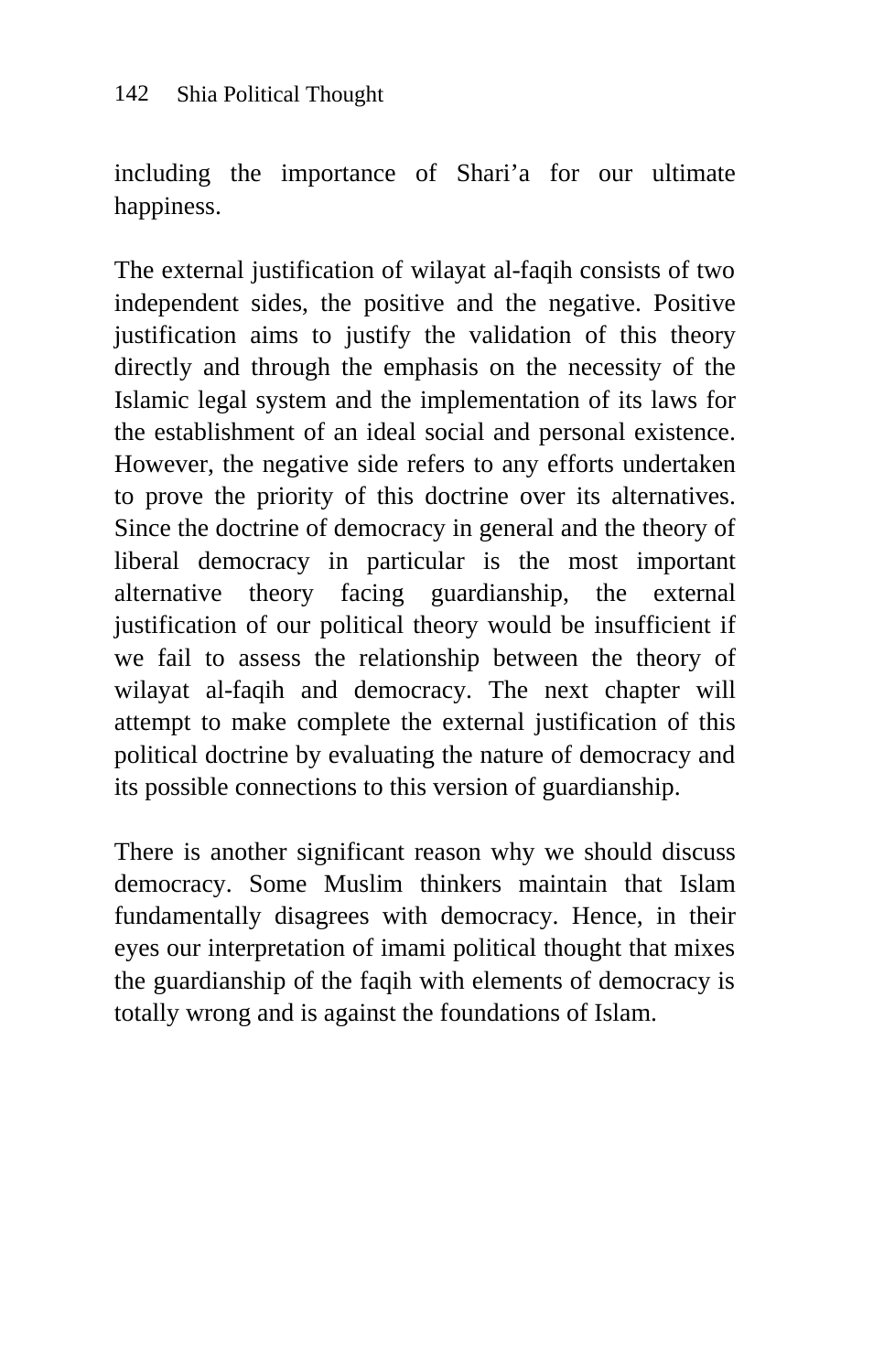# **Chapter Four**

#### **Islam and Democracy**

Contemporary Islamic political thought has become deeply influenced by attempts at reconciling Islam and democracy. Muslim thinkers who deal with political debates cannot ignore the significance of the democratic system, as it is the prevailing theme of modern western political thought. Thus it is necessary for any alternative political system, whether it is religious or secular, to explore its position with regards to democratic government. In the past, prominent Islamic thinkers such as Imam Khomeini, Mirza Muhammad Hussain Nayini and al-Kawakibi maintained that a democratic Islamic form of government is a compatible and practical thesis, believing that a constitution could protect and guarantee both the essential Islamic as well as democratic aspects of government.

In contrast to this more optimistic approach, many fundamentalist thinkers argue that Islam and democracy are irreconcilably opposed, and that there exists a clear contradiction between Islamic and democratic principles. This opinion has emerged as a result of their perception of the source from which democracy came, the creed from which it emanated, the basis upon which it has been established as well as the ideas and systems of thought with which it is currently associated. However, opposition to religious democracy is not confined to fundamentalists; advocates of a secular state also believe that the concept of a democratic Islamic government is a paradoxical thesis, and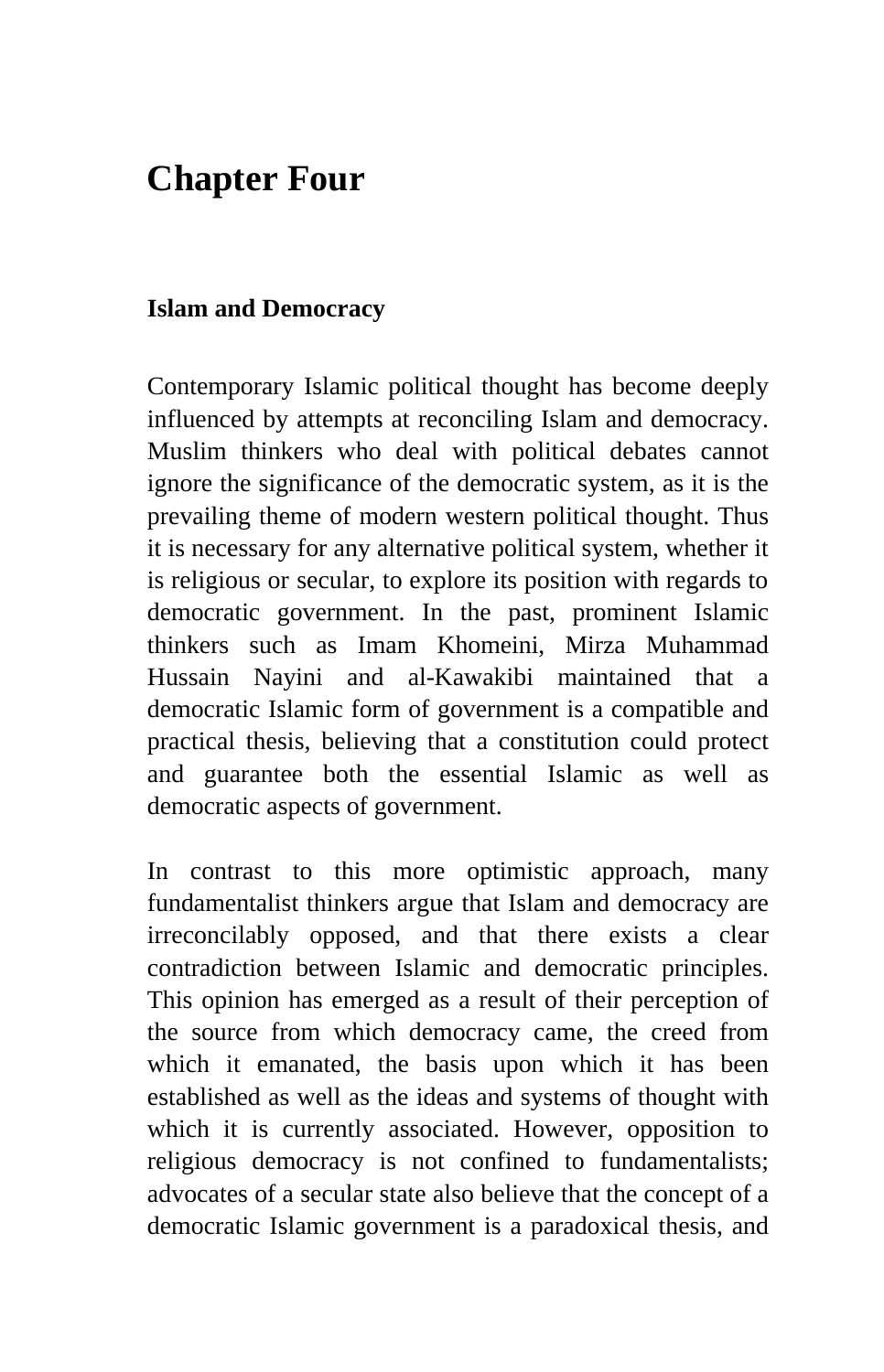they often refer to a selection of Islamic rulings and beliefs that they construe as antagonistic to the foundations and underlying values of the democratic system.

Other Muslim intellectuals maintain that any apparent incompatibility or conflict between the ideas of religion and democracy are caused by the misinterpretation of Islam. They maintain that there is no conflict between democracy and an understanding of religion, which is changing, rational and in harmony with accepted extra-religious criteria and values. They believe that by reinterpreting Islam and constantly reviewing and renewing its beliefs, the vision of a religious democracy would be completely feasible and indeed desirable.

Consequently the question of whether or not religious democracy is feasible has given rise to four major schools of thought amongst thinkers and Muslim political movements:

- 1. The implementation of Islamic laws (shari'a) and the establishment of an Islamic society based upon Islamic values is possible within a constitutionally Islamic and democratic political system. The participation of citizens in making political decisions can serve the sociopolitical aims of Islam and democracy merely acts as a system and method for the distribution of political power and a means by which citizens express their opinions.
- 2. There is an obvious conflict between the traditional juridical (fiqhi) based conception of Islam and democracy. The establishment of a religious democratic government is in need of a rethinking, reinterpretation and review of Islamic thought in order for it to become harmonious with contemporary global and philosophical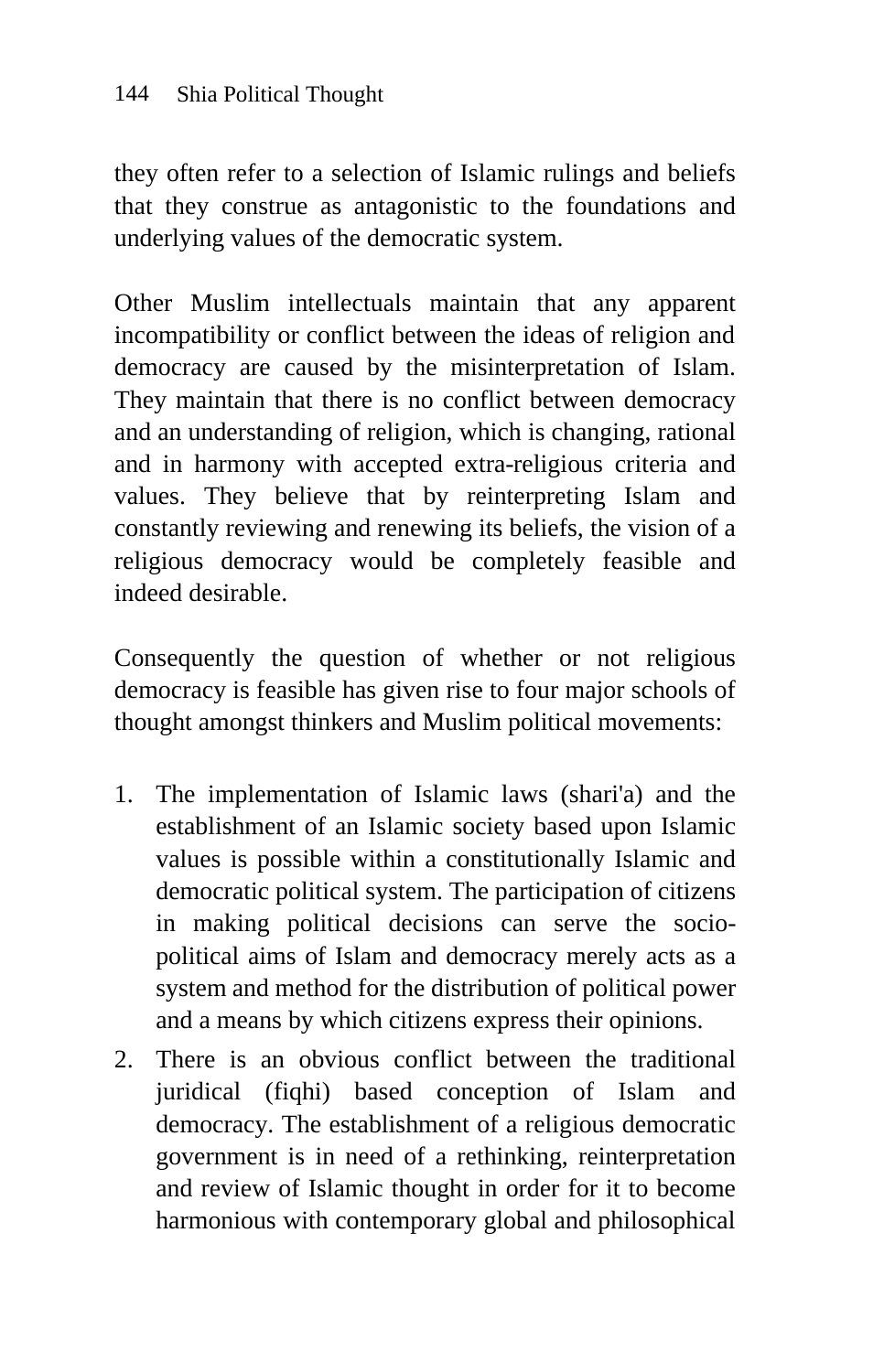foundations, values and implications of democracy. Therefore, the practicality of religious democracy rests upon the reformation of traditional religious knowledge.

- 3. Democracy is a system of disbelief (kufr) and is totally and completely irreconcilable with Islamic beliefs and principles. Commitment to Islam leaves no room for democracy.
- 4. The fourth approach arrives at the same conclusion as the third, that the idea of a democratic Islamic government is paradoxical. However, unlike advocates of the third approach, this group emphasizes the desirability and justification of democracy, and insists that religion cannot possibly satisfy the values and foundations that democracy requires.

These approaches shall be addressed in detail later in this Chapter, but first it is necessary to examine democracy, its various interpretations, its relationship to liberalism and some philosophical presuppositions that support this political doctrine. Many apprehensions surrounding the theory of religious democracy are caused by conceptional ambiguities concerning the description of democracy and its possible models. We must define what it is that democracy means, whether or not there is a unique and commonly agreed interpretation of democracy and what exactly distinguishes a democratic government from a nondemocratic one. Without answering such questions it will be impossible to come to an objective and accurate conclusion regarding the issue of religious democracy.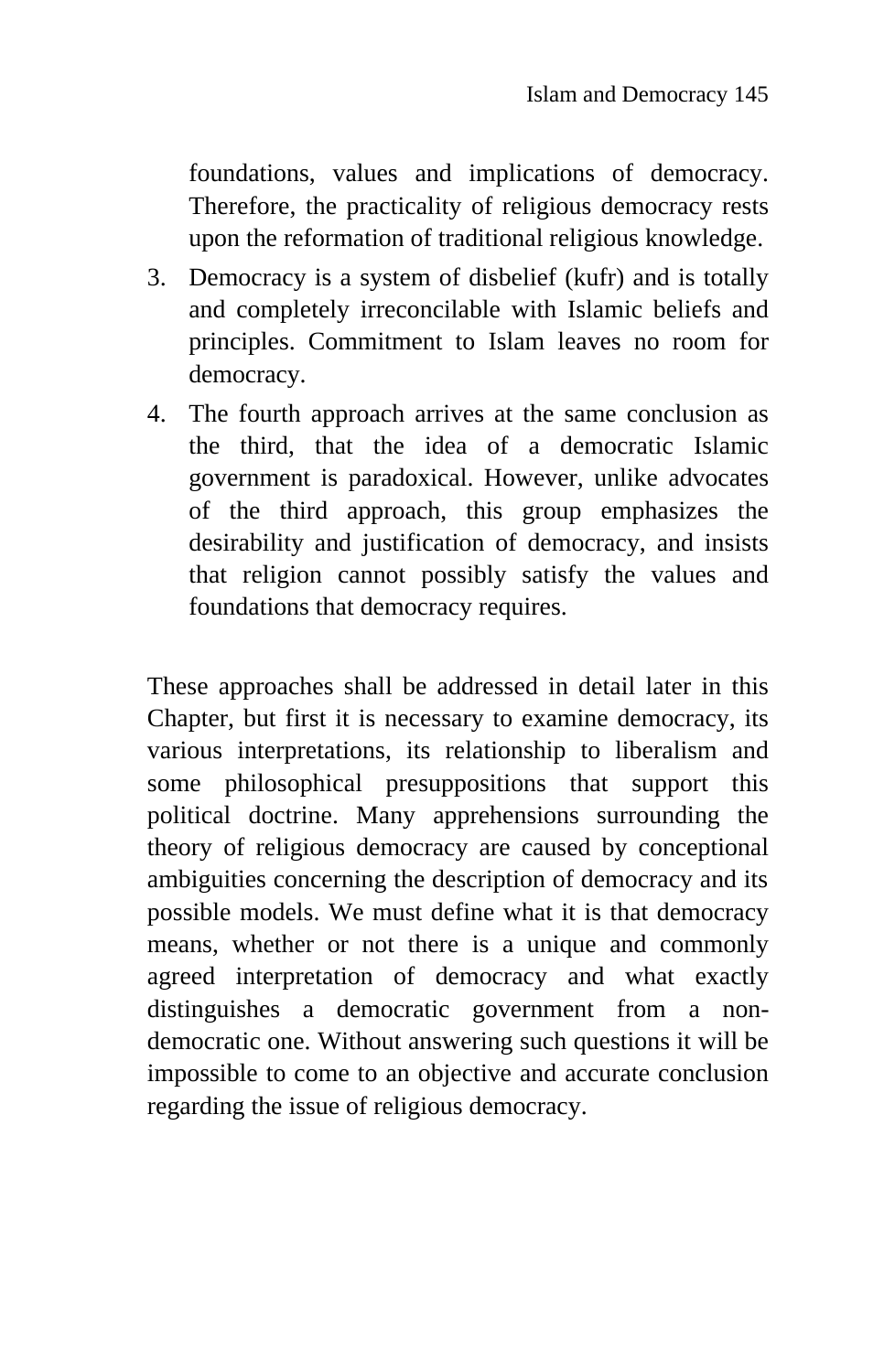## **What is Democracy?**

The term democracy is derived from the Greek words 'demos' (people) and 'kratia' (rule), so democracy literally means 'rule by the people'. In other words it is a political doctrine in which it is believed the people possess the capacity needed in order to govern and regulate society. This idea originally emerged towards the beginning of the fifth century B.C. in ancient Greece, primarily amongst the Athenians. The city-state of Athens referred to itself as a democracy (from 500 B.C to 330 B.C) because all citizens (excluding women, slaves and non-residents) could participate in political decisions. Abraham Lincoln's famous definition of 'Government for the people and by the people'<sup>1</sup> refers to this model of participatory democracy.

Throughout the long history of political thought, many different forms of democratic government have emerged and declined, they often came into being almost completely independently of one another, as Dahl writes:

*It would be a mistake to assume that democracy was invented once and for all, as, for example, the steam engine was invented...democracy seems to have been invented more than once, and in more than one place. After all, if the conditions were favorable for the invention of democracy at one time and place, might not similar favorable conditions have existed elsewhere? I assume democracy can be independently* 

<sup>&</sup>lt;sup>1</sup> Daniel Webster in 1830 (thirty three years before Lincoln's definition) said: people's government, made for the people, made by the people and answerable to the people.

Cf: *Patterns of Democracy*, p. 1.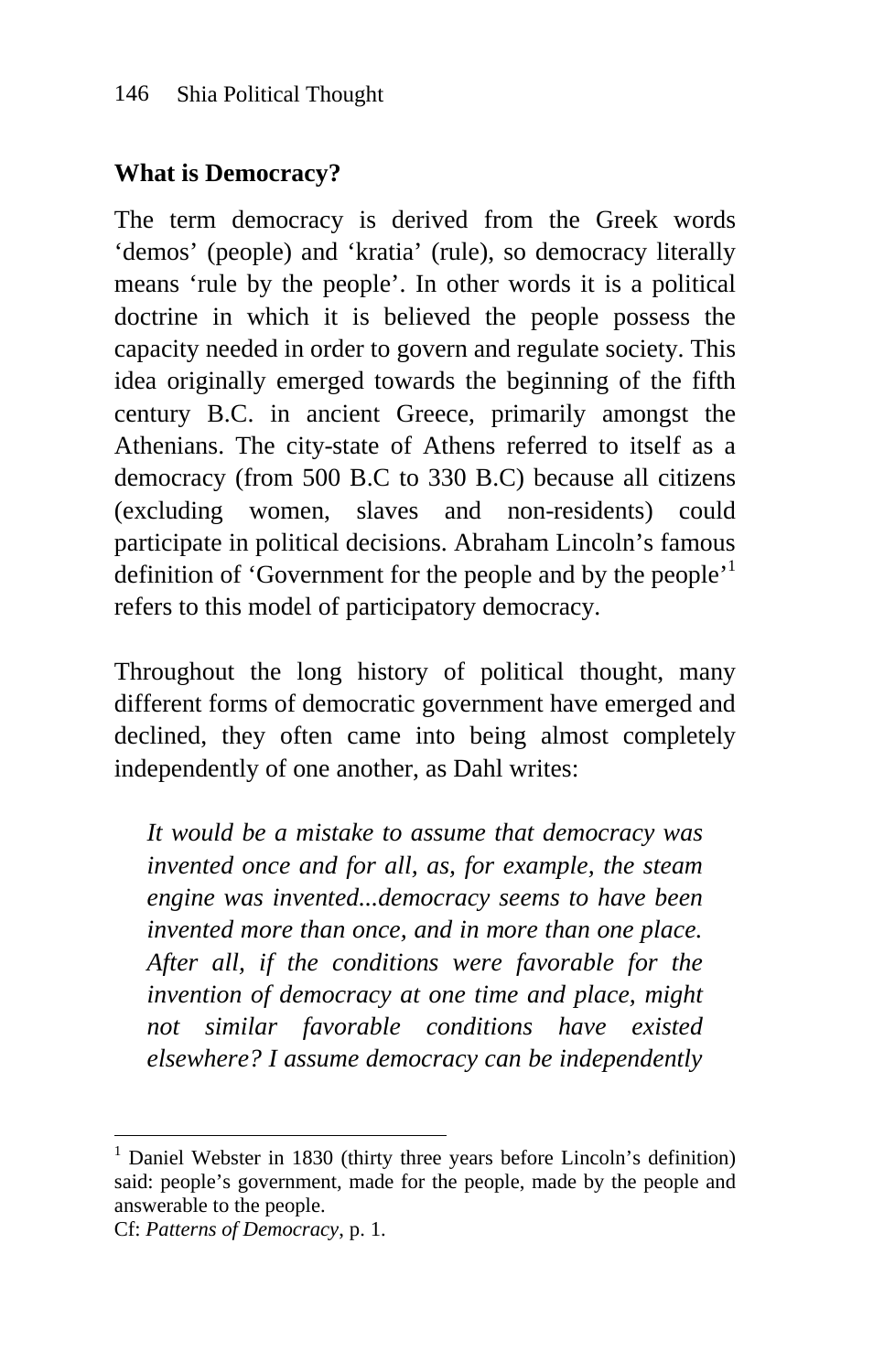*invented and reinvented whenever the appropriate conditions exist.<sup>2</sup>*

Although the root meaning of the Greek term 'demokratia' is clear and straightforward (rule by the people), it is necessary to properly define what constitutes 'demos' (the people). Historically the criteria of who ought to be included in 'demos' to rule and participate in political decisions, as a citizen has been an ambiguous and contentious issue. In the most ancient models of democracy, 'the people' did not include all adults; women and slaves were not given the right to participate in the political system. And even today there are noticeable disagreements amongst modern interpretations of democracy about who should be included among the 'demos'. For example, even though the principle of equality was firmly established in the American declaration of independence in 1776, the right for free men to vote on an equal basis was not granted until 1850. Black males were prevented from voting until the fifteenth constitutional amendment some twenty years later. And females, both free and enslaved, were not given the right to vote until the nineteenth constitutional amendment in 1920.<sup>3</sup> Democracy in the above mentioned forms, is an imaginary and inapplicable idea in large scale societies.

In general, both advocates and critics agree that 'rule by the people' - in the truest meaning of the people – never existed and is never likely to exist. It is impossible for any democratic regime to be fully democratic, as it will always fall short of the criteria that emanates from its self-evident

 2 Robert Dahl, *On Democracy*, Yale University Press, 2000, p. 9.

<sup>3</sup> Sulaiman Sadek Jawad, *Democracy and Shura*, Published in Liberal Islam, p. 97.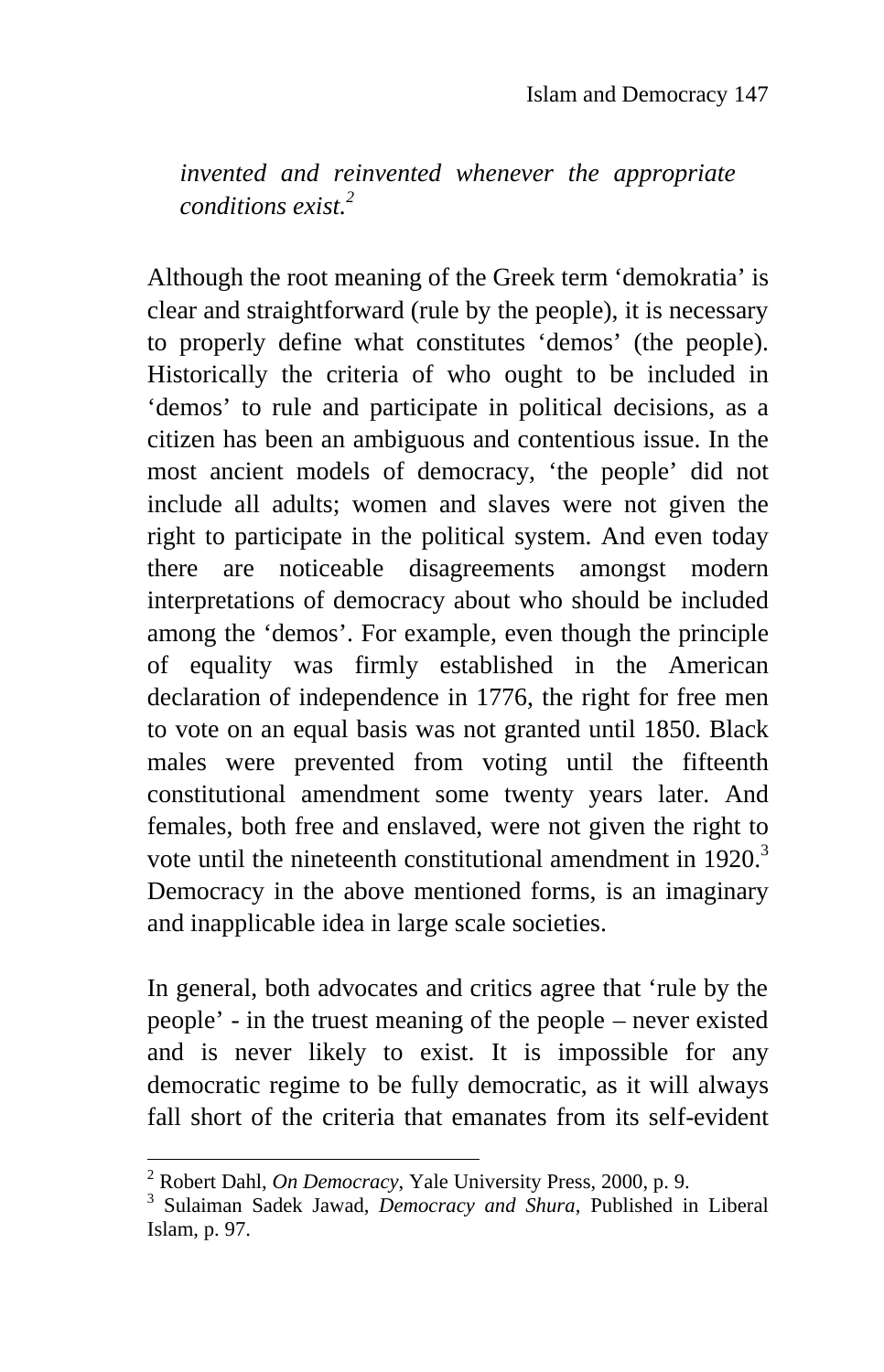meaning. The virtues and advantages that are mentioned to justify democratic government undoubtedly require 'participatory democracy', which delegates decisions to citizens, so, in a single meeting or during an election, people are able to express their opinions. That is why the Greeks passionately supported 'assembly democracy'. Obviously this system is inherently limited by practical considerations, in a small political unit such as a city, assembly democracy provides citizens with desirable opportunities for engaging in the process of governing themselves. This original conception of democracy, which was embodied in Greek city-states, is possibly the most appropriate to the true meaning of the term (excluding the fact that only a minority could vote). However modern democracies within nationstates exist on a much greater scale than before. Consequently, modern theories of democracy, despite their alleged efficiency when dealing with the problems of largescale societies, effectively decrease the political participation of the people. In modern democratic theories 'the people' (demos) are replaced by 'representatives', so that a small proportion of the population are made responsible for looking after the affairs of the people, thus 'rule by the people' becomes 'rule by representatives elected by a majority of the people'.

A significant cause for the confusion concerning the meaning of 'democracy' at present is due to the fact that it has developed over several thousand years and ultimately stems from a variety of sources. Our understanding of the term 'democracy' is not necessarily the same as an Athenian's understanding of the term. Greek, Roman, Medieval and Renaissance notions have intermingled with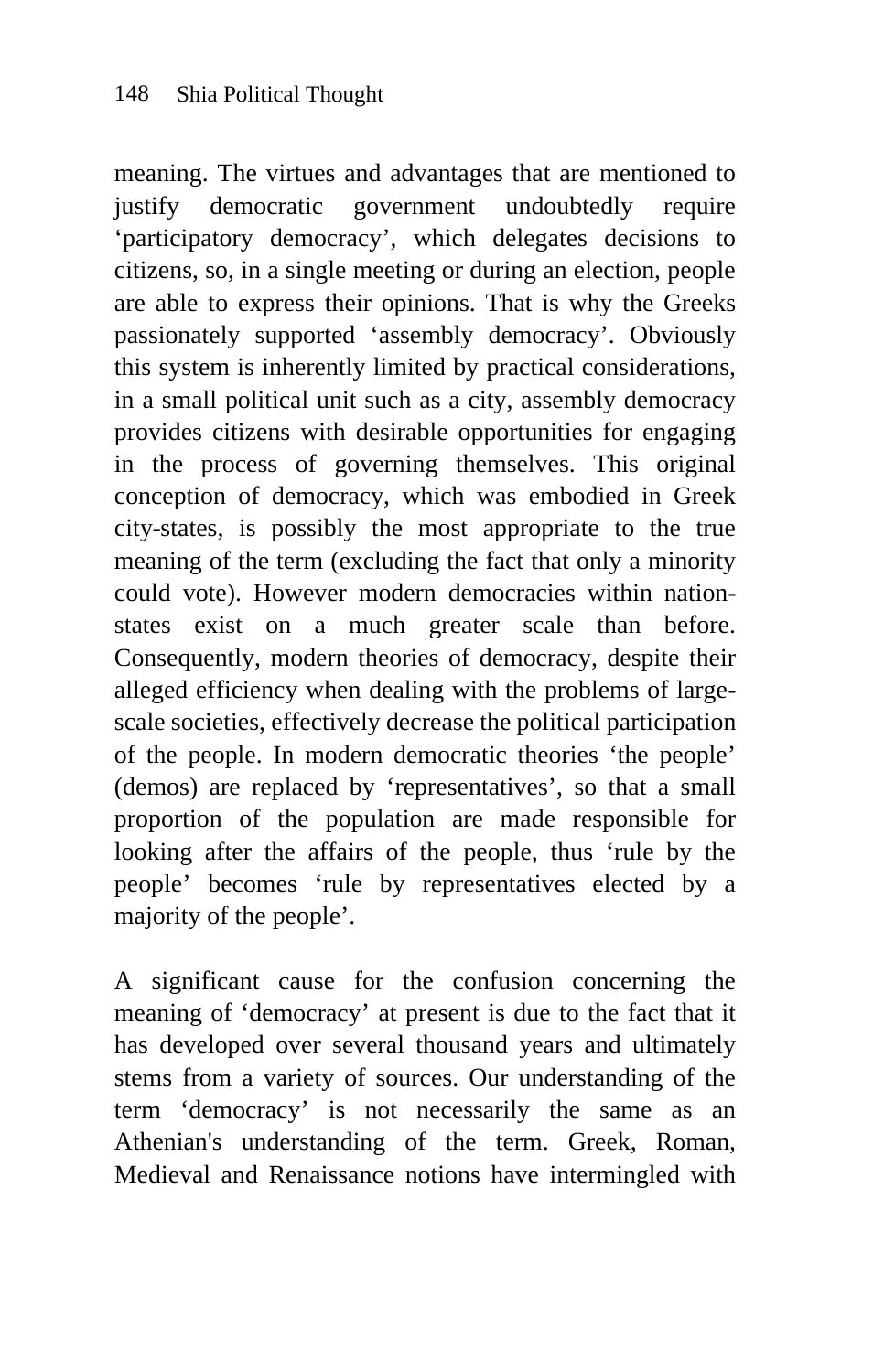those of later centuries to produce a mosaic of theories and practices that are often deeply inconsistent.<sup>4</sup>

If any attempt to apply the original meaning of democracy to the nation-state is impossibly absurd, and moreover if there is no commonly agreed definition of the democratic system amongst its advocates, it should be reasonable to concentrate on what at present are known as democratic states in order to recognize its major elements and what distinguishes them from a non-democratic state.

Even though, in theory, political philosophers and theorists have presented various models of democracy such as 'elitism', 'participatory', 'pluralistic' and 'corporate', in practice representative democracy is the prevailing norm among contemporary democratic systems. The major characteristics of modern democracy, according to Dahl are as follow:

**Elected officials**: control over government decisions concerning policy is constitutionally vested in officials elected by citizens. Thus, modern, large-scale democratic governments are representative.

**Free, fair and frequent elections**: elected officials are chosen in frequent and fairly conducted elections in which coercion is comparatively uncommon.

**Freedom of expression**: citizens have a right to express themselves on political matters without danger of severe punishment; this includes criticism of officials, the government, the regime, the socio-economic order and the prevailing ideology.

<sup>4</sup> *Democracy and its Critics*, p. 2.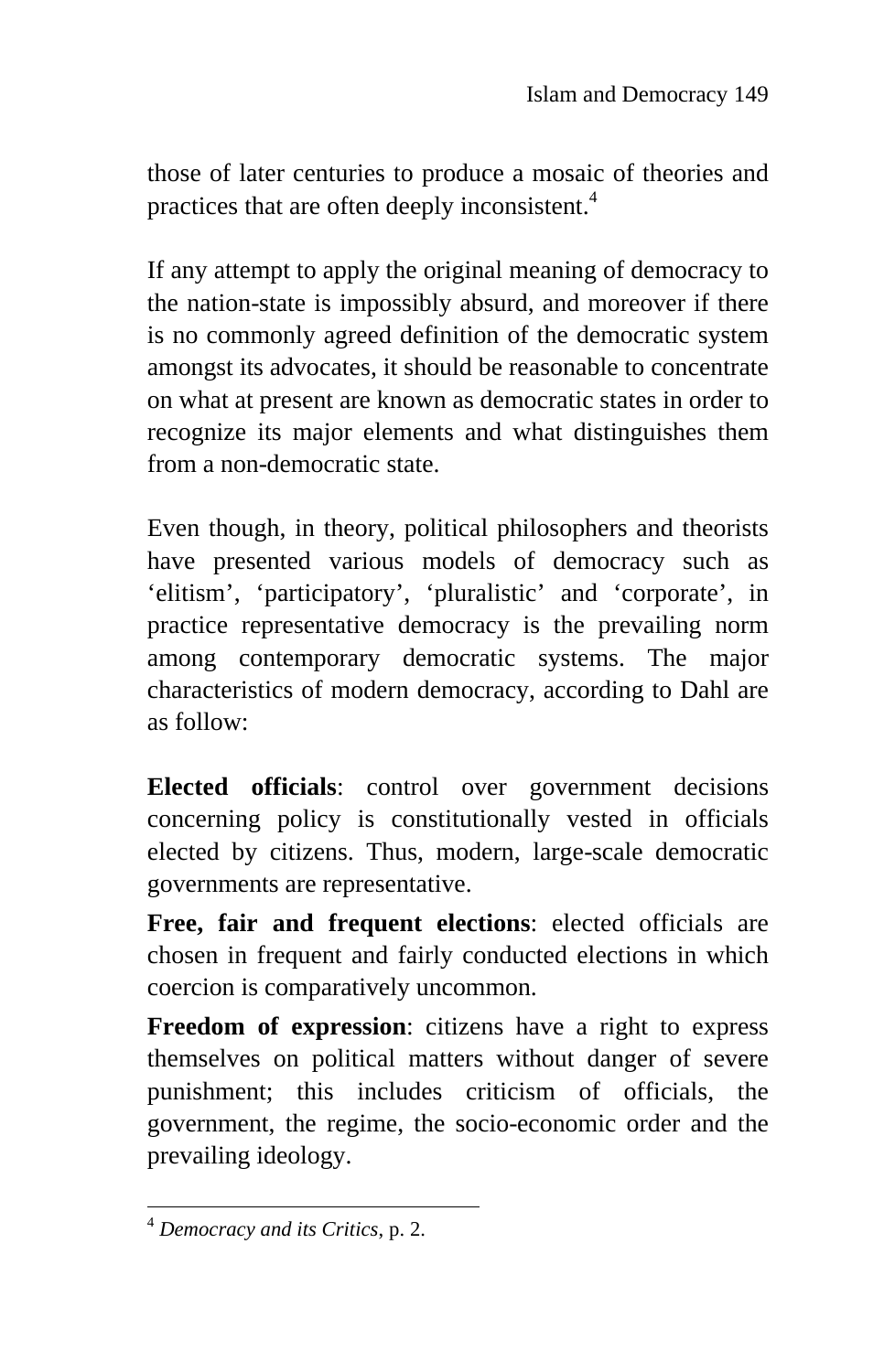**Access to alternative sources of information:** citizens have a right to seek out alternative and independent sources of information from other citizens, experts, newspapers, magazines, books, etc.

**Associational autonomy**: citizens have the right to form relatively independent associations or organizations, including independent political parties and interest groups in order to achieve their various rights.

**Inclusive citizenship**: No adult permanently residing in the country and subject to its laws can be denied the rights that are necessary for the five political institutions listed above.5

These help explain the political reality of democracy as a political system in which people participate, and as a method and process for making collective political decisions. The key point is that democracy requires 'majority rule', meaning that majority support should not only be necessary, but also sufficient for enacting laws. Some contemporary writers even go so far as to argue that majority rule is a definition, not a requirement of democracy.<sup>6</sup> Also numerous advocates of democracy do not confine the role of the people to the mere distribution of political power, or participation in the process of collective political decisions (via their representatives), rather, they have a right to control governors. Mayo writes:

*In short, a political system is democratic to the extent that the decision makers are under effective popular control.<sup>7</sup>*

<sup>5</sup> *On Democracy*, pp. 85-86

<sup>6</sup> *Democracy and its Critics*, p.135.

<sup>7</sup> H.B. Mayo, *An Introduction to Democratic Theory*, Oxford University Press, 1960, p. 60.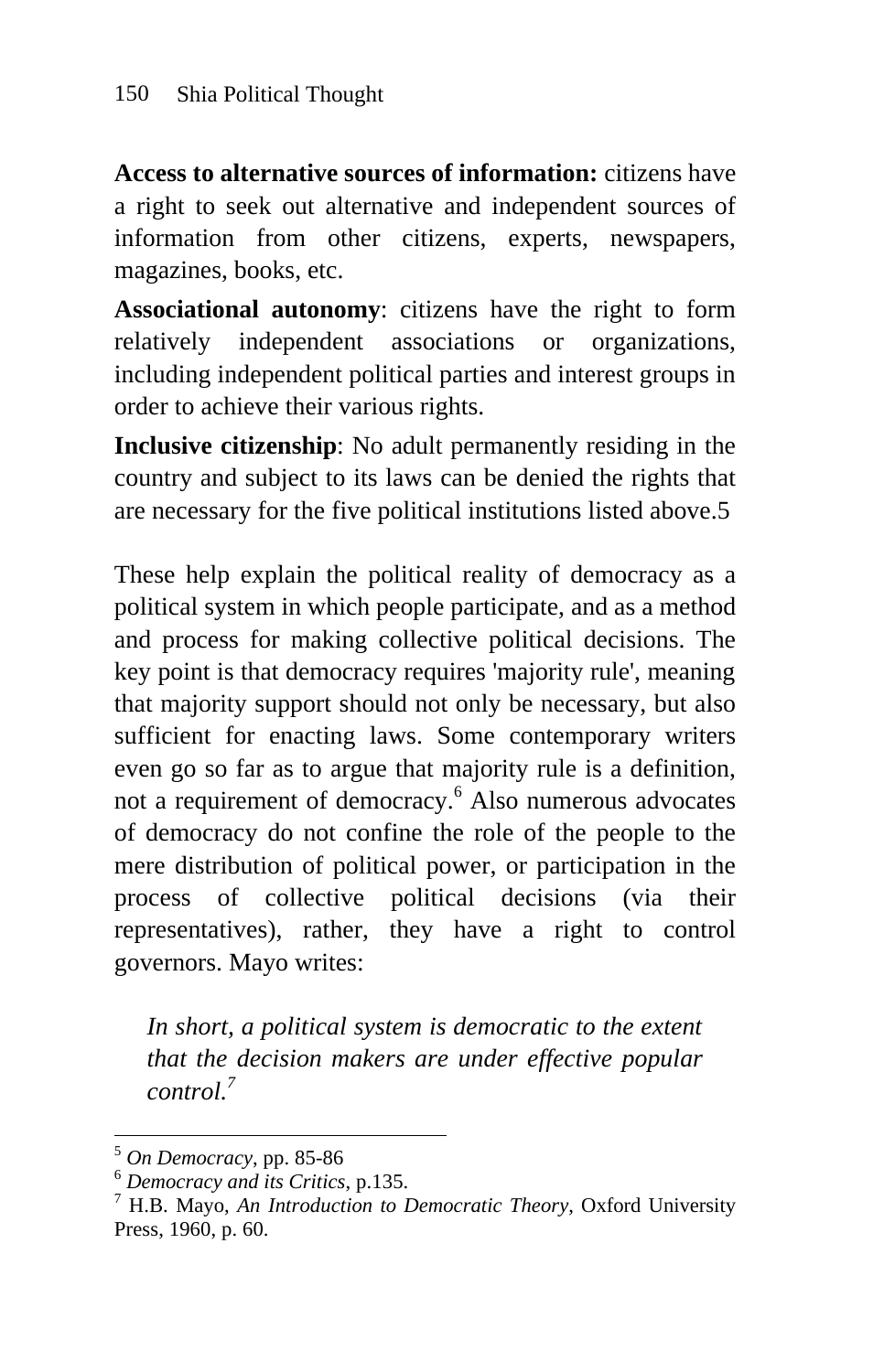In summary, democracy is a political system, which acknowledges the right of the people to participate in political decisions, either directly or indirectly through elected representatives, to distribute and regulate the political power under the rule of a majority. Political prerequisites such as free, fair and frequent elections, freedom of expression, inclusive citizenship and so on, are necessary in order to insure the soundness of the process.

### **Democracy and Liberalism**

Most contemporary democracies are liberal democracies: a combination of the democratic political system, and the liberal political ideology, that places emphasis upon specific rights and values such as private possession, negative freedom, individualism and toleration. Therefore, liberal democracies embody two distinct features; the first of these is the liberal conception of a limited government; this is that the individual should enjoy a degree of protection from arbitrary action of government officials. This limitation of government - which is often referred to as the theory of limited democracy – is rooted in the belief that fundamental rights and values supported by liberalism possess a moral standing and philosophical grounds, that are altogether independent of democracy and the democratic process. These rights and values serve as a limitation or restriction on what can be enacted by means of the political system. Citizens are entitled to exercise certain rights and should not be threatened by the powers of state and governmental processes. Liberals believe in protecting these rights from infringement, even though they may be by democratic means.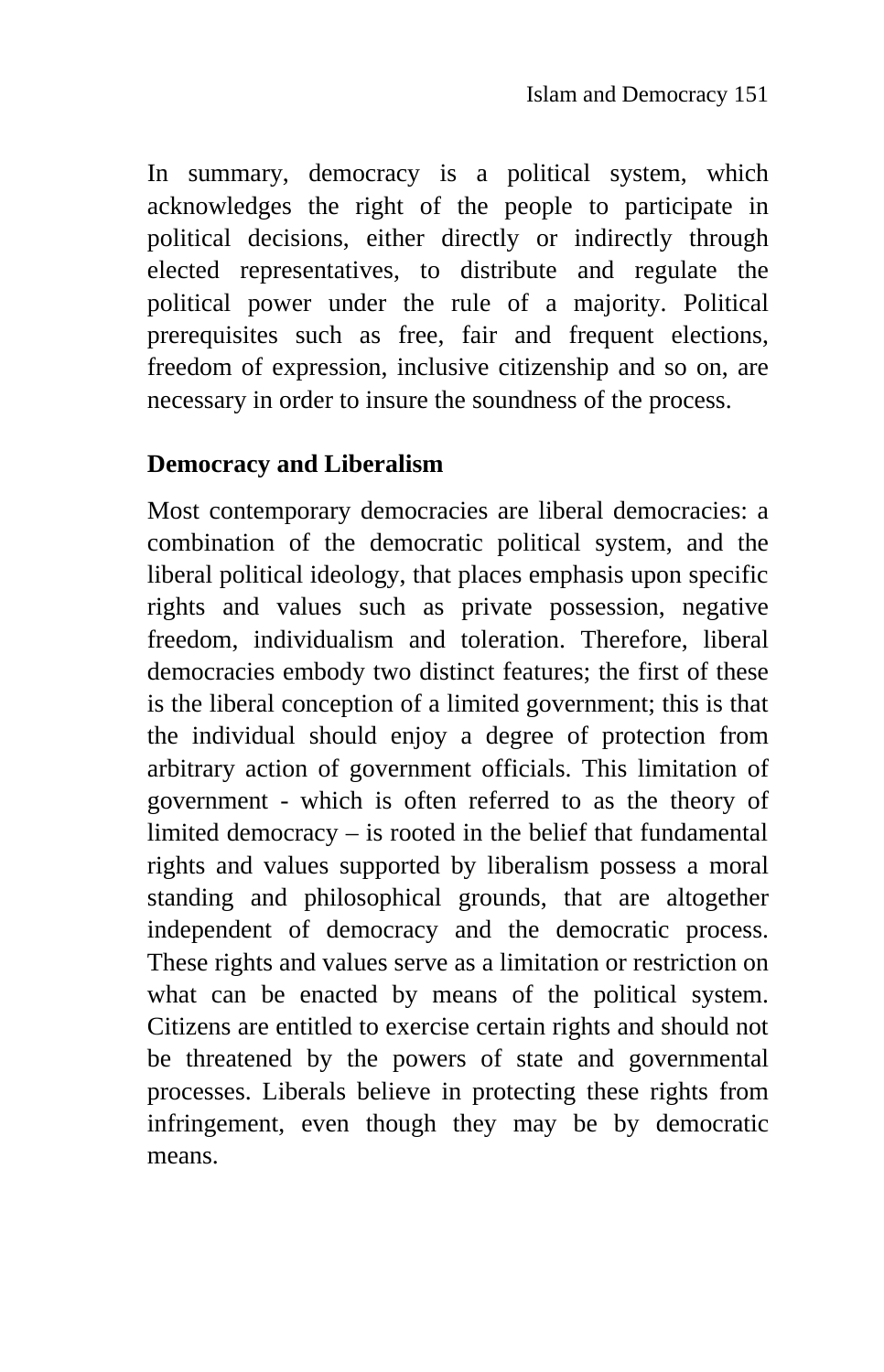This is why liberal attitudes towards democracy have historically been distinctly ambivalent. In the nineteenth century, liberals often perceived democracy as something threatening or dangerous. The central concern for liberals has always been that democracy could evolve to become the enemy of individual liberty and pluralism. The rule of the majority is the 'democratic solution' to conflicts that people have regarding their interests and opinions. This means that the will of the greatest number of people should prevail over that of the minority. In other words, democracy comes down to the rule of 51 percent, a prospect that Alexis de Tocqueville (1805-1859) famously described as 'the tyranny of the majority'. Individual liberty and minority rights can thus potentially be crushed in the name of the people. $8$ 

Liberals have expressed particular reservation concerning democracy, and have crafted a network of checks and balances in order to reconcile the advantages of democracy and fundamental liberal rights and values. This combination creates a model of democracy that, as Heywood says, has three central features:

*First, liberal democracy is an indirect and representative form of democracy. Political office is gained through success in regular elections, conducted on the basis of formal political equality – 'one person, one vote; one vote, one value'. Second, it is based upon competition and electoral choice. This is ensured by political pluralism, a tolerance of a wide range of contending beliefs, conflicting social philosophies and rival political movements and*

<sup>8</sup> Andrew Heywood, *Political Ideologies*, Macmillan Press, 2<sup>nd</sup> Edition, 1998, p. 43.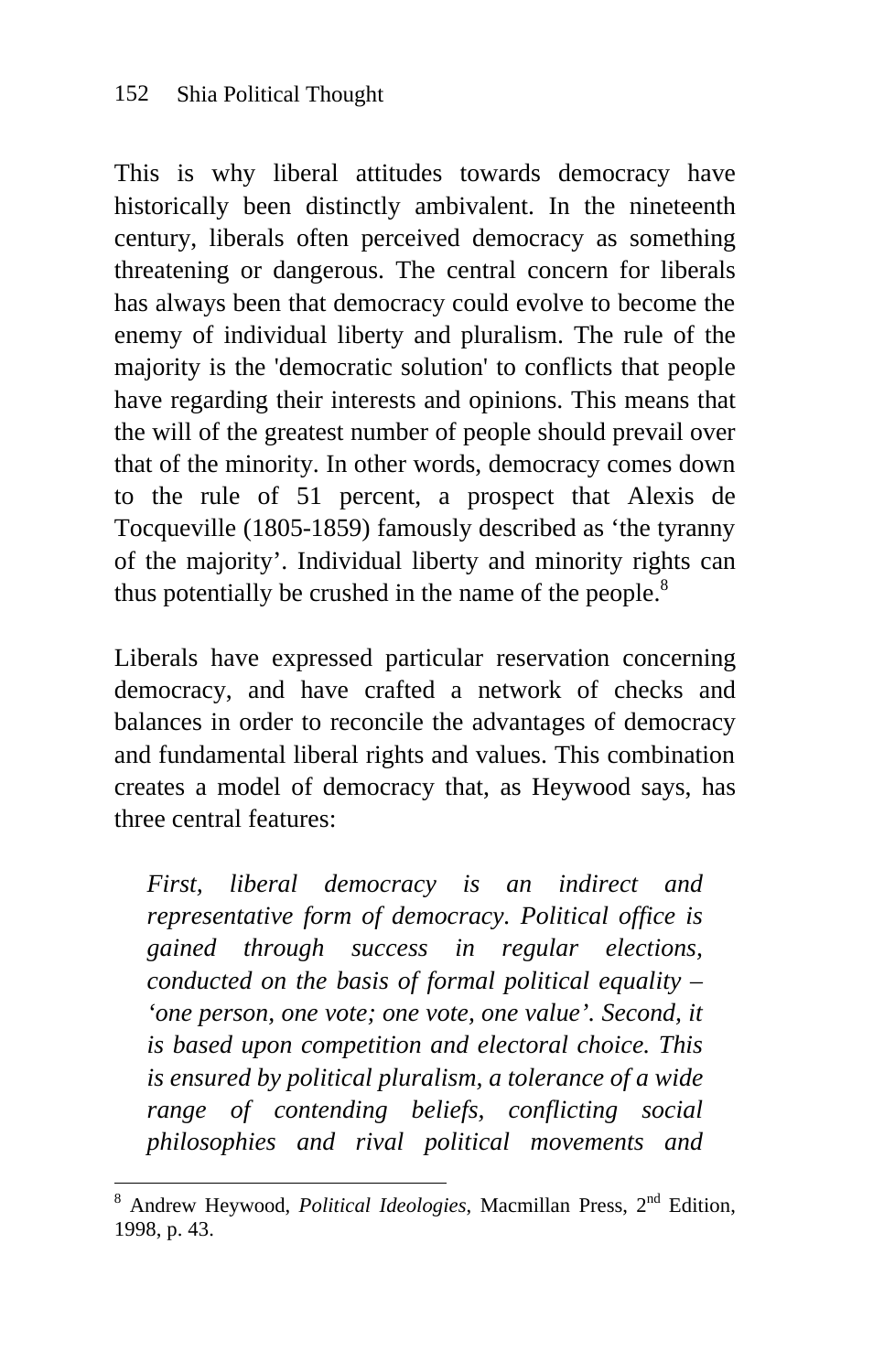*parties. Third, liberal democracy is characterized by a clear distinction between the state and civil society. This is maintained both by internal and external checks on government power and the existence of autonomous groups and interests, and by the market or capitalist organization of economic life.<sup>9</sup>*

As far as our discussion – the relationship between Islam and democracy – is concerned, it is fundamental to distinguish between democracy just as a method to form a political system or as a process for making collective decisions opposed and liberal democracy as one of the possible models of democracy consisting of an ideological framework of beliefs and values. Many opponents of religious democracy have failed to distinguish between democracy as a method and liberal democracy, which in principal represents a particular political philosophy and doctrines with its own beliefs regarding human nature, human rights, ends and moral values.

### **Benefits of Democracy**

There are many advantages that make democracy more desirable than any other feasible alternative political system. Even though to attain all of the potential benefits is beyond the capacity of current democracies, these ideal consequences cannot be overlooked. When properly implemented and regulated, the democratic political system should in theory produce a series of beneficial objectives.

**Avoiding tyranny**: Democracy reduces the likelihood of a tyrannical or autocratic government obtaining power.

<sup>9</sup> *Ibid*., p. 46.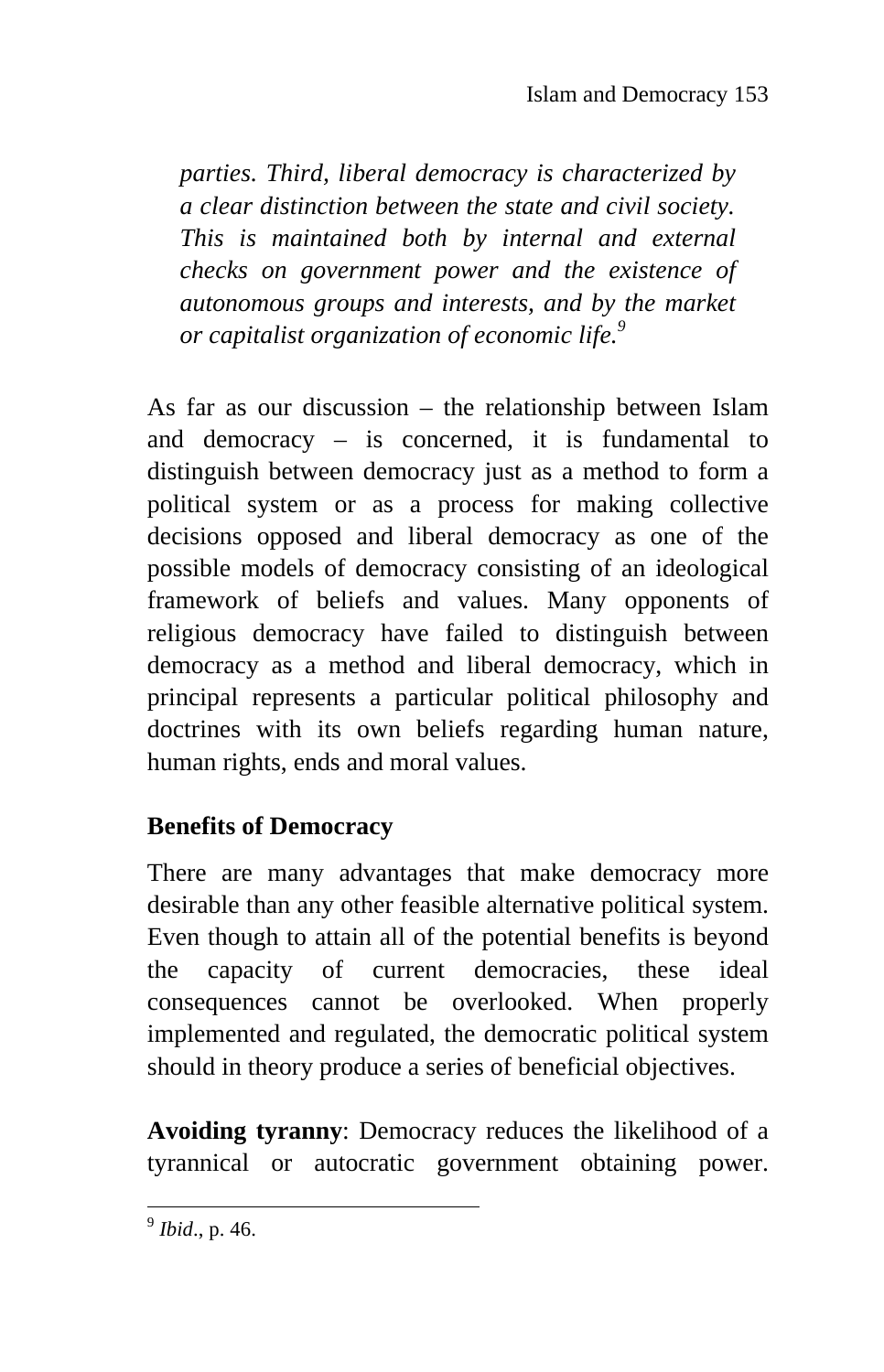However, this does not mean that democracy can totally guarantee the prevention of oppressive or dictatorial rule, or that it is entirely capable of preventing injustice in society. For example, the Nazi party in Germany (1933-1945) obtained power through the manipulation of the democratic and free-electoral systems. Advocates of democracy argue, though, that in the long-term a democratic process is less likely to do harm to the interests of the citizens than a nondemocratic one.

**Protecting essential rights**: Democracy guarantees its citizens a number of fundamental rights that undemocratic systems do not grant. These political rights are all necessary elements of democratic political institutions.

**Human development**: It is claimed that democracy fosters human development more fully than any practical alternative. This claim is controversial and very difficult to substantiate. The only way to test this assertion is by measuring human development in democratic and nondemocratic societies.

Political equality: Only a democratic government can guarantee a high degree of political equality amongst citizens.

**Protecting essential personal interests**: Democracy assists people in protecting their own fundamental interests. It allows people to shape their life in accordance with their own goals, preferences, values and beliefs.<sup>10</sup>

Perhaps the most common justification given for democracy is that it is essential for the protection of the general interests of the persons who are subject to a democratic state.

<sup>10</sup> *On Democracy*, pp. 45-57.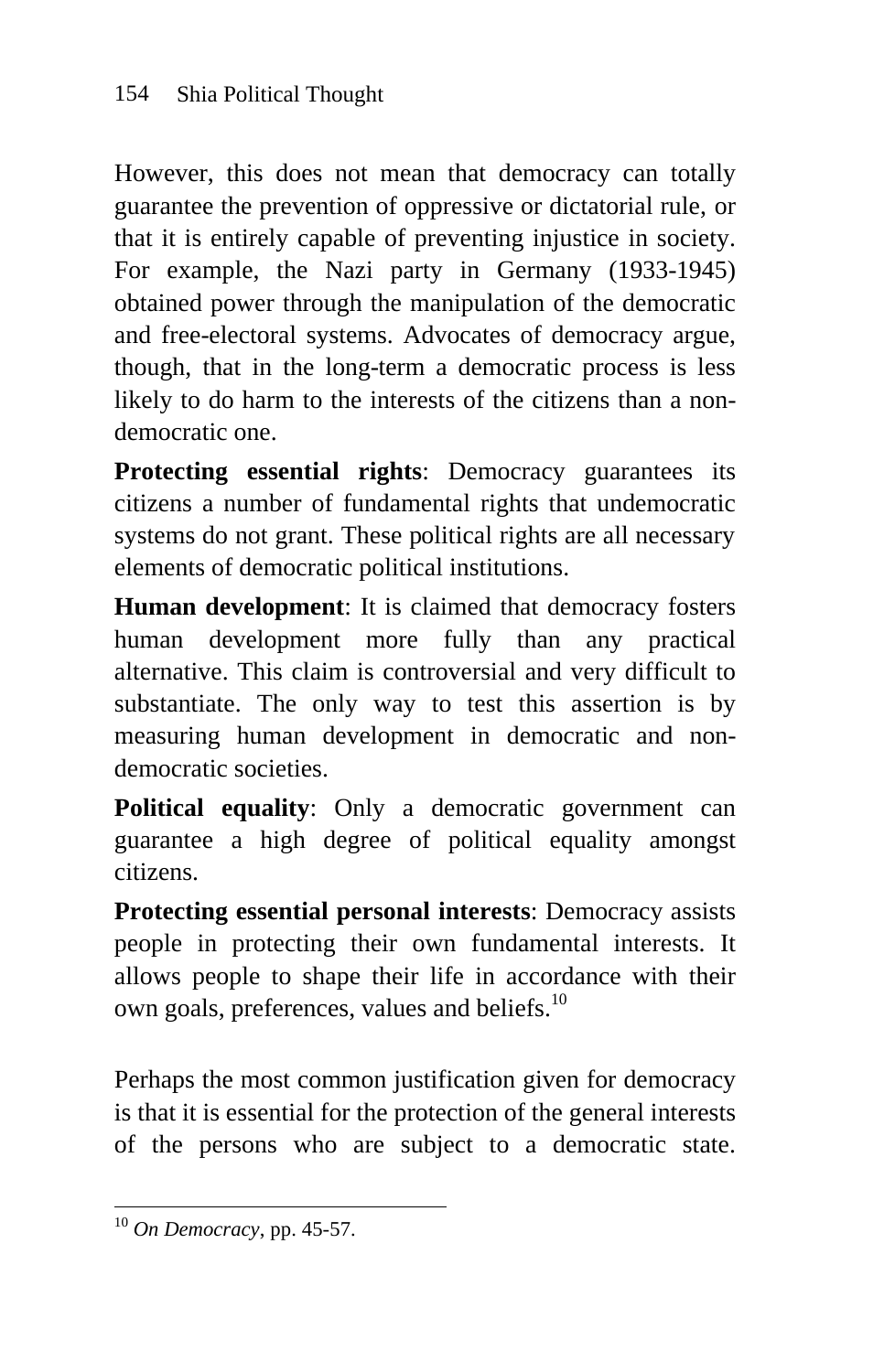However, it is worth mentioning that this attempt to justify democracy has been attacked by some democratic theorists. For example, John Plamenatz argues that we cannot compare governments and, as a reasonable empirical judgment, conclude that "the policies of one have in general done more than those of the other to enable their subjects to maximize the satisfaction of their wants". This is particularly true if the governments are not of the same type and the values and beliefs of the people concerned differ greatly. Moreover people do not and should not prefer democracy to its alternatives because they believe it is better at maximizing the satisfaction of their desires. They should instead favor it because it provides people with certain rights and opportunities or reject it because it does not. $^{11}$ 

## **Foundations of Democracy**

l

It is widely believed that political theories have philosophical or metaphysical foundations that justify every political ethos or system amongst its alternatives. Referring to these foundations for the justification of political thought is considered important because they represent the basis from which the system has emanated. It is insufficient merely to examine publicly admitted elements and values that have emanated from this basis, as these have ultimately grown around a political doctrine and logically cannot prove the validity of that political theory. The prevalent approach maintains that the question of justification is also a question of truth. A valid and justified political system must be consistent with human nature, human common goods and ends and other related moral-philosophical truths. This method of political theorizing (also known as

<sup>11</sup> John Plamenatz, *Democracy and Illusion*, Longman, 1973, pp. 164-168.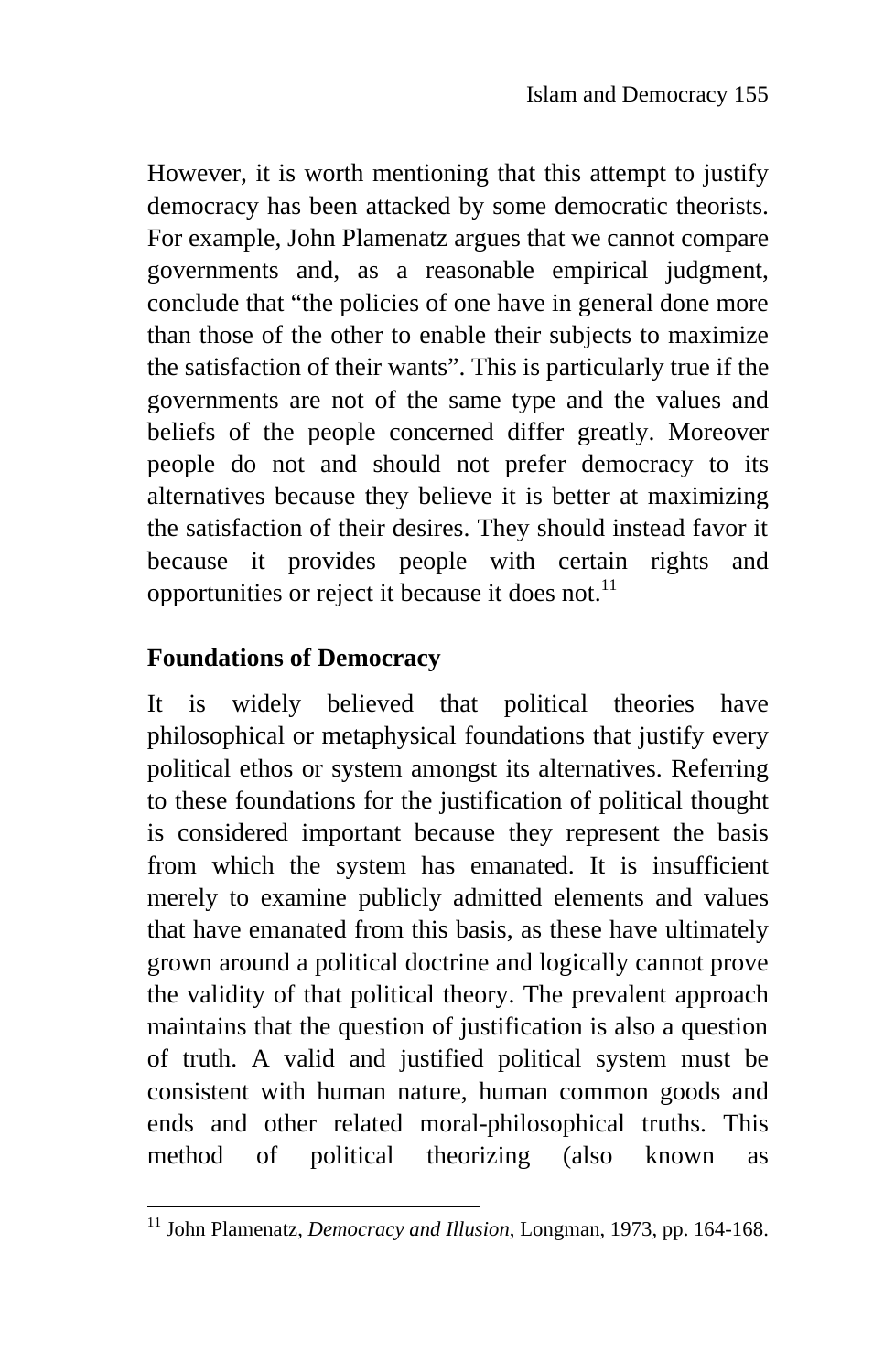foundationalism) is omnipresent in the history of political thought, especially so during the age of enlightenment, when thinkers such as John Locke and Emmanuel Kant presented rational foundations as basic elements of contemporary western political culture. Political foundationalism presupposes that there is a correct answer to every fundamental political question, and through the appropriate method of thinking, political truths are made available.

Recently, some advocates of liberal democracy, in contrast to traditional supporters of democratic governments, have inclined to justify their political system without reference to a particular interpretation of human nature or any comprehensive moral, religious or philosophical doctrine as a basis. John Rawls (1921-2002) and Richard Rorty, the contemporary American philosopher, are to prominent figures of this modern anti-foundationalism movement in political thought. They present a 'political' democratic liberalism instead of a 'philosophical' one. Their justification for this model of political thought is not rooted in any specific philosophical or moral doctrine. John Rawls writes:

*Political liberalism, then, aims for a political conception of justice as a freestanding view. It offers no specific metaphysical or epistemological doctrine beyond what is implied by the political conception itself.<sup>12</sup>*

This attitude, its influence and its relevance to our main debate (Islam and democracy), will be assessed later in the

<sup>12</sup> John Rawls, *Political Liberalism*, Columbia University Press, 1996, p. 10.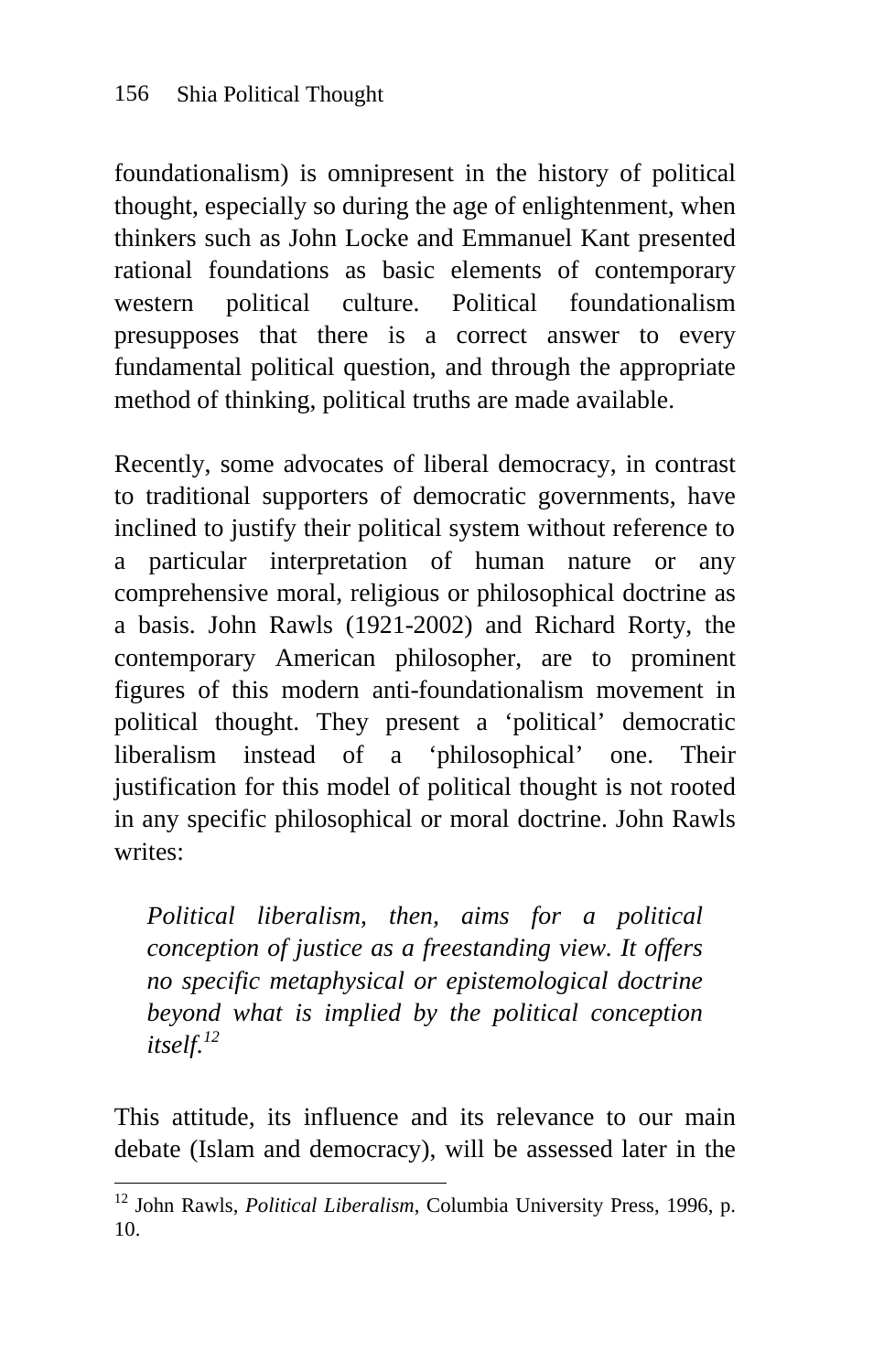Chapter. It is now necessary to briefly refer to some philosophical foundations mentioned by some thinkers to justify democracy as the most desirable political system.

## **Intrinsic Equality**

l

The belief that all humanity is made intrinsically equal by man's own inherent nature and instincts is a concept supported by the great religions of Islam, Christianity and Judaism. For some, however, the idea of inherent equality provides a justification for democracy because it indicates that all human beings are of equal intrinsic worth and no person is naturally superior to another. Locke says:

*Though I have said above...that all men by nature are equal, I cannot be supposed to understand all sorts of equality: age or virtue may give men a just precedence: excellency of parts and merit may place others above the common level...and yet all this consists with equality, which all men are in, in respect of jurisdiction or dominion over one another, which was the equality I there spoke of, as proper to the business in hand, being that equal right that every man hath, to his nature freedom, without being subjected to the will or authority of any other man.<sup>13</sup>*

The politically implicit meaning of the last sentence of this quotation is that the good or interests of each person must be given equal consideration, hence, people have a right to express their will and no one has the right to make a decision on behalf of them except with their permission. For

<sup>13</sup> John Locke, *Two Treatises of Government*, Peter Laslett (ed), Cambridge University Press, 1970, p. 322.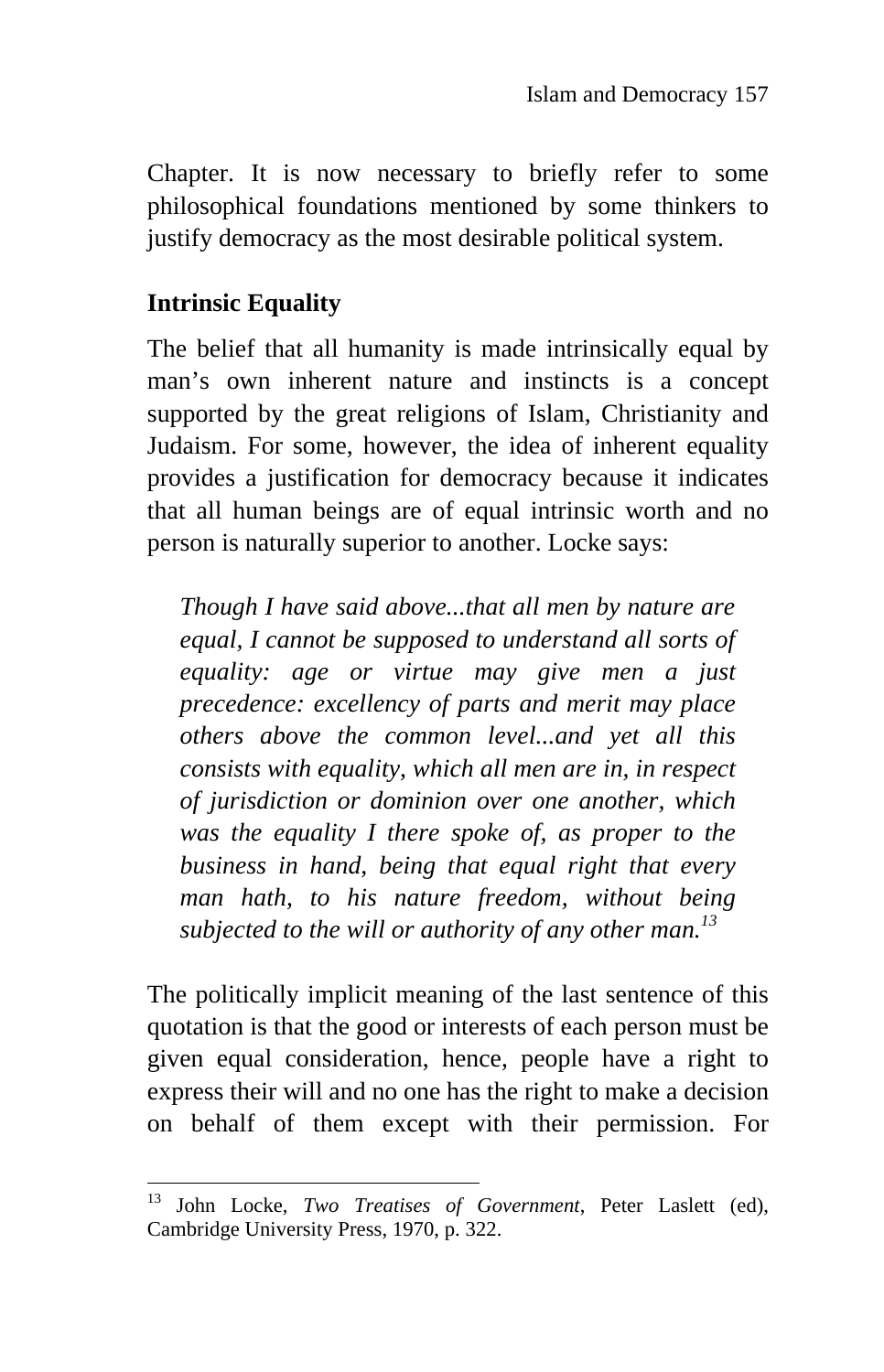advocates of democracy who refer to the intrinsic equality, every guardianship model of government, which entrusts the authority to a few people (guardians) instead of people themselves, must therefore be incompatible with the idea of the intrinsic equality of people. Locke ascribed the intrinsic quality to 'men' instead of 'the people' because in his own era the theory that men alone qualify as 'active citizens' was common (As indicated earlier, it was not until the twentieth century that women gained the right to vote). It is also worth mentioning that Kant too firmly supported political freedom and according to his view, the legislative authority should be placed in the hands of a representative assembly, whose members are elected by a majority of voters in each district. However, Kant's franchise is restrictive. He assumes that it should extend only to adult males who own property and that these persons alone qualify as 'active citizens'. Others are merely 'passive citizens' and while they must be assured the same civil rights and legal equality as everyone else, they should not be allowed to vote. $^{14}$ 

If we were to overlook this restriction and ascribe the intrinsic equality to all human beings (men and women), it could not justify democracy as the best desirable political system, as essentially there is no necessary connection between admitting intrinsic equality and the necessity of a democratic state. Robert Dahl states that intrinsic equality is quite compatible with guardianship as well. He writes:

*As I have already said, nothing in the assumption of intrinsic equality implies that Able, Baker and Carr are the best judges of their own good or interests,*

<sup>14</sup> Allen Rosen, *Kant's Theory of Justice*, Cornell University Press, 1993, pp. 34-35.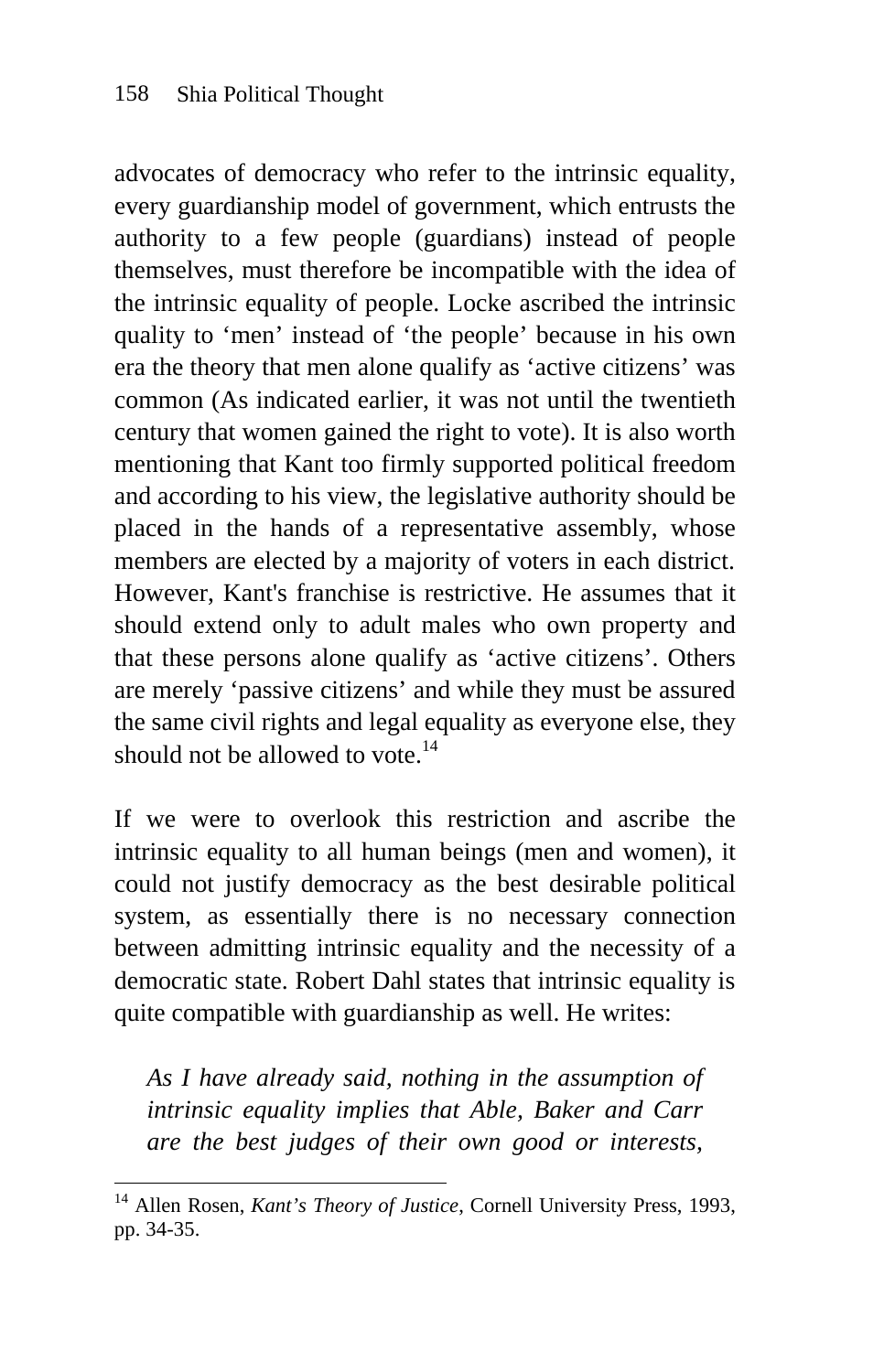*suppose it were true that a few people like Eccles not only understood much better than the others what constitutes their individual and common good, and how best to bring it about, but could be fully trusted to do so. Then it would be perfectly consistent with the idea of intrinsic equality to conclude that these persons of superior knowledge and virtue, like Eccles, should rule over all the others. Even more: if the good of each person is entitled to equal consideration, and if a superior group of guardians could best ensure equal consideration, then it follows that guardianship would definitely be desirable and democracy just as definitely would be undesirable.<sup>15</sup>*

## **Priority of the Will of the Majority over Rightness**

A rare conception of democracy supposes that the democratic system and the rule of the majority can guarantee correct decisions and right answers to political needs. People who individually are the best judge for their private, personal affairs also are the best judge in public affairs (policy decisions). The political judgments of the majority reflect what is best and right for the community. According to this theory, there is no need for a few experts (guardians) with specific moral and scientific-philosophical knowledge to perform correct policy decisions, because the performance of the experts is no better than the people's choices. The choice of the majority would be based upon certainty and would achieve a correct result. However, the practical and realistic approach to democracy, supported by its advocates, does not accept that the rule of the majority is a guarantee for right decisions. It admits that people have a right to

<sup>15</sup> *Democracy and its Critics*, p. 88.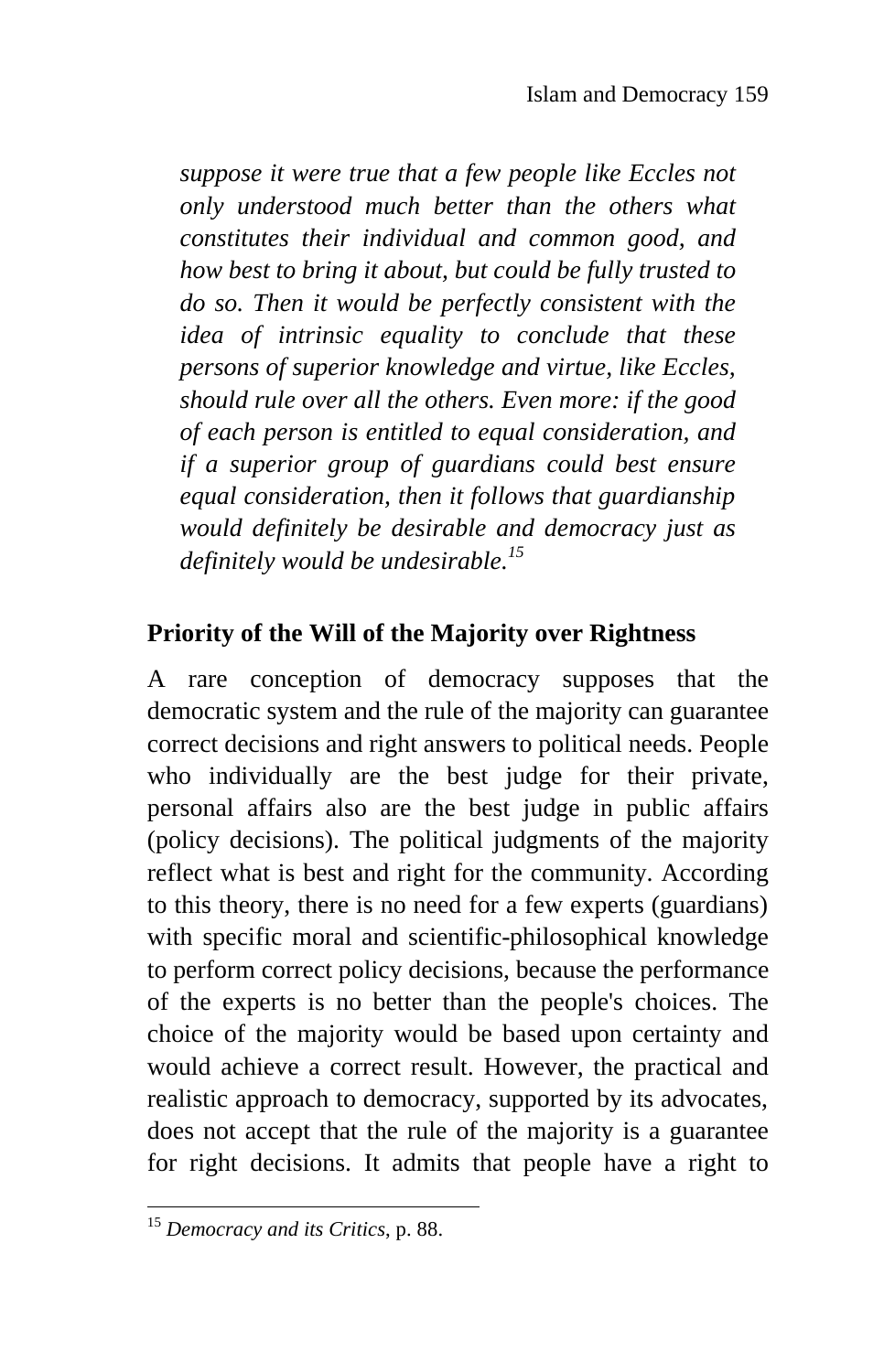decide, however it also accepts that voters and their representatives may not always make the correct decisions. The validity of the democratic political system is not owed to the knowledge that the will of the people (majority) reflects the correct outcomes and true social good. The political legitimacy of democracy, instead, rests upon the will and consent of the people, not upon their reason or rightness. This means that although there is no rationalphilosophical certainty that democratic political decisions are right, it is simply sufficient that these decisions are outcomes of the will of the people and their exercising of their practical rights and freedoms. Michael Walzer writes:

*Democracy rests, as I have already suggested, on an argument concerning freedom and political obligation. Hence it is not only the case that the people have a procedural right to make the laws. On the democratic view, it is right that they make the laws – even if they make them wrongly.<sup>16</sup>* 

Since the legitimacy of the democratic system rests on people's rights instead of their valid knowledge, there is no reason to suppose firstly that the power of the people must be limited by the rightness of what they decide, and secondly that a few experts ought to be empowered to review what the people do and step in when they move beyond those limits and make incorrect decisions. The presupposition of such a view is that there is a small group of people, in every society, that can recognize the truth better than society as a whole can, hence they must have a right to intervene. Democracy in principle absolutely disagrees with this

<sup>16</sup> Michael Walzer, "Philosophy and Democracy", in *Political Theory*, Volume 9, No 3, August 1981, p. 386.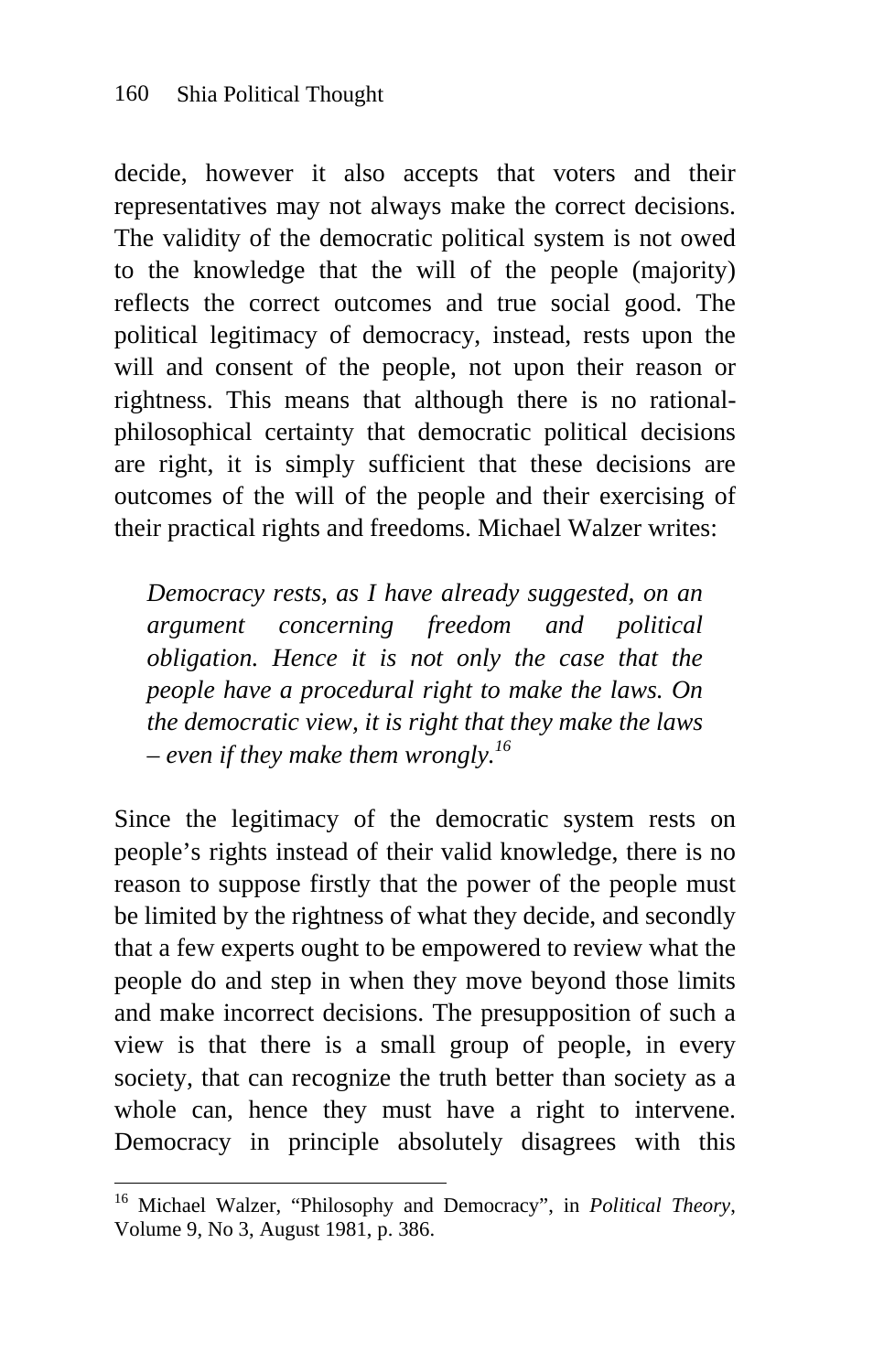procedure, for the people's rule does not rest upon their knowledge of truth. If we admit that finding objective knowledge, true answers, and right decisions is possible and philosophers are those who can be presumed to attain the truth, then the tension between philosophy and democracy is inevitable because the democratic system fails to reconcile between the rule of majority and the authority of truth (philosophy). Walzer says:

*Nor can the philosophical instrument be a majority amongst the people, for majorities in any genuine democracy are temporary, shifting and unstable. Truth is one, but the people have many opinions, truth is eternal, but the people continually change their minds. Here in its simplest form is the tension between philosophy and democracy. The people's claim to rule does not rest upon their knowledge of truth...the claim is most persuasively put, it seems to me, not in terms of what the people know, but in terms of what they are. They are the subjects of the law, and if the law is to bind them as free men and women, they must also be its makers.<sup>17</sup>*

Many advocates of the democratic system as the best desirable political system strive to justify the detachment between democracy and the issue of truth by stating misgivings about the possibility of attaining objective knowledge about public good and moral truths. For instance, Robert Dahl emphasizes that not only is the justification for democracy independent of any specific answer to the epistemological ontological questions about the nature of moral judgments, but also democracies should have

<sup>17</sup> *Ibid*., p. 383.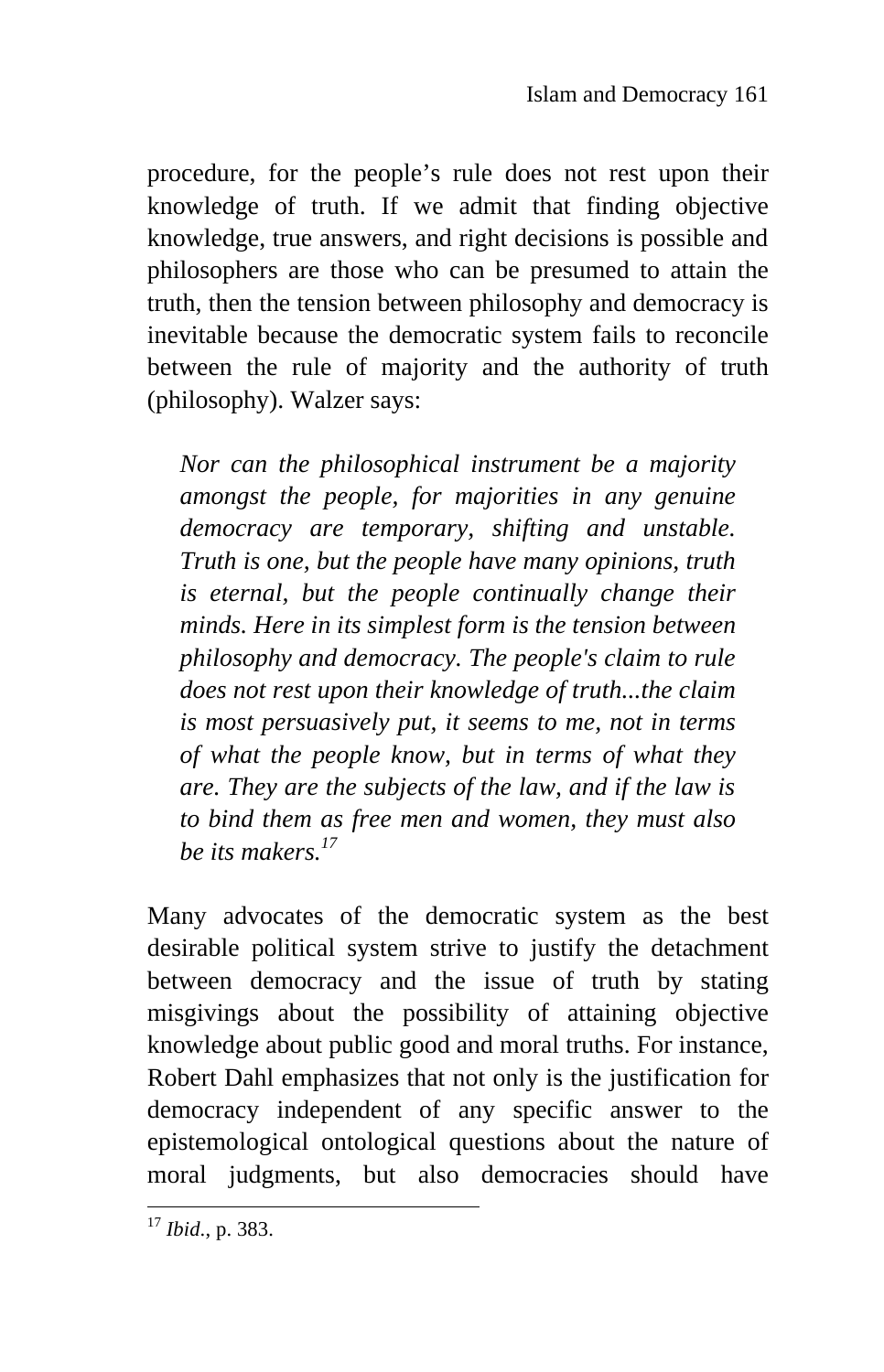misgivings about such claims. For him, we are entitled, indeed obliged, to look with the greatest suspicion on any claim that another possesses objective knowledge of the good of the self that is definitely superior to the knowledge possessed by the self. $^{18}$ 

#### **General Freedom**

Democracy, not only as an ideal, but in actual practice prerequires certain rights and liberties. A truly democratic government could only be established within a political culture that profoundly supports these rights and freedoms. That is why advocates of democracy always stress its relationship to freedom and view democracy as the best political system that maximizes and protects general freedoms such as freedom of opinion and expression and freedom of religion. Accordingly some liberties are preconditions for the emergence of a democratic state, whereas others (such as the freedom of self determination) are seen as results of such a state. Thus one can conclude that democracy is desirable because freedom in general and freedom of self-determination in particular is desirable. In other words, to govern oneself, to obey laws that one has chosen for oneself, and to be able to determine ones destiny is a desirable state of affairs. On the other hand, however, human beings cannot exist in isolation from society, and it is essential for them to live in association with others and to live in association with others naturally requires that they must sometimes obey collective decisions that are binding upon all members of the association. Democracy maximizes the potential for self-determination amongst society because its members still govern themselves. Dahl claims that this justification for democracy has been endorsed by all those,

<sup>18</sup> *Democracy and its Critics*, pp. 66, 101, 103.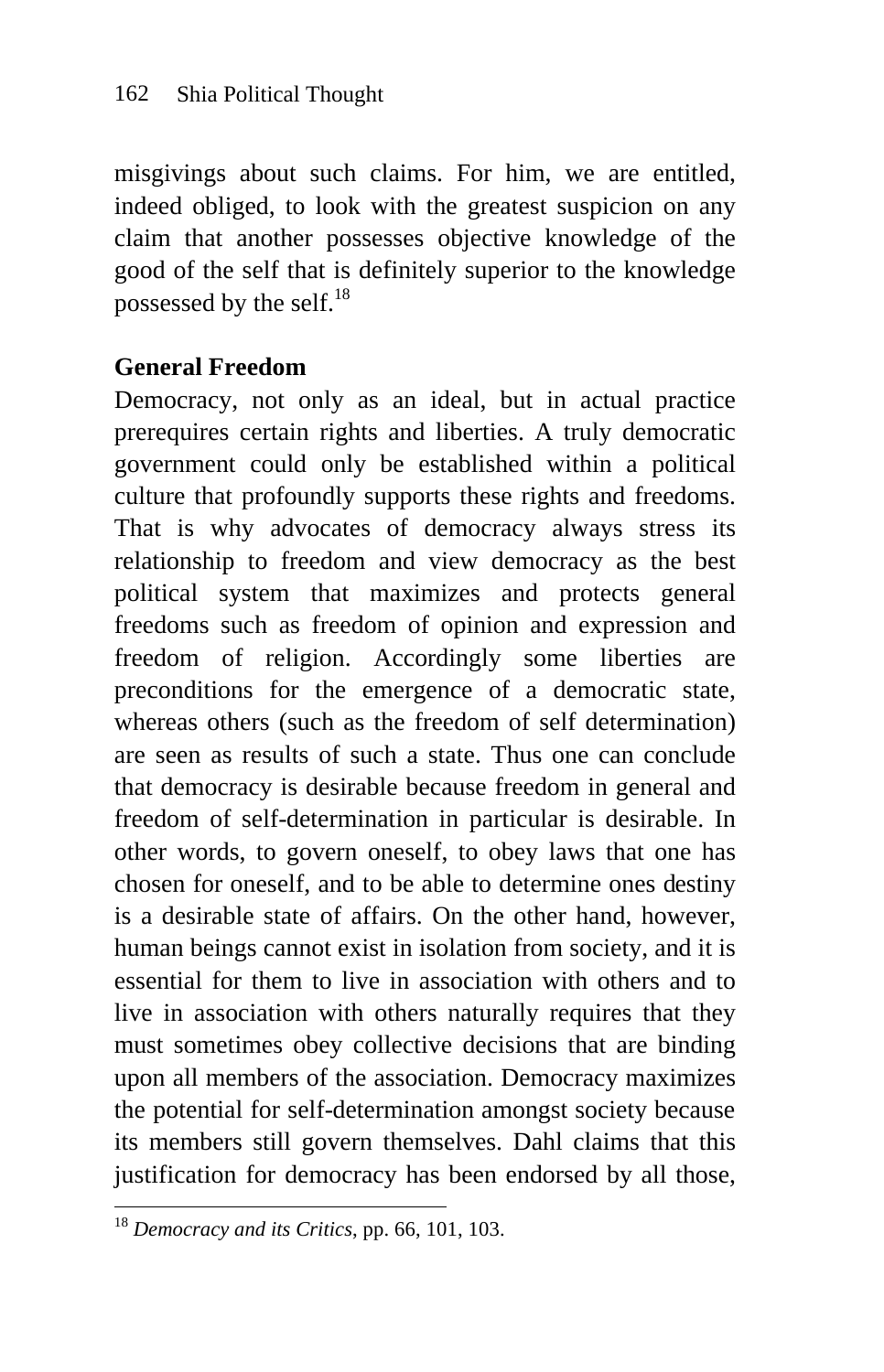from Locke onwards, who have believed that governments ought to be based upon the consent of the governed.<sup>19</sup>

In a similar manner, democracy is also justified by the assumption that this political system maximizes 'moral autonomy'. A morally autonomous person is one who defines his own moral principals. Dahl states a deeper reason for valuing self-determination; that the freedom to govern oneself is in fact an expression of the value of moral autonomy, but he neglects to discuss the arguments for why moral autonomy should be respected.<sup>20</sup>

## **Personal Autonomy**

Dahl believes that the cornerstone of democratic beliefs is the presumption of personal autonomy, namely the assumption that no person is, in general, more likely than yourself to be a better judge of your own good and interests, or to act in order to bring them about. Consequently you should have the right to judge whether a policy is, or is not, in your best interest. On this assumption, then, no one else is more qualified than you to judge whether the results are in your interest.<sup>21</sup>

It is quite clear that this justification, if any, merely supports the assembly model of democracy, which is appropriate for a small-scale society in which people have an opportunity to share directly in the process of making political decisions, whereas most present day democracies are representative. In the representative model of democracy, the choice of people about their goods and interests is confined to electing

<sup>19</sup> *Ibid.,* p. 89.

<sup>20</sup> *Ibid*., p. 91.

<sup>21</sup> *Ibid*. p. 99.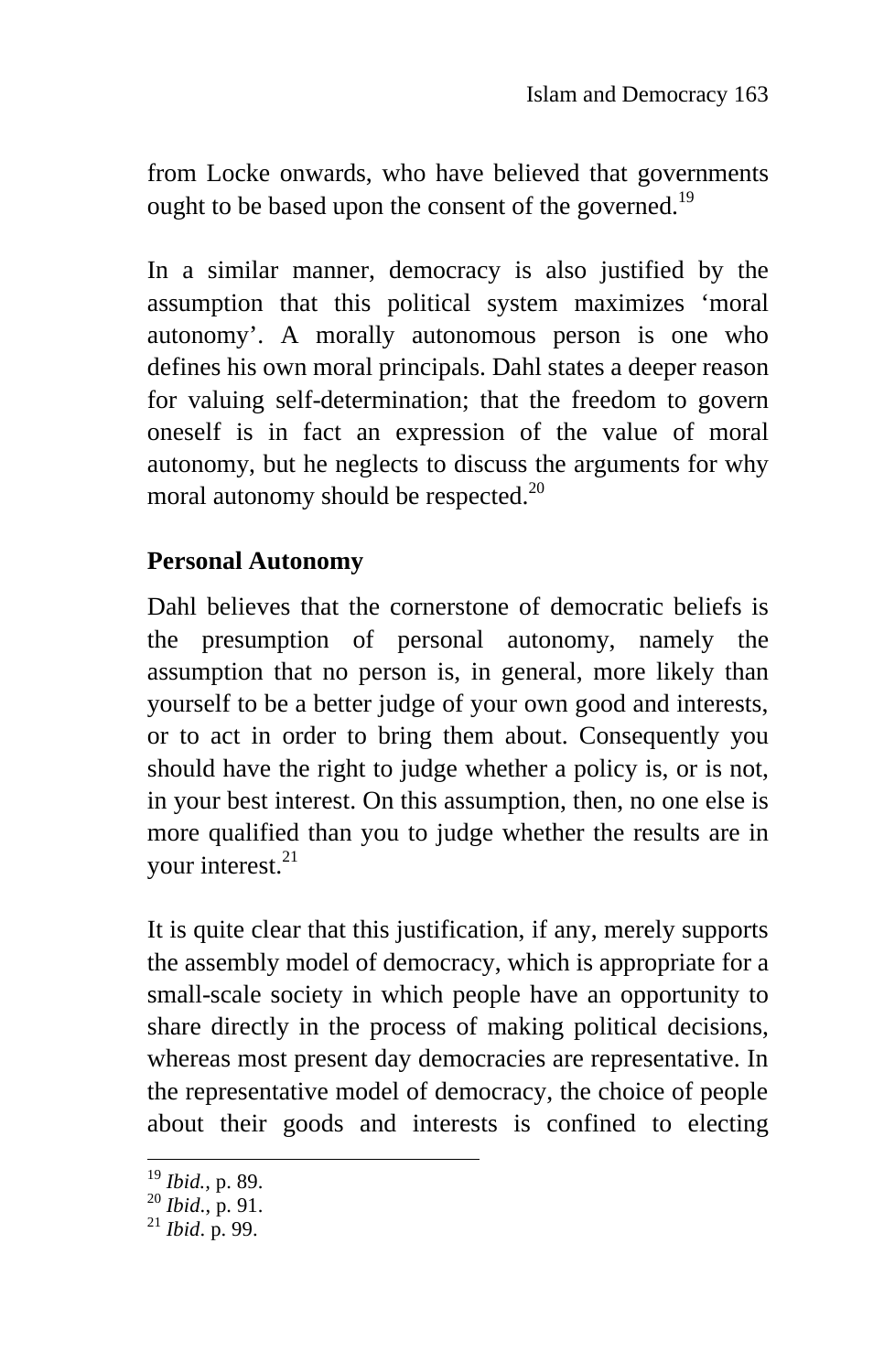representatives. Dahl in his later book (On Democracy) refers to this dark side of representative democracy:

*The dark side is this: under a representative government, citizens often delegate enormous discretionary authority over decisions of extraordinary importance. They delegate authority not only to their elected representatives, but, by an even more indirect and circuitous route, they delegate authority to administrators, bureaucrats, civil servants, judges and at a still further remove to international organizations...popular participation and control are not always robust, and the political and bureaucratic elites possess great discretion.<sup>22</sup>*

Even though the roots of democracy mentioned by advocates who believe in foundationalism are not restricted to what has been discussed above, these four principals are viewed as more significant than the others. In comparison with the second approach i.e. the political or pragmatic defense of the democratic state, which does not rest on any specific foundation or doctrine to justify this political system, foundationalism is significant because with a comparative discussion one can make judgment and recognize how compatible Islam and the foundations of democracy might be. Before further debate about these foundations, it would be appropriate to explore the modern approach to liberal democracy (anti-foundationalism). As indicated previously, John Rawls, one of the most influential political philosophers of the twenty century, in his latest works insists that we should present a political conception of liberal democracy – liberal justice – instead of the comprehensive

<sup>22</sup> *On Democracy*, p. 113.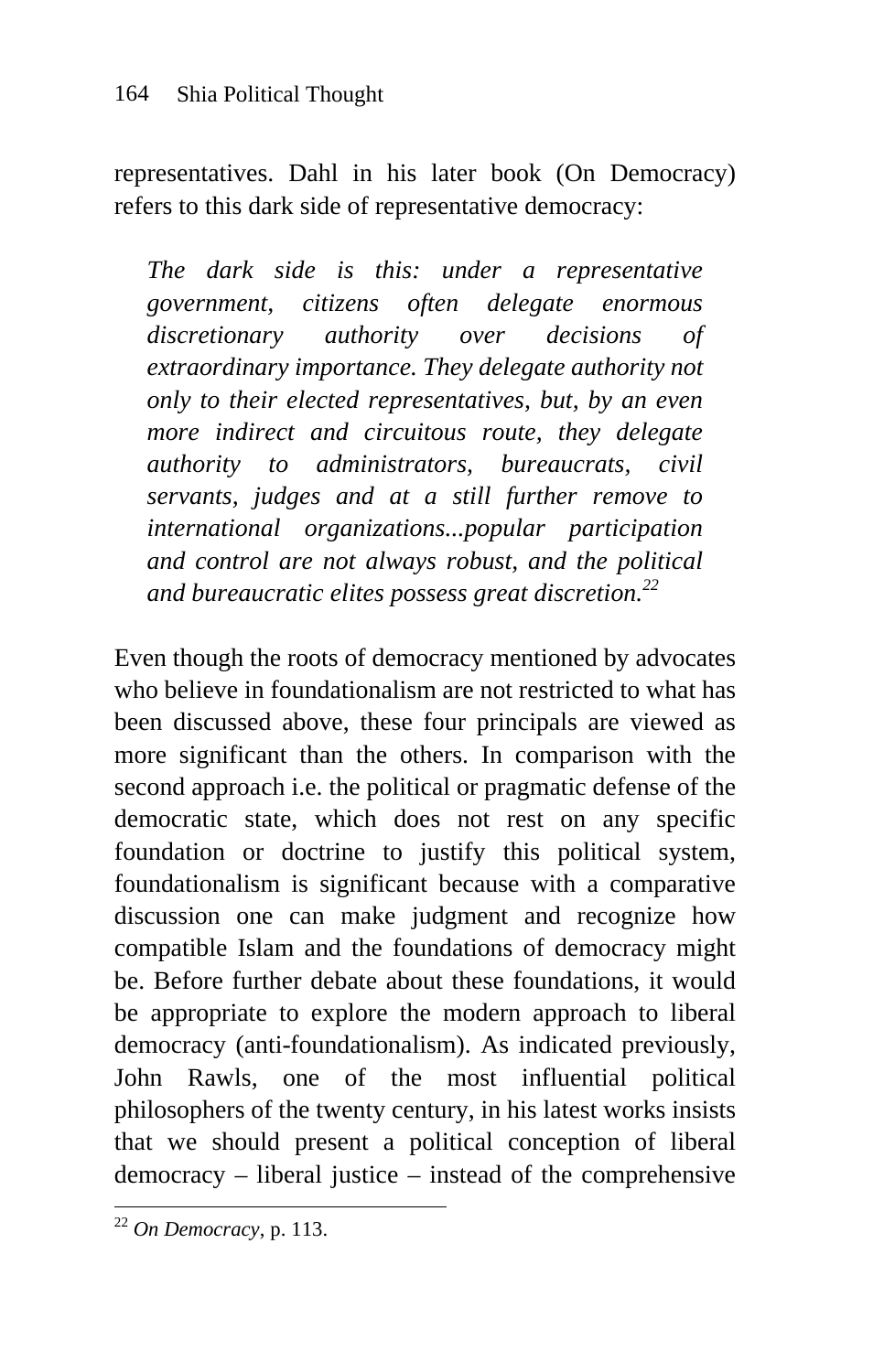conception that rests upon specific moral and philosophical doctrines. For him this new political liberalism is 'free standing' with no reference to any particular comprehensive doctrine or specific moral-philosophical foundation. He writes:

*While we want a political conception to have a justification by reference to one or more comprehensive doctrines, it is neither presented as, nor derived from, such a doctrine applied to the basic structure of society…but as a distinguishing feature of a political conception is that it is presented as free standing and expounded apart from, or without reference to any such wider background.<sup>23</sup>*

By emphasis on a freestanding view of liberal democracy  $-$  a well ordered, just, democratic society, which does not rest on particular doctrines – he hopes that this conception can attain an overlapping consensus among reasonable comprehensive doctrines. The political conception of liberal democracy with its freestanding view supplies appropriate circumstances to be endorsed by citizens who belong to various comprehensive religious or philosophical doctrines. He says:

*The problem, then, is how to frame a conception of justice for a constitutional regime such that those who support, or who might be brought to support that kind of regime might also endorse the political conception provided it did not conflict to sharply with their comprehensive views. This leads to the idea of a political conception of justice as a freestanding view*

<sup>23</sup> *Political Liberalism*, p. 12.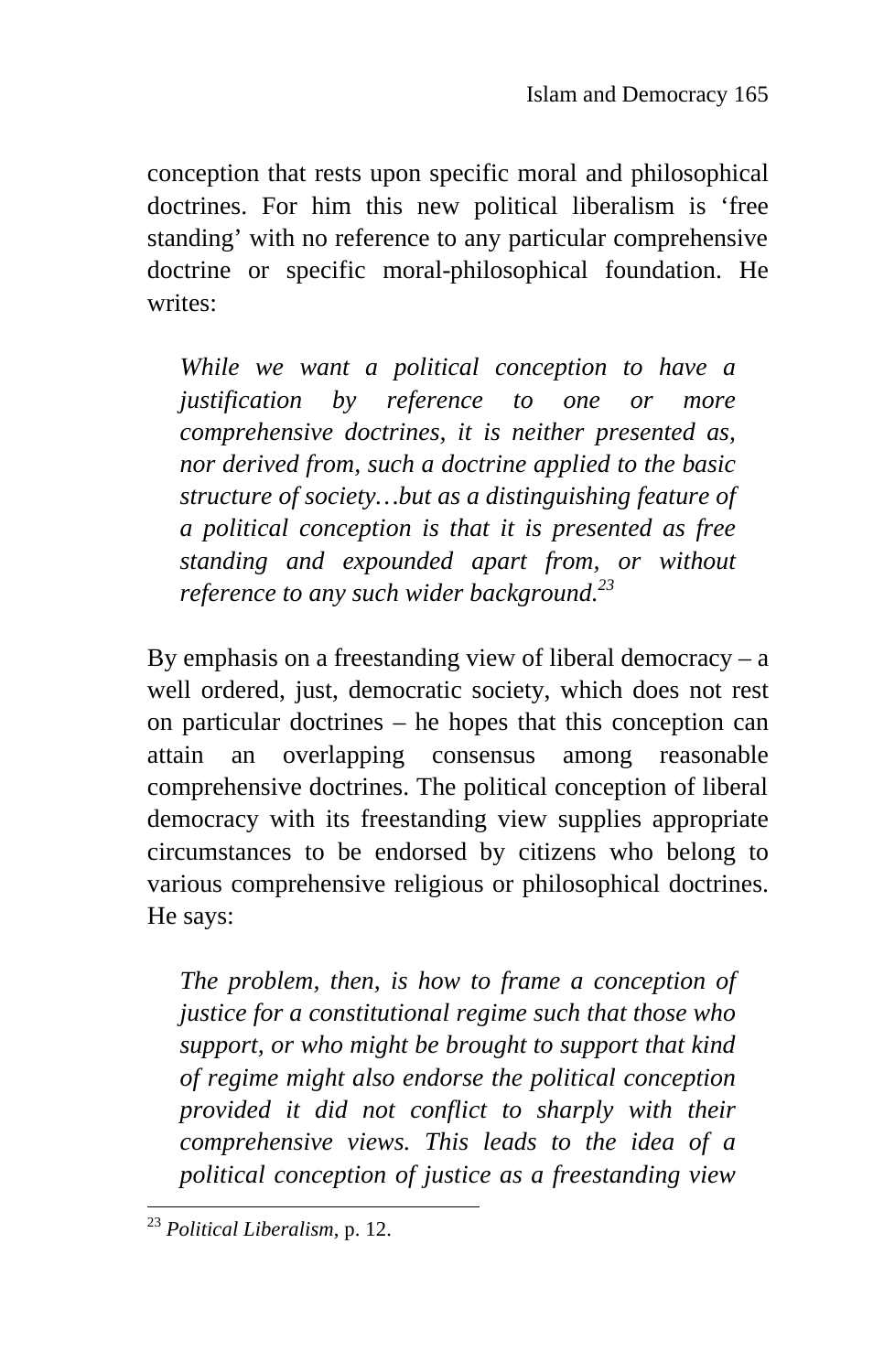*starting from the fundamental ideas of a democratic society and presupposing no particular wider doctrine, so that it can be supported by a reasonable and enduring, overlapping consensus.<sup>24</sup>*

Rawls' starting point is the ideas and values that are latent in the public political culture of contemporary western liberal democracies. His political conception of a well-ordered democratic society based on the principles of justice, is formed upon western culture without any attempt to justify these ideas and values. Rawls writes:

*In order to state what I have called political liberalism, I have started with a number of familiar and basic ideas implicit in the public political culture of a democratic society. These have been worked up into a family of conceptions in terms of which political liberalism can be formulated on understood.<sup>25</sup>*

Richard Rorty, a famous American philosopher, maintains that Rawls does not attempt to justify democratic institutions through philosophical foundations. Rorty writes:

*Rawls is not attempting a transcendental deduction of American liberalism or supplying philosophical foundations for democratic institutions, but simply trying to systematize the principals and intuitions typical of American liberals.<sup>26</sup>*

l <sup>24</sup> *Ibid*., p. 40.

<sup>25</sup> *Ibid*., p. 43.

<sup>26</sup> Richard Rorty, "The Priority of Democracy to Philosophy", in *Reading Rorty*, Alan R. Malachowski (ed), Oxford: Basil Blackwell, 1990, p. 289.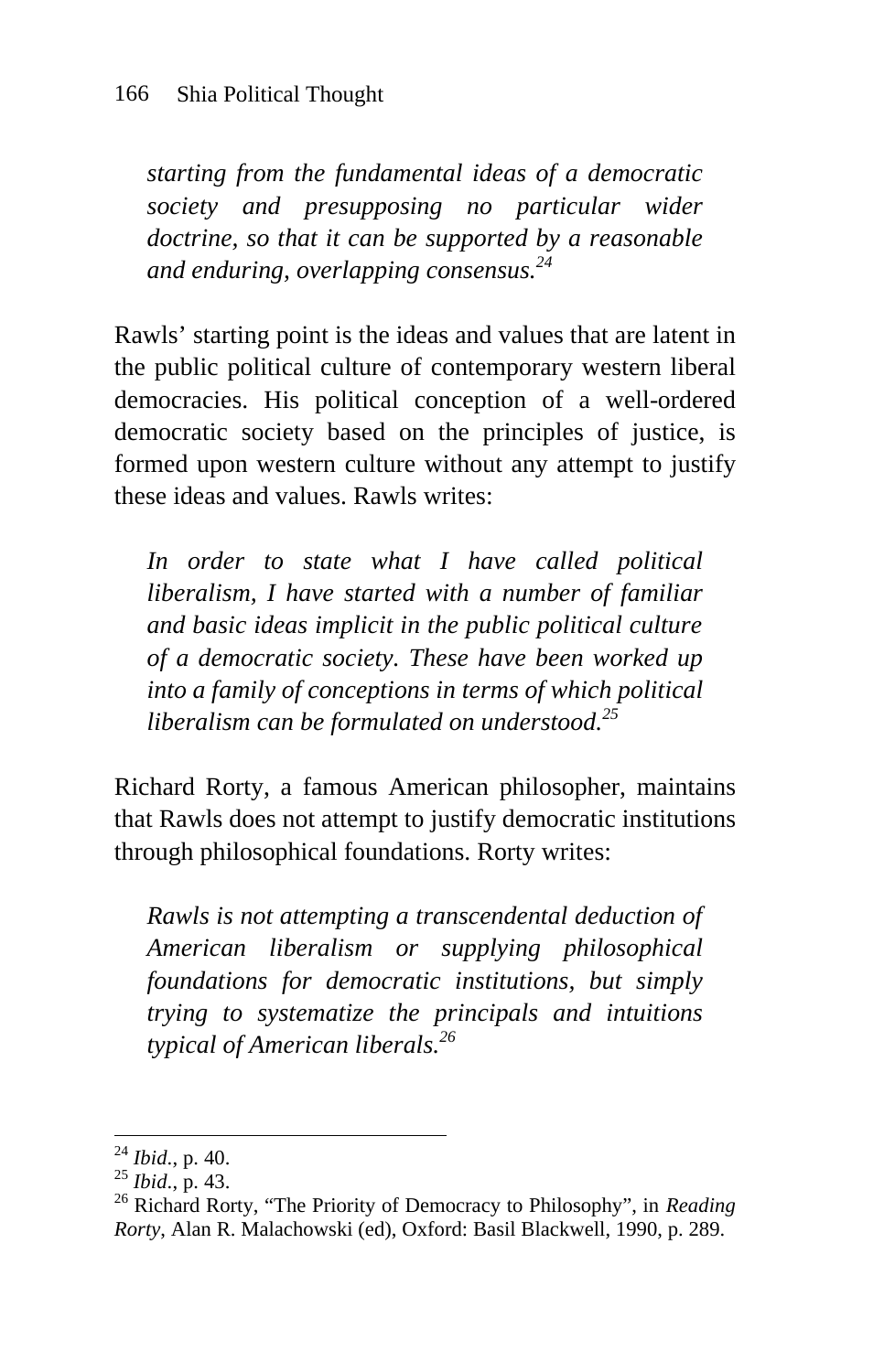For Rorty, the sources latent in the public political culture of liberal democracies seem to be all that is available, and so must be all that is required to justify the liberal democracy political system. Rorty says:

*It is not evident that [liberal democratic institutions] are to be measured by anything more specific than the moral intuitions of the particular historical community that has created those institutions. The idea that moral and political controversies should always be 'brought back to first principals' is reasonable if it means merely that we should seek common ground in the hope of attaining agreement. But it is misleading if it is taken as the claim that some particular interlocutor has already discerned that order.<sup>27</sup>*

For many thinkers it is obvious, that this method of justifying a political system, which consists of merely invoking the basic elements of a public political culture, because these cultural elements and values grow and thrive around that political system, cannot logically support this argument. This anti-foundationalist approach to the contemporary democratic system comes to the conclusion that advocates of liberal democracies are free to ignore critics whose criticisms question the moral intuitions of western liberal democracies. Rorty, in principle, disagrees with any attempt to provide rational foundations for systems of values and concepts.<sup>28</sup>

<sup>27</sup> *Ibid*., p. 290.

<sup>28</sup> Stephen Mulhall and Adam Swift, *Liberals and communitarians*, Blackwell,  $2<sup>nd</sup>$  Edition, 1996, pp. 259-261.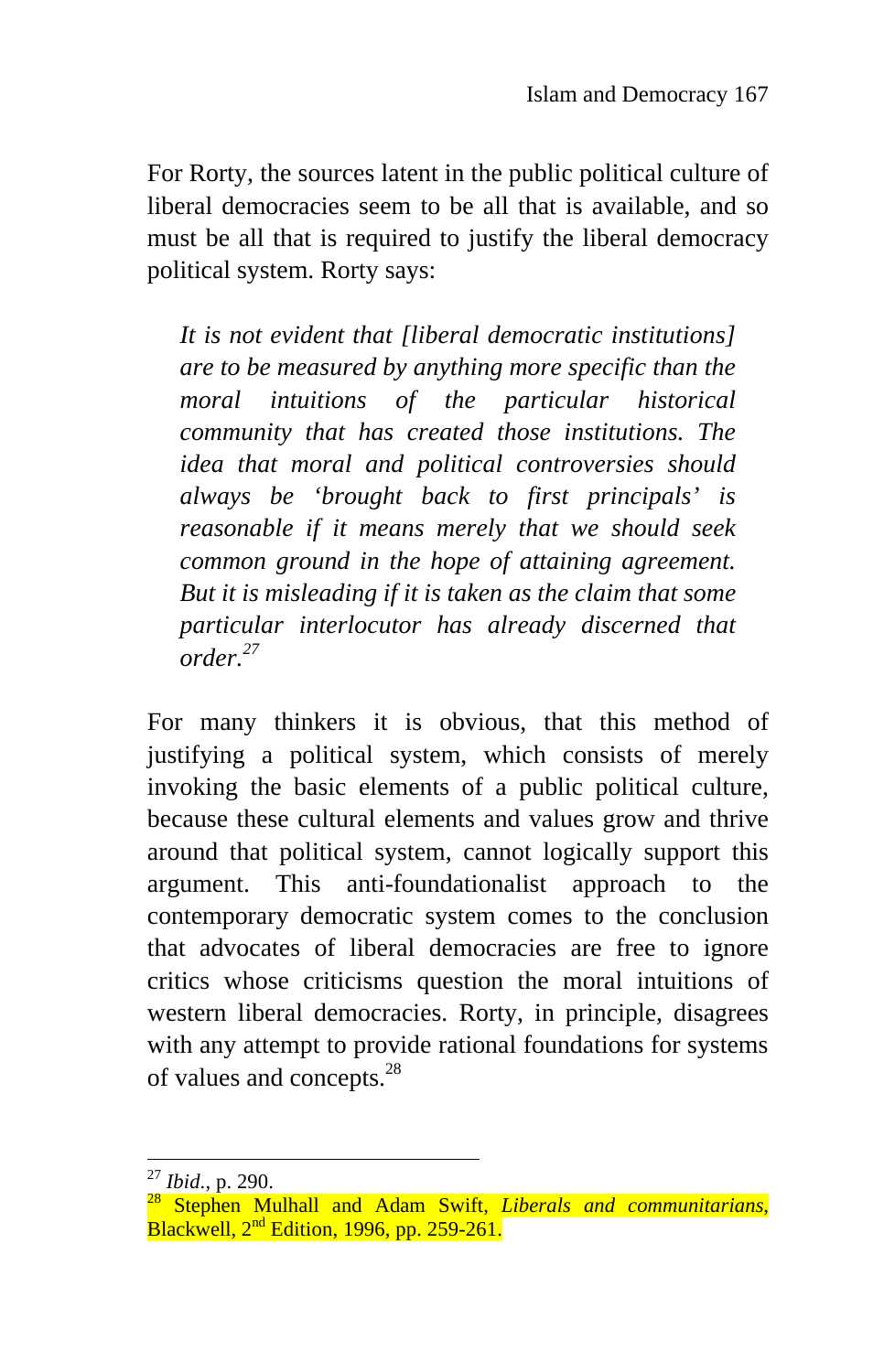Obviously this form of justifying a democratic state does not provide an opportunity for comparative critical discussion between Islam and democracy. This anti-foundationalist approach as a first step and starting point wants us to completely admit all basic values of western liberal democratic culture while allowing no room for criticism or philosophical discussion concerning these values and foundations. As Rorty states "Rawls puts the democratic politics first and philosophy second."<sup>29</sup>

# **Limited Democracy versus Pure Democracy**

Pure democracy or unlimited democracy is a political system in which all political questions are settled directly, without any restrictions, by the majority vote of citizens. Early liberals were concerned about pure democracy for its potential harms, for instance Kant maintained that pure democracy that relies upon the majority vote in an assembly, without any constitutional restrictions, subjects the individual to the whims of the masses, as it contains no constitutional safeguards against the tyranny of the majority and, therefore, it cannot protect personal rights. Justice demands that a people be given the right to make its own laws, but the right must be constrained by constitutionally guaranteed civil liberties. In Kant's view, political freedom embodied in voting and democratic processes, alone does not ensure civil freedom. The majority may fail to respect the rights of the minority.<sup>30</sup>

Conversely the idea of a limited democracy is based on the doctrine that there are many fundamental rights – including

l <sup>29</sup> *Reading Rorty*, p. 291.

<sup>30</sup> *Kant's Theory of Justice*, p. 34.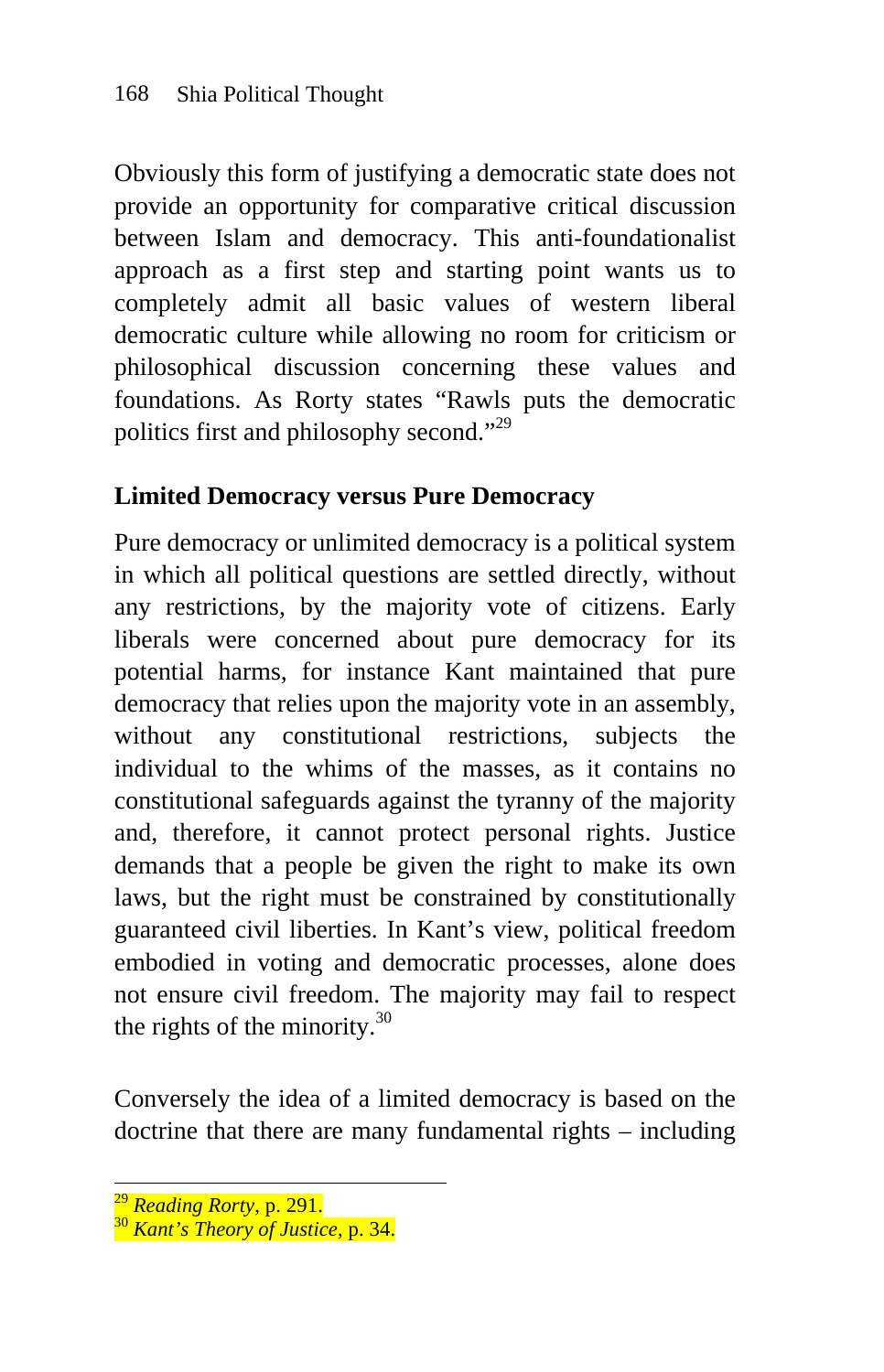political rights – that possess a moral standing and a philosophical ontological basis that is independent of democracy and the democratic process. Since the validity and foundational justification of these rights does not depend on majority rule or the democratic process, they can serve as limits on what can be done by means of the democratic process. Citizens are entitled to exercise these rights, against the democratic process if need be, to preserve fundamental political rights and liberties and in order to protect themselves from infringement even by means of the democratic process itself.<sup>31</sup>

The above-mentioned justification for limited democracy should not be restricted to fundamental rights; rather, it also embraces moral and religious values. According to this justification, whatever possesses a moral or philosophical standing – a reliable and valid foundation – independent of democracy and the democratic process, should be protected from possible democratic harms. Consequently the limits of democracy could be constitutional, moral or even religious. Theoretically, the limits of this type of democracy depend on what is crucial and most fundamental for citizens who choose democracy as their desirable political system.

For example, in the United States, since 1803 the Supreme Court, consisting of nine judges, has been assigned to declare whether legislation is 'constitutional' or not. Indeed they have the authority to review what the people and the people's representatives enact via the democratic process. Of course, the constitutional role of the Supreme Court judges extends no further than the enforcement of a written constitution that is itself based on democratic consent and is

<sup>31</sup> *Democracy and its Critics*, p. 169.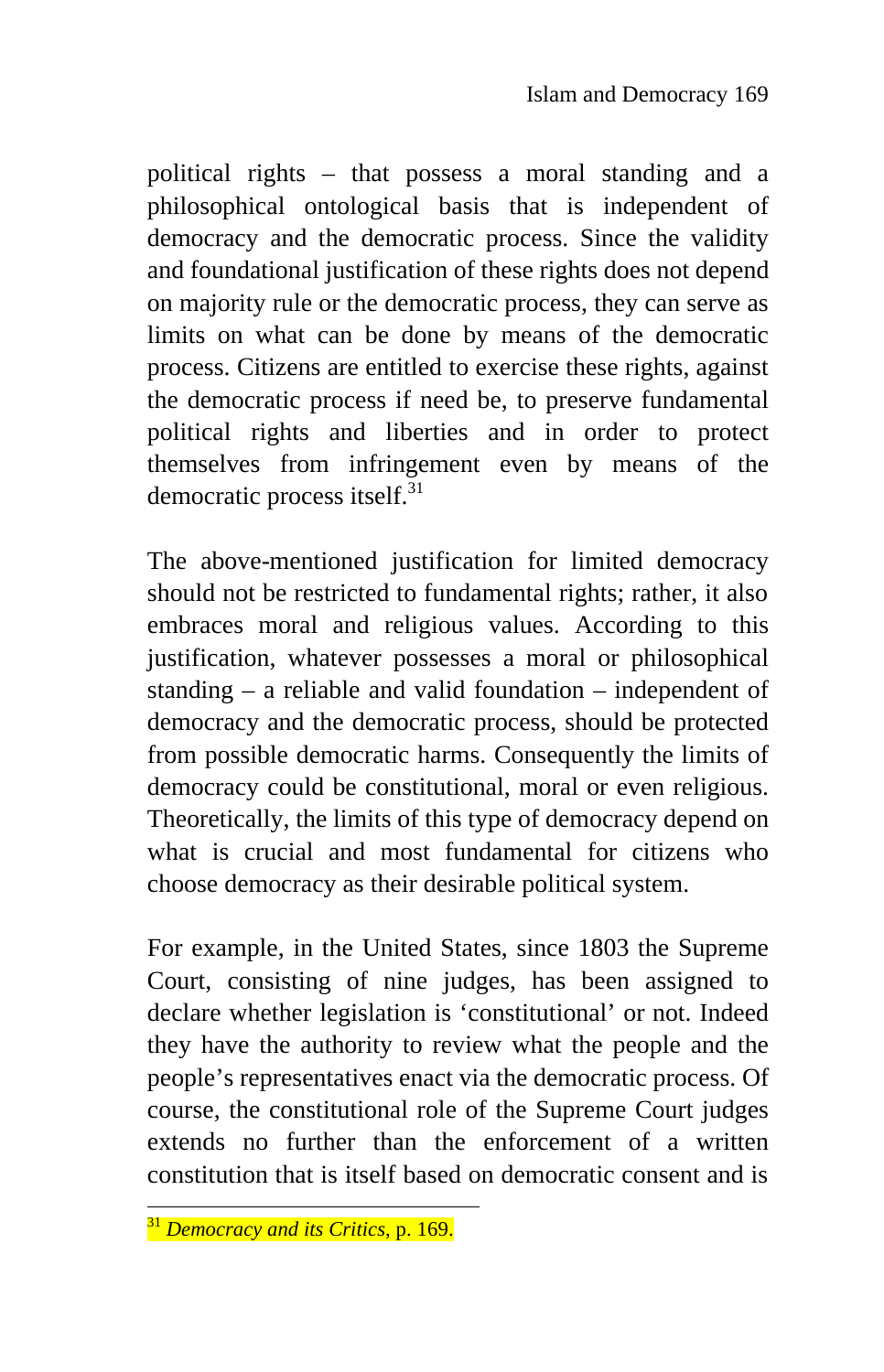subject to amendments through the democratic process. The tension between judicial review and democracy occurs within the framework of the constitution. Even when the judges act in ways that go beyond upholding the textual integrity of the constitution, they generally claim no special understanding of truth and rightness but refer instead to historical precedents, long-established legal principals or common values. Nevertheless, the place they hold and the power they wield make it possible for them to impose philosophical constraints on democratic choice. $32$ 

Having referred to these primary points concerning democracy, it is now time to address the central purpose of this Chapter; that is the possibility of a religious (Islamic) democracy.

# **What is the Conception of a 'Religious Democracy'?**

It goes without saying that 'pure democracy', which delegates all dimensions of public affairs including legislation to majority rule without limitation, is absolutely incompatible with Islam. Essentially every school of thought, ideology and religion that follows a set of beliefs, values or rules independent of the will and desire of people cannot approve unlimited democracy. These values and rules must be protected and this cannot be insured by the will of the majority, as majorities in any form of democracy are shifting and unstable. Even political ideologies such as Liberalism and Socialism are in need of a constitution to control a purely democratic process and to protect their fundamental values and beliefs from possible harm from

<sup>&</sup>lt;sup>32</sup> Walzer, "Philosophy and Democracy", in *Political Theory*, Volume 9, No. 3, August 1981,pp. 387-388.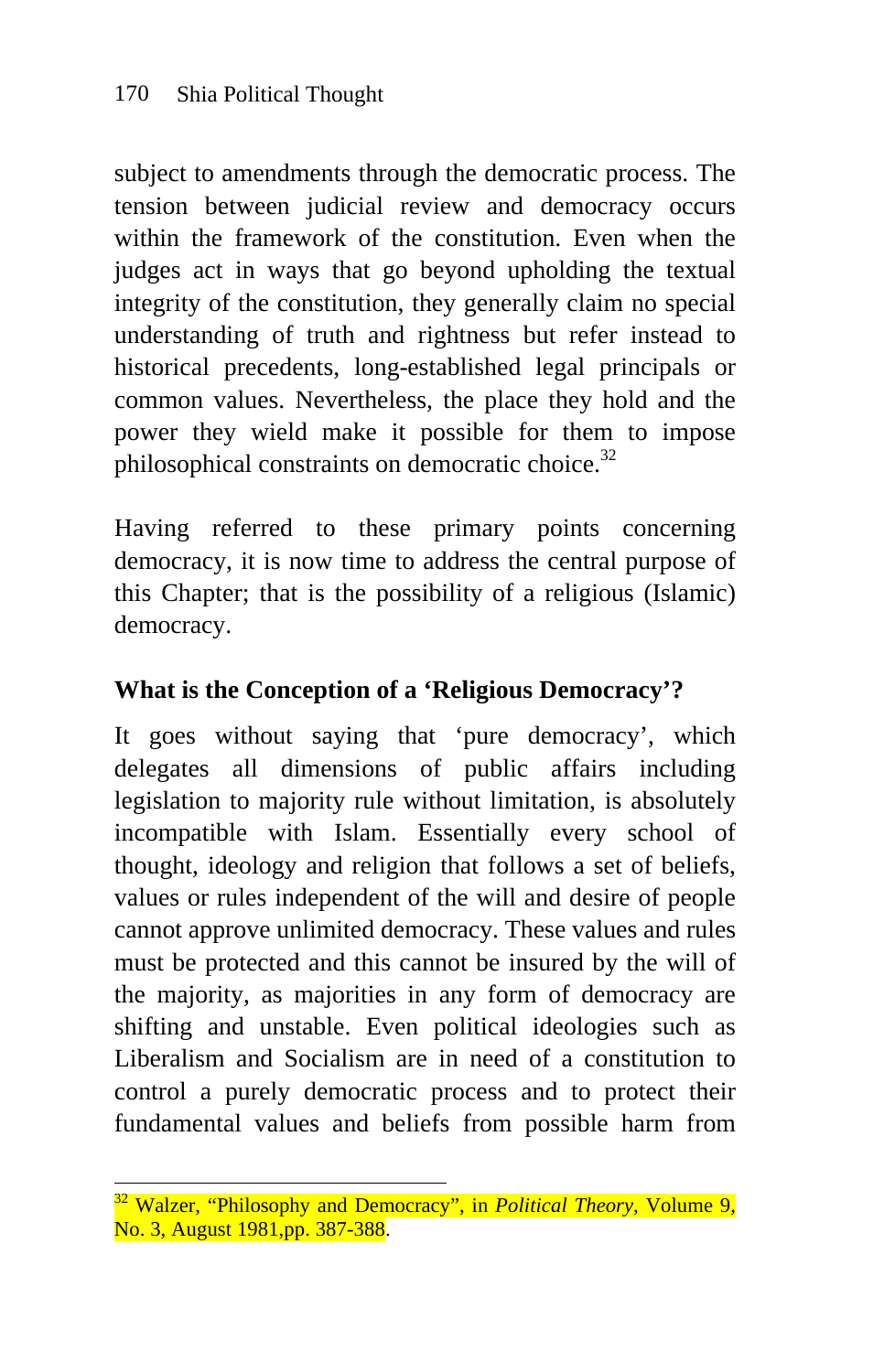majority rule. On the other hand, democracy and the democratic process do not provide us with a comprehensive ideology, way of life or any substantial values. Democracy is but a method among other alternative methods for overcoming difficulties in decision making in an association or society. The philosophical foundations mentioned to justify the democratic system, fail to uphold it as a reliable means to attain truth and righteous decisions. Majority rule is too weak to be presented as an alternative to comprehensive religious, moral and philosophical doctrines. In fact what gave democracy superiority over other alternative systems is far removed from any philosophical or ideological basis; instead the democratic system is made desirable in comparison to other political systems because of its practicality.

Democracy as a method does not contain fixed, unalterable or absolute moral and philosophical ideas and values. However, in order for a political regime to be democratic, it must meet some criteria. A democratic political system should provide the opportunity for the people to participate, at least in some significant political decisions, to express their ideas, orientations and needs, to distribute political power through free elections and be able to regulate and bring to account the governors. These political rights and duties of the people in a democratic regime could be dealt with within a fixed framework consisting of specific rights and values. In current limited democracies these frameworks are embodied in constitutions, and constitutions in turn are influenced by values and beliefs that people of each country respect and support. Muslim advocates of democracy cannot accept 'pure democracy' as Abu al-Ala Mawdudi says: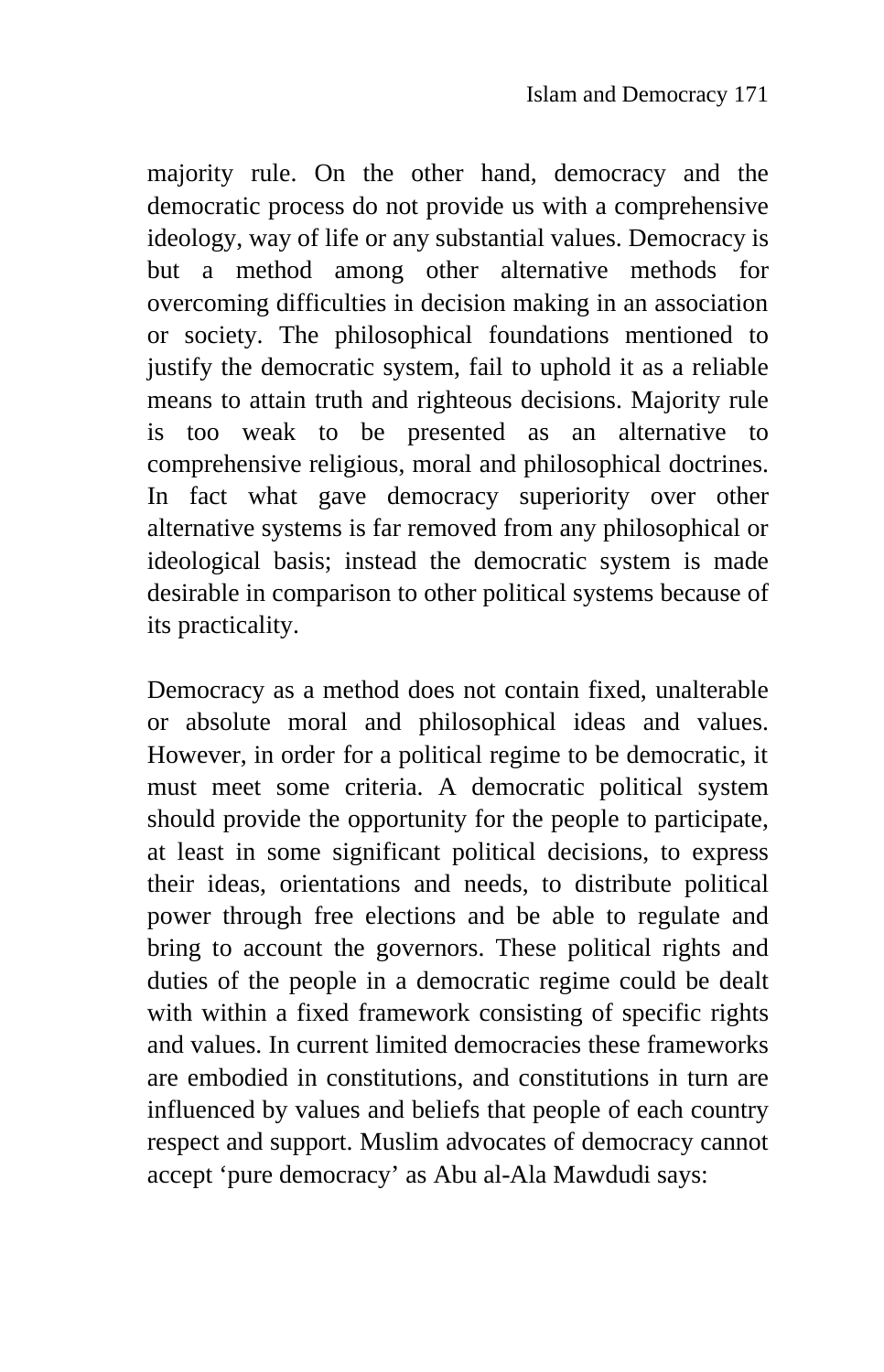*Islam is not democracy: for democracy is the name given to that particular form of government in which sovereignty ultimately rests with the people, in which legislation depends both in its form and content on the force and direction of public opinion and laws are modified and altered, to correspond to changes in that opinion.<sup>33</sup>*

Therefore the key issue concerning religious democracy is whether Islam has the capacity to draw an appropriate framework for a democratic government that meets the above-mentioned criteria. As I have indicated in the earlier pages of this Chapter, many Islamic thinkers believe that Islam has delegated significant political as well as social roles and duties to Muslims. In Islam, no conflict exists between the supreme authority of religion – the definite and unquestionable status of divine laws and Islamic values – and the political status of people in an ideal Islamic state. As there are limitations for the will and desire of the people, they have authority within the framework of Islamic rules and values. Hence, a majority of the people or their representatives have no power to legislate or make judgments that contradict Islam. At the same time the governors in an Islamic state must respect the rights, will, and authority of the people. Ayatollah Khomeini, the founder of the Islamic Republic of Iran during a meeting with the representative of Pope VI said:

*I do not want to impose (my will) on my people, and Islam does not permit us to establish a dictatorship. We follow our nation's votes and act according to*

<sup>33</sup> Abu al-A'la Mawdudi, *Political Theory of Islam*, Karachi: Maktaba-e Islami, p. 30.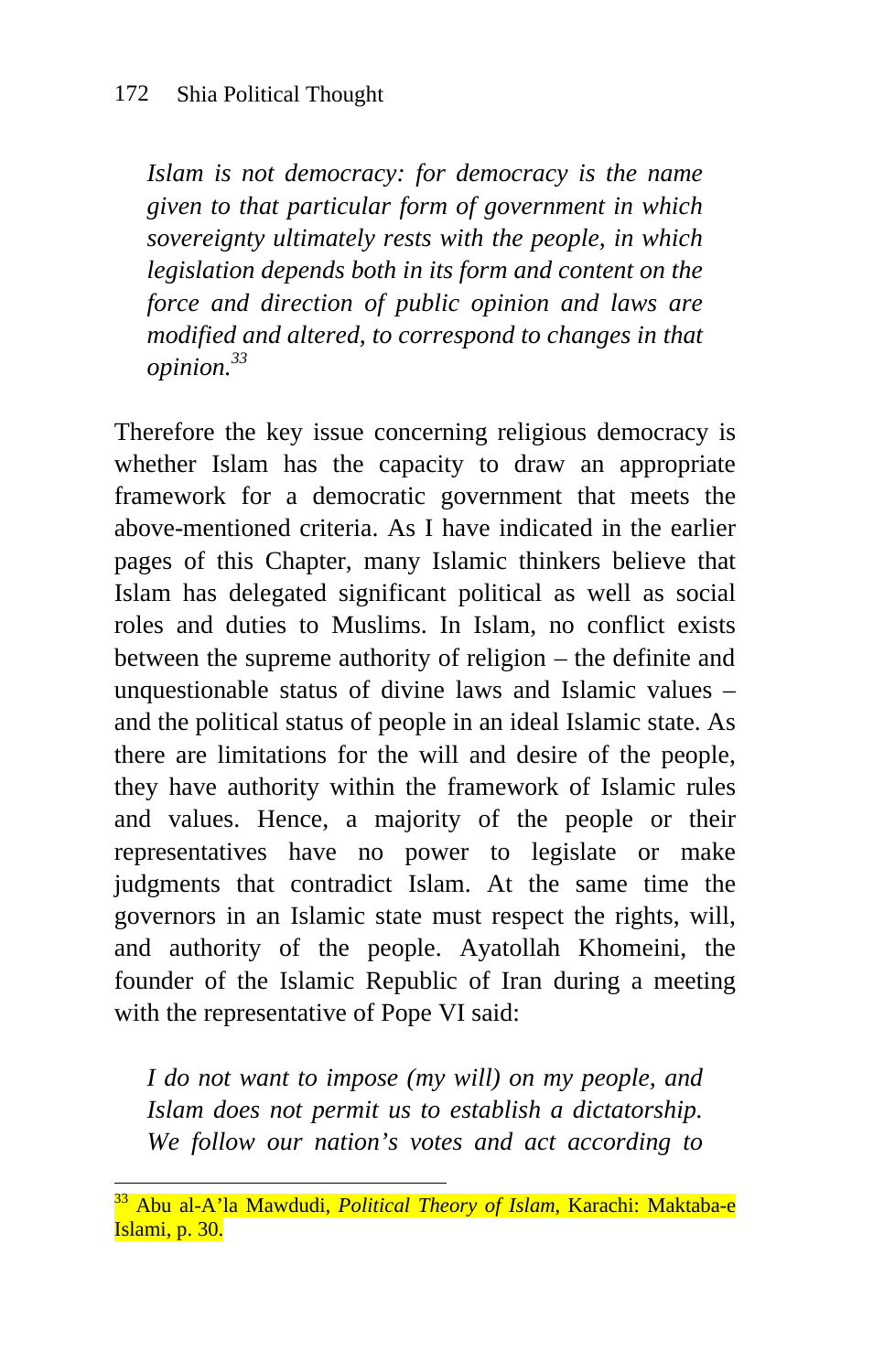*their views. We have no right, God has not conferred such a right to us, and the Prophet (pbuh) never permitted us to impose our ideas upon Muslims.<sup>34</sup>*

## **Smoothing the Path to Religious Democracy**

The advocates of Islamic democracy usually refer to the shura (consultation) as the most important Islamic teaching that supports and justifies the authority of people in an Islamic government. Rashid al-Ghannouchi (Tunisia, born 1941) writes:

*The Islamic government is one in which:*

*1- Supreme legislative authority is for the shari'a, which is the revealed law of Islam, which transcends all laws. Within this context, it is responsibility of scholars to deduce detailed laws and regulations to be used as guidelines by judges. The head of the Islamic state is the leader of the executive body entrusted with the responsibility of implementing such laws and regulations.*

*2- Political power belongs to the community (ummah), which should adopt a form of 'shura' which is a system of mandatory consultation.<sup>35</sup>*

Thinkers like Sadek Sulaiman (Oman, born 1933) maintain that shura in Islam includes basic elements of democracy. He says:

<sup>34</sup> Ruhollah Khomeini, *Sahifa Nur,* Tehran: Ministry of Islamic Guidance,  $\frac{\text{Volume }10, \text{p}}{85 \text{ Rochid Ghom}}$ 

<sup>35</sup> Rachid Ghannouchi, "Participation in Non-Islamic Government"*,* in *Liberal Islam*, p. 91.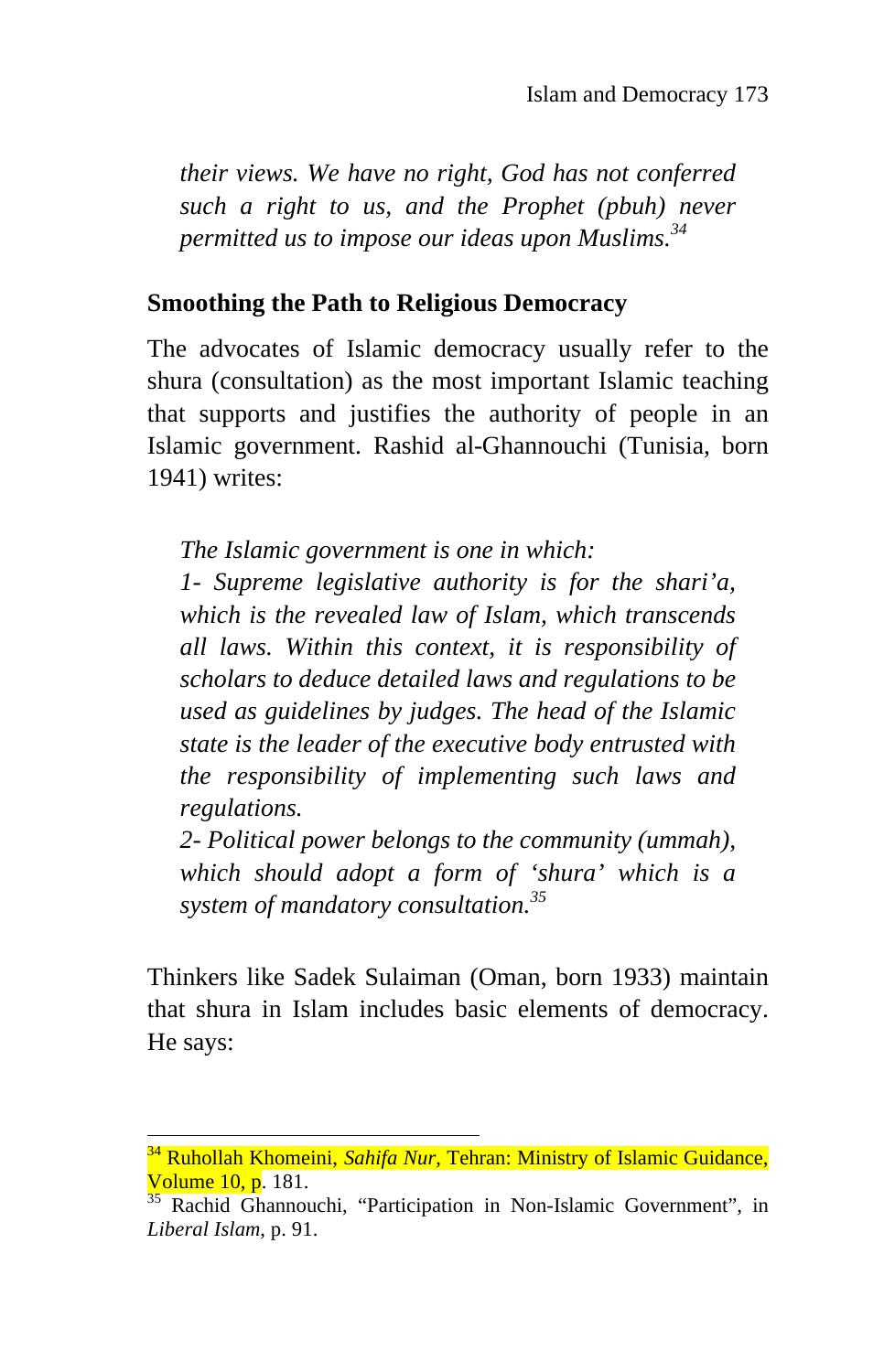*As a concept and as a principle, shura in Islam does not differ from democracy. Both shura and democracy arise from the central consideration that collective deliberation is more likely to lead to a fair and sound result for the social good than individual preference.<sup>36</sup>*

The Holy Qur'an explicitly proposes and encourages that public affairs and the governance of the ummah should be based upon shura:

*And those who respond to their Lord and keep up prayer, and their rule is to take counsel amongst themselves.* [Chapter 42, Verse 38]

*And ask pardon for them, and take counsel with them in the affair.* [Chapter 3, Verse 159]

The second verse orders the Prophet (pbuh), who receives revelation and enjoys infallible knowledge, to take counsel with believers in management of public affairs. This command shows the fundamental significance of the participation of Muslims in social and political affairs. It is somewhat an exaggeration to suppose that the shura is the functional equivalent of western parliamentary democracy because there are some controversies amongst scholars about the political status of shura. For instance, those who believe in the theory of Caliphate, emphasize that members of the council only have a duty to express their opinion with no right to make political decisions. Accordingly if the Caliph refers to the assembly to take their opinion regarding rulings,

<sup>36</sup> *Liberal Islam*, p. 98.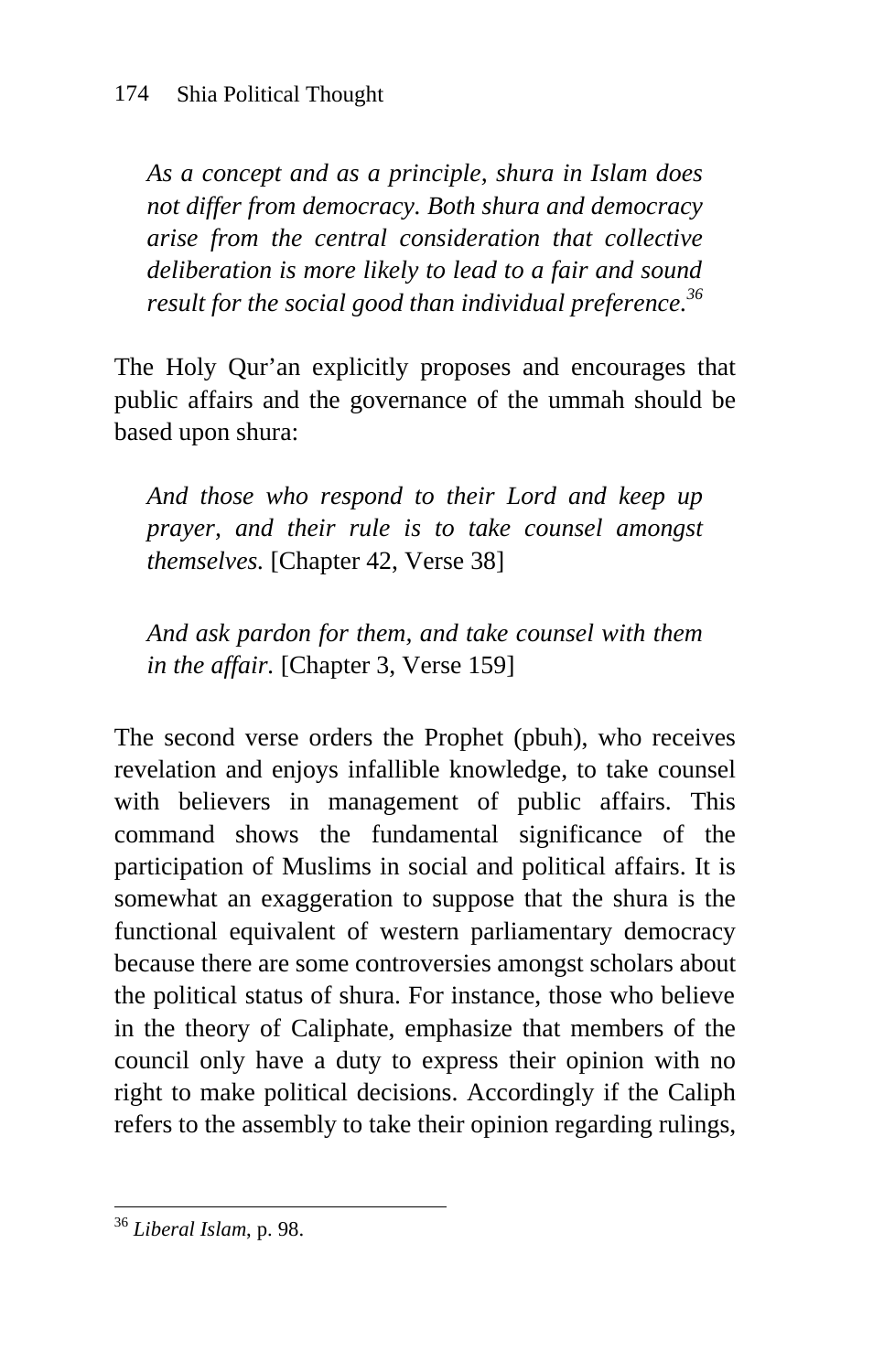which he wants to adopt, their opinion is not binding on him, even if it is a consensus of majority opinion.

What makes shura one of the basic elements of Islamic democracy, it seems, is the fact that shura refers to one of the significant essentials of democracy. Democracy in its long history has had evolutions and alterations, but matters such as public participation, the rule of law and the responsibility and accountability of governors can be recognized as essential to democracy. In conclusion, the assumption that the Islamic political system could be a democratic one, merely implies that Islamic teachings endorse and agree with the essentials of democracy. From this point of view, there is no doubt that the verses of the Holy Qur'an concerning shura along with some transmissions from the prophet and Imams emphasize on the necessity of public participation in political and social affairs. But the question concerning the political role of consultation (shura) in the process of making decisions still remains. Is consultation merely a religious duty of the ruler of the Islamic state, or is he bound by the decisions of those consulted?

The last verse [159] of Surah al-Imran [3] verifies the view that shura is not binding upon the ruler, for the Almighty God delegates the final decision, after consultation, to the Prophet (pbuh):

*And take counsel with them in the affair, so when you have decided then place your trust in Allah.* [Chapter 3, Verse 159]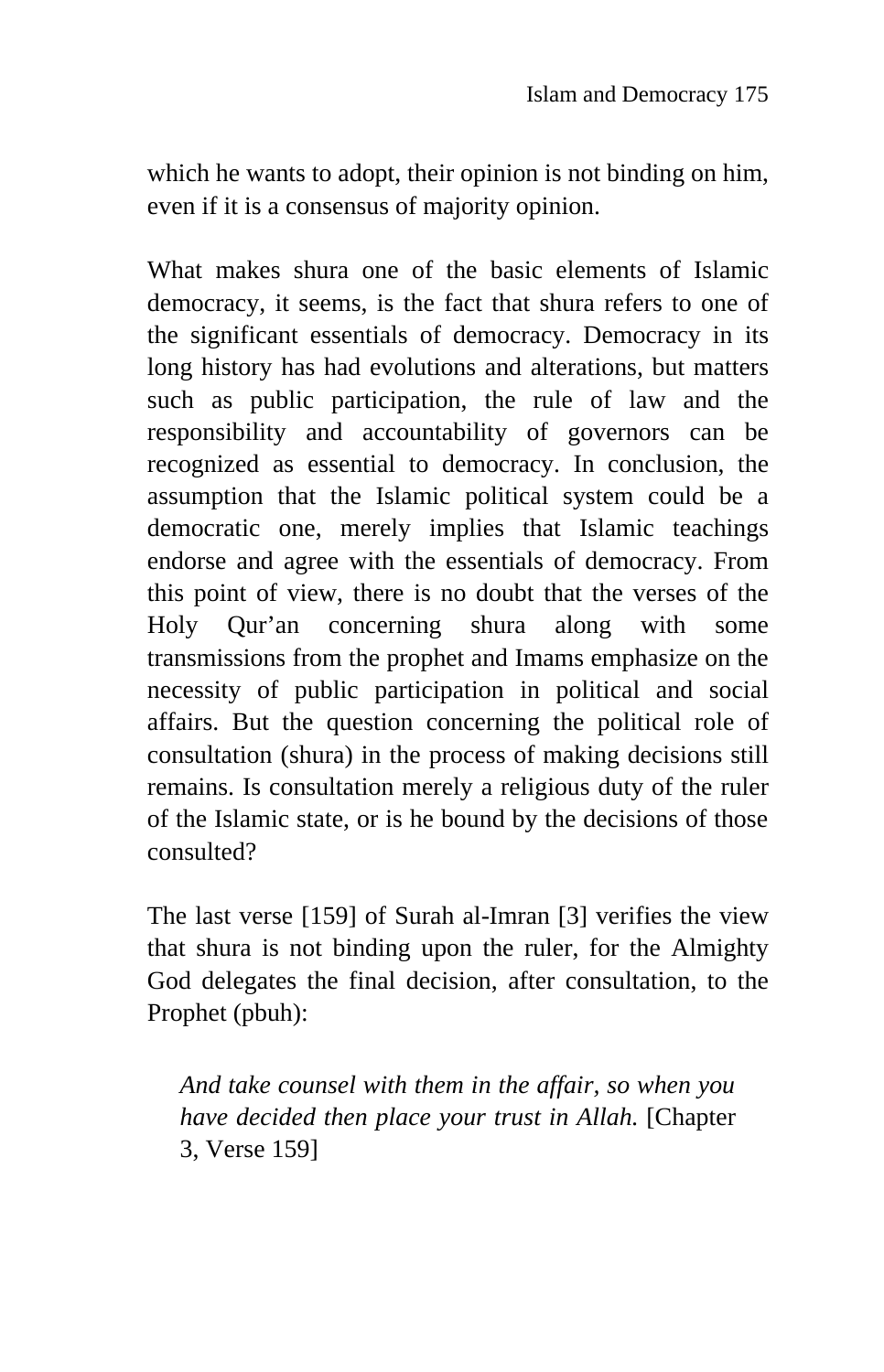However, the practice of the Holy Prophet, according to some traditions, testifies that he had implemented and respected the opinion of the believers even when it was against his own views. It is recorded that the Prophet not only consulted with his experienced or close companions, but sometimes he held open meetings in which all Muslims were invited. The consultation that took place about the battle of Badr and Uhud was one such example. In the case of Uhud he gave precedent to the opinion of the majority of Muslims over his own concerning the location of the battlefield and decided to fight outside the city of Madina. He also consulted the people concerning the treatment of prisoners of war following the battles of Badr and al-Khandaq.<sup>37</sup>

Clearly, however, the Prophet did not consult the Muslims concerning religious affairs or divine matters. His consultations were restricted to war, peace and ordinary public affairs that were not determined by revelation and were not amongst the situations in which divine order determined must be done. For example, with regard to the treaty of al-Hudaybiyah the Prophet (pbuh) did not submit to the opinion of the majority of his companions who were in disagreement with the covenant, it was not in fact a consultation but a series of complaints made to the messenger regarding the terms of the peace. He rejected their suggestions to break his promises and continued to respect the agreement, which he had made because it was a command of Allah (swt). He told them: "Verily I am the servant of Allah and his messenger. I shall never disobey his order."

<sup>37</sup> Ibn Kathir, *Umda,* Volume 3, p. 63; Ibn Hisham, *Sireh Ibn Hisham*, Volume 2, pp. 272-273.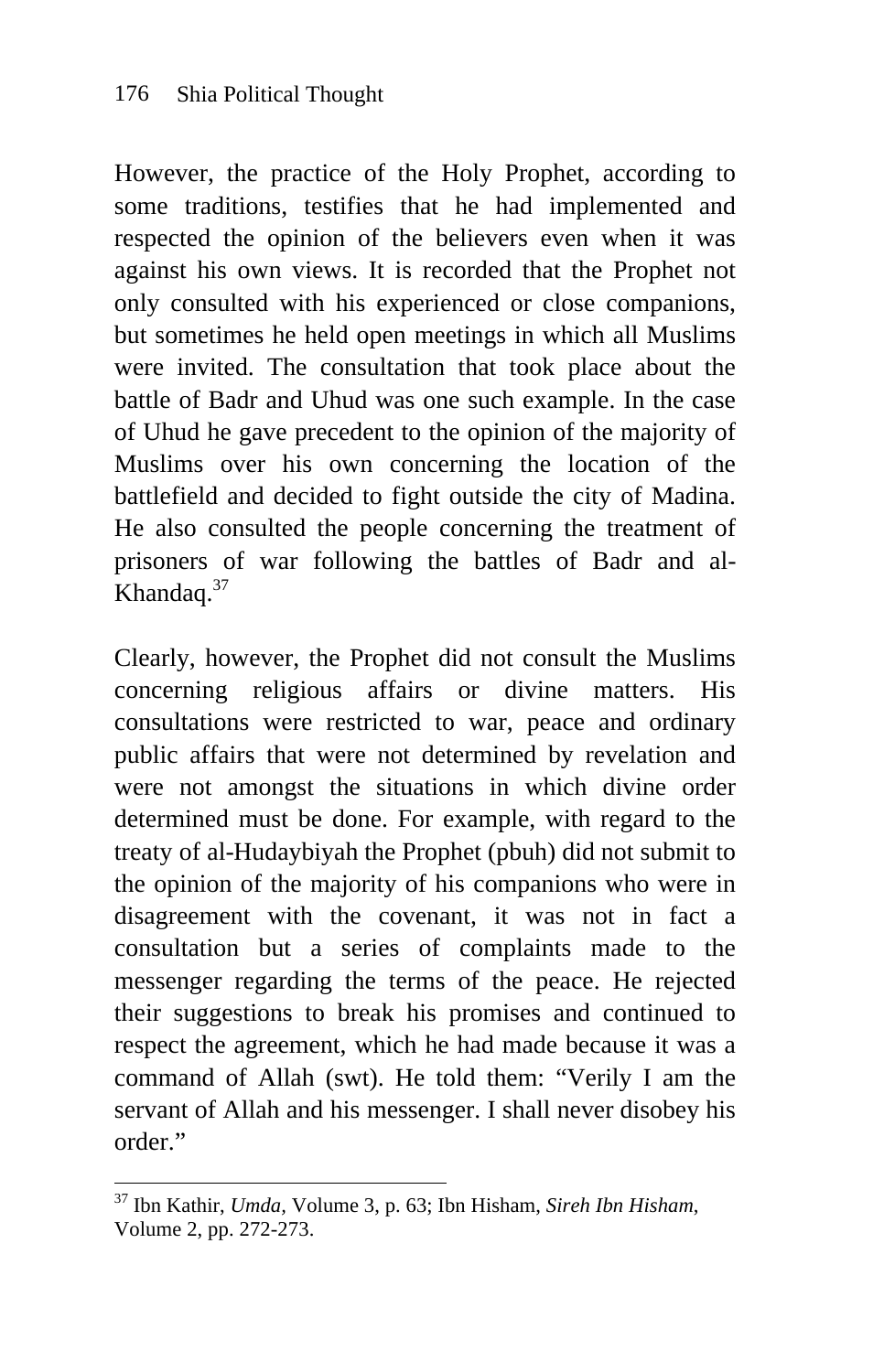In short, even though the shura in its historical function within the Islamic world does not totally overlap with the modern concept of democracy and the political status of parliament in contemporary representative democracies, it would be appropriate for shaping a limited democratic model for an Islamic state. The Qur'anic emphasis on the status of shura as an essential aspect of the Islamic political system – according to those who interpret the word for amr in both of the two verses relating to shura, as referring to governmental affairs – makes way for defining a determined systematic role for the people's representatives (members of the shura) within the body of the Islamic state. The abovementioned verses are silent about how the form and mechanism of shura in an Islamic political system might be, consequently the constitutional approach inclines to determine and stabilize the political status of shura (people's authority) under the supreme authority of Islam does not confront any religious problem.

The second element, however, often mentioned by advocates of religious democracy as an appropriate approach to an Islamic democratic state is bay'ah. In the first Chapter, the meaning of 'bay'ah' has already been discussed. Here, the aim is to examine its legal nature, for it is supposed that its political function is the same as the function of an election in democratic systems. It should be noted that bay'ah in the sense of adherence to a religion (as occurred between the Prophet and his supporters from Madina before Hijrah) or recognition of a pre-established authority by other means (such as the testamentary designation, such as the bay'ah of people to the second caliph Umar) is irrelevant to our debate. Bay'ah as a means and method of designating a person as a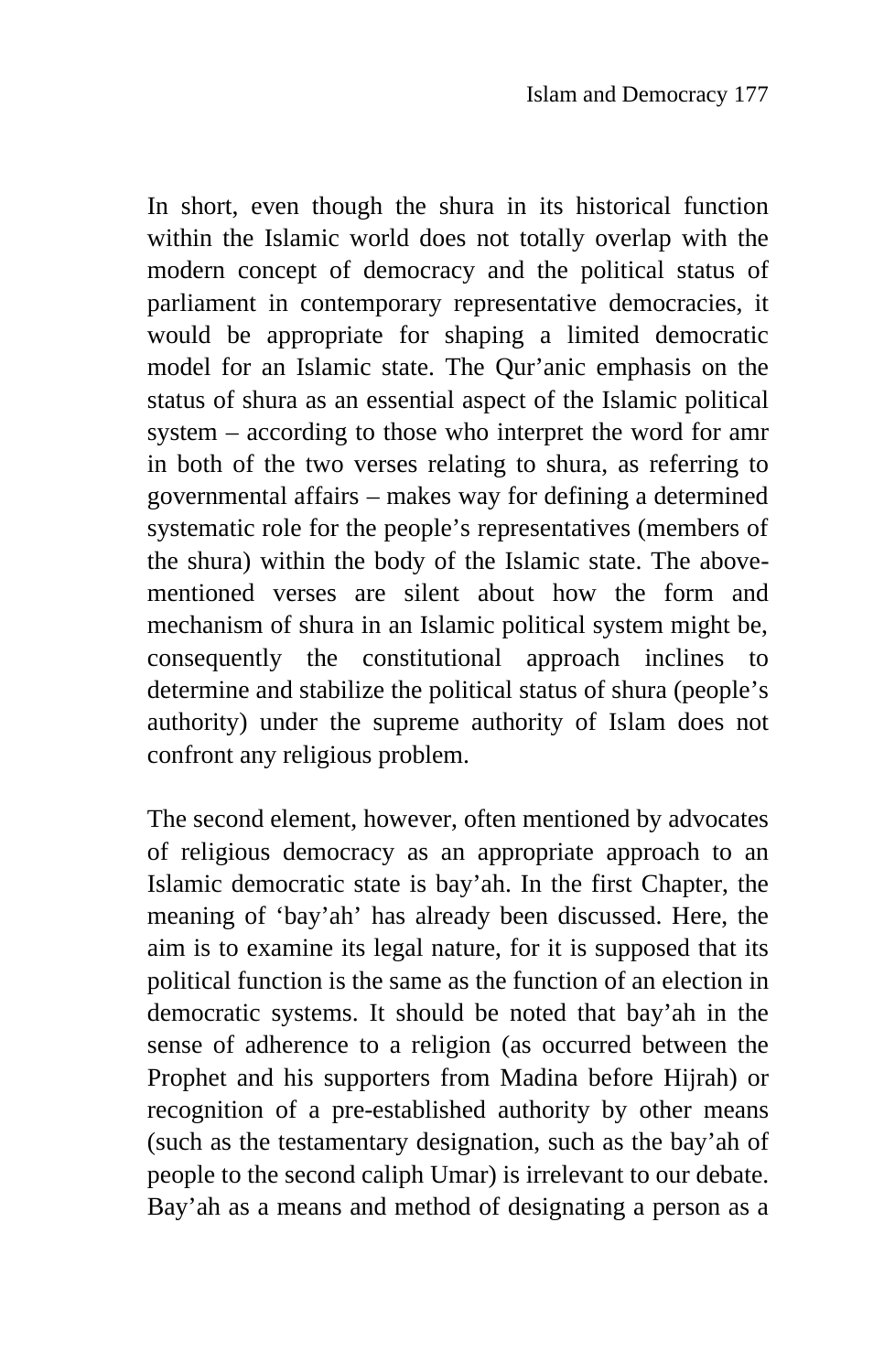ruler (caliph) among other legitimate methods is held to be the same as democratic election in its legal nature. This political view exclusively belongs to Sunni jurists, because Shia political thought, except that of the Zaydis, maintains that the Imamah is acquired by election within the Alid family. The bay'ah has never been able to play this role, for the Shia recognize only one method of designating the Imam. He is appointed through the testament (nass) of one in the legitimate line of descent.<sup>38</sup>

This sense of bay'ah is a supposed contractual agreement between those who elect and he who has been designated as the ruler. As far as democracy is concerned, for at least two reasons, bay'ah is not simply and solely a democratic election. Firstly, bay'ah implies binding obedience to the ruler, and since it is a contractual agreement, like commercial agreements such as bao (to sell), the obedience of the elected ruler as a religious duty, would be obligatory. Secondly, this obligatory obedience is life long, whereas the democratic process of appointing a person as ruler is merely temporal with no religious implications.

One of the most important characteristics of a democratic government is its accountability to its people. A democratic state must be accountable and its citizens must have the right to criticize its policies and functions. Advocates of religious democracy maintain that al-amr bi'l-maruf wal nahy'an almunkar (enjoining good and forbidding evil) is one of the most significant Islamic duties placed upon Muslims and it should render the Islamic state accountable. Many Qur'anic verses emphasize on this fundamental injunction, which if Muslims take seriously would produce a healthy and healthy

l <sup>38</sup> *Encyclopedia of Islam*, Volume 1, p. 1113a.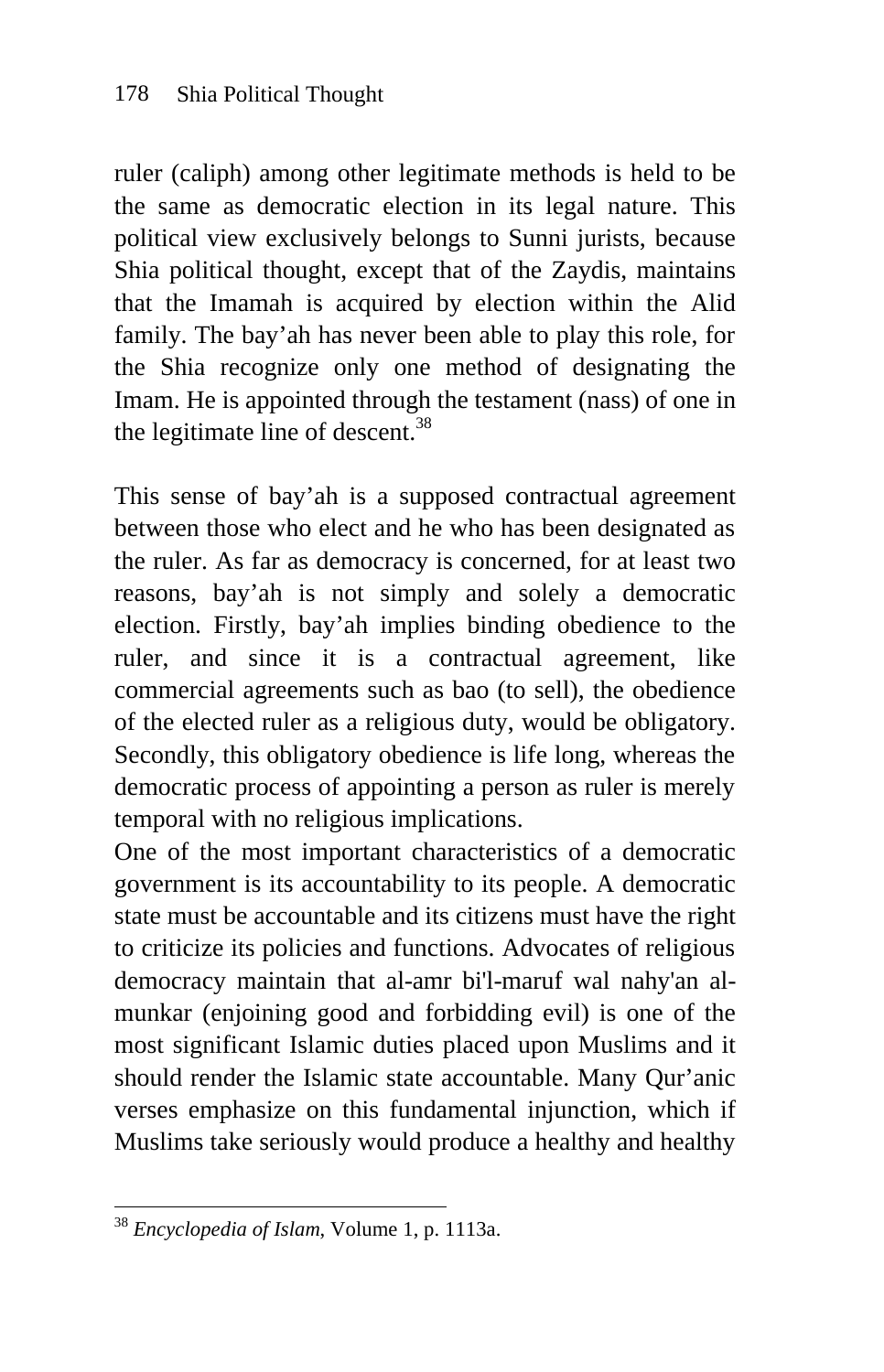society that is far removed from tyranny, injustice and dictatorship. Almighty God says in the Holy Qur'an:

*And from amongst you there should be a party who invite to good and enjoin what is right and forbid the wrong, and these it is that shall be successful.* [Chapter 3, Verse 104]

*And (as for) the believing men and believing women, they are guardians of each other, they enjoin good and forbid evil.* [Chapter 9, Verse 71]

It is an Islamic duty, incumbent upon all Muslims, to concern themselves with the health and well being of society, to oppose injustice and immorality, and to scrutinize the actions of those who undertake governmental affairs. There exists a mutual responsibility between the rulers and those whom they rule to implement and uphold the Islamic shari'a and this provides a clear framework and basis upon which citizens may question the actions and policies of their governors with regards to their socio-religious duties. As the most-noble Messenger (pbuh) in a famous tradition says:

*Every one of you is a shepherd (of the community), and all are responsible for their dependants and herd.<sup>39</sup>*

In order to fulfill this obligation (to monitor governmental functions) there is a requirement for certain conditions to be met, such as the freedom of speech and to criticize as well as access to accurate and objective information. Otherwise, the active participation of people in public-religious duties such

<sup>39</sup> *Sahih Muslim*, Hadith 1829.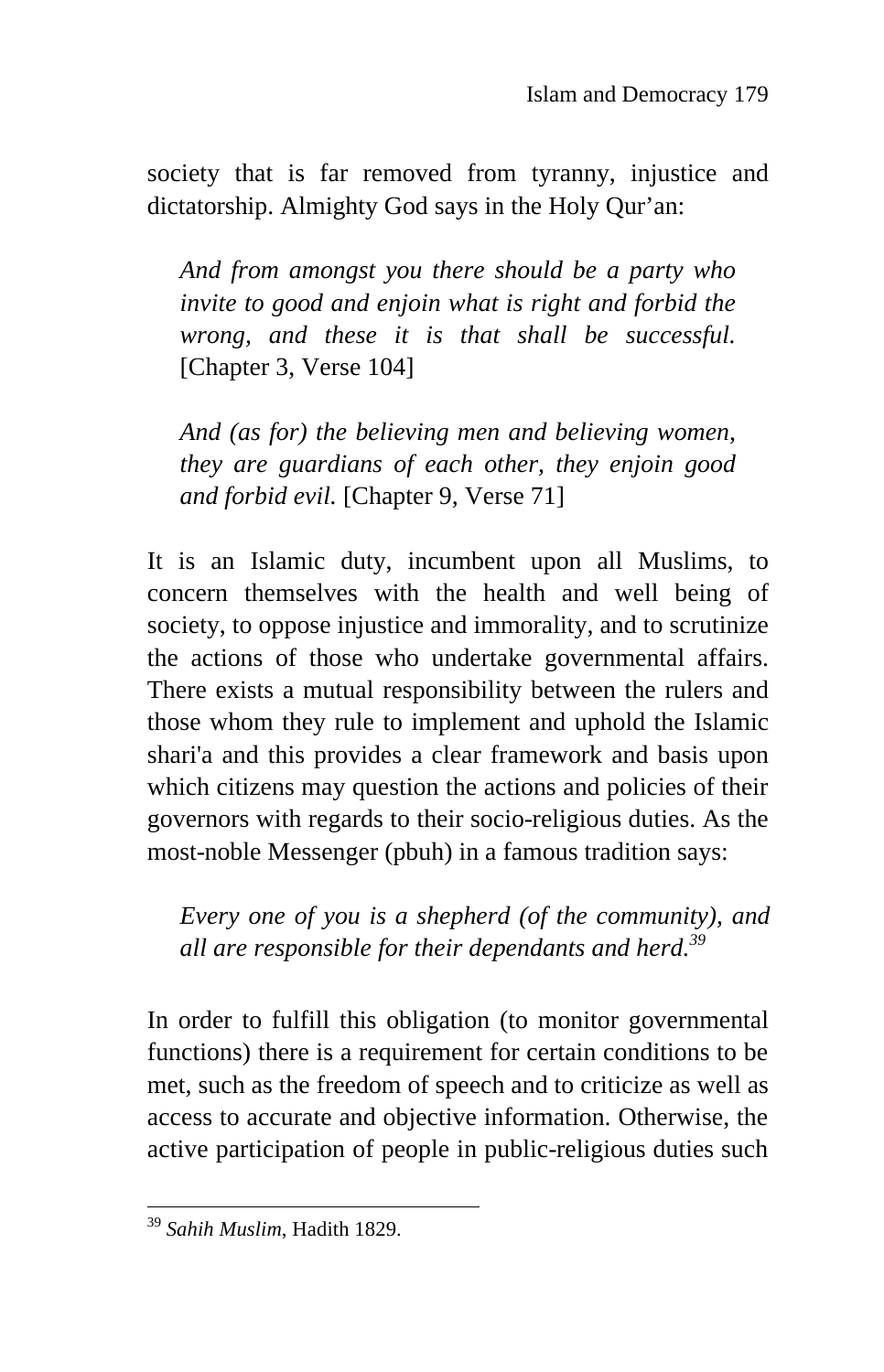as providing constructive feedback and criticisms toward the governors and standing for justice and truth would be impossible. It is obvious that Islam does not concur with individual freedom to the extent prevalent in western culture. However, the preconditions of an Islamic and democratic government that respects the rights of the people and their contribution in socio-political affairs, are outlined by the Qur'an and Sunnah (valid traditions). For example the Qur'an encourages believers to listen to different opinions and to select the best of them:

*Therefore give good news to my servant. Those who listen to the word, then follow the best of it; those are whom Allah has guided, and those it is who are men of understanding.* [Chapter 39, Verses 17-18]

There are many narrations in historical and religious texts documenting dialogue and debate that occurred between Shia Imams and non-Muslim intellectuals in which disbelievers (even atheists) were able to express their ideological views so long as they were voiced as academic opinions and kept within the circles of scholarly debate, rather than attempting to propagate them. In a true Islamic state, it is the right granted to the people that they be kept aware of affairs in society and government.

Imam Ali (pbuh) once explained the mutual rights and duties that exist between an Imam (leader) and the people:

*It is your right that I must not hide any secret, except that of war, from you. And that I should not take over*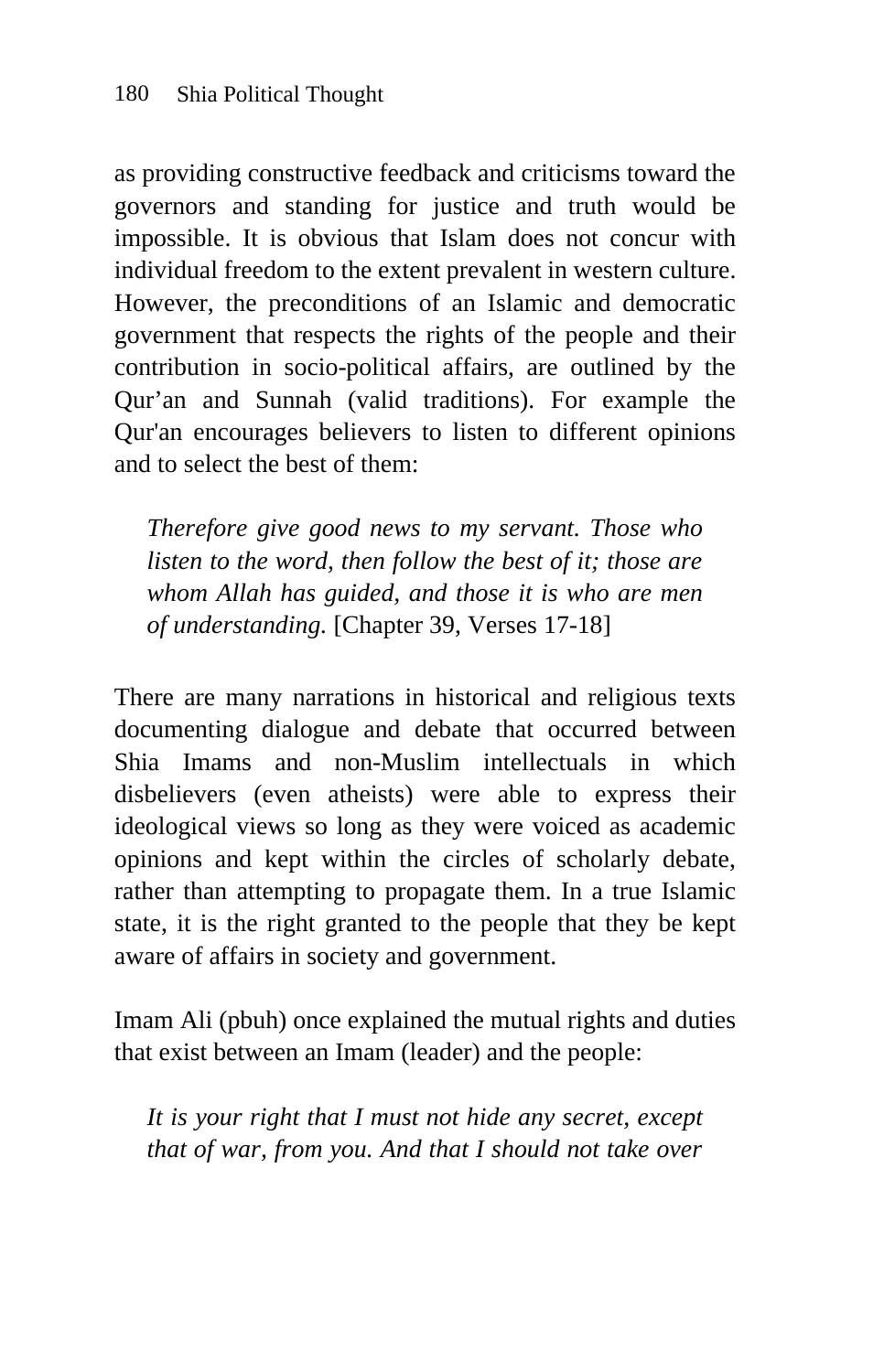*matters (without your consultation or awareness) other than those concerning divine laws (hukm).<sup>40</sup>*

Aside from the obvious distinction between religious democracy and western liberal democracy, the former holds the same essential advantages as any democratic government. These include the participation of citizens, the distribution of political power by election, political accountability of governors, constitutionalism and political transparency as well as mutual responsibility between the rulers and the ruled. Religious democracy however, is far more desirable for Muslims than any feasible alternative because of the supreme role of the shari'a in providing a basis for, and shaping the growth of, the contents of this political system. It is also desired because of the qualities and moral-religious commitments that the governor must have as the leader of Muslim society.

For instance, constitutionalism and accountability in secular, western democracies as Nathan Brown says, has expressed itself most frequently in human authored constitutional texts and rights, whereas religious constitutionalism is defined under the authority of the shari'a. Therefore, the religious government is not only accountable with regard to people's rights and needs, but also with regard to the shari'a and divine laws. He writes:

*Many Muslims have come to believe that the crisis of political accountability can be solved by insisting that Muslim governments rule within the bounds fixed by the Islamic shari'a. In essence, this demand renders the Islamic shari'a as a kind of constitution.*

<sup>40</sup> Ibn Abi al-Hadid, *Sharh-e- Nahjul Balaqeh*, Volume 16, p. 17.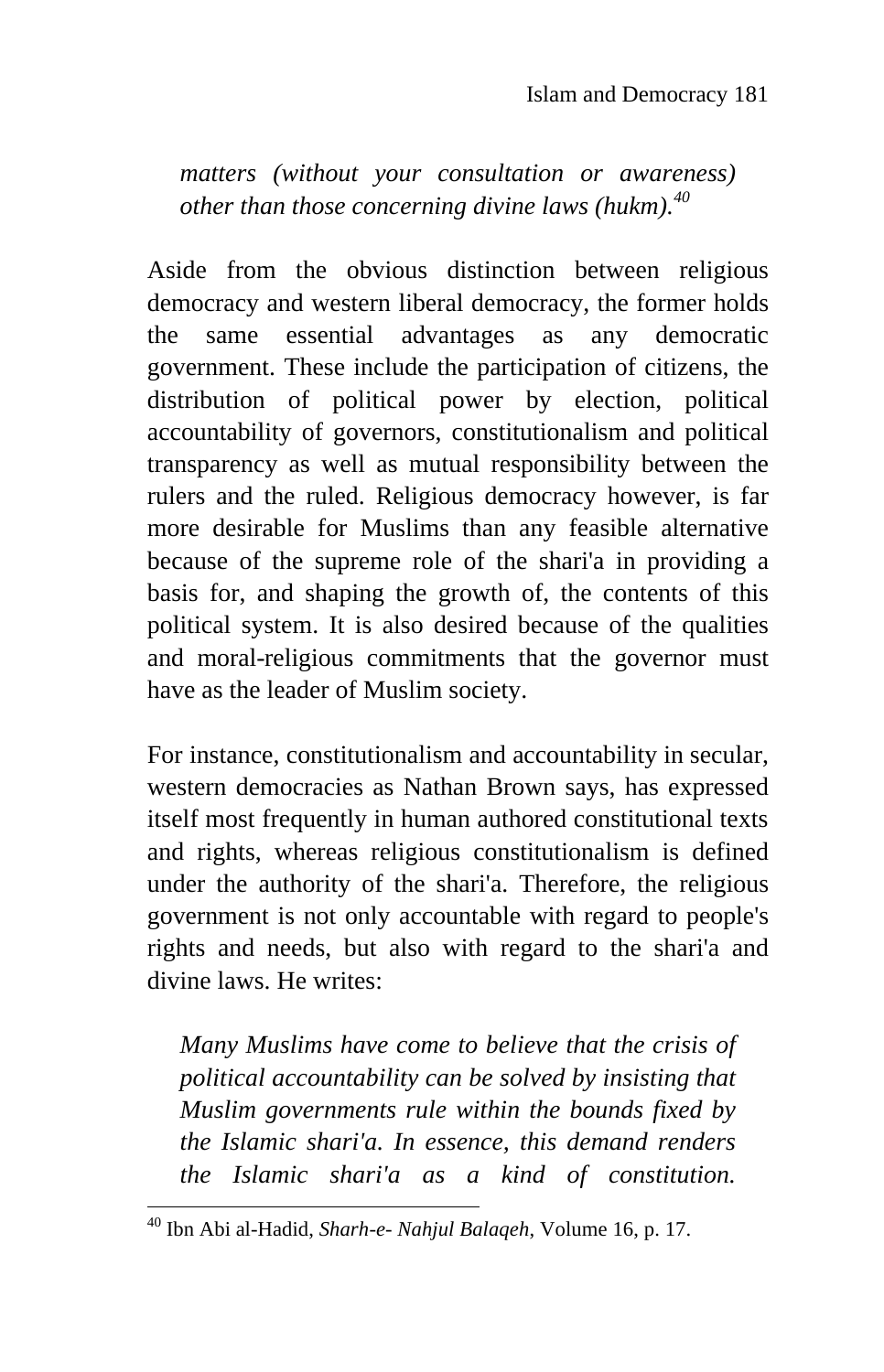*Governments may not cross the boundaries firmly established by the Islamic shari'a; rulers are held accountable to God's law.<sup>41</sup>*

In summary, although governments throughout history have often ignored the political teachings of Islam, the main purpose here is to show that these significant teachings smooth the path towards the establishment of a religious democracy.

#### **Religious Democracy and its Critics**

As indicated earlier, adversaries of religious democracy are scattered amongst both fundamentalists and liberal advocates of a secular state. All of them arrive at the conclusion, through various perspectives, that any composition between Islam (the authority of religion) and democracy (the authority or consent of the people) is an incompatible thesis. Here, the major arguments that the major critics of religious democracy have presented will be assessed.

### **Religious Democracy is Paradoxical**

l

Critics of religious democracy maintain that there is an inherent antagonism between the fundamental aspects of the Islamic creed and the basis of democracy. According to this view, those who subscribe to the idea of religious democracy ignore the true nature of religion and overlook the epistemological foundations of democracy. The democratic system is based upon pluralism that places emphasis upon

<sup>&</sup>lt;sup>41</sup> Nathan Brown, "Islamic Constitutionalism in Theory and Practice", in *Democracy the Rule of Law and Islam*, Eugene Cotran (ed), Kluwer Law International, 1999, p. 491.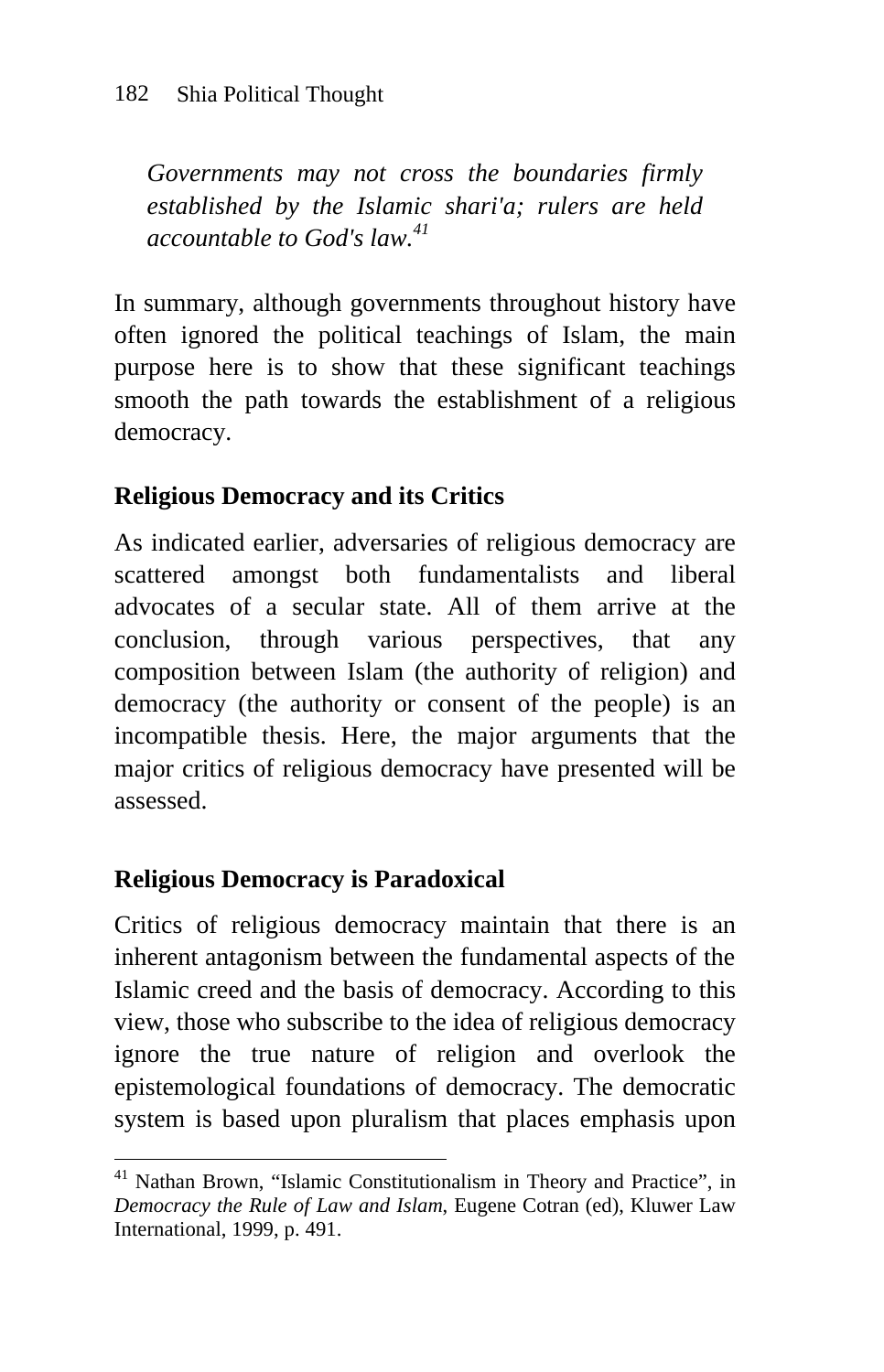freedom instead of regulation, diversity as opposed to homogeneity, and multiplicity rather than unity. According to pluralistic doctrine, no single person, group or school of thought can possess or claim to possess the absolute truth or that it's understanding and opinions are correct and that all others are false. Truths are distributed amongst humanity, hence, every opinion is but a composition of truth and falsehood, and consequently no opinion has superiority over another, and cannot claim such. People are free to follow and support any opinion they decide upon, whether it be religious or secular, theistic or atheistic, moral or immoral. The unlimited freedom of choice is one of the most important foundations of democracy, a foundation that Islam is opposed to. Hamid Paydar writes:

*One of the epistemological foundations of democracy is the obscurity of truth and its distribution amongst all human beings, however, if an ideology or religion should call itself the sample of truth, maintaining that other religions and opinions are manifestations of infidelity, polytheism and misleading, it would not be compatible with democratic government. Islam, according to some verses of the Qur'an introduces itself as a unique right and true religion. Verses such as "This then is Allah, your true lord; and what is there after the truth but error" [10:32] "And whoever desires a religion other than Islam, it should not be accepted from him" [3:85] and the opening verses of Surah Taubah (repentance) are in contradiction to man's freedom of choice. <sup>42</sup>*

<sup>42</sup> Hamid Paydar, "The Paradox of Islam and Democracy", in *Modara wa Modiriyat*, Abdul Karim Surush (ed), Tehran: Serat Publication, 1997, pp. 525-526.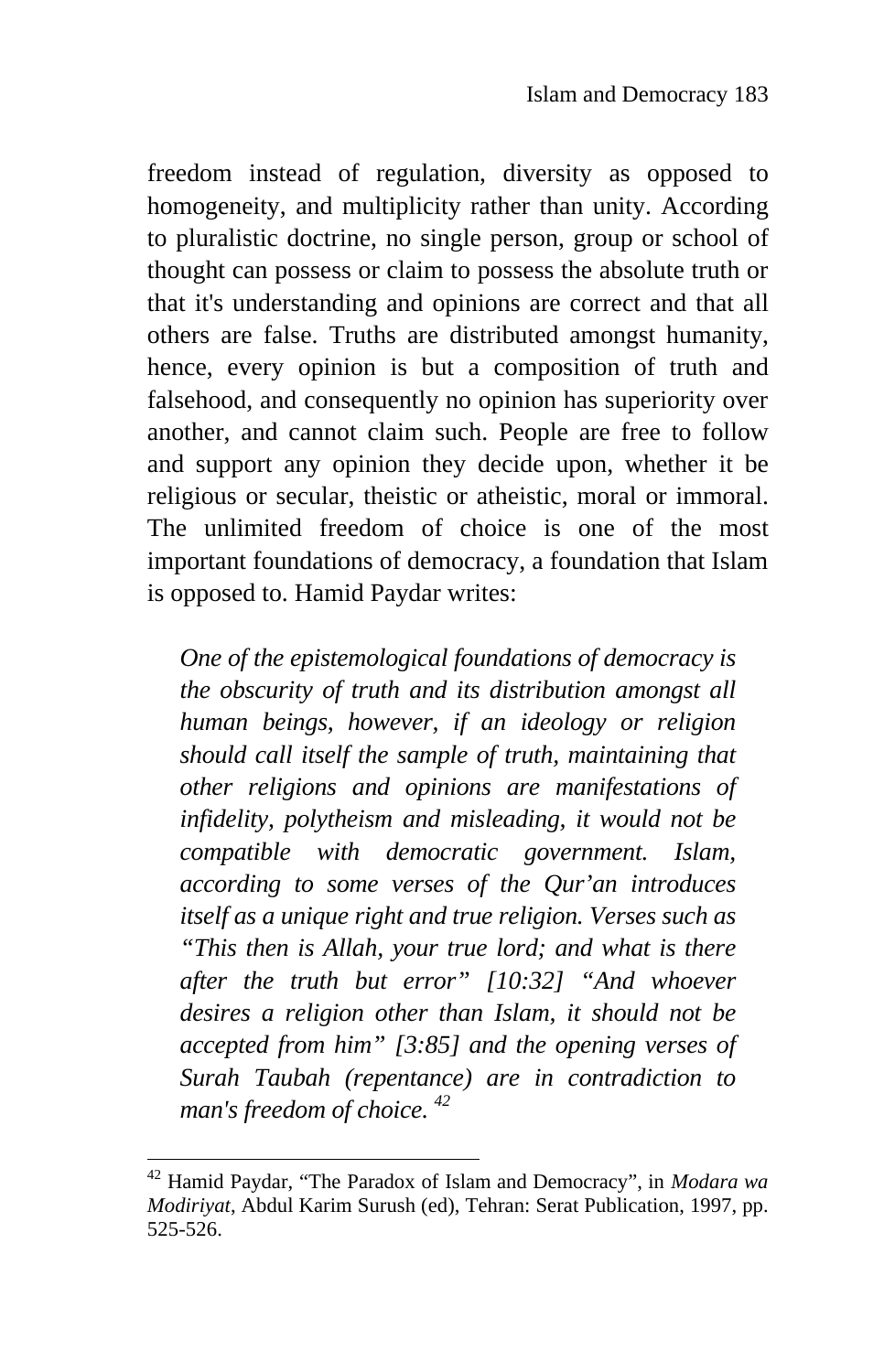This view emphasizes on the inflexibility of Islamic laws and the absolute authority of the shari'a as evidence of incompatibility between Islam and democracy. Obviously the interpretation of democracy stated above does not represent what exists in an ordinary democratic state. It is a particular version of democracy mixed with extreme liberalism, which asserts the absolute neutrality of a liberal democratic state. For this new approach a desirable political system should ignore any conception of good and should not based upon any particular philosophical-religious doctrine of life. As Galston says:

*According to this view, the liberal state is desirable not because it promotes a specific way of life but precisely because it alone does not do so. The liberal state is 'neutra' amongst different ways of life. It presides benignly over them, intervening only to adjudicate conflict, to prevent any particular way of life tyrannizing over others, and to ensure that all adhere to the principals that constitute society's basic structure.<sup>43</sup>*

It is not our objective to discuss whether the neutrality of a political system is possible. However, the fact is that no form of political life can be justified without appealing to certain ideas and values concerning society and the individual. Some advocates of liberalism maintain that liberal theorists covertly employ theories concerning goodness. However, their adamant denial of any reference to

<sup>43</sup> William .A Galston, *Liberal Purposes*, Cambridge University Press, 1991, p. 80.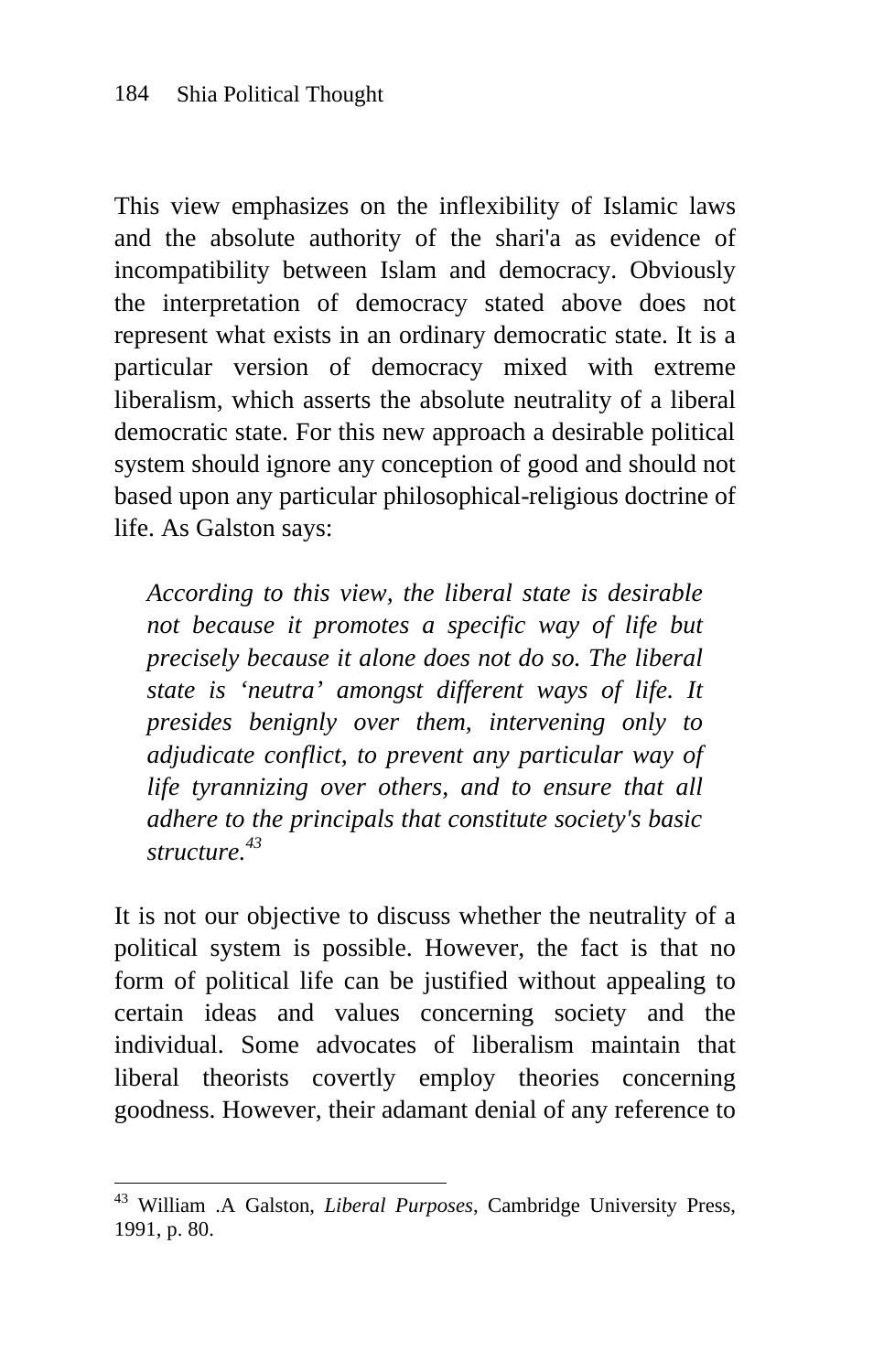a basis or foundation reduces the strength of their argument and leaves their theories vulnerable to criticism.<sup>44</sup>

Regardless of whether a neutral government is feasible or not, there is no doubt that Islam is in complete disagreement with many underlying values of liberal democracy, including secularism, pluralism and radical individualism. Consequently the above-mentioned theory merely explains the general incompatibility of Islam with liberalism and specifically the new conception of a 'liberal state'. This, nevertheless, does not in any way undermine other versions of limited democracy, including religious democracy.

### **Usurpation of God's Sovereignty**

Some Muslim thinkers who emphasize on Islamic governance argue that democracy is contradictory to Islamic principals because it involves the legislation of laws, and there are may verses of Qur'an that demonstrate that legislation is reserved for Allah (swt).

*Indeed judgment (hukm) is only for Allah.* [Chapter 6, Verse 57]

*And in whatever thing you disagree, the judgment thereof is with Allah.* [Chapter 42, Verse 10]

*And if you were in dispute in anything amongst yourselves, refer to Allah and His Messenger.* [Chapter 4, Verse 59]

<sup>44</sup> *Ibid*., p. 79.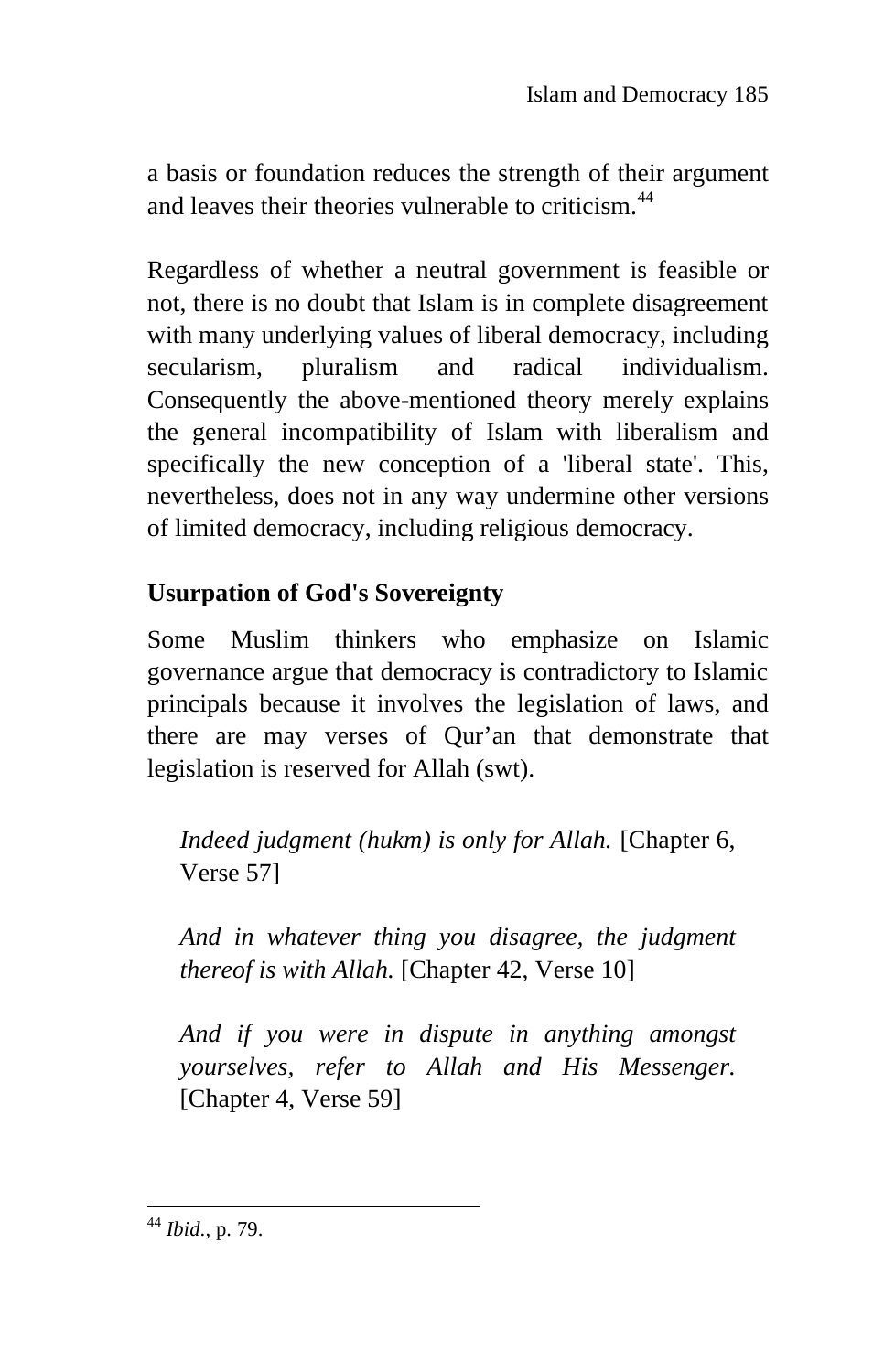In conclusion, Islam holds that sovereignty is with God (Divine  $law = shari'a$ ) and not with the ummah (people), thus the ummah does not possess the right to legislate on any matter. For example, even if all the Muslims were to gather together and agree to permit usury, usury would remain prohibited because it is a decree from Allah and Muslims have no choice in the matter. On the other hand, in democracy sovereignty is with the people, thus they are able to legislate according to their own free will and desires, either directly or indirectly via the representatives they have elected<sup>45</sup>

The Egyptian revivalist scholar, Sayyid Qutb holds that the essential doctrine of liberal democracy, namely the sovereignty of man, is a usurpation of God's sovereignty and a rebellion against His authority, for it subordinates the individual to the will of other individuals instead of God's governance on the earth.<sup>46</sup> Clearly this approach to religious government, in principal, should not ignore the administrative and executive role of the people in an Islamic state, because for them the problem of legislation is fundamental. This approach insists that the believers cannot frame any law for themselves, nor do they have the right to alter or modify God's laws. This assumption has emanated from the idea that it is incumbent upon Muslims to follow shari'a and to restrict all actions and principals to this basis. It is not allowed for them to undertake or leave anything except after understanding the rule of Allah regarding it. Furthermore, those who deny any legislative role for the

<sup>45</sup> Abdul Qadeem Zalloom, *Democracy is a System of Kufr*, London: Al-Khilafah Publication, p. 35-37.

<sup>46</sup> "Sayyid Qutb, Ideologue of Islamic Revival", in *Voices of Resurgent Islam*, John Esposito (ed), Oxford University Press, 1983.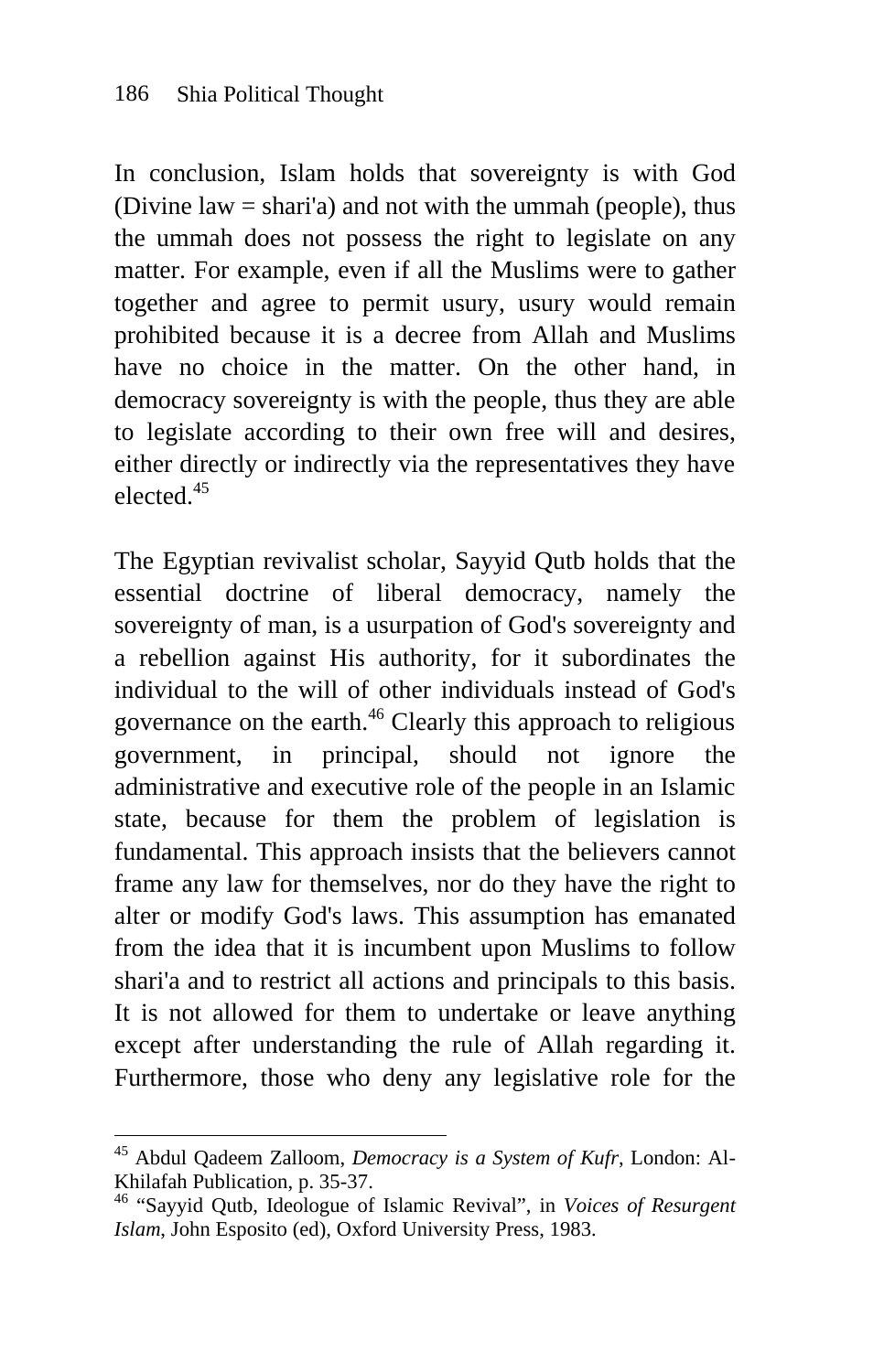people maintain that the Islamic shari'a contains rules for all past events, current problems, all possible incidents and that it encompasses the actions of man completely and comprehensively. Allah says:

*And we have sent down to you the book as an exposition of everything, a guidance, a mercy and glad tidings to those who have submitted themselves to Allah.* [Chapter 16, Verse 89]

Accordingly, Muslims are allowed to make use of the sciences and thoughts of human beings unless they contradict Islam. However, with regard to laws and legislation it is prohibited for Muslims to devise and obey un-Islamic rules because it is impossible to find a human action that does not have an evidence or a sign that indicates its rule in the Quran. This is due to the general meaning of His saying 'exposition of everything'.<sup>47</sup>

Since the above view is both influential and popular amongst Islamic revivalist movements, it would be both convenient and useful to examine its various aspects. In order to do this, one must first clarify the meaning of "God's sovereignty", then the assumption that all legislative authority rests with God and that believers and qualified jurists (fuqaha) cannot frame any laws for Muslim society should be examined. It should also be emphasized that there is a lack of knowledge concerning the Islamic model of democracy, which insists on the sovereignty of God as well as people's authority in limited aspects of political affairs. The followers of this doctrine focus solely on a comparison between their

<sup>47</sup> *Democracy is a System of Kufr*, pp. 22-25.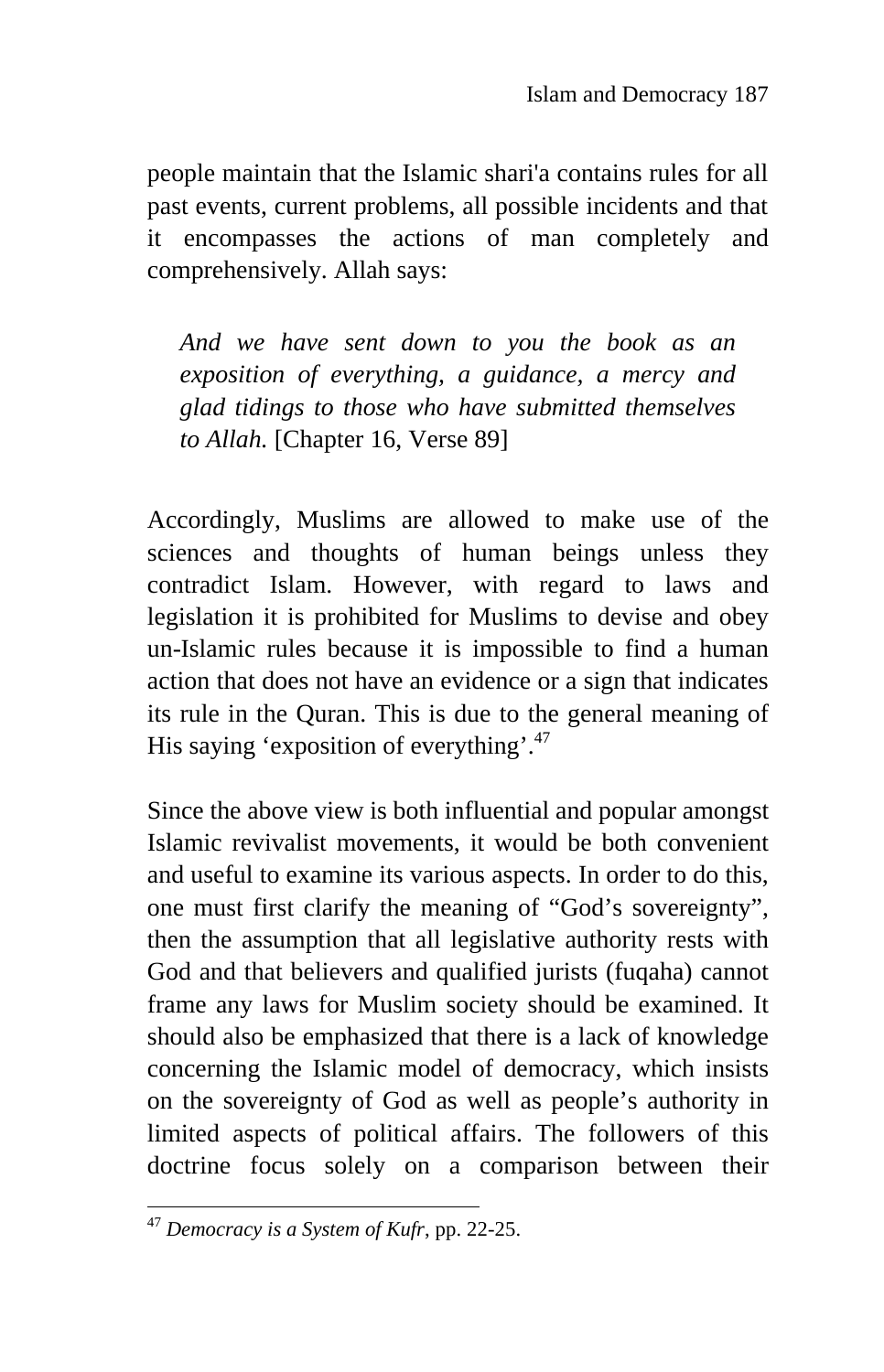conception of an Islamic state and a purely democratic (or liberal democratic) model.

By definition, sovereignty is the claim of ultimate political authority, subject to no higher power with regards to the legislation and enforcement of political decisions. In the international system, sovereignty is the claim by the state to independent self-government and the mutual recognition of claims to sovereignty is the basis of international society.<sup>48</sup>

Through regarding sovereignty as the basis and foundation of the political power that a government relies upon in order to be able to exercise its power and organize its domestic and international relationships, the idea that sovereignty as a political term has no connection to God has come to being. Therefore those who attribute the quality to God confuse between the religious status of God amongst believers and the political power of a state referred to by the term 'sovereignty'. Hence many thinkers such as Fazlur-Rahman essentially deny any attempt to translate the supremacy of Allah into political sovereignty.

*The term 'sovereignty' as a political term is of a relatively recent coining and denotes definite and defined factors in a society to which rightfully belongs coercive force in order to obtain obedience to its will. It is absolutely obvious that God is not sovereign in this sense and that only people can be and are sovereign, since only to them belongs ultimate*

<sup>48</sup> *Oxford Concise Dictionary of Politics*, p. 464.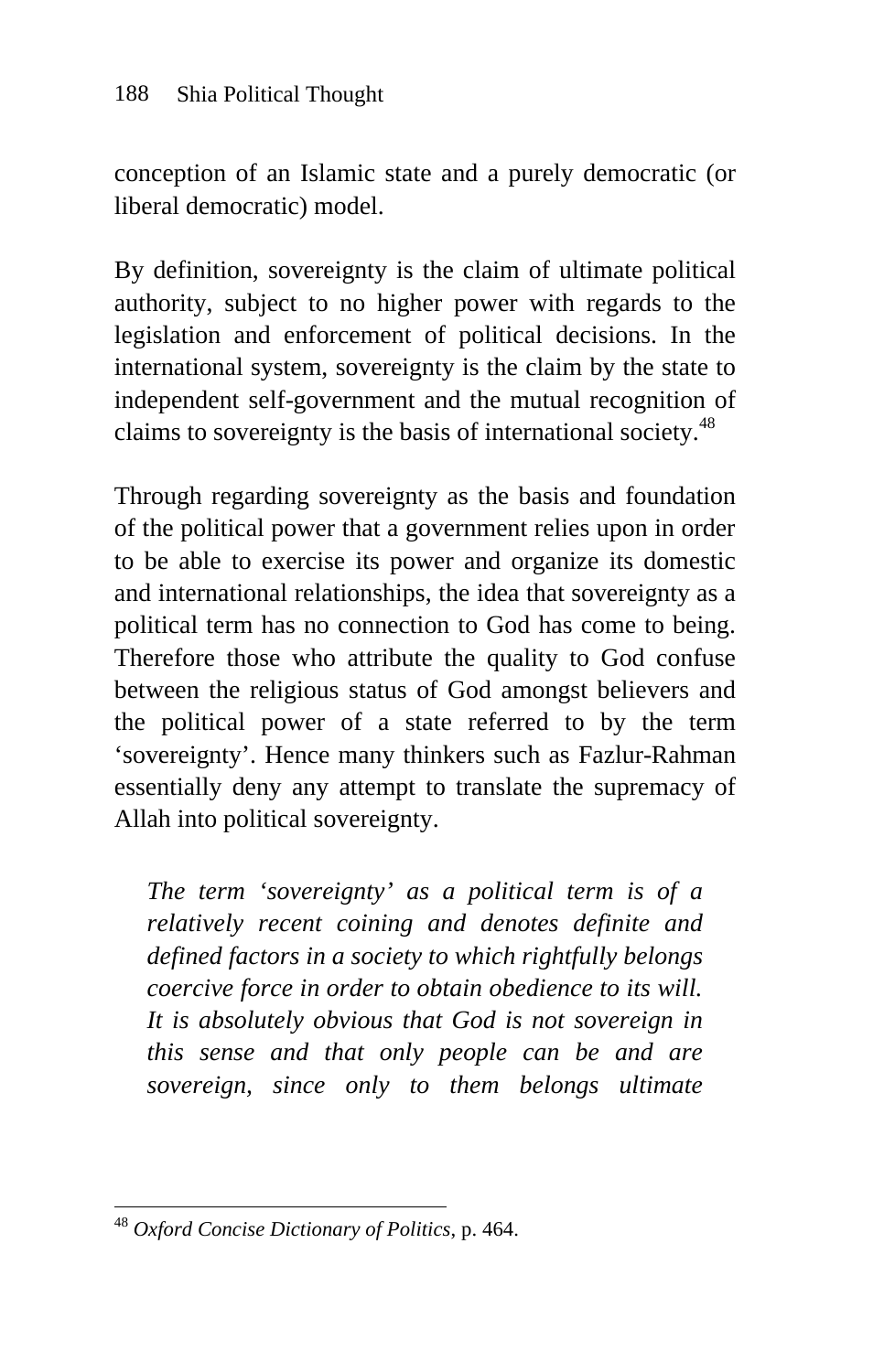*coercive force i.e. Only their 'word is law' in the politically ultimate sense.<sup>49</sup>*

As a matter of fact, every formed state has sovereignty regardless of how its political hegemony and power are established and shaped. So, all political models of government - democratic, dictatorship, guardianship and even a military government established by a coup d'etat - so long as it remains in power and can exercise ultimate political authority, possesses sovereignty. In the Islamic ideology, however, there is no unique origin for the establishment of political sovereignty and thus the fundamentally crucial question in this regard is one of 'legitimacy'. Which form of political sovereignty is the legitimate one? Amongst political philosophers there are several answers to this significant question. The idea that 'only people can be and are sovereign', as Fazl ur-Rahman stated, represents the democratic approach to this question. Certainly, for philosophers who believe in 'guardianship' such as Plato, the rule of majority and the consent of the people does not legitimize the political sovereignty of a government.

Therefore, sovereignty as such could be created through a number of means and in different forms, but every political doctrine presents its own specific interpretation of legitimate sovereignty and emphasizes on one factor as an essential element of a legitimate state. In the view of those who support the doctrine of an Islamic state, the legitimacy of a government is strongly tied to the extent of that

<sup>49</sup> Fazlur-Rahman, "The Islamic Concept of State" in *Islam in Transition*, Ponohue and John Esposito (eds), Oxford University Press, 1982, p. 269.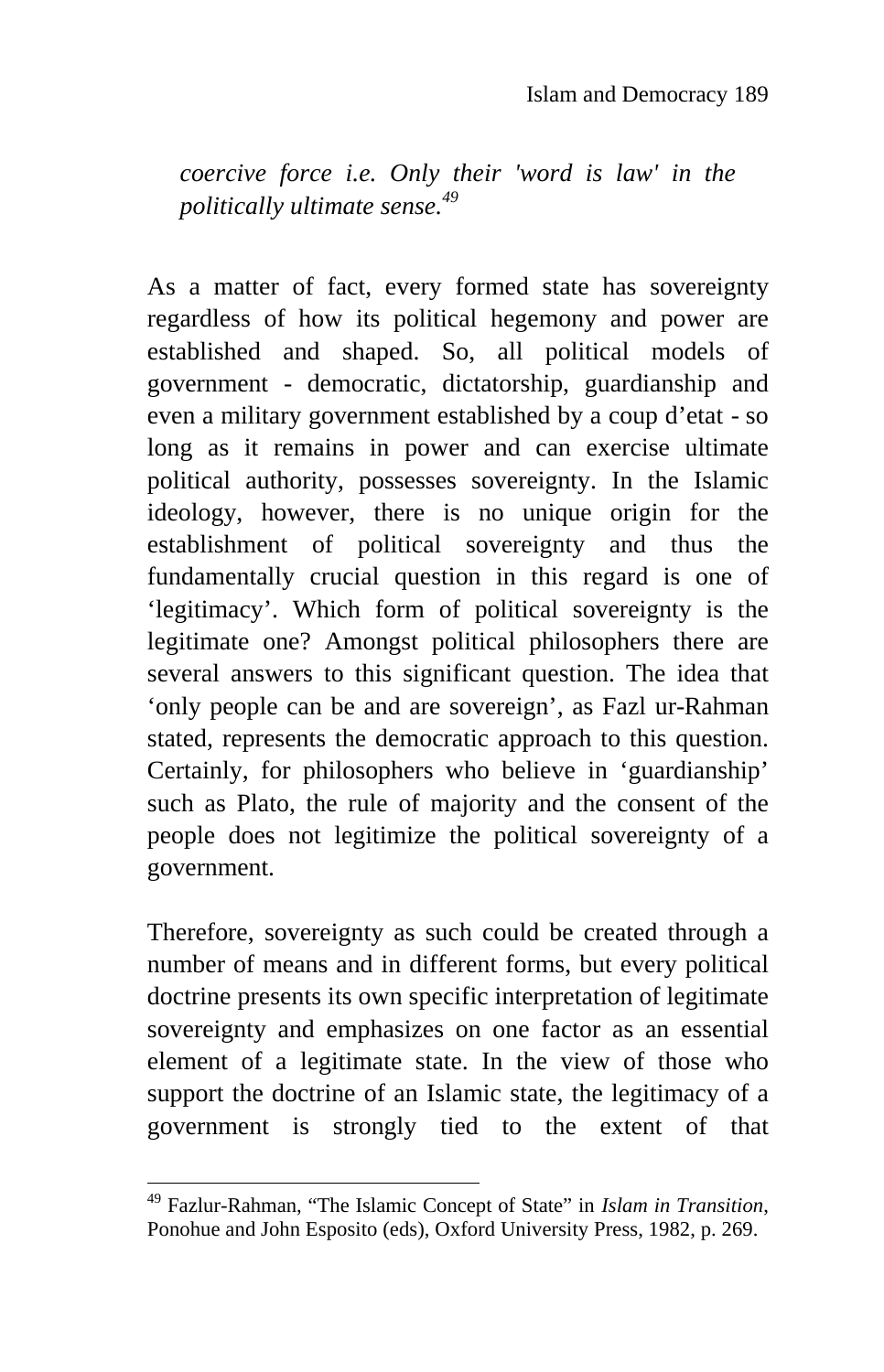government's commitment to the shari'a as well as Islamic teachings and values. Muslim thinkers construe the phenomena as God's sovereignty because God's will is embodied in his legislations and His will and orders have priority over the will and orders expressed by the rulers of an Islamic government, who are obligated to rule in accordance with divine laws (shari'a).

With regards to this interpretation of God's sovereignty with its particular insistence on his supremacy in legislation, the key issue that arises is whether sovereignty prevents the believers from any form of legislation. This important question distinguishes between religious democracy and the above-mentioned doctrine that does not recognize any right for the believers to frame any law for themselves. Religious democracy, as emphasized before, is based firmly upon the belief in the ultimate authority of almighty God, including his legislative sovereignty. But it is essential to recognize that the unquestionable legislative superiority over dimensions of Muslim's life is one issue, and their frequent need for appropriate, fresh and temporal laws to handle new and unusual situations is another. Muslims society, like all other societies, is in need of new laws and regulations in order to adapt its legal system with the frequent alterations in social relationships, namely, new developments in human lifestyle, technological development and cultural– economical changes. Social change in its broad meaning regularly produces many fresh judicial questions, which often cannot be resolved without new legislation.

The conception that Islam is perfect, comprehensive and allembracing with regards to the needs of human beings, particularly the judicial-legislative necessities that arise, and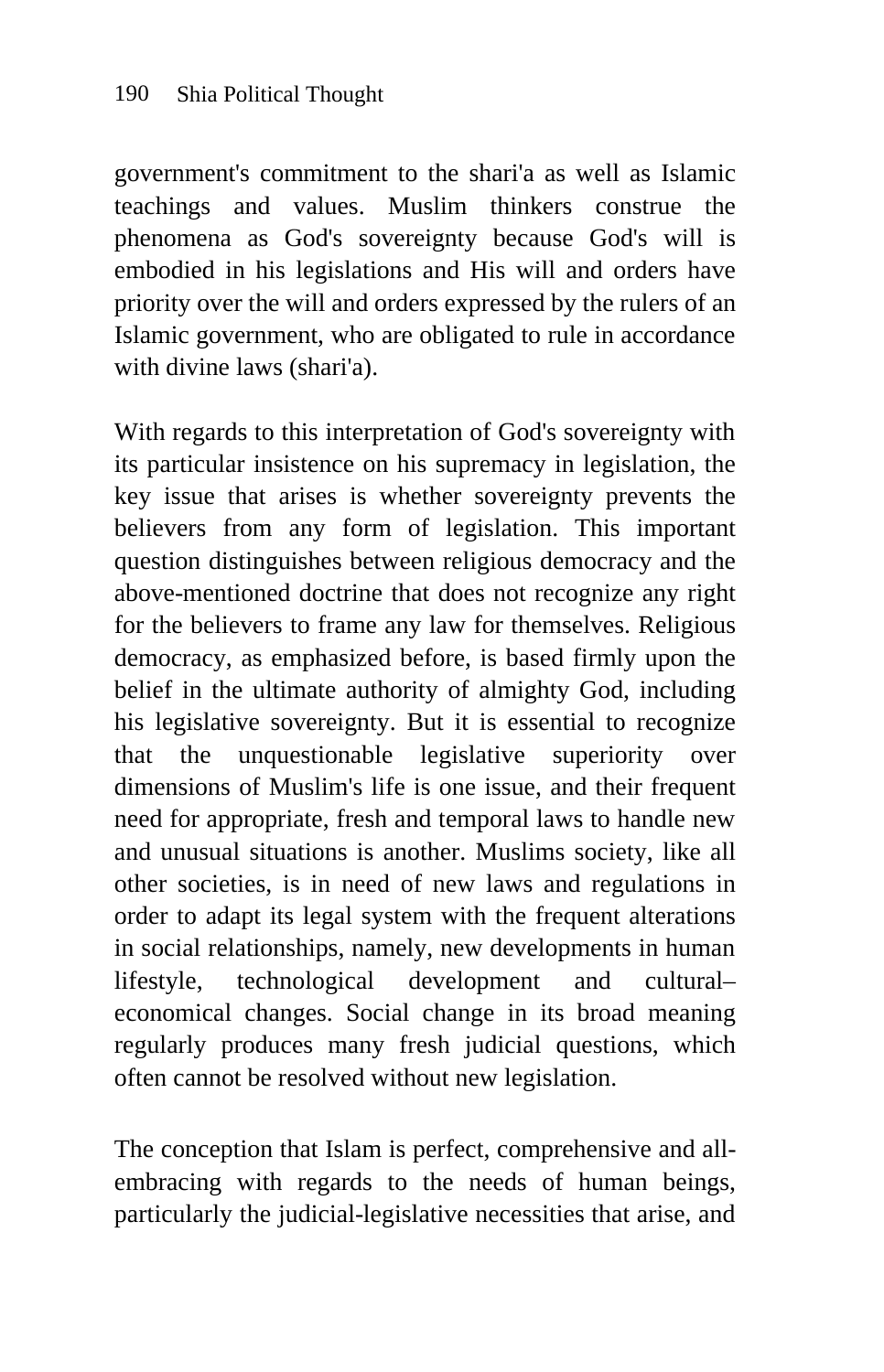that the Islamic legal system consequently includes all rules required for a desirable Islamic way of life, with no need to draft new legislation and laws, can be interpreted in two ways. The first notion incorporates a misinterpretation of the idea that Islam is indeed a perfect religion. This theory asserts that in every case in which mankind is in need of laws, there are appropriate rules that already exist in the shari'a that can be automatically applied. Islam contains every law that people require in order to handle their private and public affairs. In conclusion, there remains no legal vacuum to justify the existence of another legislative sovereignty to derive new laws. According to this view, Qur'anic verses such as "And we have sent down to you the book as an exposition of every thing" [16:89] should be interpreted as supporting this view, because the word 'everything' embraces all rules we need in the various dimensions of our life, at all times and in every model of social formation. Regarding the Islamic legal system, all judicial demands would be satisfied either by in advance prepared rules or through Ijtihad (fuqaha derive new laws by referring to Islamic sources), which in turn is not legislation. Through ijtihad the faqih recourse to the sources of shari'a to declare the position of Islam with regards to new questions and situations, this in its nature is completely separate from legislation. Islamic jurists have no right to legislate, they merely are able to understand and announce to believers what Almighty God has declared.

Small-scale societies have a relatively simple social structure that can be easily regulated by a basic set of rules. However, contemporary society is considerably larger and possesses a vast social structure permeated by many complex interrelationships. In such an environment, every circumstance and aspect of public life requires a flexible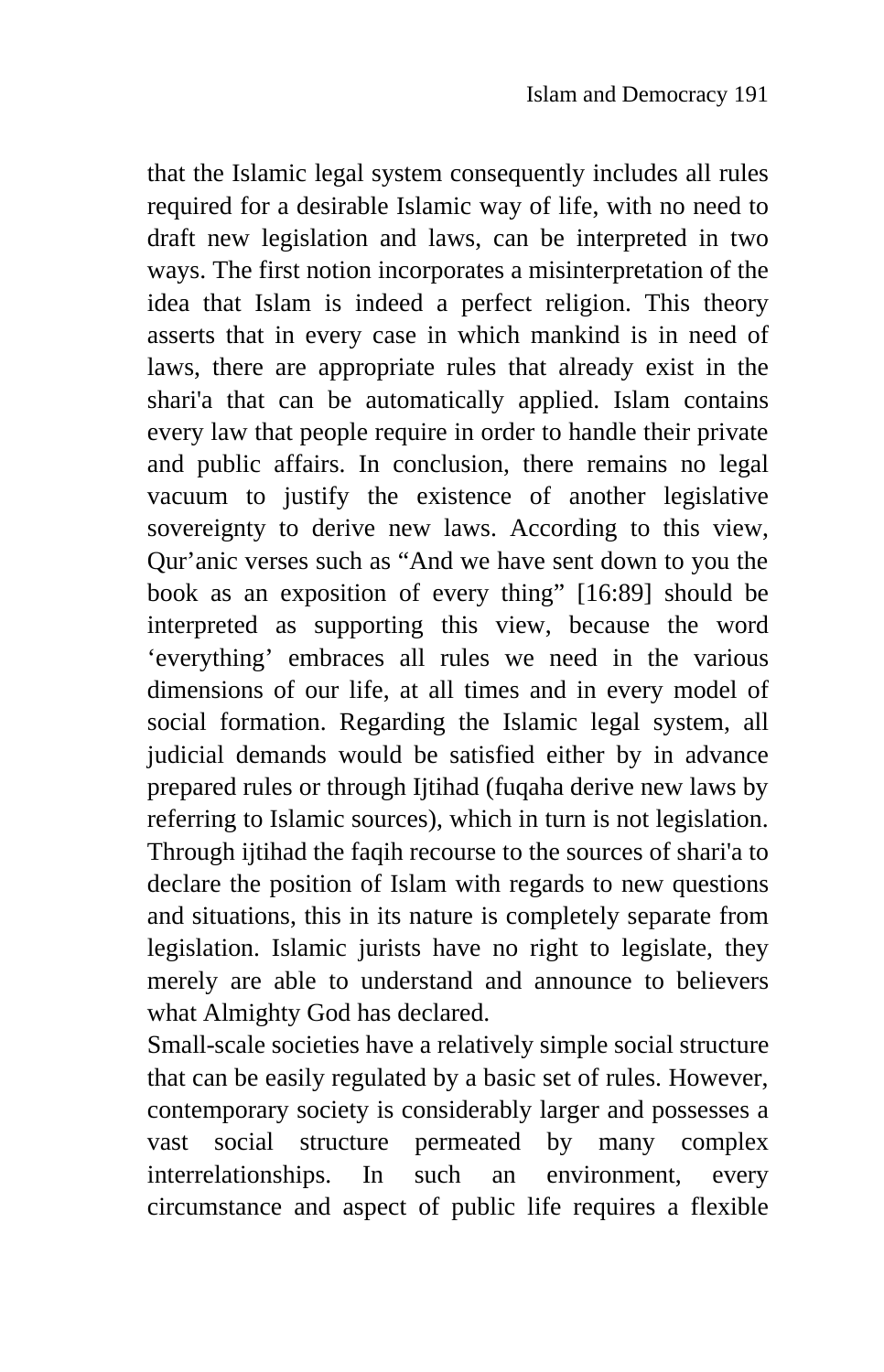legal network, consisting of both fixed and changeable rules, in order to be able to stay in harmony with the demands of a growing and modern society. The existence of ahistorical, non-temporal and fixed laws is a significant characteristic that is common in many comprehensive legal systems, especially in the Islamic legal code, nevertheless, the importance of temporal, changeable rules that every government must legislate according to new economic, social and political situations cannot be ignored. These policies are required to protect the interests of society and to overcome different social difficulties concerning education, taxation, security, exports, immigration and so on. Therefore the adoption of policy is one of the most important functions of a government.

The shari'a is perfect, not because we do not need any kind of legislation or because all the rules needed have been previously prepared, rather it is because Islam is the most perfect of all legal systems. It consists of comprehensive and all-inclusive divine laws and Islamic jurisprudence also has specific elements, which render it a dynamic and flexible system that is capable of operating hand-in-hand with changes in society and reality. One of the most significant aspects of this structure is the right of a well-qualified jurist (Wali al-faqih mujtahid a-adil) to issue rulings and commands. If the shari'a has already providing a verdict regarding a specific issue, it is an obligation upon the Islamic state to adopt the ruling of the shari'a. If a situation arises in which the shari'a is ambiguous or there exists a difference of opinion concerning the divine law, the opinion and edict of the Wali Amr (who carries the responsibility of rulership in the absence of the infallible Imam) has precedence over all others. In the case where there exists no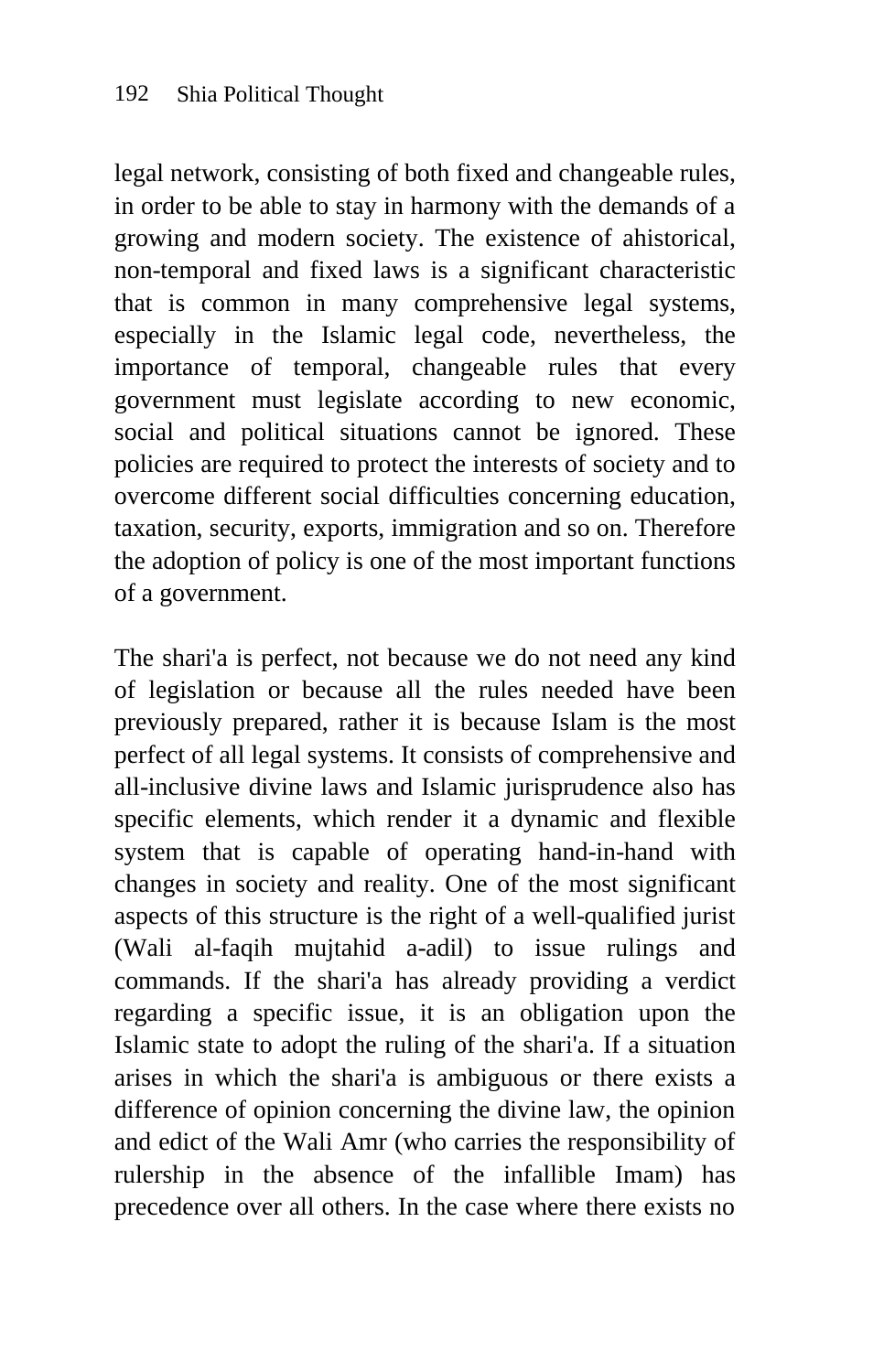obligation or prohibition in the shari'a, it is permissible for the just faqih to issue a governmental order necessitated by the interest of Islam and Muslims. Since the just faqih has legitimate authority (wilayah) and legislative sovereignty other governors, including those elected by the people such as members of parliament and the president, should be appointed by the just faqih otherwise they would have no legitimate authority to make governmental rules and decisions. For instance Ayatollah Khomeini says:

*In the absence of the guardianship of a faqih or divine ruler, the taghut (illegitimate authority) will prevail. If the president is not appointed by a just faqih, he would be illegitimate.<sup>50</sup>*

In letters appointing the members of the Islamic Revolutionary Council in Iran as well as the first premier, referring to the above points, he writes:

*As a person who enjoys the wilayah of the sacred religion, I appoint him...any opposition to this government is tantamount to opposition of shari'a.<sup>51</sup>*

Therefore, being elected by the majority or obtaining public consensus does not automatically grant legislative sovereignty or legitimate religious authority to rule and govern Islamic society. And in cases that governors have been appointed by the just faqih – even elected officials – their authority for making decisions and orders cannot contradict the shari'a. Finally, in instances where there is no

<sup>50</sup> *Sahifa Nur*, Volume 9, p. 253.

<sup>51</sup> *Sahifa Nur*, Volume 5, p. 31.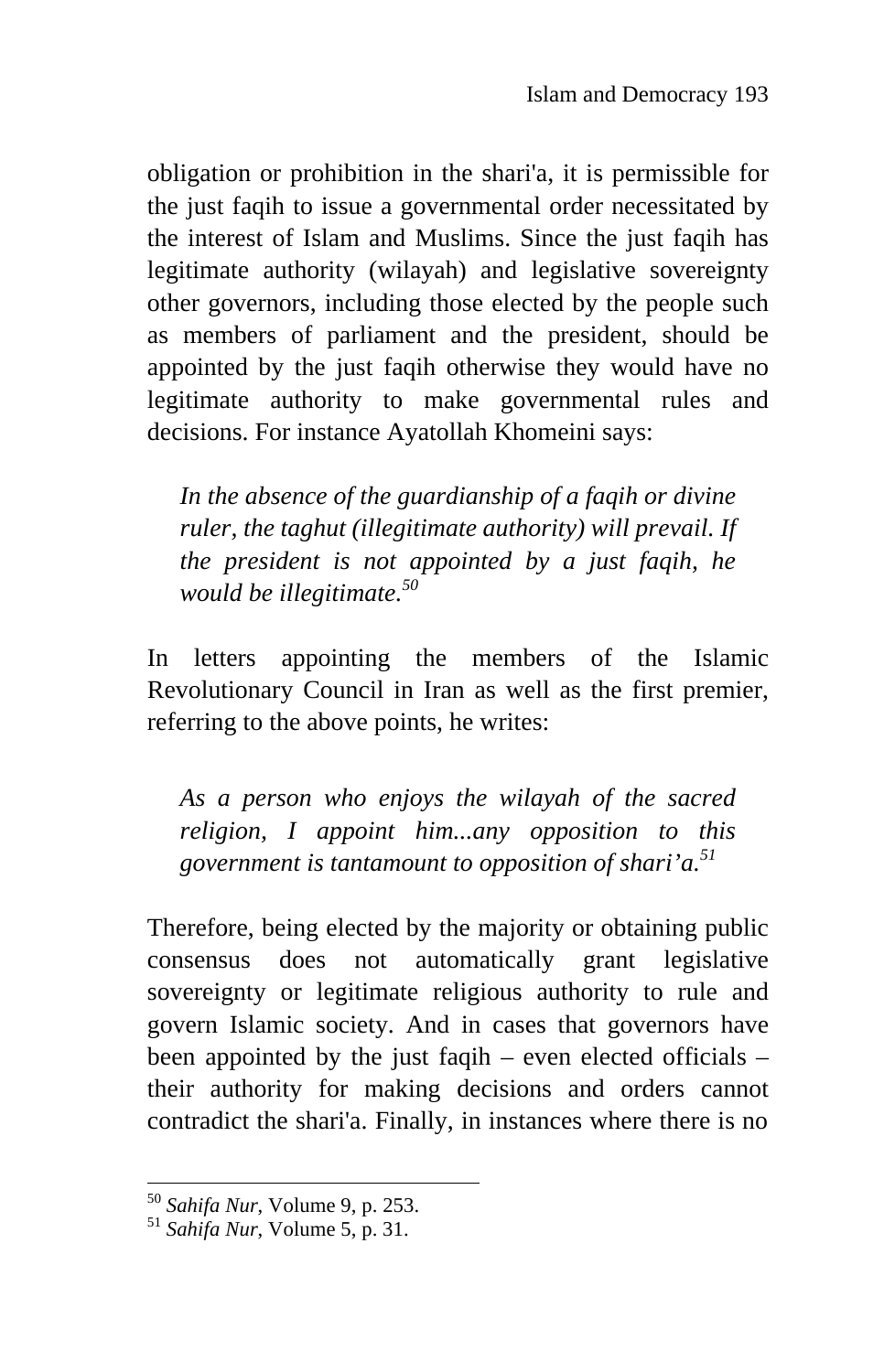clear indication from the shari'a because the case is totally new, and without previous record, it is the responsibility of the fuqhaha (jurists) to deduce the appropriate rule from Islamic sources.

The legitimate status of the majority is what truly distinguishes religious democracy from all other conceptions of the democratic state, for religious democracy limits the authority of the people in accordance with the legislative sovereignty of God. Whereas in non-religious democratic states, the sovereignty of elected individuals is not restricted by shari'a, and the doctrine explicitly assumes democracy as a secular system detached from the authority and sovereignty of God. It thus fails to make a fair assessment of the religious model of democracy and the relationship between Islam and democracy.

#### **The Problem of Legal Equality**

Legal equality is often highlighted as one of the crucial foundations of democratic government. Consequently, every political theory that wishes to categorize itself as democratic must respect the legal equality of its citizens. Some critics of religious democracy maintain that Islam is not compatible with democracy on the grounds of some inequalities endorsed within the Islamic legal system.

*Islam may be credited with having disseminated the spirit of equality and brotherhood amongst its followers, nevertheless the inferior status of three groups, namely non-Muslim citizens, slaves, and women, and their inequality before the law as*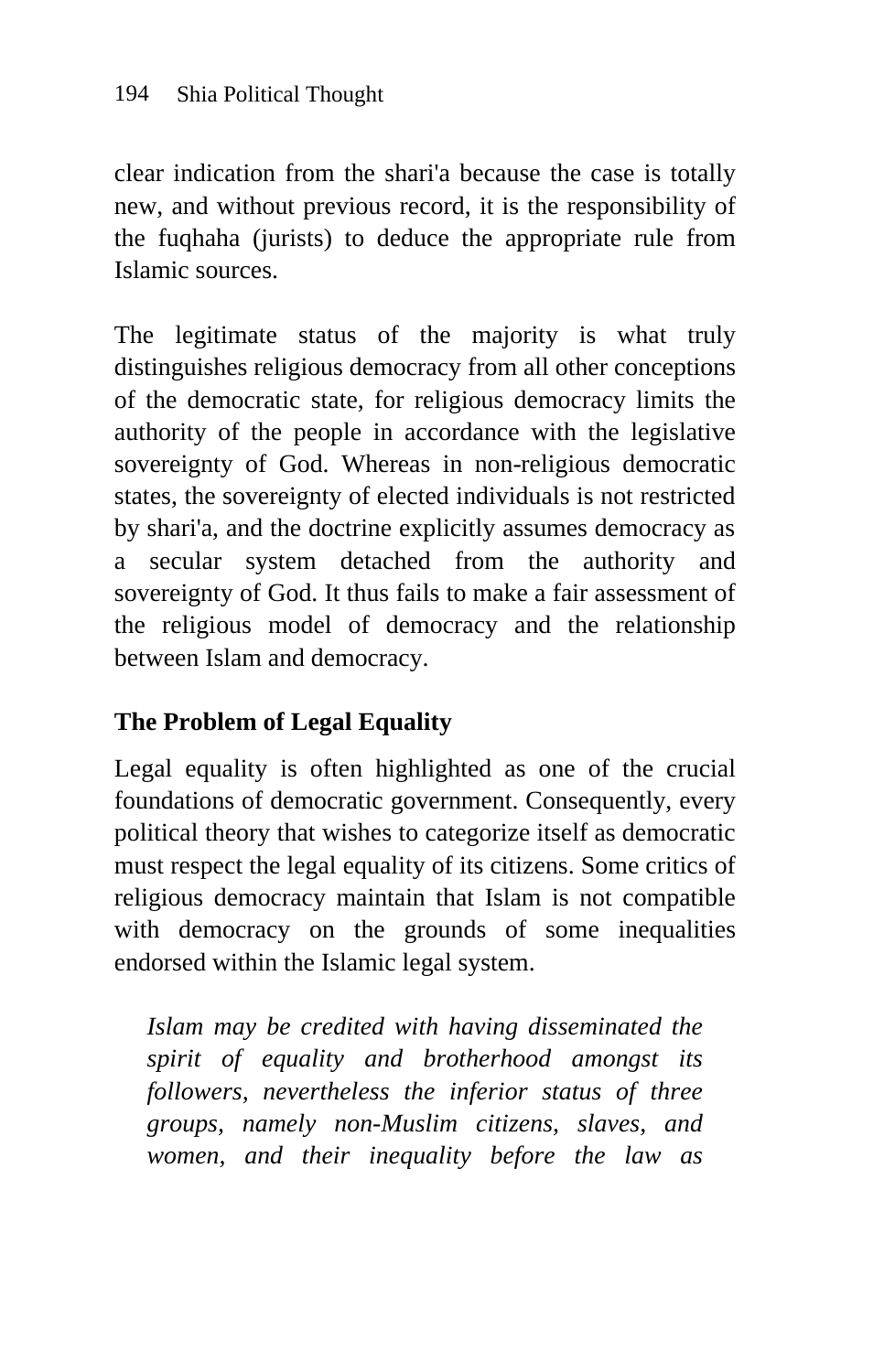*compared with free male Muslim citizens do not help in smoothing the path to a democratic system.<sup>52</sup>*

Even though the modern conception of democracy emphasizes on all embracing legal equality, democracy in its nature – as the history of political thought – testifies that it is compatible with legal inequalities. As discussed before, in ancient models of democracy only free male landowners had the right to participate in the process of making decisions for city-states. In modern democracies, the right for all free men to vote on an equal basis was not granted until 1850. Males of African origin were denied the right to vote until 1870, and females, both those who were free and the slaves, were not granted the right until the 19th constitutional amendment in 1920. Moreover, even the modern conception of democracy does not rest upon a complete, unexceptional, and all-inclusive legal equality. Instead it relies upon the principal that all adult members of society are considered equal in political rights, and are able to participate in voting and the distribution of political power. Therefore the existence of non-political legal inequalities, in principal, is not incompatible with democracy. Suppose that according to a legal system, women have not been granted the right to become a judge or religious leader, or that they inherit less than males, obviously these non-political inequalities do not undermine the idea of establishing a democratic system.

No one can make a credible attack against the Islamic ideology because of its supposed endorsement of slavery, slavery was an age-old, and universally accepted institution, which was only officially abolished in the western world less than two centuries ago when the anti-slavery movements

<sup>52</sup> Forough Jahanbakhsh, *Islam, Democracy and Religious Modernism in Iran*, Brill, 2001, p. 49.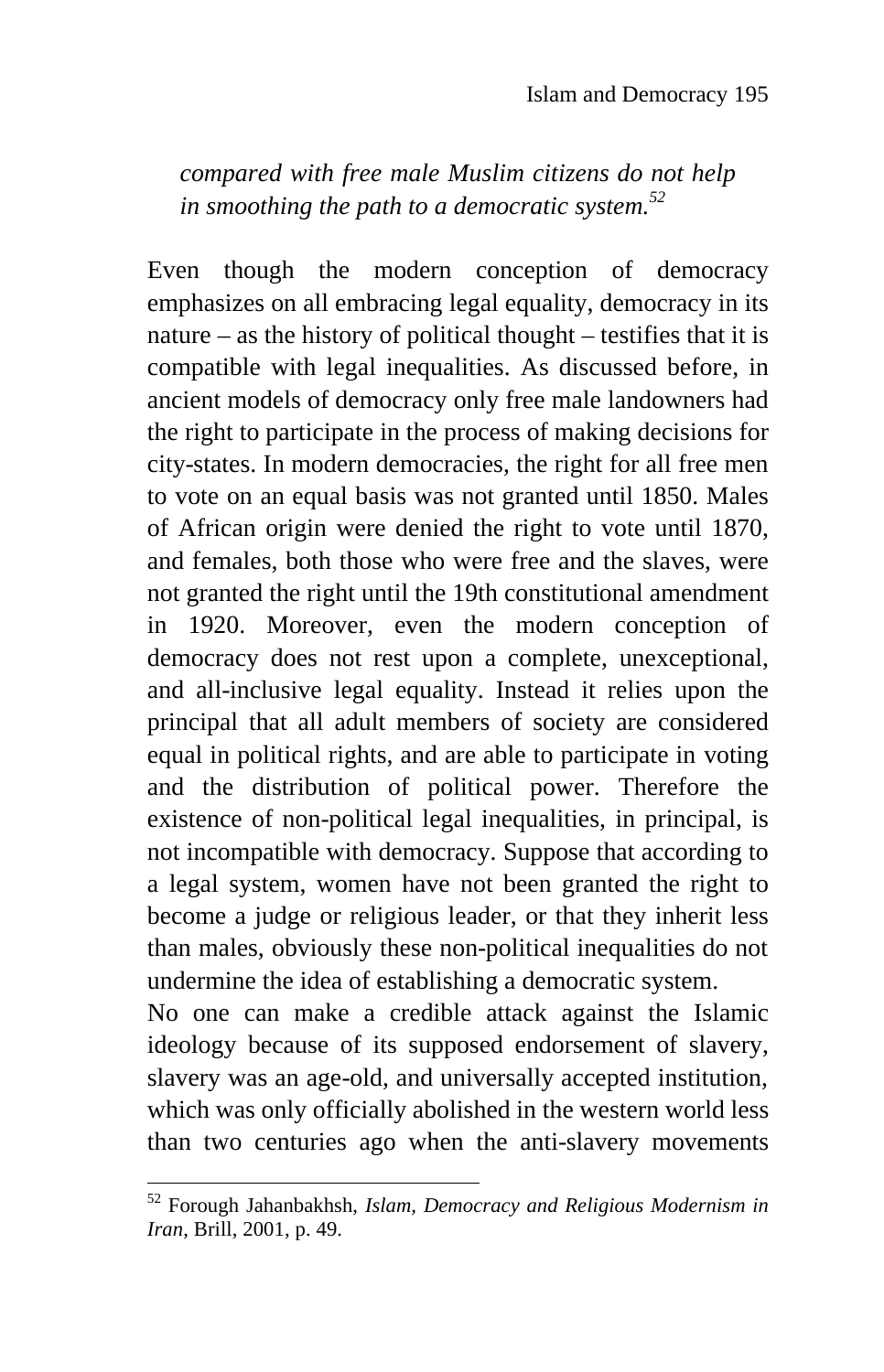emerged around the world. However, when Islam was revealed, slavery was considered a completely natural aspect of human culture as well as an inseparable element of society. Islam moderated this institution and encouraged believers to emancipate their slaves. In fact, the concept of freeing slaves is an important element in the Islamic system of punishment. The acceptance of slavery by Islam should not, therefore, be considered an obstacle for democracy. In summary, there is no doubt that there are some differences in shari'a between Muslims and non-Muslims (for example in retribution), between men and women (for example in inheritance), but these legal inequalities have no connection to political equality and citizenship. For example, in the constitution of Iran as a model of Islamic democratic government, many articles emphasize the equal rights of citizens, men and women, Muslim and non-Muslim:

*All people of Iran, whatever their ethnic group or tribe to which they belong, enjoy equal rights; color, race, language and the like, do not bestow any privilege.* [Article 19]

*All citizens of the country, both men and women, equally enjoy the protection of the law and enjoy all human, political, economic, social and cultural rights, in conformity with Islamic criteria.* [Article 20]

#### **Reconciling Islam and Liberal Democracy**

Muslim advocates of religious democracy strongly support the conception of a democratic political system possessing a religious framework drawn by shari'a. In other words, a judicial (fiqhi) based model of democracy that respects the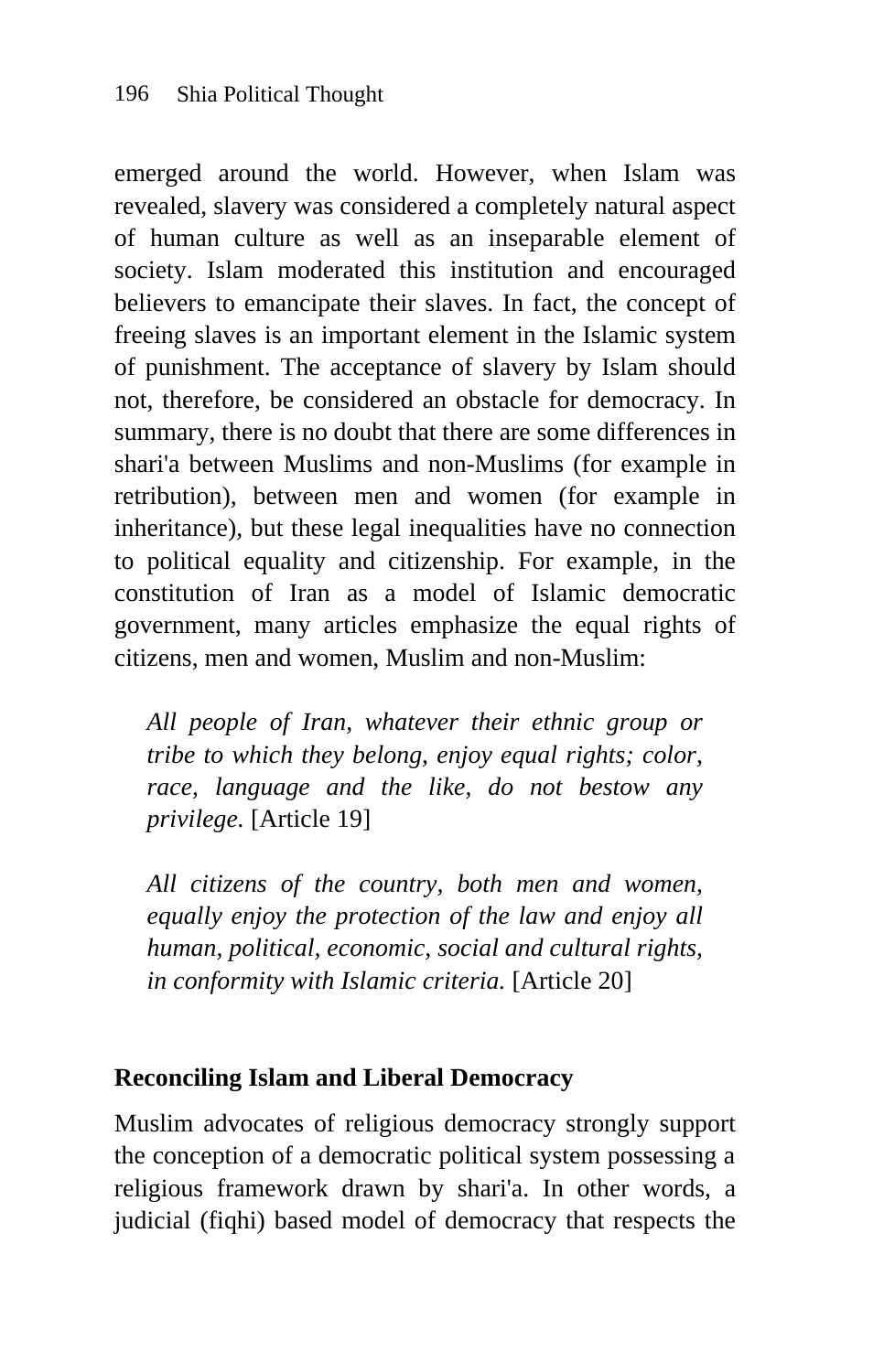authority of the people regarding God's sovereignty and Islamic law. They emphasize upon the accountability of the government, the participation of the people in political affairs and the implementation of the shari'a. According to their conception of religious democracy, the political power belongs to the people, but their authority is limited by the shari'a. Hence, it is not in the people's power to make political decisions that contradict Islamic rules and values. The basic structure of a fiqhi based society, namely the system of rights and duties, should be defined according to instructions and limitations set forth by Islamic teachings in general and shari'a in particular.

Some Muslim intellectuals attempt to present a model of Islamic democratic government, which in principle welcomes with open arms many underlying values of contemporary liberal democracies. As a notable sample of this modernist approach there is the conception of Abdul-Kareem Soroush (an Iranian intellectual born in 1945) regarding religious democracy. Here we will briefly explore a political approach that strives to reconcile Islam and the western conception of human rights, justice and rationality, by reducing the status of shari'a to juridical conflicts with no connection to the management of society or the regulation of social relationships. The basic elements of this doctrine are as follows:

i In contrast to the prevailing conception of a religious society and Islamic government, that is essentially fiqh based and defines a religious society as one wherein the implementation of shari'a is the ultimate aim and major function of the religious state, the above mentioned doctrine does not give Islamic jurisprudence such a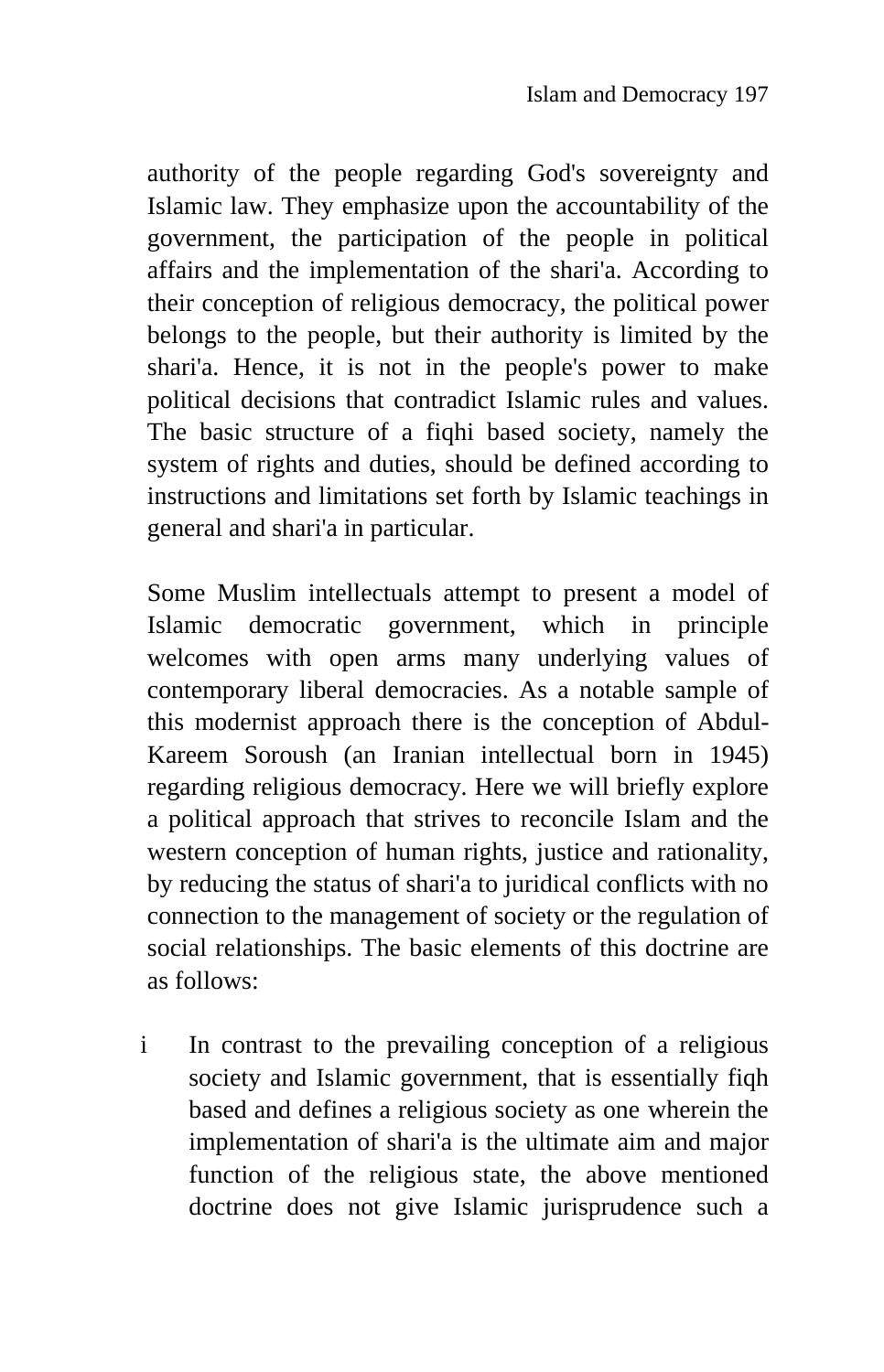crucial role. According to a fiqh-based interpretation of religious society and Islamic governance, the rights and responsibilities of people have been defined and determined by Islamic laws, in other words the issue of human rights is defined within a religious context, particularly jurisprudential arguments. However, the above doctrine insists that defining human rights, and thus human duties, belongs to the extra-religious area and should be determined outside the domain of religion and shari'a.

- ii "The first issue concerning human rights is that it is not a solely legal (fiqhi) inter religious argument. Discussion of human rights belongs to the domain of philosophical theology and philosophy in general. Furthermore, it is an extra-religious area of discourse. Like other debates on matters that are prior to religious understanding and acceptance such as the existence of God, and the election of the Prophets, human rights lies outside of the domain of religious"<sup>53</sup>
- iii Religious law (shari'a) is not synonymous with the entirely of religion; nor is the debate over the democratic religious government a purely jurisprudential argument, so we shouldn't define the religious society according to the extent of its adoption of shari'a. The prophets founded a society based on faith and spirituality, not on legality. The heart of a religious society is freely chosen faith, not coercion and conformity. Religious society is based upon free, invisible faith, and dynamic and varied religious understanding.<sup>54</sup>

<sup>53</sup> Abdul Karim Soroush, *Reason, Freedom and Democracy in Islam*, Mahmoud Sadri and Ahmad Sadri (trs), Oxford University Press, 2000, p. 128.

<sup>54</sup> *Ibid*., pp. 134-141.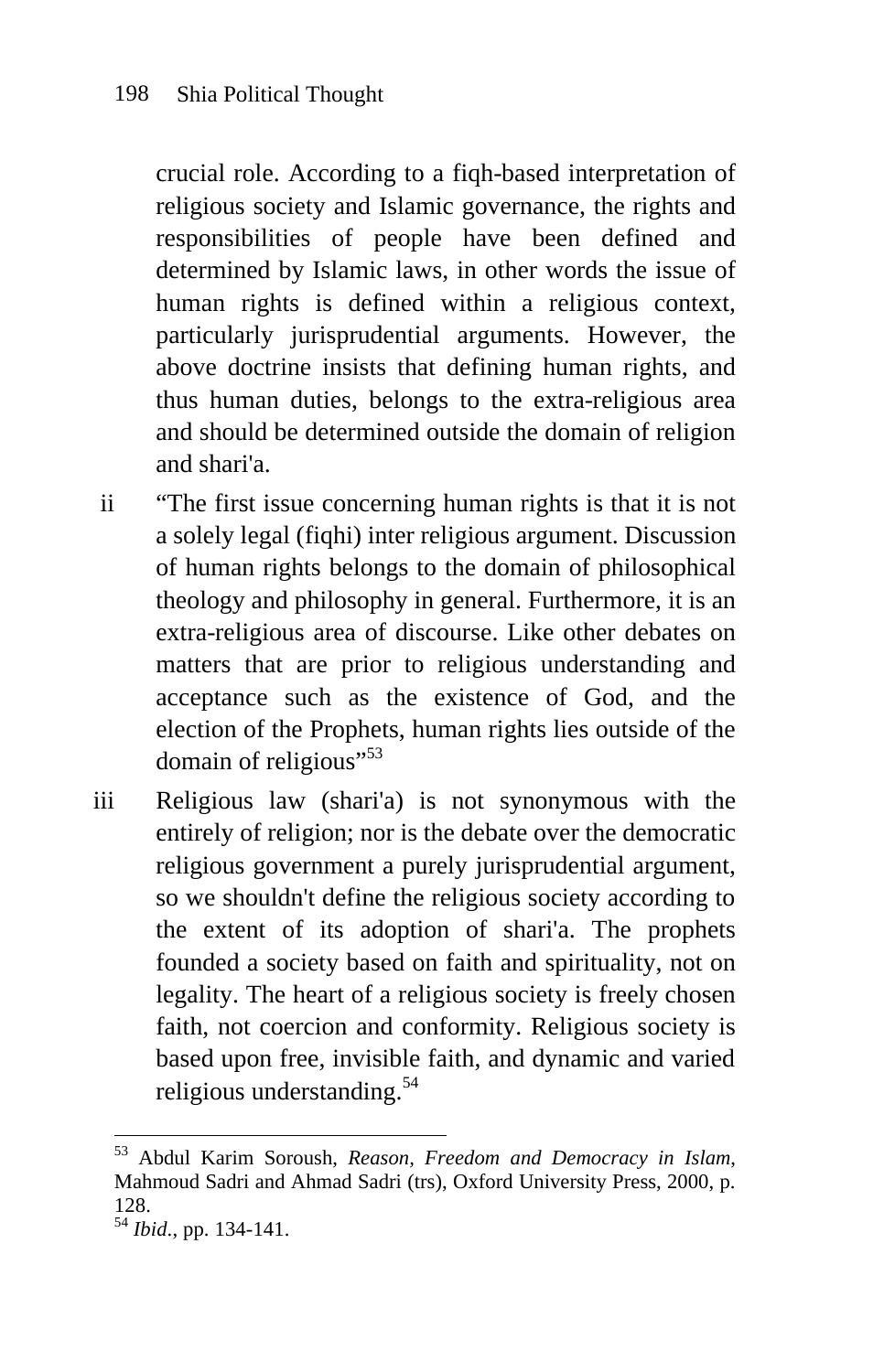- iv The jurisprudential governing and attempt to resolve social and public difficulties by Islamic laws must be replaced by rationality and scientific magnanimity. Islamic jurisprudence (fiqh) was a solution for simple, underdeveloped societies that had simple, uncomplicated relationships. Fiqh could handle and successfully organize such societies, but the problems of complicated modern societies would be resolved solely by rationality and science instead of jurisprudence.<sup>55</sup>
- v Democratic religious regimes need not wash their hands of religiosity nor turn their backs on God's approval. In order to remain religious, they, of course, need to establish religion as the guide and arbiter of their problems and conflicts. But, in order to remain democratic, they need dynamically to absorb an adjudicative understanding of religion in accordance with the dictates of collective reason. Furthermore, every democratic religious government must be mindful of both the inside and the outside of the religion in order to remain faithful to both of its foundations <sup>56</sup>
- vi Debates concerning justice, human rights and the methods of government cannot be resolved through intra-religious debate: these are extra-religious arguments that deeply influence the understanding and practice of religion. Religious understanding must constantly renew and correct itself according to philosophical-theological debate concerning human rights, the meaning and nature of justice, the effective method of government and so on. The legal and

<sup>55</sup> <sup>55</sup> Abdul Karim Soroush, *Qesseye Arbab-e Marefat*, Tehran: Serat Publication, 1995, pp. 54-55.

<sup>56</sup> *Reason, Freedom and Democracy in Islam*, pp. 128-129.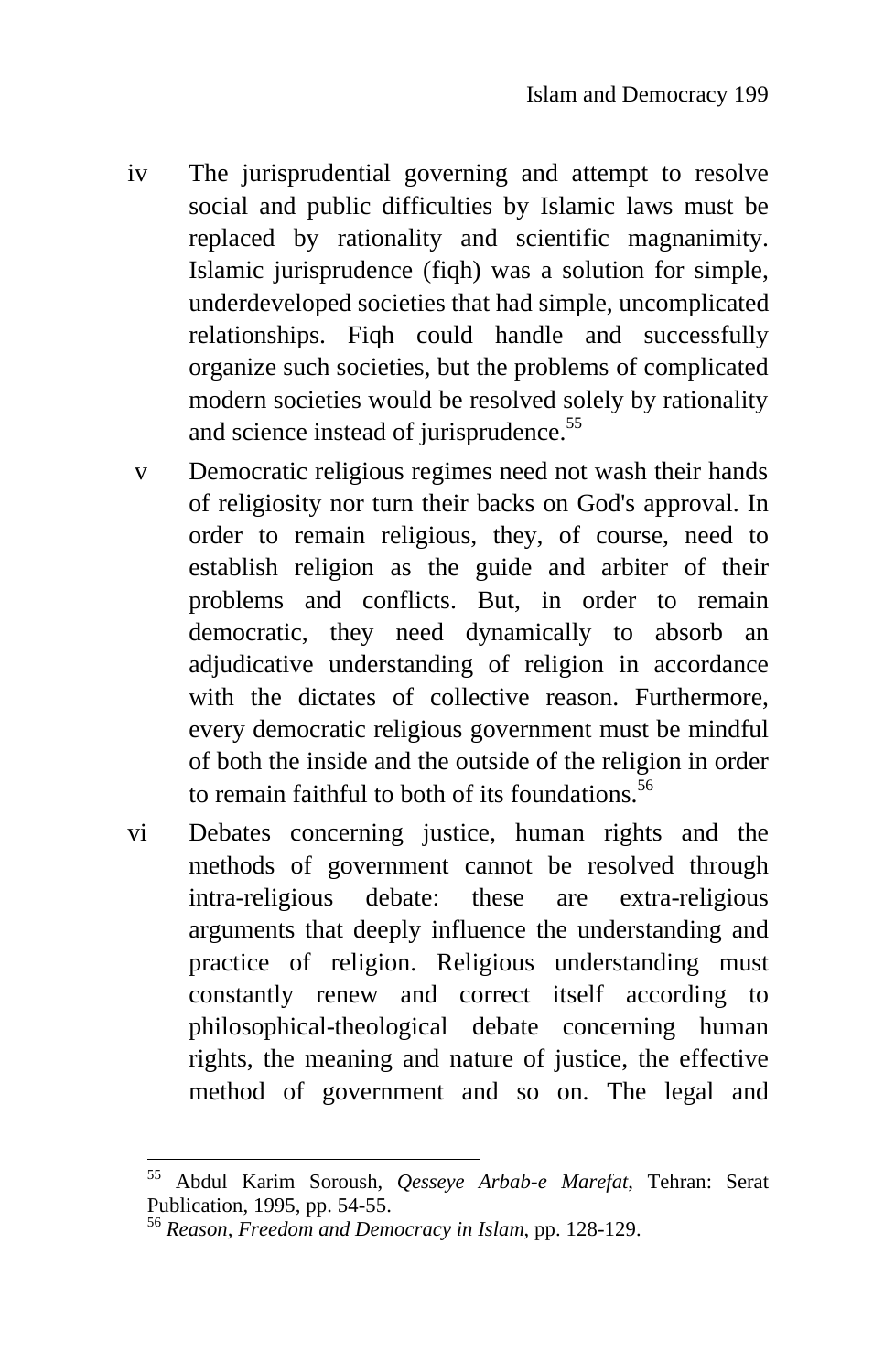jurisprudential schools of thought should harmonize their achievements with these novel insights. $57$ 

Having accepted these premises, one comes to the conclusion that many substantial changes of modern humankind in its ideas, attitudes, worldviews and lifestyle must be admitted and respected by religion. These profound and widespread alterations include the desirable political system, human rights, the structure of fundamental rights and duties and the limited role of religion in human life. According to this doctrine, these significant changes should be noticed as new realities and truths, hence, religious knowledge must try to acknowledge and adopt itself to these facts. Therefore Muslims should not strive to deduce their political system from Islamic sources or form their social relationships according to the shari'a, instead they have to shape the fundamental basics of their society (i.e. The system of rights and duties) to become consistent modern mankind's world views, ideas and perspectives. The keystone of this political approach consists of the concept that the traditional Islamic thought – religious knowledge – is temporally limited and must therefore undergo a drastic metamorphosis in order that it be brought into line according to the views of "modern mankind".

This political doctrine suffers from three major categories of weakness. The first of these is that the fundamental aspects of this theory, presupposed by a specific doctrine about the nature of religious knowledge, rests on a subjective approach to the interpretation of texts. This subjective approach, called by Soroush "theoretic evolution and devolution of

l <sup>57</sup> *Ibid.*, p. 148.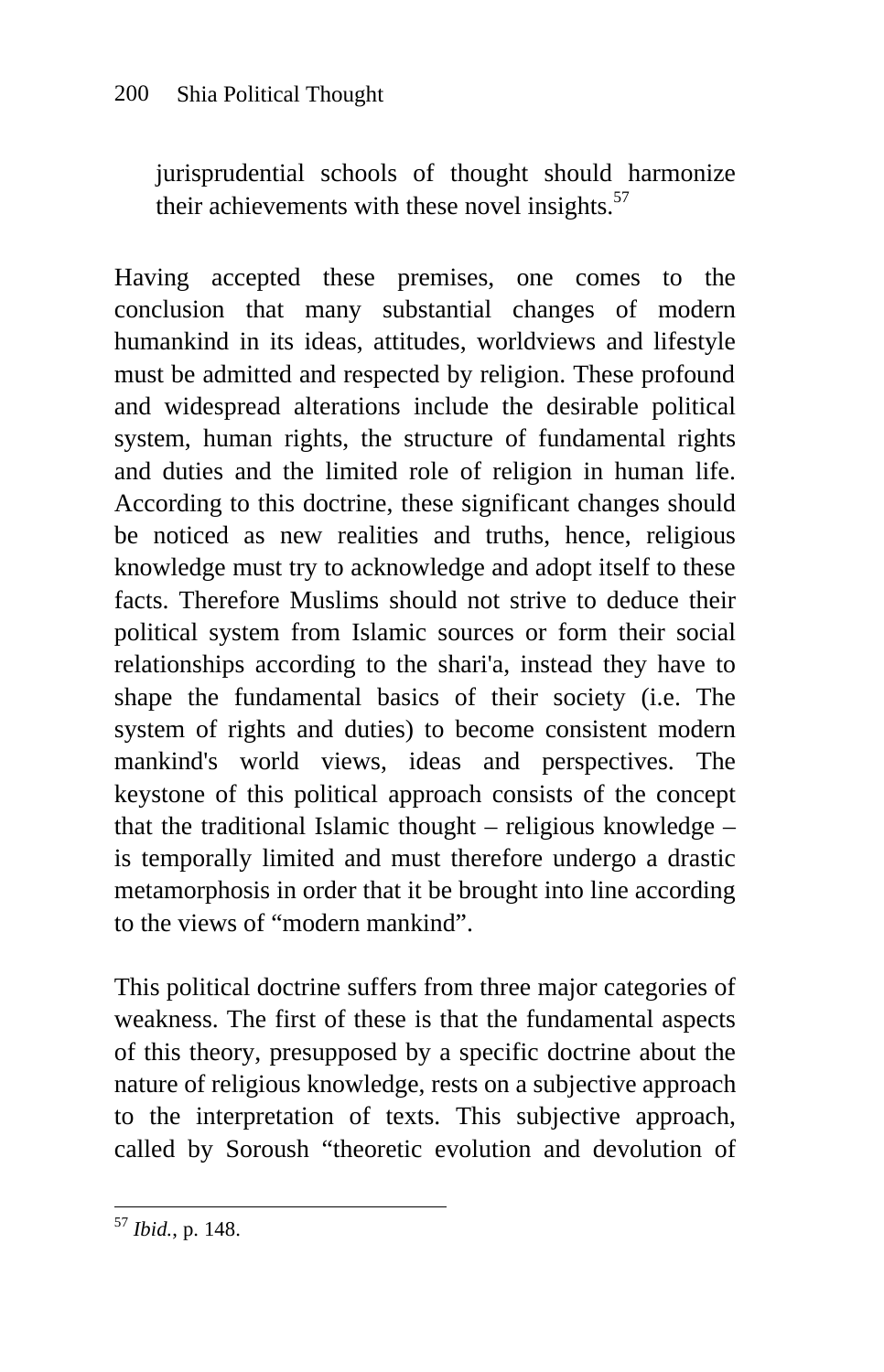shari'a", insists that religious knowledge and the science of religion are relative to presuppositions, and in addition, that they are also temporal. He states that since these presuppositions are varied and restricted by time, religious knowledge and the interpretation of religion is entirely human and this worldly. All of this implies that religion is constantly surrounded by a host of contemporaneous data and deliberations, thus the interpretation remains constant so long as these external elements are also constant. However, once they change, the change will be reflected in the understanding of religion as well. Consequently, religious texts (such as the Holy Qur'an and Islamic traditions or ahadith) do not carry their meaning on their own shoulders, instead it is necessary to situate them within a context. The interpretation of the text is in flux, and presuppositions are actively at work here. Therefore, the interpretation of religious texts is subject to expansion and contradiction according to the assumptions preceding them. These assumptions are part of the world's view of an age, which need not and usually does not enter the mind through any formal education or conscious adoption, but rather are utilized inadvertently and fluently.<sup>58</sup>

This approach to religious knowledge and the interpretation of texts has been strongly influenced by subjectivist schools of interpretation particularly the German philosopher Georg Gadamer (died 2001) and the philosophical hermeneutics of his famous book "Truth and Method" (First German edition 1960).<sup>59</sup> According to these, the horizon of the reader (his

<sup>58</sup> Abdul Karim Soroush, "The Evolution and Devolution of Religious Knowledge," in *Liberal Islam*, pp. 245-246.

<sup>&</sup>lt;sup>59</sup> I have written a few books and articles concerning the exploration and criticism of this hermeneutical approach for instance refer to: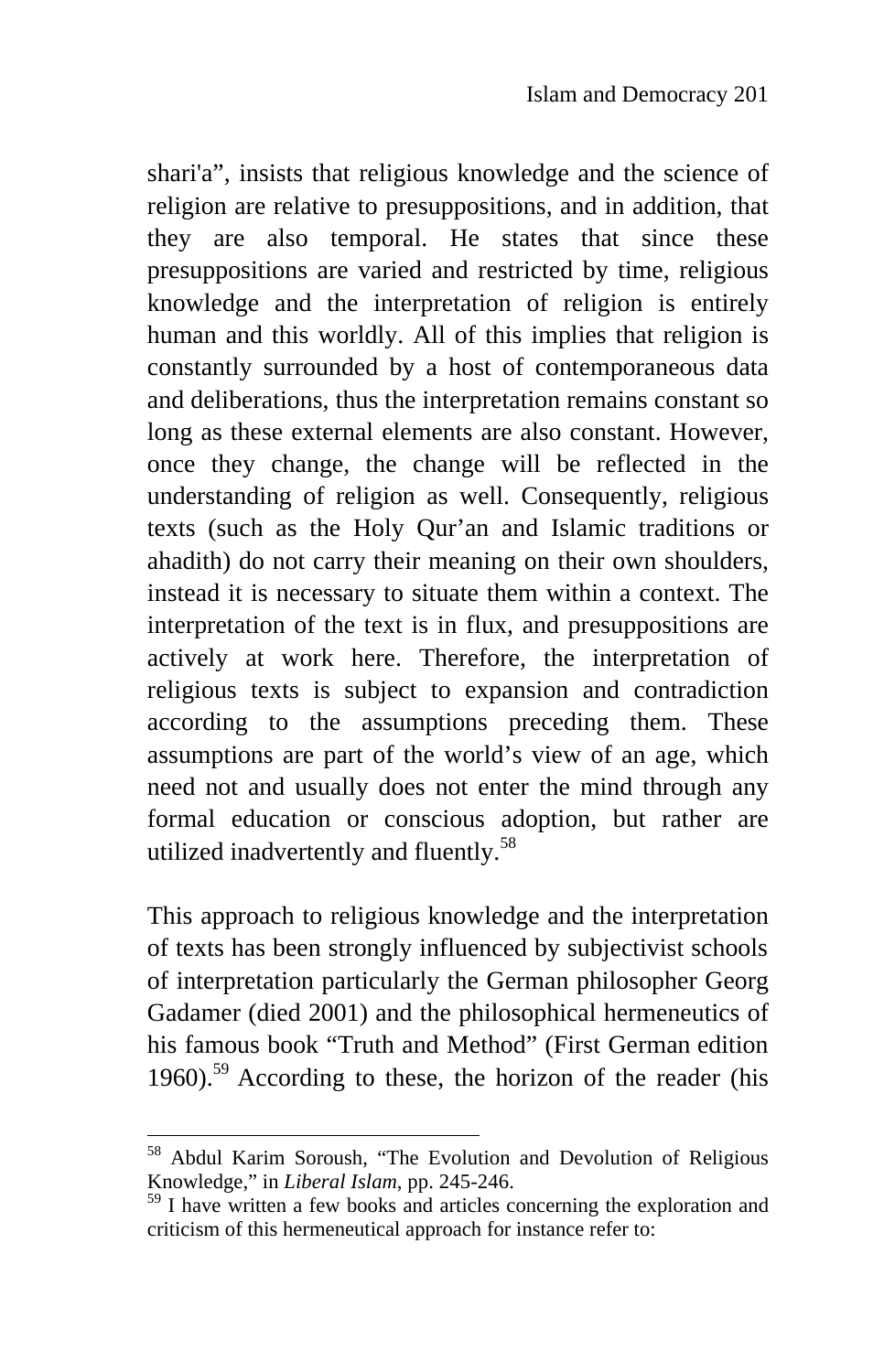presuppositions, attitudes and expectations) share in the process of interpretation, thereby making the reader more than a passive observer who merely receives the message of the text, rather he is an active participant who creates the meaning of a text, or at least the horizon of the reader shares in the process of constructing a meaning around the text. Hence, according to this theory, admitting modern and popularly viewed and shared ideas as extra-religious presuppositions is acceptable, even if this should interfere in the interpretation of religion. Examples of such ideas include the western conception of human rights, political system and the social formation of rights and duties. Below are a few brief criticisms of this conception of the nature of religious knowledge and understanding religious texts.

- i When referring to a religious text, the fundamental aim of interpretation for believers and religious scholars is to understand the 'intention' of the author (for instance the intention of God in divine revelation and what the Prophet had in mind with regard to interpretation of his hadith). To achieve this understanding, they seek objective and valid interpretations of the texts. Obviously every form of interference originates from the reader's prejudices, presuppositions and expectations, which imposing a specific meaning upon the text, this is obviously harmful for any attempt to interpret religious texts.
- ii It is quite possible to subjectively interpret a religious text with no regard to the intentions of its author or its context. This form of interpretation is known as tafsir bi rai

<sup>&</sup>quot;The Hermeneutical Reflection of Heidegger," in *Transcendental Philosophy*, Volume 3, No. 3, September 2002.

*An Introduction to Hermeneutics* (Persian), Tehran, 2001, Chapters3&4. *The Alteration of Understanding Religion* (Persian), Tehran, 1996.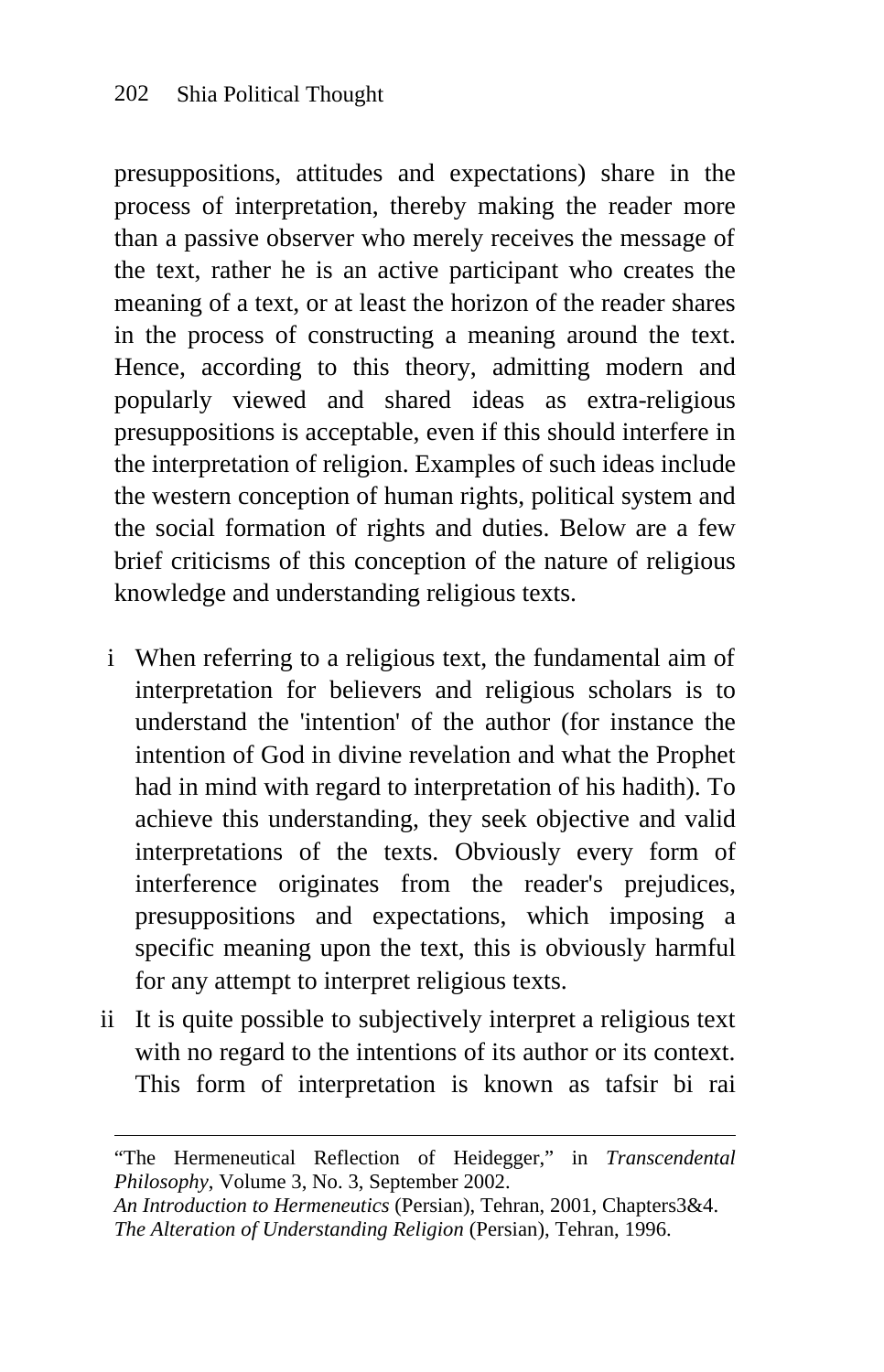(interpretation by personal attitude and prejudice), and is criticized in many traditions originating from the Prophet and the Imams (peace be upon them). Developing a meaning according to the varied presuppositions and prejudices that exist in human society, is not a question of feasibility, rather it is a question of legitimacy.

iii The assumption that religious texts do not carry their own meaning ignores the profound semantical relationship between words and meanings that is established in every natural language. This doctrine supposes that sentences of a text are empty vessels that a reader may place his own meaning within, as Soroush says:

*Statements are hungry of meanings instead of being pregnant of them.<sup>60</sup>* (meaning a statement requires a meaning to be given to it, rather than providing a meaning from it).

Clearly anyone who wants to use or understand a language must respect its structure and limitations. Why aren't we free to apply and understand an English text as we wish? The point is that the pre-established connection between words (and their meanings) in this language prevent us from doing so and these limit the shape and framework of our linguistic activity. Therefore, statements in a text are not devoid of meaning, rather they contain their own meaning and play a crucial role in the process of understanding and transmitting the intention of their author, although this is not to say that other elements (such as the context of the text) are not important.

 $60$  Qabs wa Bast-e theory e Shari'a, Tehran, Serat Publication, 1995,  $3^{rd}$ Edition, p. 287.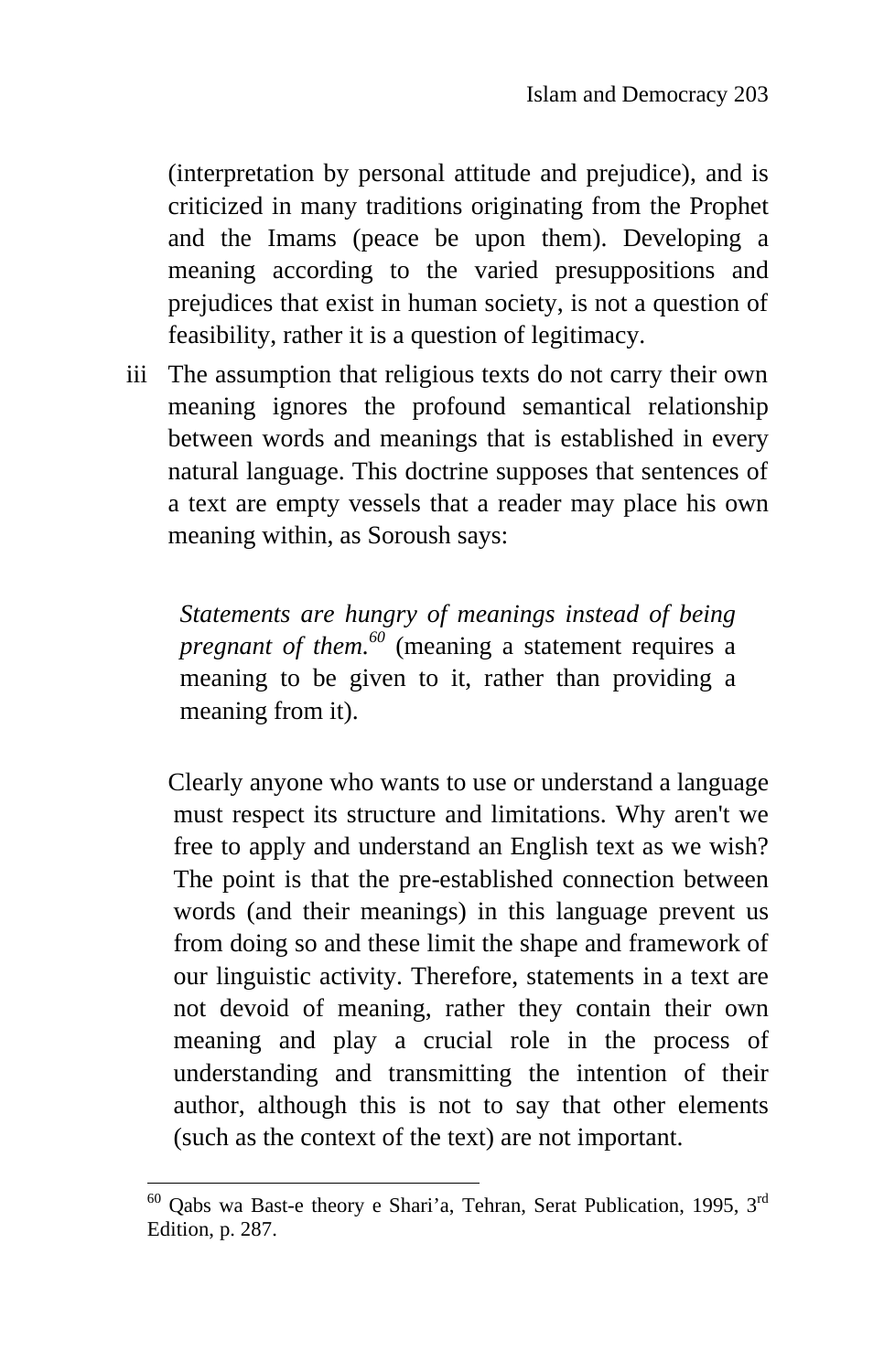iv This method of understanding in general, and understanding religious texts in particular, lends itself towards 'relativism'. It emphasizes that religious knowledge and the interpretation of text is a theory-laden, as Soroush writes:

*Religious knowledge will be in continuous flux, and since it is only through those presuppositions that one can hear the voice of revelation. Hence the religion itself is silent.*<sup>61</sup>

This absolute relativism doesn't allow any room for the question of validity in interpretation of the text and religious knowledge. According to this approach, the validity of religious knowledge is connected to the validity of extra-religious knowledge, which consists of the presuppositions of each age, which in turn are varied and changeable. Whereas appealing to religious beliefs and knowledge based on reliability and validity of religious knowledge is undermined by this theory.

v As a matter of fact readers face a text through their horizons that means they cannot ignore their knowledge, mental abilities, backgrounds and personal experiences concerning the context and content of the text. In other words, it is quite impossible that someone can overlook his own horizon and keep his mind empty when confronting a text, because our knowledge, experiences and so on are inseparable parts of our identity. This reality would not excuse free and nonstandard interference of the reader 's horizon in the process of the interpretation of the text. Indeed, the horizon of every reader consists of several

<sup>&</sup>lt;sup>61</sup> Liberal Islam, p. 245.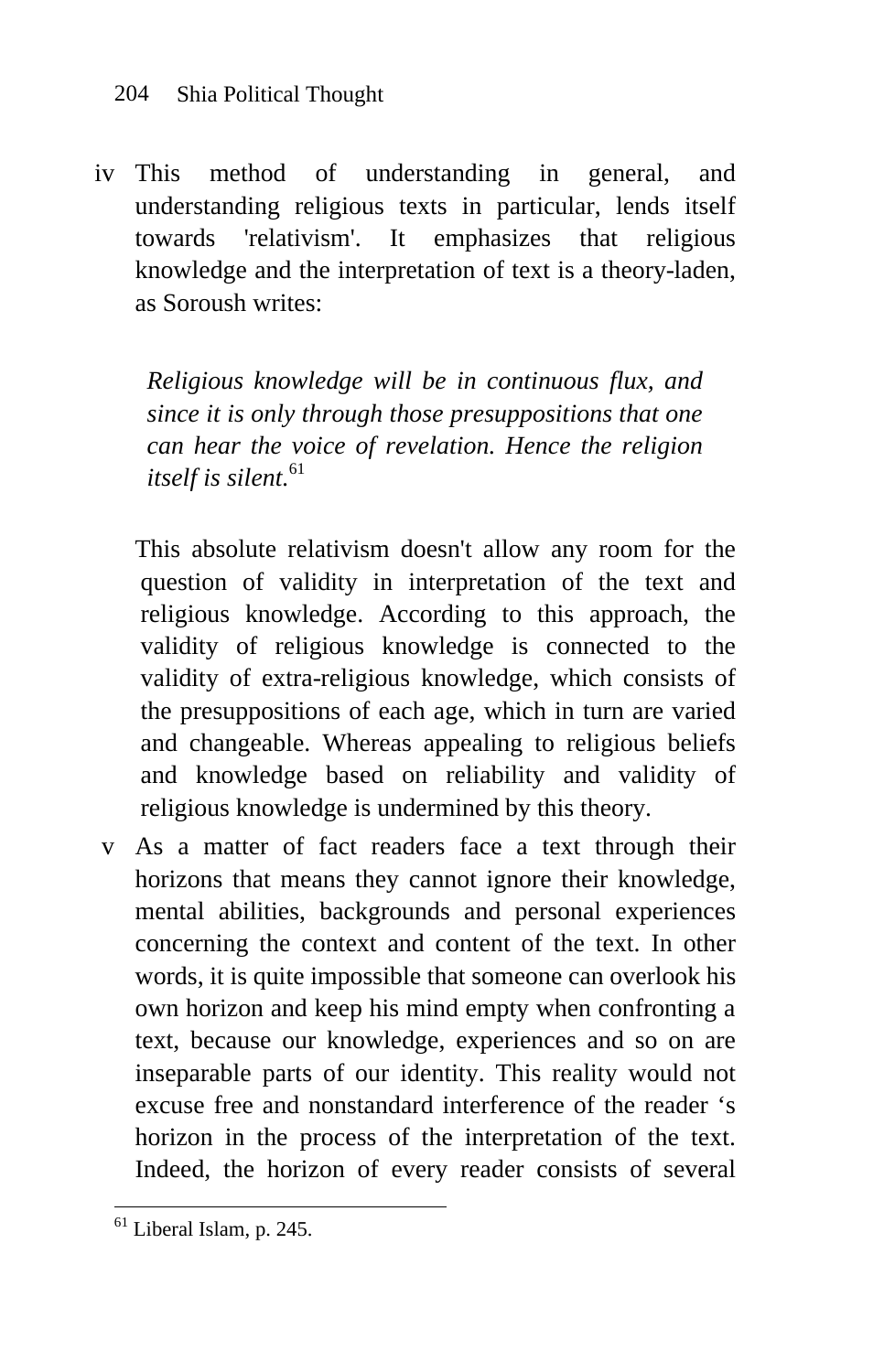categories and some of them play a crucial role in understanding the text. For instance, those who know Arabic and have suitable background in Islamic philosophy understand philosophical texts that have been written by Muslim philosophers in Arabic language much better than others. On the other hand, there are some elements whose influence we have to control during the interpretation of text, such as our prejudices and expectations that tend to impose particular and prejudged meanings over the text. That is why even some great advocates of philosophical hermeneutics notice the danger of some pre-understandings that hold back the correct process of interpretation. Heidegger and Gadamer emphasize that we have to distinguish between 'correct and incorrect', 'legitimate and illegitimate' conceptions and prejudices that come into understanding. $62$ Consequently we are not free to allow our prejudgments, attitudes and fore conceptions to be presented in the event of understanding. Substantial changes in ideas, lifestyle and attitudes among modern humankind should not decide the message of a religion. Certainly these radical alterations sometimes create challenges and conflicts between a religion and modernism that require solutions, but reinterpretation of religion in favour of these new ideas and attitudes is not an appropriate solution, especially when we know that there is no justification for many of these modern concepts and approaches. Values such as consumerism, individualism, the liberal concept of freedom, secularism, free market (capitalism) and technology that make the major paradigms of

<sup>62</sup> Martin Heidegger, *Being and Time*, John Maquarrie and Edward Robinson (trs), Oxford: Blackwell, 1962, p.195; Hans Georg Gadamer, *Truth and Method*, London: Sheet& Ward, 1999, p. 298.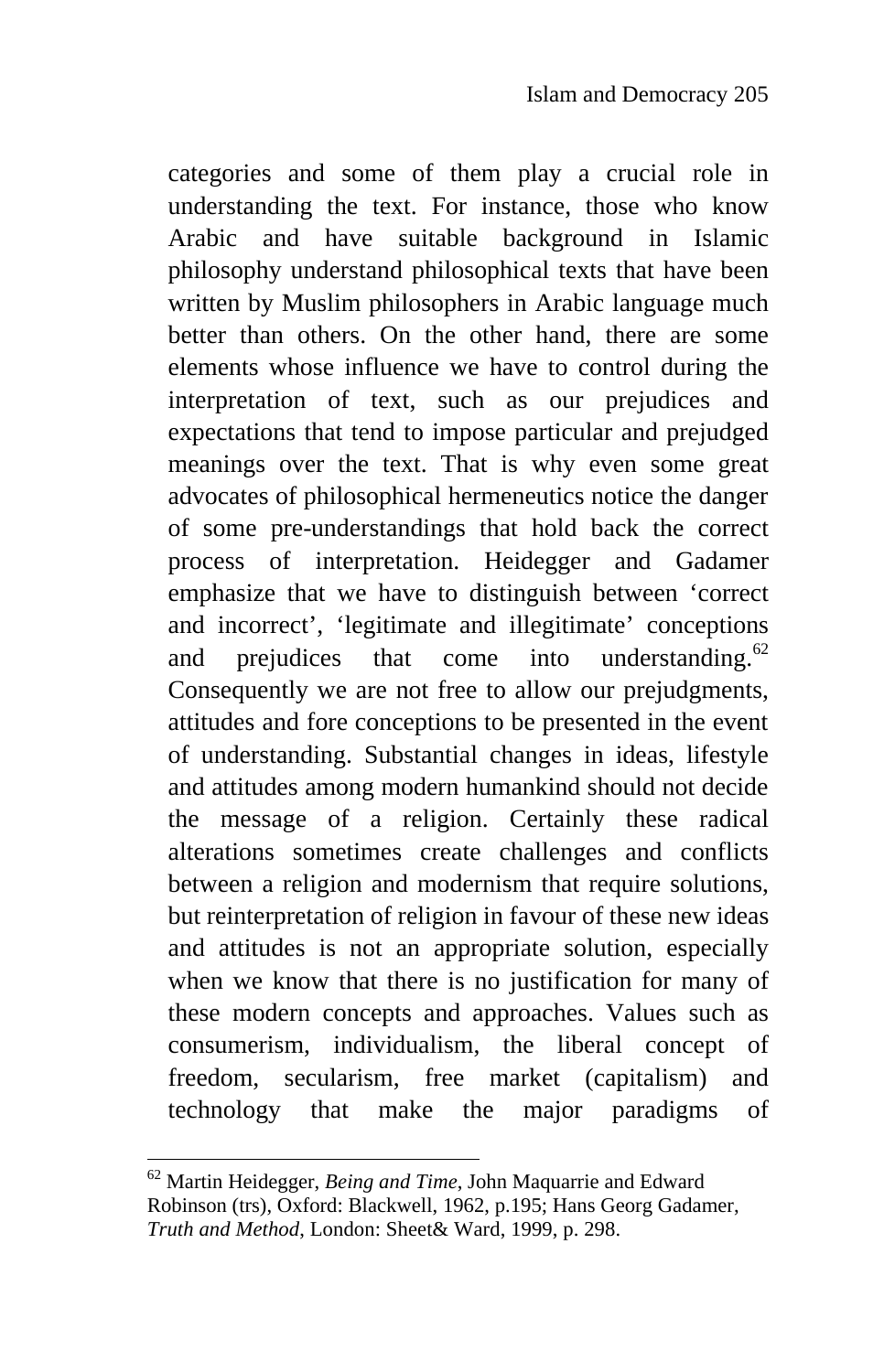contemporary civilization and modern humankind 's lifestyle, have established themselves because of the personal preferences of the majority. However, most of these paradigms suffer from the problem of justification. Therefore, there is no reason for believers to blindly apply all modern values and conception to their religious texts and to reproduce their religious knowledge in accordance to them.

Another criticism of the above mentioned political doctrine concerns the ambiguous role of religion in this version of "religious" democratic government. The scope of politicalsocial affairs concerns the practical aspect of Islam, which is largely embodied in Islamic law. Yet, this doctrine essentially denies the fiqhi based model of governing and, therefore, it remains ambivalent about the role (if any) of the shari'a with regards to the organization of social relationships and the process of making significant socialpolitical decisions. On the other hand, if we endorse the claim that religious understanding should constantly be renewed and corrected in light of extra-religious presuppositions and that Islamic jurisprudential thought must harmonize its achievements with these novel insights obtained by human sciences, then what reason would justify and obligate us to harmonize our political-social decisions with such dependent, relative and changeable religious knowledge? Why shouldn't we just directly trust these novel extra-religious sights and presuppositions and relinquish religion?

Soroush emphasizes that religious democracies in order to remain religious, need to establish religion as the guide and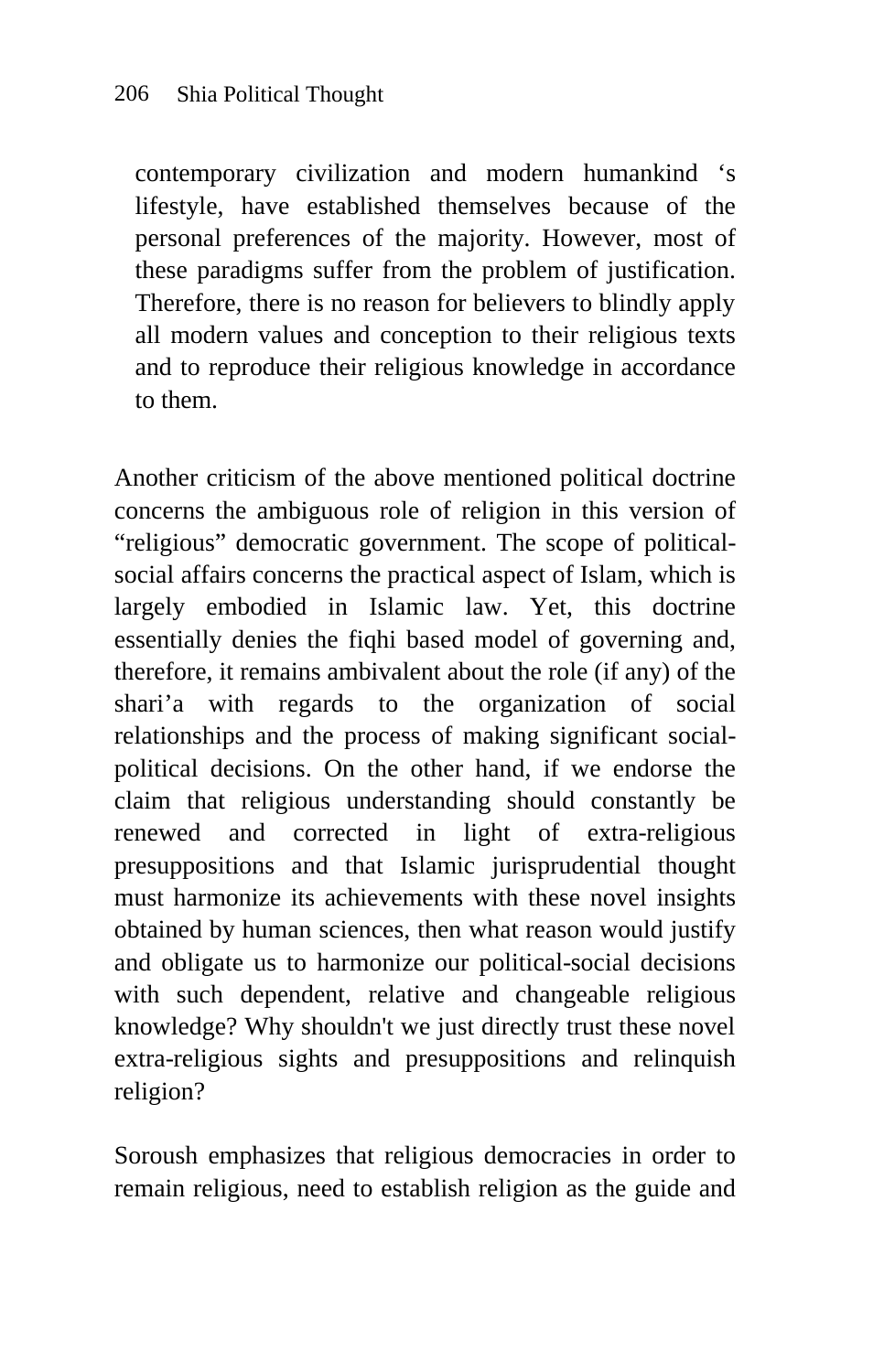arbiter of their problems and conflicts. $63$  However, by overlooking the role of the shari'a in resolving the problems of contemporary modern societies, he does not explicitly state the mechanism upon which Islam might be the guide and arbiter of conflicts in the modern world.

Also significant is the fact that this doctrine fails to demonstrate why the problem of human rights and the system of rights and duties are extra-religious and why we shouldn't respect the explanation of religious sciences from intra-religious contents. It seems that the only reason that could possibly justify this approach rests on an extremely subjective conception of the nature of religious knowledge and the interpretation of texts, which has been criticized previously. In spite of this, there is no justification for ignorance concerning Islamic teachings, conceptions and laws with regards to human rights and duties. In cases where extra-religious notions and values contrast some Islamic teachings first of all we have to assess their capacity for truth-valid objective reasons that support and justify them. Clearly many fundamental notions in the modern conception of human rights are deeply influenced by concepts and values of liberalism, which in turn suffer from absence of valid justification. For instance the liberal conception of freedom plays a very significant role in shaping modern conceptions of human rights, while advocates of Liberalism still have not presented a valid convincing rational argument for this conception of liberty.

<sup>63</sup> *Reason, Freedom and Democracy in Islam*, p. 128.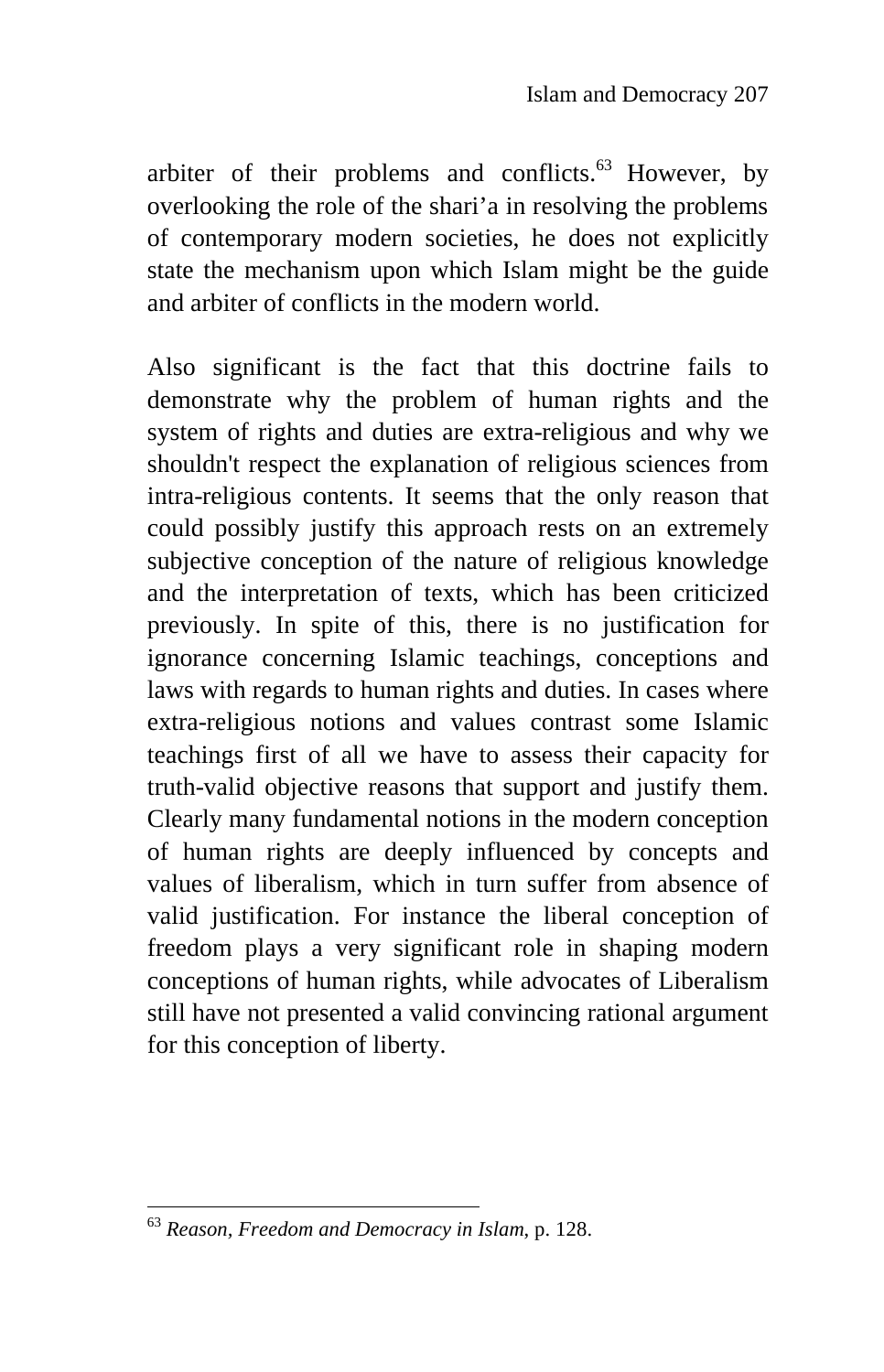Consider John Stuart Mill who tried to base and defend this freedom entirely on the principle of utility,  $64$  which as many critics have pointed out is ill-equipped to bear the burden. If personal liberty is as valuable as Mill insists, liberals should at least attempt to find a more permanent foundation for it than the disputable proposition - the principle of utility. Classical liberals like Mill are not the only liberals whose defense of individual freedom have run into trouble. Recent defenders of the liberal conception of personal freedom such as Friedrich Hayek and Isaiah Berlin do not present a convincing rational justificatory basis for it. Hayek stakes his defense of personal liberty on skepticism about moral rationality, while Berlin resorts to a kindred species of moral relativism. For Hayek 'reason' is powerless to determine 'ends' and, therefore, cannot tell us what we ought to do. Human intellect cannot by itself settle questions concerning value, especially questions about moral values. Consequently people personally must be absolutely free to choose.<sup>65</sup> Berlin, on the other hand, emphasizes on 'relativity of values' and the subjective nature of values to conclude that there is no objective higher good than the arbitrary or relative good each individual sets for herself.<sup>66</sup> The weaknesses of these arguments seem plain. How is it possible to claim that there are no objective values and that all values are purely subjective, and yet simultaneously state that we should always hold personal liberty in such high regard as to make it one of the central pillars of human rights and political life. If they are right that there are no objective

<sup>64</sup> John Stuart Mill, *On Liberty*, Edited by Gertrude Himmglfarb, Penguin Books, 1984, p. 69-70.

<sup>65</sup> Friedrich Hayek, *Law Legislation and Liberty*, University of Chicago, 1973, pp. 32-34.

<sup>66</sup> Isaiah Berlin, *Four Essays on Liberty*, Oxford University Press, 1969, pp. li, lvi, 172.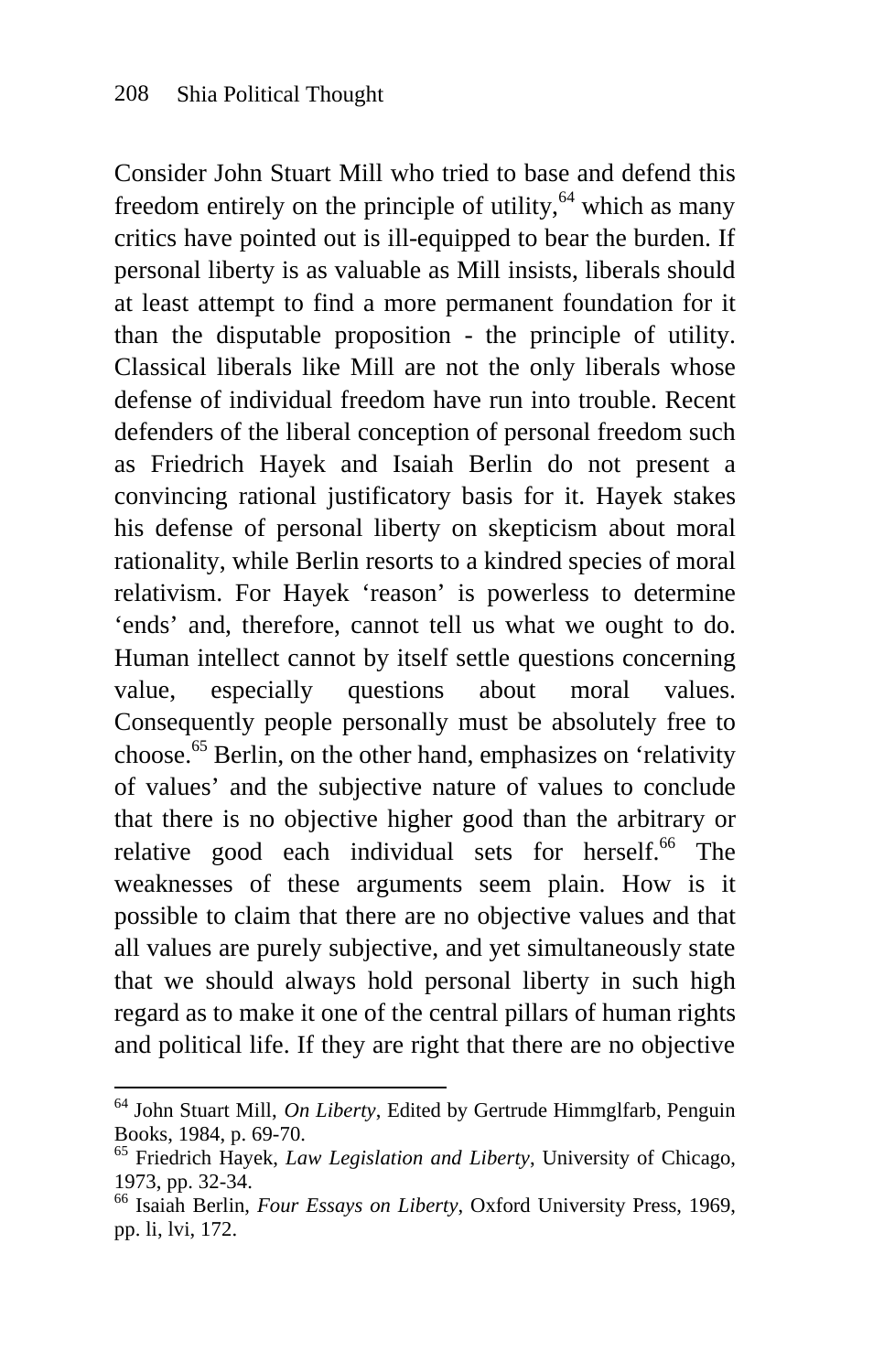ends or values, then there can be no rational or objective grounds for valuating individual ends or liberty. In short, liberals must avoid the temptation to base their argument on relativistic or skeptical premises because it undercuts rather than supports their own arguments.

There are other points about the above mentioned political doctrine regarding the role of Islamic law (fiqh) in an Islamic government, which were discussed in the first chapter and do not need to be repeated again.

## **Final Word**

During these four chapters I have attempted to explain the main elements of Imami Shi'a political doctrine and, where necessary, reconstruct some arguments that provide the reader an opportunity for better understanding the various dimensions of this political theory. However, it should be noted that there are still many things that must be discussed. Surely this political theory like any other theory is based on some philosophical foundations that have not been examined here in detail. One of these foundations, for instance, is the theory of self or the concept of human nature that underlies this political ideology. Obviously, each political ideology presupposes a specific concept of human nature because it tries to offer a desirable form of social-political life and naturally each form of life carries with it its own picture of human nature. As Hollis says:

*All political and social theorists, I venture to claim, depend on some model of man in explaining what moves people and accounts for institutions. Such models are sometimes hidden but never absent. There*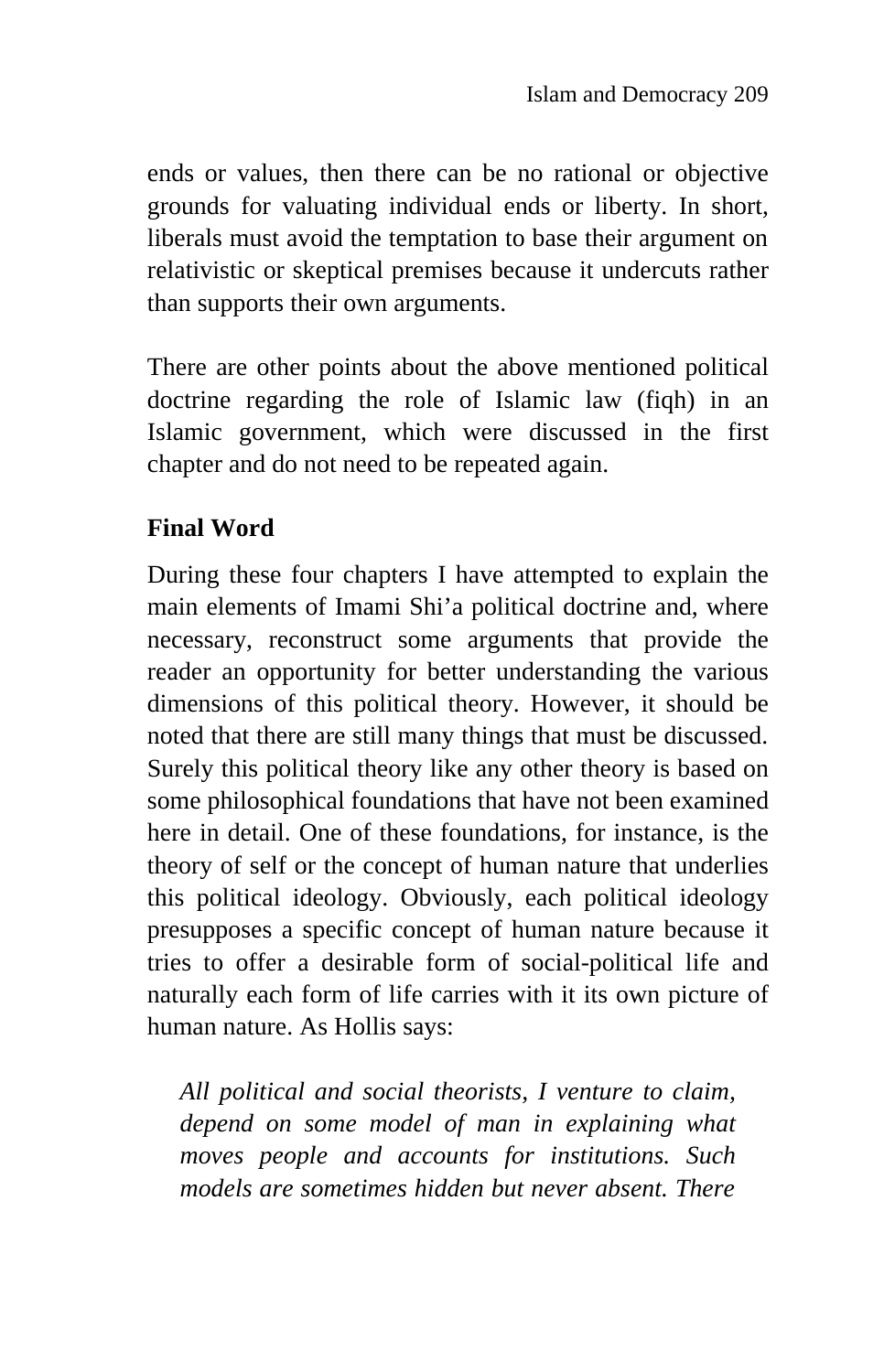*is no more central or pervasive topic in the study of politics.<sup>67</sup>*

The other significant moral-philosophical discussion pertains to the relationship between right and good and which one has priority over the other. Liberalism insists on rights and maintains that no definition of good life, human's ends and virtues, or ideal way of life can impose limits on individuals and what they select as their path in life. Therefore, liberalism instead of basing a conception of politics upon a specific concept of human nature and good life, concerns itself with rules that secure human rights, particularly rules that secure each individual the greatest amount of freedom to follow his own interpretation of what is good. Accordingly, political action including legislation, decision making, policy making and other governmental functions must be done independent of any concept of good and moral philosophy. Indeed neutrality and moral pluralism is a central value of modern Liberalism.

Joseph Raz writes:

l

*Liberalism is committed to moral pluralism, that is to the view that there are many worthwhile and valuable relationships, commitments and plans of life which are mutually incompatible.<sup>68</sup>*

Explicitly, Shi'a political thought contrasts the doctrine of Liberalism basing itself on underlying moral values drawn by Islamic jurisprudence and ethics. As a result, human

<sup>67</sup> Martin Hollis, *Models of Man*, Cambridge University Press, 1977.

<sup>68</sup> Joseph Raz, *Liberalism Autonomy and the Politics of Neutral Concern*, Midwest Studies in Philosophy, 1982, p. 7.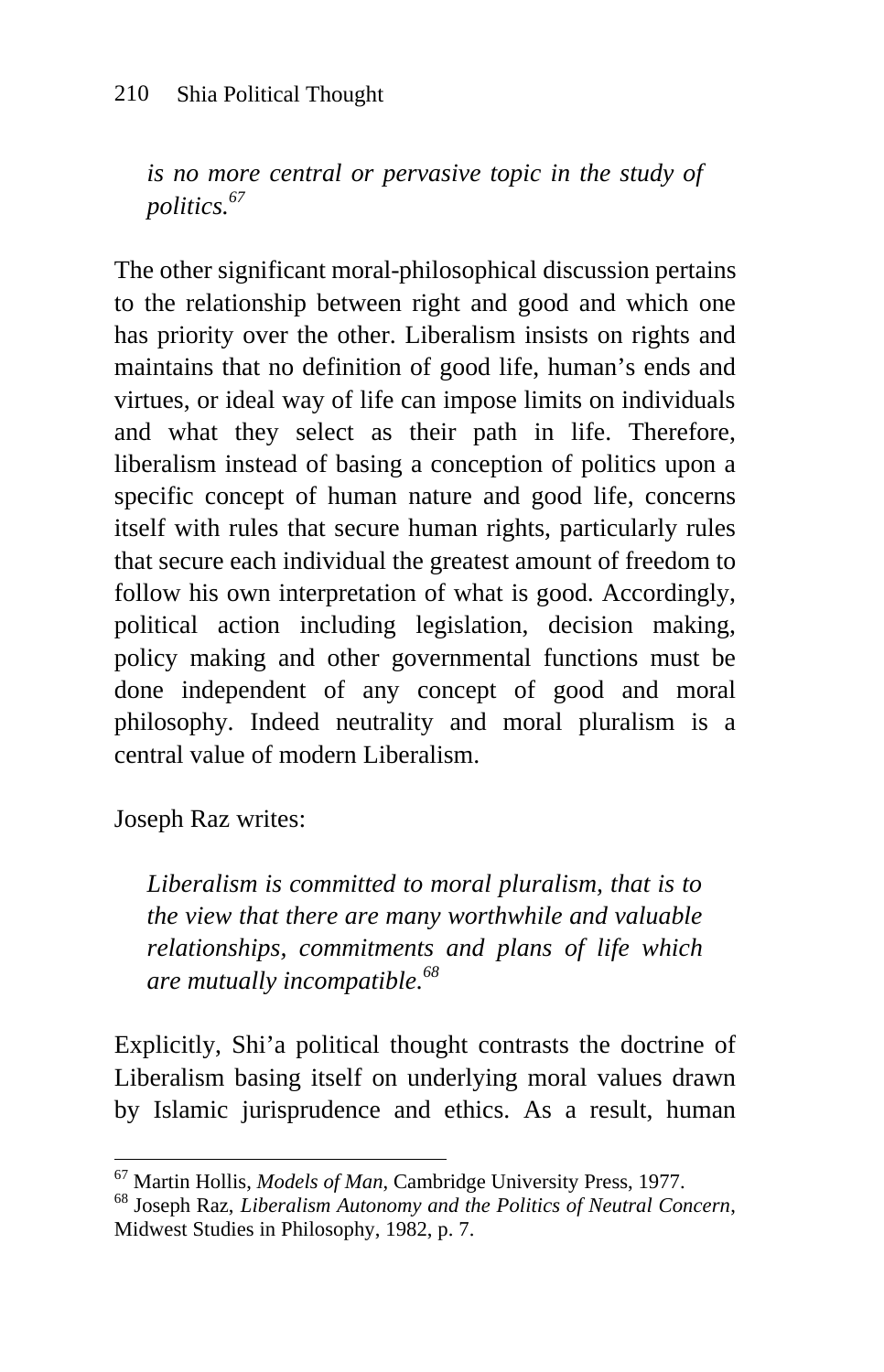rights and duties must be defined according to these fundamental Islamic rules and values instead of being neutral. There is no doubt that a comprehensive assessment of Shi'a political doctrine requires a profound comparative discussion about these moral philosophical issues that are absent in the present book.

The content of the book is concerned mostly with the clarification of what is the desirable political regime among Imami jurists. This type of discussion belongs to Islamic political jurisprudence (al-fiqh al-siyasi), but it is correct to keep in mind the fact that al-fiqh al-siyasi does not confine itself to the question of 'what is the desirable model of statepolitical regime- among Muslim thinkers?' The mutual rights of the governed and governors, the method of controlling political power at the various levels, and the rights of minorities are just some significant examples of political fiqhi debates that should be considered in an exhaustive assessment of Shi'a political thought. In any case it is hoped that this book has succeeded in explaining some of the major elements of current Imami political theory.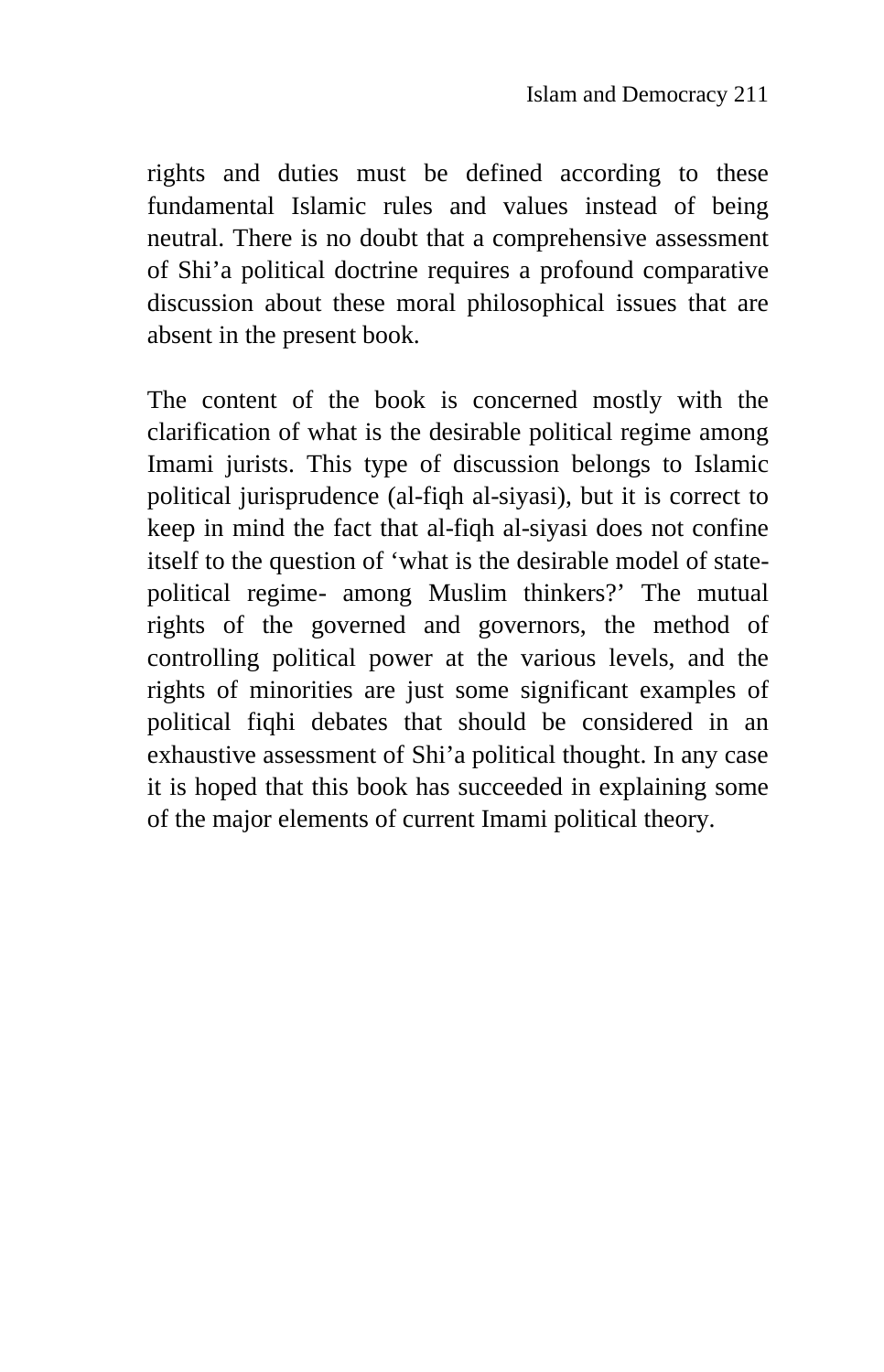# **Bibliography**

- 1 Abd al-Raziq, Ali. 1925, *Islam wa Usul al-Hukm*, Cairo.
- 2 Al-Helali, Solaim ibn Qais. *Kitab al-Solaim*, Tehran: Dar al-Kotob al-Islamiya.
- 3 Al-Mufid (Muhammad ibn Muhammad ibn al-Num'an). 1972, *Al-Ershad*, Tehran.
- 4 Al-Senhoury, Ahmed Abd al-Razig. 1993, *Fiqh ul-Khilafah wa Tataworeha*, Cairo, 2nd Edition.
- 5 Al-Tusi, Muhammad ibn Hassan. 1958, *Al-Mabsut fi Fiqh al-Imamiya*, Tehran.
- 6 Al-Tusi, Muhammad ibn Hassan. 1411 AH, *Kitab al-Qayba*, Qom.
- 7 Amareh, Muhammad. 1986, *Al-Elmaniya wa Nehzatona*, Cairo: Dar al-Shorugh.
- 8 Berlin, Isaiah. 1969, *Four Essays on Liberty*, Oxford University Press.
- 9 Black, Antony. 2001, *The History of Islamic Political Thought*, Edinburgh University Press.
- 10 Borujerdi, Hussain. 1367 AH, *Al-Badr Al-Zaher fi Salat ul-Jom'a wa al-Mosafer*, Qom.
- 11 Brown, Nathan. 1999, "Islamic Constitutionalism in Theory and Practice" in *Democracy the Rule of Law and Islam*, Eugene Cotran (ed), Kluwer Law International.
- 12 Dahl, Robert. 1989, *Democracy and its Critics*, Yale University Press.
- 13 Dahl, Robert. 2000, *On Democracy*, Yale University Press.
- 14 Esposito, John. 1982, *Islam in Transition*, Oxford University Press.
- 15 Gadamer, Hans Georg. 1999, *Truth and Method*, London: Sheet & Ward.
- 16 Galston, William A. 1991, *Liberal Purposes*, Cambridge University Press.
- 17 Haery Yazdi, Mehdi. 1995, *Hekmat wa Hokumat*, London: Shadi Publication.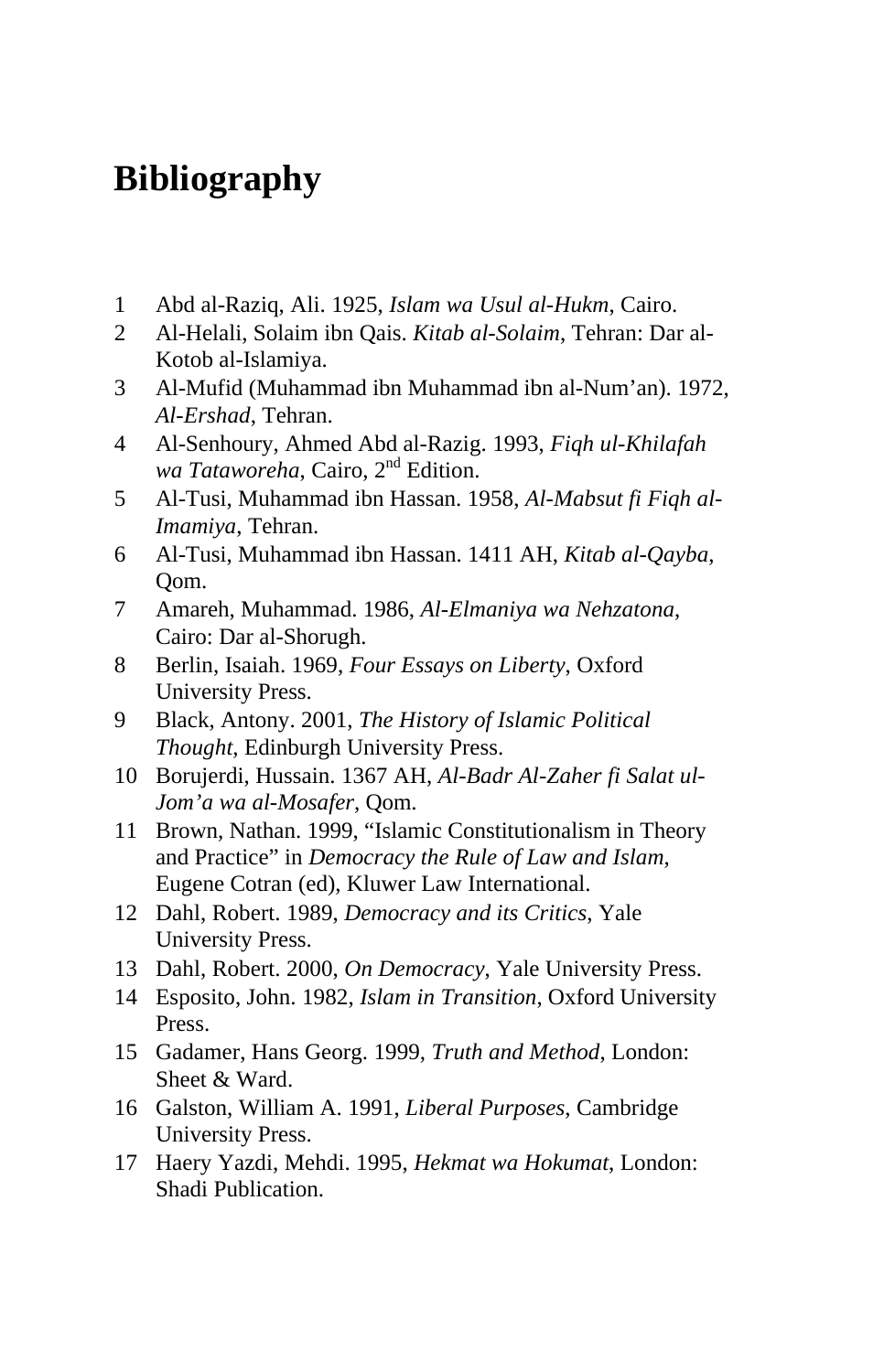- 18 Haeri, Seyed Kazim. 1415 AH, *Wilayat al-Amr fi Asr al-Qayba*, Qom: Majma al-Fikr al-Islami.
- 19 Harrani, Ibn Shobeh. 1404 AH, *Tohaf al-Uqul*, Volume 1, Qom.
- 20 Hayek, Friedrich. 1973, *Law Legislation and Liberty*, University of Chicago.
- 21 Heidegger, Martin. 1962, *Being and Time*, John Maquarrie and Edward Robinson (trs), Oxford: Blackwell.
- 22 Heywood, Andrew. 1977, *Political Ideologies*, Macmillan Press.
- 23 Hollis, Martin. 1998, *Models of Man*, Cambridge University Press, 2<sup>nd</sup> Edition.
- 24 Hor al-A'meli, Muhammad Hassan. 1412 AH, *Wasael al-Shi'a*, Qom: Ahl ul-Bait Institution.
- 25 Jahanbakhsh, Forough. 2001, *Islam Democracy and Religious Modernism in Iran*, Brill.
- 26 Javadi Amoli, Abdul-llah. 1378 AH, *Wilayat ul-Faqih*, Qom: Esra Publication.
- 27 Khomeini, Ruhollah. 1981, *Islam and Revolution*, Hamid Algar (tr), Berkeley: Mizan Press.
- 28 Khomeini, Ruhollah. *Sahifa Nur*, Tehran: Ministry of Islamic Guidance.
- 29 Kurzman, Charles. 1998, *Liberal Islam* (a source book), Oxford University Press.
- 30 Leaman, Oliver. 1999, *A Brief Introduction to Islamic Philosophy*, Polity Press.
- 31 Lewis, Bernard. 1988, *The Political Language of Islam*, The University of Chicago Press.
- 32 Locke, John. 1970, *Two Treatises of Government*, Peter Laslett (ed), Cambridge University Press.
- 33 Maclean, Iain. 1996, *Oxford Concise Dictionary of Politics*, Oxford University Press.
- 34 Majlesi, Muhammad Baqer. 1985, *Behar al-Anvar* ( 110 Volumes), Tehran.
- 35 Mawdudi, Abu al-A'la. *Political Theory of Islam*, Karachi: Maktaba-e Islami.
- 36 Mayo, H. B. 1960, *An Introduction to Democratic Theory*, Oxford University Press.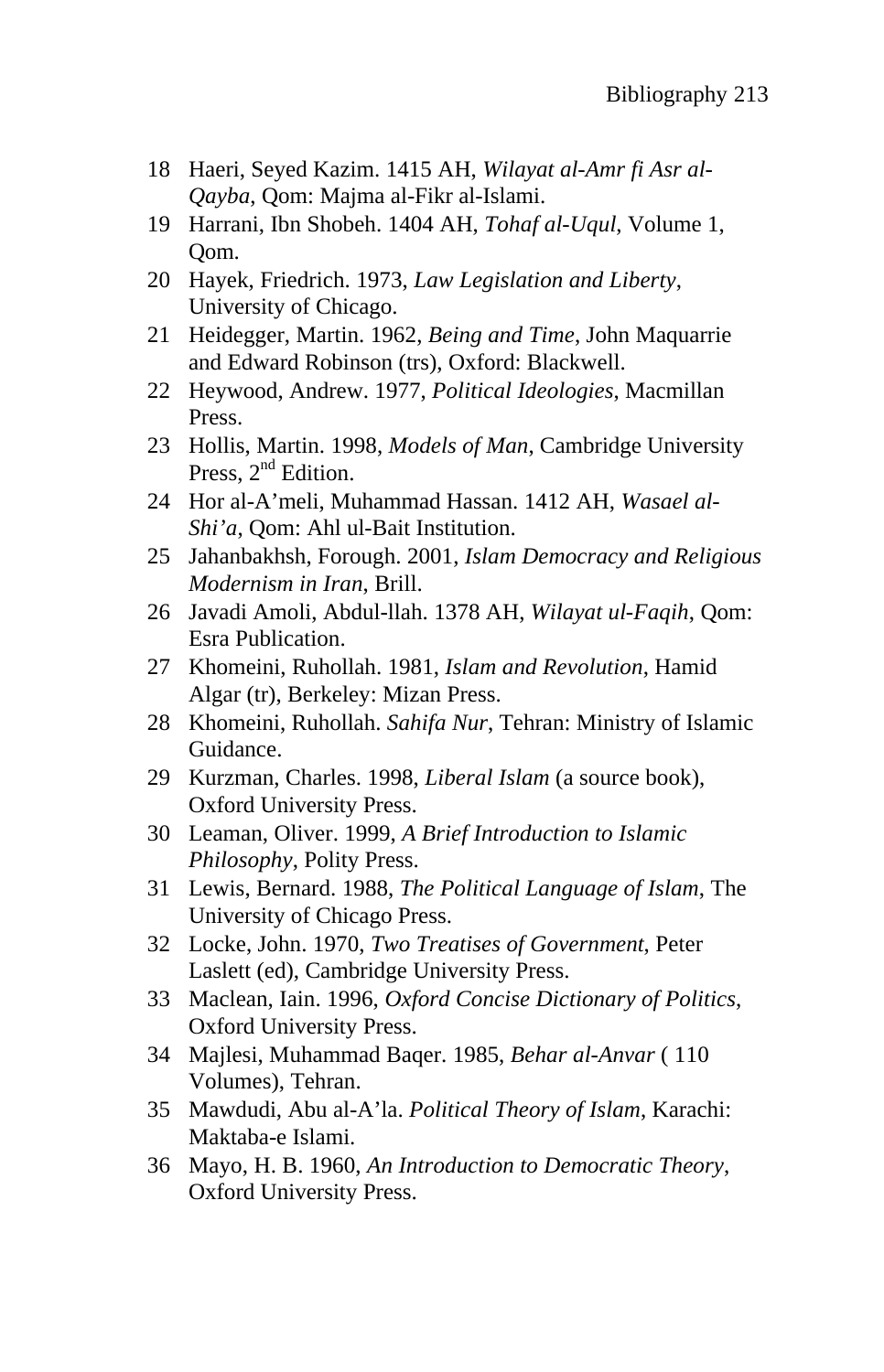#### 214 Shia Political Thought

- 37 Mill, John Stuart. 1984, *On Liberty*, Gertrude Himmglfarb (ed), Penguin Books.
- 38 Mohaqqiq al-Karaki. 1409 AH, *Al-Rasayel*, Muhammad al-Hassun (ed), The First Collection (Al-Ressala fi al-Salat ul-Jom'a), Qom.
- 39 Mulhall, Stephen and Adam Swift, 1996, *Liberals and Communitarians*, Blackwell, 2<sup>nd</sup> Edition.
- 40 Plamenatz, John. 1973, *Democracy and Illusion*, Longman.
- 41 Plant, Rymond. 1991, *Modern Political Thought*, Blackwell.
- 42 Plato, 1974, *Plato's Republic*, G. M. A. Grube (tr), Indianapolis.
- 43 Rawls, John. 1996, *Political Liberalism*, Columbia University Press.
- 44 Raz, Joseph. 1982, *Liberalism Autonomy and the Politics of Neutral Concern*, Midwest Studies in Philosophy.
- 45 Rosen, Allen. 1993, *Kant's Theory of Justice*, Cornell University Press.
- 46 Rorty, Richard. 1990, "The Priority of Democracy to Philosophy" in *Reading Rorty*, Alan R. Malachowski (ed), Oxford: Basil Blackwell.
- 47 Sachedina, Abdulaziz. 1988, *The Just Ruler*, Oxford University Press.
- 48 Sayyid Qutb, "Ideologue of Islamic Revival" in *Voices of Resurgent Islam*, John Esposito (ed), Oxford University Press.
- 49 Shahrestany, Abd al-Karim. 1956, *Al-Melal wal-Nehal*, Volume 1, Cairo.
- 50 Sharafud-Din, Abdul Husayn. *Al-Muraja'at*, Yasin T. al-Jibouri (tr), World Ahlul Bayt Islamic League (WABIL).
- 51 Shaikh al-Saduq (Muhammad ibn Ali ibn Babwayh), *Ellal al-Shariah*, Qom: Maktiba Davari.
- 52 Shaikh al-Saduq, 1405 AH, *Ikmal al-Din*, Ali Akbar al-Qafari (ed), Qom.
- 53 Shaikh Muhammad Hassan, 1398 AH, *Jawahir al-Kalam*, Tehran: Dar al-Kotob al-Islamiya.
- 54 Shaikh Hur al-A'meli, Muhammad ibn Hassan. 1412 AH *Wasael al-Shi'a*, Qom: Ahl ul-Bait Institute.
- 55 Soroush, Abdul Karim. 2000, *Reason, Freedom and Democracy in Islam,* Mahmoud Sadri and Ahmad Sadri (trs), Oxford University Press.